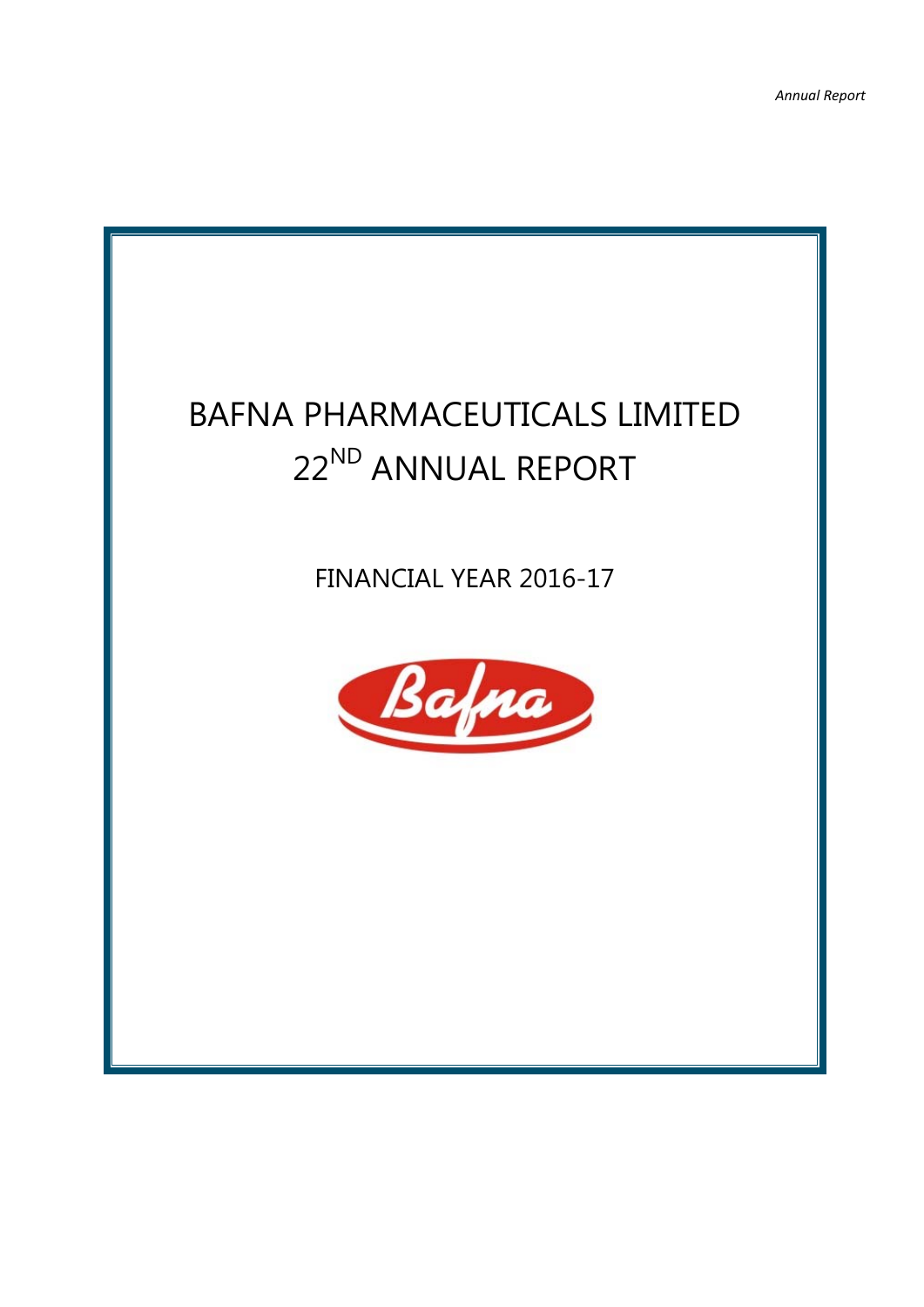## **CONTENTS**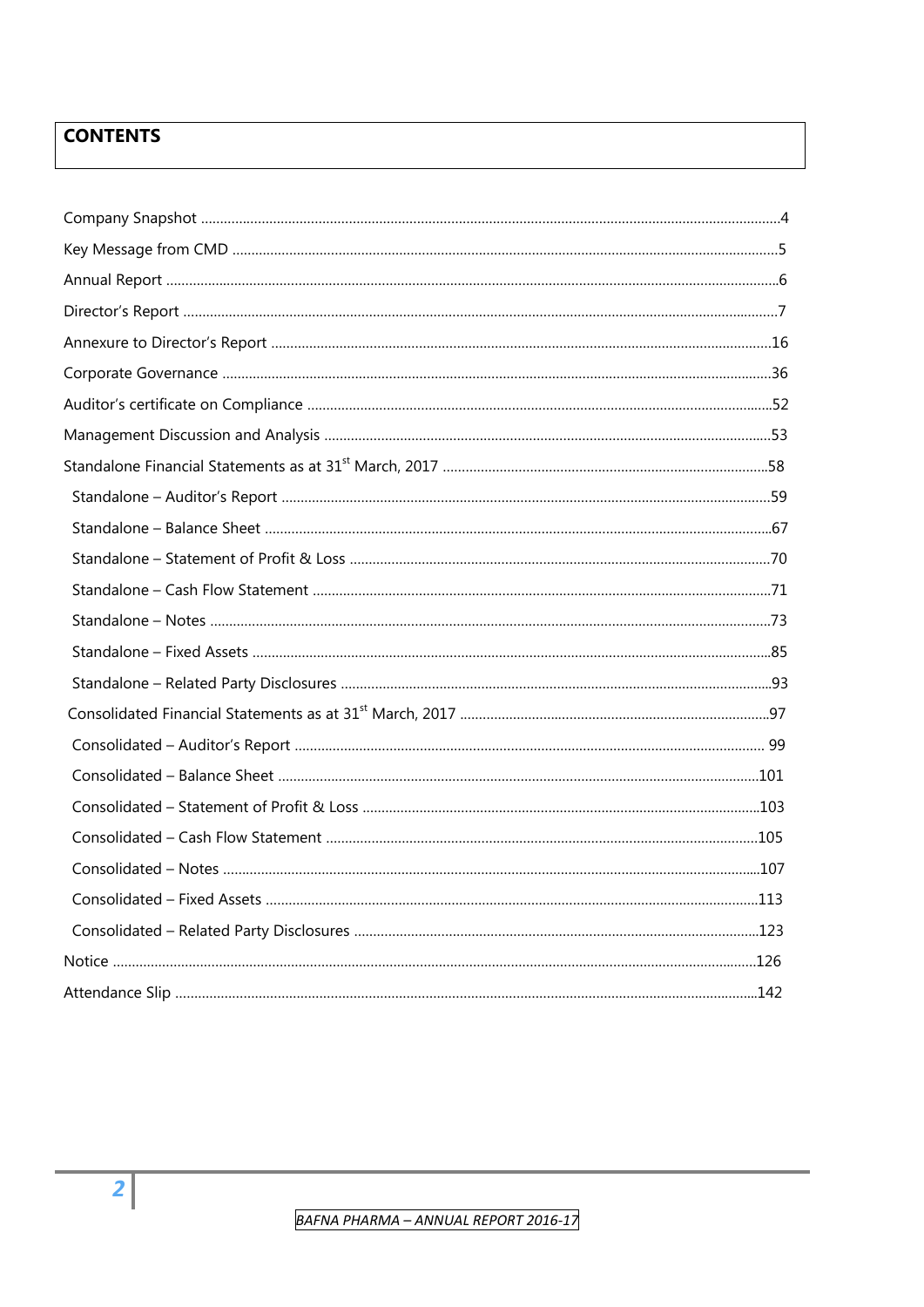#### *Cautionary Statement*

*Statements in this Report, including those relating to Management Discussion and Analysis describing the Company's objectives, projections, estimates and expectations may be 'forward looking statements' within the meaning of applicable securities laws and regulations. Actual results could differ materially from those expressed or implied. Important factors that could influence the Company's performance include economic developments within & outside the country, demand and supply conditions in the industry, changes in input prices, changes in Government regulations, tax laws and other factors such as litigation and industrial relations. Bafna Pharma undertakes no obligation to publicly revise any forward looking statements to reflect future / likely events or circumstances.*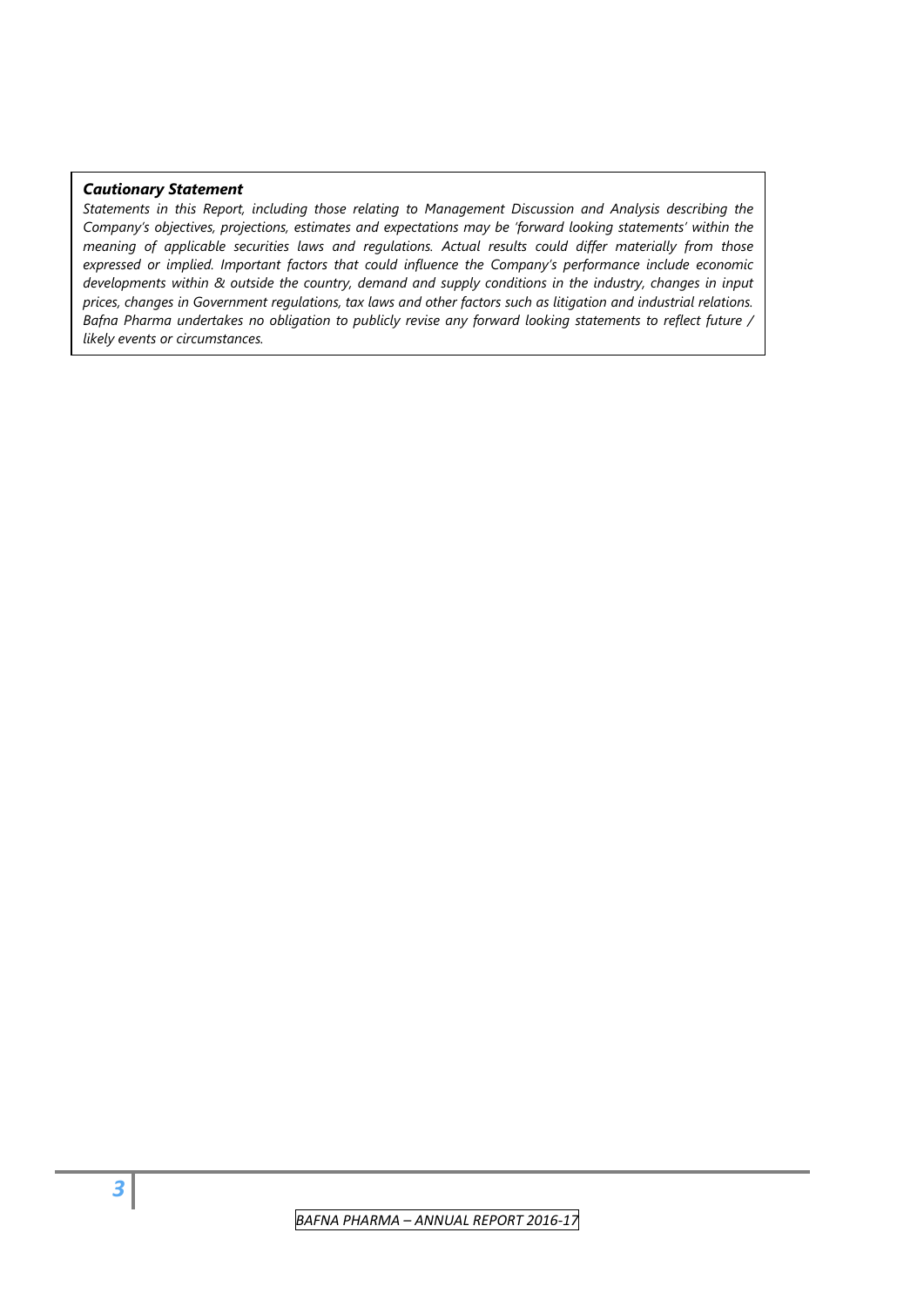#### **Company** Snapshot

CIN : L24294TN1995PLC030698 Incorporation : 1995 Initial Public Offering : 2008 Total Revenue : Total Revenue : Rs. 66.10 Cr Net Profit is a contract of the Rs. (18.47) Cr Listing : (i) BSE & (ii) NSE

### *Registered Office*

Bafna Towers New No. 68, Old No.299, Thambu Chetty Street Chennai – 600001

#### *Share Transfer Agents*

Cameo Corporate Services Limited No.1, Club House Road Chennai – 600002

#### *Factories*

(i) No.13, S.V. Koil Street Madhavaram, Chennai – 600060

(ii) 147, Madhavaram Redhills High Road Grantlyon, Redhills Chennai – 600052

#### *Board of Directors*

Shri Bafna Mahaveer Chand Chairman & Managing Director Shri Paras Bafna Whole time Director Shri V. Rajamani Non-Executive Independent Director Shri R. Dwarakanathan Non-Executive Independent Director Shri B. Kamlesh Kumar Non-Executive Independent Director Shri Sunil Bafna Non-Executive Independent Director Smt K. Sabitha Executive Non - Independent Director

#### **Name of Company** : **Bafna Pharmaceuticals Limited**

#### *Bankers*

SBI, IDBI, DBS, DCB, BOC

#### *Auditors*

M/s. Abhay Jain & Co., Chartered Accountants, Chennai

#### *Internal Auditors (2016-17)*

Shri. Garurav Jain Chartered Accountant, Chennai

## *Internal Auditors (2017-18)*

Mohamed Safwan & Co, Chartered Accountants, Chennai

## *Cost Auditors*  M/s. Thanigaimani & Associates

Cost Auditor, Chennai

#### *Audit Committee*

Shri V. Rajamani Shri R. Dwarakanathan Shri B. Kamlesh Kumar Shri Bafna Mahaveer Chand

#### *Stakeholders Relationship Committee (Investor Grievance and Share Transfer Committee)* Shri Sunil Bafna Shri Bafna Mahaveer Chand Shri Paras Bafna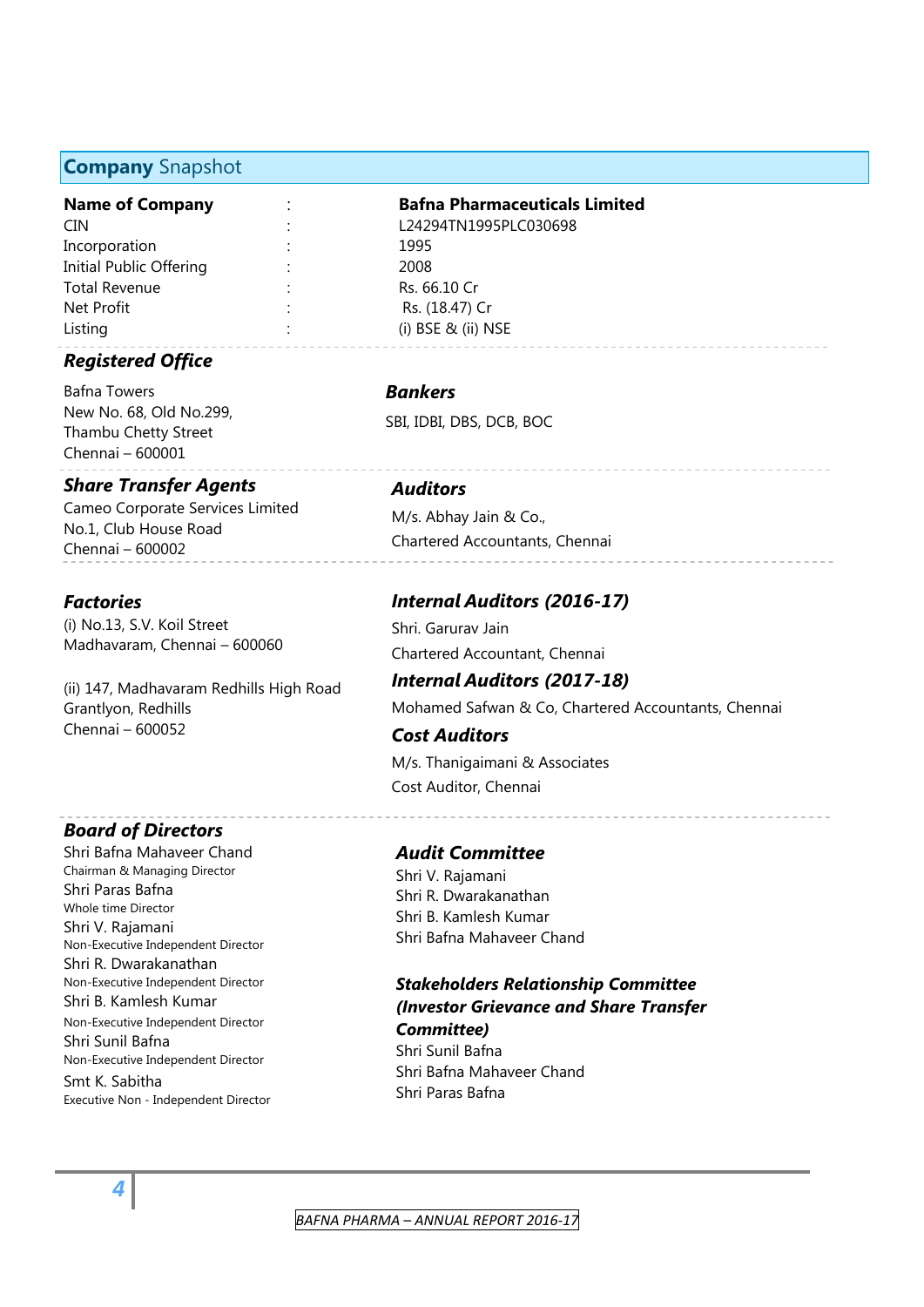## Key Message from CMD **Dear Shareholders,**

I welcome you all to the 22<sup>nd</sup> Annual General Meeting of the Company.

At Bafna, our business objectives have always been aligned with the evolving needs of customers. When we are progressing on many fronts, consolidation of our competencies is critical to sustain momentum and growth. Multiple corporate initiatives helped us elevate the scale and scope of business.

The overall sale during the consolidation phase was Rs. 66.10 Crores as compared to Rs.85.31 Crores in the previous year. However,the re-focus in strategy resulted in decline in EBIDTA margins which is negative at 6.28 % as compared to a positive of 4.75% in the previous year. Your company is shifting its majority of focus on exports because of the product approvals obtained which was filed during the previous years and approval in countries where registrations are very tough.

The company has filed dossiers in various countries and approvals for these products are expected in the ensuing year. Consequently, the company is hopeful of growing exports and launching products across geographies.

The Indian domestic market segment continues to face significant challenges particularly with respect to the realization cycle and while we will maintain our presence in the domestic market, the operations will be scaled down.

I would like to share with you a synopsis of the revised strategy:

- a. Focus on increasing revenue from contract manufacturing in Regulated markets.
- b. Focus on FR&D for launching new products.
- c. Expand presence in the UK and other European countries.
- d. Increase number of niche products in SAARC countries, in order to increase market share.
- e. Further increase revenue in existing markets by introducing new products. Africa and CIS countries would be our immediate target markets.

In this context, I would like to inform you that during FY17, your company got registrations for **38** products: (i) 16 in Sri Lanka (ii) 2 in Nepal (iii) 10 in Nigeria (iv) 1 in Tajikistan (v) 1 in Peru (vi) 4 in Ukraine (viii) 1 in Ethiopia and (ix) 3 in Ghana. As on date we have over **188** Product registrations and 108 Product applications for approval across the globe.

The Company is witnessing a better acceptance of its products across multiple countries in its target markets and the increased order book is a reflection of the same.

Your Company is putting in significant efforts and resources in upgrading our manufacturing facilities to ensure that its products meet the ever growing and evolving global standards. The renewal with MHRA is one of the outcomes of these efforts.

At the close, I would like to thank the entire team of Bafna for their continued efforts, dedication and commitment. We are fortunate to have long term focused shareholders and would like to express our gratitude for their trust and confidence in us. Warm Regards,

Bafna Mahaveer Chand Chairman & Managing Director (DIN: 01458211)

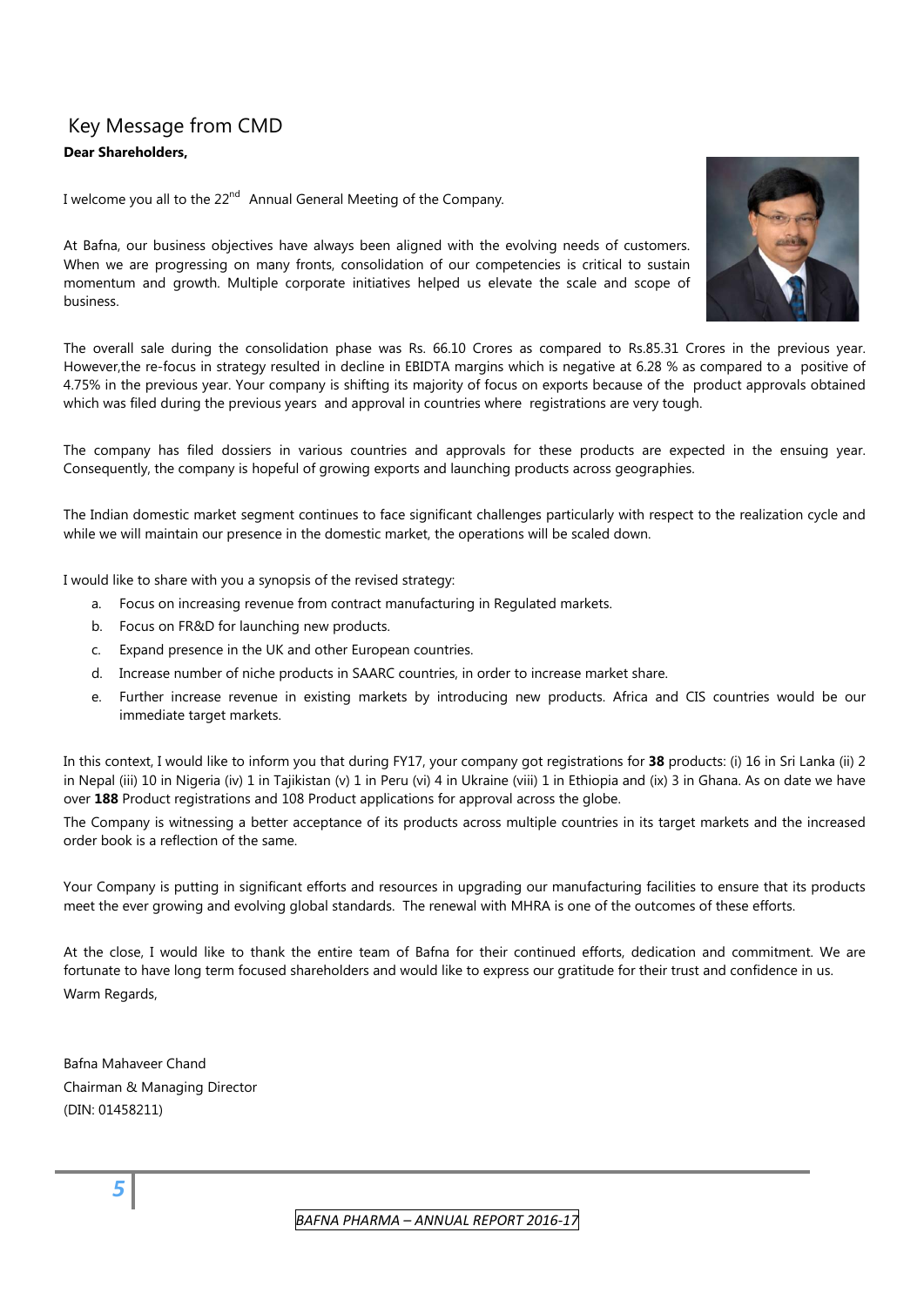**Annual Report 2016-17** 

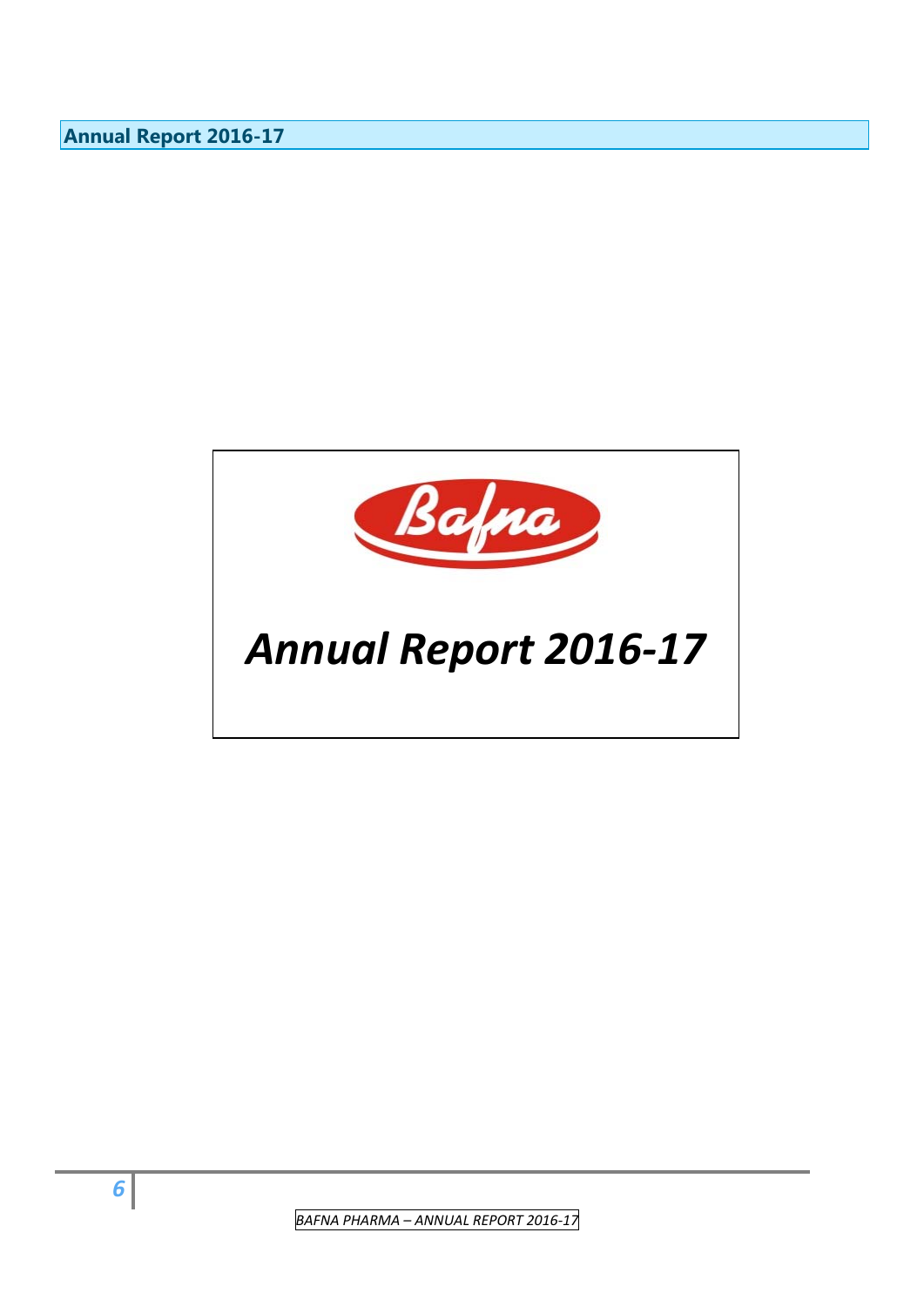## **DIRECTOR'S REPORT**

#### **To The Shareholders**

Your Directors have pleasure in presenting the Twenty Second Annual Report of your Company together with Audited Accounts for the Financial Year ended 31<sup>st</sup> March, 2017.

#### **Financial Performance**

The summarized Audited Financial Results for the year ended  $31<sup>st</sup>$  March, 2017 along with comparative figures for the previous year is as under:

|                                          |                                 |                                 |                                 | (Rs. In '000)                   |  |  |
|------------------------------------------|---------------------------------|---------------------------------|---------------------------------|---------------------------------|--|--|
|                                          | <b>Standalone</b>               |                                 |                                 | <b>Consolidated</b>             |  |  |
| <b>Particulars</b>                       | 31 <sup>st</sup> March,<br>2017 | 31 <sup>st</sup> March,<br>2016 | 31 <sup>st</sup> March,<br>2017 | 31 <sup>st</sup> March,<br>2016 |  |  |
| <b>Total Income</b>                      | 6,61,016.75                     | 8,65,596.35                     | 6,61,016.75                     | 8,72,970.56                     |  |  |
| <b>Total Expenditure</b>                 | 8,15,157.84                     | 9,49,750.21                     | 822,449.06                      | 9,77,576.25                     |  |  |
| Profit before Depreciation &<br>Taxation | (1,54,141.09)                   | 84,153.86                       | (1,61,432.31)                   | 104,605.69                      |  |  |
| Less: Depreciation                       | 38,913.03                       | 41,121.33<br>42,194.98          |                                 | 48,586.04                       |  |  |
| Less: Exceptional Items                  |                                 |                                 |                                 |                                 |  |  |
| <b>Profit before Tax</b>                 | (1,93,054.12)                   | (1, 25, 275.19)                 | (2,03,627.29)                   | (1,53,191.73)                   |  |  |
| Less: Provision for Taxation             |                                 |                                 |                                 |                                 |  |  |
| Less: Provision for Deferred Tax         | 8,352.03                        | 9,029.93<br>3,430.83            |                                 | 1,777.59                        |  |  |
| Minority Interest (Loss)                 |                                 |                                 | 3,729.53                        | 11,144.85                       |  |  |
| Profit after Tax for the year            | (1,84,702.09)                   | (1, 21, 844.36)                 | (1,90,867.84)                   | (1, 40, 269.29)                 |  |  |

#### **Consolidated Operating Results**

The consolidated sales and operating income decreased to Rs. 66.10 Cr from Rs.87.30 Cr in the previous year yielding a decline in growth of 32% due to the financial constraints. The consolidated net loss for the year 2017 was Rs. 19.08 Cr as against FY 2016 of Rs.14.02 Cr.

#### **Standalone Operating Results**

*7*

The sales and operating income decreased to Rs.66.10 Cr from Rs. 86.56 Cr in the previous year at a decline rate of 31%. The operating Loss for the year under review is Rs.9.10 Cr as against Rs.1.29 Cr in the previous year, due to decline in revenue. The loss after tax for the year under review is Rs.18.47 Cr as against Rs.12.18 Cr in the previous year. The company is in growth/expansion mode requiring further investment; your company is therefore evaluating various options to raise additional funds for which shareholders approval may be sought as and when things are finalized.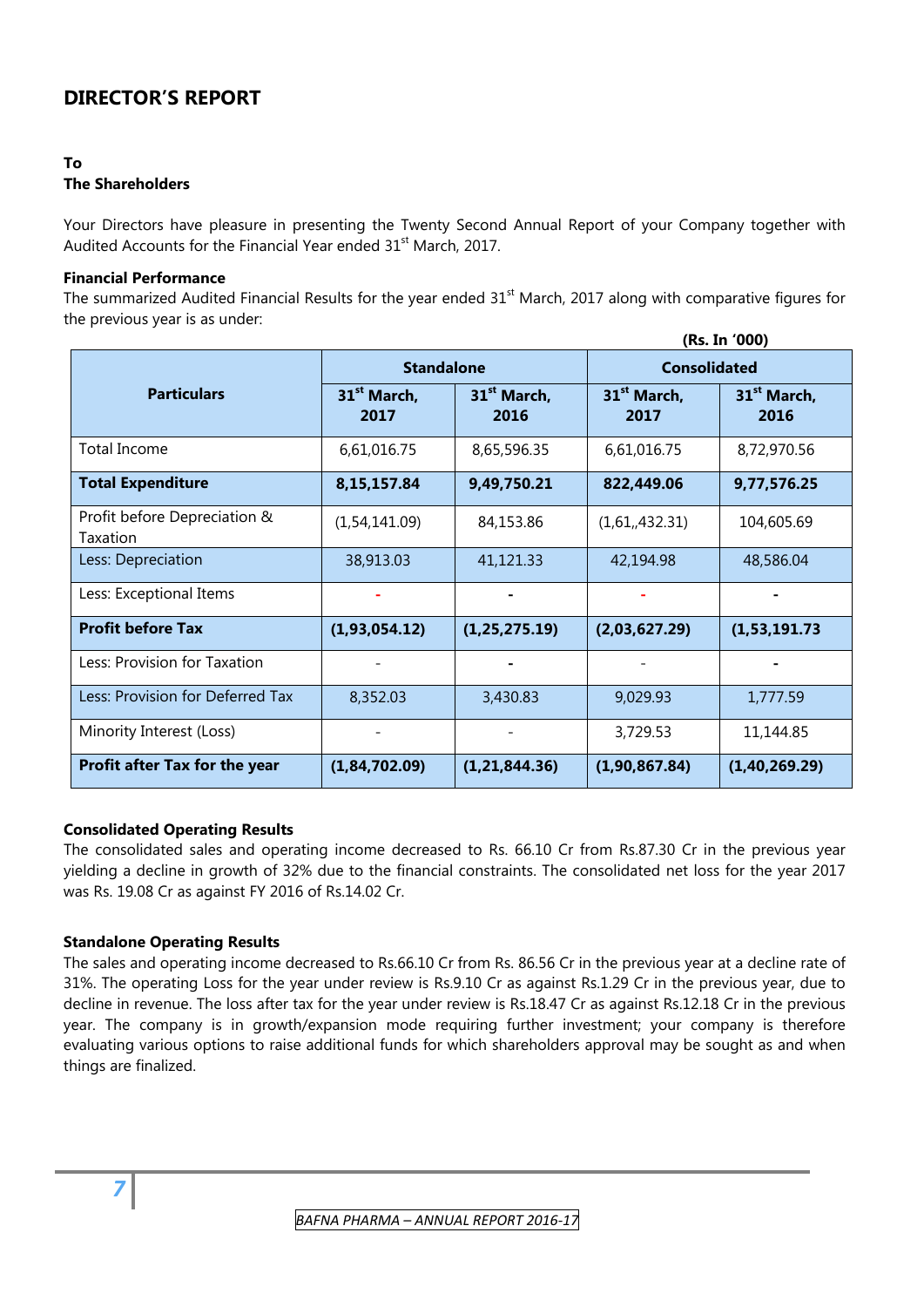#### **Subsidiary Company & Consolidated Financial Results**

The consolidated financial results comprise of M/s. Bafna Pharmaceuticals Limited and its subsidiary M/s. Bafna Lifestyles Remedies Limited. Consolidated Financial Statements for the year ended 31<sup>st</sup> March, 2017 forms part of the Annual Report.

As required under the SEBI (Listing Obligations and Disclosure Requirement) Regulation, 2015, the consolidated financial statements of the Company and its subsidiary are attached. The consolidated financial statements have been prepared in accordance with the relevant accounting standards as prescribed under Section 133 of the Companies Act, 2013. The consolidated financial statements disclose the assets, liabilities, income, expenses and other details of the Company and its subsidiaries.

**Material/significant changes in subsidiary:** During the year the subsidiary company has discontinued the marketing activities.

A statement pursuant to Section 129 of the Companies Act, 2013, relating to subsidiary companies is attached and forms part of the report.

#### **Change in Capital Structure**

|                                      |                              | (Rs. In '000)                |
|--------------------------------------|------------------------------|------------------------------|
| <b>Particulars</b>                   | 31 <sup>st</sup> March, 2017 | 31 <sup>st</sup> March, 2016 |
| <b>Authorized Capital</b>            | 400,000.00                   | 400,000.00                   |
| Issued, Subscribed & Paid up Capital | 186,563.35                   | 186,563.35                   |

Your Company, pursuant to 62 (1) (c) read with Section 42 of Companies Act, 2013 and Chapter VII of the Securities and Exchange Board of India (Issue of Capital and Disclosure Requirements) Regulations, 2009, had passed Special resolution by way of postal ballot on 02.08.2016 for issue of 40,00,000 (Forty Lakh only) Warrants carrying an option /entitlement to subscribe to Equity shares of Rs.10/- each. Subsequently, the entire preferential issue of 40,00,000 Warrants and in-principle application filed with the Stock Exchanges had been withdrawn by the Board of Directors of the Company on 04.01.2017.

Further, the Company, pursuant to 62 (1) (c) read with Section 42 of Companies Act, 2013 and Chapter VII of the Securities *and Exchange Board of India (Issue of Capital and Disclosure Requirements) Regulations, 2009, had passed Special* resolution by way of postal ballot on 09.02.2017 for issue of 80,00,000 (Eighty Lakh only) Warrants carrying an option */entitlement to subscribe to Equity shares of Rs.10/‐ each.*

#### **Fixed Deposits**

The company has not accepted / invited any deposits from the public in terms of Section 73 of the Companies Act, 2013

#### **Dividend**

Due to losses, the Company has not declared any dividend for the Financial Year.

#### **RESERVES**

The Company has not transferred any amount to the general reserves during the year.

#### **MATERIAL CHANGES AND COMMITMENTS AFFECTING THE FINANCIAL POSITION OF THE COMPANY:**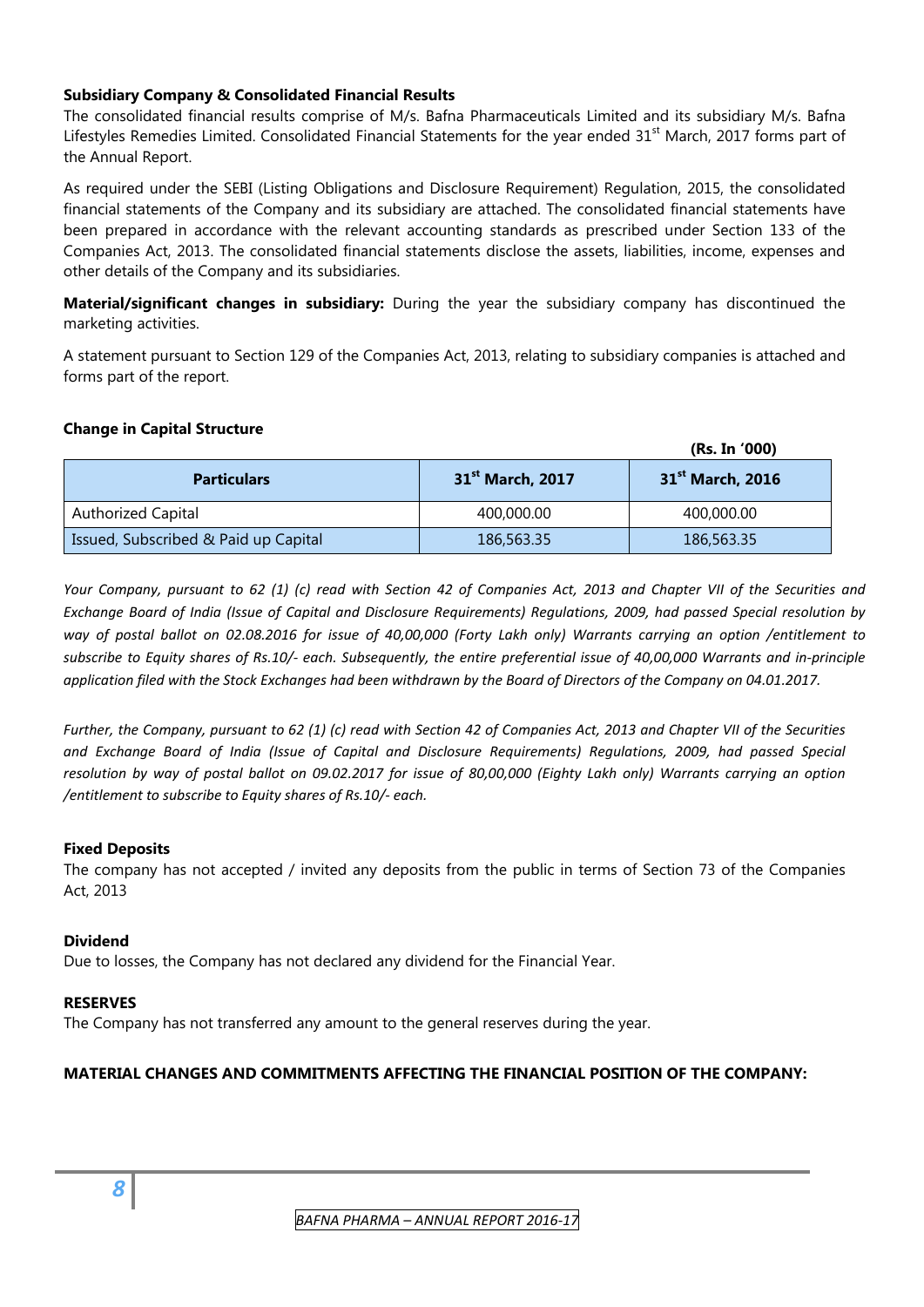There have been no material changes and commitments, if any, affecting the financial position of the Company which have occurred between the end of the financial year of the Company to which the financial statements relate and the date of the report.

#### **DETAILS OF SIGNIFICANT AND MATERIAL ORDERS PASSED BY THE REGULATORS OR COURTS OR TRIBUNALS IMPACTING THE GOING CONCERN STATUS AND COMPANY'S OPERATIONS IN FUTURE;**

The Hon'ble High Court of Madras in CP.NO. 201 of 2015, filed by M/s. Wanbury Limited, against the Company under Section 443 of Companies Act, 1956, had issued an order on  $11<sup>th</sup>$  November, 2016 approving the repayment schedule for the outstanding amount of Rs. 43,46,262/- at an interest of 9% p.a. If the order is received against the Company the same will affect the going concern of the Company.

#### **PARTICULARS OF LITIGATIONS:**

During the year,

a) Winding up petition was filed in Hon'ble High Court of Madras against the Company by M/s. Dalas Biotech Limited, a trade creditor of the Company under Section 443 of the Companies Act, 1956, vide C.P. NO. 215 oF 2016.

b) The Hon'ble High Court of Madras in CP.NO.201 of 2015, filed by M/s. Wanbury Limited, against the Company under Section 443 of Companies Act, 1956, had issued an order on  $11<sup>th</sup>$  November, 2016 approving the repayment schedule for the outstanding amount of Rs. 43,46,262/- at an interest of 9% p.a.

Due to establishment of National Company Law Tribunal (NCLT) and enactment of Insolvency and Bankruptcy Code, 2016, the above mentioned petitions filed before the Hon'ble High Court of Madras were transferred to Hon'ble NCLT, Chennai Bench and were numbered as TCP/96/IB/CB/2017 and TCP/456/IB/2017 respectively and the same are pending before the Hon'ble NCLT, Chennai Bench.

Further, a criminal case was filed by M/s. Dalas Biotech Limited against all the Directors of the Company under Section 138 of the Negotiable Instruments Act for dishonor of cheque.

The above cases are pending before respective court / tribunal. Your Board of Directors of the Company are taking necessary steps to resolve the pending litigations.

#### **CHANGE IN THE NATURE OF BUSINESS**

Your Company is engaged in manufacture of pharmaceutical products. There is no change in the nature of business during the year compared to previous year.

#### **RISK MANAGEMENT POLICY:**

*9*

The Company has in place a mechanism to identify, assess, monitor and mitigate various risks to key business objectives. Major risks identified by the businesses and functions are systematically addressed through mitigating actions on a continuing basis.

#### **ADEQUACY OF INTERNAL FINANCIAL CONTROLS WITH REFERENCE TO THE FINANCIAL STATEMENTS:**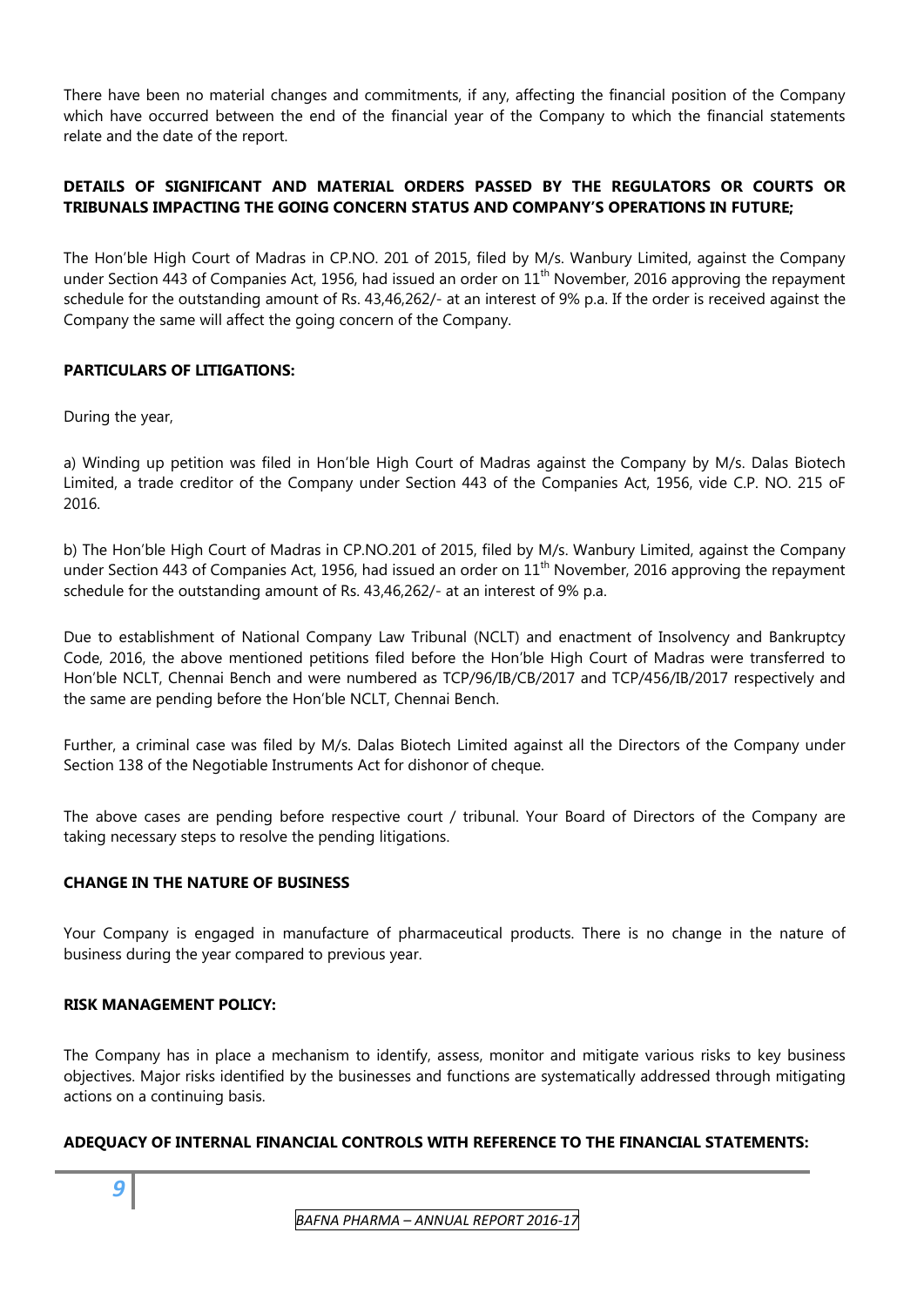The company has adequate internal financial controls such as defining authority to authorize financial transactions, Internal Audit and review of financial statement mechanism in vogue.

#### **Directors**

The Composition of Board and number of meetings attended by them are given in the corporate governance report.

Pursuant to Section 149, 152 and other applicable provisions of the Companies Act, 2013 read with Rules thereon, Shri V. Rajamani, Shri R. Dwarakanathan, Shri B. Kamlesh Kumar & Shri Sunil Bafna were appointed as Independent Directors for five consecutive years in the Nineteenth AGM held on 10.09.2014 upto 09.09.2019. The Independent Directors have furnished necessary declarations as required under Companies Act, 2013.

#### **Directors Liable to Retire by Rotation**

Shri. Bafna Mahaveer Chand and Shri. Paras Bafna, being non independent directors, are liable to retire by rotation in terms of Section 152 of the Companies Act, 2013 and being eligible they have offered themselves for reappointment. Upon their re-appointment as Directors Shri. Bafna Mahaveer Chand and Shri. Paras Bafna shall continue to hold office as the Chairman cum Managing Director of the Company and Whole time director respectively.

Further, the Company had appointed Shri. Bafna Mahaveer Chand and Shri. Paras Bafna as Managing Director and Whole time director, respectively, in the Board meeting held on 08.08.2017 for the period of Three years with effect from 01.10.2017. Pursuant to Section – 196 of Companies Act, 2013 they hold the office upto 30.09.2017. The Board recommends their continuation as Managing Director and Whole Time Director respectively.

The brief resume of the Directors seeking appointment / reappointment and other information have been detailed in the Notice. Your Board recommends the above appointments /reappointment of Directors in the best interest of the Company.

#### **Details of KMP:**

According to section 203 of the Companies Act, 2013, Shri. Bafna Mahaveer Chand, being a Managing Director is a key Managerial Personnel of the Company.

During the year under review, Shri. R S Gowdhaman, resigned from the post of Company Secretary and subsequently Smt. Sapna Jain was appointed as the Company Secretary on 11.11.2016. Shri. Sridhar was appointed as CFO on 27.05.2017. Smt. Sapna Jain resigned as Company Secretary with effect from 08.08.2017.

#### **Auditors**

In compliance with the mandatory rotation of Auditors as per Companies Act, 2013, the Audit Committee and the Board of Directors in their respective meetings recommended the appointment of M/s. R. Sathyanarayanan & Co, Chartered Accountants, Chennai (FRN: 003656S) as statutory auditors of the Company, for a period of 5 years from the conclusion of this AGM until the conclusion of  $27<sup>th</sup>$  Annual General Meeting, in place of the retiring Statutory Auditors M/s. Abhay Jain & Co., Chartered Accountants, Chennai.

M/s. R. Sathyanarayanan & Co, Chartered Accountants have given their consent for appointment and also confirmed that their appointment would be within the prescribed limits under Section 141 of the Companies Act, 2013. Accordingly, the appointment of M/s. R. Sathyanarayanan & Co, Chartered Accountants., Chartered Accountants, Chennai, as the Statutory Auditors of the Company, is being proposed as an Ordinary Resolution*.*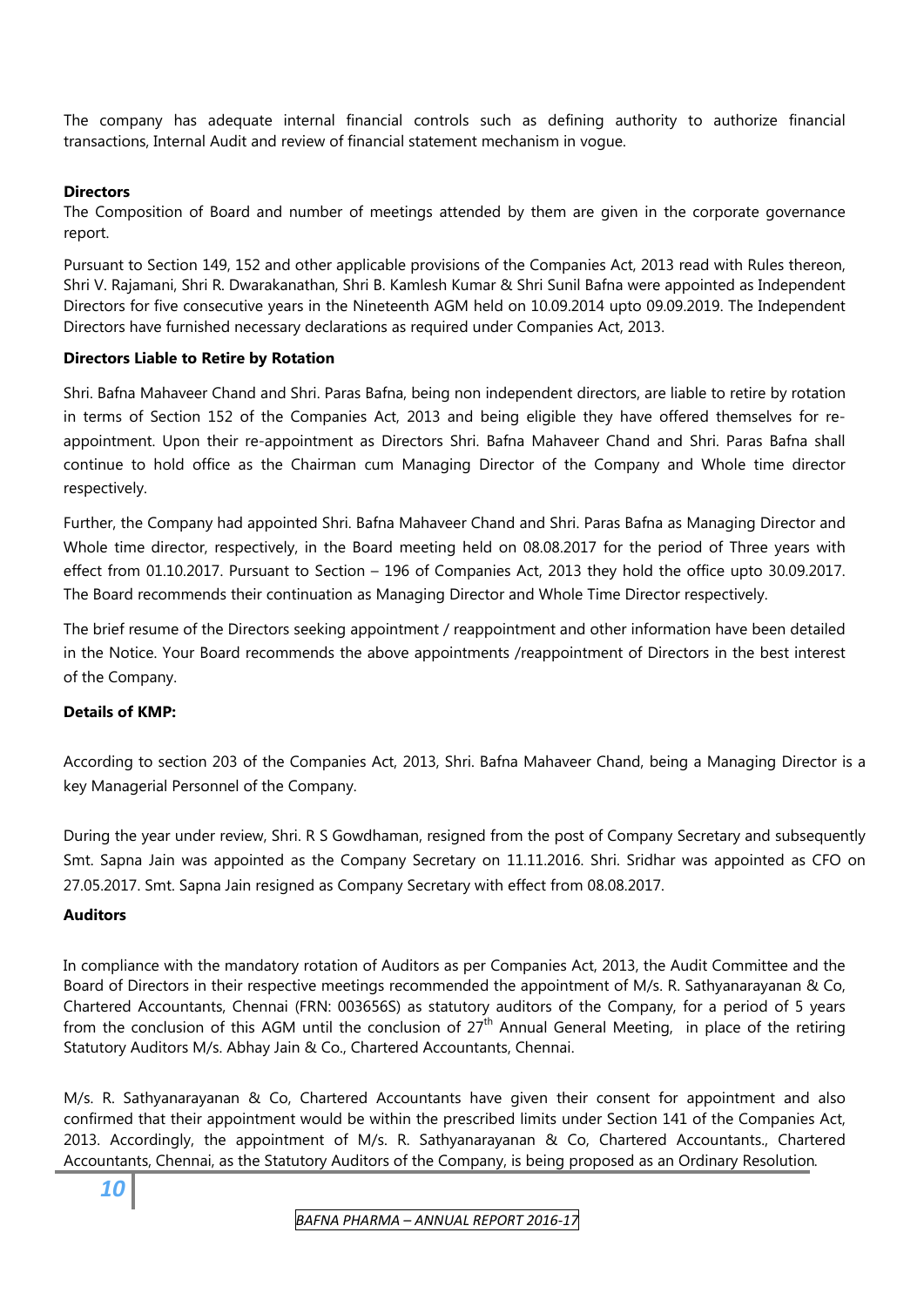#### **Auditors' Report:**

The report of Auditors and notes forming part of the Accounts are attached along with the Annual Report.

#### **Comments on Auditors' Report:**

Reply to the qualifications made in Auditor's report:

| Qualification                                                                                                                                                                                                                                                                  | Reply                                                                                                                                                      |
|--------------------------------------------------------------------------------------------------------------------------------------------------------------------------------------------------------------------------------------------------------------------------------|------------------------------------------------------------------------------------------------------------------------------------------------------------|
| The Company is not regular in depositing the<br>undisputed statutory dues, including Provident fund,<br>employees' state insurance, income tax, sales tax, duty<br>of customs, duty of excise, value added tax, cess and<br>other material statutory dues, as applicable, with | Your Management is taking necessary steps to comply<br>with the provisions of the Act and to deposit the<br>requisite amount to the appropriate authority. |
| appropriate authorities.                                                                                                                                                                                                                                                       |                                                                                                                                                            |

#### **Cost Audit**

The Board of Directors of the Company appointed M/s Thanigaimani & Associates, Cost Accountants (FRN No.101899) as the Cost Auditor of the Company for audit of cost accounts relating to formulations for the year ended 31<sup>st</sup> March 2017. The Cost Audit Report & Cost Audit Compliance Report for the year ended 31<sup>st</sup> March, 2017 shall be submitted to the Central Government in due course.

As per Section 148 read with Companies (Audit and Audit) Rules, 2014 and other applicable provisions if any of the Companies Act, 2013, the Board of Directors of the Company has appointed M/s Thanigaimani & Associates, Cost Accountants as Cost Auditor of the Company for the year ended  $31<sup>st</sup>$  March, 2018. The remuneration proposed to be paid to the Cost Auditors, subject to the ratification by the members at the ensuing Annual General Meeting, would be Rs. 45,000/- (Rupees Forty Five Thousand Only) plus applicable taxes and out of pocket expenses.

#### **Listing**

The Company's shares are listed at (i) Bombay Stock Exchange Limited (BSE) with Scrip Code No. **532989** and at (ii) National Stock Exchange of India Limited with Scrip symbol **BAFNAPHARM**; the necessary Listing Fees have been paid to the stock exchanges.

#### **Particulars of Employees**

a) Details of employees, employed throughout the financial year, was in receipt of remuneration for that financial year, in the aggregate, was not less than Rs.1.02 Crores. –Nil-

b) Details of employees, employed for a part of the financial year, was in receipt of remuneration for any part of that year, at a rate which, in the aggregate, was not less than Rs. Eight Lakhs and Fifty Thousand per month -Nil c) Details of employees, if employed throughout the financial year or part thereof, was in receipt of remuneration in that year which, in the aggregate, or as the case may be, at a rate which, in the aggregate, is in excess of that drawn by the managing director or whole-time director or manager and holds by himself or along with his spouse

The information required pursuant to Section 197 read with rule 5 of the Companies (Appointment and Remuneration of Managerial Personnel) Rules, 2014 in respect of employees of the Company and Rules 5(2) of

and dependent children, not less than two percent of the equity shares of the company. – Nil -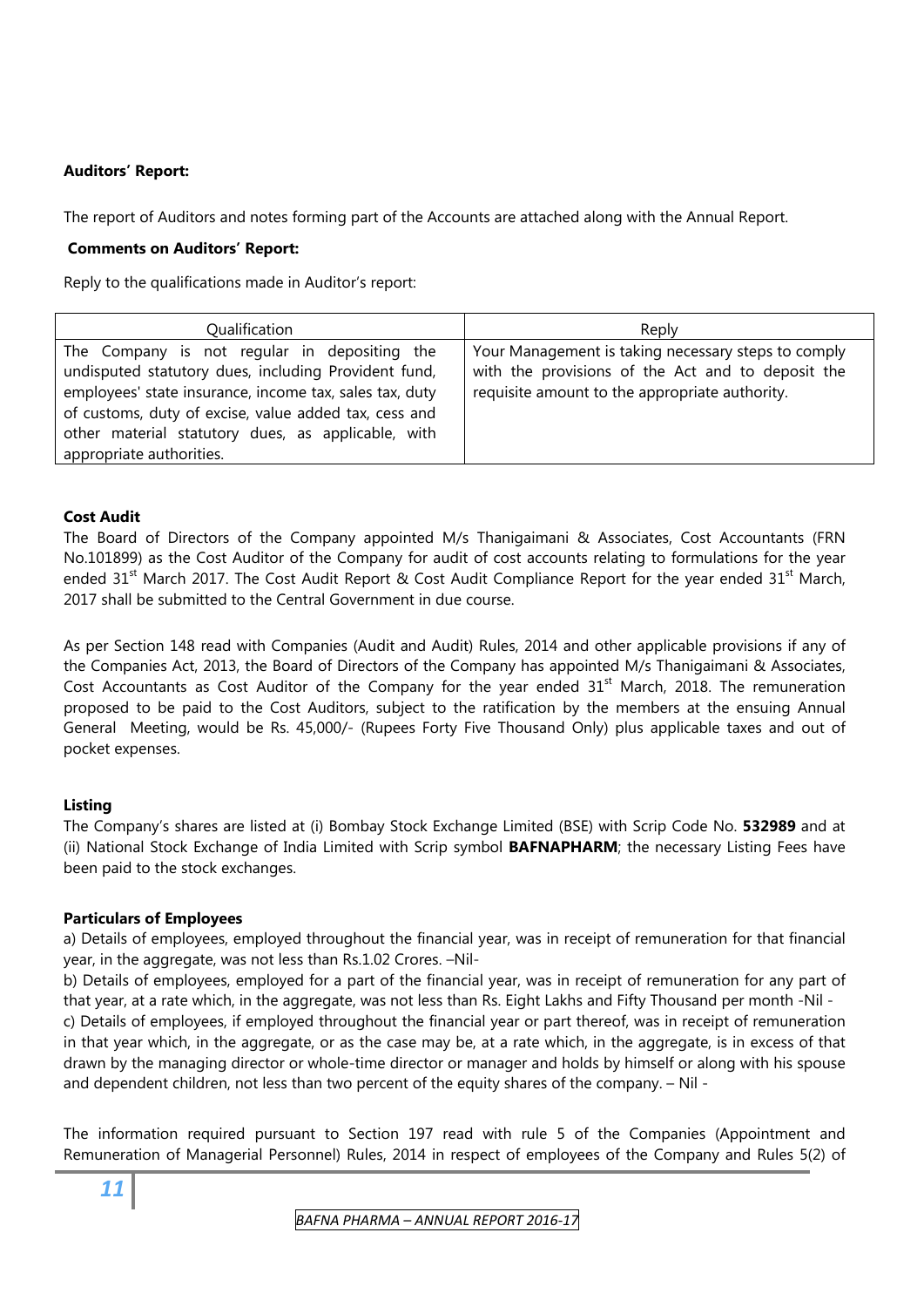The Companies (Appointment and Remuneration of Managerial Personnel) Rules, 2014, with respect to the statement showing  $\frac{7}{1}$ the names of the top ten employees in terms of remuneration drawn, will be provided upon request. In terms of Section 136 of the Act, the reports and accounts are being sent to the members and others entitled thereto, excluding the information on employees' particulars which is available for inspection by the members at the Registered office of the company during business hours on working days of the company up to the date of ensuing Annual General Meeting. If any member is interested in inspecting the same, such member may write to the Company Secretary in advance*.*

#### **Foreign Exchange Earnings and Outgo**

The particulars in respect of Foreign Exchange Earnings and Outgo as required under Section 134) of the Companies Act, 2013 and Rule 8(3) of the Companies (Accounts) Rules 2014, are given as in Annexure to this report.

#### **Human Resource, Industrial Relations, Environment, Occupational Health and Safety**

The Company is continuously focusing on managing talent and increasingly systematizing the HR processes. We have excellent industrial relations across all facilities including corporate office and strongly believe that the workers will continue to work towards profitable and productive company.

The number of employees as on 31<sup>st</sup> March, 2017 was 230 as against 242 during FY 2015-16, a net decrease of 12 employees.

#### **Conservation of Energy, Technology Absorption & Research and Development (R & D)**

The company is conscious of its responsibility to conserve the energy and has taken measures in relation to conservation of energy and technology absorption. The particulars in respect to conservation of energy, Technology Absorption & Research and Development were given in the annexure to the Board's Report.

#### **Insider Trading Regulations**

Based on the requirements under SEBI (Prohibition of Insider Trading) Regulations, 2005, as amended from time to time, the code of conduct for prevention of insider trading and the code for corporate disclosures are in force. The Company has adopted a Code of Conduct for Prevention of Insider Trading with a view to regulate trading in securities by the Directors and designated persons of the Company, as per SEBI (Prohibition of Insider Trading) Regulations, 2015.

#### **Corporate Governance**

Report on Corporate Governance and Certificate of the Auditors of your Company regarding compliance of the conditions of Corporate Governance as stipulated in Regulation 15 of SEBI ( Listing Obligations and Disclosure Requirements) Regulations, 2015, with the Stock Exchanges, are enclosed elsewhere in the Annual Report and forms part of this report.

#### **Sexual Harassment of Women at Workplace (Prevention, Prohibition and Redressal) Act, 2013**

The Board of Directors has approved policy as per the said Act. And an Internal Complaints Committee was constituted, with following members:

- (i) Smt. Hemalatha, Asst General Manager Chairperson
- (ii) Smt. Shunmugasundari, HR Executive Member
- (iii) Smt. K.Ashitha, HR Executive Member

The committee placed certificate before the Board of Directors on the status of compliance of the Act. As per the certificate provided by the said committee no complaints were received during the year & that there are no complaints pending as on  $31<sup>st</sup>$  March, 2017.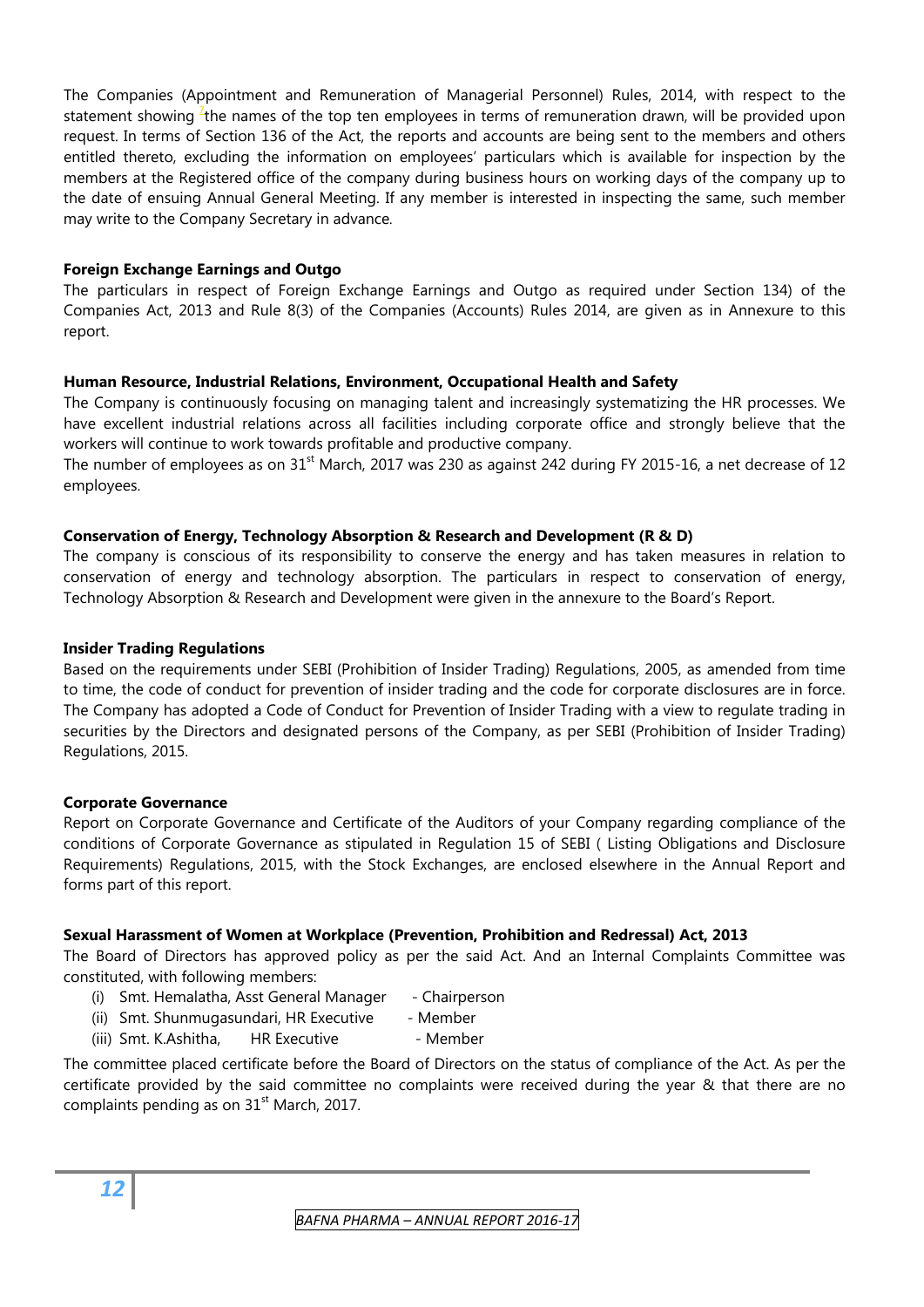#### **Particulars of Loans, Guarantee and Investment under Section 186 of Companies Act, 2013:**

During the year under review, the investments made, the loans advanced, guarantees given and securities provided are within the limits prescribed under Section 186 of the Companies Act, 2013. Refer Notes to accounts for the above particulars.

#### **Particulars of contracts or arrangements with Related parties referred to in Sub-Section (1) of Section 188:**

The transactions entered into by the Company with the related parties were in the ordinary course of business and at arm's length basis. The particulars of transactions are mentioned in Form AOC 2 and is annexed to this report.

#### **Corporate Social Responsibility**

Corporate Social Responsibility prescribed under the provisions of Sec 135 of the Companies Act, 2013 is not applicable to the Company. But however, Company is committed to improve the quality of life of the workforce and their families and also the community and society at large. The Company believes in undertaking business in such a way that it leads to overall development of all stake holders and society.

#### **Secretarial Audit for the FY 2017-18**

In terms of Section 204 of the Companies Act, 2013, the rules made thereunder & other applicable provisions, if any, the company is required to appoint Secretarial Auditor to carry out Secretarial Audit of the Company. Your Board of Directors has appointed M/s. A.K. Jain & Associates, Practicing Company Secretaries, Chennai for purpose of Secretarial Audit for the FY 2017-18 at the Board Meeting held on 28.07.2017.

As required under section 204 (1) of the Companies Act, 2013 the Company has obtained a secretarial audit report. The copy of the Secretarial Audit report in MR 3 is attached as an annexure to the Director's Report.

The qualifications made by the Secretarial Auditor and the explanation to the observations are as follows:

| S.No           | <b>QUALIFICATION</b>                                                                                                                                                                                                                                                                                                                      | <b>MANAGEMENT'S EXPLANATION</b>                                                                                                                                                                                                                  |
|----------------|-------------------------------------------------------------------------------------------------------------------------------------------------------------------------------------------------------------------------------------------------------------------------------------------------------------------------------------------|--------------------------------------------------------------------------------------------------------------------------------------------------------------------------------------------------------------------------------------------------|
| $\mathbf{1}$ . | The Company had not appointed Chief<br>Financial Officer (CFO) within a period of<br>Six months from the date of such vacancy<br>as required under Section 203(4) of<br>Companies Act, 2013.                                                                                                                                              | The Board of directors wishes to state that<br>Chief Financial Officer<br>the<br>has<br>been<br>appointed on 27/05/2017.                                                                                                                         |
| 2.             | During the year, the Company did not<br>disclose the material events and has not<br>regularly updated the Stock Exchange, as<br>required under Regulation 30 of the<br>Securities and Exchange Board of India<br>(Listing Obligations and Disclosure<br>Requirements) Regulations, 2015                                                   | The Company has inadvertently omitted to<br>disclose the material events. The Company is<br>taking utmost care to regularize the<br>Company mechanism. The Board assures<br>that the Company will disclose all material<br>events in future.     |
| 3.             | The Company had not filed e-Form MGT-<br>14 with the Registrar of Companies, for<br>registering the resolutions passed in the<br>meeting of Board of Directors for issue of<br>40,00,000 Share Warrants and Special<br>Resolution passed for the same by way of<br>postal ballot, as required under Section<br>117 of Companies Act, 2013 | The Company has inadvertently omitted to<br>file the Form MGT-14. The Company The<br>Company is taking utmost care to regularize<br>the Company mechanism. The Board assures<br>that the Company will disclose all material<br>events in future. |

#### **Appointment of Shri. Mohamed Safwan & Co., Chartered Accountant, Chennai as Internal Auditors & approved their Scope, Functions, Periodicity & Methodology**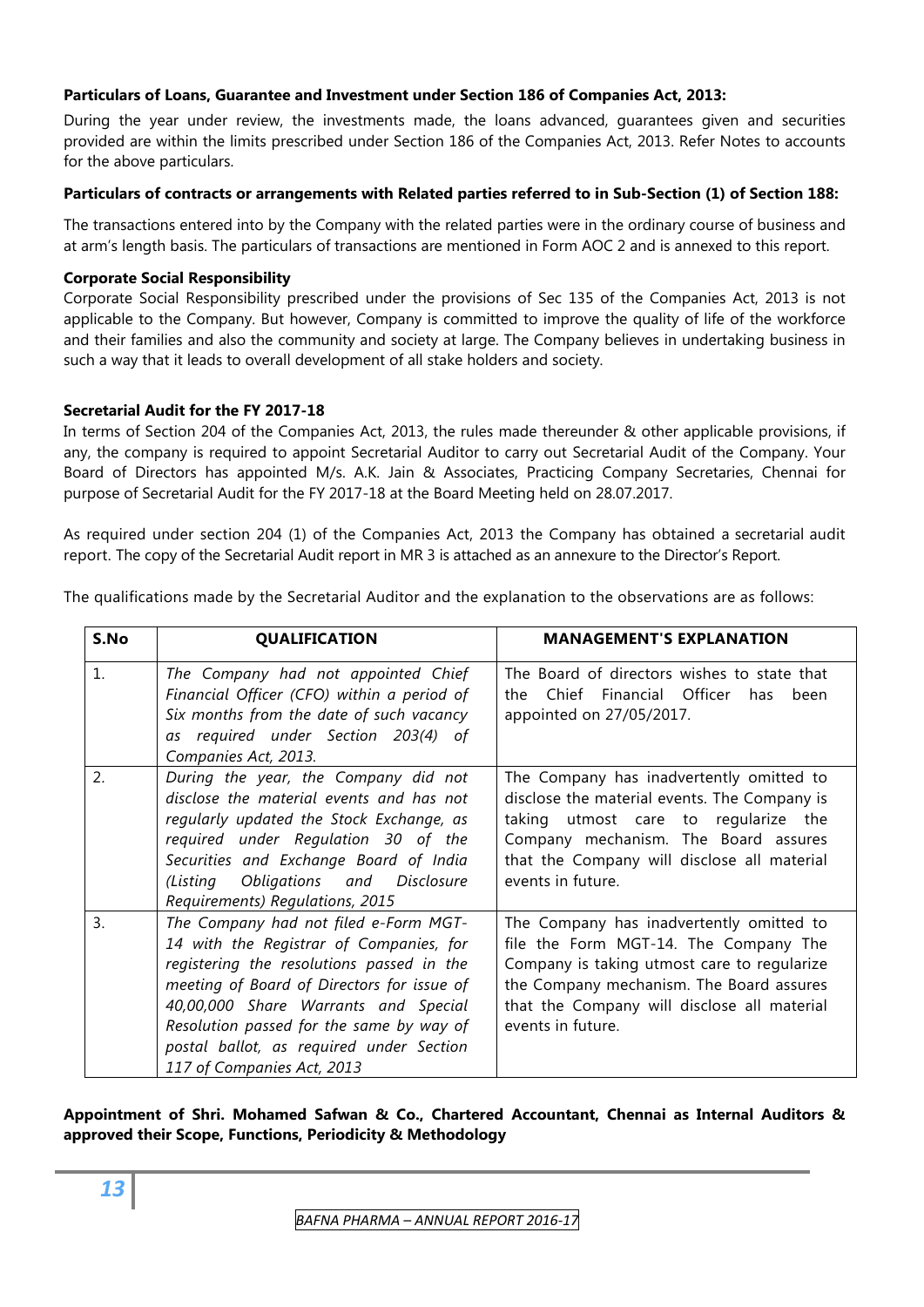In terms of Section 138 of the Companies Act, 2013 & other applicable provisions, if any, Board of Directors at the Board Meeting held on 08.08.2017 has appointed Mohamed Safwan & Co., Chartered Accountant, Chennai (FRN: 016260S) as Internal Auditors and further approved their Scope, Functions, and Periodicity & Methodology.

#### **Audit Committee**

In terms of Section 177 of the Companies Act, 2013 and other applicable provisions if any and as per the Regulation 18 of SEBI (Listing Obligations and Disclosure Requirements) Regulations, 2015, the Audit committee comprises of 4 Directors out of which 3 are Non-Executive Independent Directors. The terms of reference of Audit Committee includes matters specified in section 177 of the Companies Act 2013 and Regulation 18 of SEBI (Listing Obligations and Disclosure Requirements) Regulations, 2015, (as revised with effect from 1.10.2014). The Board has accepted all the recommendations of the audit committee made during the year

#### **Nomination & Remuneration Committee**

In terms of Section 178 of the Companies Act, 2013 & other applicable provisions, if any, Board of Directors at the Board Meeting held on 30.05.2014 has renamed the existing "Remuneration Committee" of the Board of Directors as "Nomination & Remuneration Committee". There was no change in the members of the Committee. The Policy of Nomination & remuneration committee was detailed in the corporate governance report. The constitution, terms and references and other details are elaborated in the Corporate Governance report annexed with this report.

#### **Stakeholders Relationship Committee**

In terms of Section 178 of the Companies Act, 2013 & other applicable provisions, if any, Board of Directors at their meeting held on 30.05.2014 renamed the existing "Investor Grievance & Share Transfer Committee" as "Stakeholders Relationship Committee". The constitution, terms and references and other details are elaborated in the Corporate Governance report annexed with this report.

#### **Management Discussion and Analysis Report**

Management Discussion and Analysis Report, as required under the Listing Agreement with the Stock Exchange is enclosed in the Annual Report and forms part of this Report. Certain Statements in the report may be forwardlooking. Many factors may affect the actual results, which could be different from what the Directors envisage in terms of future performance & outlook.

#### **Extract of Annual R eturn***:*

The details forming part of the extract of the Annual Return in form MGT-9 is annexed along with the Director's Report.

#### **Number of Board Meetings:**

The Board of Directors met 13 times during the year under review and the gap between 2 meetings did not exceed 120 days.

#### **Directors Responsibility Statement**

Your Directors wish to inform that the Audited Accounts contains Financial Statements for the financial year ended 31<sup>st</sup> March, 2017 are in full conformity with the requirements of the Companies Act, 2013. They believe that the Financial Statements reflect fairly the form and substance of transaction carried out during the year and reasonably present your Company's financial conditions and result of operations.

Your Directors further confirm that in preparation of the Annual Accounts:

• The applicable accounting standards had been followed and wherever required, proper explanations relating to material departures have been given;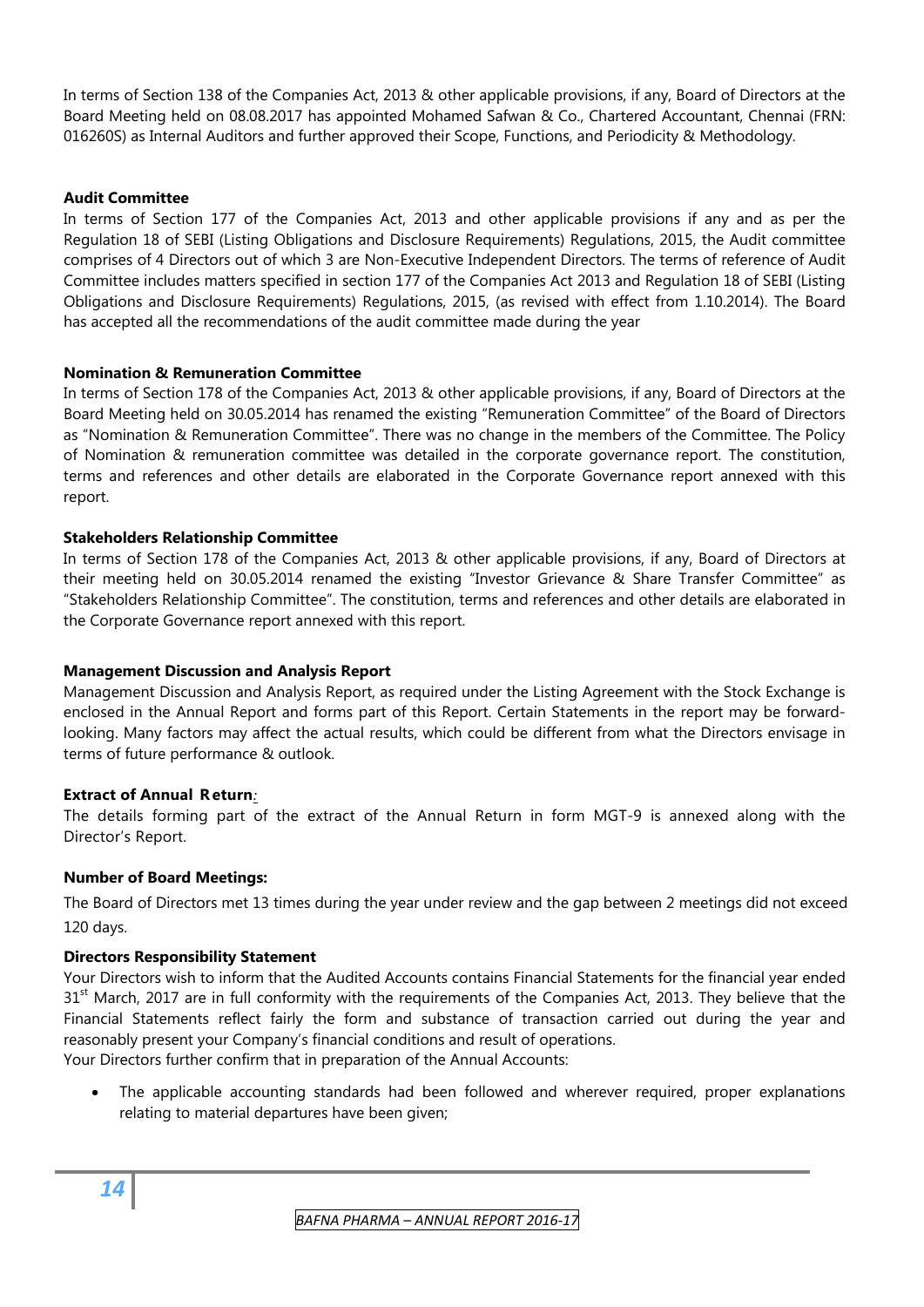- The Directors have selected such accounting policies and applied them consistently and made judgments and estimates that are reasonable and prudent to give a true and fair view of the state of affairs of the Company at the end of the financial year and of the loss of the Company for that period;
- Proper and sufficient care has been taken for the maintenance of adequate accounting records in accordance with the provisions of the Companies Act, 2013 for safeguarding the assets of the Company and for preventing and detecting fraud and other irregularities;
- The Accounts have been prepared on a "going concern" basis.
- The directors had laid down internal financial controls to be followed by the company and that such internal financial controls are adequate and were operating effectively.
- The directors had devised proper systems to ensure compliance with the provisions of all applicable laws and that such systems were adequate and operating effectively

#### **Acknowledgement and Appreciation**

Your Directors would like to thank Company's Bankers – SBI, EXIM, DBS, DCB, BOC & IDBI for their continued support and they would also like to express their gratitude for the co-operation and assistance extended to the Company by its Customers, Suppliers, Technical Consultants, Contractors, Government and Local Authorities, etc. The Directors also wish to thank all its Shareholders for their unstinted support. The Directors would like to sincerely thank and place on record their appreciation of the consistent and dedicated services of the employees at all levels who have immensely contributed to the performance of the Company during the period under review.

> On behalf of the Board of Directors For BAFNA PHARMACEUTICALS LIMITED (CIN L24294TN1995PLC030698)

**Place: Chennai Date: 08.08.2017**

 Paras Bafna Bafna Mahaveer Chand (DIN: 01933663) (DIN: 01458211) Whole Time Director Chairman & Managing Director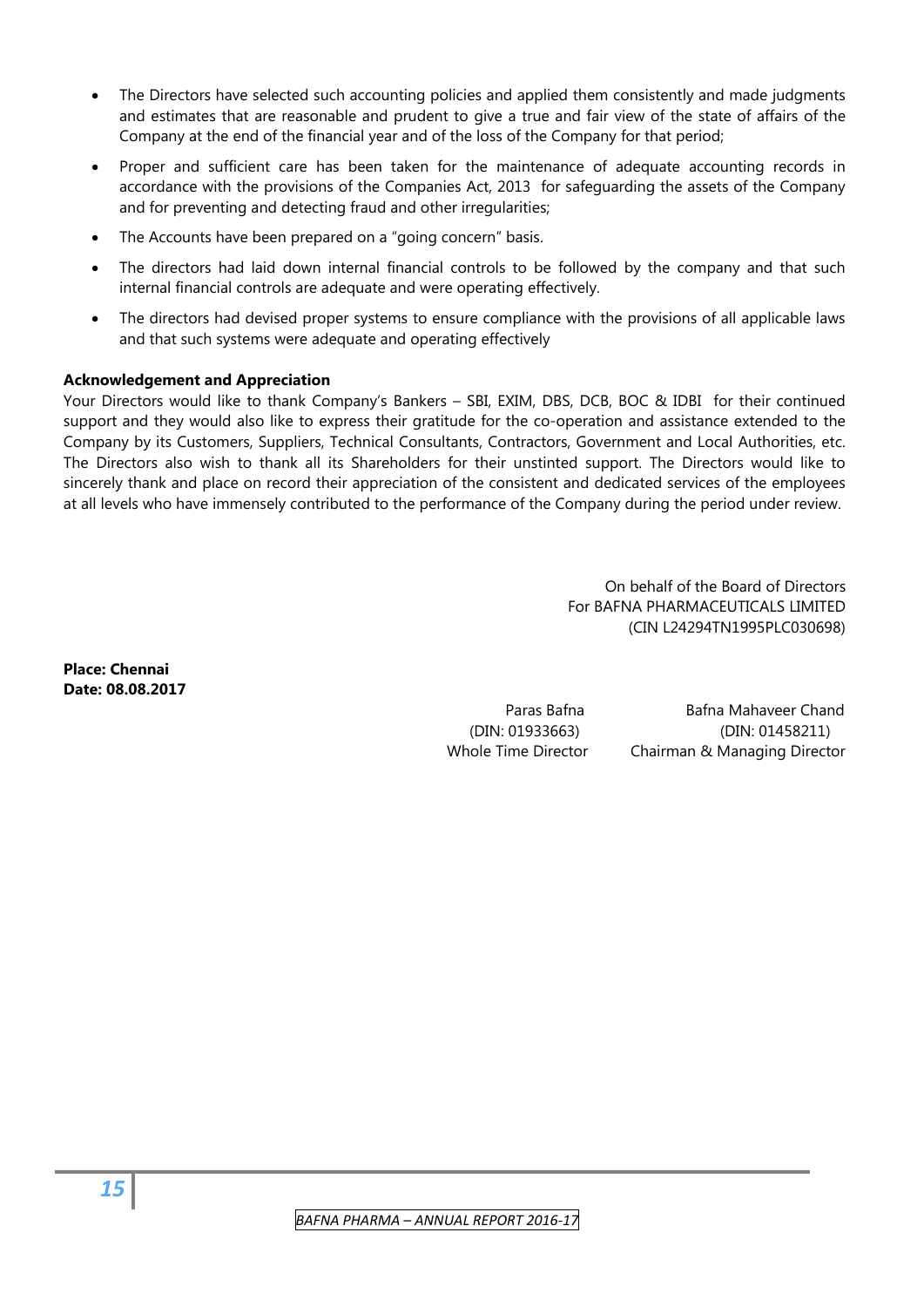#### **ANNEXURE TO THE DIRECTOR'S REPORT**

**Information pursuant to Section 134 of the Companies Act, 2013 read with the Companies (Accounts) Rules,2014.** 

#### **FORM - A**

#### **Disclosure of particulars with respect to Conservation of Energy**

#### **A. Conservation of Energy**

#### **Power & Fuel Consumption**

| <b>SI No</b> | <b>Particulars</b>              | 2017                      | 2016              |
|--------------|---------------------------------|---------------------------|-------------------|
| 1.           | <b>Purchased:</b>               |                           |                   |
|              | Units(Lakhs)                    | Units 17.51 Lakhs         | Units 19.07 Lakhs |
|              | Total Amount (Rs. In lakhs)     | Rs. 155.54 Lakhs          | Rs.184.90 Lakhs   |
|              | Rate / Unit (Rs.)               | Rs. 8.88 per Unit         | Rs.9.70 per Unit  |
| 2.           | <b>Own Generation</b>           |                           |                   |
|              | <b>Through Diesel Generator</b> |                           |                   |
|              | Units (KSH) in lakhs)           | Units 1.61 Lakhs          | Units 2.08 lakhs  |
|              | Unit per Lt. of Diesel          | Unit 2 Per Litre          | Unit 2 per litre  |
|              | Cost/Unit (Rs.)                 | <b>Rs. 28.34 Per Unit</b> | Rs 25.34 per unit |

The company is conscious of its responsibility to conserve the energy and has taken measures in relation to conservation of energy and technology absorption. No additional investments have been made during the year.

#### **B. Consumption per Unit of Production:**

In view of number of products with different sizes, shapes & other parameters, being manufactured by the company, it is not practicable to give information on consumption of fuel per unit of production.

#### **FORM B**

#### **DISCLOSURE OF PARTICULARS WITH RESPECT TO TECHNOLOGY ABSORPTION**

#### **I. RESEARCH AND DEVELOPMENT (R&D)**

#### **(a) Specific areas in which R&D is carried out by your company**

R&D is a process intended to create new or improved technology that can provide a competitive advantage to our business. Also focusing on process development for improving operational efficiency.

During the year the company has received prestigious DSIR (Department of Science and Industrial Research) certification for our R & D centre. DSIR is a department under the Ministry of Science and Technology, Government of India.

- Product Development and report of new formulations.
- Stability studies of new formulations as per ICH quidelines
- Technology Transfer and Process validation of new formulations
- Technology Transfer and Analytical method validation of new formulations
- Dossier preparation for regulatory approval
- Registration of Products in various countries with respective regulatory requirements
- Trouble shooting in existing Products
- Filed patents of Chewable Raricap tablets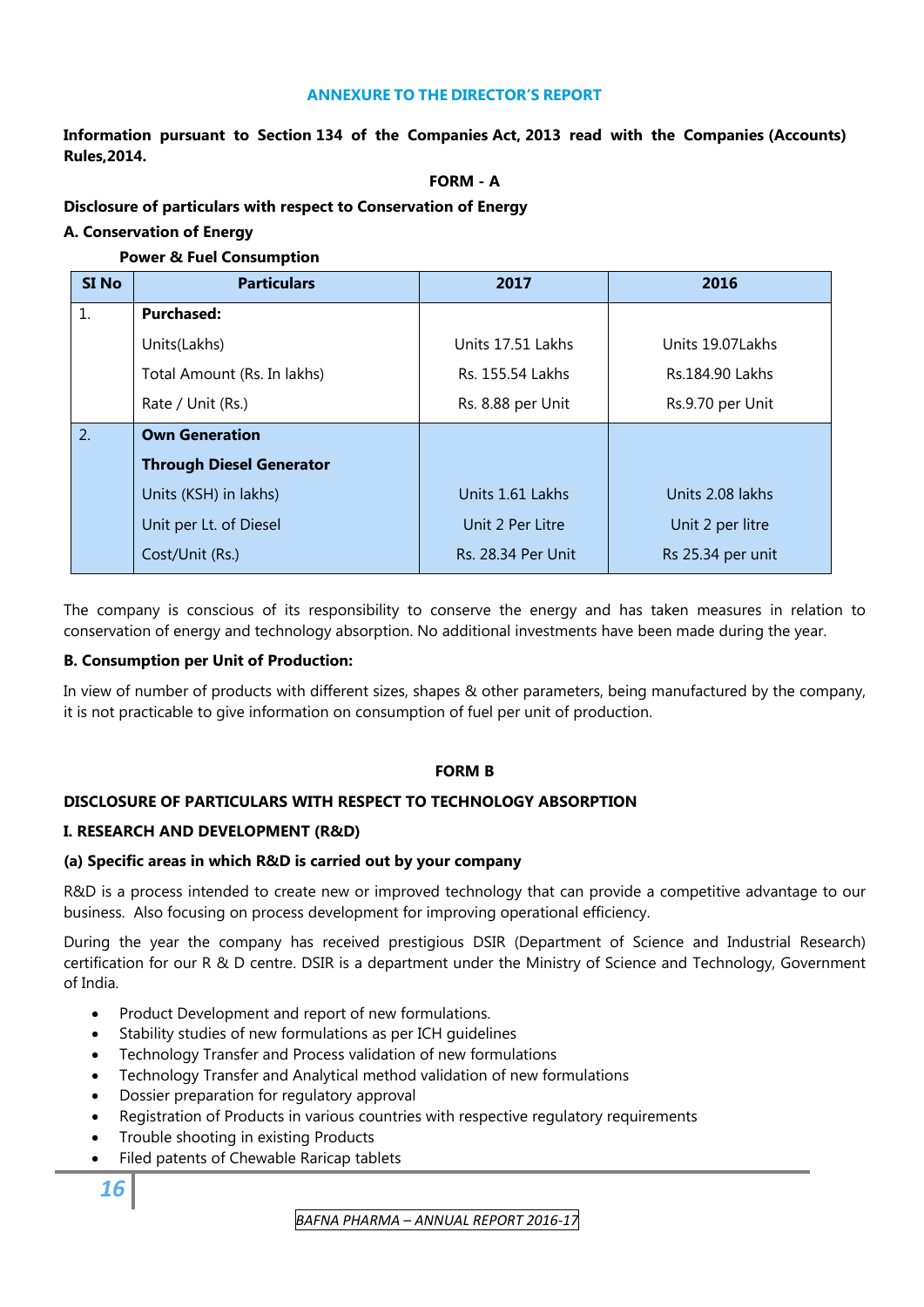• Bioavailability studies to confirm therapeutic efficacy

#### **(b) Benefits derived as a result of the above**

- these give us a unique selling point (USP) & then patents can be acquired for these products
- R&D is able to build business advantage over its competitors by bringing innovative products
- Improving Quality of existing drug products in the market to deserve a good market output
- Attracting more customers and scope for new business

#### **(c) Future plan of action**

- To enhance the quality and efficacy in all our medical formulations
- To achieve and maintain consistency in quality
- Upgrading of new process and product technology to improve product stability and efficacy
- To upgrade green technology for process and manufacturing operations
- Product development for new customers, Product registration for regulated and emerging markets
- Technology transfer and stability studies

| (d) Expenditure on R&D        |                          | (Rs. in '000)        |
|-------------------------------|--------------------------|----------------------|
| <b>Particulars</b>            | <b>Current Year</b>      | <b>Previous Year</b> |
| Capital                       | $\overline{\phantom{a}}$ | 374.00               |
| Recurring/Revenue             | 7,185.03                 | 8,169.18             |
| <b>TOTAL</b>                  | 7,185.03                 | 8,543.18             |
| % of R&D expenditure to sales | 1.08%                    | 0.98%                |

#### **II. TECHNOLOGY ABSORPTION, ADAPTATION AND INNOVATION**

#### **a) Efforts in brief, made towards technology absorption, adaptation and innovation:**

With latest technology, its development & up-gradation enable us to provide technically superior, process efficient and International standards product.

The company has its own R&D centre's which have been developing and improving process for manufacture of Delayed release tablets, Sustained Release Tablets, Orally Disintegrating Tablets, Liquid orals, Syrups, Suspensions & Dry Syrup formulations.

- The R & D centre has been upgraded and adopted various methods of drug particle coating with a gastroresistant polymers of various genre to improve drug safety and efficacy and technology is absorbed into process scale up of branded generics with innovative methodologies involving combination with taste masking technology (with Ion-Exchange resins) – for producing efficacious generics with highly taste masked bitter drugs.
- The R&D centre also absorbed and adopted innovative techniques of Multi-layer Coating technology which is subjected to scale up levels to produce stable and effective dosage forms – especially applicable for drug products that are pH sensitive and for intestinal release and gastric resistance.
- Participating and Collaboration with scientific conferences and research institutions for the development and further research of new drug formulations and novel technologies
- Procuring scientific journals and standard pharmacopoeia editions for the R & D library upgrade.
- Collaborations with institutions in providing research related guidance and facilities to intern scholars.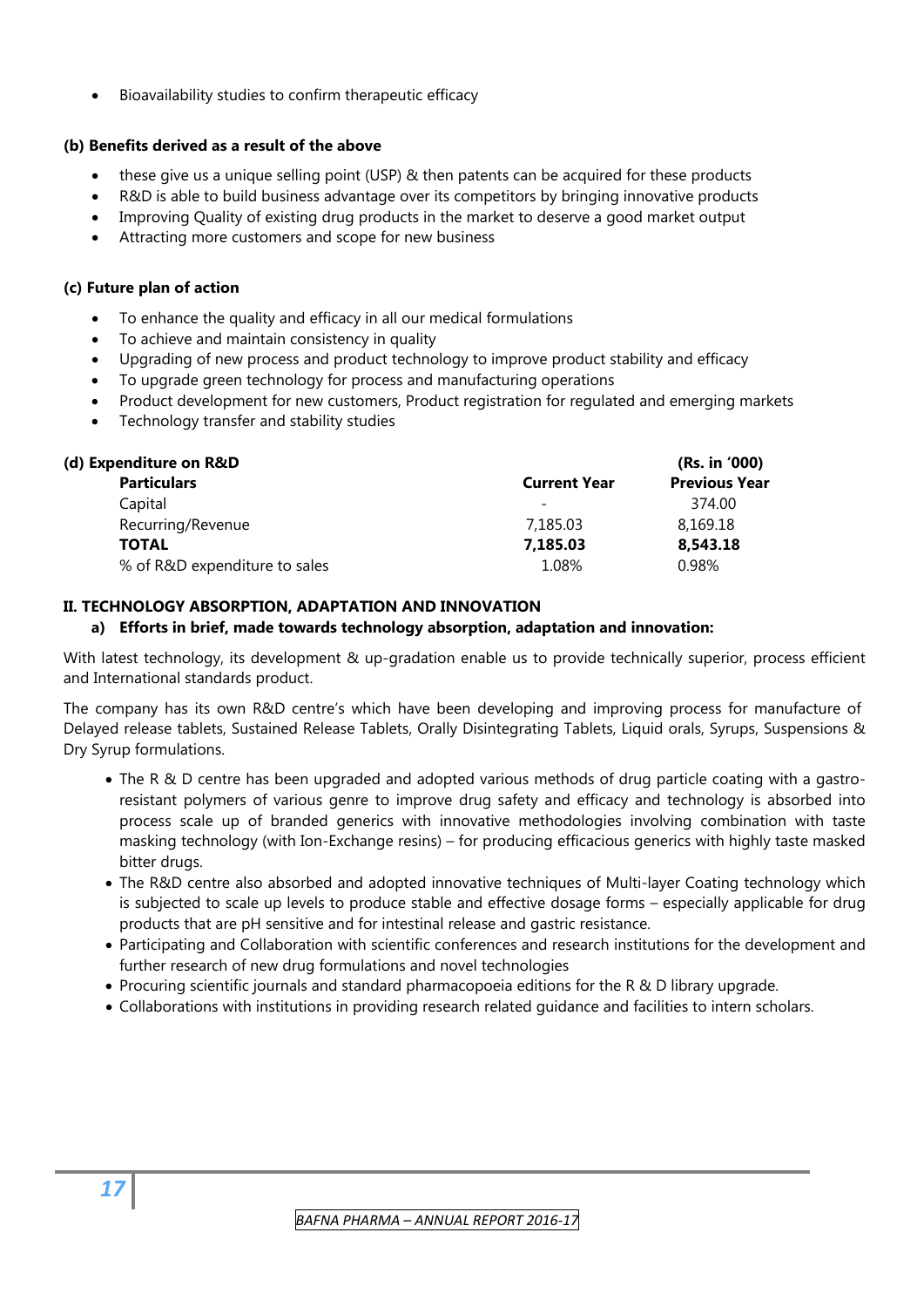#### **b) Benefits derived as a result of the above efforts:**

- Control of drug therapy is achieved
- Drug administration can be made convenient
- The safety margin of high potency drug can be increased
- Drugs with shorter half-life can be given in less frequent dose with better compliance
- Less fluctuating blood plasma concentrations
- Bioavailability enhancement of poorly soluble drugs
- Targeting drug delivery at most absorbing sites to improve bioavailability
- Reduction of adverse effects due to avoidance of dose dumping
- Rapid onset of action can be achieved
- Taste masking of bitter oral liquid drug formulations

#### **c) Details of technology imported during the last 5 years**

No technology has been imported during the past five years.

#### **FORM C**

- **(a) Activities relating to exports, initiative taken to increase exports, developments of new export markets for products and services and export plans.** 
	- (i) During FY 17 the company got registrations for 33 products as follows: (i) 10 in Sri Lanka (ii) 10 in Nepal (iii) 1 in Nigeria (iv) 1 in Philippines (v) 1 in Peru, (vi) 2 in Ethiopia (vii) 4 in Tanzania and viii) 4 in Ukraine.
	- (ii) As on date we have more than 188 Product registrations and 108 Product applications across globe.
	- (iii) The export turnover consists of Rs.23.61 Cr of the total turnover for the FY 17 as against Rs. 31.75 Cr for the previous year

#### **(b) Foreign Exchange earned and used**

(iv) Your Company has earned foreign exchange of Rs. 20.20 Cr (previous year Rs. 28.67 Cr)

#### **FOREIGN EXCHANGE EARNINGS & OUTGO**

(v) outgo was Rs. 2.14 Cr (previous year Rs. 2.91 Cr) on account of international travel & purchase of foreign currency.

> On behalf of the Board of Directors For BAFNA PHARMACEUTICALS LIMITED (CIN L24294TN1995PLC030698)

**Place: Chennai Date: 08.08.2017** 

 Paras Bafna Bafna Mahaveer Chand (DIN: 01933663) (DIN: 01458211) Whole Time Director Chairman & Managing Director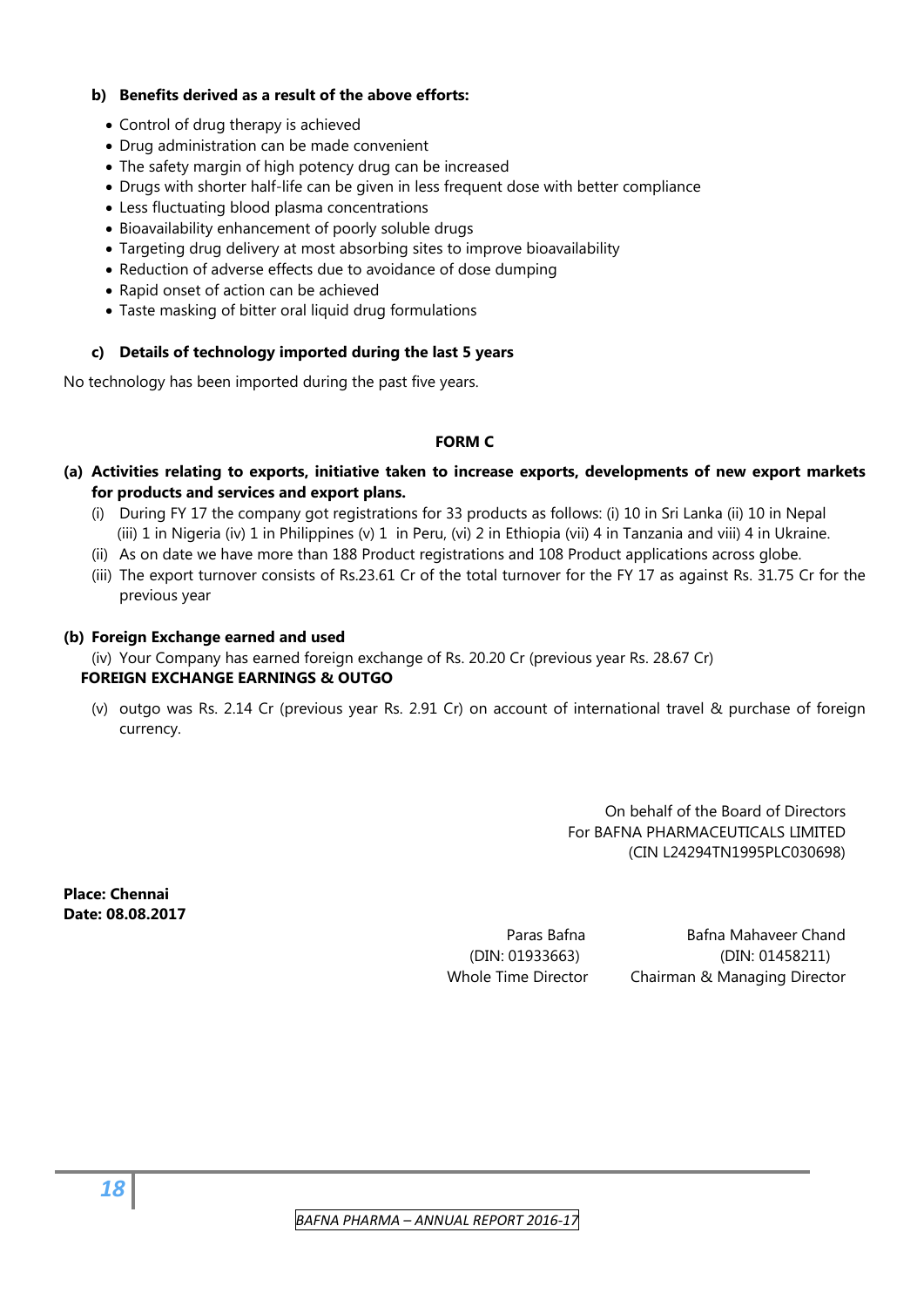#### **ANNEXURES TO DIRECTOR'S REPORT**

#### **A Declaration from Independent Directors on Annual Basis**

- **B Details of Subsidiary in Form AOC -1**
- **C. Secretarial Audit Report**
- **D. Extract of Annual Return in MGT 9**
- **E. AOC 2**

#### **A. DECLARATION FROM INDEPENDENT DIRECTORS ON ANNUAL BASIS**

The Company has obtained declaration from Independent Directors on annual basis to comply the conditions as laid down SEBI (Listing Obligations and Disclosure Requirement) Regulation, 2015, read with Sec 149 of the Companies Act, 2013 and Schedule IV of the Companies Act, 2013.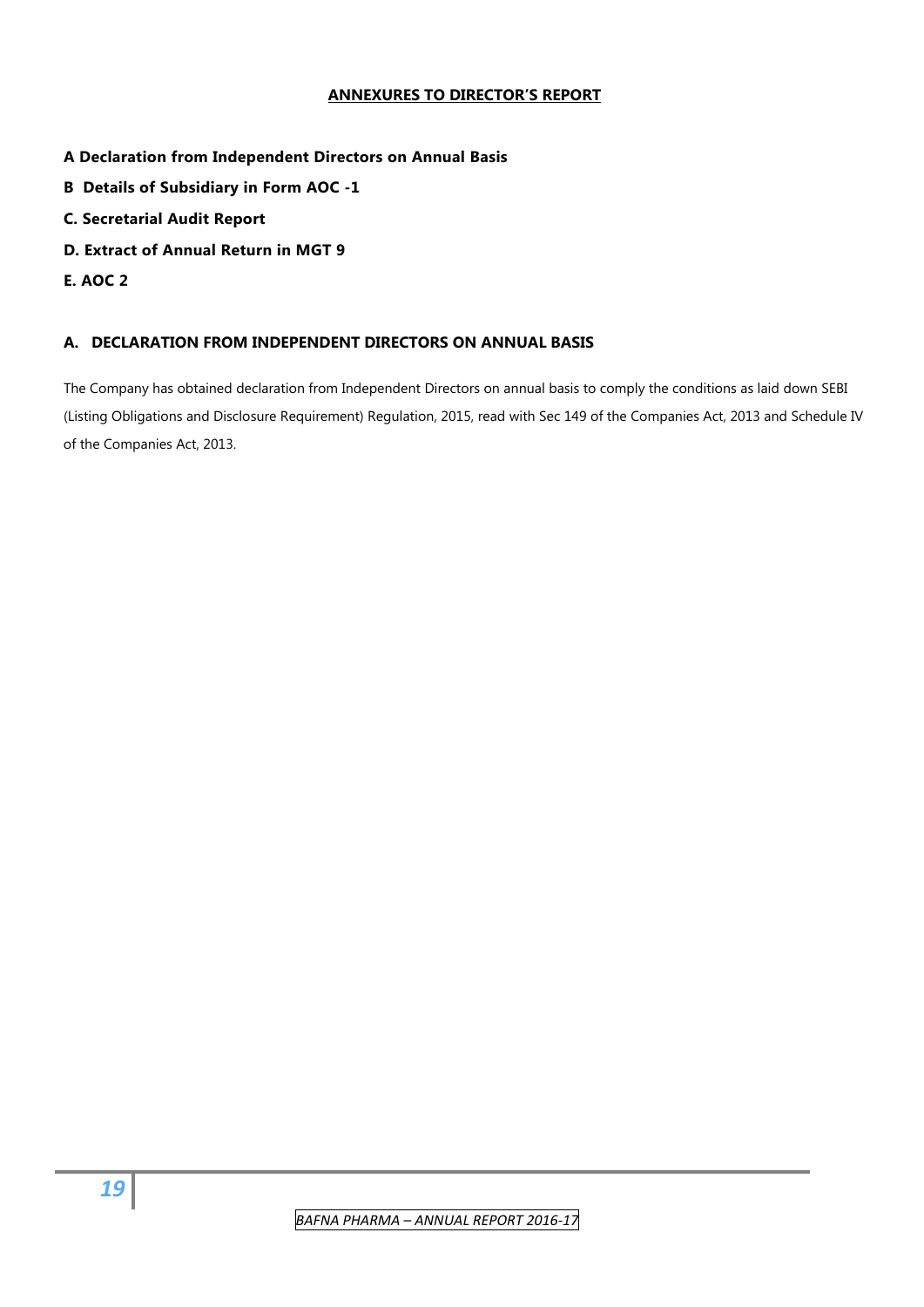#### **B. Form AOC -1**

#### **STATEMENT CONTAINING SALIENT FEATURES OF FINANCIAL STATEMENT OF THE SUBSIDIARIES / ASSOCIATE COMPANIES / JOINT VENTURES**

**FORM AOC-1**

#### **(Pursuant to first proviso to sub-section (3) of section 129 read with Rule 5 of Companies (Accounts) Rules, 2014)**

#### **PART A : SUBSIDIARIES ( IN 000')**

| S No.<br>Name of the subsidiary                                                                                                 | $1\,$<br>Bafna Life Styles Remedies Limited                 |              |                                                      |
|---------------------------------------------------------------------------------------------------------------------------------|-------------------------------------------------------------|--------------|------------------------------------------------------|
| Reporting period for the Subsidiary concerned,<br>If different from the holding company's reporting period                      | 31 <sup>st</sup> March 2017<br>(Same as holding Company)    |              |                                                      |
| Reporting currency and Exchange rate as on the last date<br>of the relevant Financial year in the case of foreign subsidiaries. |                                                             | NA           |                                                      |
|                                                                                                                                 |                                                             | 31.03.2017   | 31.03.2016                                           |
| Share capital                                                                                                                   |                                                             | 22,950.00    | 22,950.00                                            |
| Reserves & Surplus                                                                                                              |                                                             | (37,635.97)  | (24,740.69)                                          |
| Total assets                                                                                                                    |                                                             | 125,487.93   | 89,877.01                                            |
| <b>Total Liabilities</b>                                                                                                        |                                                             | 125,487.93   | 89,877.01                                            |
| Investments                                                                                                                     |                                                             | $\mathbf{0}$ | $\mathbf 0$                                          |
| Turnover                                                                                                                        |                                                             | $\mathbf 0$  | 7,374.21                                             |
| Profit / (Loss) before taxation                                                                                                 |                                                             | (10, 573.17) | (27, 916.55)                                         |
| Provision for taxation                                                                                                          |                                                             | <b>NIL</b>   | <b>NIL</b>                                           |
| Profit / (Loss) after taxation                                                                                                  |                                                             | (9,895.27)   | (29, 569.79)                                         |
| Proposed Dividend                                                                                                               |                                                             | <b>NIL</b>   | <b>NIL</b>                                           |
| % of shareholding                                                                                                               |                                                             | 62.31%       | 62.31%                                               |
| Names of subsidiaries which are<br>yet to commence operations                                                                   |                                                             | <b>NIL</b>   | <b>NIL</b>                                           |
| Names of subsidiaries which have<br>been liquidated or sold during the year                                                     |                                                             | <b>NIL</b>   | NIL                                                  |
| <b>PART B: ASSOCIATES AND JOINT VENTURES:</b>                                                                                   |                                                             | <b>NIL</b>   |                                                      |
| For M/s AABHAY JAIN & Co<br><b>Chartered Accountants</b><br>FRN No: 000008S                                                     |                                                             |              |                                                      |
| (A.K.JAIN)<br><b>PARTNER</b><br>M.No:70224                                                                                      | (BAFNA MAHAVEER CHAND)<br>DIN 01458211<br>Managing Director |              | (PARAS BAFNA)<br>DIN 01933663<br>Whole Time Director |

Place: Chennai Date: 08.08.2017

*20*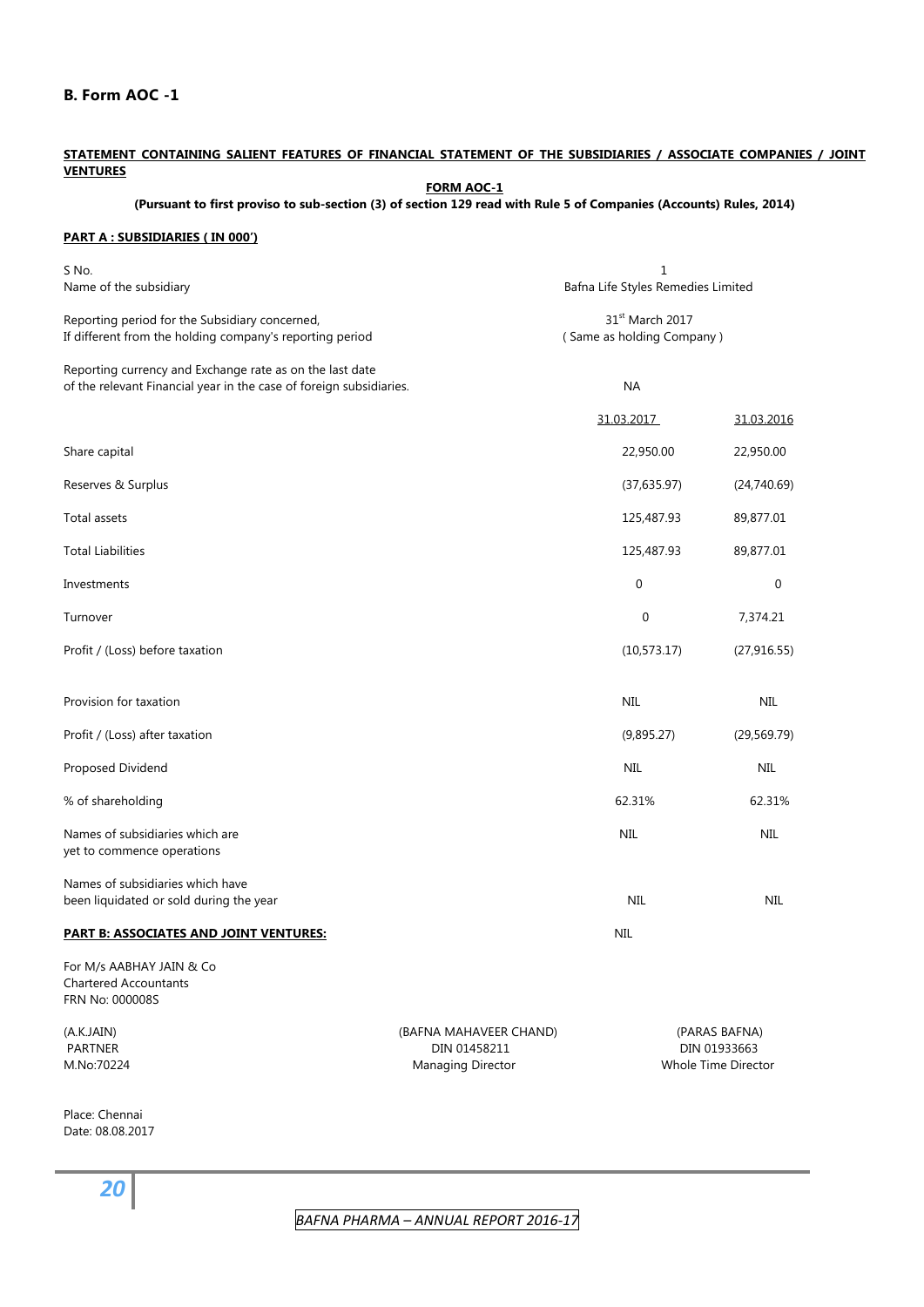#### **C. SECRETARIAL AUDIT REPORT**

#### **Form No. MR-3**

#### SECRETARIAL AUDIT REPORT

FOR THE FINANCIAL YEAR ENDED 31.03.2017 [Pursuant to section 204(1) of the Companies Act, 2013 and rule No.9 of the Companies (Appointment and Remuneration Personnel) Rules, 2014]

To The Members, BAFNA PHARMACEUTICALS LIMITED 299, THAMBU CHETTY STREET, Chennai – 600001

We have conducted the secretarial audit of the compliance of applicable statutory provisions and the adherence to good corporate practices by M/s. BAFNA PHARMACEUTICALS LIMITED (hereinafter called as "the company"). The secretarial Audit was conducted in a manner that provided us a reasonable basis for evaluating the corporate conducts/statutory compliances and expressing our opinion thereon.

Based on our verification of the Company's books, papers, minute books, forms and returns filed and other records maintained by the company and also the information provided by the Company, its officers, agents and authorized representatives during the conduct of secretarial audit, we hereby report that in our opinion, the company has, during the audit period covering the financial year ended on 31.03.2017,complied with the statutory provisions listed hereunder and also that the Company has proper Board-processes and compliance mechanism in place to the extent, in the manner and subject to the reporting made hereinafter:

We have examined the books, papers, minute books, forms and returns filed and other records maintained by the Company for the financial year ended on 31.03.2017 according to the provisions of:

(i) The Companies Act, 2013 (the Act) and the rules made thereunder;

(ii) The Securities Contracts (Regulation) Act, 1956 ('SCRA') and the rules made thereunder;

(iii) The Depositories Act, 1996 and the Regulations and Bye-laws framed thereunder;

(iv)The following Regulations and Guidelines prescribed under the Securities and Exchange Board of India Act, 1992 ('SEBI Act'):-

(a) The Securities and Exchange Board of India (Substantial Acquisition of Shares and Takeovers)Regulations, 2011;

(b) The Securities and Exchange Board of India (Prohibition of Insider Trading) Regulations, 2015;

(c) The Securities and Exchange Board of India (Registrars to an Issue and Share Transfer Agents)Regulations, 1993 regarding the Companies Act and dealing with client;

(d)The Securities and Exchange Board of India (Depositories and Participants) Regulations, 1996;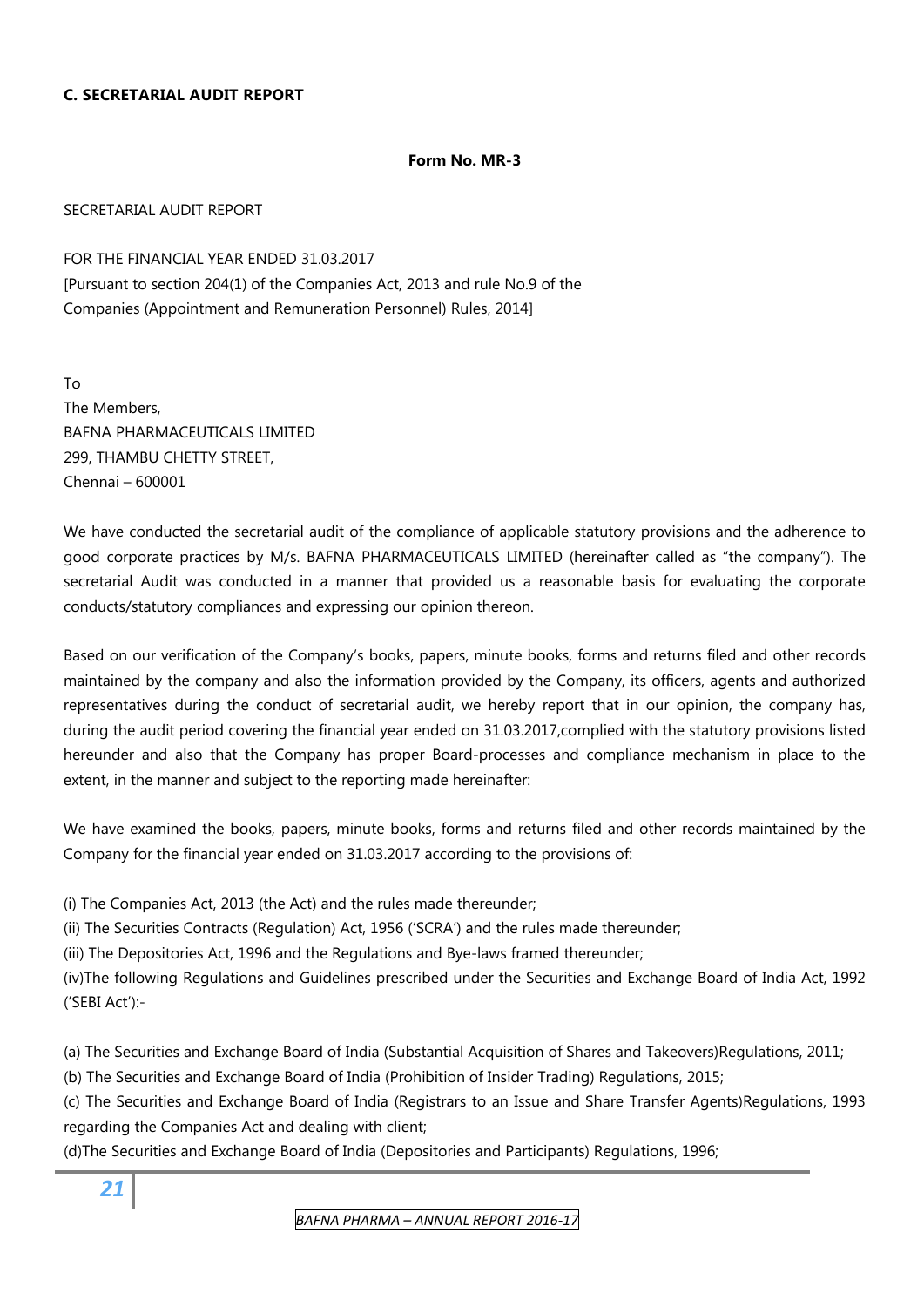(e) The Securities and Exchange Board of India (Issue of Capital and Disclosure Requirements) Regulations, 2009.

(f) The Securities and Exchange Board of India (Employee Stock Option Scheme and Employee Stock Purchase Scheme) Guidelines, 1999;

(g)The Securities and Exchange Board of India (Issue and Listing of Debt Securities) Regulations, 2008;

(h) The Securities and Exchange Board of India (Buyback of Securities) Regulations, 1998;

(i)The Securities and Exchange Board of India (Listing Obligations and Disclosure Requirements) Regulations, 2015.

We further report that, the Company has no Foreign Direct Investment, Overseas Direct Investment and External Commercial Borrowing.

We further report that, having regard to the compliance system prevailing in the Company and based on the written representations received from the officials/executives of the Company, we state that there are adequate systems and processes commensurate with the size and operations of the company to monitor and ensure compliance of the following laws applicable specifically to the Company;

- (a) The Factories Act, 1962 as amended from time to time.
- (b) Drug and Cosmetics Act, 1940 and Rules made thereunder.
- (c) Drugs Price Control Order, 2013 and notifications made thereunder.
- (d) The Water (Prevention and Control of Pollution) Act, 1974.
- (e) The Air (Prevention and Control of Pollution) Act, 1981.

We have also examined compliance with the applicable clauses of the Secretarial Standards with respect to Meetings of Board of Directors (SS-1) and General Meetings (SS-2) issued by The Institute of Company Secretaries of India.

We further report that the applicable financial laws, such as the Direct and Indirect Tax Laws, have not been reviewed under our audit as the same falls under the review of statutory audit and by other designated professionals.

During the period under review the Company has complied with the provisions of the Act, Rules, Regulations, Guidelines, Standards, etc. mentioned above subject to the following observations:

a) The Company had not appointed Chief Financial Officer (CFO) within a period of Six months from the date of such vacancy as required under Section 203(4) of Companies Act, 2013.

b) During the year, the Company did not disclose the following material events and has not regularly updated the Stock Exchange, as required under Regulation 30 of the Securities and Exchange Board of India (Listing Obligations and Disclosure Requirements) Regulations, 2015.

- i. Winding up petition filed against the Company by the creditor M/s. Dalas Biotech Limited and the status of the litigation with impact.
- ii. Order passed by the Hon'ble High court dated 11.11.2016 in the matter of Winding up petition filed against the Company by the creditor M/s. Wanbury Limited and the status of the litigation with impact.
- iii. Disruption of operations due to natural calamity i.e. Cyclone.
- iv. Criminal case filed under Section 138 of Negotiable Instruments Act against all the Directors of the Company and the status of the litigation with impact.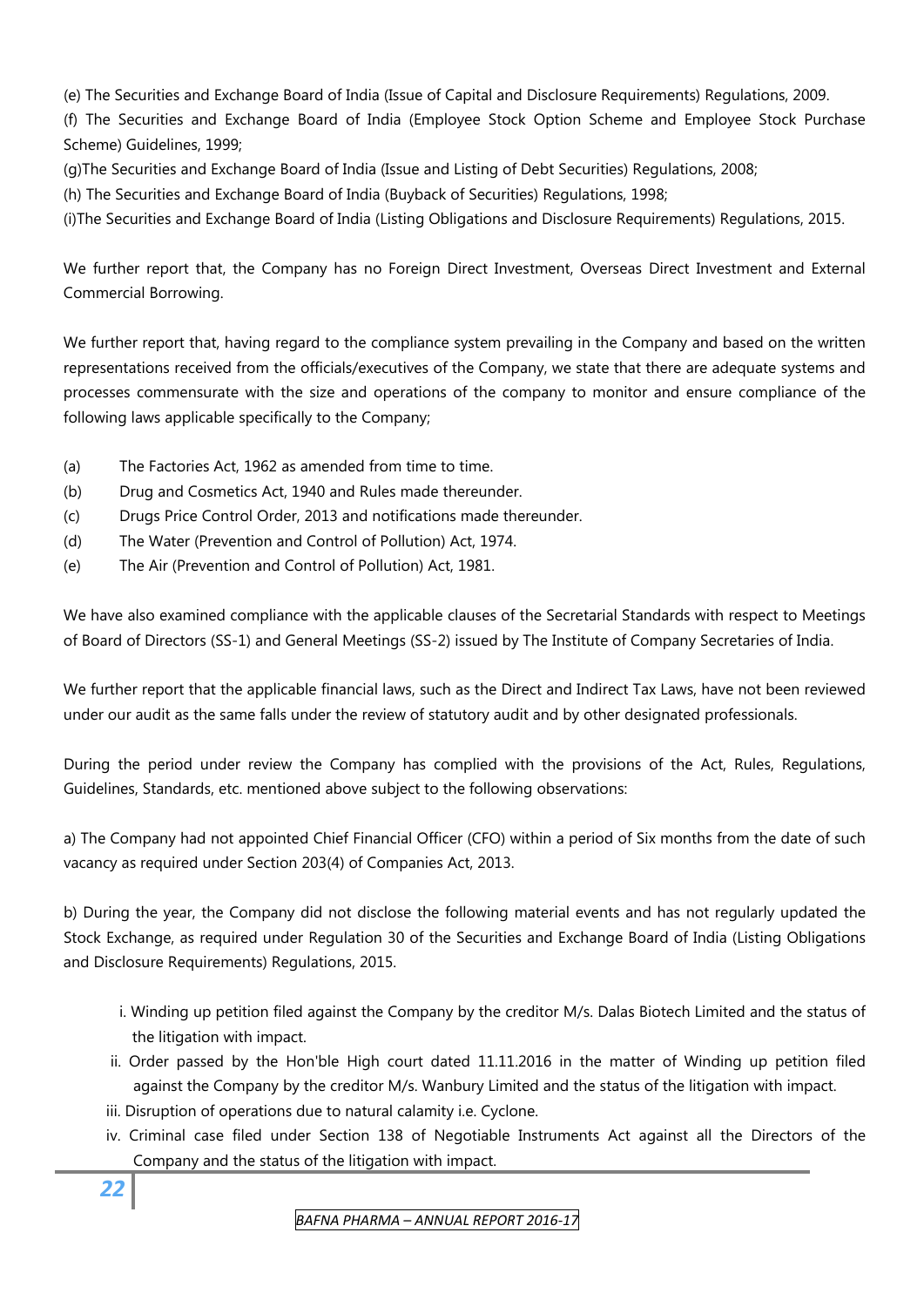c) The Company had not filed e-Form MGT-14 with the Registrar of Companies, for registering the resolutions passed in the meeting of Board of Directors for issue of 40 00,000 Share Warrants and Special Resolution passed for the same by way of postal ballot, as required under Section 117 of Companies Act, 2013.

We further report that, during the year,

a) Winding up petition was filed in Hon'ble High Court of Madras against the Company by M/s. Dalas Biotech Limited, a trade creditor of the Company under Section 443 of the Companies Act, 1956, vide C.P. NO. 215 OF 2016.

b) The Hon'ble High Court of Madras in CP.NO.201 of 2015, filed by M/s. Wanbury Limited, against the Company under Section 443 of Companies Act, 1956, had issued an order on 11th November, 2016 approving the repayment schedule for the outstanding amount of Rs. 43,46,262/- at an interest of 9% p.a.

Due to establishment of National Company Law Tribunal (NCLT) and enactment of Insolvency and Bankruptcy Code, 2016, the above mentioned petitions filed before the Hon'ble High Court of Madras were transferred to Hon'ble NCLT, Chennai Bench and were numbered as TCP/96/IB/CB/2017 and TCP/456/IB/2017 respectively and the same are pending before the Hon'ble NCLT, Chennai Bench.

Further, a criminal case was filed by M/s. Dalas Biotech Limited against all the Directors of the Company under Section 138 of the Negotiable Instruments Act for dishonoring of cheque.

#### We further report that

 (a) The Board of Directors of the Company is duly constituted with proper balance of Executive Directors, Non-Executive Directors and Independent Directors.

 (b) Adequate notice is given to all the directors to schedule the Board Meetings, agenda and detailed notes on agenda were sent at least seven days in advance, and a system exists for seeking and obtaining further information and clarifications on the agenda items before the meeting and for meaningful participation at the meeting.

(c) Majority decisions are carried through while there were no dissenting members.

 (d) there are adequate systems and processes in the company commensurate with the size and operations of the company to monitor and ensure compliance with applicable laws, rules, regulations and guidelines.

We further report that the Company, pursuant to 62 (1) (c) read with Section 42 of Companies Act, 2013 and Chapter VII of the Securities and Exchange Board of India (Issue of Capital and Disclosure Requirements) Regulations, 2009, had passed Special resolution by way of postal ballot on 02.08.2016 for issue of 40,00,000 (Forty Lakh only) Warrants carrying an option /entitlement to subscribe to Equity shares of Rs.10/- each. Subsequently, the entire preferential issue of 40,00,000 Warrants and in-principle application filed with the Stock Exchanges had been withdrawn by the Board of Directors of the Company on 04.01.2017.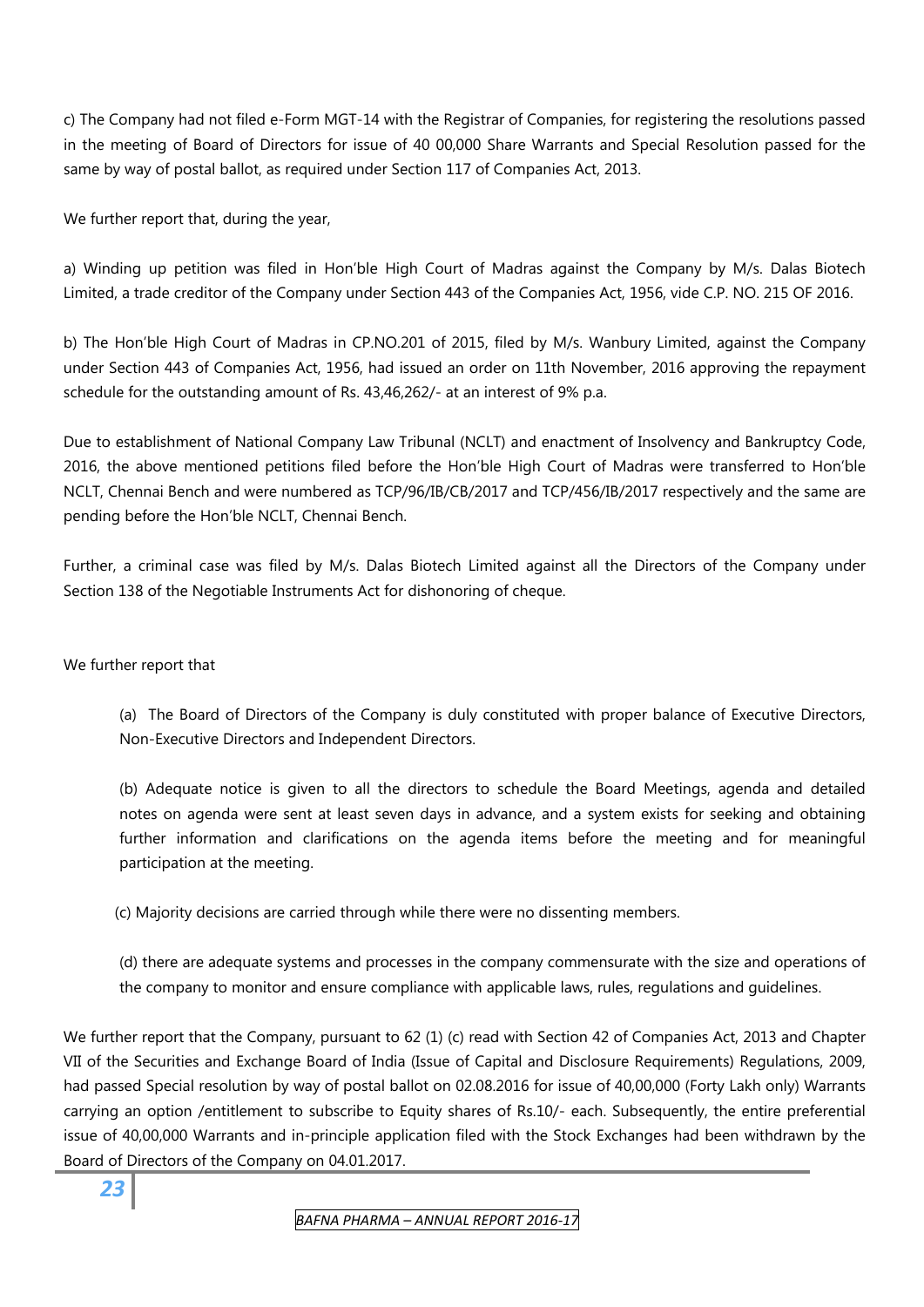We further report that the Company, pursuant to 62 (1) (c) read with Section 42 of Companies Act, 2013 and Chapter VII of the Securities and Exchange Board of India (Issue of Capital and Disclosure Requirements) Regulations, 2009, the Company had passed Special resolution by way of postal ballot on 09.02.2017 for issue of 80,00,000 (Eighty Lakhs only) Warrants carrying an option /entitlement to subscribe to Equity shares of Rs.10/- each.

> For A.K.JAIN & ASSOCIATES Company Secretaries

Place: Chennai Date: 08.08.2017

> BALU SRIDHAR Partner M. No. F5869 C.P. No. 3550

This report is to be read with our letter of even dated which is annexed as Annexure A and form an integral part of this report.

Annexure A

To, The Members, BAFNA PHARMACEUTICALS LIMITED 299, THAMBU CHETTY STREET, Chennai – 600 001

Our report of even date is to be read along with this letter.

1. Maintenance of Secretarial Records is the responsibility of the management of the Company. Our responsibility is to express an opinion on these secretarial records based on our audit.

2. We have followed the audit practices and processes as were appropriate to obtain reasonable assurance about the correctness of the contents of the Secretarial Records. The verification was done on test basis to ensure that correct facts are reflected in secretarial records. We believe that the processes and practices, we followed provide a reasonable basis for our opinion.

3. We have not verified the correctness and appropriateness of financial records and Books of Accounts of the Company.

4. Wherever required, we have obtained the Management representation about the compliance of laws, rules and regulations and happening of events, etc.

5. The compliances of the provisions of Corporate and other applicable laws, rules, regulations, standards is the responsibility of management. Our examination was limited to the verification of procedures on test basis.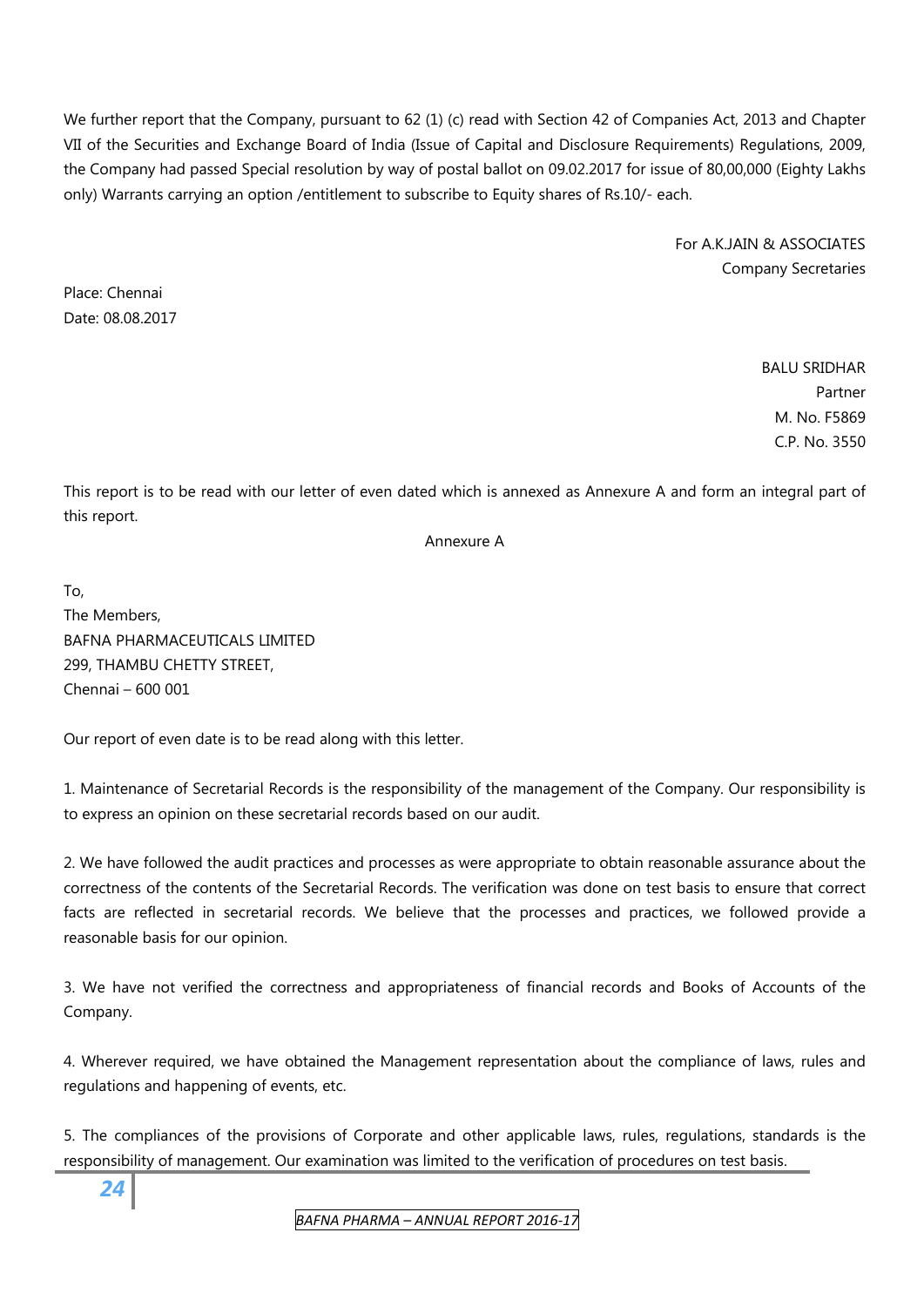6. The Secretarial Audit report is neither an assurance as to the future viability of the Company nor the efficacy or effectiveness with which the management has conducted the affairs of the Company.

> For A.K.JAIN & ASSOCIATES Company Secretaries

Place: Chennai Date: 08.08.2017

> BALU SRIDHAR Partner M. No. F5869 C.P. No. 3550

#### **D. EXTRACT OF ANNUAL RETURN IN FORM MGT 9**

## **EXTRACT OF ANNUAL RETURN AS ON THE FINANCIAL YEAR ENDED ON 31ST MARCH, 2017**

[Pursuant to section 92(3) of the Companies Act, 2013 and Rule 12(1) of the Companies (Management and Administration) Rules, 2014]

#### **I. REGISTRATION AND OTHER DETAILS**:

| $\bf i)$           | <b>CIN</b>                                                                                             | : L24294TN1995PLC030698                 |
|--------------------|--------------------------------------------------------------------------------------------------------|-----------------------------------------|
| $\mathbf{ii}$      | <b>Registration Date</b>                                                                               | : 28/03/1995                            |
| $\overline{iii}$ ) | Name of the Company                                                                                    | : BAFNA PHARMACEUTICALS LIMITED         |
| iv)                | Category / Sub-Category of the Company                                                                 | : Company Limited by Shares             |
| V)                 | Address of the Registered office and contact details : New No: 68, Old No : 299, Thambu Chetty Street, | Chennai - 600001                        |
| V(1)               | Whether listed company                                                                                 | : Yes                                   |
| vii)               | Name, Address and Contact details of                                                                   |                                         |
|                    | Registrar and Transfer Agent                                                                           | : CAMEO CORPORATE SERVICES LIMITED,     |
|                    |                                                                                                        | SUBRAMANIAM BUILDING, NO: 1, CLUB HOUSE |
|                    |                                                                                                        | ROAD, CHENNAI - 600002                  |
|                    |                                                                                                        | PHONE: 044-28460390 (6 LINES),          |
|                    |                                                                                                        | FAX: 044-28460129.                      |

#### **II. PRINCIPAL BUSINESS ACTIVITIES OF THE COMPANY**

*All the business activities contributing 10 % or more of the total turnover of the company shall be stated:-* 

| S No. | <b>Name and Description</b> | NIC Code of the         | % to total turnover |
|-------|-----------------------------|-------------------------|---------------------|
|       | of main products / services | <b>Product/ service</b> | of the company      |
|       | PHARMACEUTICALS             | 3003                    | 100%                |

#### **III. PARTICULARS OF HOLDING, SUBSIDIARY AND ASSOCIATE COMPANIES:**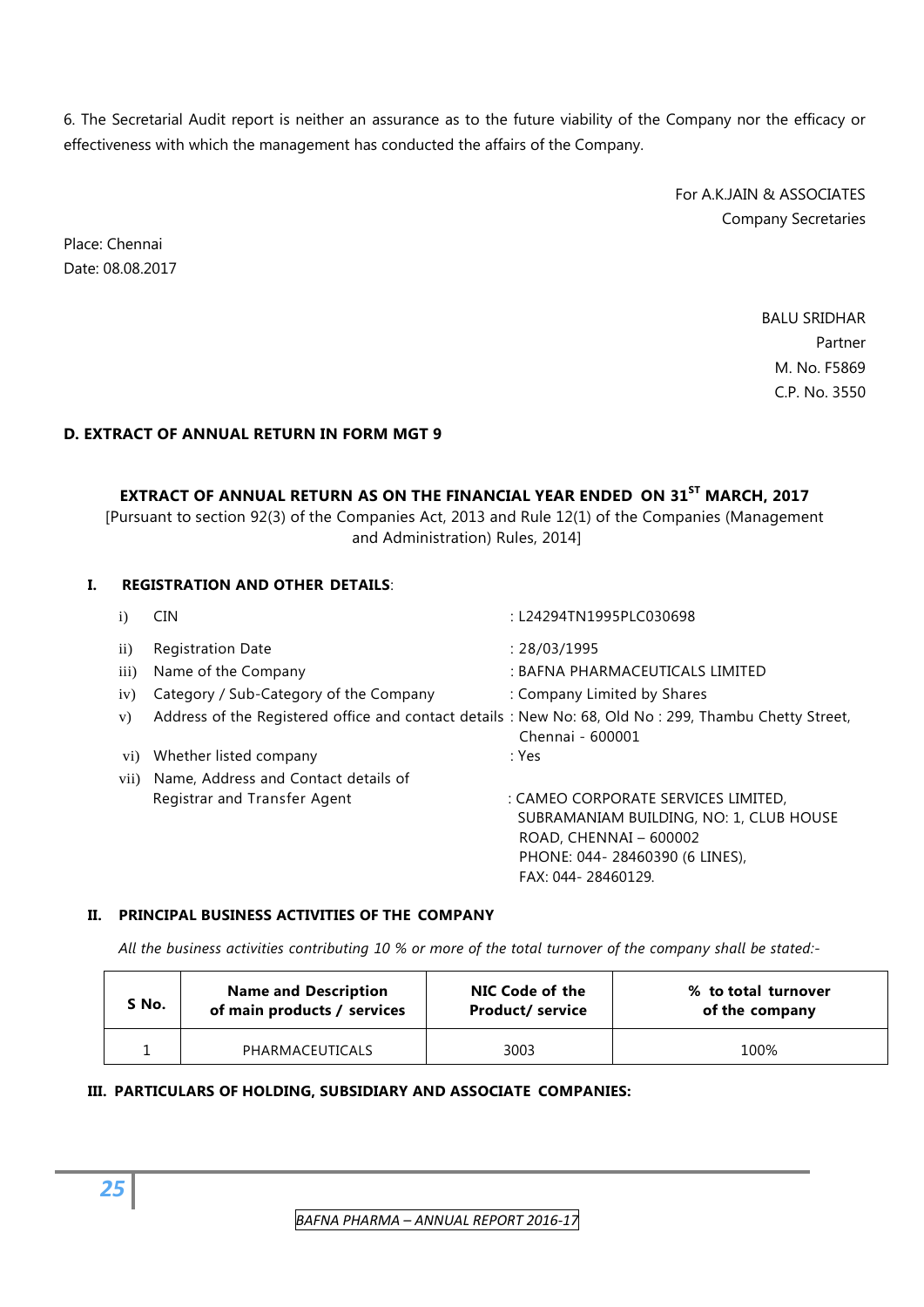| S No. | <b>NAME AND ADDRESS OF THE</b><br><b>COMPANY</b>                                            | <b>CIN/GLN</b>        | <b>Holding</b><br>Subsidiary/<br><b>Associate</b> | % of<br>shares<br>held | <b>Applicable</b><br><b>Section</b> |
|-------|---------------------------------------------------------------------------------------------|-----------------------|---------------------------------------------------|------------------------|-------------------------------------|
|       | BAFNA LIFE STYLE REMEDIES LTD<br>B-22, INDUSTRIAL ESTATE,<br>MOGAPAIR WEST, CHENNAI -600037 | U52599TN1994PLC027134 | <b>SUBSIDIARY</b>                                 | 62.31                  | 2(87)                               |

## **IV. SHARE HOLDING PATTERN ( Equity Share Capital Breakup as percentage of Total Equity)**

#### *i)* **Category-wise Share Holding**

| Category of<br><b>Shareholders</b>       | No. of Shares held at the beginning of the year |                 | No. of Shares held at the end of the year |                                       |              |                 | %<br>Chang   |                                       |                            |
|------------------------------------------|-------------------------------------------------|-----------------|-------------------------------------------|---------------------------------------|--------------|-----------------|--------------|---------------------------------------|----------------------------|
|                                          | <b>Demat</b>                                    | <b>Physical</b> | <b>Total</b>                              | % of<br><b>Total</b><br><b>Shares</b> | <b>Demat</b> | <b>Physical</b> | <b>Total</b> | % of<br><b>Total</b><br><b>Shares</b> | e<br>during<br>the<br>year |
| A. Promoters                             |                                                 |                 |                                           |                                       |              |                 |              |                                       |                            |
| a) Individual/HUF                        | 2143965                                         | 0               | 2143965                                   | 11.4918                               | 2797362      | 0               | 2797362      | 14.9941                               | 3.5022                     |
| b) Central Govt.                         | 0                                               | 0               | 0                                         | 0.0000                                | 0            | 0               | 0            | 0.0000                                | 0.0000                     |
| State Govt. (s)                          | 0                                               | 0               | 0                                         | 0.0000                                | 0            | 0               | 0            | 0.0000                                | 0.0000                     |
| c) Bodies Corp.                          | 0                                               | 0               | 0                                         | 0.0000                                | 0            | 0               | 0            | 0.0000                                | 0.0000                     |
| d) Banks / FI                            | $\Omega$                                        | 0               | 0                                         | 0.0000                                | 0            | 0               | 0            | 0.0000                                | 0.0000                     |
| f) Any Other                             |                                                 |                 |                                           |                                       |              |                 |              |                                       |                            |
| <b>Directors and</b><br><b>Relatives</b> | 4038503                                         | 0               | 4038503                                   | 21.6468                               | 3438503      | 0               | 3438503      | 18.4307                               | $-3.2160$                  |
| Sub-total (A) (1):-                      | 6182468                                         | 0               | 6182468                                   | 33.1387                               | 6235865      | 0               | 6235865      | 33.42                                 | 0.2942                     |
| (2) Foreign                              |                                                 |                 |                                           |                                       |              |                 |              |                                       |                            |
| a) NRIs-                                 | 0                                               | 0               | 0                                         | 0.0000                                | $\Omega$     | 0               | 0            | 0.0000                                | 0.0000                     |
| b) Other-                                | $\Omega$                                        | 0               | 0                                         | 0.0000                                | 0            | 0               | 0            | 0.0000                                | 0.0000                     |
| c) Bodies Corp.                          | 0                                               | 0               | 0                                         | 0.0000                                | 0            | 0               | 0            | 0.0000                                | 0.0000                     |
| d) Banks / FI                            | 0                                               | 0               | 0                                         | 0.0000                                | 0            | 0               | 0            | 0.0000                                | 0.0000                     |
| e) Any Other                             | 0                                               | 0               | 0                                         | 0.0000                                | $\pmb{0}$    | 0               | 0            | 0.0000                                | 0.0000                     |
| $\mathbf{b}\text{-}$ total (A) (2):-     | $\Omega$                                        | 0               | 0                                         | 0.0000                                | 0            | 0               | 0            | 0.0000                                | 0.0000                     |
| Total shareholding of<br>Promoter (A) =  | 6182468                                         | 0               | 6182468                                   | 33.1387                               | 6235865      | 0               | 6235865      | 33.42                                 | 0.2942                     |
| <b>B. Public Shareholding</b>            |                                                 |                 |                                           |                                       |              |                 |              |                                       |                            |
| a) Mutual Funds/<br><b>Banks/FI</b>      | 23491                                           | 0               | 23491                                     | 0.1259                                | 47133        | 0               | 47133        | 0.2526                                | 0.1267                     |
| b) Central Govt.                         | 0                                               | 0               | 0                                         | 0.0000                                | 0            | 0               | 0            | 0.0000                                | 0.0000                     |
| c) State Govt.(s)                        | $\Omega$                                        | 0               | 0                                         | 0.0000                                | 0            | 0               | 0            | 0.0000                                | 0.0000                     |
| d) Venture Capital                       | 0                                               | 0               | 0                                         | 0.0000                                | 0            | 0               | 0            | 0.0000                                | 0.0000                     |
| e) Insurance                             | 0                                               | 0               | 0                                         | 0.0000                                | $\pmb{0}$    | 0               | 0            | 0.0000                                | 0.0000                     |
| f)FIIs                                   | $\Omega$                                        | 0               | 0                                         | 0.0000                                | 0            | 0               | 0            | 0.0000                                | 0.0000                     |
| g) Foreign Venture                       | $\Omega$                                        | 0               | 0                                         | 0.0000                                | $\pmb{0}$    | $\Omega$        | 0            | 0.0000                                | 0.0000                     |
| <b>Capital Funds</b>                     |                                                 |                 |                                           |                                       |              |                 |              |                                       |                            |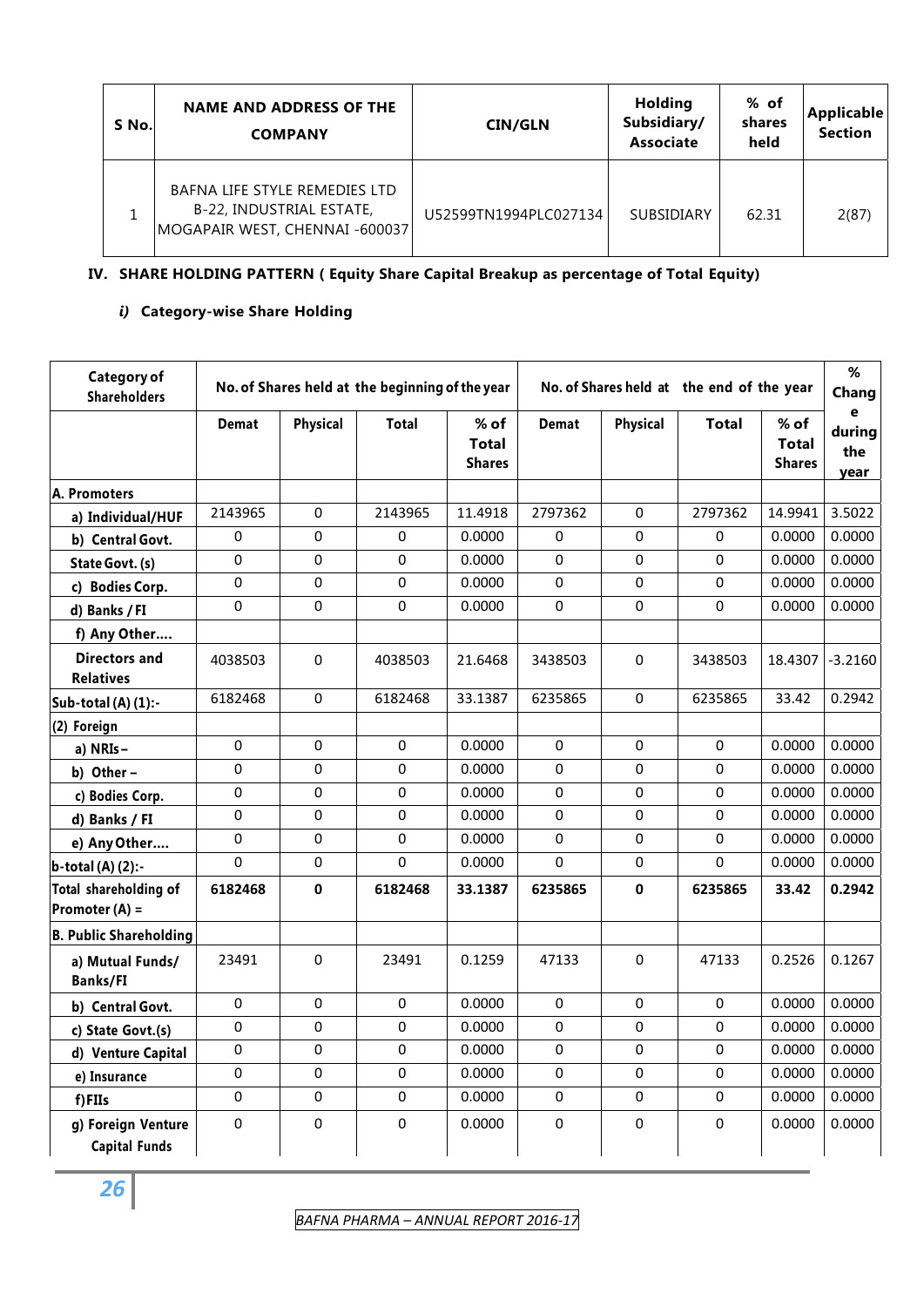| Others (specify) - FI<br>& Banks<br>h)                                                    | 0        | 0      | 0        | 0.0000   | 0           | $\Omega$ | $\Omega$    | 0.0000   | 0.0000    |
|-------------------------------------------------------------------------------------------|----------|--------|----------|----------|-------------|----------|-------------|----------|-----------|
| Sub-total $(B)(1)$ :-                                                                     | 23491    | 0      | 23491    | 0.1259   | 47133       | 0        | 47133       | 0.2526   | 0.1267    |
| <b>Non-Institutions</b><br>2.                                                             |          |        |          |          |             |          |             |          |           |
| a) Bodies Corp.                                                                           |          |        |          |          |             |          |             |          |           |
| i) Indian                                                                                 | 1804193  | 5000   | 1809193  | 9.6974   | 1359570     | 5000     | 1364570     | 7.3062   | $-2.3912$ |
| ii) Overseas                                                                              | Nil      | Nil    | Nil      | Nil      | Nil         | Nil      | Nil         | Nil      | Nil       |
| <b>Individuals</b><br>b)                                                                  |          |        |          |          |             |          |             |          |           |
| i) Individual<br>shareholders holding<br>nominal share capital<br>upto Rs. 1 lakh         | 4103511  | 96275  | 4199786  | 22.5113  | 4402517     | 96249    | 4498766     | 24.1138  | 1.6025    |
| ii) Individual<br>shareholders holding<br>nominal share capital<br>in excess of Rs 1 lakh | 4870030  | 24000  | 4894030  | 26.2325  | 4875796     | 24000    | 4899796     | 26.2634  | 0.0309    |
| <b>Others</b>                                                                             | 32230    | 0      | 32230    | 0.1727   | 33491       | 0        | 33491       | 0.1795   | 0.0067    |
| a) Clearing Members                                                                       |          |        |          |          |             |          |             |          |           |
| b) Foreign Nationals                                                                      | 1000     | 0      | 1000     | 0.0053   | 2000        | 0        | 2000        | 0.0107   | 0.0053    |
| <b>HUF</b><br>c)                                                                          | 433751   | 0      | 433751   | 2.3249   | 489175      | 0        | 489175      | 2.6220   | 0.2970    |
| d) NRI's                                                                                  | 1080386  | 0      | 1080386  | 5.7909   | 1085539     | 0        | 1085539     | 5.8186   | 0.0276    |
| <b>Total B2</b>                                                                           | 12325101 | 125275 | 12450376 | 66.7353  | 12248088    | 125249   | 12373337    | 66.3144  | $-0.4209$ |
| <b>Total Public</b><br>Shareholding<br>$(B) = (B)(1) + (B)(2)$                            | 12348592 | 125275 | 12473867 | 66.8612  | 12295221    | 125249   | 12420470    | 66.5670  | $-0.2942$ |
| C. Sharesheld<br>by Custodian for GDRs<br>& ADRs                                          | 0        | 0      | 0        | 0.0000   | $\mathbf 0$ | 0        | $\mathbf 0$ | 0.0000   | 0.0000    |
| Grand Total $(A + B + C)$                                                                 | 18531060 | 125275 | 18656335 | 100.0000 | 18531086    | 125249   | 18656335    | 100.0000 | 0.0000    |

#### *(ii)* **Shareholding of Promoters**

| S No.        | <b>Shareholder's Name</b> |                      |                                                  | Shareholding at the beginning of the year                |                         | Shareholding at the end of the year              |                                                           | Shares of %                                     |
|--------------|---------------------------|----------------------|--------------------------------------------------|----------------------------------------------------------|-------------------------|--------------------------------------------------|-----------------------------------------------------------|-------------------------------------------------|
|              |                           | <b>No. of Shares</b> | % of total<br><b>Shares of</b><br>the<br>company | %of Shares<br>Pledged /<br>encumbered to<br>total shares | No. of<br><b>Shares</b> | % of total<br><b>Shares of</b><br>the<br>company | % of Shares<br>Pledged /<br>encumbered to<br>total shares | change in<br>shareholding<br>During the<br>year |
| $\mathbf{1}$ | Bafna Mahaveer<br>Chand   | 834744               | 4.47                                             |                                                          | 1485078                 | 7.96                                             | 10.002                                                    | 3.49                                            |
| 2            | Sasikala Bafna            | 1227572              | 6.58                                             | 18656335                                                 | 627572                  | 3.36                                             |                                                           | 3.22                                            |
| 3            | Paras Bafna               | 911671               | 4.89                                             | 18656335                                                 | 911671                  | 4.89                                             |                                                           |                                                 |
| 4            | Naveen Bafna              | 397058               | 2.13                                             |                                                          | 400121                  | 2.14                                             | ÷,                                                        |                                                 |
| 5.           | Chetna Bafna              | 2132805              | 11.43                                            | -                                                        | 2132805                 | 11.43                                            | ۰                                                         | $\qquad \qquad$                                 |

*27*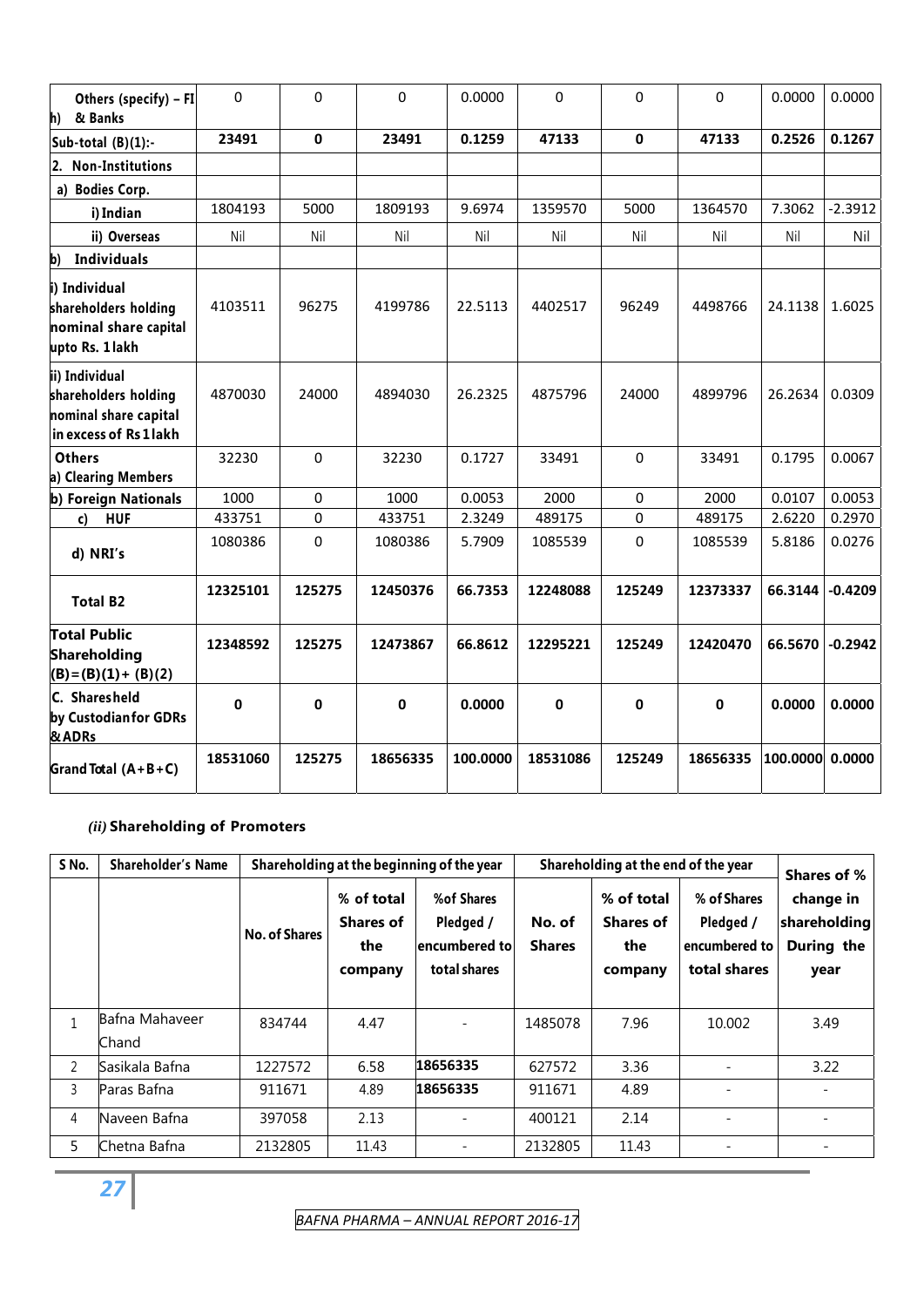| 6 | Amri Bai Bafna         | 519891  | 2.79   | $\overline{\phantom{0}}$ | 519891  | 2.79   | 2.68                     | $\overline{\phantom{0}}$ |
|---|------------------------|---------|--------|--------------------------|---------|--------|--------------------------|--------------------------|
|   | <b>IMahaveer Chand</b> | 158235  | 0.8481 | $\overline{\phantom{a}}$ | 158235  | 0.8481 | $\overline{\phantom{0}}$ | 0.0000                   |
|   | Bafna HUF              |         |        |                          |         |        |                          |                          |
| 8 | Paras Bafna HUF        | 492     | 0.0026 |                          | 492     | 0.0026 |                          |                          |
|   | Total                  | 6182468 | 33.13  | $\overline{\phantom{0}}$ | 6235865 | 33.42  | 12.682                   |                          |

#### **iii) Change in Promoters' Shareholding –**

|                         |                                          | Shareholding at the   |             | <b>Cumulative Shareholding</b> |             |
|-------------------------|------------------------------------------|-----------------------|-------------|--------------------------------|-------------|
|                         |                                          | beginning of the year |             | during the year                |             |
|                         |                                          |                       |             |                                |             |
| SI <sub>No</sub>        | Name of the Share holder                 | No of shares          | '% of total | No of shares                   | '% of total |
|                         |                                          |                       | shares of   |                                | shares of   |
|                         |                                          |                       | the company |                                | the company |
|                         |                                          |                       |             |                                |             |
| $\mathbf{1}$            | <b>CHETNA BAFNA.</b>                     |                       |             |                                |             |
|                         | At the beginning of the year 01-Apr-2016 | 2132805               | 11.4320     | 2132805                        | 11.4320     |
|                         | At the end of the Year 31-Mar-2017       | 2132805               | 11.4320     | 2132805                        | 11.4320     |
| $\overline{2}$          | <b>PARAS BAFNA</b>                       |                       |             |                                |             |
|                         | At the beginning of the year 01-Apr-2016 | 911671                | 4.8866      | 911671                         | 4.8866      |
|                         | Sale 23-Dec-2016                         | $-411671$             | 2.2066      | 500000                         | 2.6800      |
|                         | Purchase 23-Dec-2016                     | 411671                | 2.2066      | 911671                         | 4.8866      |
|                         | At the end of the Year 31-Mar-2017       | 911671                | 4.8866      | 911671                         | 4.8866      |
| 3                       | <b>SASIKALA BAFNA</b>                    |                       |             |                                |             |
|                         | At the beginning of the year 01-Apr-2016 | 1227572               | 6.58        | 1227572                        | 6.58        |
|                         | Sale 20-May-2016                         | $-800000$             | 4.2880      | 427572                         | 2.29        |
|                         | Sale 05-Aug-2016                         | $-158000$             | 0.8468      | 269572                         | 1.44        |
|                         | Purchase 05-Aug-2016                     | 358000                | 1.9189      | 627572                         | 3.36        |
|                         | At the end of the Year 31-Mar-2017       | 627572                | 3.36        | 627572                         | 3.36        |
| $\overline{\mathbf{4}}$ | <b>BAFNA MAHAVEER CHAND</b>              |                       |             |                                |             |
|                         | At the beginning of the year 01-Apr-2016 | 834744                | 4.47        | 834744                         | 4.47        |
|                         | Sale 06-May-2016                         | $-267736$             | $-1.44$     | 567008                         | 3.03        |
|                         | Purchase 06-May-2016                     | 318070                | 1.70        | 885078                         | 4.73        |
|                         | Sale 13-May-2016                         | $-405000$             | $-2.17$     | 480078                         | 2.56        |
|                         | Purchase 13-May-2016                     | 405000                | 2.17        | 885078                         | 4.73        |
|                         | Purchase 20-May-2016                     | 600000                | 3.23        | 1485078                        | 7.96        |
|                         | At the end of the Year 31-Mar-2017       | 1485078               | 7.96        | 1485078                        | 7.96        |
|                         |                                          |                       |             |                                |             |
| 5                       | AMRI BAI BAFNA.                          |                       |             |                                |             |
|                         | At the beginning of the year 01-Apr-2016 | 519891                | 2.79        | 519891                         | 2.79        |
|                         | Sale 19-Aug-2016                         | $-507924$             | 2.7225      | 11967                          | 0.0675      |
|                         | Purchase 19-Aug-2016                     | 507924                | 2.7225      | 519891                         | 2.79        |
|                         | Sale 14-Oct-2016                         | $-500000$             | 2.6800      | 19891                          | 0.11        |
|                         | Purchase 06-Jan-2017                     | 500000                | 2.6800      | 519891                         | 2.79        |
|                         | At the end of the Year 31-Mar-2017       | 519891                | 2.79        | 519891                         | 2.79        |

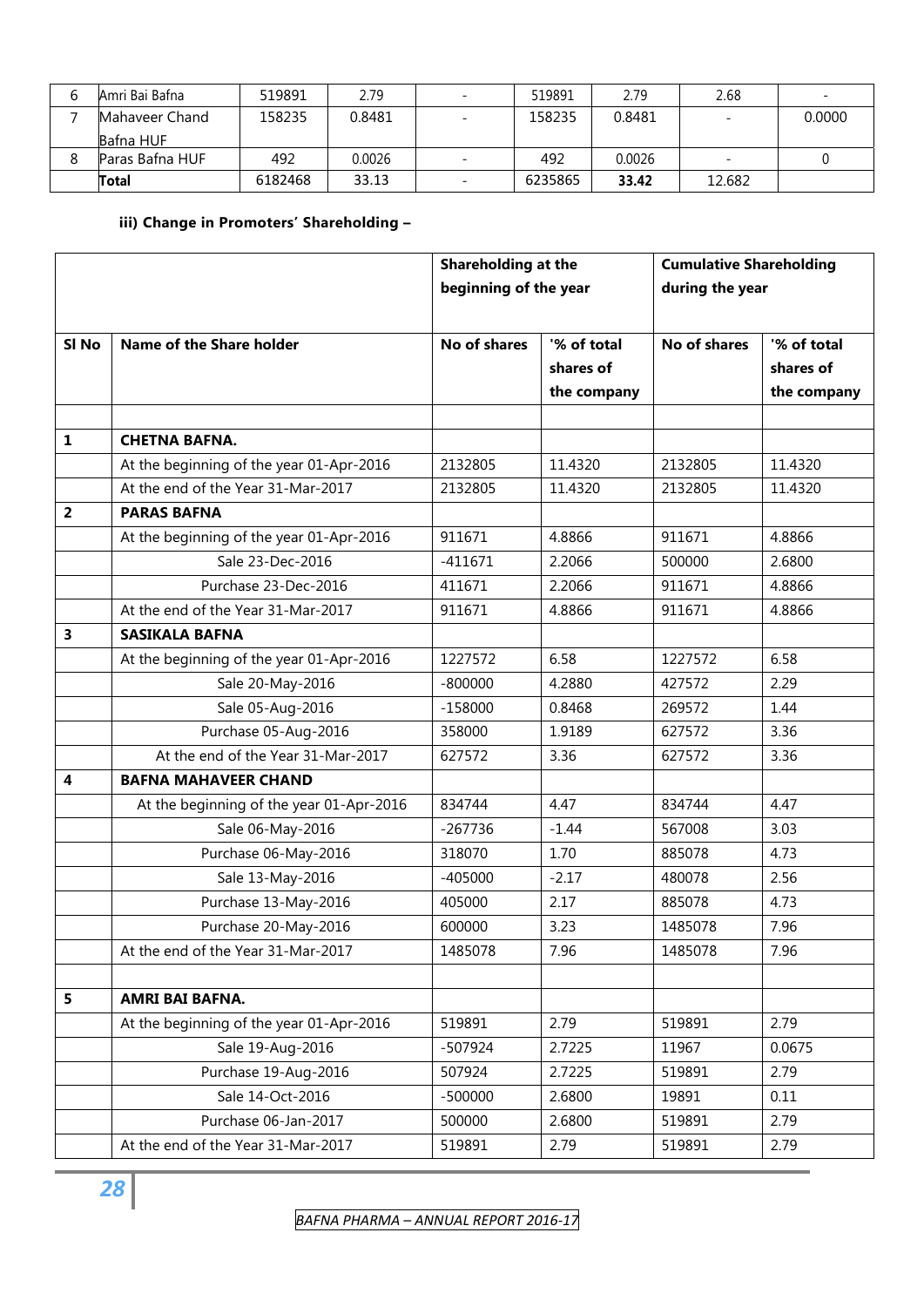| 6 | <b>NAVEENBAFNA M</b>                     |        |        |        |        |
|---|------------------------------------------|--------|--------|--------|--------|
|   | At the beginning of the year 01-Apr-2016 | 397058 | 2.13   | 397058 | 2.13   |
|   | Sale 06-May-2016                         | $-100$ | 0.0005 | 396958 | 2.13   |
|   | Purchase 13-May-2016                     | 100    | 0.0005 | 397058 | 2.13   |
|   | Sale 24-Jun-2016                         | $-500$ | 0.0026 | 396558 | 2.13   |
|   | Purchase 05-Aug-2016                     | 3429   | 0.0183 | 399987 | 2.14   |
|   | Sale 02-Sep-2016                         | $-200$ | 0.0010 | 399787 | 2.14   |
|   | Purchase 21-Sep-2016                     | 200    | 0.0010 | 399987 | 2.14   |
|   | Purchase 23-Dec-2016                     | 39     | 0.0002 | 399948 | 2.14   |
|   | Purchase 03-Mar-2017                     | 95     | 0.0005 | 400121 | 2.14   |
|   | At the end of the Year 31-Mar-2017       | 400121 | 2.14   | 400121 | 2.14   |
| 7 | <b>MAHAVEER CHAND BAFNA HUF</b>          |        |        |        |        |
|   | At the beginning of the year 01-Apr-2016 | 158235 | 0.8481 | 158235 | 0.8481 |
|   | At the end of the Year 31-Mar-2017       | 158235 | 0.8481 | 158235 | 0.8481 |
| 8 | <b>PARAS BAFNA.</b>                      |        |        |        |        |
|   | At the beginning of the year 01-Apr-2016 | 492    | 0.0026 | 492    | 0.0026 |
|   | At the end of the Year 31-Mar-2017       | 492    | 0.0026 | 492    | 0.0026 |

#### *(iv)* **Shareholding Pattern of top ten Shareholders (other than Directors, Promoters & Holders of GDRs and ADRs):**

|                |                                          | <b>Shareholding at the</b> |             | <b>Cumulative Shareholding</b> |             |
|----------------|------------------------------------------|----------------------------|-------------|--------------------------------|-------------|
|                |                                          | beginning of the year      |             | during the year                |             |
|                |                                          |                            |             |                                |             |
| SI No          | Name of the Share holder                 | No of shares               | '% of total | No of shares                   | '% of total |
|                |                                          |                            | shares of   |                                | shares of   |
|                |                                          |                            | the company |                                | the company |
| 1              | <b>LINDAJEET KAUR RUPRAI</b>             |                            |             |                                |             |
|                | At the beginning of the year 01-Apr-2016 | 667352                     | 3.5770      | 667352                         | 3.5770      |
|                | At the end of the Year 31-Mar-2017       | 667352                     | 3.5770      | 667352                         | 3.5770      |
| $\overline{2}$ | NISHA JIGNESH MEHTA                      |                            |             |                                |             |
|                | At the beginning of the year 01-Apr-2016 | 550620                     | 2.9513      | 550620                         | 2.9513      |
|                | Sale 23-Dec-2016                         | $-550620$                  | 2.9513      | $\Omega$                       | 0.0000      |
|                | Purchase 23-Dec-2016                     | 550620                     | 2.9513      | 550620                         | 2.9513      |
|                | At the end of the Year 31-Mar-2017       | 550620                     | 2.9513      | 550620                         | 2.9513      |
| 3              | <b>RAMESH KUMAR CHOPRA</b>               |                            |             |                                |             |
|                | At the beginning of the year 01-Apr-2016 | 383250                     | 2.0542      | 383250                         | 2.0542      |
|                | At the end of the Year 31-Mar-2017       | 383250                     | 2.0542      | 383250                         | 2.0542      |
| $\overline{4}$ | <b>GYAN MAL JAIN.</b>                    |                            |             |                                |             |
|                | At the beginning of the year 01-Apr-2016 | 340000                     | 1.8224      | 340000                         | 1.8224      |
|                | At the end of the Year 31-Mar-2017       | 340000                     | 1.8224      | 340000                         | 1.8224      |
| 5              | <b>DHIRENDRA SOMAIYA</b>                 |                            |             |                                |             |
|                | At the beginning of the year 01-Apr-2016 | 328200                     | 1.7591      | 328200                         | 1.7591      |
|                | At the end of the Year 31-Mar-2017       | 328200                     | 1.7591      | 328200                         | 1.7591      |

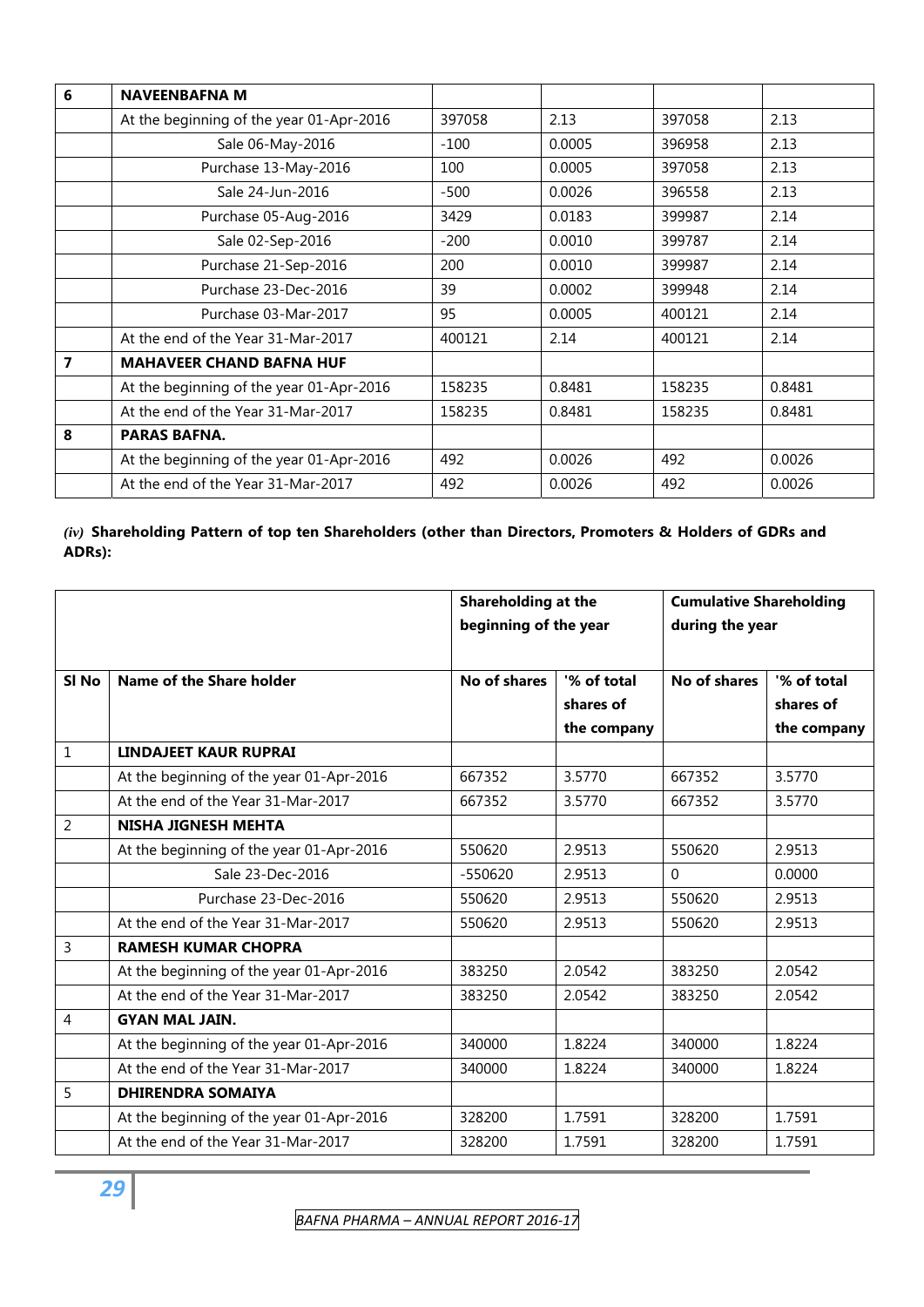| $6\phantom{1}6$ | <b>VISHWAS JAIN.</b>                        |             |        |                  |        |
|-----------------|---------------------------------------------|-------------|--------|------------------|--------|
|                 | At the beginning of the year 01-Apr-2016    | 309435      | 1.6586 | 309435           | 1.6586 |
|                 | At the end of the Year 31-Mar-2017          | 309435      | 1.6586 | 309435           | 1.6586 |
| $\overline{7}$  | <b>KUSUM JAIN.</b>                          |             |        |                  |        |
|                 | At the beginning of the year 01-Apr-2016    | 302618      | 1.6220 | 302618           | 1.6220 |
|                 | At the end of the Year 31-Mar-2017          | 302618      | 1.6220 | 302618           | 1.6220 |
| $\,8\,$         | <b>SANGEETHA S</b>                          |             |        |                  |        |
|                 | At the beginning of the year 01-Apr-2016    | 253150      | 1.3569 | 253150           | 1.3569 |
|                 | Purchase 08-Apr-2016                        | 1783        | 0.0095 | 254933           | 1.3664 |
|                 | Purchase 15-Apr-2016                        | 7757        | 0.0415 | 262690           | 1.4080 |
|                 | Sale 14-Oct-2016                            | $-262690$   | 1.4080 | $\Omega$         | 0.0000 |
|                 | At the end of the Year 31-Mar-2017          | 0           | 0.0000 | $\boldsymbol{0}$ | 0.0000 |
| 9               | <b>INDIABULLS COMMERCIAL CREDIT LIMITED</b> |             |        |                  |        |
|                 | At the beginning of the year 01-Apr-2016    | 146447      | 0.7849 | 146447           | 0.7849 |
|                 | Sale 24-Mar-2017                            | $-146447$   | 0.7849 | $\mathbf 0$      | 0.0000 |
|                 | At the end of the Year 31-Mar-2017          | $\mathbf 0$ | 0.0000 | $\mathbf 0$      | 0.0000 |
| 10              | <b>LAXMIBEN ARJANBHAI PATEL</b>             |             |        |                  |        |
|                 | At the beginning of the year 01-Apr-2016    | 141000      | 0.7557 | 141000           | 0.7557 |
|                 | At the end of the Year 31-Mar-2017          | 141000      | 0.7557 | 141000           | 0.7557 |
|                 | NEW TOP 10 AS ON (31-Mar-2017)              |             |        |                  |        |
| 11              | <b>SUBRAMANIAN P</b>                        |             |        |                  |        |
|                 | At the beginning of the year 01-Apr-2016    | 38163       | 0.2045 | 38163            | 0.2045 |
|                 | Purchase 30-Jun-2016                        | 2227        | 0.0119 | 40390            | 0.2164 |
|                 | Purchase 02-Sep-2016                        | 8025        | 0.0430 | 48415            | 0.2595 |
|                 | Purchase 14-Oct-2016                        | 341540      | 1.8306 | 389955           | 2.0902 |
|                 | Purchase 21-Oct-2016                        | 2266        | 0.0121 | 392221           | 2.1023 |
|                 | Purchase 28-Oct-2016                        | 4000        | 0.0214 | 396221           | 2.1237 |
|                 | Purchase 04-Nov-2016                        | 3652        | 0.0195 | 399873           | 2.1433 |
|                 | Purchase 11-Nov-2016                        | 16100       | 0.0862 | 415973           | 2.2296 |
|                 | At the end of the Year 31-Mar-2017          | 415973      | 2.2296 | 415973           | 2.2296 |
| 12              | <b>KRYPTON INVESTMENT CONSULTANCY</b>       |             |        |                  |        |
|                 | <b>PRIVATE LIMITED</b>                      |             |        |                  |        |
|                 | At the beginning of the year 01-Apr-2016    | 89406       | 0.4792 | 89406            | 0.4792 |
|                 | Purchase 24-Mar-2017                        | 146447      | 0.7849 | 235853           | 1.2641 |
|                 | At the end of the Year 31-Mar-2017          | 235853      | 1.2641 | 235853           | 1.2641 |
| 13              | SARAVANA GLOBAL HOLDINGS LIMITED            |             |        |                  |        |
|                 | At the beginning of the year 01-Apr-2016    | 76713       | 0.4111 | 76713            | 0.4111 |
|                 | Purchase 22-Jul-2016                        | 23302       | 0.1249 | 100015           | 0.5360 |
|                 | Purchase 14-Oct-2016                        | 25281       | 0.1355 | 125296           | 0.6716 |
|                 | Purchase 04-Nov-2016                        | 12700       | 0.0680 | 137996           | 0.7396 |
|                 | Purchase 18-Nov-2016                        | 3842        | 0.0205 | 141838           | 0.7602 |
|                 | Purchase 25-Nov-2016                        | 7969        | 0.0427 | 149807           | 0.8029 |
|                 | At the end of the Year 31-Mar-2017          | 149807      | 0.8029 | 149807           | 0.8029 |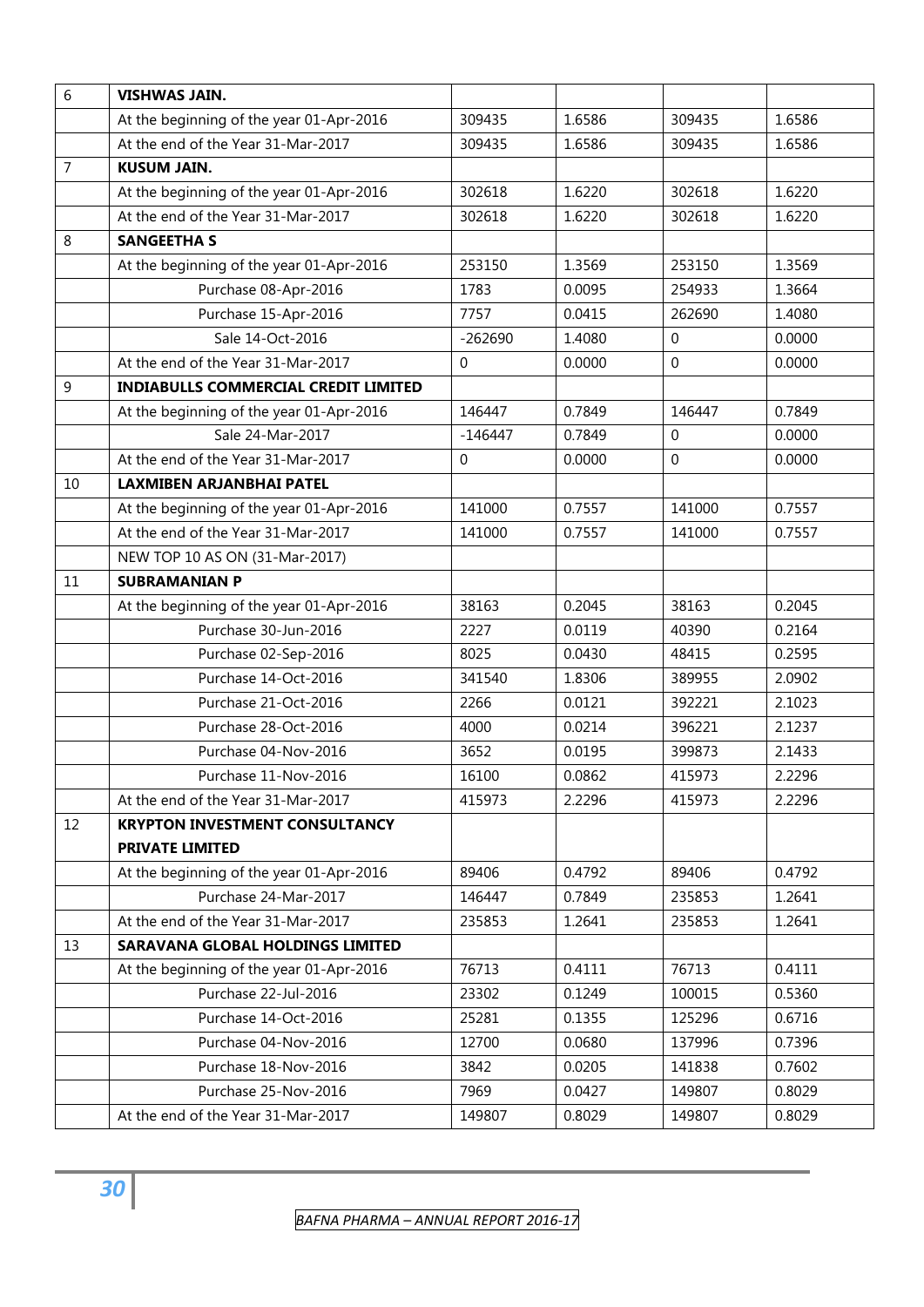#### *(v)* **Shareholding of Directors and Key Managerial Personnel:**

|                          |                                               | Shareholding at the beginning of the<br>year |                                     | Cumulative Shareholding during the<br>year |                                     |  |
|--------------------------|-----------------------------------------------|----------------------------------------------|-------------------------------------|--------------------------------------------|-------------------------------------|--|
| SI.<br>No.               |                                               | No. of<br>shares                             | % of total shares of the<br>company | No. of<br>shares                           | % of total shares of the<br>company |  |
| 1                        | <b>BAFNA MAHAVEER CHAND</b>                   |                                              |                                     |                                            |                                     |  |
|                          | At the beginning of the year 01-<br>Apr-2016  | 834744                                       | 4.47                                | 834744                                     | 4.47                                |  |
|                          | Sale 06-May-2016                              | 267736                                       | $-1.44$                             | 567008                                     | 3.03                                |  |
|                          | Purchase 06-May-2016                          | 318070                                       | 1.70                                | 885078                                     | 4.73                                |  |
|                          | Sale 13-May-2016                              | -405000                                      | $-2.17$                             | 480078                                     | 2.56                                |  |
|                          | Purchase 13-May-2016                          | 405000                                       | 2.17                                | 885078                                     | 4.73                                |  |
|                          | Purchase 20-May-2016                          | 600000                                       | 3.23                                | 1485078                                    | 7.96                                |  |
|                          | At the end of the Year 31-Mar-                | 1485078                                      | 7.96                                | 1485078                                    | 7.96                                |  |
| $\overline{\phantom{a}}$ | Sri Paras Bafna<br><b>Whole time Director</b> |                                              |                                     |                                            |                                     |  |
|                          | At the beginning of the year 01-<br>Apr-2016  | 911671                                       | 4.8866                              | 911671                                     | 4.8866                              |  |
|                          | Sale 23-Dec-2016                              | $-411671$                                    | 2.2066                              | 500000                                     | 2.6800                              |  |
|                          | Purchase 23-Dec-2016                          | 411671                                       | 2.2066                              | 911671                                     | 4.8866                              |  |
|                          | At the end of the Year 31-Mar-<br>2017        | 911671                                       | 4.8866                              | 911671                                     | 4.8866                              |  |

#### **V. INDEBTEDNESS (Rs. In THOUSANDS)**

#### **Indebtedness of the Company including interest outstanding/accrued but not due for payment**

|                                                        | Secured Loansexcluding<br>deposits | <b>Unsecured</b><br>Loans | <b>Deposits</b>          | Total<br><b>Indebtedness</b> |
|--------------------------------------------------------|------------------------------------|---------------------------|--------------------------|------------------------------|
| Indebtedness at the beginning of the<br>financial year |                                    |                           |                          |                              |
| i) Principal Amount                                    | 801449.785                         |                           |                          | 801449.785                   |
| ii) Interest due but not paid                          | 9478.867                           |                           |                          | 9478.867                     |
| iii) Interest accrued but not due                      |                                    | -                         | $\overline{\phantom{a}}$ |                              |
| Total (i+ii+iii)                                       | 810928.652                         |                           |                          | 810928.652                   |
| Change in Indebtedness during the                      |                                    |                           |                          |                              |
| financial year                                         |                                    |                           |                          |                              |
| <b>Addition</b>                                        | 36507.256                          | 22422.04                  |                          | 58929.296                    |
| <b>Reduction</b>                                       | 46160.049                          |                           |                          | 46160.049                    |
| <b>Net Change Indebtedness</b>                         | (9652.793)                         | 22422.04                  |                          | 12769.247                    |
| At the end of the financial<br>vear                    |                                    |                           | $\equiv$                 |                              |
| <b>Principal Amount</b><br>i).                         | 795928.036                         | 22422.04                  |                          | 818350.076                   |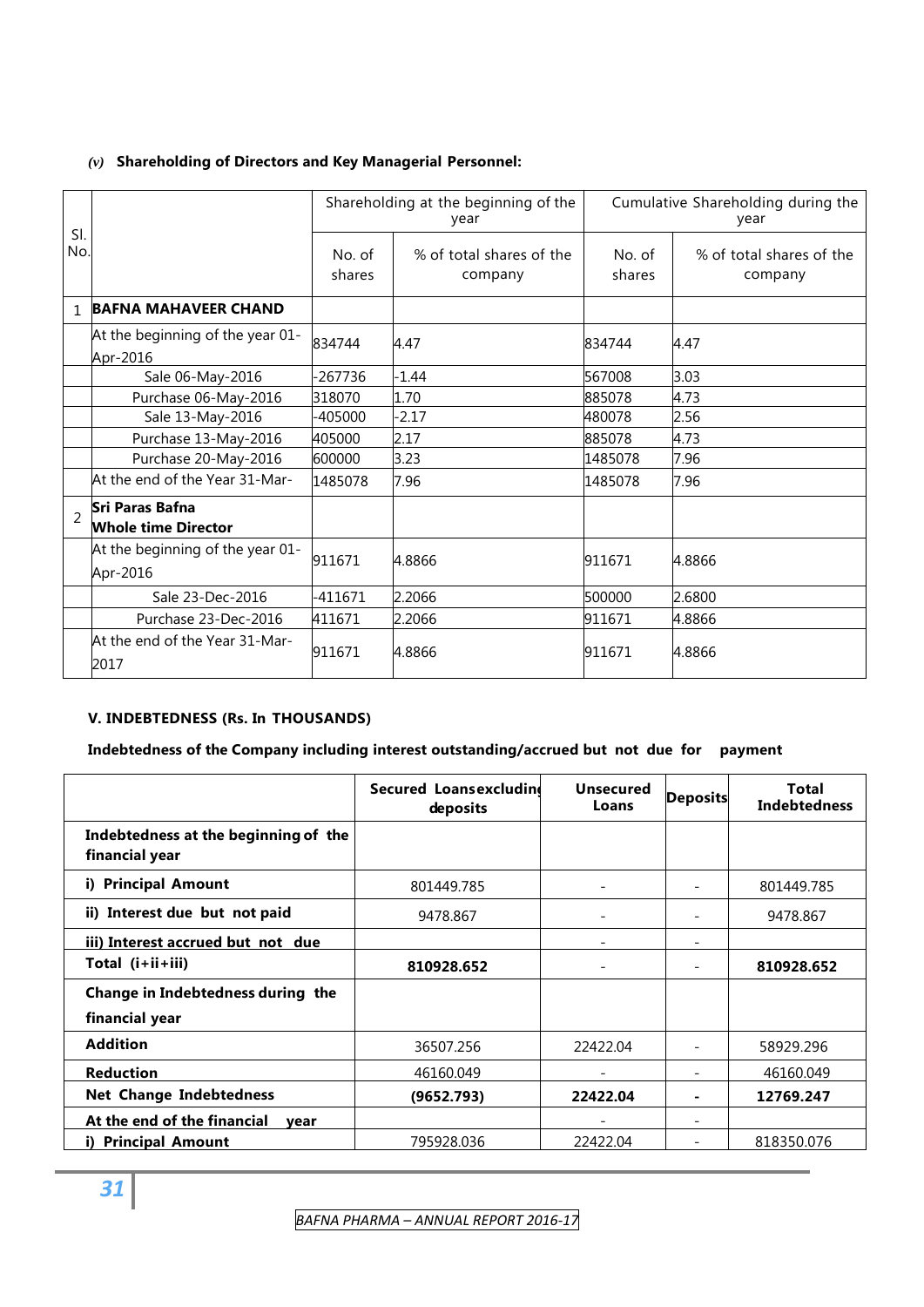| Interest due but not paid         | 5347.823   | -                        | 5347.823                 |
|-----------------------------------|------------|--------------------------|--------------------------|
| iii) Interest accrued but not due |            | $\overline{\phantom{0}}$ | $\overline{\phantom{0}}$ |
| Total $(i+ii+iii)$                | 801275.859 | 22422.04                 | 823697.899               |

#### **REMUNERATION OF DIRECTORS AND KEY MANAGERIAL PERSONNEL**

#### **A. REMUNERATION TO MANAGING DIRECTOR, WHOLE-TIME DIRECTORS AND/OR MANAGER: (RS. IN LAKHS)**

| S No.        | <b>Particulars of Remuneration</b>                                                        |                                                                                | Name of MD/WTD/ Manager                             |                                                       |                     |
|--------------|-------------------------------------------------------------------------------------------|--------------------------------------------------------------------------------|-----------------------------------------------------|-------------------------------------------------------|---------------------|
|              |                                                                                           | <b>Bafna</b><br><b>Mahaveer</b><br>Chand<br><b>Managing</b><br><b>Director</b> | Paras Bafna<br><b>Whole Time</b><br><b>Director</b> | <b>Sabitha</b><br><b>Executive</b><br><b>Director</b> | <b>Total Amount</b> |
| $\mathbf{1}$ | Gross salary                                                                              |                                                                                |                                                     |                                                       |                     |
|              | (a) Salary as per provisions<br>contained in section 17(1) of<br>the Income-tax Act, 1961 | 15.60                                                                          | 12.00                                               | 4.06                                                  | 31.66               |
|              | (b) Value of perquisites u/s 17(2)<br>Income-tax Act, 1961                                | 0.22                                                                           | 0.22                                                | 2.48                                                  | 2.92                |
|              | (c) Profits in lieu of salary under<br>section 17(3) Income-tax Act,                      |                                                                                |                                                     |                                                       |                     |
| 2            | Stock Option                                                                              |                                                                                | $\blacksquare$                                      |                                                       | -                   |
| 3            | Sweat Equity                                                                              |                                                                                |                                                     |                                                       |                     |
| 4            | Commission<br>- as % of profit<br>- others, specify                                       |                                                                                |                                                     |                                                       |                     |
| 5            | Others, please specify                                                                    |                                                                                | $\overline{\phantom{a}}$                            | 0.34                                                  | 0.34                |
|              | Total                                                                                     | 15.82                                                                          | 12.22                                               | 6.88                                                  | 34.92               |
|              | Total (A) Remuneration for the<br>purpose of Schedule V                                   |                                                                                |                                                     |                                                       | 63.86               |

#### **B. REMUNERATION TO OTHER DIRECTORS: (AMOUNT IN LAKHS)**

| S No. | <b>Particulars of Remuneration</b>                                       |             | <b>Name of Directors</b> |              |                          |      |  |
|-------|--------------------------------------------------------------------------|-------------|--------------------------|--------------|--------------------------|------|--|
|       |                                                                          | V. Rajamani | R.<br>Dwarakanathan      | <b>Kumar</b> | Kamlesh  <br>Sunil Bafna |      |  |
| 1     | Independent Directors Fee for<br>attending board / committee<br>meetings | 0.60        | 0.50                     | 0.30         | 0.60                     | 2.00 |  |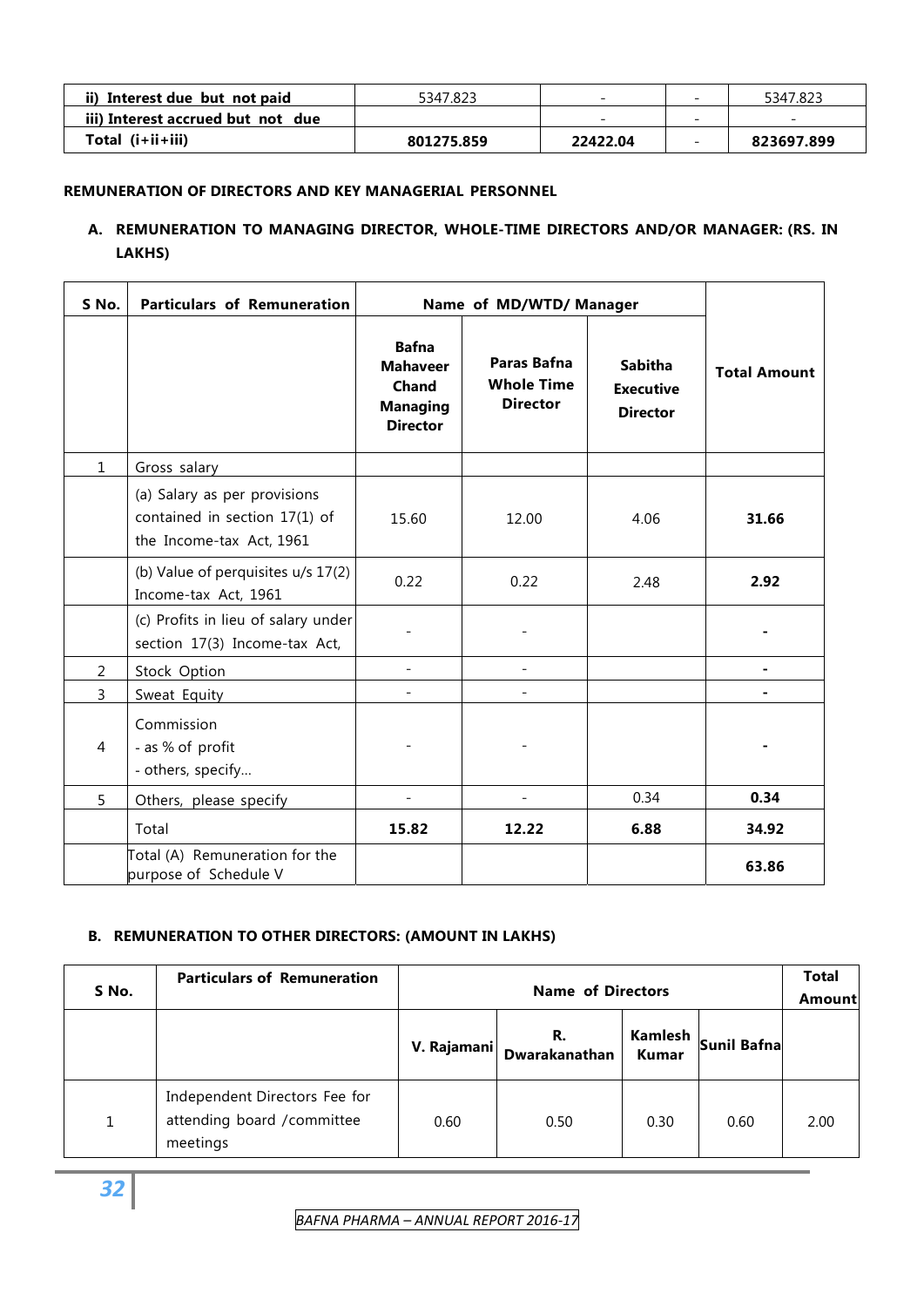|   | Commission                                      |      | ۰                        |      |      |       |
|---|-------------------------------------------------|------|--------------------------|------|------|-------|
|   | Others, please specify                          |      | -                        |      |      |       |
|   | Total $(1)$                                     | 0.60 | 0.50                     | 0.30 | 0.60 | 2.00  |
| 2 | Other Non-Executive Directors                   |      |                          |      |      |       |
|   | Fee for attending board /<br>committee meetings |      | $\overline{\phantom{a}}$ |      |      |       |
|   | Commission                                      |      | -                        |      |      |       |
|   | Others, please specify                          |      | -                        |      |      |       |
|   | Total $(2)$                                     |      |                          |      |      |       |
|   | Total $(B)=(1+2)$                               | 0.60 | 0.50                     | 0.30 | 0.60 | 2.00  |
|   | <b>Total Managerial Remuneration</b><br>$(A+B)$ |      |                          |      |      | 36.92 |
|   | Overall Ceiling asper the Act                   |      |                          |      |      | 63.86 |

#### **C. REMUNERATION TO KEY MANAGERIAL PERSONNEL OTHER THAN MD/MANAGER/WTD (Rs. In Lakhs)**

| S No.        | <b>Particulars of Remuneration</b>                                                        | <b>Key Managerial Personnel</b> | <b>Total Amount</b>      |      |
|--------------|-------------------------------------------------------------------------------------------|---------------------------------|--------------------------|------|
|              |                                                                                           | <b>CFO</b>                      | <b>Company Secretary</b> |      |
| $\mathbf{1}$ | Gross salary                                                                              |                                 |                          |      |
|              | (a) Salary as per provisions contained<br>in section 17(1) of the Income-tax Act,<br>1961 |                                 | 2.20                     | 2.20 |
|              | (b) Value of perquisites u/s 17(2)<br>Income-tax Act, 1961                                |                                 |                          |      |
|              | (c) Profits in lieu of salary under<br>section 17(3) Income-tax Act, 1961                 |                                 |                          |      |
| 2            | Stock Option                                                                              |                                 |                          |      |
| 3            | Sweat Equity                                                                              |                                 |                          |      |
| 4            | Commission<br>- as % of profit<br>- others, specify                                       |                                 |                          |      |
| 5.           | Others, please specify                                                                    |                                 |                          |      |
|              | Total (C)                                                                                 |                                 | 2.20                     | 2.20 |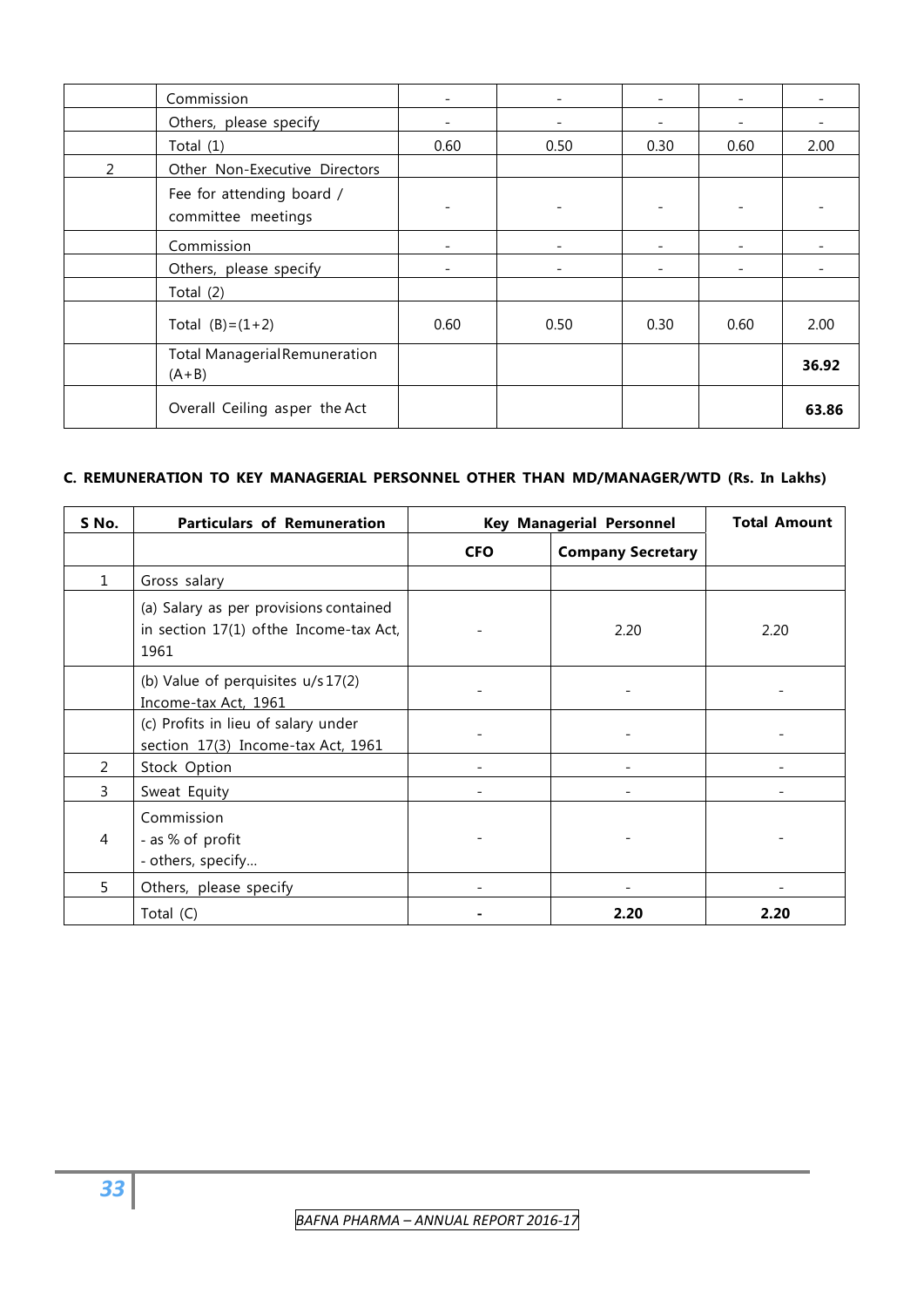#### **PENALTIES / PUNISHMENT/ COMPOUNDING OF OFFENCES:**

| <b>Type</b>                                   | <b>Section</b><br>of<br>the<br>Compan<br><b>iesAct</b> | <b>Brief</b><br><b>Description</b> | Details of Penalty<br><b>Punishment</b><br>Compounding<br>fees imposed | <b>Authority [RD</b><br>/ NCLT<br>/ COURT] | Appeal made,<br>if any (giveDetails) |
|-----------------------------------------------|--------------------------------------------------------|------------------------------------|------------------------------------------------------------------------|--------------------------------------------|--------------------------------------|
| A. COMPANY                                    |                                                        |                                    |                                                                        |                                            |                                      |
| Penalty                                       |                                                        |                                    |                                                                        |                                            |                                      |
| Punishment                                    |                                                        |                                    |                                                                        |                                            |                                      |
| Compounding                                   |                                                        |                                    |                                                                        |                                            |                                      |
| <b>DIRECTORS</b><br>B.                        |                                                        |                                    |                                                                        |                                            |                                      |
| Penalty                                       |                                                        |                                    |                                                                        |                                            |                                      |
| Punishment                                    |                                                        |                                    |                                                                        |                                            |                                      |
| Compounding                                   |                                                        |                                    |                                                                        |                                            |                                      |
| <b>C. OTHER OFFICERS IN</b><br><b>DEFAULT</b> |                                                        |                                    |                                                                        |                                            |                                      |
| Penalty                                       |                                                        |                                    |                                                                        |                                            |                                      |
| Punishment                                    |                                                        |                                    |                                                                        |                                            |                                      |
| Compounding                                   |                                                        |                                    |                                                                        |                                            |                                      |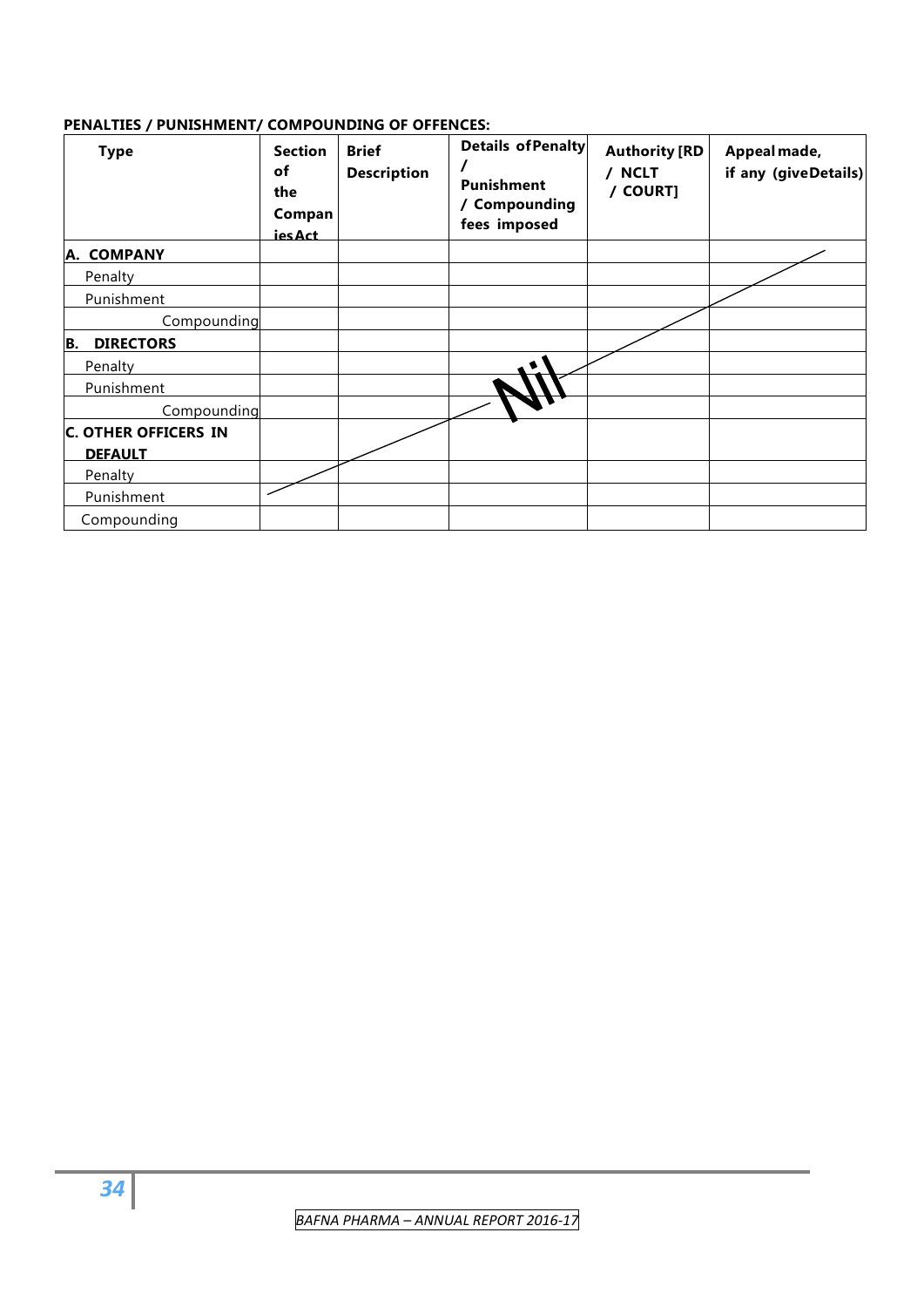#### *'ANNEXURE-C'*

#### **Form No. AOC-2**

## **(Pursuant to** *clause (h) of sub-section (3)of section 134 of the Act and* **Rule 8(2) of the Companies(Accounts) Rules, 2014)**

Form for disclosure of particulars of contracts/arrangements entered into by the company with related parties referred to in sub-section (1) of section 188 of the Companies Act, 2013 including certain arm's length transactions under third proviso thereto

#### **1. Details of contracts or arrangements or transactions not at arm's length basis: NIL**

| S.No | <b>Particulars</b>                               | <b>Details</b>                     |                             |  |
|------|--------------------------------------------------|------------------------------------|-----------------------------|--|
| (a)  | Name of the related party and nature of          | Bafna Lifestyles Remedies Ltd (    | Shri. Bafna Mahaveer        |  |
|      | relationship                                     | Subsidiary Company)                | Chand                       |  |
| (b)  | Nature of contracts / arrangements /             | Rendering of Services, lease or    | Payment of Rent             |  |
|      | transactions                                     | hire purchase and Remuneration     |                             |  |
|      |                                                  | to Shri. Naveen Bafna              |                             |  |
| (c)  | Duration of the contracts                        | 2016-2017                          | 2016-2017                   |  |
|      | /arrangements/transactions                       |                                    |                             |  |
| (d)  | Salient<br>of<br>the<br>terms<br>contracts<br>or | In the ordinary course of business | Payment of Rs. 22,50,000/-  |  |
|      | arrangements or transactions including the       | and at arm's length                | towards Rent to Shri. Bafna |  |
|      | value, if any                                    | Rs.61,65,000/-<br>(Inclusive)      | Mahaveer Chand              |  |
|      |                                                  | of Remuneration paid to Shri.      |                             |  |
|      |                                                  | Naveen Bafna)                      |                             |  |
| (e)  | Date(s) of approval by the Board                 | 27.05.2016                         | 27.05.2016                  |  |
| (f)  | Amount paid as advances, if any                  | Nil                                | Nil                         |  |

#### **2. Details of material contracts or arrangement or transactions at arm's length basis:**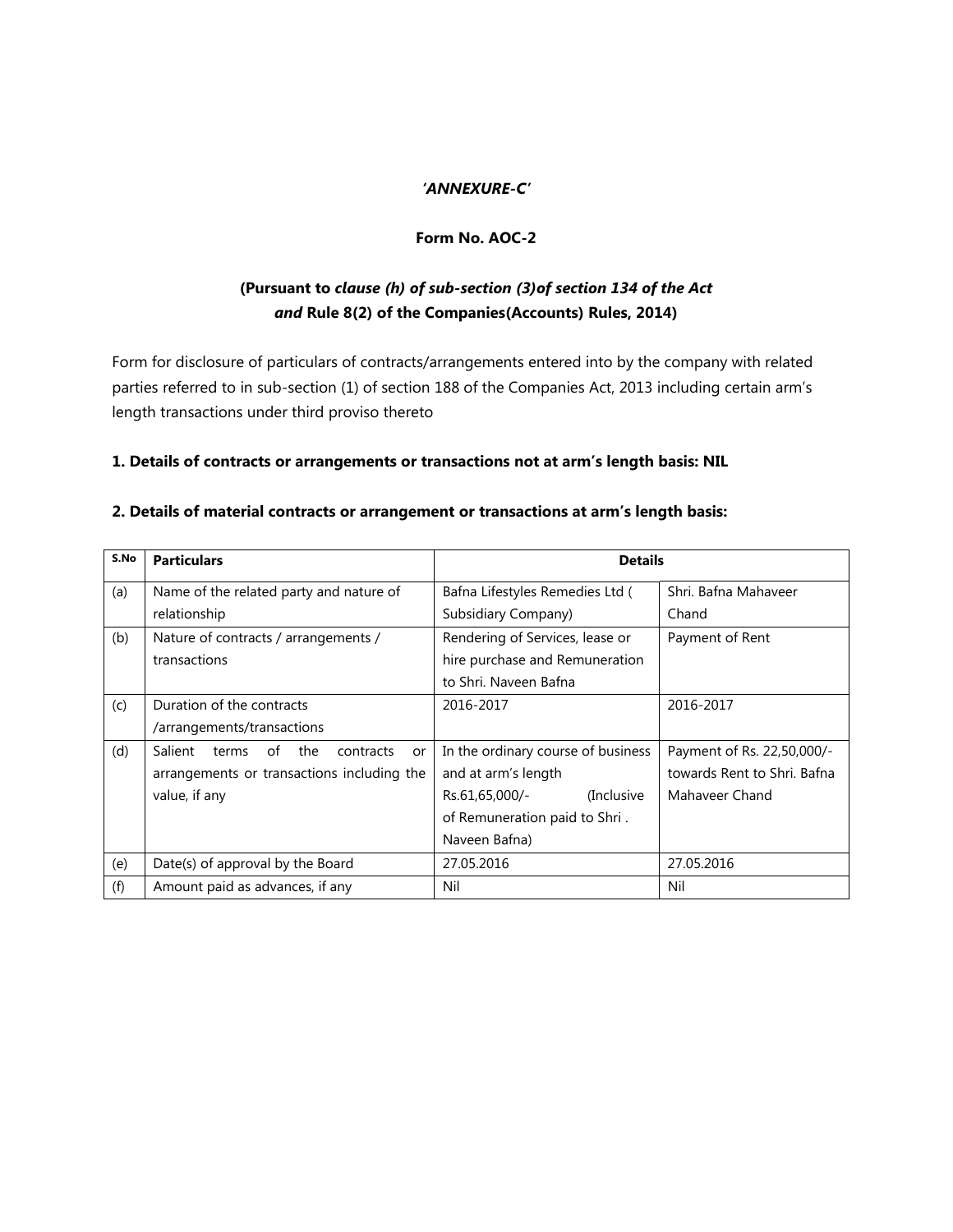## **Corporate Governance**

#### **CORPORATE GOVERNANCE**

#### **For the year ended 31st March, 2017**

Corporate Governance provides that a company is directed in such a way that it performs efficiently and effectively, keeping in view the long term interest of the shareholders, while respecting laws and regulations of the land and contributing as a responsible corporate body to the national exchequer.

#### **I. COMPANY'S PHILOSOPHY**

Your Company believes in professionalism of management, transparency and sound business ethics. It encourages wide participation from all stakeholders.

#### **II. BOARD OF DIRECTORS**

The Board of Directors is the apex body constituted by the shareholders for overseeing the overall functioning of the Company. The Board provides and evaluates the strategic direction of the Company, management policies and their effectiveness and ensures that the long-term interests of the shareholders are being served. The Chairman and Managing Director oversee the functional matters of the Company. The Board of Directors consists of Executive & Non-Executive Independent Directors.

#### **Agenda for Board meetings:**

The Chairman & Managing Director finalizes the agenda for the Board & Committee meetings. The agenda for the Board Meeting inter alia are:

- (i) Minutes of meetings of Committee(s) including subsidiary company;
- (ii) Declaration by directors & notice of interest of directors;
- (iii) Details of utilization of issue proceeds;
- (iv) Terms of Appointment, remuneration & resignation of Directors, CEO, Statutory Auditors, Internal Auditor and Cost auditor;
- (v) Operating plans of business, business risk exposures, its management & related action plans;
- (vi) Quarterly and annual results, Auditors Report & the Report of the Board of Director's;
- (vii) Limited Review report of Auditors, Reconciliation of Share Capital Audit, Show cause, demand, prosecution & penalty notices, statement of compliances from various statutory authorities, noncompliance of any regulatory, statutory or listing requirements & details pertaining to delay in share transfer, etc;
- (viii) Loans & investments made, borrowings made, guarantees given, major investment, collaboration agreement;
- (ix) Details of significant transactions, related party transactions & arrangements with subsidiary company, sale of material nature of investments, subsidiaries, assets which are not in normal course of business including material default in financial obligations;
- (x) Cost Audit Report, Internal audit report, significant changes in accounting policies and internal controls, changes in government policies & its impact thereof on directors responsibilities;

The Board comprises of 7 (Seven) Directors, out of which 3 (Three) are Executive Directors, 4 (Four) are Non-Executive and Independent Directors mentioned below: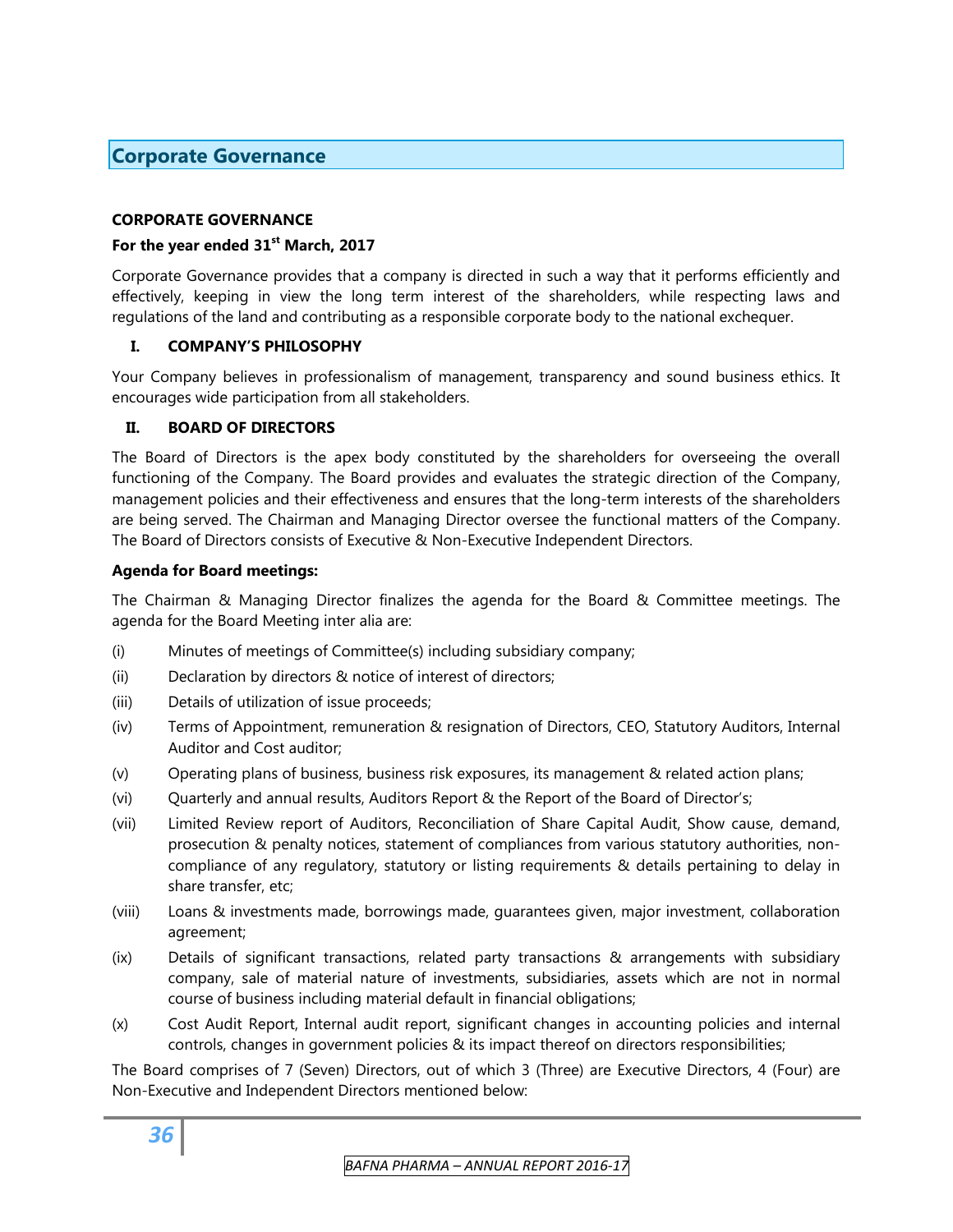| <b>Name of Director</b>      | <b>DIN</b> | <b>Position</b>                              | <b>Membership</b> /<br>Directorship in other<br>Chairmanship<br>public Limited<br>across all other<br><b>Companies</b><br>companies in<br>which the Person<br>incorporated in India<br>is a Director |            |
|------------------------------|------------|----------------------------------------------|------------------------------------------------------------------------------------------------------------------------------------------------------------------------------------------------------|------------|
| Shri Bafna Mahaveer<br>Chand | 01458211   | Chairman &<br>Managing Director              | <b>NIL</b>                                                                                                                                                                                           | <b>NIL</b> |
| Shri Paras Bafna             | 01933663   | <b>Whole Time Director</b>                   | <b>NIL</b>                                                                                                                                                                                           | <b>NIL</b> |
| Shri Sunil Bafna             | 01458225   | Non-Executive<br>Independent Director        | <b>NIL</b>                                                                                                                                                                                           | <b>NIL</b> |
| Shri V. Rajamani             | 00052868   | Non-Executive<br><b>Independent Director</b> | Morgan Industries<br>Limited                                                                                                                                                                         | <b>NIL</b> |
| Shri R. Dwarakanathan        | 01933653   | Non-Executive<br>Independent Director        | <b>NIL</b>                                                                                                                                                                                           | NIL        |
| Shri<br>B. Kamlesh Kumar     | 01218959   | Non-Executive<br>Independent Director        | <b>JBM Properties</b><br>1.<br>Limited<br>Bafna Lifestyles<br>2.<br><b>Remedies Limited</b>                                                                                                          | <b>NIL</b> |
| Smt K. Sabitha               | 02643259   | Executive<br>Non-Independent<br>Director     | Bafna Lifestyles<br>Remedies Limited                                                                                                                                                                 | <b>NIL</b> |

During the year under review Twelve Board Meetings were held and the gap between two meetings did not exceed four months. The dates on which the Board Meetings were held are as follows:

| (1) 08.04.2016   | $(2)$ 27.04.2016  | $(3)$ 07.05.2016 | $(4)$ 30.05.2016 |
|------------------|-------------------|------------------|------------------|
| (5) 17.06.2016   | $(6)$ 11.08.2016  | (7) 02.09.2016   | $(8)$ 11.11.2016 |
| $(9)$ 04.01.2017 | $(10)$ 07.01.2017 | (11) 04.02.2017  | (12) 14.03.2017  |

The details of attendance of directors at the Board Meetings during the financial year 2016-17 and the last AGM held on 28<sup>th</sup> September 2016 are as follows:

| <b>Name of Director</b>   | <b>No. of Meetings</b> | <b>AGM Date &amp; Attendance</b> |
|---------------------------|------------------------|----------------------------------|
|                           | <b>Attended</b>        | 28 <sup>th</sup> Sep, 2016       |
| Shri Bafna Mahaveer Chand | 12                     | P                                |
| Shri Paras Bafna          | 11                     | P                                |
| Shri R Dwarakanathan      | 6                      | P                                |
| Shri Sunil Bafna          | 12                     | P                                |
| Shri V Rajamani           | 8                      | P                                |
| Shri B Kamlesh Kumar      | $\overline{4}$         | P                                |
| Smt K Sabitha             | 12                     | P                                |
| "P" represents Present    | "A" represents Absent  | "NA" represent Not Applicable    |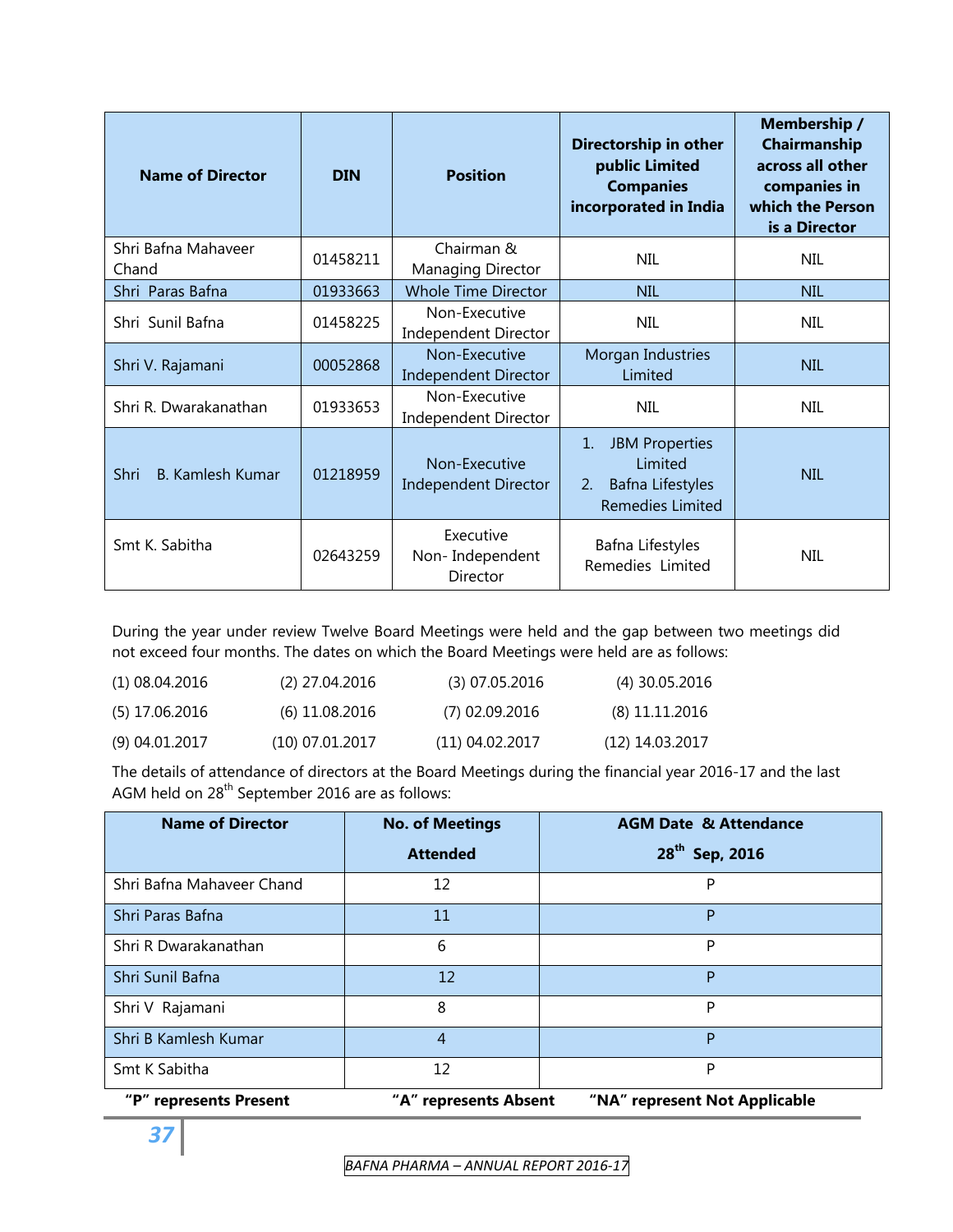None of the Non-executive Independent Directors has any pecuniary relationship or transactions with the company.

Other than the Managing Director and the Whole Time Director, all other Directors attending meetings of the Board & Audit Committee are entitled to sitting fees of Rs. 5,000/- for every meeting attended by them.

Necessary quorum was present at all these meetings. No other compensation is paid / payable to Non-Executive Directors.

The agenda and notes on agenda are circulated to the Directors, in advance, in the defined agenda format. All material information is incorporated in the agenda for facilitating meaningful and focused discussions at the meeting. Where it is not practicable to attach any document to the agenda, the same is tabled before the meeting with specific reference to this effect in the agenda. In special and exceptional circumstances, additional or supplementary item(s) on the agenda are permitted.

#### **Remuneration to Directors:**

- Since, all the non executive directors are independent directors, there were no pecuniary transactions had been entered with or payments had been made to the non executive directors, except sitting fees. The detail of the sitting fees paid to the Non Executive Directors is detailed in Part VI of Form MGT-9 annexed with the Directors' report.
- All elements of remuneration package of individual directors are detailed in Part VI of Form MGT-9 annexed with the Directors' report.

#### **Details of Director seeking re-appointment at the ensuing Annual general meeting have been furnished in the Notice convening the meeting of the Shareholders.**

#### **The details of shares held by the Directors of the Company are furnished below:**

| Name of the Director      | No of equity shares |
|---------------------------|---------------------|
| Shri Bafna Mahaveer Chand | 14,85,078           |
| Shri Paras Bafna          | 9,11,671            |

#### **I. Audit committee**

The Audit committee comprises of 4 Directors out of which 3 are Non-Executive Independent Directors. The Composition of the Audit Committee as on  $31<sup>st</sup>$  March, 2017 is as follows:

- Shri V. Rajamani Chairman
- Shri R. Dwarakanathan Member
- Shri Bafna Mahaveer Chand Member
- Shri B. Kamlesh Kumar Member

#### During 2016-17 the details of the meetings attended by the members were as follows:

| <b>Name of Directors</b> | <b>Status</b> | No. of Meetings attended |
|--------------------------|---------------|--------------------------|
| Shri V. Rajamani         | Chairman      |                          |
| Shri R. Dwarakanathan    | Member        |                          |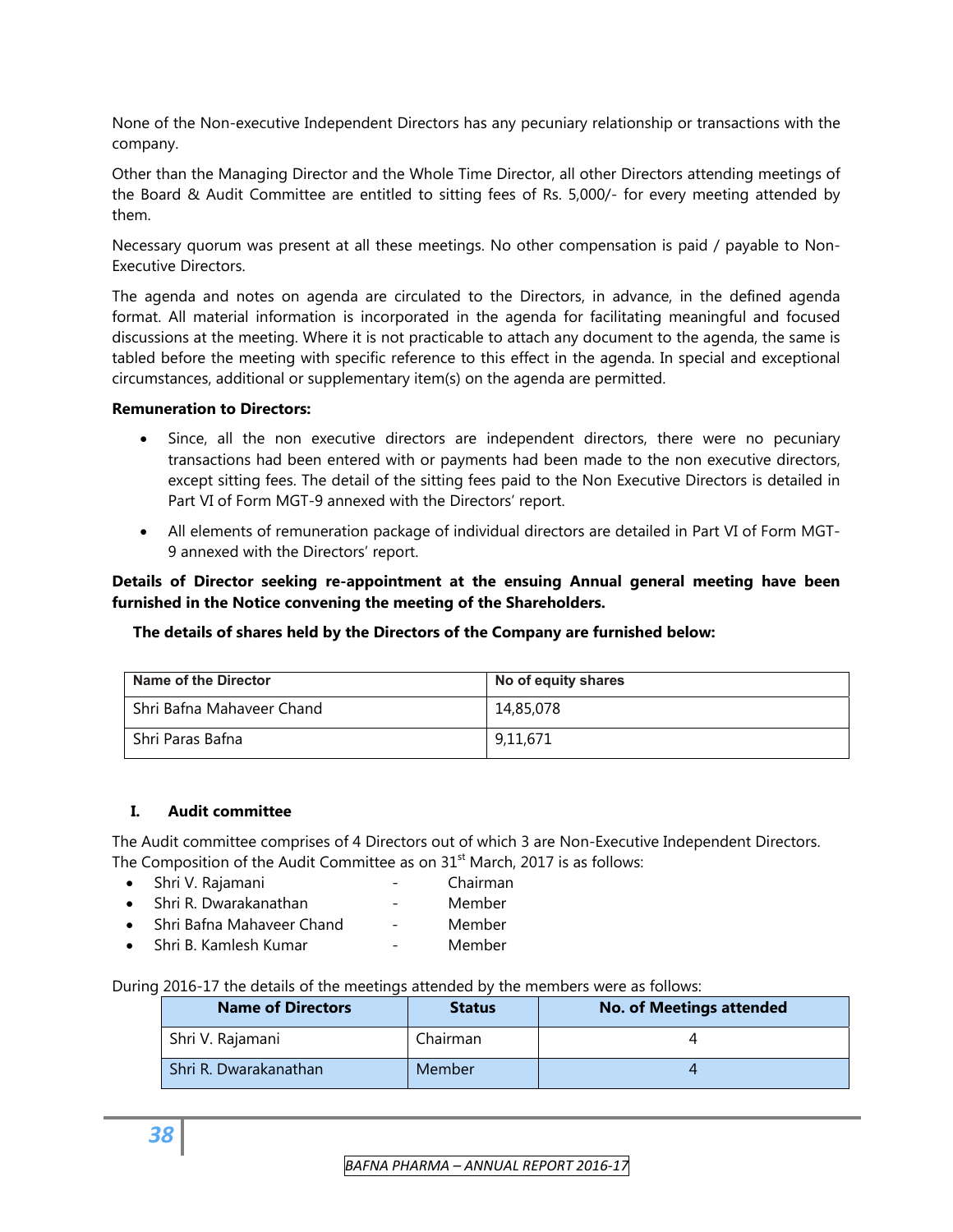| Shri Bafna Mahaveer Chand | Member |  |
|---------------------------|--------|--|
| Shri B. Kamlesh Kumar     | Member |  |

The dates on which the Audit Committee Meetings were held are as follows:

(1) 30.05.2016 (2)11.08.2016 (3) 11.11.2016 (4) 04.02.2017

The quorum of two Independent Directors as required by the SEBI (Listing Obligations and Disclosure Requirement) Regulation, 2015, was present in all the Audit Committee Meetings held during the year. Shri V. Rajamani, the Chairman of the Audit Committee was present in the  $21^{st}$  AGM held on  $28^{th}$ September, 2016 and provided clarifications to the shareholders queries.

The terms of reference of the Committee inter alia includes the following:

- 1. To review Appointment, re-appointment and replacement, if any shall be recommended for Statutory Auditor, Internal Auditor, and Cost Auditor by the Audit Committee to the Board including the remuneration / fees payable to them.
- 2. To review the financial reporting process and to ensure financial statements are correct, sufficient and credible.
- 3. To review with the management, the quarterly & annual financial statements before submission to the Board for approval, including reasons for changes in accounting policies and practices, reviewing the Audit Report including qualifications, if any and ensuring for corrective measures, major accounting entries involving estimates based on the exercise of judgment by the management, audit findings and adjustments made in the financial statements arising out of audit findings, Compliance with listing and other legal requirements relating to financial statements.
- 4. To review with the management, the statement of uses / application of funds raised through preferential issue and making appropriate recommendations to the Board to take up steps in this matter.
- 5. To review with the management, the act of Statutory including Cost Auditors and Internal Auditors, sufficiency of internal control systems including the structure of internal audit department, reporting structure, coverage & frequency of internal audit and also discussing with internal auditors.
- 6. Reviewing the findings of any internal investigations by the Internal Auditors into matters where there is suspected fraud or irregularity or a failure of internal control systems of a material nature and reporting the matter to the Board.
- 7. Appointment of MD / CEO after assessing the qualifications, experience & background, etc. of the candidate.
- 8. To review the following information:
	- The management discussion and analysis of financial condition and results of operations;
	- Statement of significant related party transactions;
	- Internal audit reports relating to internal control weaknesses;
- 9. Reviewing the financial statements including the investments made by the unlisted subsidiary of the Company.
- 10. To seek information from any employee, to obtain outside legal or other professional advice, to secure attendance of outsiders with relevant expertise, if it considers necessary and such other powers.

Audit Committee meetings are generally attended by CEO, Manager Accounts & Finance, Statutory Auditors, Internal Auditors and other Senior Management persons.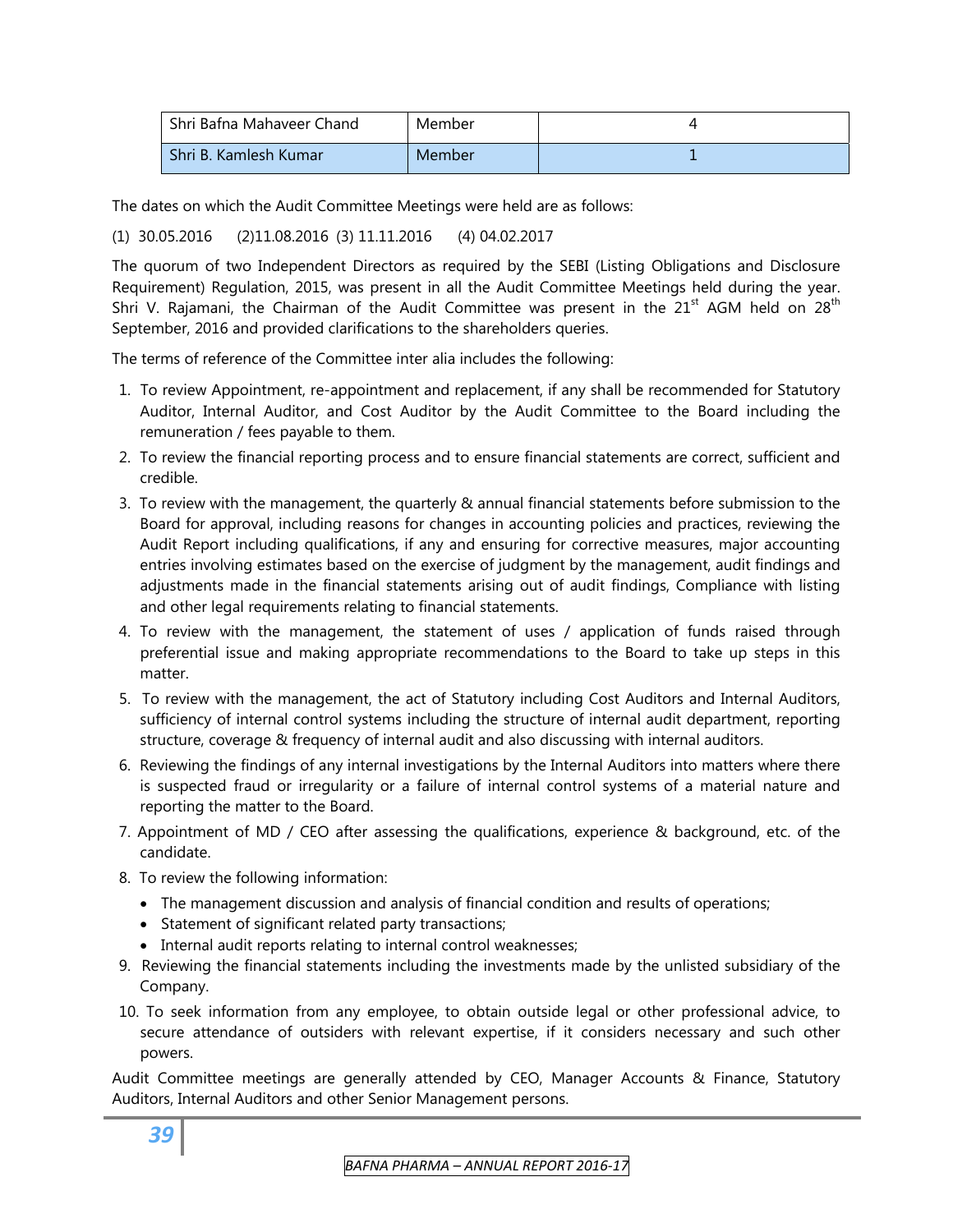## **II. NOMINATION & REMUNERATION COMMITTEE (FORMERLY REMUNERATION COMMITTEE)**

The Composition of the Nomination & Remuneration Committee (Remuneration Committee) as on 31 $^{\rm st}$ March, 2017 is as follows:

- Shri R. Dwarakanathan Chairman
- Shri V. Rajamani Member
- Shri Sunil Bafna Member

This committee comprise of three members all of them being Independent Directors.

The terms of reference of the Committee inter alia includes the following:

- 1. To review market practices and to decide / make recommendations to the Board on remuneration packages applicable to the Managing Director, Executive Directors and the Senior Executives of the Company.
- 2. The Committee may also decide on the commission and / or other incentives payable taking into account the individual performance as well as that of the company.
- 3. The remuneration committee thus assesses the overall compensation structure and policies of the company with an objective to attract, retain and motivate employees and to consider grant of stock options to employees, etc.
- 4. Review the performance of the Board of Directors and Senior Management Employees based on certain criteria as approved by the Board. In reviewing the overall remuneration of the Board of Directors and Senior Management, the Committee ensures that the remuneration is reasonable and sufficient to attract, retain and motivate the best managerial talent, the relationship of remuneration to performance is clear and meets appropriate performance benchmarks and that the remuneration involves a balance between fixed and incentive pay reflecting short term and long term objectives of the Company.
- 5. Succession planning of the Board of Directors and Senior Management Employees;
- 6. Identifying and selecting candidates for appointment as Directors / Independent Directors based on certain laid down criteria;
- 7. Identifying potential individuals for appointment as Key Managerial Personnel and to other Senior Management positions;

During the financial year 2016-17 committee meeting was held on 11.11.2016 and the details of attendance of the committee is as follows.

| Name & Designation               | No of Meetings Attended |
|----------------------------------|-------------------------|
| Shri R. Dwarakanathan - Chairman |                         |
| Shri V. Rajamani – Member        |                         |
| Shri Sunil Bafna - Member        |                         |

## **III. STAKEHOLDERS RELATIONSHIP COMMITTEE (FORMERLY INVESTOR GRIEVANCE AND SHARE TRANSFER COMMITTEE)**

The composition of the Investor Grievance and Share Transfer Committee as on 31<sup>st</sup> March, 2017 is as follows:

• Shri. Sunil Bafna – Chairman

*40*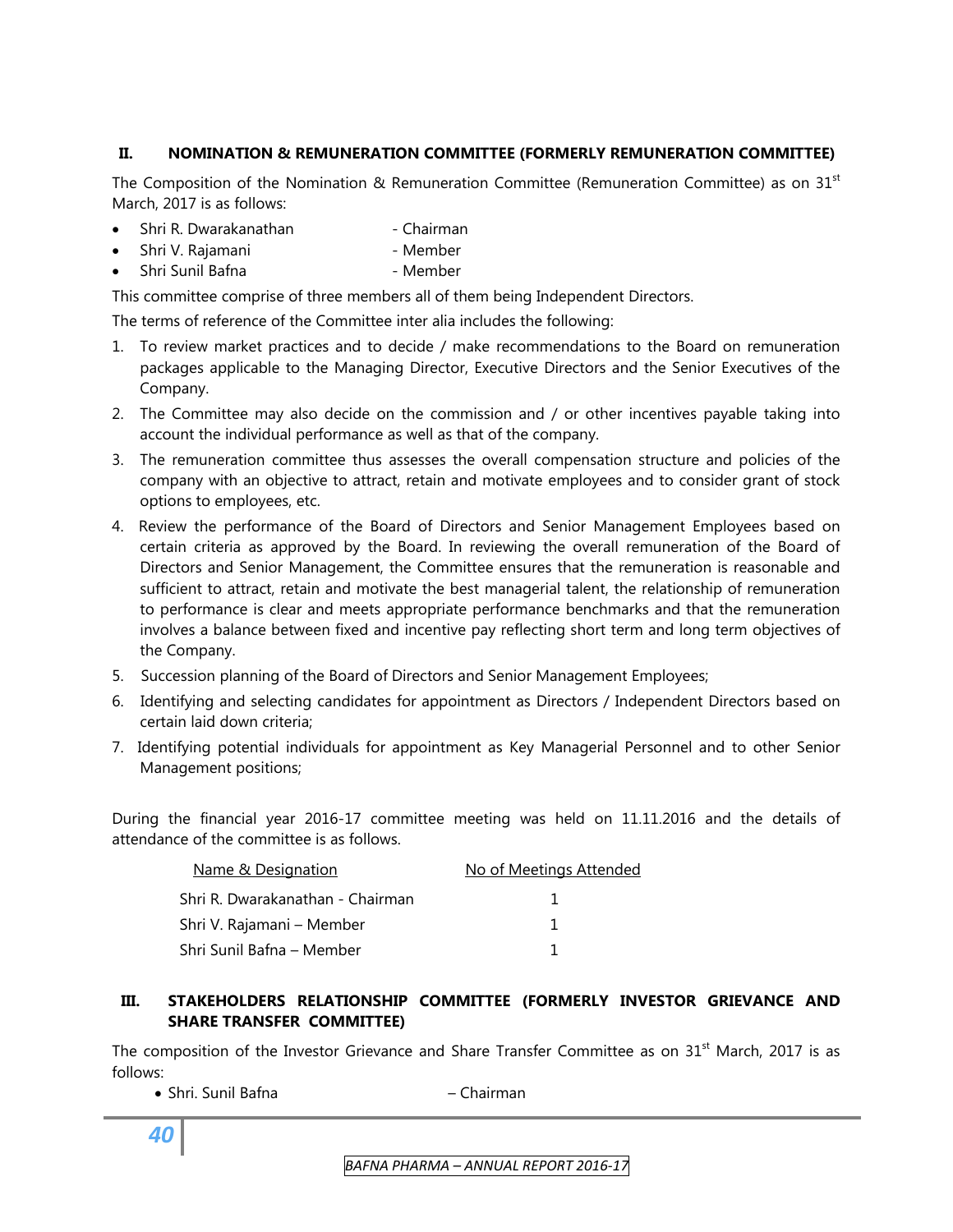| • Shri. Bafna Mahaveer Chand<br>- Member |  |
|------------------------------------------|--|
|------------------------------------------|--|

• Shri. Paras Bafna - Member

The responsibilities of the Committee inter alia are**:** 

- 1. The Committee shall oversee share transfers; monitor the redressal of shareholders & investors complaints.
- 2. The Committee shall also review the processes and service standards adopted by the Registrar and Share Transfer Agents, the complaints received by the Company and their resolution. There were no complaints during the year 2016-17 and there are no pending complaints as on  $31<sup>st</sup>$  March, 2017. During FY 2016-17, one committee meeting held on 27.10.2016 to consider the transfer.

SEBI vide Circular Ref: CIR/OIAE/2/2011 dated June 3, 2011 informed the company that they had commenced processing of investor complaints in a web based complaints redress system "SCORES". Under this system, all complaints pertaining to companies are electronically sent through SCORES and the companies are required to view the complaints pending against them and submit Action Taken Report (ATRs) along with supporting documents electronically in SCORES. No complaints were received during the year under review.

## **IV. WARRANT ALLOTMENT COMMITTEE:**

.

The Board of Directors on their meeting held on 14.03.2017 constituted a committee named Warrant Allotment Committee consists of following directors as members and delegated its power pertaining to allotment of 80,00,000 share warrants to the proposed offerees.

| NAME                  |       |          |  |  |  |  |
|-----------------------|-------|----------|--|--|--|--|
| Shri.                 | Bafna | Mahaveer |  |  |  |  |
| Chand                 |       |          |  |  |  |  |
| Shri B. Kamlesh Kumar |       |          |  |  |  |  |
| Smt. Sabitha          |       |          |  |  |  |  |

The responsibilities of the Committee inter alia are**:** 

- To allot 80, 00,000 share warrants to the proposed offerees.
- To take all necessary steps, decisions required in connection with allotment of warrants.
- To settle any questions, difficulty or doubt that may arise in regard to the offer/ issue and allotment of aforesaid warrants.
- To do all such acts, deeds, things and execute all such deeds, documents ad writings as may be necessary.
- To elect the chairman from among themselves.

## **V. INDEPENDENT DIRECTORS MEETING**

During the year under review, the Independent Directors met on 29.03.2017, inter alia, to discuss:

- 1. Evaluation of the performance of Non Independent Directors and the Board of Directors as a Whole.
- 2. Evaluation of the performance of the Chairman of the Company, taking into account the views of the Executive and Non Executive Directors.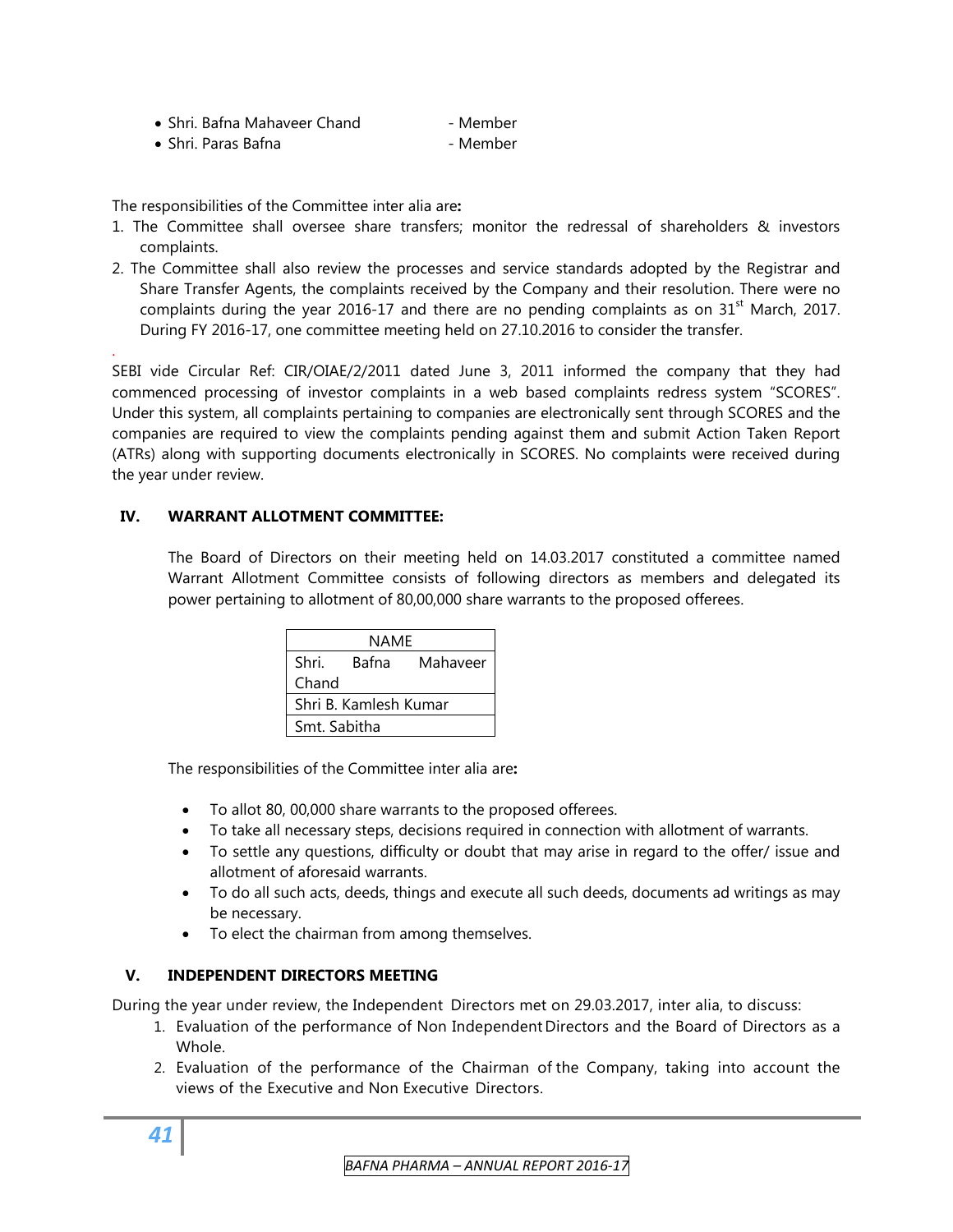3. Evaluation of the quality, content and timelines of flow of information between the management and the Board that is necessary for the Board to effectively and reasonably perform its duties.

Majority of the independent Directors were present at the meeting.

#### **VI. GENERAL BODY MEETINGS**

Date, Time and Venue of the last three Annual General Meetings:

| <b>FY</b> ended              | <b>Date</b> | <b>Time</b> | <b>Venue</b>                            | <b>If Special</b><br><b>Resolution was</b><br>passed |
|------------------------------|-------------|-------------|-----------------------------------------|------------------------------------------------------|
| 31 <sup>st</sup> March, 2014 | 10.09.2014  | 10.30       | NARADA GANA SABHA (Mini Hall), 314,     | Yes*                                                 |
|                              |             | AM.         | T.T.K. Road, Alwarpet, Chennai - 600018 |                                                      |
| 31 <sup>st</sup> March, 2015 | 29.09.2015  | 02.30       | 147, MADHAVARAM RED HILLS HIGH          | No.                                                  |
|                              |             | <b>PM</b>   | ROAD, Grantlyon Village,                |                                                      |
|                              |             |             | Chennai - 600052                        |                                                      |
| 31 <sup>st</sup> March, 2016 | 28.09.2016  | 03.00       | 147, MADHAVARAM RED HILLS HIGH          | No.                                                  |
|                              |             | <b>PM</b>   | ROAD, Grantlyon Village,                |                                                      |
|                              |             |             | Chennai - 600052                        |                                                      |

\* Special Resolutions were passed authorizing the Board of Directors, in terms of Sec 180(1)(a) & 180(1)(c) of the Companies Act, 2013, to borrow upto Rs.150 crores apart from temporary loans, on excess of the aggregate of the paid up capital and free reserves and to create security or create mortgages, charges and hypothecation over the assets of the Company.

In compliance with the provisions of Section 108 of the Companies Act 2013 and Rule 20 of the Companies (Management and Administration) Rules, 2014, the company has provided members the facility to exercise their votes by electronic means / Ballot form for all the resolutions detailed in the Notice sent for the AGM.

#### **Extra-Ordinary General Meetings**

During the period under review there were no Extra-ordinary General Meetings.

#### **Special Resolution passed through Postal Ballot**

During the year, by Postal Ballot under Section 110 of the Companies Act, 2013, read with Companies (Management and Administration) Rules, 2014, the Company has passed a Special resolution under Section 62 (1) (c) read with Section 42 and other applicable provisions, if any, of Companies Act, 2013, for issue of 40,00,000 (Forty Lakh only) Warrants carrying an option /entitlement to subscribe to Equity shares of Rs.10/- each. The company had appointed Shri. Pankaj Mehta, Practicing Company Secretary as scrutinizer to conduct the Postal Ballot process in a fair and transparent manner. Postal Ballot forms received upto 31<sup>st</sup> day of July, 2016 had been considered and the result of Postal Ballot was announced on  $2^{nd}$  day of August, 2016. Subsequently, the entire preferential issue of 40,00,000 Warrants and inprinciple application filed with the Stock Exchanges had been withdrawn by the Board of Directors of the Company on 04.01.2017.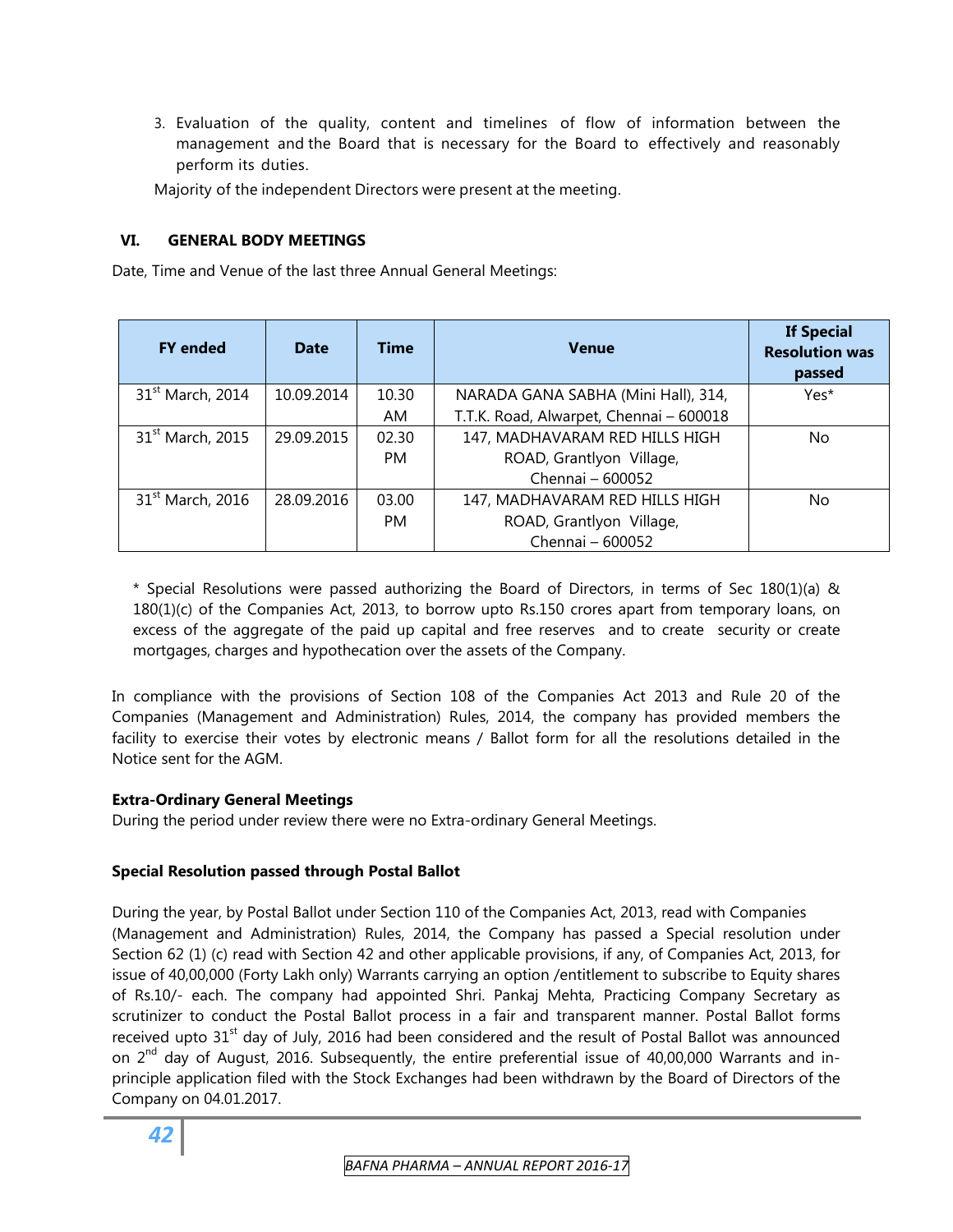| S. No | <b>Particulars</b>                            | E-voting   |              | <b>Postal</b><br>forms | ballot                    | <b>Total</b> |                    |
|-------|-----------------------------------------------|------------|--------------|------------------------|---------------------------|--------------|--------------------|
|       |                                               | <b>Nos</b> | No of shares | <b>Nos</b>             | of<br><b>No</b><br>shares | <b>Nos</b>   | No<br>of<br>shares |
|       | Net valid votes                               | 32         | 70,10,144    | 27                     | 9,36,908                  | 59           | 79,47,052          |
| 2.    | favoring<br>Total<br>votes<br>the resolution. | 31         | 70,09,644    | 27                     | 9,36,908                  | 58           | 79,46,552          |
| 3.    | Total votes against the<br>resolution.        |            | 500          | 0                      | $\theta$                  | 1            | 500                |

The Details of Result of the Postal Ballot are as under:

Further, during the year, by Postal Ballot under Section 110 of the Companies Act, 2013, read with Companies (Management and Administration) Rules, 2014, the Company has passed a Special resolution under Section 62 (1) (c) read with Section 42 and other applicable provisions, if any, of Companies Act, 2013, for issue of 80, 00,000 (Eighty Lakh only) Warrants carrying an option /entitlement to subscribe to Equity shares of Rs.10/- each. The company had appointed Shri. Pankaj Mehta, Practicing Company Secretary as scrutinizer to conduct the Postal Ballot process in a fair and transparent manner. Postal Ballot forms received upto 8<sup>th</sup> day of February, 2017, had been considered and the result of Postal Ballot was announced on  $9<sup>th</sup>$  day of February, 2017.

The Details of Result of the Postal Ballot are as under:

| S.No | <b>Particulars</b>                            | E-voting   |              | <b>Postal</b><br>forms | ballot                    | <b>Total</b> |                    |
|------|-----------------------------------------------|------------|--------------|------------------------|---------------------------|--------------|--------------------|
|      |                                               | <b>Nos</b> | No of shares | <b>Nos</b>             | <b>No</b><br>оf<br>shares | <b>Nos</b>   | No<br>оf<br>shares |
|      | Net valid votes                               | 30         | 67,67,318    | 14                     | 17,866                    | 44           | 67,85,184          |
| 2.   | favoring<br>Total<br>votes<br>the resolution. | 29         | 67,66,818    | 13                     | 6,276                     | 42           | 67,85,184          |
| 3.   | Total votes against the<br>resolution.        |            | 500          |                        | 11,590                    | 2            | 12,090             |

## **CMD Certification**

The Chairman & Managing Director of the Company give quarterly and annual certification on financial reporting and internal controls to the Board in terms of Regulation 15 of SEBI (Listing Obligations and Disclosure Requirement) Regulation, 2015.

## **Whistle Blower Policy / Vigil Mechanism**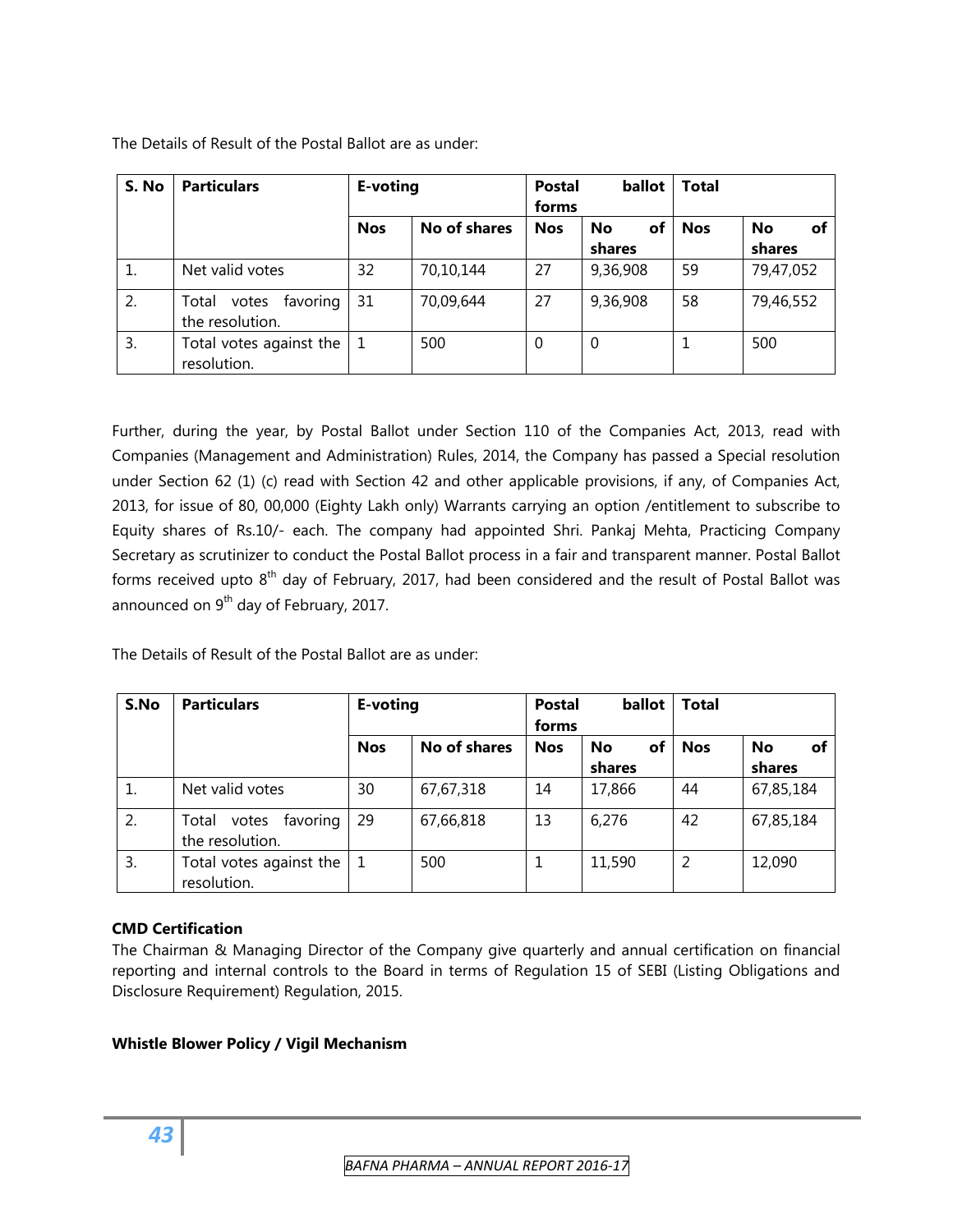In terms of Section 177 of the Companies Act, 2013, rules made there under & other applicable provisions, if any, Board of Directors has approved Whistle Blower Policy / Vigil Mechanism at the Board Meeting held on 30.05.2014. Prior to this, no person was denied access to the Audit Committee.

## **Risk Management Policy**

In terms of Section 134, 177, Schedule IV of the Companies Act, 2013, rules made there under & other applicable provisions, if any, Board of Directors has approved Risk Management Policy.

## **Board Evaluation framework**

In terms of Section 134,178, Schedule IV of the Companies Act, 2013, rules made there under & other applicable provisions, if any, Board of Directors has approved Board Evaluation Framework. Pursuant to the provisions of the Companies Act, 2013 and SEBI (LODR) REGULATION, 2015,the performance of all the Directors have been evaluated by the Board periodically at its respective meetings as to their contribution for the betterment and progress of the Company. The board also, carried out annual performance evaluation of the working of its Audit, Nomination and Remuneration as well as stakeholder relationship committee. The Directors expressed their satisfaction with the evaluation process

## **Succession plan for Board & Senior Management**

In terms of Section 178 of the Companies Act, 2013, rules made there under & other applicable provisions, if any, Board of Directors has approved Succession Plan for Board & Senior Management.

## **Nomination policy for Board of Directors, key executives & Senior Management**

In terms of Section 178 of the Companies Act, 2013, rules made there under & other applicable provisions, if any, Board of Directors has approved Nomination policy for Board of Directors, Key Executives & Senior Management.

## **Related Party Transactions***:*

All related party transactions that were entered into during the financial year were on arm's length basis and were in the ordinary course of the business. There are no materially significant related party transactions made by the company with Promoters, Key Managerial Personnel or other designated persons which may have potential conflict with interest of the company at large*.*

## **Code of Conduct**

The Board of Directors has laid down a code of conduct for all Board members & Senior Management of the Company. In accordance with Schedule IV of the Companies Act, 2013 & other applicable provisions, if any, Board of Directors has approved Code of Conduct for Directors & Senior Management.

## **Code of Conduct for prohibition of insider trading:**

Your Company has adopted a Code of Conduct as per Securities and Exchange Board of India (SEBI) (Prohibition of Insider Trading) Regulations, 2015. All Directors, Designated Employees who could have access to the Unpublished Price Sensitive Information of the Company are governed by the Code.

All the Directors & Senior Management have affirmed compliance with the code of conduct as approved and adopted by the Board of Directors. A declaration to this effect signed by the Chairman & Managing Director is given below: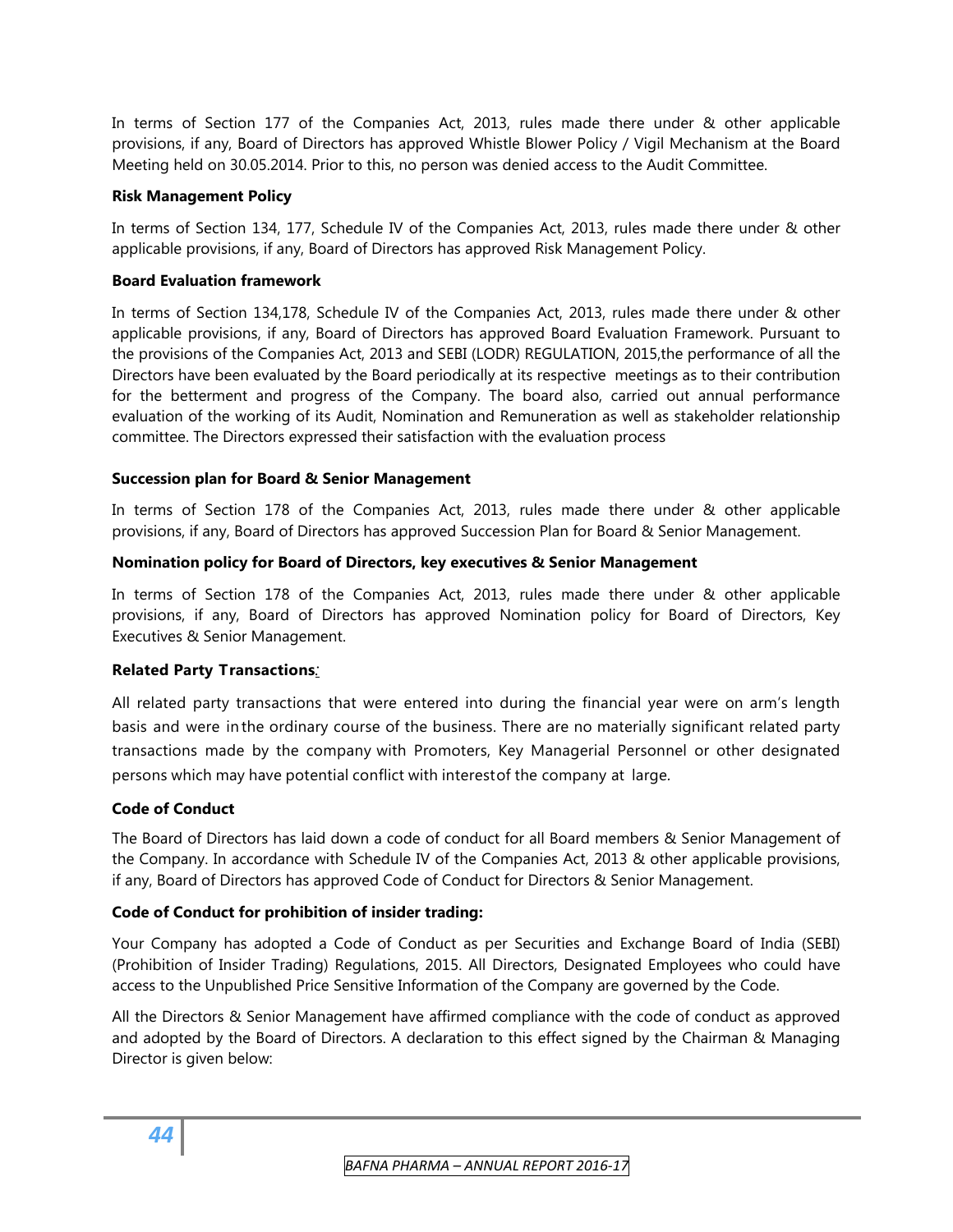## **Declaration on Compliance with Code of Conduct**

Pursuant to SEBI (Listing Obligations and Disclosure Requirements) Regulations, 2015, it is hereby affirmed that for the financial year ended March 31, 2017, all the Board members and Senior Management personnel have affirmed compliance with the Code of Conduct adopted by the Company.

Sd/-

Bafna Mahaveer Chand (DIN: 01458211) Managing Director

#### **VII. DISCLOSURES**

(a) In terms of the Accounting Standard-18 "Related Party Disclosures", as notified under the companies (Accounting Standards) Rules, 2006, the company has identified the related parties covered therein and details of transactions with such related parties have been disclosed in Note No.29 to the Accounts forming part of this Annual report. Transactions with related parties entered into by the company are in the normal course of business on arm's length basis and do not have potential conflicts with the company. During FY '17, the company had no materially significant related party transaction, which is considered to have potential conflict with the interests of the company at large. The register of contracts for the transactions in which Directors are interested is placed before the Board regularly for its approval.

All details on the financial and commercial transactions, where Directors may have a potential interest, are provided to the Board/Audit Committee. The interested Directors are neither eligible to participate in the discussion, nor do they vote on such matters.

- (b) The Company has generally complied with the SEBI (Listing Obligations and Disclosure Requirement) Regulation, 2015, and SEBI Regulations and guidelines. No penalties were imposed or strictures were passed against the company with regard to the Capital Market.
- (c) The Company has complied with the mandatory requirements of 17 to 27 and clauses (b) to (i) of regulation 46(2) and Para C and D of Schedule V of the SEBI (Listing Obligations and Disclosure Requirements) Regulations, 2015 (the Listing Regulations). And the company has complied some of the non-mandatory requirements also.

## **VIII. MEANS OF COMMUNICATION**

The Board believes that effective communication of information is an essential component of corporate governance. The Company regularly interacts with shareholders through multiple channels of communication such as results announcement, annual report, media releases, Company's website and specific communications to Stock Exchanges, where the Company's shares are listed.

The quarterly & annual financial results of the company are generally published in English Newspaper in Economic Times / Financial Express & Vernacular (Tamil) language in Makkal Kural.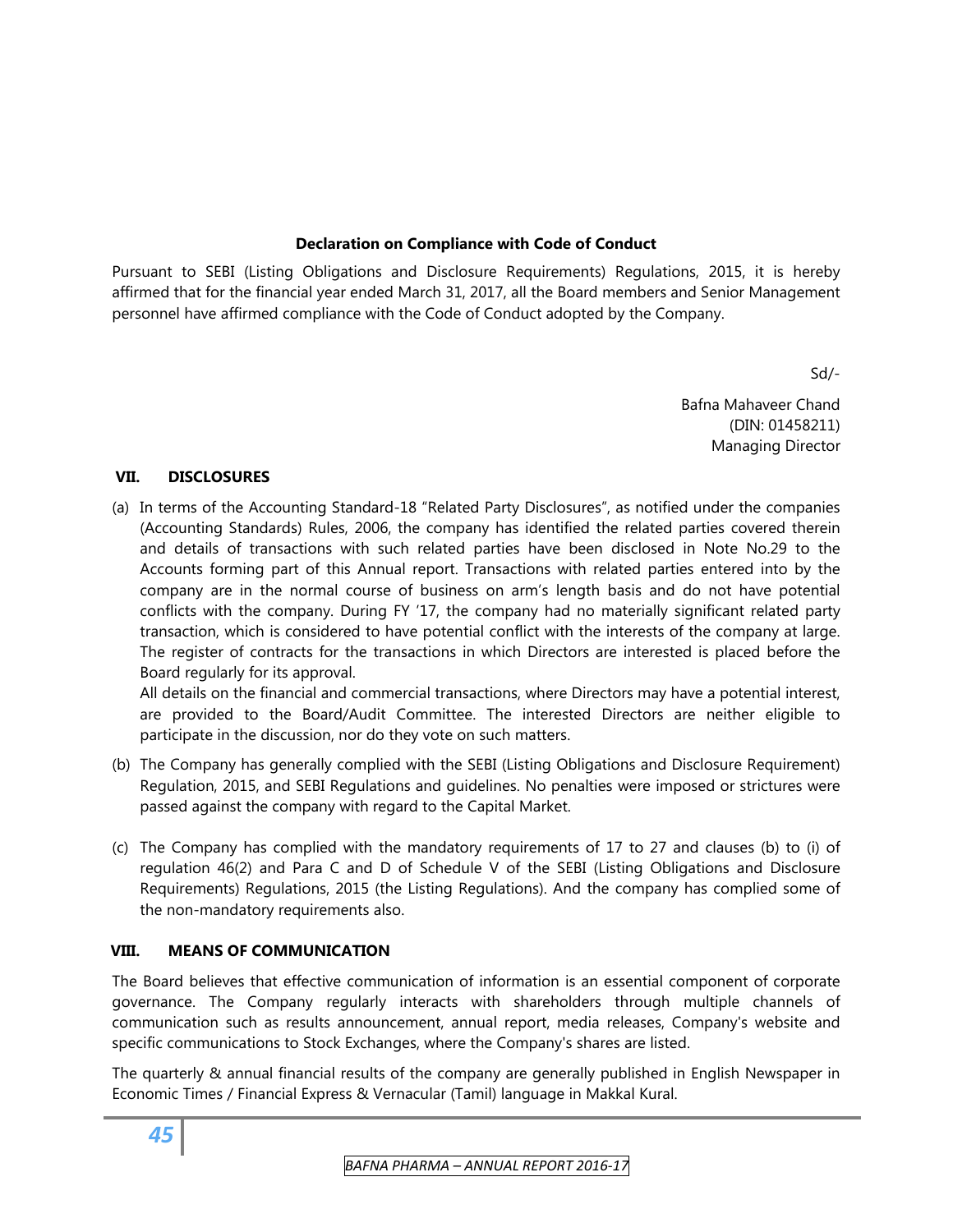The same is updated at the website of the company at [www.bafnapharma.com.](http://www.bafnapharma.com/)

## *General Shareholders' Information*

| <b>Annual General Meeting</b>                                                | : Saturday, the 30 <sup>th</sup> September, 2017 at 2.00 PM                                                                                                                                                                                                                                                        |
|------------------------------------------------------------------------------|--------------------------------------------------------------------------------------------------------------------------------------------------------------------------------------------------------------------------------------------------------------------------------------------------------------------|
| <b>Venue</b>                                                                 | : 147, Madhavaram Red Hills High Road,                                                                                                                                                                                                                                                                             |
|                                                                              | Grantlyon Village, Chennai - 600052                                                                                                                                                                                                                                                                                |
| <b>Financial Year</b>                                                        | : The Accounting year covers the period from $1st$ April to $31st$ March.                                                                                                                                                                                                                                          |
| Financial reporting for the quarters ending on:                              |                                                                                                                                                                                                                                                                                                                    |
| 30th June, 2016                                                              | - Before15 <sup>st</sup> August, 2016                                                                                                                                                                                                                                                                              |
| 30th September, 2016                                                         | - Before15 <sup>th</sup> November, 2016                                                                                                                                                                                                                                                                            |
| 31st December, 2016                                                          | - Before 15 <sup>th</sup> February, 2017                                                                                                                                                                                                                                                                           |
| 31st March, 2017                                                             | - Before the end of 31 <sup>st</sup> May, 2017                                                                                                                                                                                                                                                                     |
| <b>Book Closure Dates</b>                                                    | : 24.09.2017 to 30.09.2017 (both dates inclusive)                                                                                                                                                                                                                                                                  |
| <b>Dividend Payment Date</b>                                                 | : Not Applicable                                                                                                                                                                                                                                                                                                   |
| Cut-off date for taking list of                                              |                                                                                                                                                                                                                                                                                                                    |
| <b>Shareholders for e-voting</b>                                             | : 23.09.2017                                                                                                                                                                                                                                                                                                       |
| <b>Registered office</b>                                                     | : Bafna Pharmaceuticals Limited<br>New No.68, Old No.299, Thambu Chetty Street,<br>Chennai - 600001                                                                                                                                                                                                                |
| <b>Listing on Stock Exchange</b>                                             | : (i) Bombay Stock Exchange Limited.<br>Stock code (BSE): 532989<br>(ii) National Stock Exchange of India Limited<br>Scrip Symbol (NSE): BAFNAPHARM                                                                                                                                                                |
| The company has paid Annual listing fees up to date.                         |                                                                                                                                                                                                                                                                                                                    |
| <b>Depositories</b><br>ISIN No.                                              | : a) The National Securities Depository Limited<br>4 <sup>th</sup> Floor, Trade World, Kamala Mill Compound,<br>Senapati Bapat Marg, Lower Parel, Mumbai - 400 013<br>b) Central Depository Services (India) Limited<br>Phiroze Jeejeebhoy Towers, 17th Floor,<br>Dalal Street, Mumbai - 400 001<br>: INE878I01014 |
| <b>Number of Shareholders</b><br>Shareholding Pattern as at 31st March, 2017 | : 9892 (As at 31 <sup>st</sup> March, 2017)                                                                                                                                                                                                                                                                        |

| <b>Particulars</b>          | Holding (%) |  |  |
|-----------------------------|-------------|--|--|
| Promoters & Promoters Group | 33.42%      |  |  |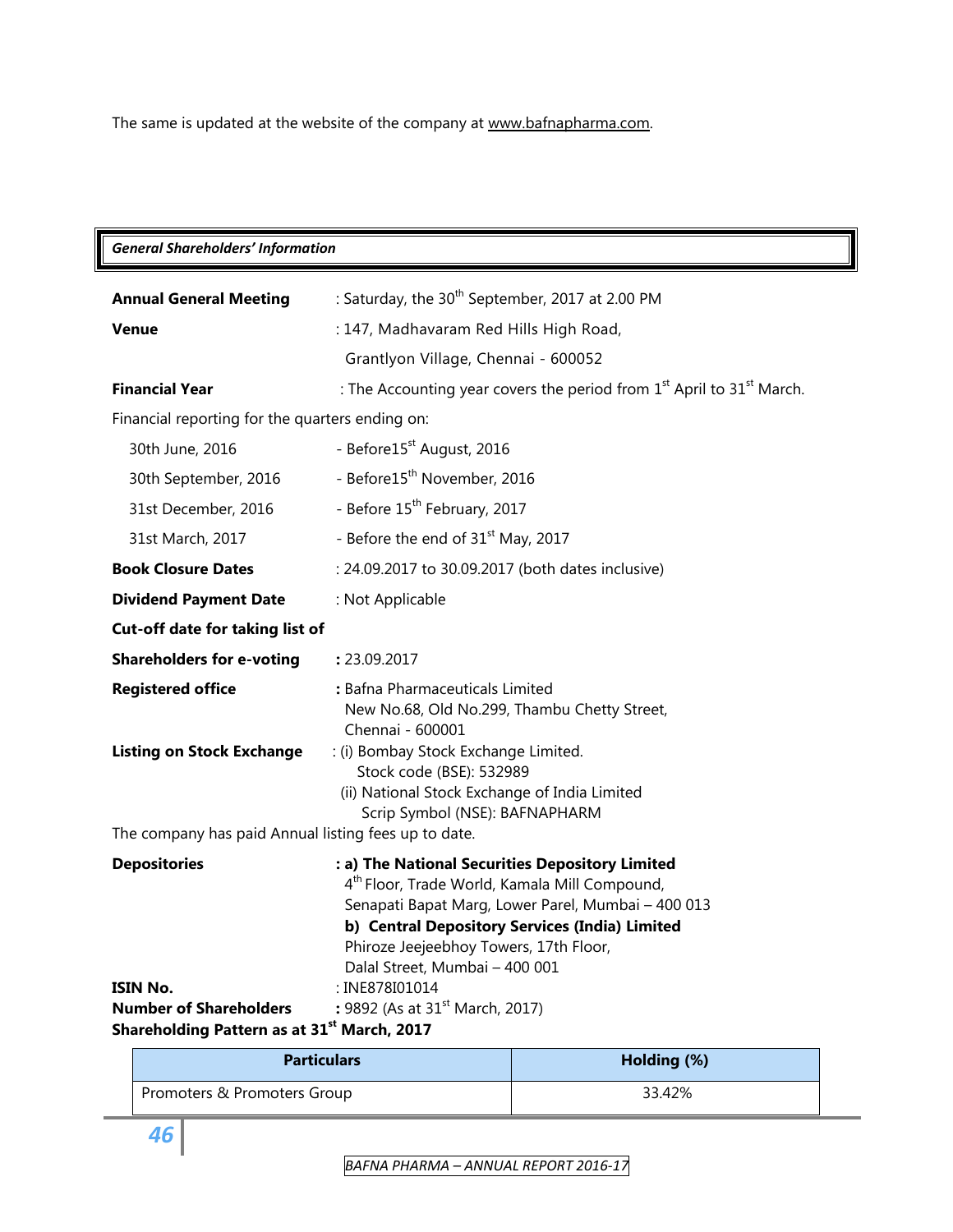| Total (A)                        | 33.42% |  |  |  |  |
|----------------------------------|--------|--|--|--|--|
| <b>Public - Institutions</b>     | 0.25   |  |  |  |  |
| Total (B)                        | 0.25   |  |  |  |  |
| <b>Public - Non Institutions</b> |        |  |  |  |  |
| <b>Bodies Corporate</b>          | 7.31   |  |  |  |  |
| Individuals                      | 50.38  |  |  |  |  |
| <b>Others</b>                    | 8.64   |  |  |  |  |
| Total (C)                        | 66.33  |  |  |  |  |
| Total $(A+B+C)$                  | 100.00 |  |  |  |  |

# **Distribution of Shareholding as on 31st March, 2017 – not updated**

| <b>Share or Debenture</b><br><b>Holding</b> | <b>Share Holders</b> |            | <b>Share Amount</b> |            |  |
|---------------------------------------------|----------------------|------------|---------------------|------------|--|
| Rs.                                         | <b>Number</b>        | % of Total | Rs.                 | % of Total |  |
| 10-5000                                     | 7794                 | 78.80      | 13138070            | 7.04       |  |
| 5001-10000                                  | 960                  | 9.70       | 8375860             | 4.48       |  |
| 10001-20000                                 | 477                  | 4.82       | 7565790             | 4.05       |  |
| 20001-30000                                 | 175                  | 1.76       | 4681910             | 2.50       |  |
| 30001-40000                                 | 86                   | 0.86       | 3141660             | 1.68       |  |
| 40001-50000                                 | 107                  | 1.08       | 5132770             | 2.75       |  |
| 50001-100000                                | 145                  | 1.46       | 10766690            | 5.77       |  |
| 100001-And above                            | 1.48<br>147          |            | 133760600           | 71.6971    |  |
| <b>TOTAL</b>                                | 9892                 | 100.00     | 186563350           | 100.00     |  |

## **Share market data: Monthly Share Price movement during the financial year ended 31st March, 2017 at BSE & NSE**

The closing market price of equity share on 31<sup>st</sup> March, 2017 (last trading day of the year) was Rs.29.55 on BSE & Rs.29.60 on NSE.

|              | <b>BSE</b>           |           |                                     | <b>NSE</b>           |              |                               |  |
|--------------|----------------------|-----------|-------------------------------------|----------------------|--------------|-------------------------------|--|
| <b>Month</b> | <b>High</b><br>(Rs.) | Low (Rs.) | <b>Volume</b><br>(No. of<br>Shares) | <b>High</b><br>(Rs.) | Low<br>(Rs.) | <b>Volume (No. of Shares)</b> |  |
| Apr-16       | 34.85                | 29.95     | 523816                              | 35                   | 29.05        | 1924862                       |  |
| $May-16$     | 32.35                | 28.5      | 276606                              | 32.40                | 28.50        | 629126                        |  |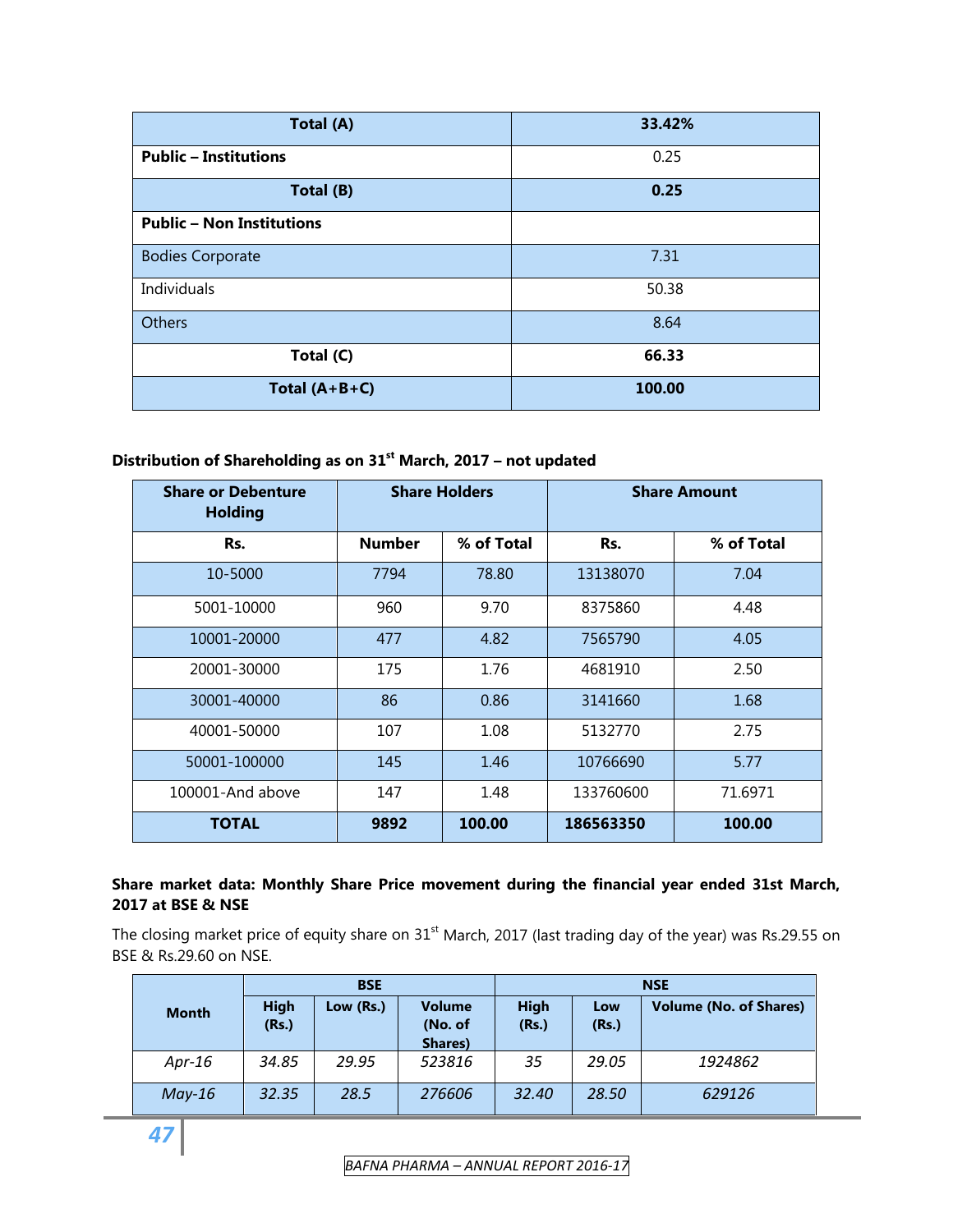| Jun-16   | 31.5  | 27.1  | 449195  | 31.55 | 27.55 | 1298423   |
|----------|-------|-------|---------|-------|-------|-----------|
| $Jul-16$ | 33.3  | 29    | 536592  | 33.30 | 29    | 1234182   |
| $Aug-16$ | 29.9  | 26.5  | 261695  | 30.25 | 26.55 | 635833    |
| $Sep-16$ | 35.5  | 26.85 | 1038432 | 35.70 | 27    | 2614798   |
| $Oct-16$ | 35.8  | 31    | 683977  | 35.95 | 30.85 | 17,28,125 |
| $Nov-16$ | 34.4  | 26.25 | 271099  | 34.80 | 26.20 | 761128    |
| $Dec-16$ | 33.6  | 28    | 298072  | 33.60 | 27.80 | 690901    |
| $Jan-17$ | 35.25 | 28.5  | 399977  | 34.15 | 28.50 | 1308978   |
| $Feb-17$ | 33.3  | 29.3  | 392680  | 33.45 | 29.10 | 1045358   |
| $Mar-17$ | 32.2  | 29.1  | 457786  | 32.10 | 29.30 | 1099993   |

#### **Reconciliation of Share Capital Audit:**

Practicing Company Secretaries carry out reconciliation of share capital audit every quarter to reconcile the total admitted capital with National Securities Depository Limited (NSDL) and Central Depository Services (India) Limited (CDSL) and the total issued and listed capital. As on 31<sup>st</sup> March, 2017, the audit confirms that the total issued / paid-up capital is in agreement with the aggregate total number of shares in physical form and the total number of dematerialized shares held with NSDL and CDSL. And also the report of the Practicing Company Secretaries as required under SEBI (LODR) Regulation, 2015, is forwarded to the Stock Exchanges within the prescribed time.

#### **Share Transfer System:**

The Company has appointed Share Transfer Agents M/s. Cameo Corporate Services Ltd, Chennai which carries out the entire Share related works. Share transfers will be registered and returned within a period of fifteen days from the date of receipt, if all the documents are accurate in all aspects. The Stakeholders Relationship Committee (Investor Grievance and Share Transfer Committee) meeting takes place as per the requirements/circumstances then prevailing.

#### **Performance of BSE Index Vs Bafna Pharma from 1st April, 2016 to 31st March, 2017**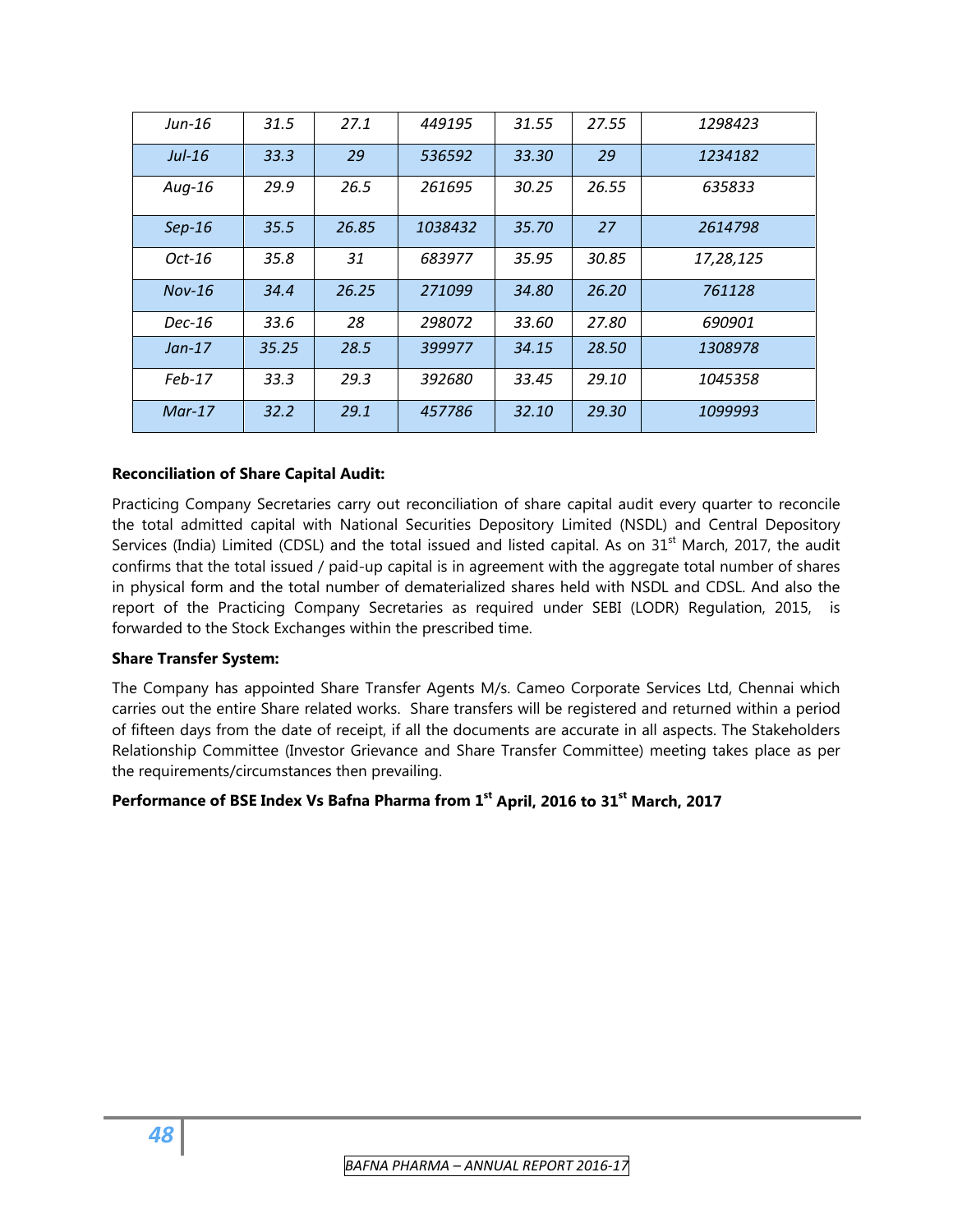

**Performance of NSE Index Vs Bafna Pharma from 1st April, 2016 to 31st March, 2017** 



#### **Depository system**

Dematerialization is the process of converting physical shares (share certificates) into an electronic form. Shares once converted into dematerialized form are held in a Demat account. As per SEBI directive the equity shares are to be traded in demat mode compulsorily by all investors w.e.f. 26<sup>th</sup> June, 2000.

The Company has entered into an agreement with National Securities Depository Limited (NSDL) and Central Depository Services (India) Limited (CDSL) for dematerialization of its shares. Company's shares are eligible for dematerialization in both NSDL Depository System and CDSL Depository System.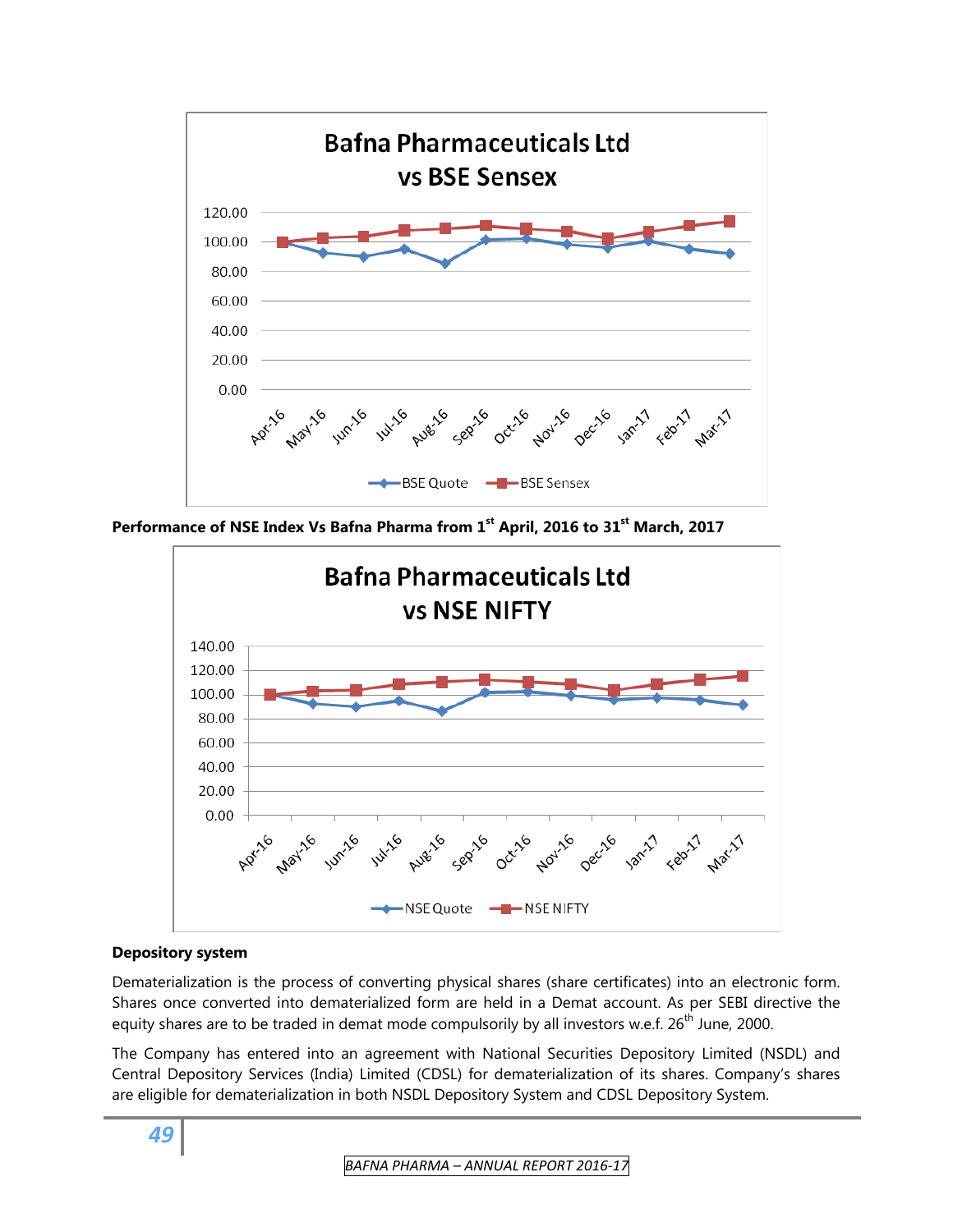Company's shares are under compulsory demat mode and members are requested to dematerialize their share for operational convenience. The ISIN of the scrip is INE878I01014.

As on  $31<sup>st</sup>$  March, 2017, around 99.33 % of the total equity capital of the Company was held in dematerialized form and only 0.67 % of the total equity capital of the Company was held in physical form.

### **Outstanding GDRs/ ADRs/warrants or any Convertible instruments, Conversion date and likely impact on equity**:

The Company, during the year, has issued 80,00,000 (Eighty Lakh only) Warrants carrying an option /entitlement to subscribe to Equity shares of Rs.10/- each. Eighty lakhs equity shares of Rs.10/- each shall be allotted to the warrant holders on payment of entire subscription money.

**Plant Location** : This information forms part of the 'Company SnapShot' section in the Annual Report.

#### **Address for Correspondence:**

The Company has appointed Cameo Corporate Services Limited as its Share Transfer Agents. All communications with regard to transfer, transmission, instructions / enquiries on Electronic Clearing Service (ECS), dividend, dematerializing of shares, etc. should be addressed to the Share Transfer Agents at the following address.

| <b>Registrars and share</b>               | : Cameo Corporate Services Ltd.               |
|-------------------------------------------|-----------------------------------------------|
| <b>Transfer Agents (RTA)</b>              | No.1, Club House Road, Chennai - 600 002      |
|                                           | Phone: 044 - 28460390, Fax No: 044 - 28460129 |
| <b>E- Mail id of RTA</b>                  | investor@cameoindia.com                       |
| <b>Email id of Company for investor's</b> | cs@bafnapharma.com                            |
|                                           | Phone: 044-42677555                           |

#### **NUMBER OF SHARES / CONVERTIBLE INSTRUMENTS HELD BY NON-EXECUTIVE DIRECTORS**

| <b>Name of the Non-Executive Directors</b> | <b>Number of Equity Shares held</b> |
|--------------------------------------------|-------------------------------------|
| Shri Sunil Bafna                           | 5000                                |
| Shri V. Rajamani                           | <b>NIL</b>                          |
| Shri R. Dwarakanathan                      | <b>NIL</b>                          |
| Shri B. Kamlesh Kumar                      | NIL.                                |

#### **REMUNERATION POLICY AND REMUNERATION TO DIRECTORS**

#### **A. Executive Directors**

The remuneration paid to the Managing Director and the Whole Time Director are approved by the Shareholders of the Company and is subject to the limits laid down under Section 197 and Schedule V to the Companies Act, 2013.

#### **B. Non-Executive Directors**

The Non-Executive Directors were not paid any amount, other than sitting fees of Rs.5000/-for every Board and Committee Meetings attended by them.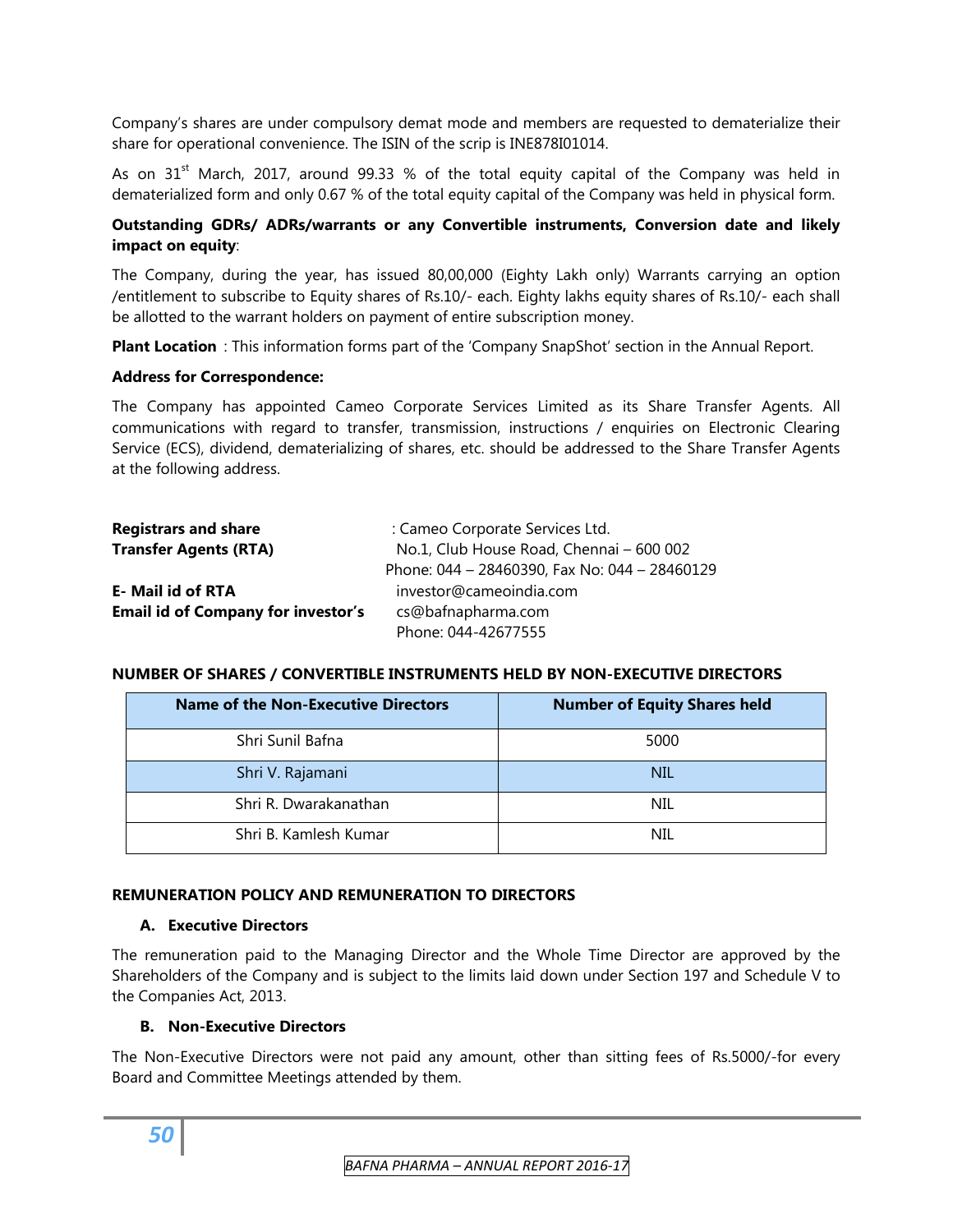#### **Compliance certificate from Auditors of the company**

As required by Regulation 17 to 27 and clauses (b) to (i) of regulation 46(2) and Para C and D of Schedule V of the SEBI (Listing Obligations and Disclosure Requirements) Regulations, 2015 (the Listing Regulations), the Auditors' certificate annexed elsewhere in the Annual report forms part of this report.

> On behalf of the Board of Directors For BAFNA PHARMACEUTICALS LIMITED (CIN L24294TN1995PLC030698)

Place: Chennai Date: 08.08.2017

> Bafna Mahaveer Chand (DIN: 01458211) Managing Director

## **Certification by Managing Director**

- I, Bafna Mahaveer Chand, Managing Director of BAFNA PHARMACEUTICALS LIMITED, certify that:
- 1. I have reviewed the financial statements for the year 2016-17 and that to the best of my knowledge and belief:
	- a) these statements do not contain any materially untrue statement or omit any material fact or contain statements that might be misleading:
	- b) these statements present a true and fair view of the state of affairs of the Company and of the results of operations and cash flows. The financial statements have been prepared in conformity, in all material respects, with the existing generally accepted accounting principles including Accounting Standards, applicable laws and regulations.
- 2. There are, to the best of my knowledge and belief, no transactions entered into by the Company during the year which are fraudulent, illegal or violative of the Company's Code of Conduct.
- 3. I accept overall responsibility for establishing and monitoring the Company's Internal Control System for financial reporting and evaluating its effectiveness. Internal audit function monitors the internal control system for financial reporting, which encompasses the examination and evaluation of the adequacy and effectiveness. Internal audit works with all levels of management and statutory auditors, and reports significant issues to the Audit committee of the Board. The auditors and audit committee are apprised of any corrective action taken or proposed to be taken with regard to significant deficiencies and material weaknesses.
- 4. I have indicated to the auditors and to the Audit Committee:
	- A. significant changes, if any, in internal control over financial reporting during the year;
	- B. significant changes, if any, in accounting policies during the year;
	- C. instances of significant fraud, if any, of which we have become aware of and which involve management or other employees who have significant role in the Company's internal control system over financial reporting. However, there was no such instance.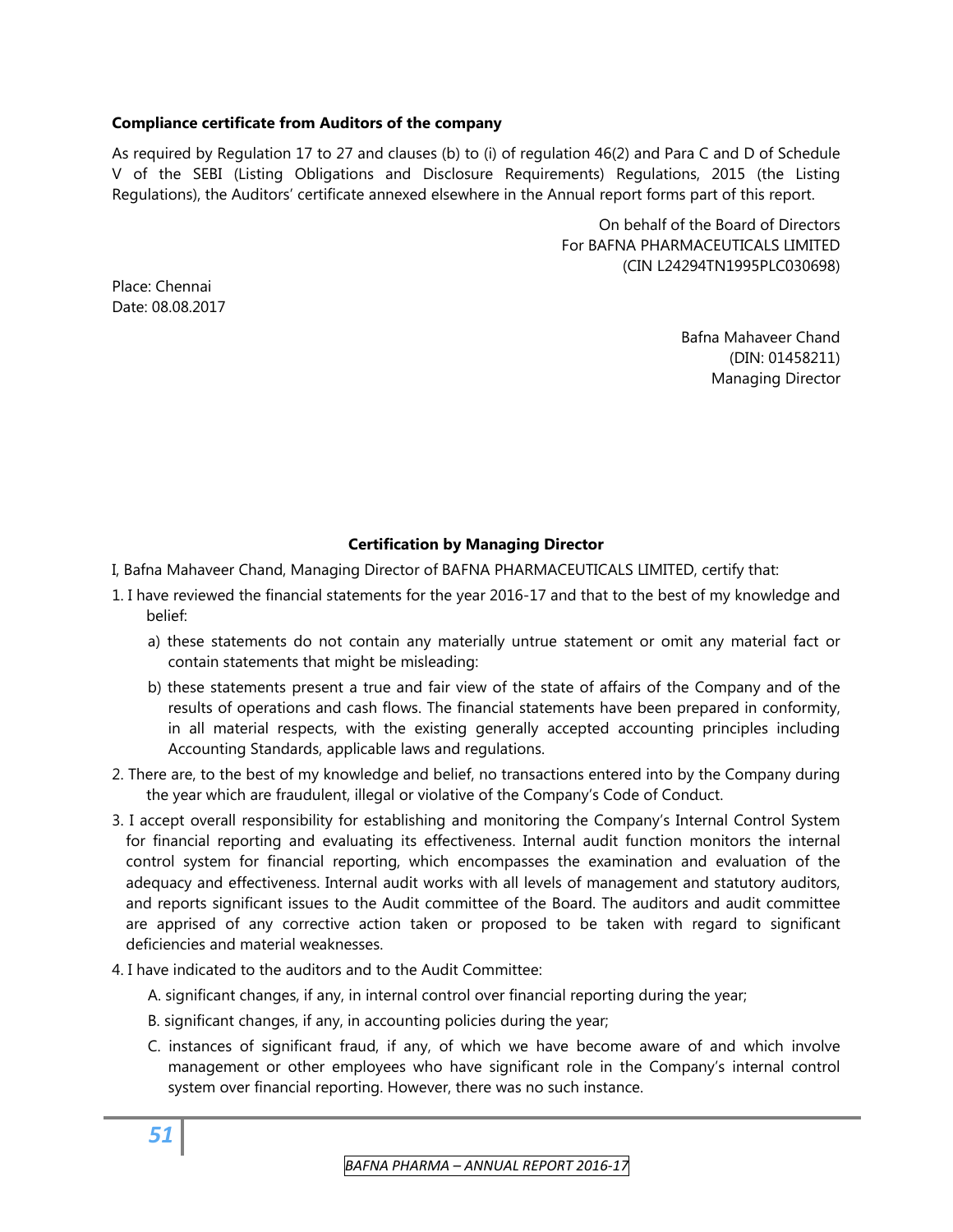On behalf of the Board of Directors For BAFNA PHARMACEUTICALS LIMITED (CIN L24294TN1995PLC030698)

Bafna Mahaveer Chand (DIN: 01458211) Managing Director

# **Auditors Certificate on Compliance**

#### *INDEPENDENT AUDITORS' CERTIFICATE ON CORPORATE GOVERNANCE*

#### *To the members of M/S. Bafna Pharmaceuticals Limited.*

*1. We have examined the compliance of conditions of Corporate Governance by M/s. Bafna Pharmaceuticals* Limited (the Company), for the year ended on 31 March 2017, as stipulated in regulations 17 to 27 and clauses (b) to (i) of requlation 46(2) and para C and D of Schedule V of the SEBI (Listing Obligations and Disclosure *Requirements) Regulations, 2015 (the Listing Regulations).* 

#### *2. Managements' Responsibility*

*The compliance of conditions of Corporate Governance is the responsibility of the Management. This responsibility includes the design, implementation and maintenance of internal control and procedures to ensure the compliance with the conditions of the Corporate Governance stipulated in Listing Regulations.* 

#### *3. Auditor's Responsibility*

*Our responsibility is limited to examining the procedures and implementation thereof, adopted by the Company for* ensuring compliance with the conditions of the Corporate Governance. It is neither an audit nor an expression of *opinion on the financial statements of the Company.* 

4. We have examined the books of account and other relevant records and documents maintained by the Company *for the purposes of providing reasonable assurance on the compliance with Corporate Governance requirements by the Company.* 

Place: Chennai Date: 08.08.2017 Sd/-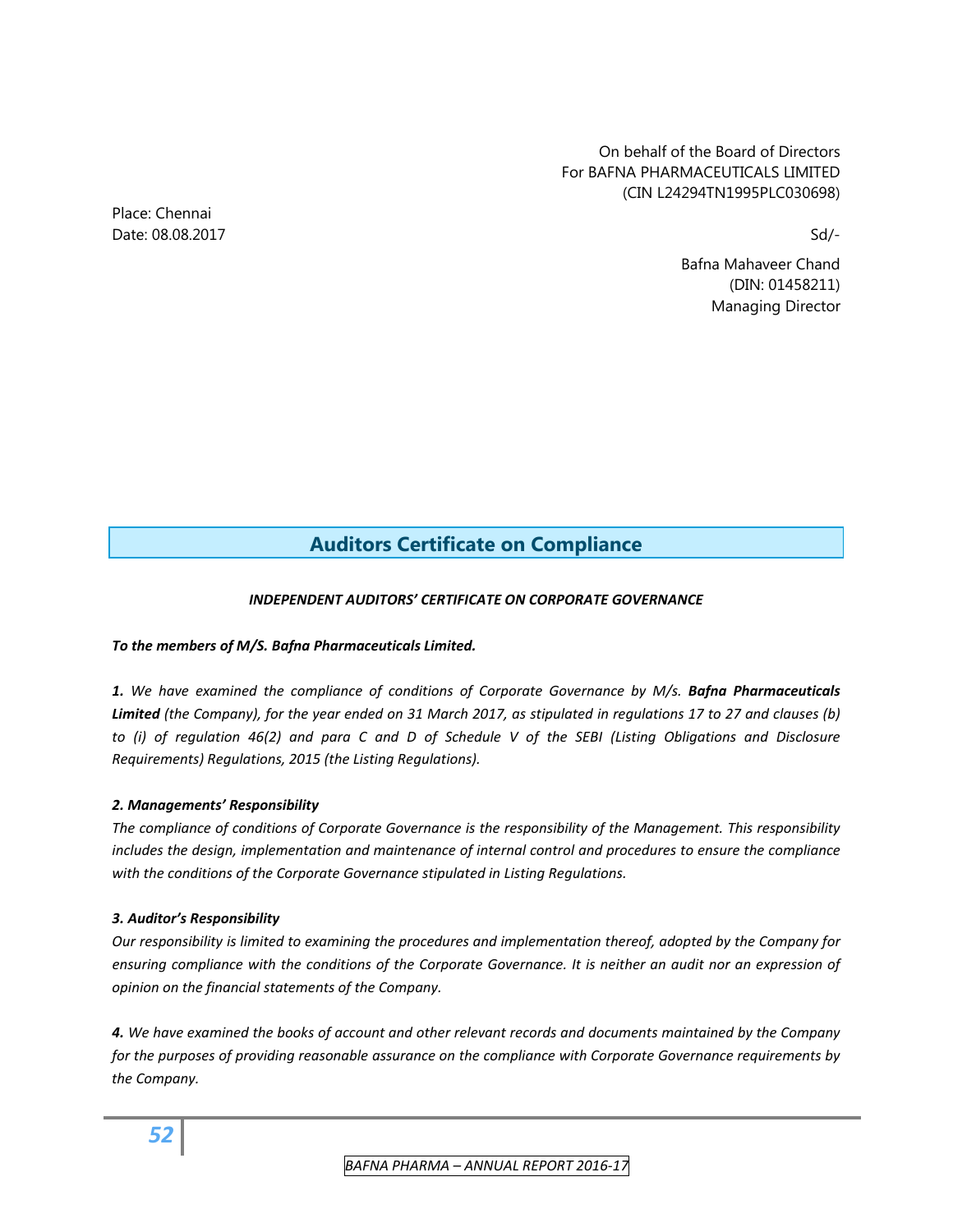5. We have carried out an examination of the relevant records of the Company in accordance with the Guidance Note on Certification of Corporate Governance issued by the Institute of the Chartered Accountants of India (the ICAI), the Standards on Auditing specified under Section 143(10) of the Companies Act 2013, in so far as applicable for the purpose of this certificate and as per the Guidance Note on Reports or Certificates for Special Purposes issued by the ICAI which requires that we comply with the ethical requirements of the Code of Ethics issued by the *ICAI.*

6. We have complied with the relevant applicable requirements of the Standard on Quality Control (SQC) 1, Quality *Control for Firms that Perform Audits and Reviews of Historical Financial Information, and Other Assurance and Related Services Engagements.* 

## *7. Opinion*

Based on our examination of the relevant records and according to the information and explanations provided to us *and the representations provided by the Management, we certify that the Company has complied with the* conditions of Corporate Governance as stipulated in regulations 17 to 27 and clauses (b) to (i) of regulation 46(2) and Para C and D of Schedule V of the Listing Regulations during the year ended March 31, 2017.

8. We state that such compliance is neither an assurance as to the future viability of the Company nor the efficiency *or effectiveness with which the Management has conducted the affairs of the Company.*

> *For ABHAY JAIN & CO. Chartered Accountants FRN: 000008S*

*Place: Chennai Date: 27.05.2017*

> *SD/‐ (A.K.JAIN) Partner M.No.70224*

## **Management Discussion and Analysis**

## **Economic & Industry Overview**

The Pharmaceutical industry is one of the fastest growing industries in the world and it is one of the biggest contributors to the world economy. With buoyant financial markets and cyclical recovery in manufacturing and trade under way, world growth is projected to rise from 3.1% in 2016 to 3.5% in 2017 and 3.6% in 2018, according to International Monetary Fund's World Economic Outlook. Growth in Emerging Markets and developing economies is forecast to rise to 4.5% and 4.5%, in 2017 and 2018 respectively.

The worldwide R&D spending on pharmaceuticals is expected to grow at a CAGR of 2.8% from USD 149.8 billion in 2015 to USD 182.0 billion by 2022, faster than the CAGR growth of 1.7% achieved during 2008- 15. In spite of the challenging environment, pharmaceutical R&D spend and sales are expected to have a healthy growth trend. The worldwide pharmaceutical sales are likely to grow at a CAGR of 4.4% to USD 1.2 trillion during 2016-2020, driven by growing acceptance of high-priced innovative orphan drugs and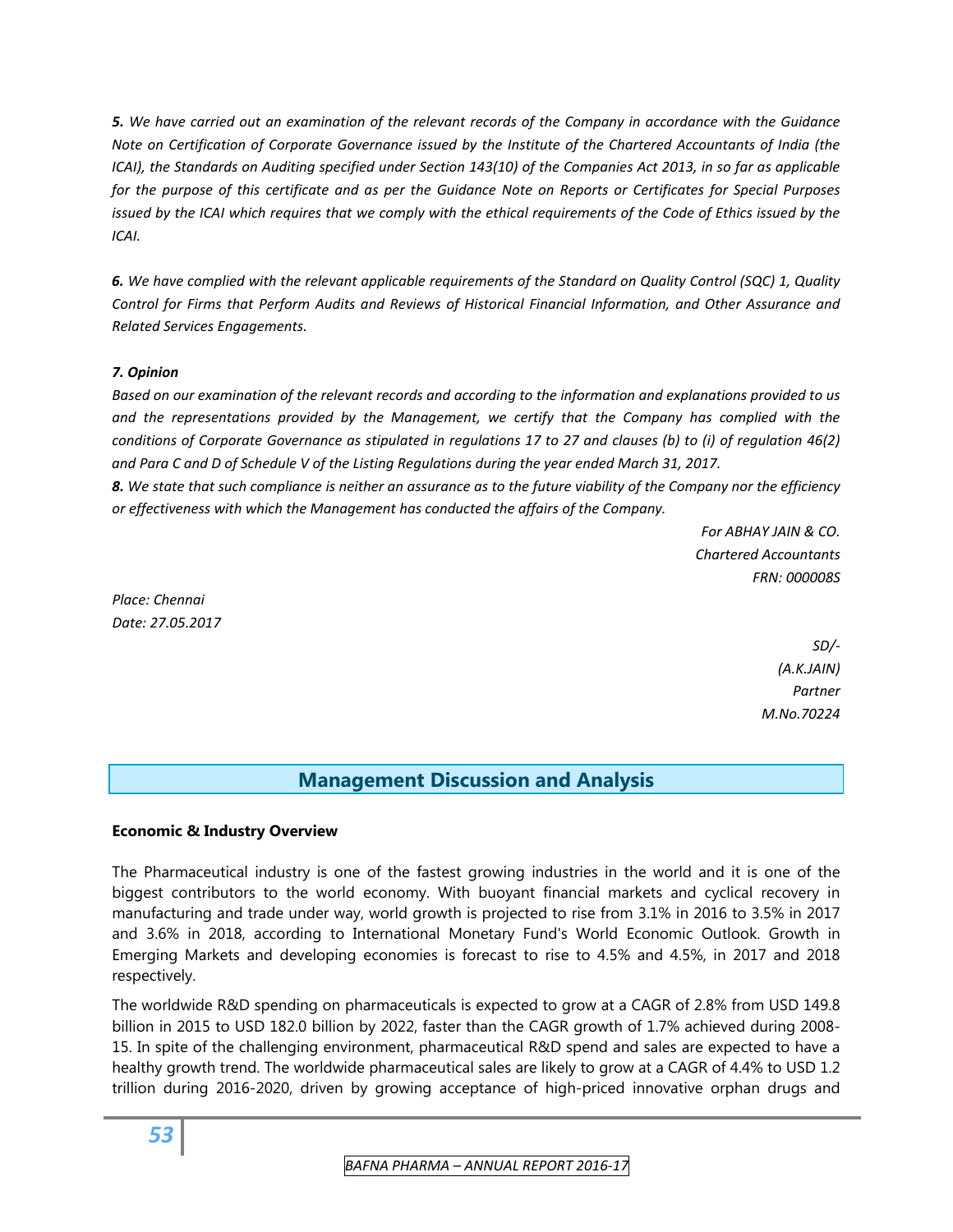ongoing industry consolidation. By 2020, the Pharma industry is expected to record a CAGR of 16.5 per cent. The total industry size is expected to touch US\$ 160 billion by 2017 and US\$ 280 billion by 2020. Hence an attempt had been made to study the trends and patterns of FDI into Healthcare sector from 2012 to 2015. To fulfill this objective the data collected from secondary sources which is purely an Empirical study, reveals that the total FDI inflow into healthcare sector of India from 2012 to 2015 has shown a positive trend.

The world population is expected to grow around 8 billion by 2050. Presently there has been increase in number of people having access to the healthcare. Global spending on medicine is expected to reach USD 1.2 trillion by the end of 2016. India and Indonesia are expected to be the Asia & Australasia region's fastest-growing countries in pharma sales from 2016 - 20, at 13.0% and 11.0% CAGR respectively, due to the rising incidence of chronic diseases and increasing demand from the growing middle class for more advanced medicines.

The Indian pharmaceuticals market is the third largest in terms of volume and thirteenth largest in terms of value, as per a report by Equity Master. India is the largest provider of generic drugs globally with the Indian generics accounting for 20 per cent of global exports in terms of volume. Of late, consolidation has become an important characteristic of the Indian pharmaceutical market as the industry is highly fragmented.

The Indian pharma industry, which is expected to grow over 15 per cent per annum between 2015 and 2020, will outperform the global pharma industry, which is set to grow at an annual rate of 5 per cent between the same periods. The market is expected to grow to US\$ 55 billion by 2020, thereby emerging as the sixth largest pharmaceutical market globally by absolute size. India's pharmaceutical exports stood at US\$ 16.4 billion in 2016-17 and are expected to grow by 30 per cent over the next three years to reach US\$ 20 billion by 2020, according to the Pharmaceuticals Export Promotion Council of India

It is also expected that in-organic investments will gain momentum in the medium-term as companies plan to create stronger presence in emerging markets and build expertise in select therapy areas.

Stringent regulatory norms like the Notification of new pricing policy is going to have a great impact on the whole industry by capping of prices of 348 essential medicines based on the arithmetic average of prices of all drugs in a particular segment with more than one per cent market share. Any company changing composition of any of these drugs will need to seek a separate price approval from the regulator or empowered committee and prices will be reviewed periodically. It is estimated that around 30 per cent of the Pharma market would come under price control as compared to 17 per cent previously. The Company manages its product portfolio so as to move away, reduce and minimize the product weight age of drugs under price control.

The passing of the [GST](http://cleartax.in/gst) (Goods and Services Tax) Bill has grabbed the attention across all the industries in the country. It would benefit most of the sectors and make the taxation process easier as it will replace a number of different taxes and duties.

The Indian Healthcare Industry is now among of the major sectors with respect to revenue and to employment. As the expenditure on the Healthcare increases, so do revenues from taxes. Recently, the Government of India decided for the implementation of GST, which would subsume various taxes of the complex tax system in the country into one uniform tax system.

In general, the impact of GST on the Healthcare segment is still indeterminate. However, the your company have confidence that implementation of GST the customers and industry players will be in a win-win situation. The Healthcare Industry would profit from the GST implementation as it would diminish the complexities and various obstacles to the growth of business. Healthcare sector including the medical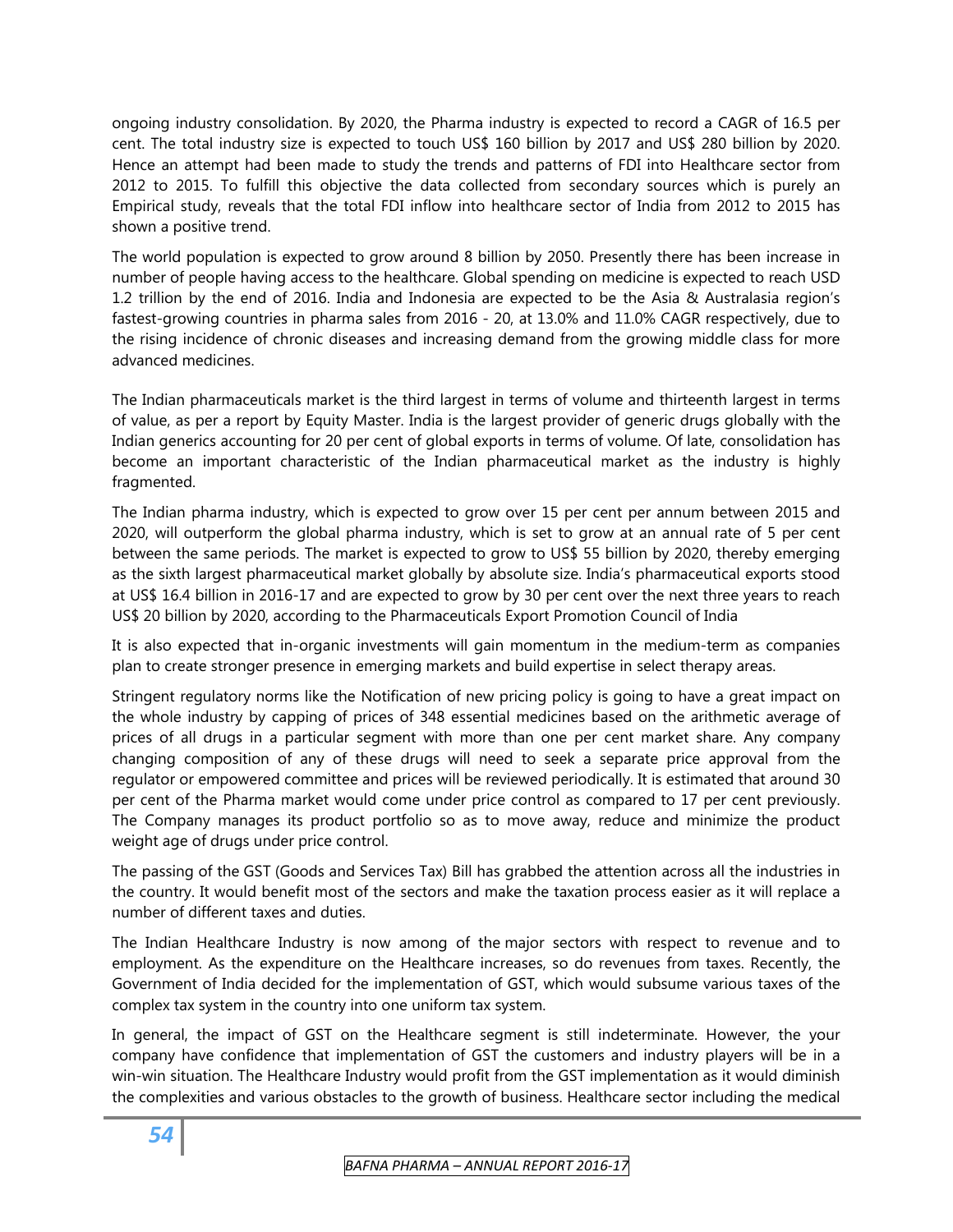tourism is on the way of expanded profitability and promising development.

#### **Risks and concerns**

The road ahead is challenging for the Global and Indian pharmaceutical sector. The competition is expected to be more aggressive leading to price pressures. Uncertainty in global economic growth coupled with inflationary pressures is expected to impact the growth rate in India and consequently the Company's operations. Pharmaceuticals markets both domestic and international are more prone to regulatory risks apart from regular business risks. Implementation of Goods and Service Tax would have an impact on the pharmaceutical sector which will result in loss. Stringent norms by the Regulatory Authority would result in discontinuation of manufacture of specific drugs.

Risk management is integral part of the company's plans, business strategies, monitoring systems and results. It takes in all organizational processes geared to early risk detection, identification and timely implementation of appropriate counter-measures.

Your company constantly reviews its policies and procedures to adhere to ensure conformity to the various regulatory approvals for its manufacturing facilities.

Your company constantly reviews its policies and procedures to adhere to ensure conformity to the various regulatory approvals for its manufacturing facilities.

#### **Company Overview**

Internationally, our focus is on expanding the revenue from registered products and applying for registration of products enabling for more revenue generation opportunities.

Your company continues to work towards optimizing the capacities of its manufacturing facilities and also on adding additional capacities aimed at the business opportunities available in line with its strategy. Your Company will try to ensure that it remains competitive in market, in costs and will manage the business more dynamically.

The growth achieved by the company during the last few years has set the pace for future growth. We now feel that the fundamentals are in place and your company is well equipped to meet the future challenges on the strength of its state of the art Manufacturing facilities and R & D wing. Our expanding customer base is a great boon & motivating factor for the company.

The company is in growth/expansion mode requiring further investment and hence we are evaluating various options to raise additional funds.

We are and will be investing in building the necessary system and infrastructure required to manage our growth. We will continue to invest in our manufacturing facilities, R & D, registrations and programs to build revenue. We have acquired and expect to acquire business and technologies as and when the opportunity presents itself.

## **The company plans to improve EBIDTA margins by following modes:**

- Focus on increasing revenue from contract manufacturing in regulated markets.
- **IFM** Increase volume from existing emerging markets & further increase revenue by introducing new products.
- **Expand to new geographies.**
- **FIMILE:** Focus on FR&D for launching new products.
- **FICULT** Focus on export to Africa, UK and CIS Countries.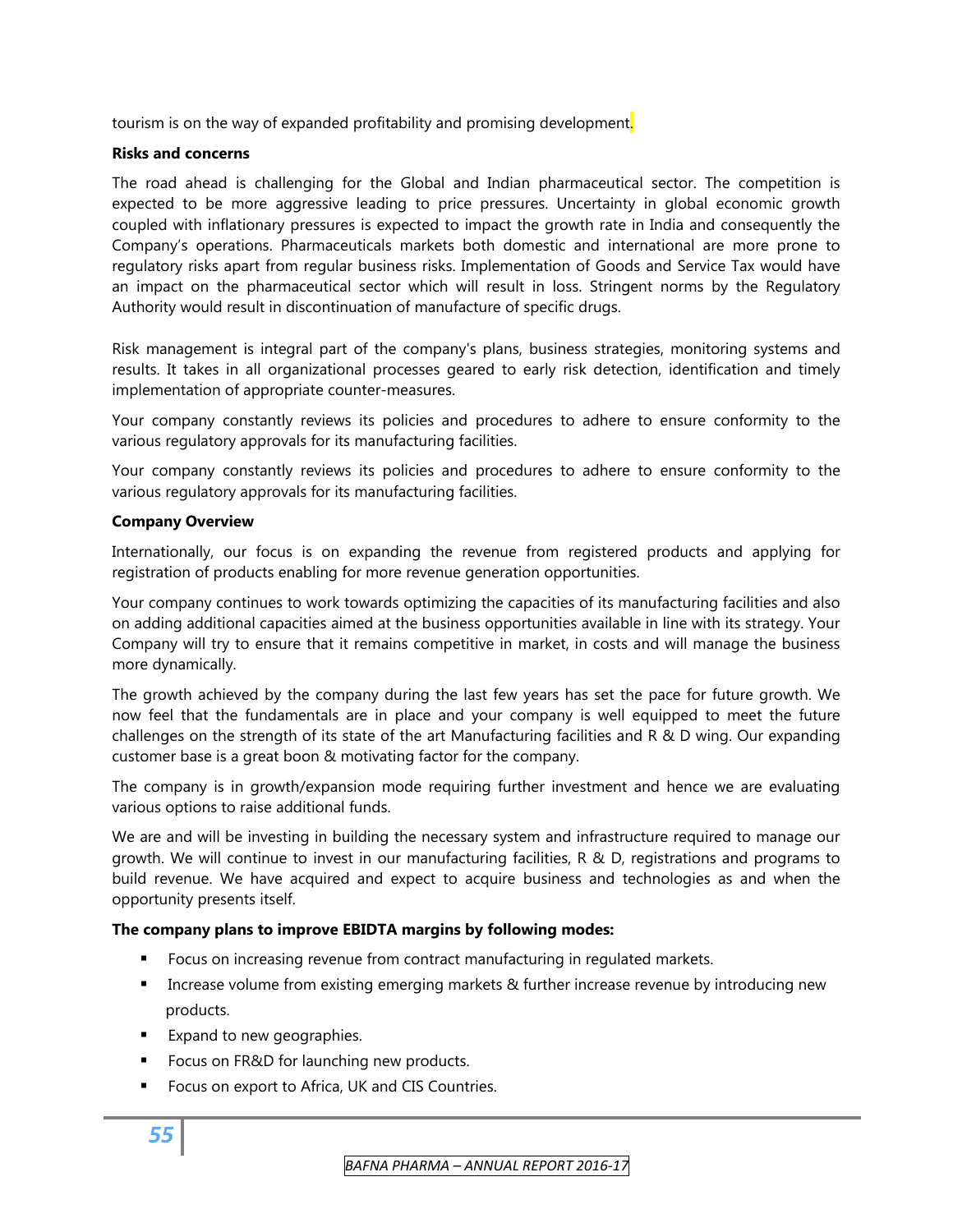#### **Bafna Pharma's Global footprint**

| S.NO           | <b>NAME OF</b><br><b>COUNTRY</b> | <b>NO OF</b><br><b>APPROVALS</b> | <b>NO.OF APPLICATIONS PENDING FOR</b><br><b>REGISTRATION</b> |
|----------------|----------------------------------|----------------------------------|--------------------------------------------------------------|
| $\mathbf{1}$   | Sri Lanka                        | 75                               | 32                                                           |
| $\overline{2}$ | Nepal                            | 16                               |                                                              |
| 3              | Myanmar                          | $\overline{2}$                   |                                                              |
| $\overline{4}$ | Nigeria                          | 27                               | 6                                                            |
| 5              | Uzbekistan                       | $\overline{\mathbf{3}}$          |                                                              |
| 6              | Vietnam                          | 3                                | 9                                                            |
| $\overline{7}$ | Ghana                            | 16                               |                                                              |
| 8              | Kyrgyzstan                       | $\overline{4}$                   | $\overline{a}$                                               |
| 9              | Georgia                          | $\overline{2}$                   |                                                              |
| 10             | Philippines                      | $\overline{7}$                   | 19                                                           |
| 11             | Yemen                            | $\overline{3}$                   |                                                              |
| 12             | Colombia                         | $\mathbf{1}$                     | $\overline{\phantom{0}}$                                     |
| 13             | Peru                             | $\mathbf{1}$                     | 4                                                            |
| 14             | Honduras                         | $\overline{3}$                   | $\overline{\phantom{0}}$                                     |
| 15             | Ukraine                          | 15                               | 10                                                           |
| 16             | Russia                           | ÷                                | $\overline{4}$                                               |
| 17             | <b>UAE</b>                       | $\overline{3}$                   | ÷,                                                           |
| 18             | Tanzania                         | $\qquad \qquad \blacksquare$     | 9                                                            |
| 19             | Tajikistan                       | $\mathbf{1}$                     | $\mathbf{1}$                                                 |
| 20             | Kazakhstan                       | $\overline{\phantom{0}}$         | $\overline{4}$                                               |
| 21             | Ethiopia                         | 4                                | 3                                                            |
| 22             | Cameroon                         | $\overline{a}$                   | 6                                                            |
|                | <b>TOTAL</b>                     | 186                              | 107                                                          |

## **Performance and operations review**

In view of the strategic decision by Bafna Pharma, we aim to increase the revenue growth in the years to come.

## **Consolidated Operating Results**

The consolidated sales and operating income decreased to Rs. 66.10 Cr from Rs.87.30 Cr in the previous year yielding a decline in growth of 32% due to the financial constraints. The consolidated net loss for the year 2017 was Rs. 19.08 Cr as against FY 2016 of Rs.14.02 Cr.

## **Standalone Operating Results**

The sales and operating income decreased to Rs.66.10 Cr from Rs. 86.56 Cr in the previous year decline rate of 31%. The operating Loss for the year under review is Rs.9.10 Cr as against Rs.1.29 Cr in the previous year due to decline in revenue. The loss after tax for the year under review is Rs.18.47 Cr as against Rs.12.18 Cr in the previous year. The company is in growth/expansion mode requiring further investment; your company is therefore evaluating various options to raise additional funds for which shareholders approval may be sought as and when things are finalized.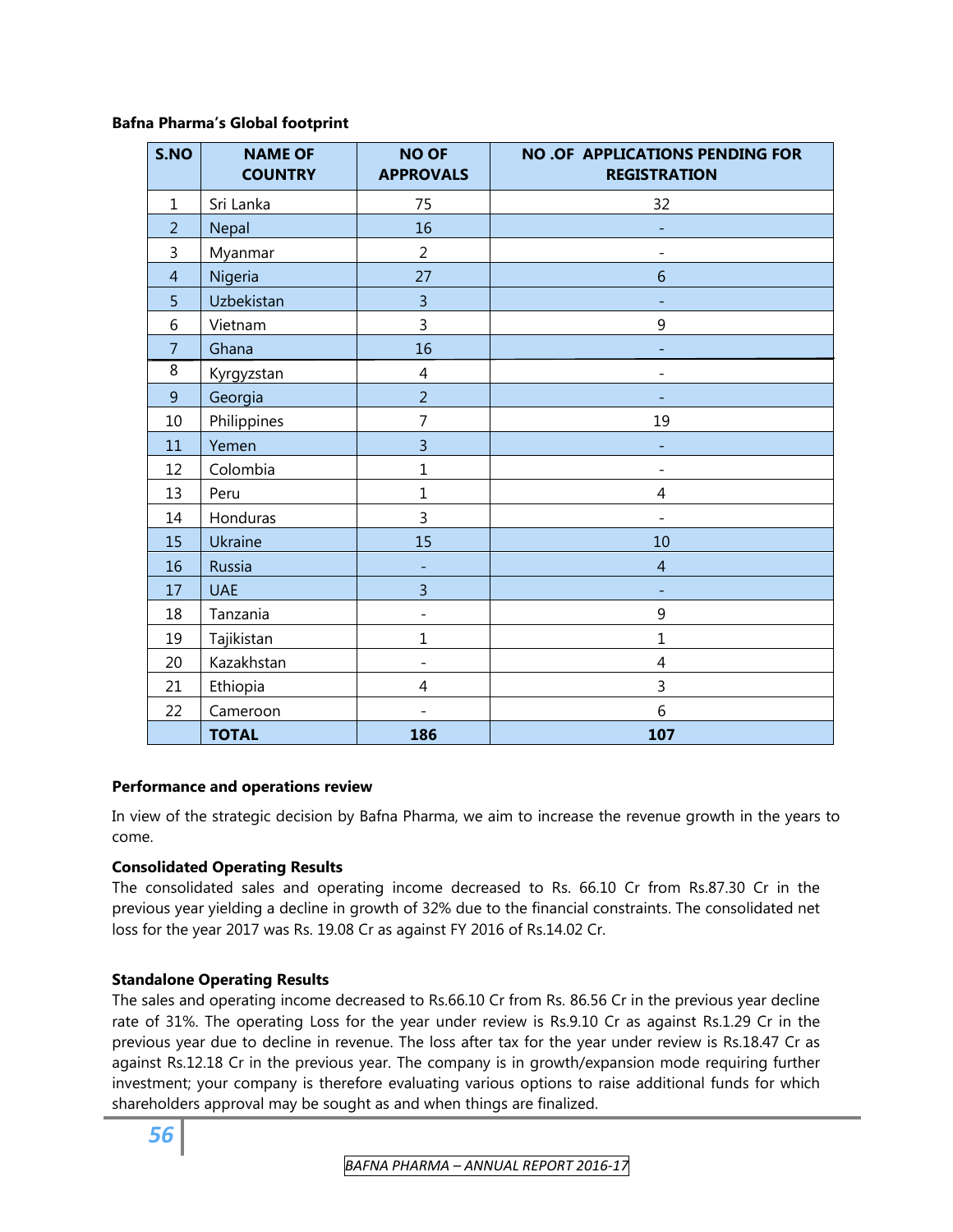#### **Internal Control Systems**

The company has reasonable internal control systems, with defined guidelines on compliance, which enables it to run its facilities and head office with a fair degree of comfort.

Internal Audit is being undertaken by Independent Auditor Shri. Gaurav Jain, Chartered Accountant, Chennai, for the financial year 2016-2017.

Internal controls are implemented to safeguard its assets, to keep constant check on cost structure, to provide adequate financial and accounting controls and implement accounting standards. The system incorporates continuous monitoring, routine reporting, checks and balances, purchase policies, authorization and delegation procedures and audit etc.

Internal controls are adequately supported by Internal Audit and periodic review by the management.

The Audit Committee meets periodically to review with the management, statutory auditors and with the internal auditors, adequacy / scope of internal audit function, significant findings and follow up thereon and findings of any abnormal nature.

The system is improved and modified continuously to meet with changes in business condition, statutory and accounting requirements.

#### **Material Development in Human Resources / Industrial Relations Front**

The number of employees as on  $31<sup>st</sup>$  March, 2017 was 230 as against 242 during FY 16, a net decrease of 12 employees.

The growth attained by the Company is largely a function of the competence and quality of its human resources. The work environment is very challenging and performance-oriented, recognizing employee potentials by providing them with adequate opportunities. We have made efforts to discipline our hiring process. Acquisition and retention of talent which is in line with your company's goals continues to be a major thrust area.

> On behalf of the Board of Directors For BAFNA PHARMACEUTICALS LIMITED (CIN L24294TN1995PLC030698)

**Date: 08.08.2017 Place: Chennai SD/- SD/- SD/- SD/- SD/- SD/- SD/- SD/- SD/- SD/- SD/- SD/- SD/- SD/- SD/-**

 Bafna Mahaveer Chand (DIN: 01458211) Chairman & Managing Director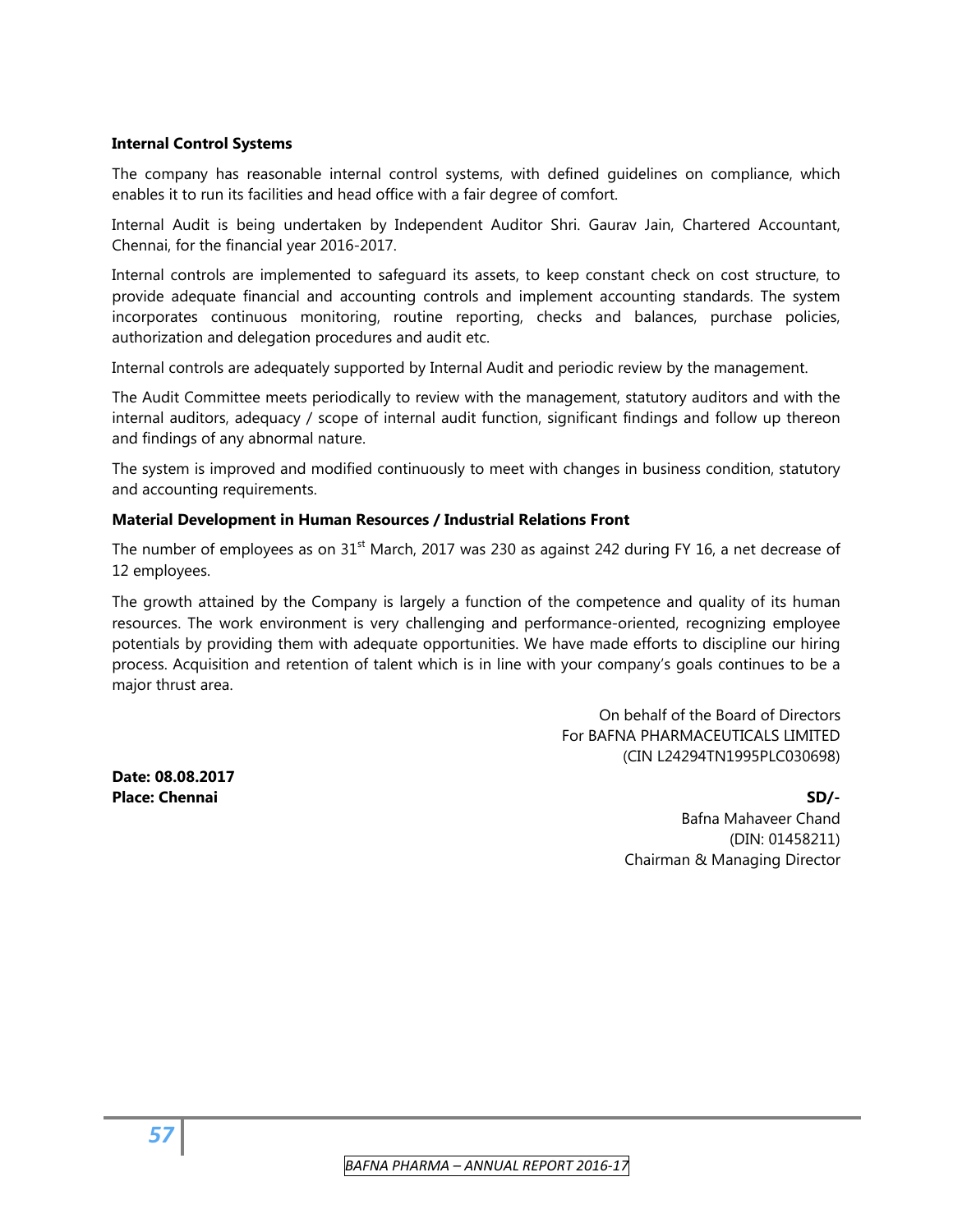**Standalone Financial Statements as at 31st March, 2017**

# *Standalone Financial*

# *Statements*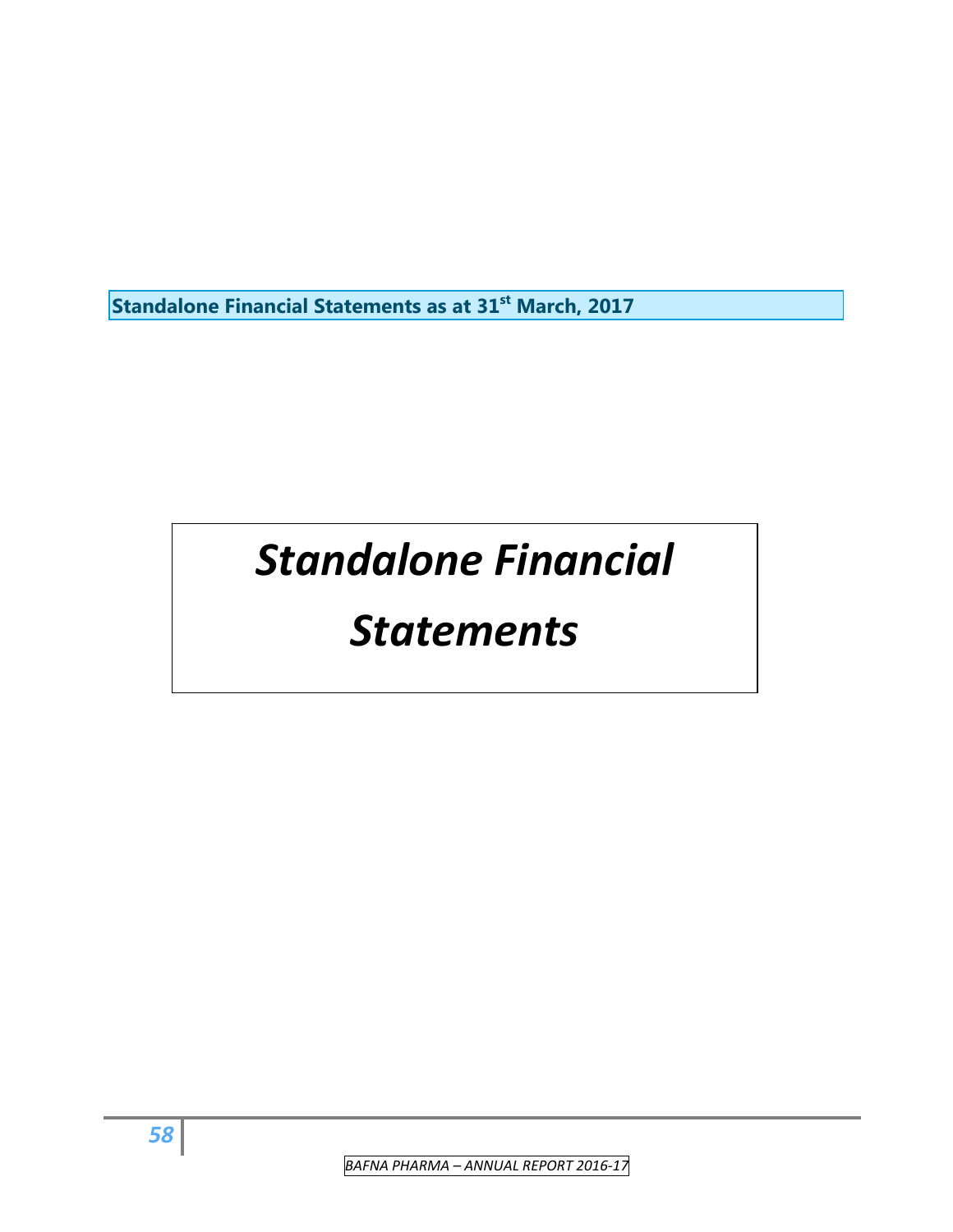#### *Standalone - Auditors' Report*

#### **INDEPENDENT AUDITORS' REPORT**

## **TO THE MEMBERS OF BAFNA PHARMACEUTICALS LIMITED REPORT ON THE FINANCIAL STATEMENTS**

We have audited the accompanying financial statements of Bafna Pharmaceuticals Limited ("the Company"), which comprise the Balance Sheet as at March 31, 2017, the Statement of Profit and Loss and Cash Flow Statement for the year then ended, and a summary of significant accounting policies and other explanatory information.

#### **MANAGEMENT'S RESPONSIBILITY FOR THE FINANCIAL STATEMENTS**

The Company's Board of Directors is responsible for the matters stated in Section 134(5) of the Companies Act, 2013 ("the Act") with respect to the preparation of these Financial Statements that give the true and fair view of the financial position, financial performance and cash flows of the Company with the accounting principles generally accepted in India, including the Accounting Standards specified under Section 133 of the Act, read with rule 7 of the Companies (Accounts) Rules, 2014. This responsibility also includes maintenance of adequate accounting records in accordance with the provisions of the Act for safeguarding the assets of the Company and for preventing and detecting frauds and other irregularities, selection and application of the appropriate accounting policies, making judgements and estimates that are reasonable and prudent, and the design, implementation and maintenance of adequate internal financial controls, that were operating effectively for ensuring the accuracy and completeness of the accounting records, relevant to the preparation and presentation of the financial statements that give a true and fair view and are free from material misstatement, whether due to fraud or error.

#### **AUDITORS' RESPONSIBILITY**

Our responsibility is to express an opinion on these financial statements based on our audit. We conducted our audit in accordance with the Standards on Auditing issued by the Institute of Chartered Accountants of India. Those Standards require that we comply with ethical requirements and plan and perform the audit to obtain reasonable assurance about whether the financial statements are free from material misstatement.

An audit involves performing procedures to obtain audit evidence about the amounts and disclosures in the financial statements. The procedures selected depend on the auditor's judgment, including the assessment of the risks of material misstatement of the financial statements, whether due to fraud or error. In making those risk assessments; the auditor considers internal control relevant to the Company's preparation and fair presentation of the financial statements in order to design audit procedures that are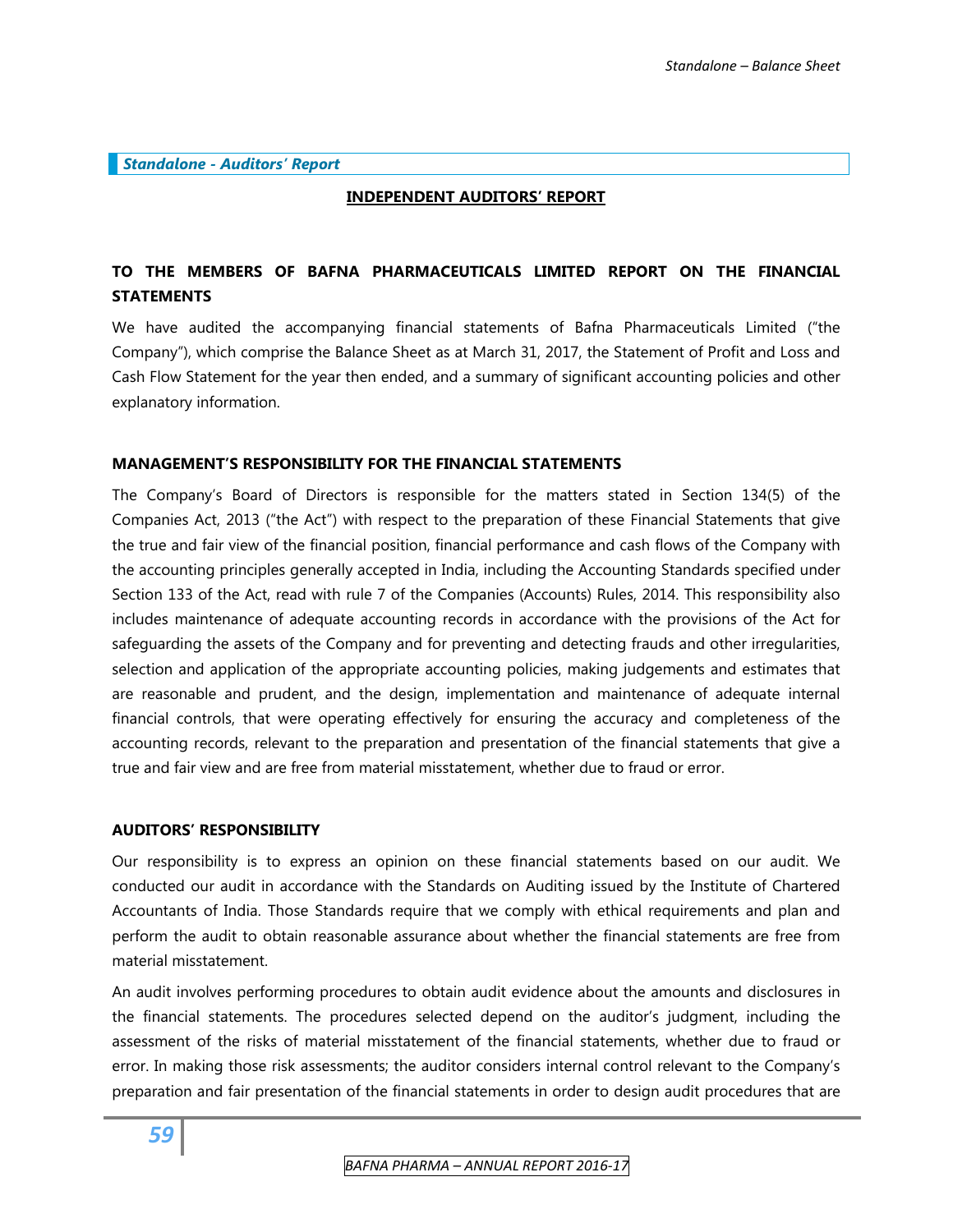appropriate in the circumstances, but not for the purpose of expressing an opinion on the effectiveness of the Company's internal control. An audit also includes evaluating the appropriateness of accounting policies used and the reasonableness of the accounting estimates made by management, as well as evaluating the overall presentation of the financial statements.

We believe that the audit evidence we have obtained is sufficient and appropriate to provide a basis for our audit opinion on the financial statement.

#### **OPINION**

In our opinion and to the best of our information and according to the explanations given to us, the aforesaid financial statements give the information required by the Act in the manner so required and give a true and fair view in conformity with the accounting principles generally accepted in India:

(a) In the case of the Balance Sheet, of the state of affairs of the Company as at March 31, 2017;

(b) In the case of the Statement of Profit and Loss, of the Loss of the Company for the year ended on that date; and

(c) In the case of the Cash Flow Statement, of the cash flows of the Company for the year ended on that date.

(d) Company had provided requisite disclosures as to holdings as well as dealings in Specified Bank Notes during the period from  $8<sup>th</sup>$  November, 2016 to 30<sup>th</sup> December, 2016 in point no 2(g) of the notes of accounts, which are in accordance with the books of accounts maintained by the company. Based on our audit procedure and relying on the management representation we report that the disclosures are in accordance with books of accounts maintained by the Company and as produced to us by the management.

## **REPORT ON OTHER LEGAL AND REGULATORY REQUIREMENTS**

1. As required by Section 143(3) of the Act, we report that:

a. We have obtained all the information and explanations which to the best of our knowledge and belief were necessary for the purpose of our audit;

b. In our opinion, proper books of account as required by law have been kept by the Company so far as appears from our examination of those books.

c. The Balance Sheet, the Statement of Profit and Loss, and the Cash Flow Statement dealt with by this Report are in agreement with the books of account.

d. In our opinion, the Balance Sheet, the Statement of Profit and Loss, and the Cash Flow Statement comply with Accounting Standards notified under the Act read with the General Circular 15/2013 dated 13th September, 2013 of the Ministry of Corporate Affairs in respect of Section 133 of the Companies Act, 2013.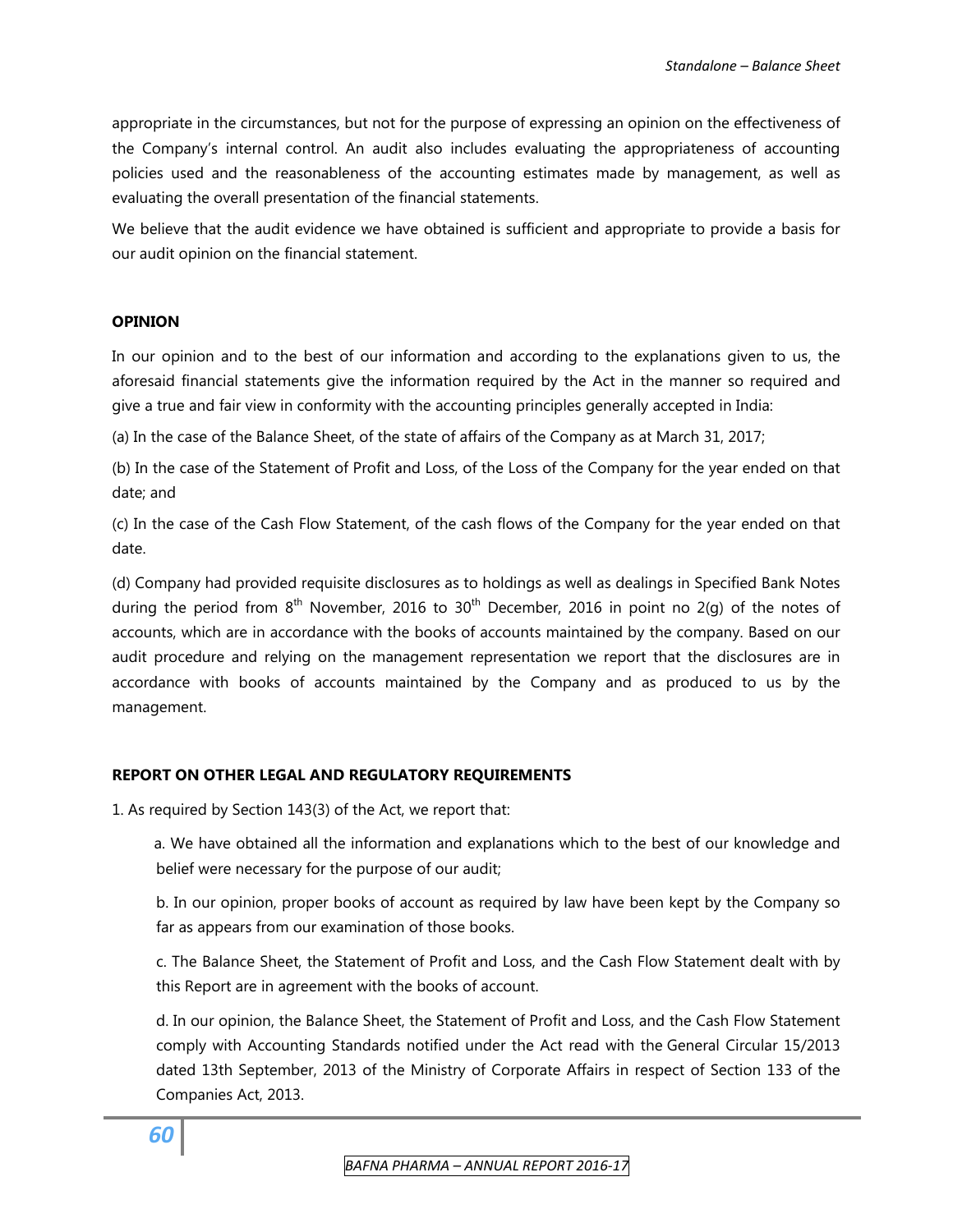e. On the basis of the written representations received from the directors as on March 31, 2017, taken on record by the Board of Directors, none of the directors is disqualified as on March 31, 2017, from being appointed as a director in terms of Section 164(2) of the Act.

f. With respect to the adequacy of the internal financial controls over financial reporting of the company and the operating effectiveness of such controls, refer to our separate report in "Annexure A". Our report expresses an unmodified opinion on the adequacy and operating effectiveness of the Company's internal financial controls over financial reporting.

g. With respect to the other matters included in the auditor's report and to the best of our information and according to the explanation given to us.

1) The company has disclosed the impact of pending litigation on its financial position in its financial statement.

2) The company has made provision, as required under the applicable law or Accounting Standards, for material foreseeable losses, if any, on long term contracts including derivative contracts.

3) There has been no delay in transferring amounts, required to be transferred, to the investor's education and protection fund by the company.

2. As required by the Companies (Auditor's Report) Order, 2016 (the Order) issued by the Central Government of India in terms of Section 143(3) of the Act, we give in the "Annexure B" a statement on the matters specified in paragraphs 3 and 4 of the Order.

> **For ABHAY JAIN & Co., Chartered Accountants (FRN. 000008S)**

**Place: Chennai Date: 27.05.2017** 

**A K Jain Partner M No 70224**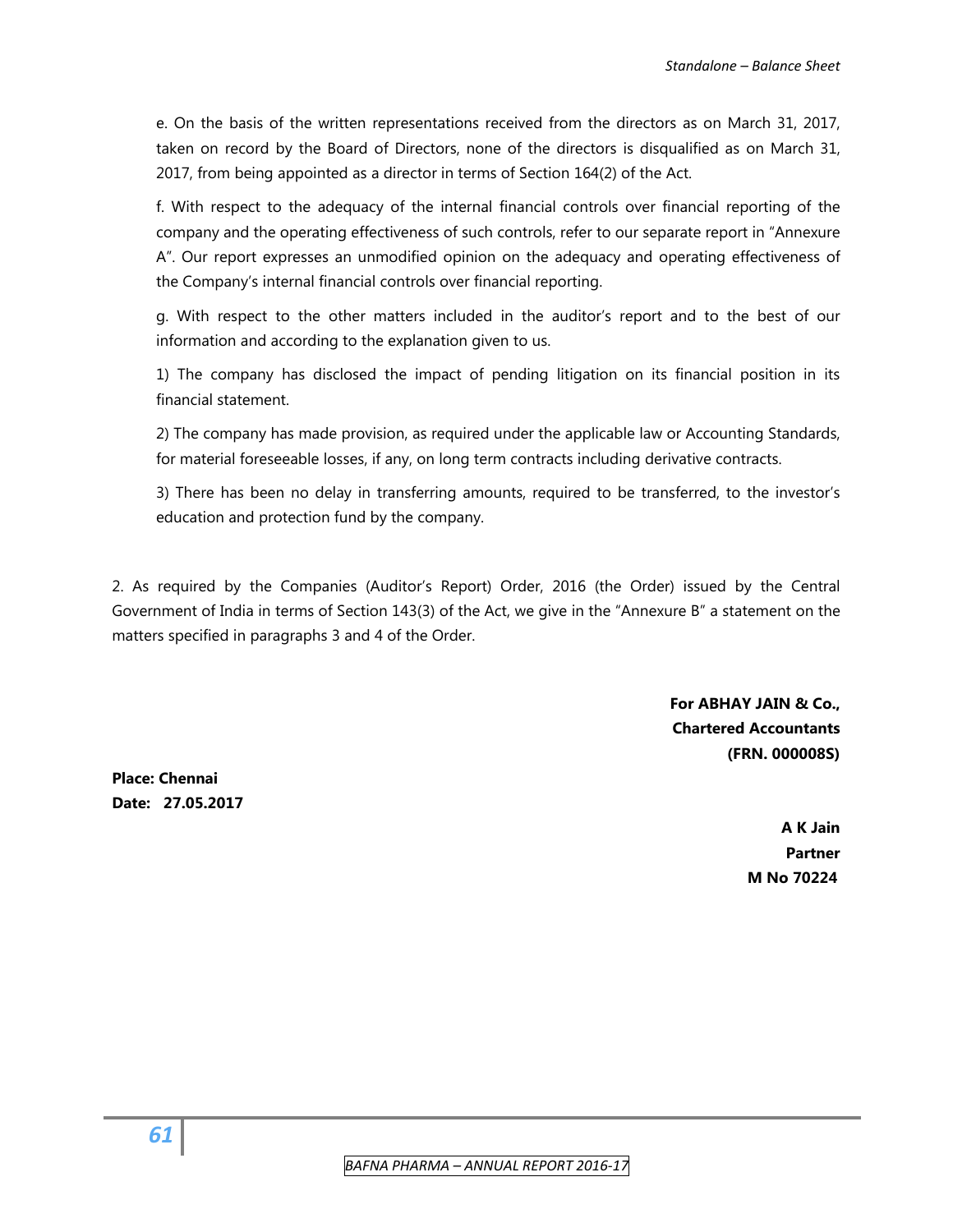#### **Annexure - A to the Independent Auditors' Report**

## **Report on the Internal Financial Controls under Clause (i) of Sub-section 3 of Section 143 of the Companies Act, 2013 ("the Act")**

We have audited the internal financial controls over financial reporting of M/s. Bafna Pharmaceuticals Limited ("the Company") as of  $31<sup>st</sup>$  March 2017 in conjunction with our audit of the standalone financial statements of the Company for the year ended on that date.

#### **Management's Responsibility for Internal Financial Controls**

The Company's management is responsible for establishing and maintaining internal financial controls based on the internal control over financial reporting criteria established by the Company considering the essential components of internal control stated in the Guidance Note on Audit of Internal Financial Controls over Financial Reporting issued by the Institute of Chartered Accountants of India ('ICAI'). These responsibilities include the design, implementation and maintenance of adequate internal financial controls that were operating effectively for ensuring the orderly and efficient conduct of its business, including adherence to company's policies, the safeguarding of its assets, the prevention and detection of frauds and errors, the accuracy and completeness of the accounting records, and the timely preparation of reliable financial information, as required under the Companies Act, 2013.

#### **Auditors' Responsibility**

 Our responsibility is to express an opinion on the Company's internal financial controls over financial reporting based on our audit. We conducted our audit in accordance with the Guidance Note on Audit of Internal Financial Controls over Financial Reporting (the "Guidance Note") and the Standards on Auditing, issued by ICAI and deemed to be prescribed under section 143(10) of the Companies Act, 2013, to the extent applicable to an audit of internal financial controls, both applicable to an audit of Internal Financial Controls and, both issued by the Institute of Chartered Accountants of India. Those Standards and the Guidance Note require that we comply with ethical requirements and plan and perform the audit to obtain reasonable assurance about whether adequate internal financial controls over financial reporting was established and maintained and if such controls operated effectively in all material respects. Our audit involves performing procedures to obtain audit evidence about the adequacy of the internal financial controls system over financial reporting and their operating effectiveness. Our audit of internal financial controls over financial reporting included obtaining an understanding of internal financial controls over financial reporting, assessing the risk that a material weakness exists, and testing and evaluating the design and operating effectiveness of internal control based on the assessed risk. The procedures selected depend on the auditor's judgment, including the assessment of the risks of material misstatement of the financial statements, whether due to fraud or error. We believe that the audit evidence we have obtained is sufficient and appropriate to provide a basis for our audit opinion on the Company's internal financial controls system over financial reporting.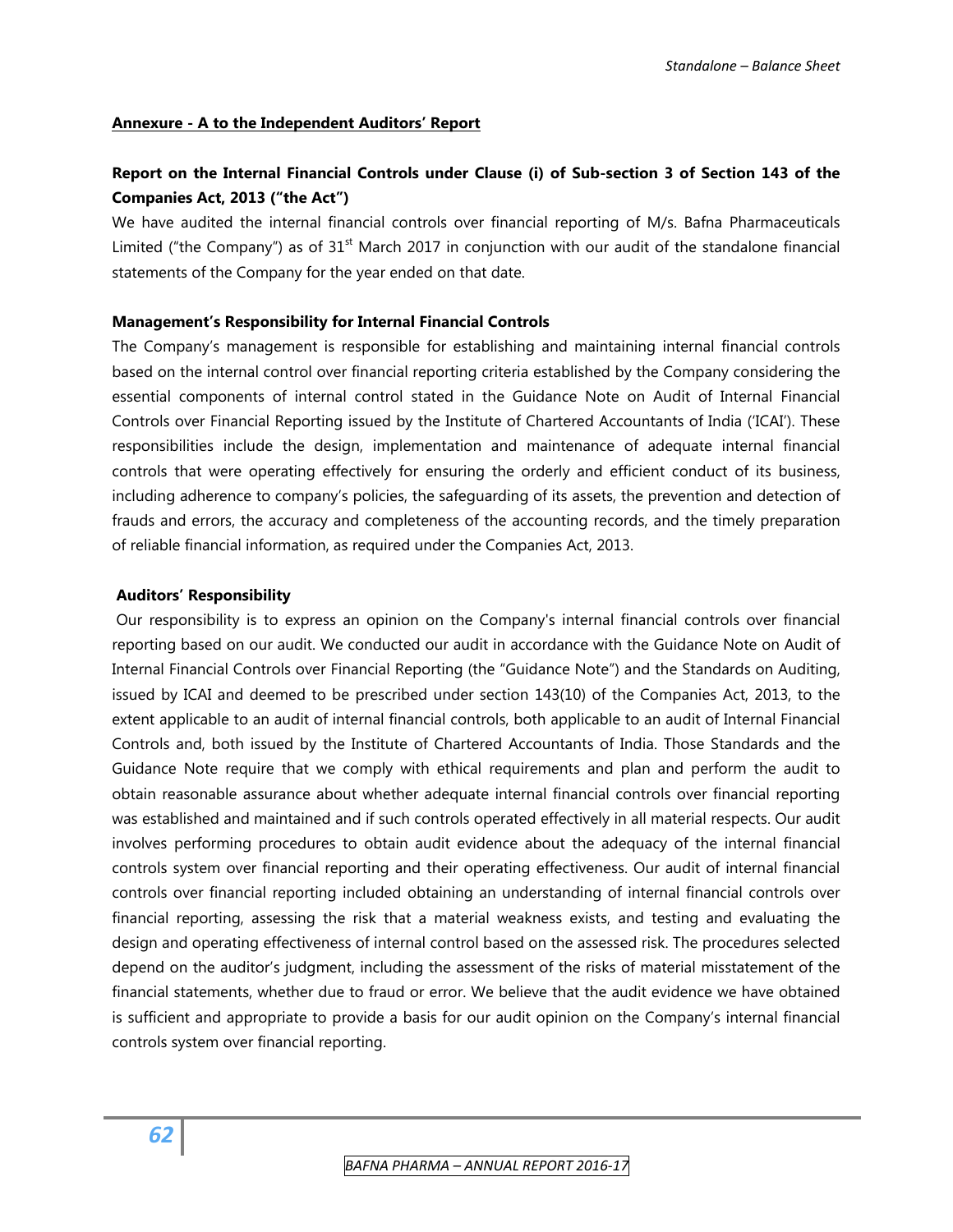#### **Meaning of Internal Financial Controls over Financial Reporting**

A company's internal financial control over financial reporting is a process designed to provide reasonable assurance regarding the reliability of financial reporting and the preparation of financial statements for external purposes in accordance with generally accepted accounting principles. A company's internal financial control over financial reporting includes those policies and procedures that (1) pertain to the maintenance of records that, in reasonable detail, accurately and fairly reflect the transactions and dispositions of the assets of the company; (2) provide reasonable assurance that transactions are recorded as necessary to permit preparation of financial statements in accordance with generally accepted accounting principles, and that receipts and expenditures of the company are being made only in accordance with authorizations of management and directors of the company; and (3) provide reasonable assurance regarding prevention or timely detection of unauthorized acquisition, use, or disposition of the company's assets that could have a material effect on the financial statements.

#### **Inherent Limitations of Internal Financial Controls over Financial Reporting**

Because of the inherent limitations of internal financial controls over financial reporting, including the possibility of collusion or improper management override of controls, material misstatements due to error or fraud may occur and not be detected. Also, projections of any evaluation of the internal financial controls over financial reporting to future periods are subject to the risk that the internal financial control over financial reporting may become inadequate because of changes in conditions, or that the degree of compliance with the policies or procedures may deteriorate.

#### **Opinion**

In our opinion, the Company has, in all material respects, an adequate internal financial controls system over financial reporting and such internal financial controls over financial reporting were operating effectively as at  $31<sup>st</sup>$  March 2017, based on the internal control over financial reporting criteria established by the Company considering the essential components of internal control stated in the Guidance Note on Audit of Internal Financial Controls Over Financial Reporting issued by the Institute of Chartered Accountants of India.

> **For ABHAY JAIN & Co., Chartered Accountants (FRN. 000008S)**

**Place: Chennai Date: 27.05.2017** 

> **A K Jain Partner M No 70224**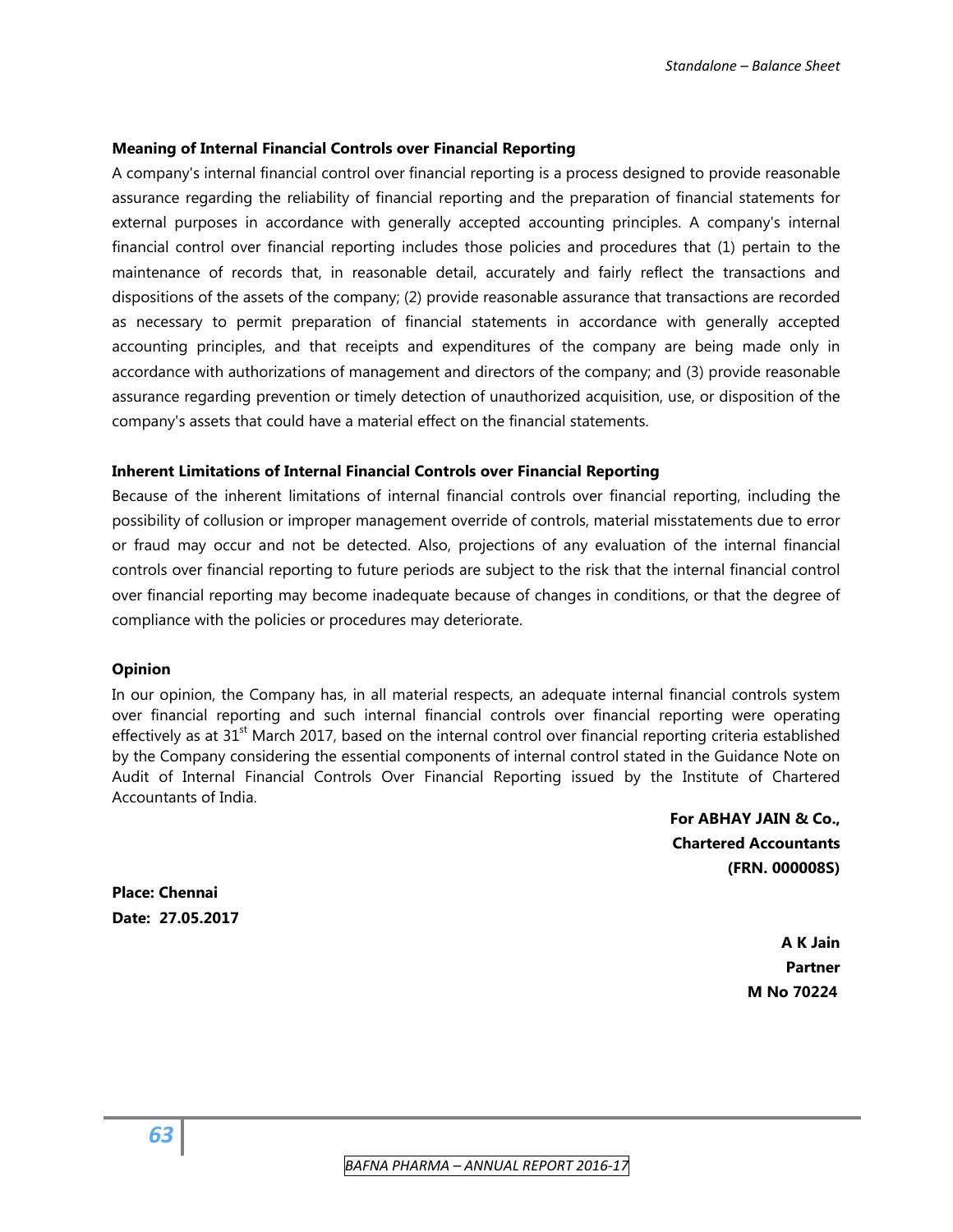#### **Annexure - B to the Independent Auditors' Report**

#### **The Annexure referred to in paragraph 1 of our Report of even date to the members of BAFNA PHARMACEUTICAS LIMITED, on the accounts of the Company for the year ended 31st March, 2017.**

On the basis of such checks as we considered appropriate and according to the information and explanation given to us during the course of our audit, we report that:

1. (a) The company has maintained proper records showing full particulars including quantitative details and situation of its fixed assets.

(b) As explained to us, fixed assets have been physically verified by the management at reasonable intervals; no material discrepancies were noticed on such verification. In our opinion the frequency of verification is reasonable.

(c) The title deeds of immovable properties are held in the name of the Company.

2. (a) As explained to us, inventories have been physically verified during the year by the management at reasonable intervals.

(b) In our opinion and according to the information and explanations given to us, the procedures of physical verification of inventories followed by the management are reasonable and adequate in relation to the size of the company and the nature of its business. The Company is generally maintaining proper records of its inventories. No material discrepancy was noticed on physical verification of stocks by the management as compared to book records.

- 3. According to the information and explanations given to us and on the basis of our examination of the books of account, the Company has granted unsecured loan to its Subsidiary Company listed in the register maintained under Section 189 of the Companies Act, 2013.
	- (a) The applicable terms and conditions of the grant of such loans are, in our opinion, prima facie, not prejudicial to the interest of the company.
	- (b) The schedule of repayment of principal has been stipulated as per the terms, there are no repayments or receipts of principal amounts during the year. Also refer notes 30(e) to the financial statements.
- 4. In our opinion, and according to the information and explanations given to us, the Company has complied the provisions of Section 185 and 186 of the Companies Act, 2013 in respect of grant of loan, guarantees and securities as applicable.
- 5. The Company has not accepted any Deposits from the public within the meaning of section 73, 74, 75 and 76 of the Act and the rules framed there under to the extent notified.
- 6. The maintenance of Cost records has been specified by the central government under section 148(1) of the Companies Act 2013, We have broadly reviewed the cost records maintained by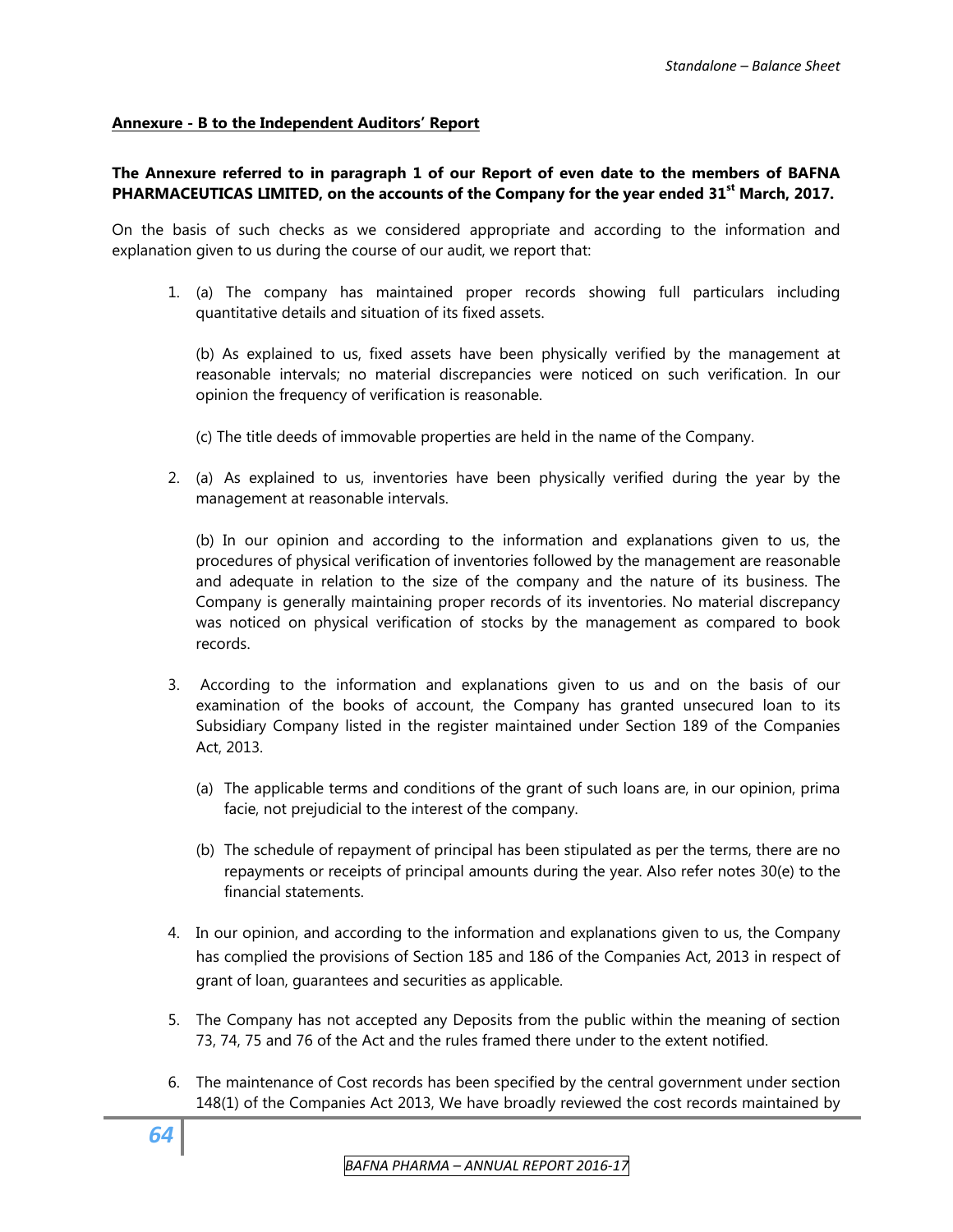the Company pursuant to the Companies (cost records and audit) Rules 2014, as amended and prescribed by the Central Government under Section 148(1) of the Companies Act, 2013 and are of the opinion that prima facie, the prescribed cost records have been made and maintained. We have, however, not made a detailed examination of the cost records with a view to determine whether they are accurate or complete.

- 7. (a) According to the information and explanations given to us and the records of the Company examined by us, in our opinion, the Company is not regular in depositing the undisputed statutory dues, including provident fund, employees' state insurance, income tax, sales tax, service tax, duty of customs, duty of excise, value added tax, cess and other material statutory dues, as applicable, with the appropriate authorities.
	- (c) According to the information and explanations given to us and the records of the Company examined by us, the particulars of dues of income tax, sales tax, service tax, duty of customs and duty of excise duty, value added tax as at [balance sheet date] which have not been deposited on account of a dispute, are as follows:

| Name of the   | Nature of dues | Amount (Rs.in | Period<br>to | Forum<br>where |
|---------------|----------------|---------------|--------------|----------------|
| statute       |                | Lakhs)        | which<br>the | the dispute is |
|               |                |               | amount       | pending        |
|               |                |               | relates      |                |
|               |                |               |              |                |
| INCOME<br>TAX | Regular        | 0.13          | A/Y 2014-15  | CIT Appeal     |
| ACT, 1961     | Demand         |               |              | Chennai        |
|               |                |               |              |                |

- 8. According to the records of the Company examined by us and the information and explanation given to us, the Company has defaulted in repayment of loans or borrowings to any financial institution or bank or government as of the balance sheet date.
- 9. The Company has not raised any moneys by way of initial public offer, further public offer (including debt instruments) and term loans. Accordingly, the provisions of Clause 3(9) of the Order are not applicable to the Company.
- 10. During the course of our examination of the books and records of the Company, carried out in accordance with the generally accepted auditing practices in India, and according to the information and explanations given to us, we have neither come across any instance of material fraud by the Company or on the Company by its officers or employees, noticed or reported during the year, nor have we been informed of any such case by the Management.
- 11. The Company has paid/ provided for managerial remuneration in accordance with the requisite approvals mandated by the provisions of Section 197 read with Schedule V to the Act.
- 12. As the Company is not a Nidhi Company and the Nidhi Rules, 2014 are not applicable to it, the provisions of Clause 3(12) of the Order are not applicable to the Company.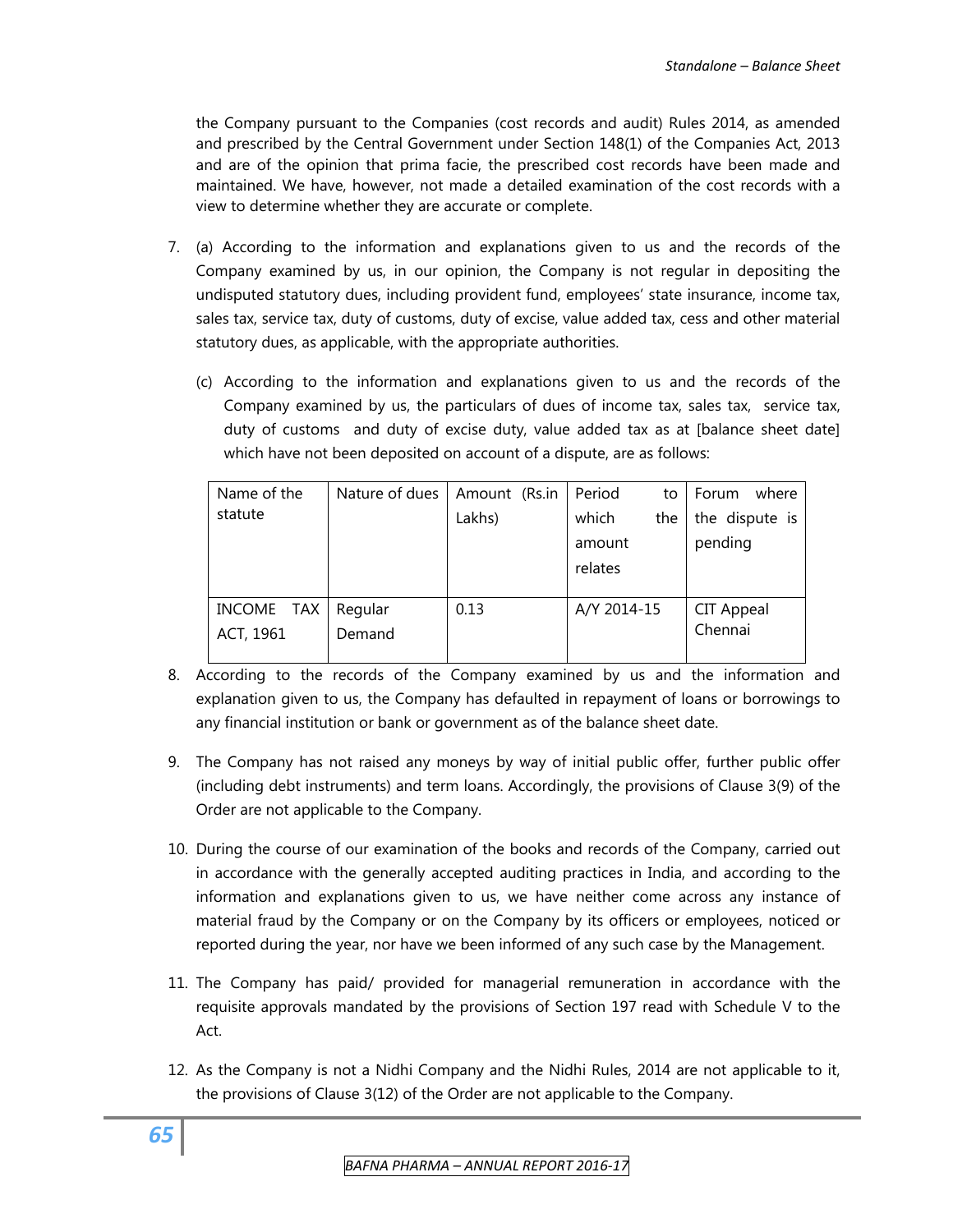- 13. The Company has entered into transactions with related parties in compliance with the provisions of Sections 177 and 188 of the Act. The details of such related party transactions have been disclosed in the financial statements as required under Accounting Standard (AS) 18, Related Party Disclosures specified under Section 133 of the Act, read with Rule 7 of the Companies (Accounts) Rules, 2014.
- 14. The Company has made preferential allotment of 50 lakhs shares warrants (partly paid up) fully convertible in to equity shares to the investors, during the year under review.
- 15. The Company has not entered into any non cash transactions with its directors or persons connected with him. Accordingly, the provisions of Clause 3(15) of the Order are not applicable to the Company.
- 16. The Company is not required to be registered under Section 45-IA of the Reserve Bank of India Act, 1934. Accordingly, the provisions of Clause 3(16) of the Order are not applicable to the Company.

 **For ABHAY JAIN & Co., Chartered Accountants (FRN. 000008S)** 

**Place: Chennai Date: 27.05.2017** 

> **A K Jain Partner M No 70224**

 *BAFNA PHARMA – ANNUAL REPORT 2016‐17*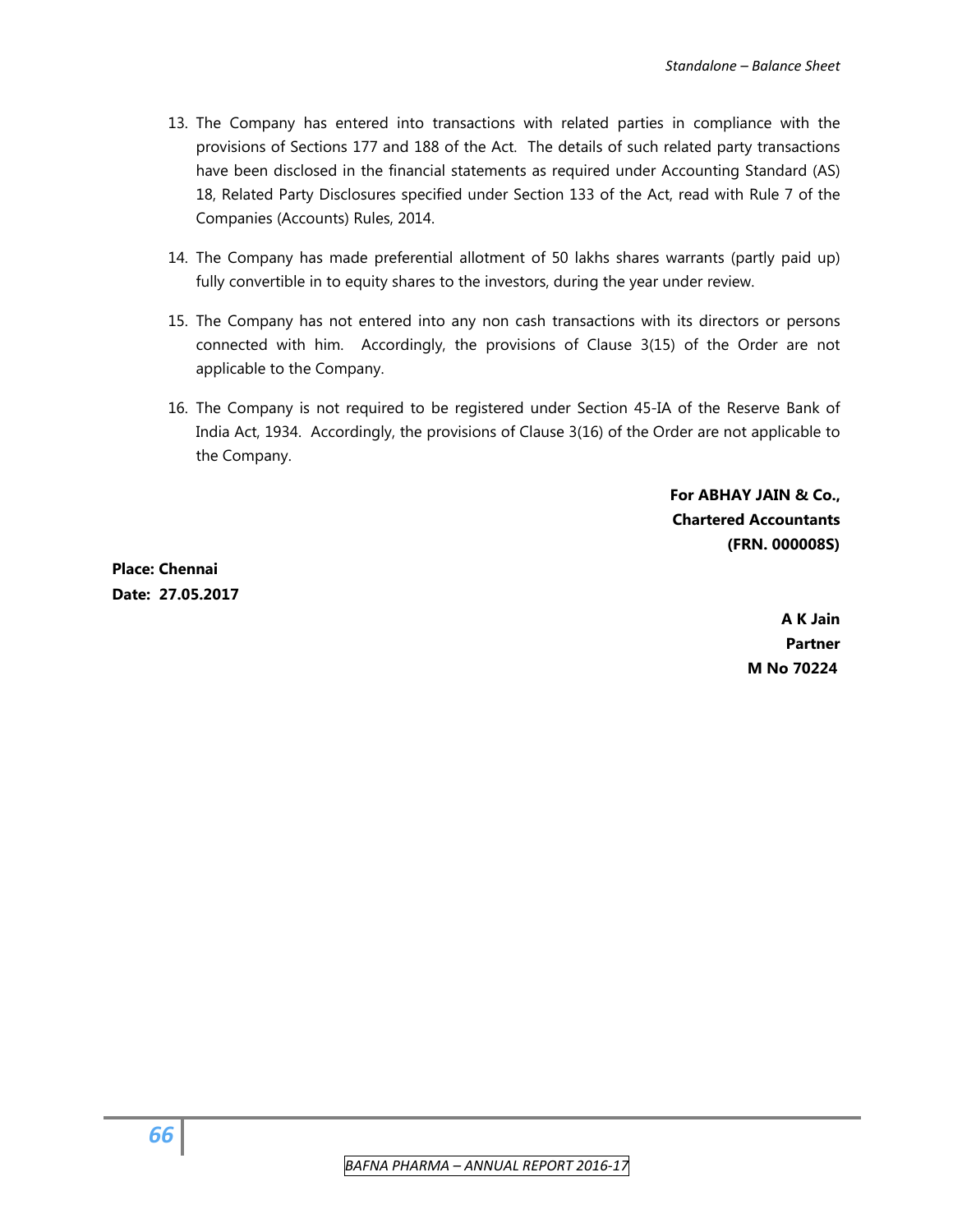## *Standalone - Balance Sheet*

# BALANCE SHEET AS AT 31<sup>ST</sup> MARCH, 2017 **1998 12017** (Rs. in 000)

| <b>Particulars</b>                 | <b>NOTE</b>      | March 31, 2017 |             | March 31, 2016 |              |
|------------------------------------|------------------|----------------|-------------|----------------|--------------|
| <b>EQUITY AND LIABILITIES</b>      |                  |                |             |                |              |
| (1) Shareholders' Funds            |                  |                |             |                |              |
| (a) Share Capital                  | 3                | 1,86,563.35    |             | 1,86,563.35    |              |
| (b) Reserves & Surplus             | 4                | 2,23,181.56    |             | 4,07,883.65    |              |
|                                    |                  |                | 4,09,744.91 |                | 5,94,447.00  |
| (2) Equity Share Warrants          | 5                | 40,000.00      |             |                |              |
|                                    |                  |                | 40,000.00   |                |              |
| (3) Non-Current Liabilities        |                  |                |             |                |              |
| (a) Long Term Borrowings           | 6                | 3,90,109.60    |             | 3,51,713.43    |              |
| (b) Deferred Tax Liabilities (Net) | $\overline{7}$   | 25,027.62      |             | 33,379.65      |              |
| (c) Other Long Term Liabilities    | 6.1              | 300.00         |             | 300.00         |              |
| (d) Long Term Provisions           |                  |                |             |                |              |
|                                    |                  |                | 4,15,437.22 |                | 385,393.08   |
| (4) Current Liabilities            |                  |                |             |                |              |
| (a) Short Term Borrowings          | 8                | 4,33,729.17    |             | 453,078.60     |              |
| (b) Trade Payables                 | $\boldsymbol{9}$ | 2,33,978.23    |             | 299,270.35     |              |
| (c) Other Current Liabilities      | 10               | 1,38,643.58    |             | 117,122.62     |              |
|                                    |                  |                | 8,06,350.97 |                | 869,471.57   |
| <b>TOTAL</b>                       |                  | 16,71,533.11   |             |                | 1,849,311.65 |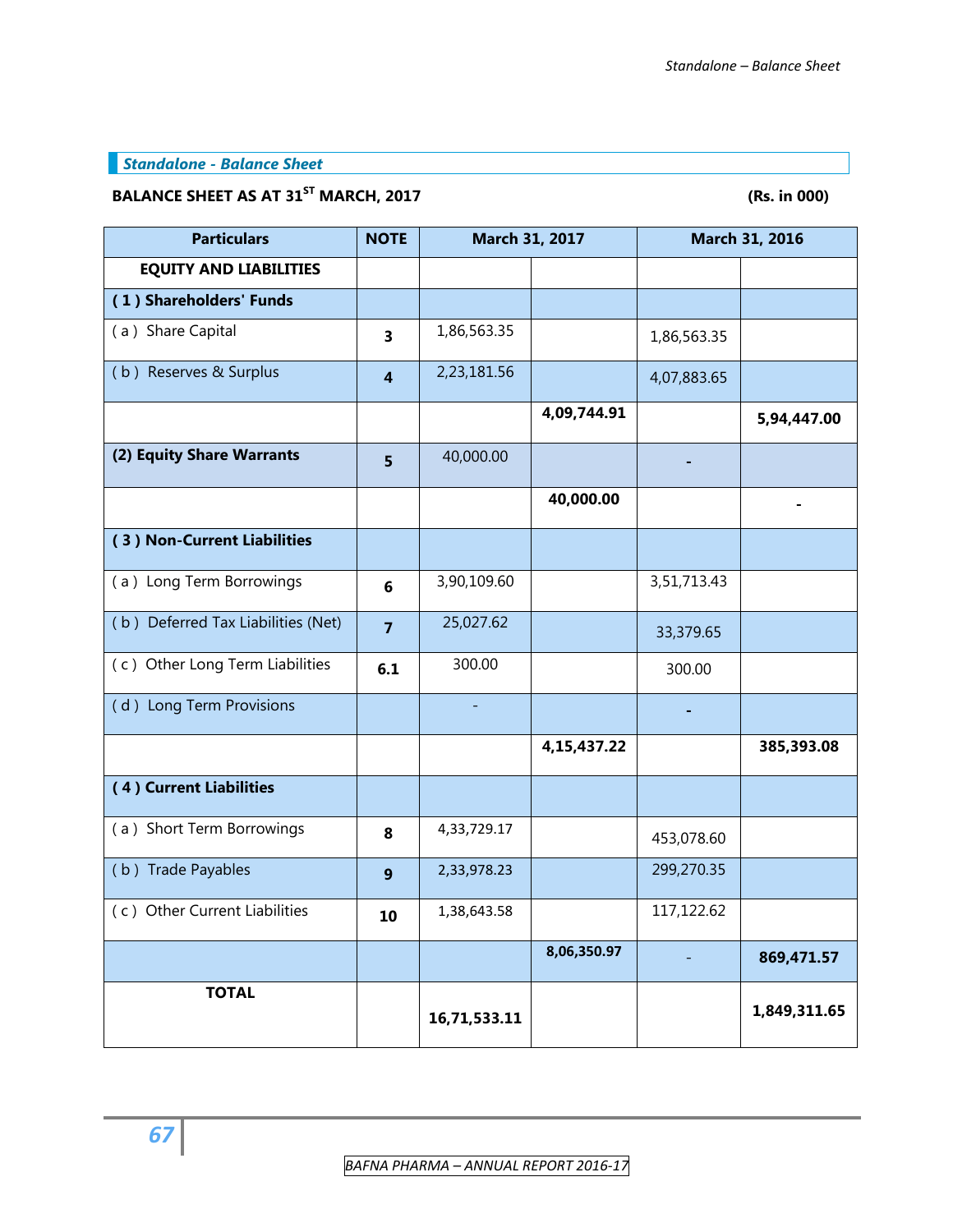| <b>ASSETS</b>                                  |    |                          |              |                   |              |
|------------------------------------------------|----|--------------------------|--------------|-------------------|--------------|
| (1) Non Current Assets                         |    |                          |              |                   |              |
| (a) Fixed Assets                               |    |                          |              |                   |              |
| Tangible Assets<br>(i)                         | 11 | 4,33,231.07              |              | 469,907.90        |              |
| <b>Intangible Assets</b><br>(ii)               |    |                          |              |                   |              |
| Capital Work-in-Progress<br>(iii)              |    |                          |              |                   |              |
| Intangible Assets under<br>(iv)<br>Development |    |                          |              |                   |              |
| (b) Non Current Investment                     | 12 | 1,83,300.00              |              | 183,300.00        |              |
| (c) Deferred Tax Assets (Net)                  |    |                          |              |                   |              |
| (b) Long Term Loans and<br>Advances            |    |                          |              | $\qquad \qquad -$ |              |
| (e) Other Non Current Assets                   | 13 | 5,782.44                 |              | 7,167.66          |              |
|                                                |    |                          | 6,22,313.51  |                   | 660,375.56   |
| (2) Current Assets                             |    |                          |              |                   |              |
| (a) Current Investments                        |    | $\overline{\phantom{a}}$ |              |                   |              |
| (b) Inventories                                | 14 | 1,67,399.45              |              | 163,522.19        |              |
| (c) Trade Receivables                          | 15 | 5,37,032.43              |              | 678,917.93        |              |
| (d) Cash and cash Equivalents                  | 16 | 26,560.29                |              | 26,958.92         |              |
| (e) Short Term Loans and<br>Advances           | 17 | 3,18,227.42              |              | 319,537.05        |              |
| (b) Other Current Assets                       |    |                          |              |                   |              |
|                                                |    |                          | 10,49,219.60 |                   | 1,188,936.10 |
| <b>TOTAL</b>                                   |    | 16,71,533.11             |              |                   | 1,849,311.65 |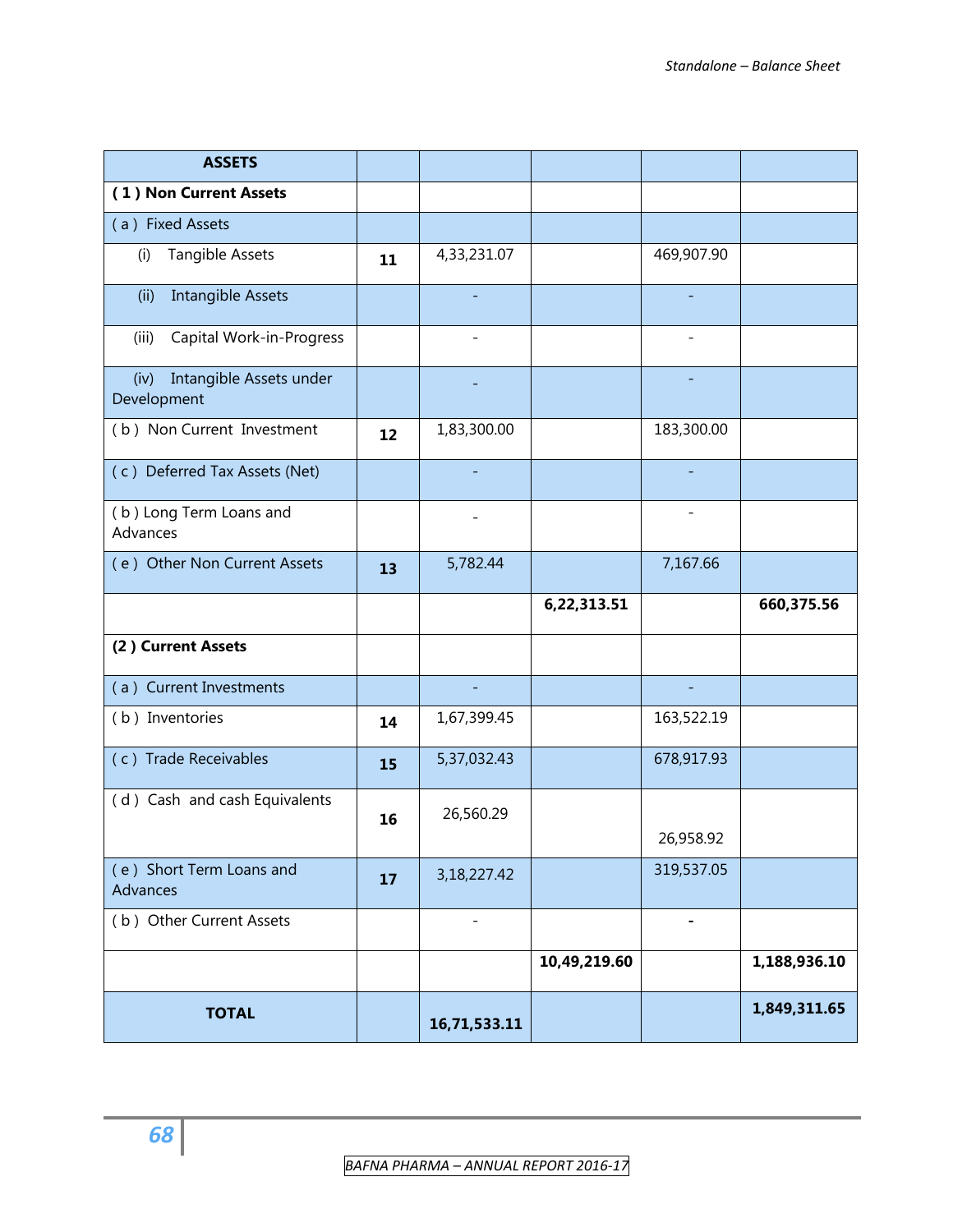**Significant Accounting policies, Notes on Financial Statements 1 to 31 As per report of our even date attached** 

For Abhay Jain & Co **Contract Contract Contract Contract Contract Contract Contract Contract Contract Contract Contract Contract Contract Contract Contract Contract Contract Contract Contract Contract Contract Contract Con Chartered Accountants FRN No.000008S** 

**M. No: 70224** 

**A.K. Jain Bafna Mahaveer Chand Paras Bafna (Partner) (Managing Director) (Whole Time Director)** 

**Place: Chennai Sapna Jain Chennai Sapna Jain** Sapna Jain

Date: 27.05.2017 **Date: 27.05.2017** (Company Secretary)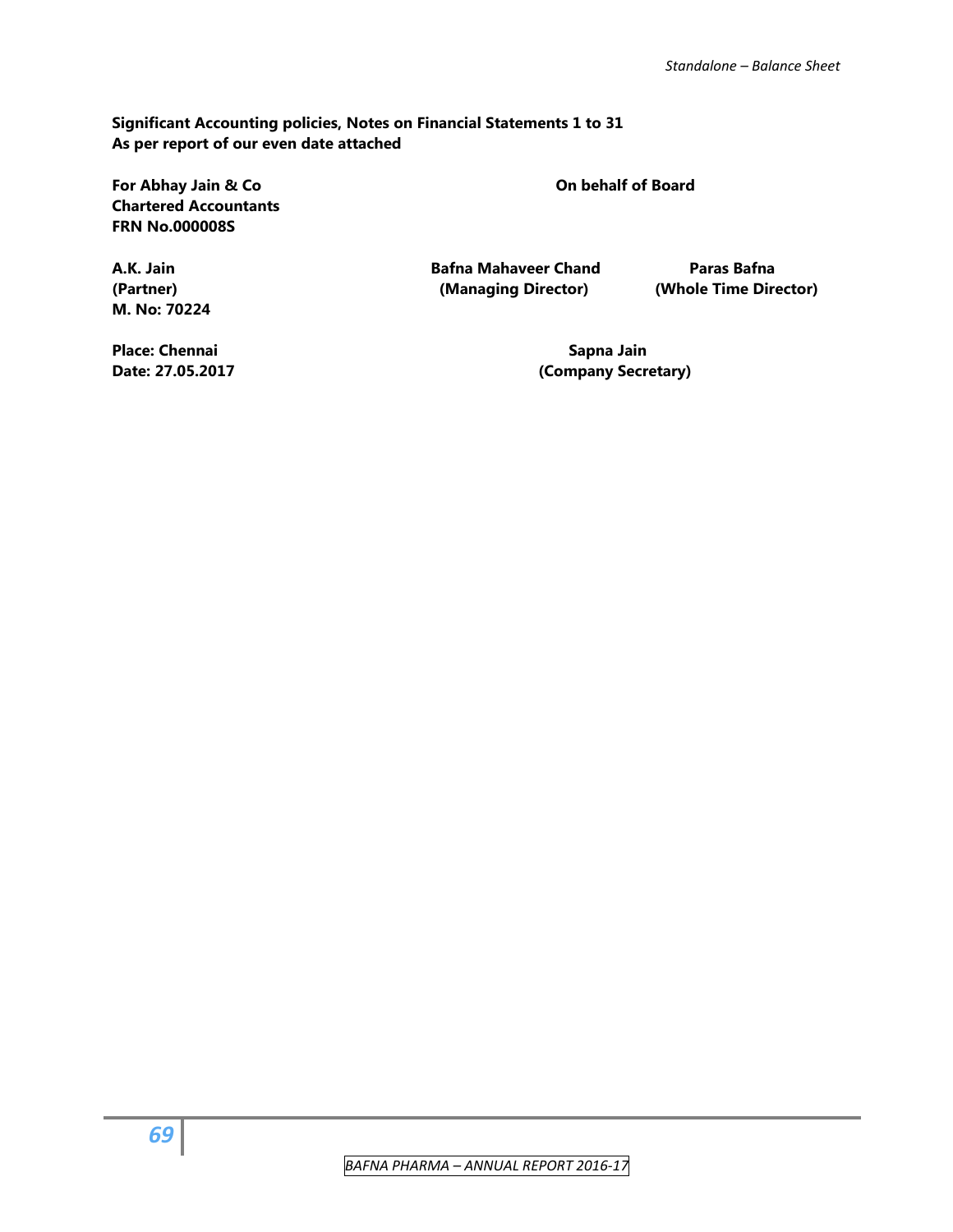| <b>Standalone - Statement of Profit &amp; Loss</b> |  |
|----------------------------------------------------|--|
|----------------------------------------------------|--|

## **STATEMENT OF PROFIT AND LOSS AS AT 31ST MARCH, 2017 (Rs. in '000)**

| <b>Particulars</b>                             | <b>NOTE</b> | March 31, 2017 | March 31, 2016   |  |
|------------------------------------------------|-------------|----------------|------------------|--|
| Revenue from Operations                        | 18          | 6,49,615.19    | 8,53,184.17      |  |
| Other Income                                   | 19          | 11,401.56      | 12,412.19        |  |
| <b>Total Revenue</b>                           |             | 6,61,016.75    | 8,65,596.35      |  |
| <b>Expenses</b>                                |             |                |                  |  |
| Cost of Material Consumed                      | 20          | 2,03,061.79    | 2,24,222.01      |  |
| Purchase of Stock-in-trade                     | 21          | 4,02,005.79    | 5,01,514.65      |  |
| Changes in Inventories of Finished Goods       | 22          | (30, 916.00)   | (13, 173.90)     |  |
| Payment to Employees                           | 23          | 66,226.01      | 64,396.05        |  |
| <b>Financial Expenses</b>                      | 24          | 1,13,368.19    | 1,24,740.68      |  |
| Depreciation and Amortization expenses         | 25          | 38,913.03      | 41,121.33        |  |
| Other Expenses                                 | 26          | 61,412.05      | 48,050.72        |  |
| <b>Total Expenses</b>                          |             | 8,54,070.87    | 9,90,871.54      |  |
| <b>Profit before Exceptional Items and Tax</b> |             | (1,93,054.12)  | (1, 25, 275, 19) |  |
| <b>Exceptional Items</b>                       | 27          |                |                  |  |
| <b>Profit before Extraordinary items</b>       |             | (1,93,054.12)  | (1, 25, 275, 19) |  |
| Extraordinary items                            |             |                |                  |  |
| <b>Profit before Tax</b>                       |             | (1,93,054.12)  | (1, 25, 275.19)  |  |
| <b>Current Tax</b>                             |             |                |                  |  |
| Deferred Tax                                   |             | 8,352.03       | 3,430.83         |  |
| <b>Tax for Earlier Years</b>                   |             |                |                  |  |
| Profit (Loss) for the period                   |             | (1,84,702.09)  | (1, 21, 844.36)  |  |
| Earnings per Equity Share                      |             |                |                  |  |
| $(1)$ Basic                                    |             | (9.90)         | (6.53)           |  |
| (2) Diluted                                    |             | (9.90)         | (6.53)           |  |

**Significant Accounting policies, Notes on Financial Statements 1 to 31 As per report of our even date attached** 

For Abhay Jain & Co **Constanting Constanting Constanting Constanting Constanting Constanting Constanting Constanting Constanting Constanting Constanting Constanting Constanting Constanting Constanting Constanting Constanti Chartered Accountants FRN No.000008S** 

**A.K. Jain Bafna Mahaveer Chand Paras Bafna** 

**(Partner) (Managing Director) (Whole Time Director)** 

**Place: Chennai Sapna Jain** Sapna Jain **Sapna Jain** 

**Date: 27.05.2017 (Company Secretary)**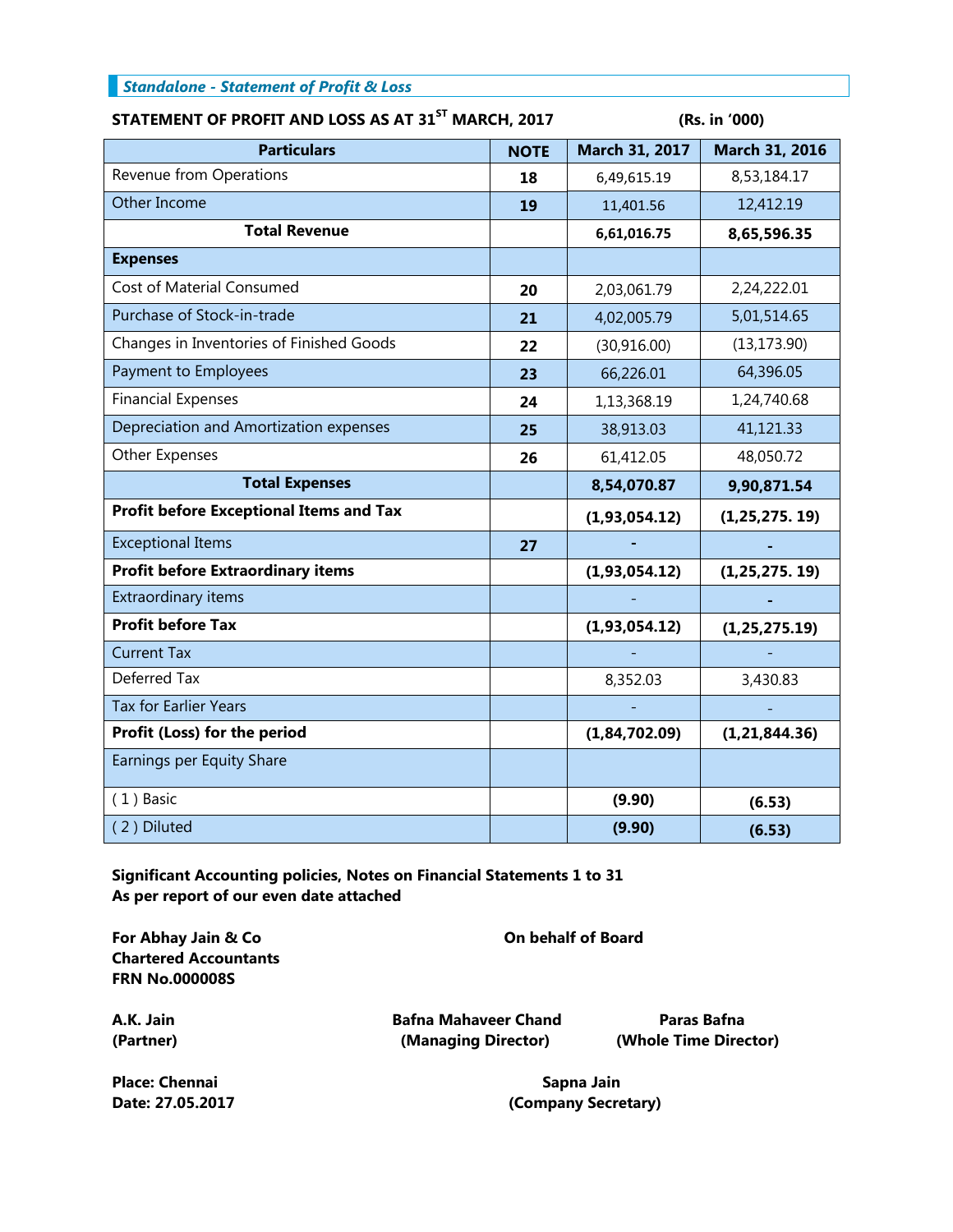## *Standalone - Cash Flow Statement*

# **CASH FLOW STATEMENT FOR THE YEAR ENDED 31ST MARCH, 2017**

**(Rs. in '000)** 

| <b>Particulars</b>                                                 | March 31, 2017  |           | March 31, 2016 |              |
|--------------------------------------------------------------------|-----------------|-----------|----------------|--------------|
| <b>Cash Flow From Operating Activities</b>                         |                 |           |                |              |
| Net Profit Before Tax                                              | (1,93,054.12)   |           | (125, 275.19)  |              |
| Add: Depreciation and Amortization                                 | 38,913.03       |           | 41,121.33      |              |
| Expenses                                                           | 1,13,368.19     |           |                |              |
| Add: Interest Paid                                                 |                 |           | 124,740.68     |              |
| Less: Profit on Sale of Intangible Asset                           |                 |           |                |              |
| Less: Interest Received                                            | (1,857.04)      |           | (3,881.45)     |              |
| Less: Other Income                                                 | (9,544.52)      |           | (8,530.74)     |              |
| <b>Operating Profit before change of</b><br><b>Working Capital</b> | (52, 174.46)    |           | 28,174,64      |              |
| <b>Adjustment For:</b>                                             |                 |           |                |              |
| Change of Inventories                                              | (3,877.26)      |           | (10, 224.64)   |              |
| Change in Debtors                                                  | 1,41,885.50     |           | 25,893.73      |              |
| Change in Other Current Assets                                     | 1,309.63        |           | (27, 774.67)   |              |
| Change in Current Liabilities                                      | (43, 771.17)    |           | (45,799.73)    |              |
| <b>Cash generated from Operation</b>                               | 43,372.25       |           | (29, 730.68)   |              |
| Less: Tax Paid                                                     |                 |           |                |              |
| <b>Net Cash From Operating Activities</b>                          |                 | 43,372.25 |                | (29, 730.68) |
| <b>Cash Flow from Investing Activities:</b>                        |                 |           |                |              |
| Sale of Fixed Investments                                          |                 |           |                |              |
| <b>Purchase of Fixed Assets</b>                                    | (790.59)        |           | (22, 942.02)   |              |
| Profit on Sale of Intangible Asset                                 | 9,544.52        |           |                |              |
| Other Income                                                       | 1,857.04        |           | 8,530.74       |              |
| <b>Interest Received</b>                                           |                 |           | 3,881.45       |              |
| Change in Other Non- Current Assets                                | (60.39)         |           | (336.41)       |              |
| <b>Net Cash used in Investing Activities</b>                       |                 | 10,550.58 |                | (10, 866.24) |
| <b>Cash Flow from Financing Activities</b>                         |                 |           |                |              |
| Issue of Shares & Application Activities                           | 40,000.00       |           |                |              |
| Proceeds from Long Term Borrowings                                 | 38,396.17       |           | 2,47,782.69    |              |
| Repayment of Long Term Loans                                       |                 |           |                |              |
| Repayment of short Term Loans                                      | (19, 349.43)    |           | (79, 979.55)   |              |
| <b>Interest Paid</b>                                               | (1, 13, 368.19) |           | (124, 740.68)  |              |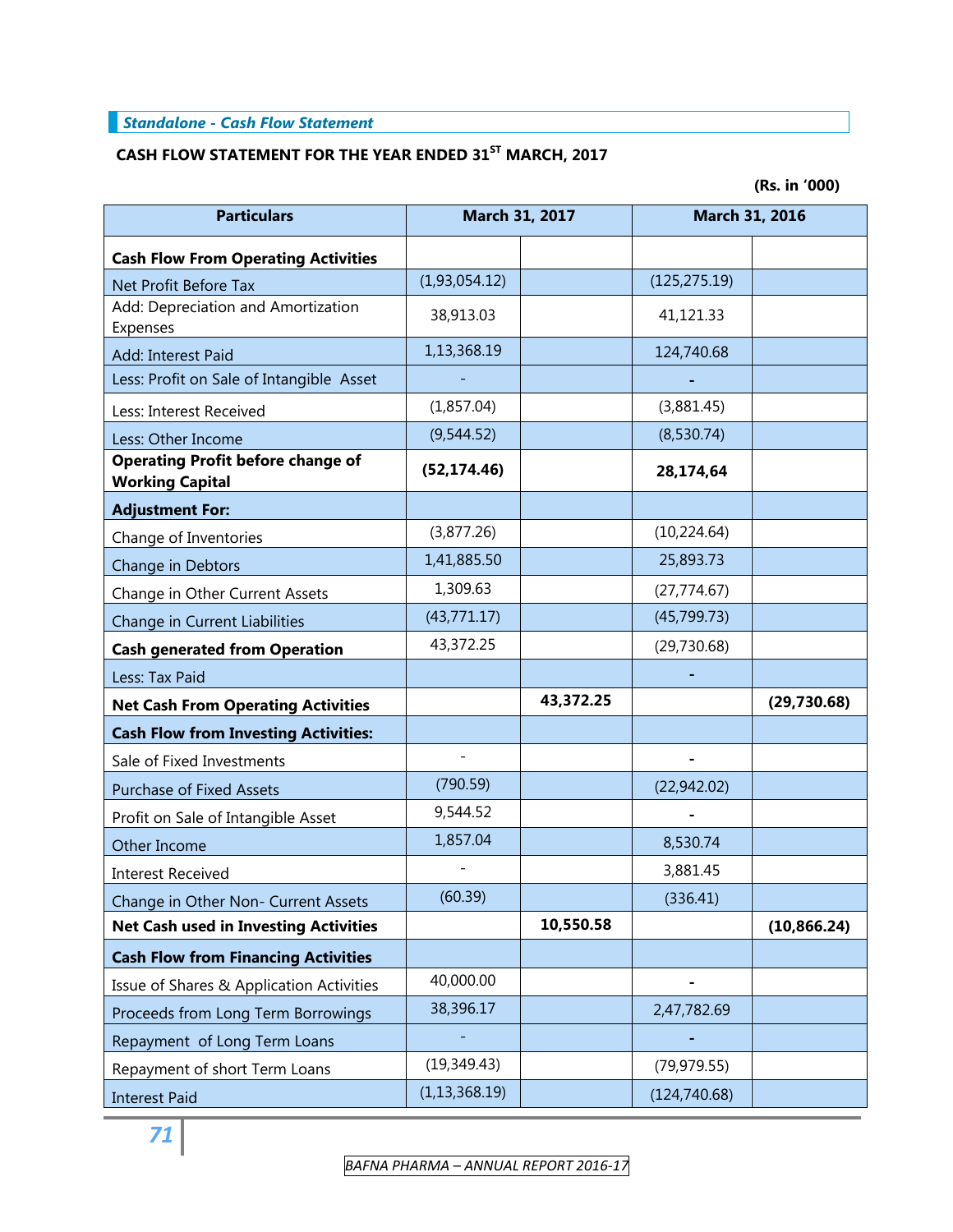| <b>Net Cash from Financing Activities</b>     | (54, 321.46) | 43,062.46 |
|-----------------------------------------------|--------------|-----------|
| Net Increase/ (Decrease)                      | (398.62)     | 2465.54   |
| <b>In Cash or Cash Equivalents</b>            | (398.62)     | 2465.54   |
| Opening Balance of Cash & Cash<br>Equivalents | 26,958.92    | 24,493.38 |
| Closing Balance of Cash & Cash<br>Equivalents | 26,560.29    | 26,958.92 |

**As per report of our even date attached** 

For Abhay Jain & Co **Construction Construction Construction** On behalf of Board **Chartered Accountants FRN No.000008S** 

**A.K. Jain Bafna Mahaveer Chand Paras Bafna (Partner) (Managing Director) (Whole Time Director)** 

Place: Chennai **Sapna Jain** Sapna Jain

**Date: 27.05.2017 (Company Secretary)**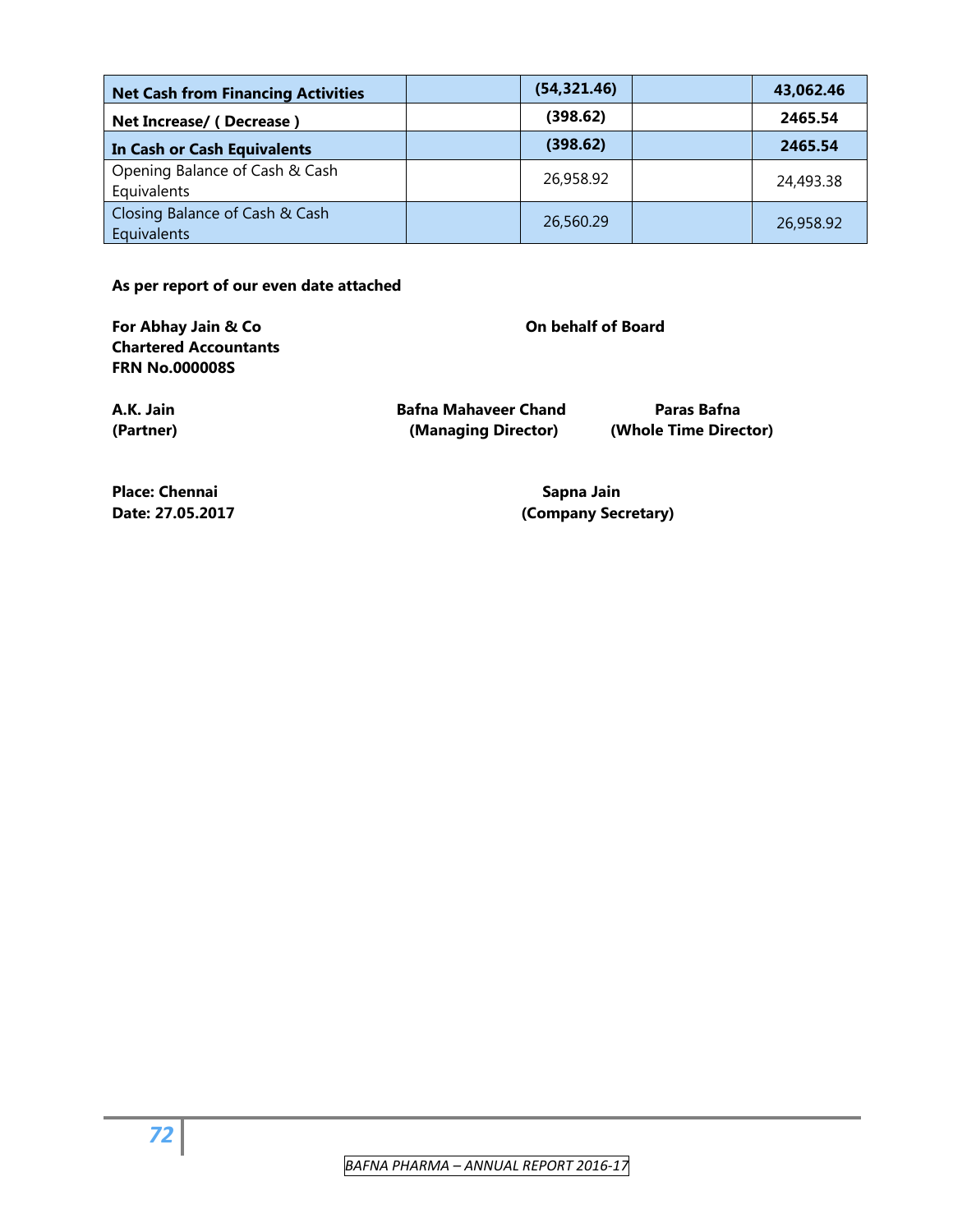# *Standalone - Notes*

# **Notes to the accounts of M/s Bafna Pharmaceuticals Ltd for the year ended on 31st march 2017 SIGNIFICANT ACCOUNTING POLICIES**

# **1. Corporate Information**

Bafna Pharmaceuticals Limited (The Company) is a Public Limited Company domiciled in India and incorporated under the provisions of the Companies Act 1956 vide RC No: L24294TN1995PLC030698 . Its Shares are listed in Bombay Stock Exchange and National Stock Exchange in India. The Company is engaged in the manufacture of drugs and medicines. The Company has also got an excellent Research and Development Facility for life saving drugs. The Company caters to both domestic and international markets.

The financial statements have been prepared in accordance with generally accepted accounting in India (Indian GAAP). The company has prepared these financial statements to comply in all material respects with the Accounting Standards as notified by Companies (Accounting Standards) Rules, 2006, (as amended) and the relevant provisions of the Companies Act, 2013. The financial Statements have been prepared under the historical cost convention on an accrual basis except in case of Land (freehold and leasehold).

# **2. Summary of significant Accounting policies**

# **a. Basis of Accounting**

The financial statements of the company have been prepared in accordance with the Generally Accepted Accounting Principles in India (Indian GAAP) to comply with the Accounting Standards specified under section 133 of the Companies Act, 2013, read with Rule 7 of the Companies (Accounts) Rules, 2014 and the relevant provisions of the Companies Act, 2013 ("the 2013 Act")/ Companies Act, 1956 ("the 1956 Act"), as applicable. The financial statements have been prepared on accrual basis under the historical cost convention. The accounting policies adopted in the preparation of the financial statements are consistent with those followed in the previous year except for change in the accounting policy for depreciation.

All assets and liabilities have been classified as current or noncurrent as per the Company's normal operating cycle and other criteria set out in the Schedule III to the Companies Act, 2013. The Company's activities in its business segments have operating cycles which do not exceed 12 months. As a result, current assets comprise elements that are expected to be realized within 12 months after the reporting date and current liabilities comprise elements that are due for settlement within 12 months after the reporting date.

# **b. Use of estimates**

The preparation of financial statements in conformity with Indian GAAP requires the management to make estimates and assumptions that affect the reported amounts of revenues, expenses, assets and liabilities and the disclosure of contingent liabilities, at the end of the reporting period. Although these estimates are based upon the management's best knowledge of current events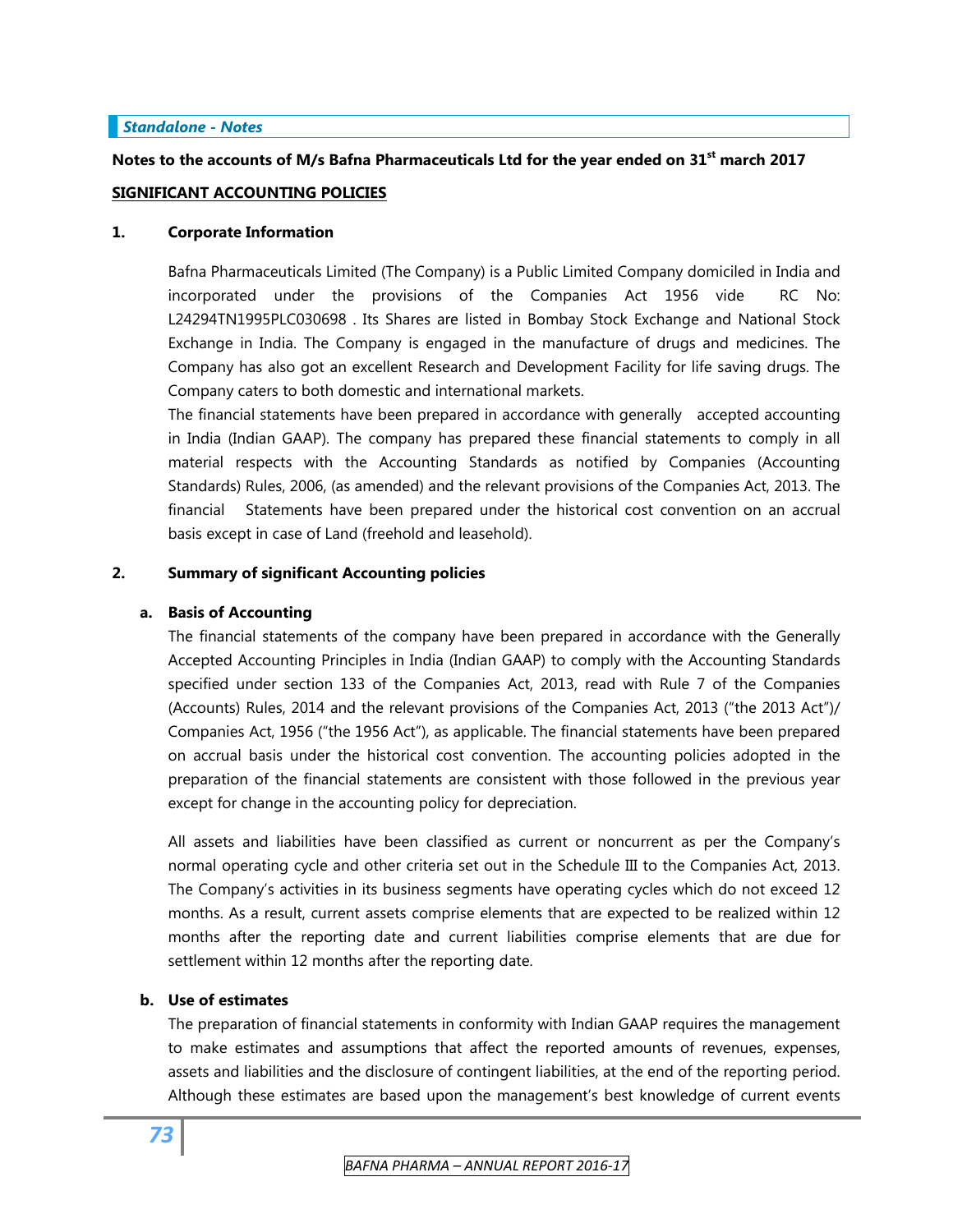and actions, actual results could differ from these estimates. Uncertainty about these assumptions and estimates could result in the outcomes requiring a material adjustment to the carrying amounts of assets or liabilities in future periods.

# **c. Tangible fixed assets**

Tangible fixed assets, acquired by the company are reported at acquisition cost, net of accumulated depreciation and accumulated impairment losses, if any. The cost comprises purchase price, borrowing costs if capitalized criteria are met and directly attributable cost or bringing the assets to its working condition for the intended use. Any trade discounts and rebates are deducted in arriving at the purchase price.

Subsequent expenditure related to an item of fixed assets is added to its book value only if it increases the future benefits from the existing asset beyond its previously assessed standard performance. All other expenses on existing fixed assets, including day to day repair and maintenance expenditure and cost of replacing parts, are charged to the statement of profit and loss for the period during which such expenses are incurred.

The company adjusts exchange differences arising on transaction/settlement of long term foreign currency monetary items pertaining to the acquisition of a depreciation asset to the cost of the asset and depreciates the same over the remaining life of the asset.

# **d. Depreciation on tangible assets**

Depreciation on fixed assets is calculated on written down value (WDV) method on the plant & machinery situated at Madhavaram units and straight line method is charges only to the Grantlyon unit using the rates arrived at based on the useful lives estimated by the management or those prescribed under the PART C of the Schedule II to the Companies Act, 2013.

Depreciation for additions to / deletions from owned assets is calculated on pro-rata from/to the day of addition /deletion.

# **e. Intangible assets**

Intangible assets are tested for impairment on an annual basis. These generally include cost of Developed products, in process R&D and Customer relationships. Costs incurred for applying research results or other knowledge to develop new products is capitalized to the extent that these products are expected to generate future financial benefits. In case of In-process R&D, amortization will begin when product is approved and launched.

Intangible assets are reported at acquisition value with deduction for accumulated amortization and any impairment losses. Amortization take place on a straight line basis over the assets anticipated useful life. The useful life is determined based on the period of the underlying contract and the period of time over which the intangible assets is expected o be used and generally does not exceed 10years.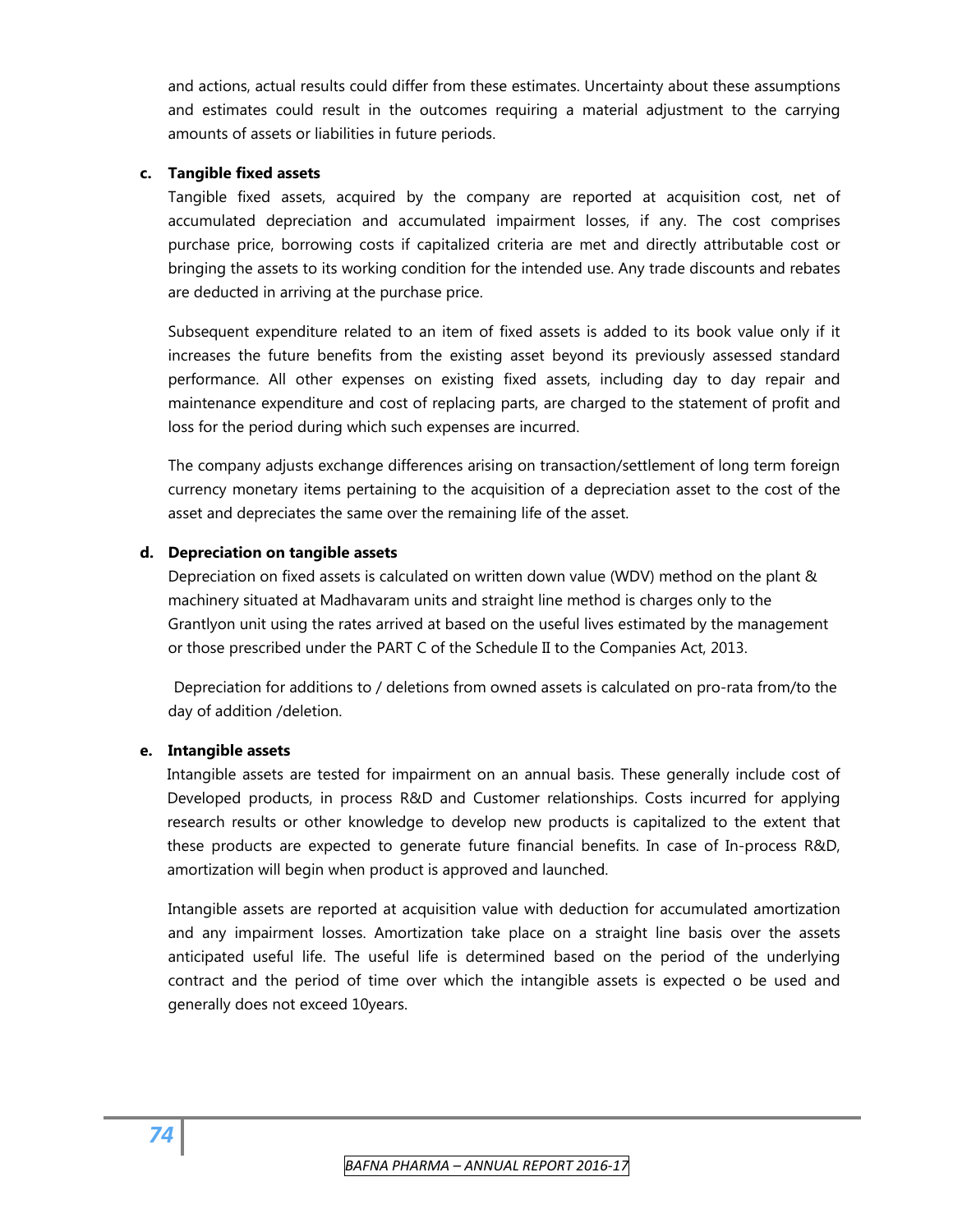The estimated useful life of each major category of intangible assets is as follow

| <b>Assets</b>                  | <b>Estimated useful life</b> |
|--------------------------------|------------------------------|
| <b>Customers Relationships</b> | 5years                       |
| <b>Developed Products</b>      | 5years                       |
| Brand & Trade Marks            | 10years                      |

# **f. Borrowing costs**

Borrowing cost includes interest, amortization of ancillary costs incurred in connection with the arrangement of borrowings and exchange difference from foreign borrowings to the extent they are regarded as an adjustment to the interest cost.

Borrowing costs directly attribute to the acquisition, construction or production of an asset that necessarily takes a substantial period of time to get ready for its intended use or sale are capitalized as part of the cost of the respective asset. All other borrowing costs are expensed in the period they occur.

# **g. Investments**

Long term investments are valued at cost. The investment are made in subsidiary company i.e. M/s Bafna Lifestyle Remedies Ltd and in M/s. Strides Health Care Pvt. Limited.

# **h. Inventories**

Raw materials, components, store and spares are valued at lower of cost and net realizable value. However, materials and other items held for use in the production of inventories are not written down below cost if the finished products in which they will be incorporated are expected to be sold at or above cost. Cost of raw materials, components and stores and spares is determined on a weighted average basis

 Work in progress and finished goods are valued at lower of cost and net realizable value. Cost includes direct materials and labor and a proportion of manufacturing overheads based on normal operating capacity.

Net realizable value is the estimated selling price in the ordinary course of business, less estimated costs of completion and estimated costs necessary to make the site.

# **i. Scrap Generation & Disposal**

The scrap generated during the production process is being destroyed in the presence of Competent Authorities, and no scrap other then production process scrap is being generated in the company. Empty Containers of Raw Material purchased from the vendors are being used in the factory itself or disposed off otherwise.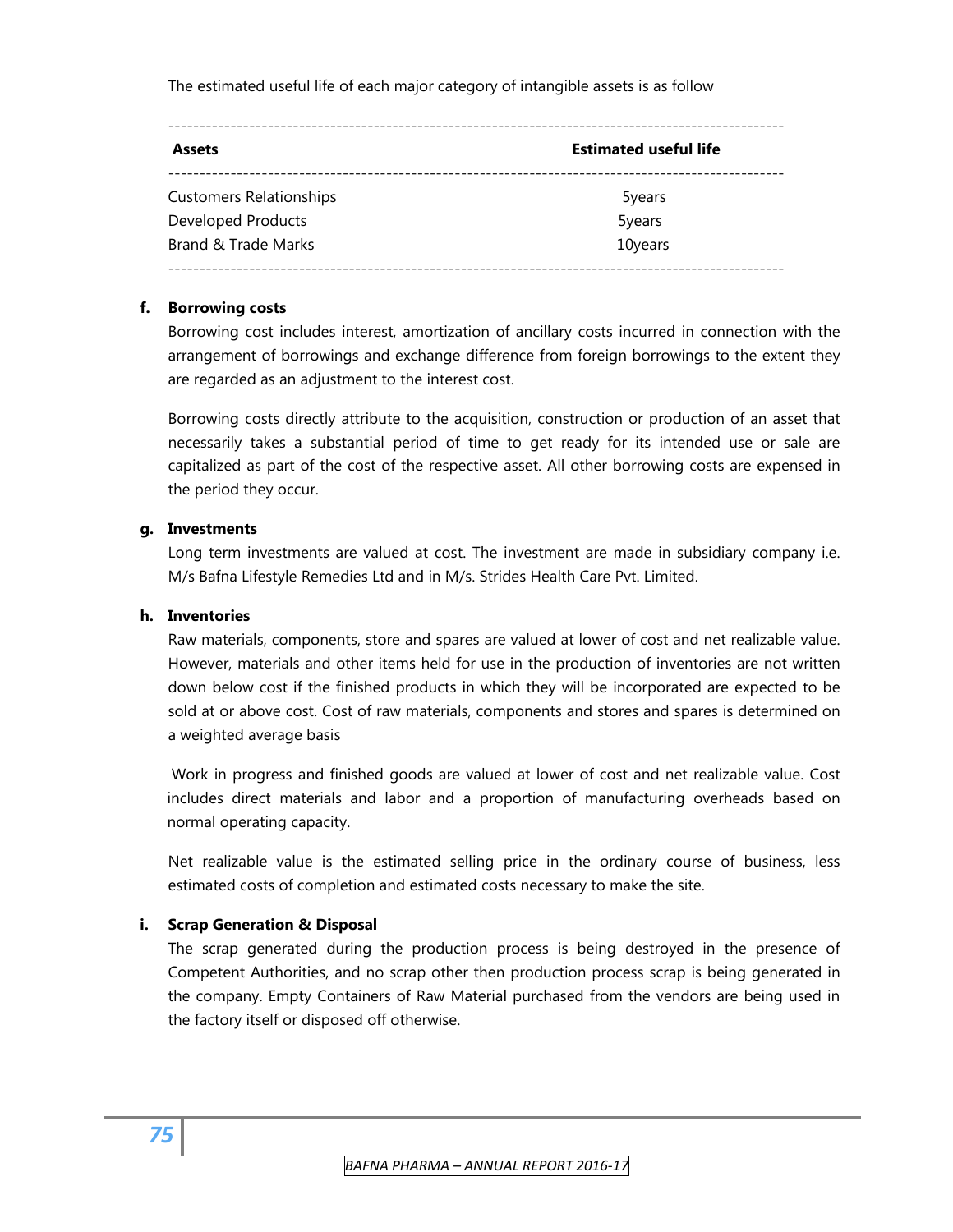# **j. Cash and cash equivalents**

Cash and cash equivalents for the purpose of cash flow statement comprises cash at bank and in hand and short-term investments with an original maturity of three months or less.

# **Disclosure of Specified Bank Notes :**

Specified Bank Notes Disclosure:- We are hereby providing the schedule of closing cash balance held as on 8<sup>th</sup> November, 2016 and transactions during the period 8<sup>th</sup> November, 2016 to 30<sup>th</sup> December, 2016 are as follows:-

Details of Specified Bank Notes (SBNs) held and transacted during the period 8 November 2016

to 30 December 2016 are as below:

| <b>Particulars</b>                                           | <b>SBNs</b> | <b>Other</b><br>denomination | <b>Total</b> |
|--------------------------------------------------------------|-------------|------------------------------|--------------|
|                                                              |             |                              |              |
|                                                              |             | notes                        |              |
| Closing cash in hand as on 08 November 2016                  | 3500000     | 73218                        | 3573218      |
| Add: Permitted receipts                                      |             | 350000                       | 350000       |
| Add: Non-permitted receipts                                  |             |                              |              |
| Less: Permitted payments                                     |             |                              |              |
| Less: Payments made towards employee<br>reimbursements (net) |             | 351356                       | 351356       |
| Less: Advances given to employees                            |             |                              |              |
| Less: Amount deposited in banks                              | 3500000     |                              | 3500000      |
| Closing cash in hand as on 30 December 2016                  |             | 71862                        | 71862        |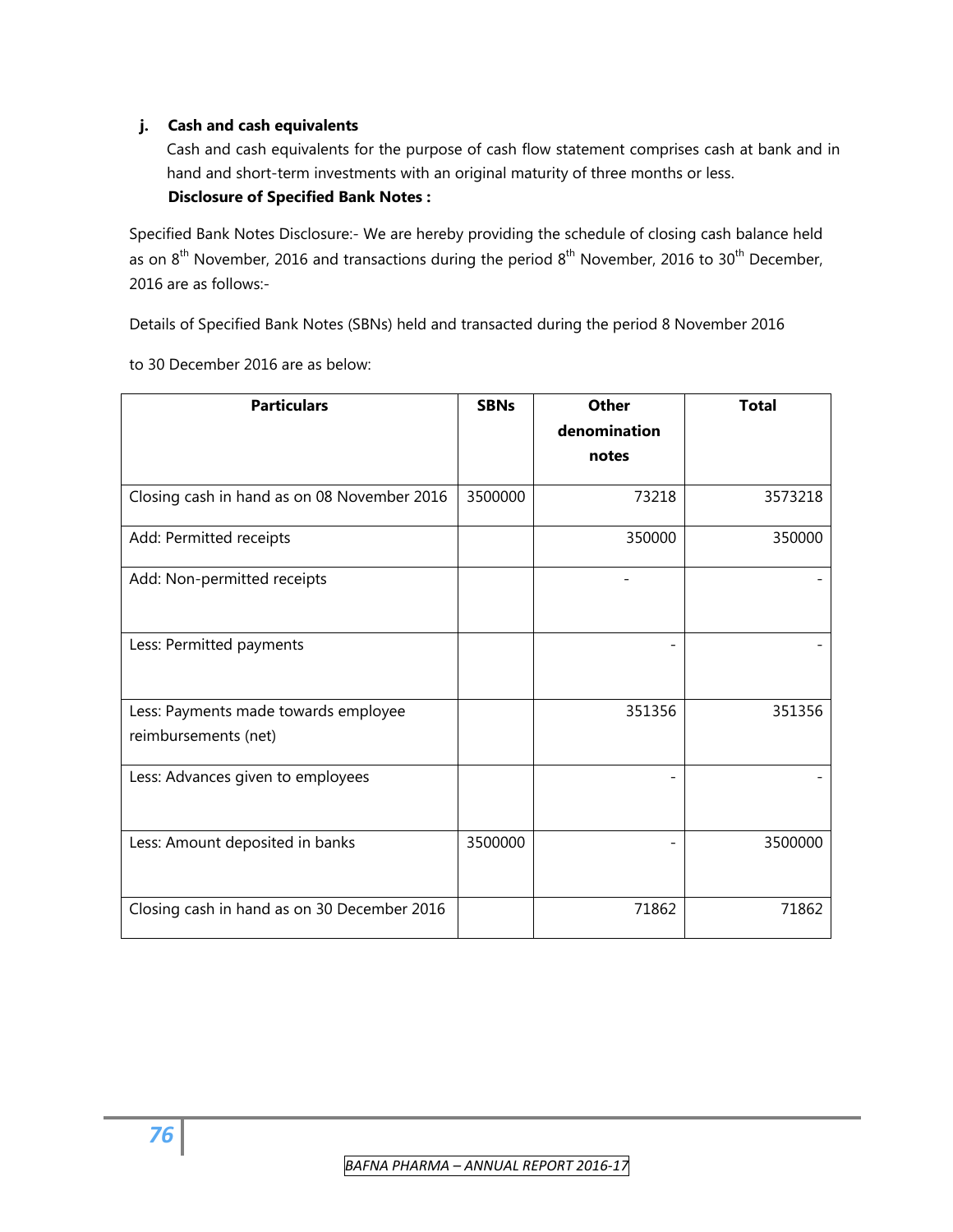# **k. Revenue Recognition**

Revenue from sale of products is recognized when practically all obligations connected with the transaction risks and rights to the buyer have been fulfilled and excluded sales tax and state value added taxes. This usually occurs upon dispatch and collection of the receivable is reasonably certain.

Interest income is recognized using time proportion method based on the rates implicit in the transaction.

# **l. Foreign Currency Transactions**

Transactions in foreign currencies are translated to the reporting currency based on the exchange rate on the date of the transaction. Exchange difference arising on settlement thereof during the year is recognized as income or expenses in the Profit and Loss Account.

Monetary assets and liabilities denominated in foreign currency are restated at the rates of exchange as on the Balance Sheet and the exchanges/gain loss is suitably dealt with in the Profit & Loss Account

# **m. Employee Benefits**

Liability for employee benefits, both short and long term, which are due as per the terms of employment, are recorded in accordance with Accounting Standard -15(Revised) "Employee Benefits" notified by the Companies (Accounting Standards) Rules,2006.

# **n. Gratuity**

**BPL** has an obligation towards gratuity, a defined benefit retirement plan (Gratuity Plan) covering eligible employees in accordance with Indian Law. The Gratuity Plan provides for a lump sum payment to vested employees on retirement, death while employment or on termination of employment in an amount equivalent to 15 days last drawn salary payable for each completed year of services. The liability for the eligible employees is determined on the basis of actuarial valuation as on the balance sheet date, using projected unit credit method and is funded with Gratuity fund managed by **Life Insurance Corporation of India Ltd.** 

# **o. Income Taxes Current Tax**

Current tax is determined in accordance with the provisions of Income Tax Act, 1961.

Company has not paid the Income Tax dues for the Financial Year 2015-16. The total amount which is standing payable to the tune of Rs. 4,46,74,037/- approximately including interest as on date of signing the balance sheet.

# **Deferred Tax**

Deferred tax is calculated at the tax rates and laws that have been enacted or substantively enacted as of the Balance Sheet date and is recognized on timing difference that originate in one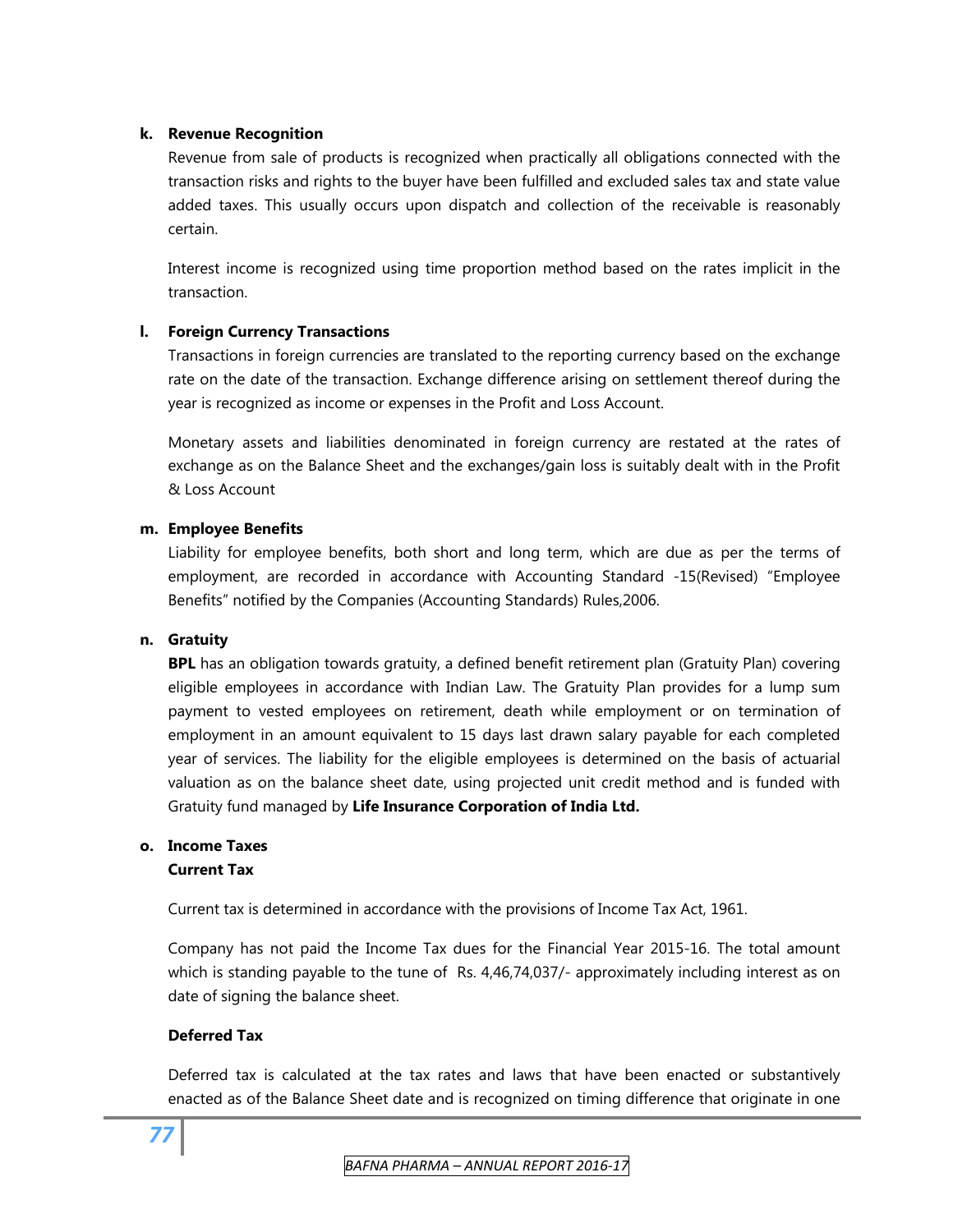period and are capable of reversal in one or more subsequent periods. Deferred tax assets, subject to consideration of prudence are recognized and carried forward only to the extent they can be realized.

The carrying amount of deferred tax assets is reviewed at each Balance Sheet date and reduced by the extent that is no longer probable that sufficient taxable profit will be available to allow all or a part of the aggregate deferred tax to be utilized.

# **p. Segment reporting**

The accounting policies adopted for segment reporting are in line with the accounting policies of the Company. The company primarily operates in single business segment which is generic pharmaceutical, and accordingly there are no primary segments to be reported as per Accounting Standard 17 "Segment Reporting".

# **q. Earnings per share**

The basic earnings per equity share is computed by dividing the net profit or loss for the period attributable to the equity shareholders by the weighted average number of equity shares outstanding during the reporting period . The number of shares used in computing diluted earnings per share and also the weighted average number of shares considered for deriving basic earnings per share which may be issued on the conversion of all dilutive potential shares, unless the results would be anti-dilutive. `

# **r. Impairment of Assets**

In the Opinion of the Company, the recoverable amount of the fixed assets of the company will not be lower than book value of the fixed assets. Hence no provision has been made for Impairment.

# **s. Foreign Currency Transactions**

Foreign currency transactions are recorded in the reporting currency, by applying to the foreign currency amount the exchange rate between the reporting currency and the foreign currency on the date of the transaction.

# **Conversion**

Foreign currency monetary items are reported using the closing rate. Non monetary items which are carried in terms of historical cost denominated in a foreign currency are reported using the exchange rate at the date of the transaction and non-monetary items which are carried at fair value or other similar valuation denominated in a foreign currency are reported using the exchange rates that existed when the values were determined.

# **Exchange Difference**

Exchange differences arising on the settlement of monetary items or on reporting company's monetary items at rates different from those at which they were initially recorded during the year, or reported in previous financial statements, are recognized as income or as expenses in the year in which they arise.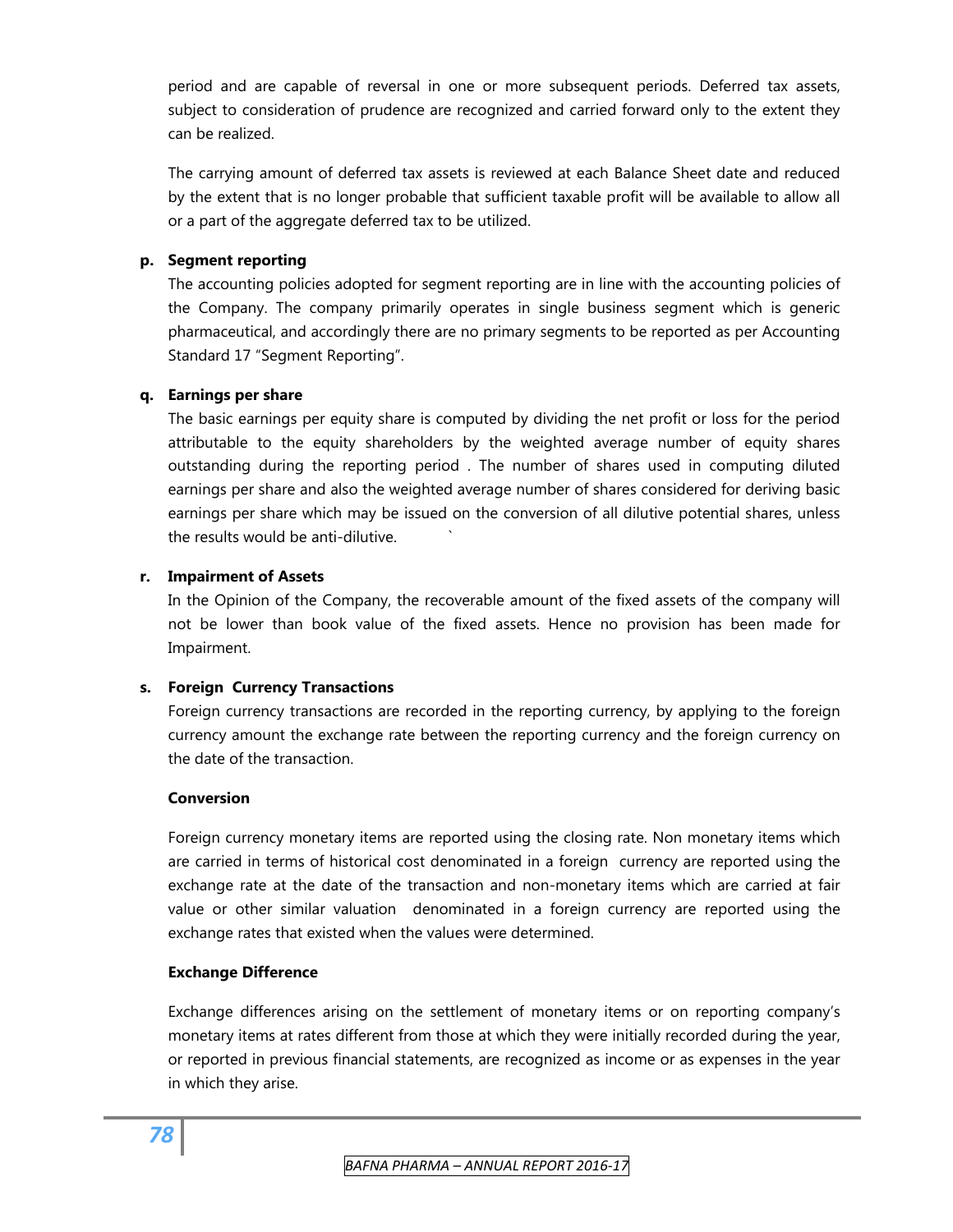# **t. Custom & Excise Duty**

Excise Duty on finished goods lying at the factory is accounted at point of sale or dispatch. Custom Duty on imported material lying in bonded warehouse is accounted for at the time of bonding materials.

# **u. Provisions**

A provision is recognized when the Company has a present obligation as a result of past event, it is probable that an outflow of resources embodying economic benefits will be required to settle the obligation and a reliable estimate can be made of the amount of the obligation. Provisions are not discounted to their present value and are determined based on the best estimate required to settle the obligation at the reporting date. These estimates are reviewed at each reporting date and adjusted to reflect the current best estimates.

# **v. Contingent Liabilities**

A contingent liability is a possible obligation that arises from past events whose existence will be confirmed by the occurrence or non-occurrence of one or more uncertain future events beyond the control of the Company or a present obligation that is not recognised because it is not probable that an outflow of resources will be required to settle the obligation. A contingent liability also arises in extremely rare cases where there is a liability that cannot be recognized because it cannot be measured reliably. The Company does not recognize a contingent liability but discloses its existence in the final statement.

# **w. Research and Development Expenditure**

Capital Expenditure is included in Fixed Assets & Capital Work in Progress and depreciation is provided at the respective applicable rates.

Revenue expenditure is charged off in the year in which they are incurred and are included with the respective nature of account heads in the profit and loss account statement.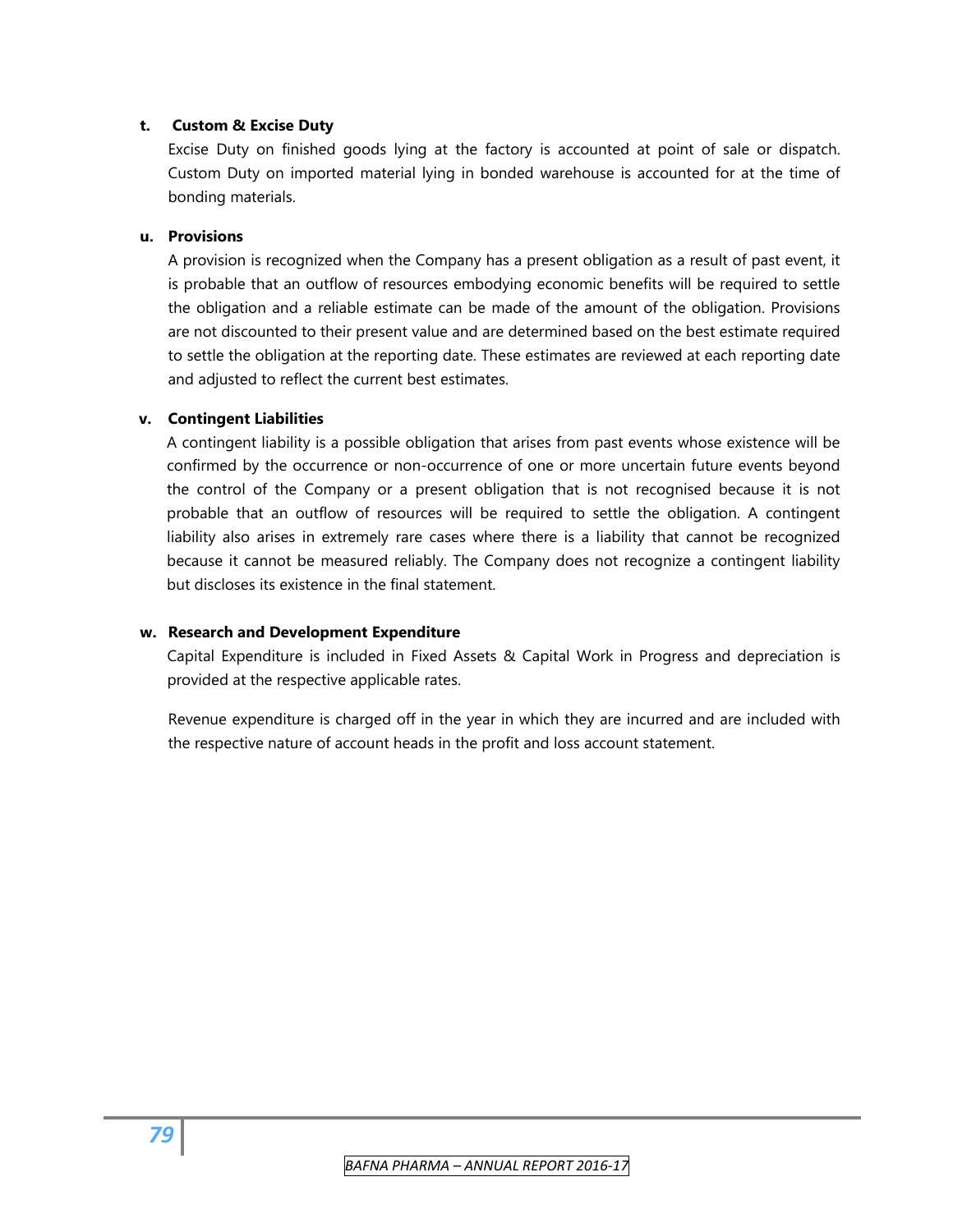# **NOTES TO THE FINANCIAL STATEMENT FOR THE YEAR ENDED 31ST MARCH, 2017**

# **3. SHARE CAPITAL**

|                                                      |                   | Rs. in '000)      |
|------------------------------------------------------|-------------------|-------------------|
| <b>Particulars</b>                                   | As at 31st        | As at 31st        |
|                                                      | <b>March 2017</b> | <b>March 2016</b> |
| <b>Authorized Share capital</b>                      |                   |                   |
| 40,000,000 Equity shares of Rs 10 each               | 400,000.00        | 400,000.00        |
| <b>Total</b>                                         | 400,000.00        | 400,000.00        |
| Issued subscribed & Paid up capital                  |                   |                   |
| 18,656,335 Equity shares of Rs 10 each fully paid up | 186,563.35        | 186,563.35        |
| <b>Total</b>                                         | 186,563.35        | 186,563.35        |

# **3.1 The details of Shareholding more than 5% shares (Rs. in '000)**

| <b>Name of Shareholders</b> | As at 31st        | As at 31st        |
|-----------------------------|-------------------|-------------------|
|                             | <b>March 2017</b> | <b>March 2016</b> |
| <b>Bafna Mahaveer Chand</b> |                   |                   |
| No. of Shares               | 16,43,343         | 9,92,979          |
| Percentage of Holding       | 8.81%             | 5.32              |
| Sasikala Bafna              |                   |                   |
| No. of Shares               | 6,27,572          | 12,27,572         |
| Percentage of Holding       | 3.36%             | 6.58              |
| <b>Chetna Bafna</b>         |                   |                   |
| No. of Shares               | 21,32,805         | 21,32,805         |
| Percentage of Holding       | 11.43%            | 11.43             |

# **3. 2 The reconciliation of the number of shares outstanding is set out below (Rs. in '000)**

| <b>Particulars</b>                           | As at 31st        | As at 31st        |
|----------------------------------------------|-------------------|-------------------|
|                                              | <b>March 2017</b> | <b>March 2016</b> |
| Equity Shares at the beginning of the year   | 186,563.35        | 186,563.35        |
| Add: Shares issued on preferential allotment |                   |                   |
| <b>Equity Shares at the end of the year</b>  | 186,563.35        | 186,563.35        |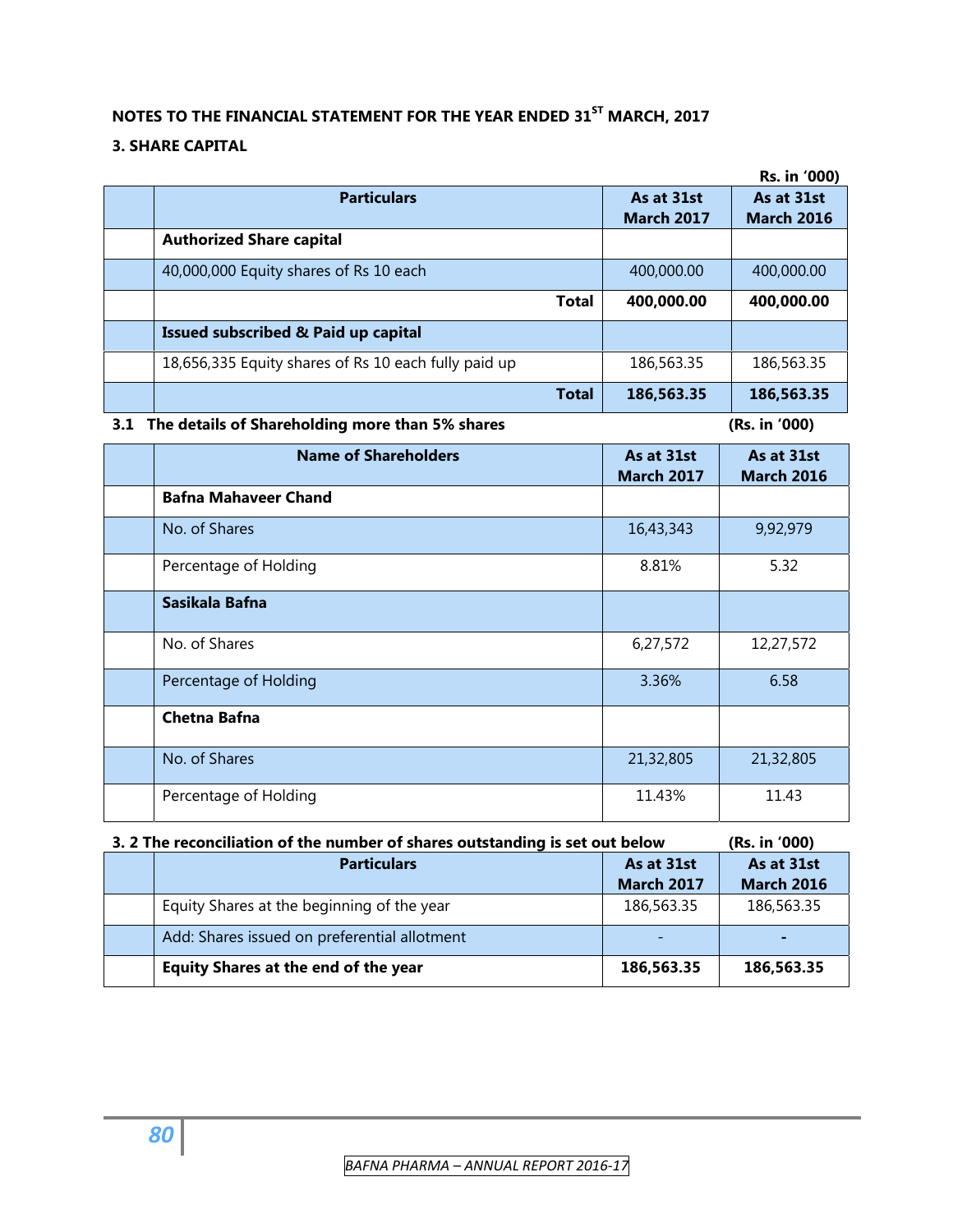| <b>4 RESERVES &amp; SURPLUS</b>                                                                                                               |     |                                              | (Rs. in '000)                         |
|-----------------------------------------------------------------------------------------------------------------------------------------------|-----|----------------------------------------------|---------------------------------------|
| <b>Particulars</b>                                                                                                                            |     | <b>31st</b><br>at<br>As<br><b>March 2017</b> | As<br>at<br>31st<br><b>March 2016</b> |
| <b>Capital Reserve</b>                                                                                                                        |     |                                              |                                       |
| <b>Opening Balance</b>                                                                                                                        |     | 56,906.91                                    | 56,906.91                             |
| Share Forfeiture Account                                                                                                                      |     |                                              |                                       |
| (2500000 Warrants @Rs. 12.50 per warrant)                                                                                                     |     |                                              |                                       |
| <b>Sub-Total</b>                                                                                                                              | (A) | 56,906.91                                    | 56,906.91                             |
| <b>Share Premium Account</b>                                                                                                                  |     |                                              |                                       |
| <b>Opening Balance</b>                                                                                                                        |     | 303,113.68                                   | 303,113.68                            |
| Add: Amount received from Preferential allotment                                                                                              |     |                                              |                                       |
| <b>Sub-Total</b>                                                                                                                              | (B) | 303,113.68                                   | 303,113.68                            |
| <b>Profit and Loss Account</b>                                                                                                                |     |                                              |                                       |
| <b>Opening Balance</b>                                                                                                                        |     | 28,628.27                                    | 150,472.63                            |
| Add: Profit for the year                                                                                                                      |     | (1,84,702.09)                                | (121, 844.36)                         |
|                                                                                                                                               |     | (1, 56, 073.82)                              | 28,628.27                             |
| <b>Less: Appropriations</b>                                                                                                                   |     |                                              |                                       |
| <b>Transfer to General Reserve</b>                                                                                                            |     |                                              |                                       |
| Less: Depreciation on transition to schedule II of<br>the Companies Act, 2013 on tangible asset with nil<br>useful life( Net of deferred Tax) |     |                                              |                                       |
|                                                                                                                                               |     |                                              |                                       |
| Sub-Total                                                                                                                                     | (C) | (1, 56, 073.82)                              | 28,628.27                             |
| <b>General Reserve</b>                                                                                                                        |     |                                              |                                       |
| Opening Balance                                                                                                                               |     | 19,234.81                                    | 19,234.81                             |
| Add: Transfer from Profit & Loss Account for the year                                                                                         |     |                                              |                                       |
| <b>General reserve (net)</b><br><b>Sub-Total</b>                                                                                              | (D) | 19,234.81                                    | 19,234.81                             |
| Total Reserve and Surplus for the year $(A+B+C+D)$                                                                                            |     | 2,23,181.56                                  | 4,07,883.65                           |

# **5 EQUITY SHARE WARRANTS**

| <b>Particulars</b>                               | As at 31st<br><b>March 2017</b> | As at 31st<br><b>March 2016</b> |
|--------------------------------------------------|---------------------------------|---------------------------------|
| 8000000 LAKHS WARRANTS ISSUED AT Rs.32 per share | 40,000.00                       | $\overline{\phantom{0}}$        |
|                                                  | 40,000.00                       | $\overline{\phantom{a}}$        |

1. The company issued share warrants to the extent 80,00,000 @Rs. 32 Per Share warrant out of which only 50,00,000 share warrants were subscribed and alloted on 18.03.2017

2. The company has received upfront money of Rs 8/- (25% on Rs.32 per warrant ) for 50,00,000 share warrants and the balance 75% shall be received on or before 17.09.2018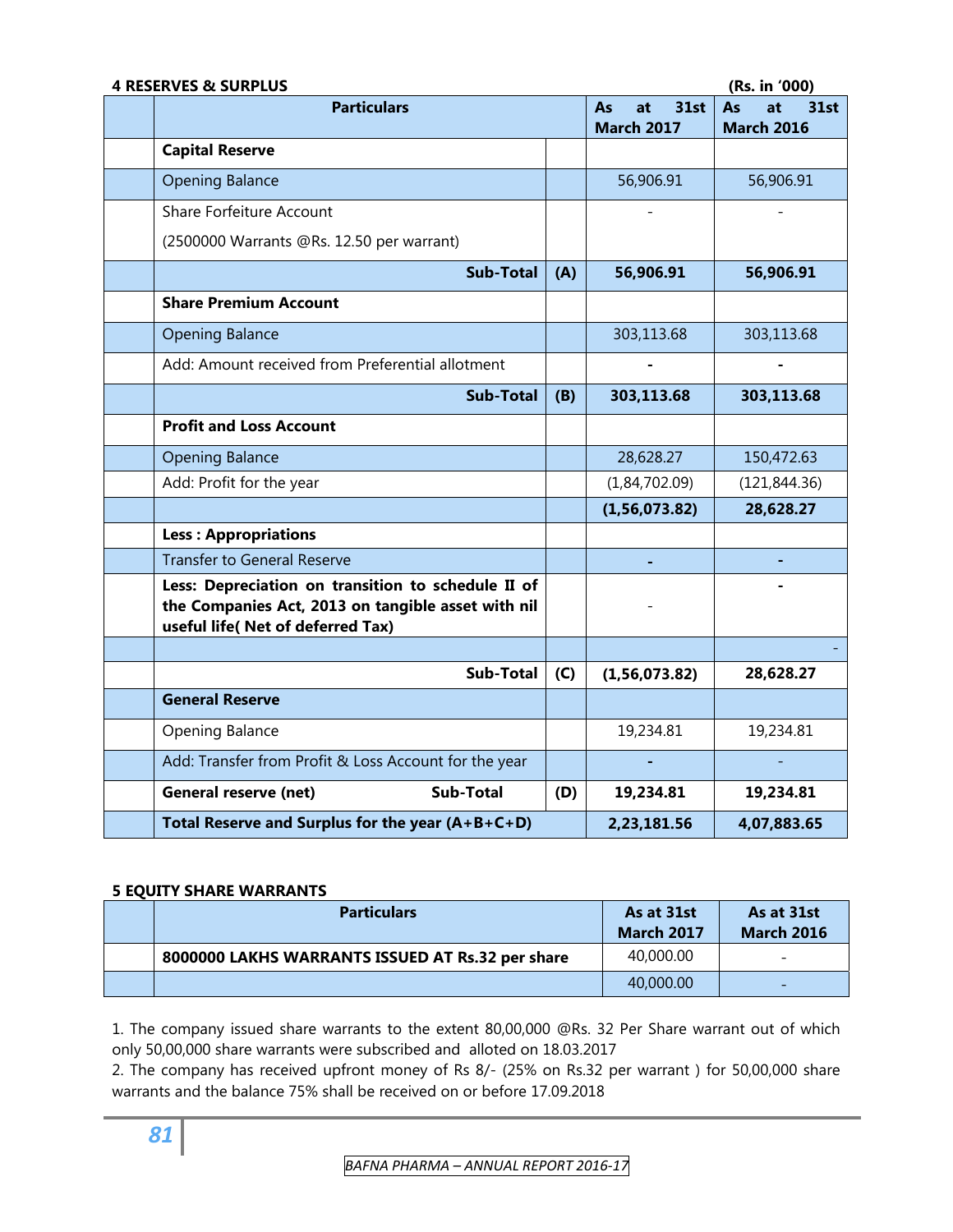| <b>6 LONGTERM BORROWING</b> |                   | (Rs. in '000)     |
|-----------------------------|-------------------|-------------------|
| <b>Particulars</b>          | As at 31st        | As at 31st        |
|                             | <b>March 2017</b> | <b>March 2016</b> |
| <b>Secured</b>              |                   |                   |
| Aditya Birla Finance Ltd    | 3,67,687.57       | 351,713.43        |
| <b>Unsecured</b>            |                   |                   |
| From Directors              | 22,422.04         |                   |
| <b>Total</b>                | 3,90,109.60       | 3,51,713.43       |

# **6.1 OTHER LONGTERM LIABILITIES (Rs. in '000)**

| <b>Particulars</b> | As at 31st<br><b>March 2017</b> | As at 31st<br><b>March 2016</b> |
|--------------------|---------------------------------|---------------------------------|
| Trade Deposit      | 300.00                          | 300.00                          |
| <b>Total</b>       | 300.00                          | 300.00                          |

# **SECURITIES OFFERED**

# **STATE BANK OF INDIA**

- **6.1.1** Secured by First Charge on the entire current assets & fixed assets acquired out of Term from SBI.
- **6.1.2** Second Pari passu charges on the entire fixed assets with Development Credit Bank, DBS Bank and Bank of Ceylon except Fixed Assets acquired out of Term Loan sanctioned by State Bank of India.
- **6.1.3** Personal guarantee of Promoter Directors Mr. Bafna Mahaveer Chand Chairman and Managing Director and Mr. Paras Bafna- Whole Time Director.

# **ADITYA BIRLA FINANCE LTD**

- **6.1.4** Secured by the Personal Property of the Promoter Shri Bafna Mahaveer Chand situated No 299, Thambu Chetty Street, Chennai 600001
- **6.1.5** Secured by the Pledge of 8,45,000 Shares held in Strides Health Care Limited by Bafna Pharmaceuticals Limited.
- **6.1.6** Secured by the Factory premises of M/s BAFNA LIFESTYLES REMEDIES LTD Subsidiary of Bafna Pharmaceuticals Limited.

| 7. DEFERRED TAX LIABILITIES (NET) |                                | (Rs. in '000)                   |                                 |
|-----------------------------------|--------------------------------|---------------------------------|---------------------------------|
|                                   | <b>Particulars</b>             | As at 31st<br><b>March 2017</b> | As at 31st<br><b>March 2016</b> |
|                                   | Deferred Tax Liabilities (Net) | 25,027.62                       | 33,379.65                       |
|                                   | <b>Total</b>                   | 25.027.62                       | 33,379.65                       |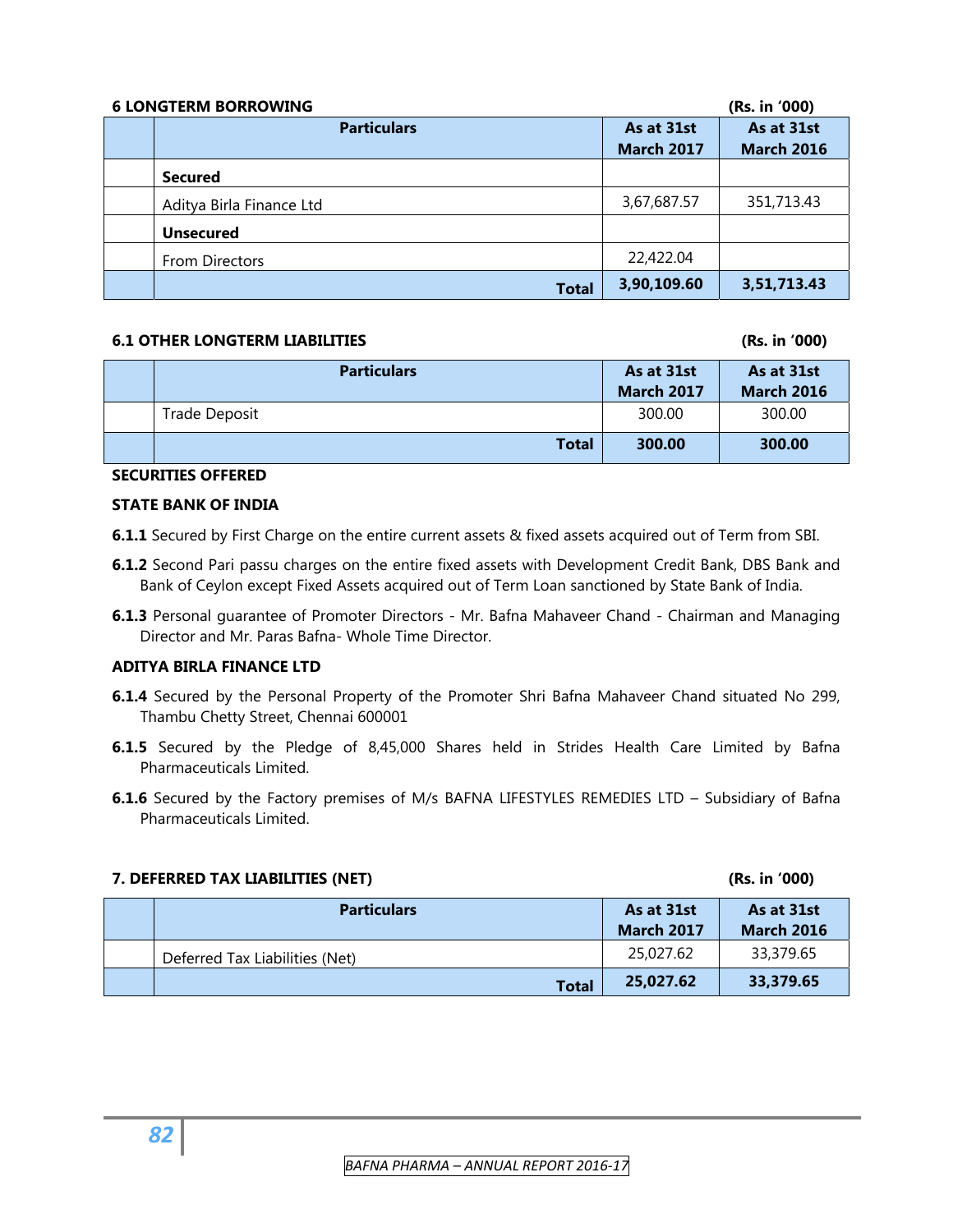# **8 SHORT TERM BORROWINGS (Rs. in '000)**

|              | <b>Particulars</b>                           | As at 31st<br><b>March 2017</b> | As at 31st<br><b>March 2016</b> |
|--------------|----------------------------------------------|---------------------------------|---------------------------------|
|              | <b>SECURED</b>                               |                                 |                                 |
| $\mathbf{I}$ | <b>STATE BANK OF INDIA</b>                   |                                 |                                 |
| a)           | Cash Credit Account                          | 1,78,508.97                     | 1,65,191.06                     |
| $b$          | <b>Bill Discounting Account</b>              |                                 |                                 |
| c)           | <b>Export Packing Credit</b>                 |                                 |                                 |
| $\mathbf{d}$ | <b>Collection (Export Bills)</b>             |                                 |                                 |
| e)           | Standby line of Credit (SLC)                 |                                 |                                 |
| II)          | Loans installments Repayable within one year | 10,109.39                       | 18,526.77                       |
|              |                                              |                                 |                                 |
| Ш            | <b>INDUSTRIAL DEVELOPMENT BANK OF INDIA</b>  | 8,844.61                        |                                 |
| a)           | <b>Bill Discounting</b>                      | 92,529.59                       | 1,05,340.06                     |
| $b$          | Cash credit Account                          |                                 | 63.54                           |
| c)           | <b>Current Account</b>                       |                                 |                                 |
| IV)          | <b>DBS BANK</b>                              | 10,118.33                       | 14,951.08                       |
| a)           | Cash Credit Account                          | 12,093.51                       | 18,641.34                       |
| $b$          | Packing Credit Foreign Bills                 |                                 | 11,507.68                       |
| $\mathbf{c}$ | <b>Bill Discounting</b>                      |                                 |                                 |
|              |                                              |                                 |                                 |
| $\mathbf v$  | <b>BANK OF CEYLON</b>                        | 30,608.59                       | 32,484.53                       |
|              | <b>Cash Credit Account</b>                   |                                 |                                 |
| VI           | <b>DEVELOPMENT CREDIT BANK</b>               |                                 |                                 |
|              | <b>Cash Credit Account</b>                   | 90,916.17                       | 86,372.53                       |
|              | <b>Total</b>                                 | 4,33,729.17                     | 4,53,078.60                     |

# **SECURITIES OFFERED**

# **STATE BANK OF INDIA**

**8.1.1** First Charge on the entire current assets on pari passu basis with all the MBA Banks

8.1.2 Second pari passu Charge on the entire fixed assets with IDBI, Development Credit Bank, Development Bank of Singapore and Bank of Ceylon, except Fixed Assets acquired out of Term Loan Sanctioned By State Bank of India.

**8.1.3** Personal guarantee of Promoter Directors - Mr. Bafna Mahaveer Chand - Chairman and Managing Director and Mr. Paras Bafna- Whole Time Director.

# **INDUSTRIAL DEVELOPMENT BANK OF INDIA**

**8.1.4** First Pari Passu Charge on the entire current assets along with other MBA Banks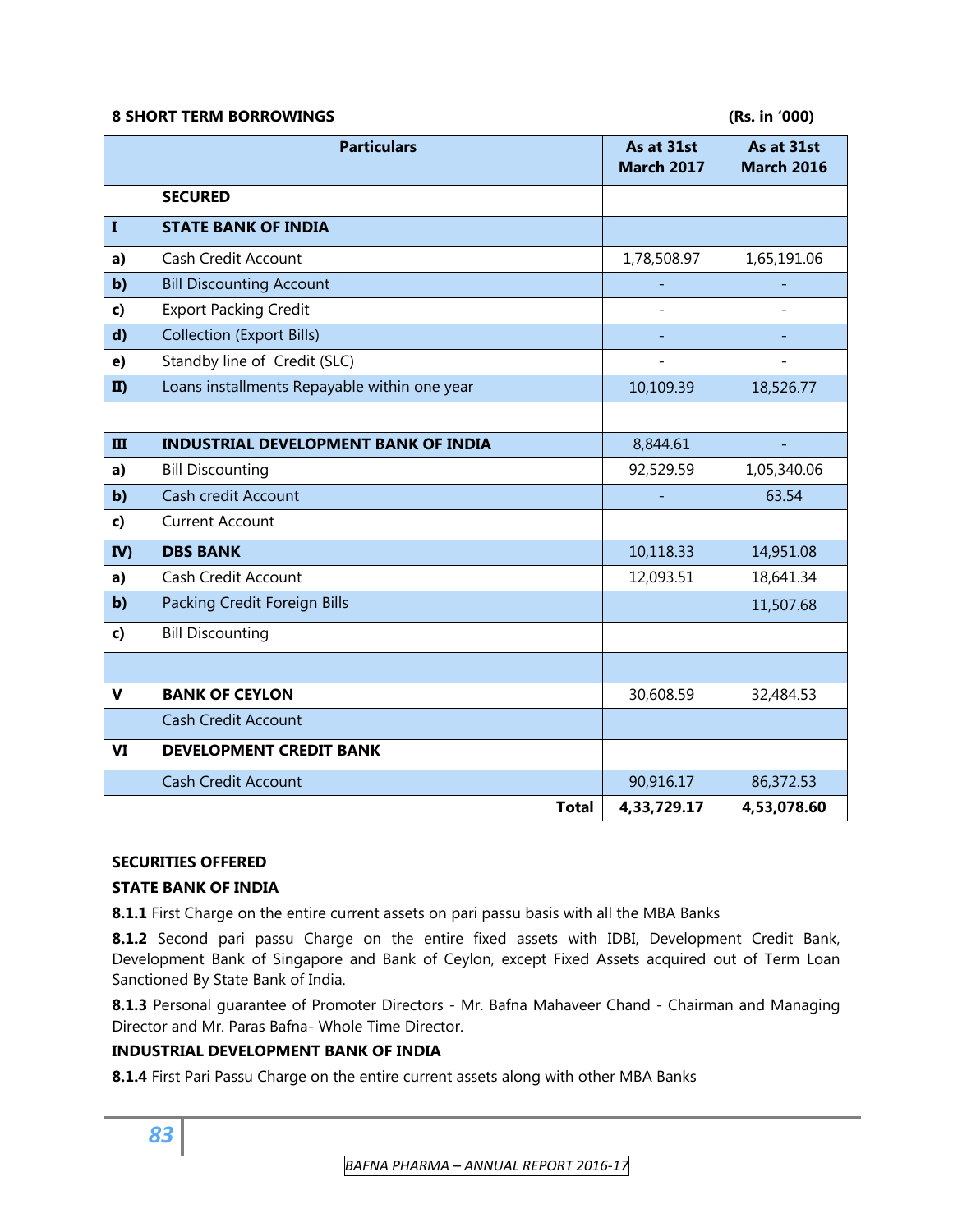**8.1.5** Second pari passu Charge on the entire fixed assets except Fixed Assets acquired out of Term Loan Sanctioned By State Bank of India.

**8.1.6** Personal guarantee of Promoter Directors - Mr. Bafna Mahaveer Chand - Chairman and Managing Director and Mr. Paras Bafna- Whole Time Director.

# **DEVELOPMENT BANK OF SINGAPORE**

**8.1.7** First Pari Passu Charge on the entire current assets along with other MBA Banks

**8.1.8** Second pari passu Charge on the entire fixed assets except Fixed Assets acquired out of Term Loan Sanctioned By State Bank of India.

# **DEVELOPMENT CREDIT BANK**

**8.1.9** First Pari Passu Charge on the entire current assets along with other MBA Banks

8.1.10 Second pari passu Charge on the entire fixed assets except Fixed Assets acquired out of Term Loan Sanctioned By State Bank of India

# **BANK OF CEYLON**

**8.1.11** First Pari Passu Charge on the entire current assets along with other MBA Banks

**8.1.12** Second pari passu Charge on the entire fixed assets except Fixed Assets acquired out of Term Loan Sanctioned By State Bank of India.

| 9 TRADE PAYABLES - Sundry Creditors | (Rs. in '000)                   |                                 |
|-------------------------------------|---------------------------------|---------------------------------|
| <b>Particulars</b>                  | As at 31st<br><b>March 2017</b> | As at 31st<br><b>March 2016</b> |
| For Goods and Store Purchase        | 1,69,446.34                     | 1,70,643.49                     |
| <b>For Services</b>                 | 11,392.94                       | 10,473.30                       |
| For Others                          | 53,138.94                       | 1,18,153.57                     |
|                                     | 2,33,978.23                     | 2,99,270.35                     |

# **10 OTHER CURRENT LIABILITES (Rs. in '000)**

| <b>Particulars</b>    | As at 31st<br><b>March 2017</b> | As at 31st<br><b>March 2016</b> |
|-----------------------|---------------------------------|---------------------------------|
| Outstanding expenses  | 23,626.35                       | 12,780.77                       |
| Sales Tax             |                                 | 1.12                            |
| TDS payable           | 6,660.07                        | 4,255.11                        |
| Income Tax            | 18,965.53                       | 19,969.06                       |
| Advance from Customer | 89,391.64                       | 80,116.57                       |
| <b>Total</b>          | 1,38,643.58                     | 1,17,122.62                     |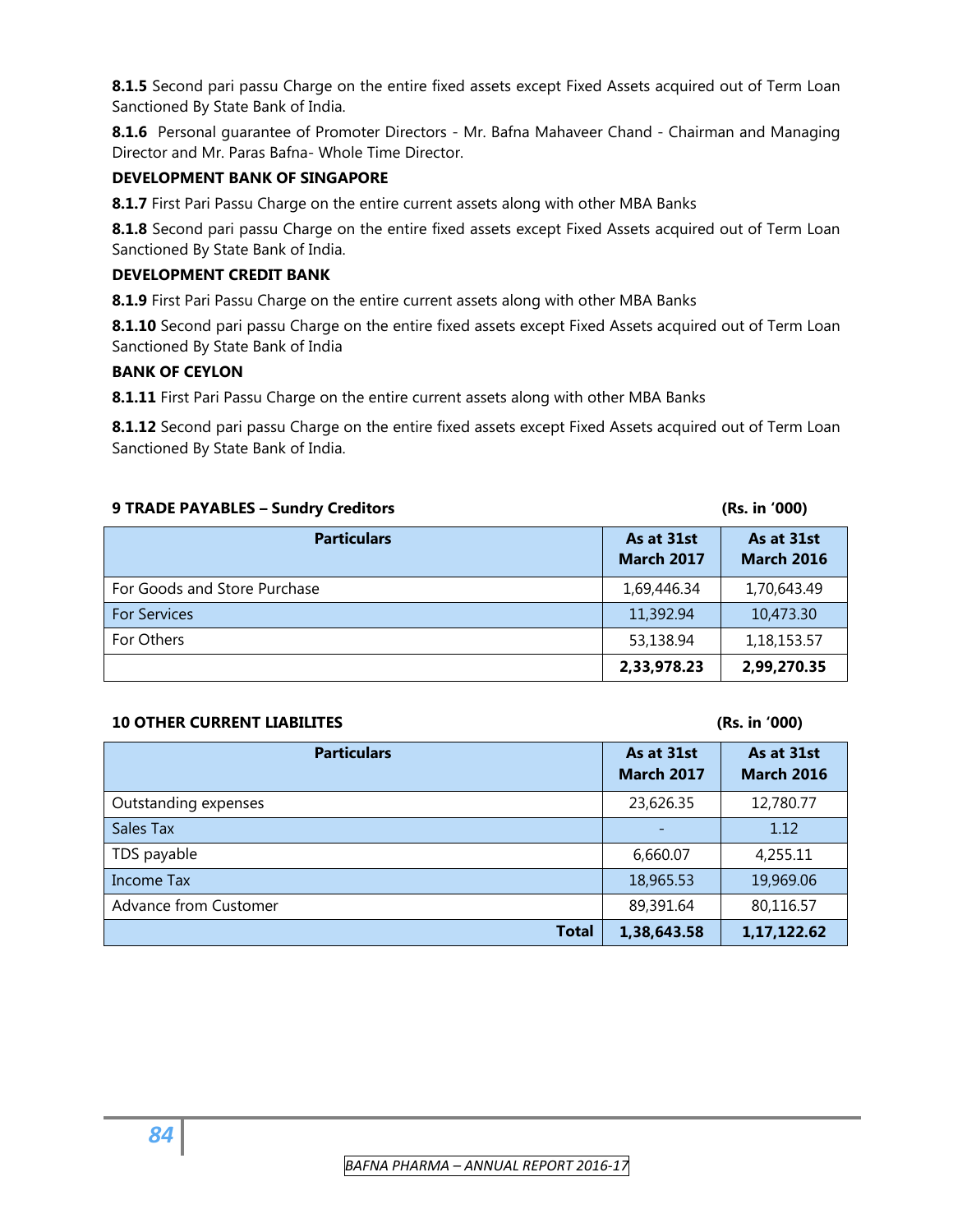# *Standalone - Fixed Assets*

# **11 FIXED ASSETS (Rs. in '000)**

|                                                                   |                              |                                 | <b>Gross block</b>                               |                     | (**** *** *** /<br><b>Depreciation</b> |                 | <b>Net Block</b>         |                         |                            |
|-------------------------------------------------------------------|------------------------------|---------------------------------|--------------------------------------------------|---------------------|----------------------------------------|-----------------|--------------------------|-------------------------|----------------------------|
| <b>Descriptio</b><br>$\mathbf n$                                  | As at<br>$01 - 04 -$<br>2016 | <b>Addition</b><br>$\mathbf{s}$ | <b>Deduc</b><br>tions/<br><b>Adjust</b><br>ments | As at<br>31/03/2017 | As at<br>$01 - 04 - 16$                | For the<br>year | As at<br>31/03/<br>2017  | As at<br>31/03/<br>2017 | As at<br>31/03/<br>2016    |
| Land                                                              | 1,931.99                     |                                 |                                                  | 1,931.99            | $\overline{\phantom{a}}$               |                 | $\overline{\phantom{a}}$ | 1,931.99                | 1,931.99                   |
| <b>Good Will</b>                                                  | 1,000.00                     |                                 |                                                  | 1,000.00            | 1,000.00                               |                 | 1,000.00                 |                         |                            |
| <b>Factory</b><br><b>Building</b>                                 | 2,17,407<br>.60              |                                 |                                                  | 2,17,407.60         | 50,549.21                              | 7,677.97        | 58,227.1<br>8            | 1,59,180.42             | 1,66,858.3<br>9            |
| Light<br><b>Ceiling</b>                                           | 812.40                       |                                 |                                                  | 812.40              | 770.52                                 |                 | 770.52                   | 41.88                   | 41.88                      |
| <b>Aluminium</b><br><b>Partion</b>                                | 232.12                       |                                 |                                                  | 232.12              | 220.15                                 |                 | 220.15                   | 11.96                   | 11.96                      |
| <b>Plant</b><br>&<br><b>Machinery</b>                             | 2,25,683<br>.46              | 304.86                          |                                                  | 2,25,988.32         | 65,246.45                              | 9,903.06        | 75,149.5<br>$\mathbf{1}$ | 1,50,838.81             | 1,60,437.0<br>$\mathbf{1}$ |
| Lab<br><b>Equipments</b>                                          | 78,551.3<br>5                | 184.98                          |                                                  | 78,736.34           | 41,853.78                              | 7,162.35        | 49,016.1<br>4            | 29,720.20               | 36,697.57                  |
| <b>Factory</b><br><b>Equipments</b>                               | 7,939.11                     |                                 |                                                  | 7,939.11            | 6,499.04                               | 1,042.80        | 7,541.84                 | 397.27                  | 1,440.07                   |
| <b>Pollution</b><br>Control<br><b>Devices</b>                     | 1,580.66                     |                                 |                                                  | 1,580.66            | 838.61                                 | 57.25           | 895.86                   | 684.80                  | 742.05                     |
| <b>Power</b><br><b>Factor</b><br><b>Controller</b>                | 66.95                        |                                 |                                                  | 66.95               | 63.37                                  | 0.23            | 63.60                    | 3.35                    | 3.58                       |
| <b>Bottle</b><br>Washing &<br><b>Filling</b><br><b>Machinery</b>  | 1,971.06                     |                                 |                                                  | 1,971.06            | 1,786.30                               | 25.70           | 1,812.00                 | 159.05                  | 184.75                     |
| <b>Electrical</b><br><b>Equipment</b><br>&<br><b>Installation</b> | 32,843.9<br>$\overline{3}$   |                                 |                                                  | 32,843.93           | 24,068.71                              | 3,066.07        | 27,134.7<br>9            | 5,709.15                | 8,775.22                   |
| <b>Electrical</b><br>Fixtures &<br><b>Fittings</b>                | 255.20                       |                                 |                                                  | 255.20              | 245.80                                 |                 | 245.80                   | 9.40                    | 9.40                       |
| Generator                                                         | 5,342.81                     |                                 |                                                  | 5,342.81            | 3,802.97                               | 104.04          | 3,907.01                 | 1,435.80                | 1,539.84                   |
| <b>Air Floating</b><br>&<br><b>Circulating</b><br><b>System</b>   | 46,145.1<br>5                |                                 |                                                  | 46,145.15           | 19,668.29                              | 1,958.70        | 21,626.9<br>9            | 24,518.16               | 26,476.86                  |
| <b>Boiler</b>                                                     | 811.03                       |                                 |                                                  | 811.03              | 346.22                                 | 35.62           | 381.84                   | 429.18                  | 464.81                     |
| Camera                                                            | 4,461.42                     |                                 |                                                  | 4,461.42            | 2,668.69                               | 428.86          | 3,097.54                 | 1,363.88                | 1,792.73                   |
| Air<br>conditioner                                                | 1,223.42                     |                                 |                                                  | 1,223.42            | 1,076.80                               | 42.89           | 1,119.70                 | 103.73                  | 146.62                     |
| U.P.S                                                             | 5,833.75                     |                                 |                                                  | 5,833.75            | 4,137.94                               | 447.15          | 4,585.09                 | 1,248.65                | 1,695.80                   |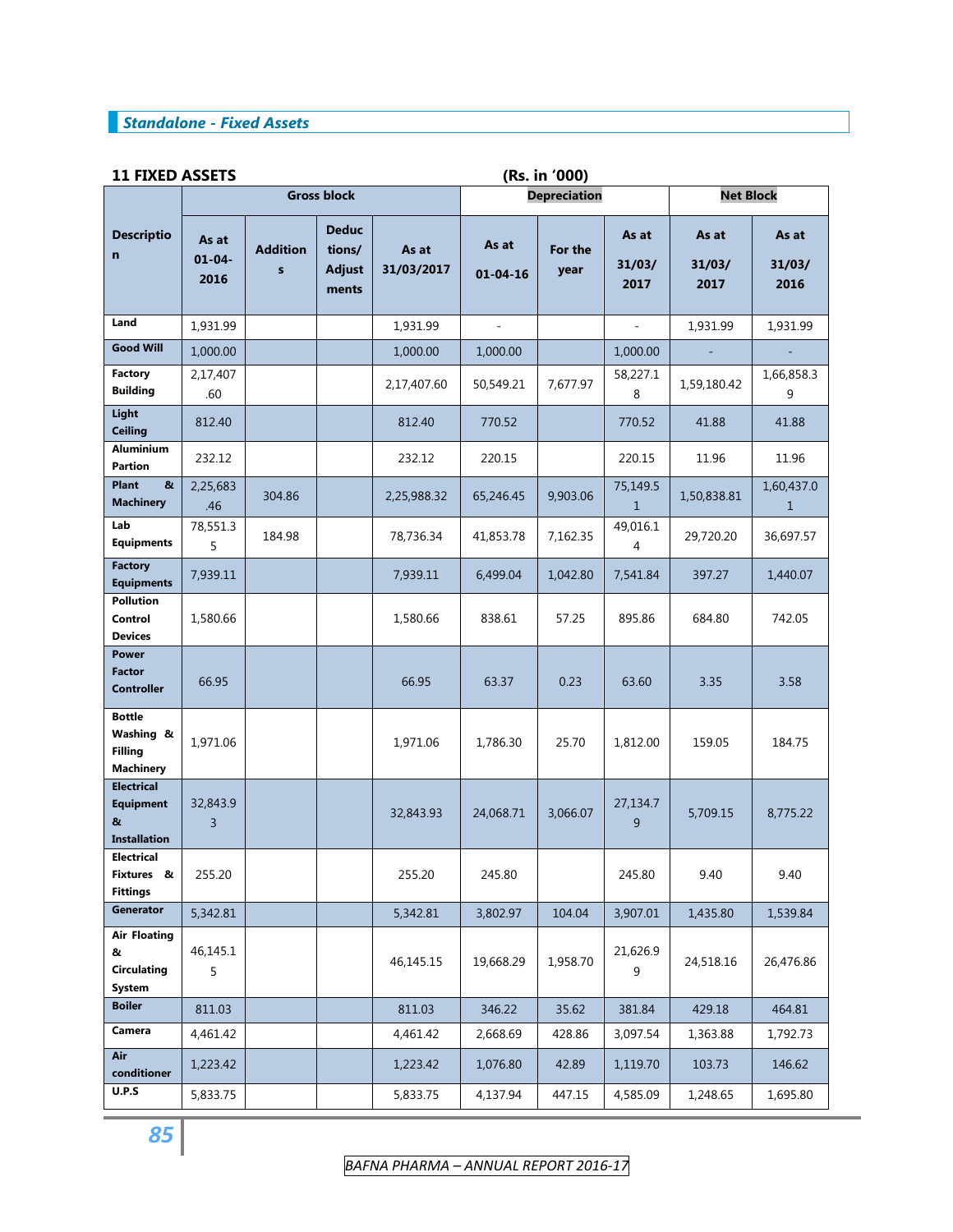| <b>Office</b><br>Equipm<br>ents               | 1,633.51        |        | 1,633.51    | 1.516.15                     | 10.03         | 1,526.18        | 107.33                       | 117.35                 |
|-----------------------------------------------|-----------------|--------|-------------|------------------------------|---------------|-----------------|------------------------------|------------------------|
| <b>Cell Phone</b>                             | 307.04          | 17.00  | 324.04      | 262.73                       | 25.07         | 287.80          | 36.24                        | 44.31                  |
| <b>Dies</b><br>$\mathbf{a}$<br><b>Punches</b> | 7,718.53        | 266.15 | 7,984.68    | 2.147.10                     | 442.50        | 2,589.59        | 5,395.09                     | 5,571.43               |
| Computer                                      | 9.910.45        | 17.60  | 9.928.05    | 9.469.81                     | 266.05        | 9.735.86        | 192.19                       | 440.64                 |
| Furniture &<br><b>Fittings</b>                | 18,318.1<br>9   |        | 18,318.19   | 9.108.08                     | 2,294.28      | 11,402.3<br>7   | 6.915.82                     | 9,210.10               |
| Vehicle                                       | 1,781.63        |        | 1,781.63    | 1,613.07                     | 52.64         | 1,665.71        | 115.92                       | 168.56                 |
| <b>Accessories</b>                            | 683.68          |        | 683.68      | 198.36                       | 32.74         | 231.09          | 452.59                       | 485.33                 |
| <b>Chiller</b><br><b>Systems</b>              | 3.017.74        |        | 3.017.74    | 580.03                       | 143.34        | 723.37          | 2.294.37                     | 2.437.71               |
| Bio-<br><b>Equipment</b>                      | 1.446.73        |        | 1.446.73    | 481.05                       | 68.72         | 549.77          | 896.96                       | 965.68                 |
| Water<br><b>Systems</b>                       | 7,546.19        |        | 7,546.19    | 2,226.89                     | 367.38        | 2.594.27        | 4,951.92                     | 5,319.31               |
| <b>ETP Plant</b>                              | 459.00          |        | 459.00      | 215.69                       | 33.85         | 249.53          | 209.47                       | 243.31                 |
| Shrink Pak<br><b>Machine</b>                  | 175.10          |        | 175.10      | 47.72                        | 8.32          | 56.03           | 119.07                       | 127.38                 |
| <b>HAVC</b><br><b>Systems</b>                 | 37,259.3<br>3   |        | 37,259.33   | 1.733.08                     | 1.769.82      | 3.502.90        | 33.756.43                    | 35,526.25              |
| <b>TOTAL (A)</b>                              | 7,24,35<br>0.52 | 790.59 | 7,25,141.11 | 2,54,442.6<br>$\overline{2}$ | 37.467.<br>42 | 2.91.91<br>0.05 | 4,33,231.0<br>$\overline{7}$ | 4,69,907.9<br>$\bf{0}$ |

# **12. NON CURRENT INVESTMENT**

|                                                             |                                 | (Rs. in '000)                               |
|-------------------------------------------------------------|---------------------------------|---------------------------------------------|
| <b>Particulars</b>                                          | As at 31st<br><b>March 2017</b> | As at 31 <sup>st</sup><br><b>March 2016</b> |
| 1,430,000 shares @ Rs.10/- Each in                          | 14,300.00                       | 14,300.00                                   |
| BAFNA LIFESTLYES REMEDIES LIMITED<br>(UNOUOTED)             |                                 |                                             |
| 1126666 Shares of Rs 10 each in Strides Health Care Pvt Ltd | 169,000.00                      | 169,000.00                                  |
| <b>Total</b>                                                | 183,300.00                      | 183,300.00                                  |

# **13 OTHER NON CURRENT ASSETS**

|                                            |                                 | (Rs. in '000)            |
|--------------------------------------------|---------------------------------|--------------------------|
| <b>Particulars</b>                         | As at 31st<br><b>March 2017</b> | As at 31st March<br>2016 |
| <b>Product Registration</b>                | 7,167.66                        | 8,623.17                 |
| Product Launch Expenditure                 |                                 |                          |
| New Registration                           | 60.39                           | 336.41                   |
|                                            | 7,228.05                        | 8,959.57                 |
| 5Less: Amortization charged to P&L Account | (1,445.61)                      | (1,791.91)               |
| <b>Total</b>                               | 5,782.44                        | 7,167.66                 |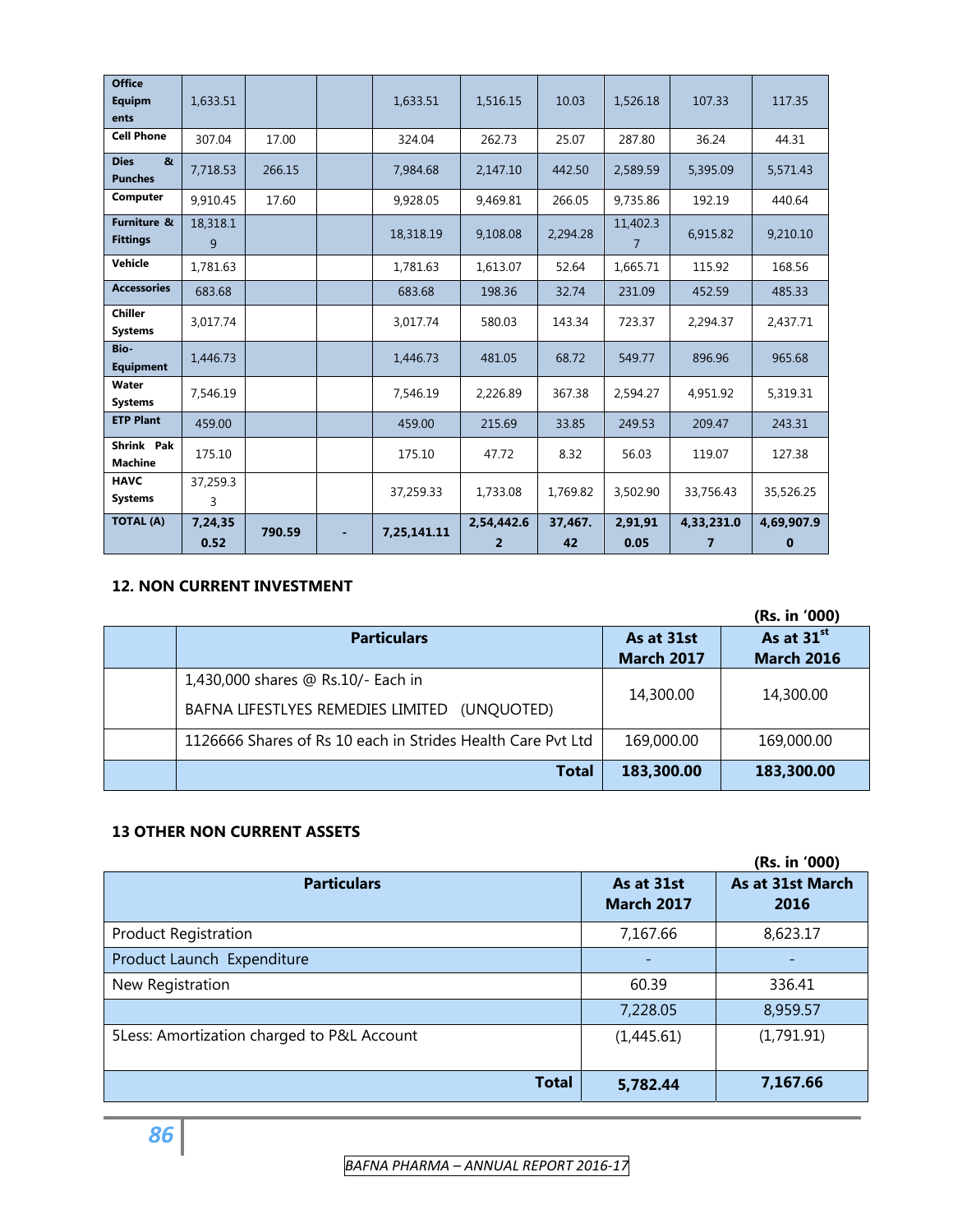| <b>14 INVENTORIES</b>                                              |                                 | (Rs. in '000)            |
|--------------------------------------------------------------------|---------------------------------|--------------------------|
| <b>Particulars</b>                                                 | As at 31st<br><b>March 2017</b> | As at 31st March<br>2016 |
| Raw material(Valued at cost)                                       | 49,969.58                       | 79,975.33                |
| Work in progress (valued at cost)                                  | 26,339.77                       | 17,726.86                |
| Finished Product(valued at cost or market value whichever is less) | 46,352.21                       | 24,049.12                |
| Packing material(Valued at cost)                                   | 15,840.53                       | 10,323.51                |
| Stores and spares (At Cost)                                        | 28,897.37                       | 31,447.37                |
| Total                                                              | 1,67,399.45                     | 1,63,522.19              |

# **15 TRADE RECEIVABLES (Rs. in '000)**

| <b>Particulars</b>                     | As at 31st<br><b>March 2017</b> | As at 31st<br><b>March 2016</b> |
|----------------------------------------|---------------------------------|---------------------------------|
| (Unsecured Considered Good)            |                                 |                                 |
| Trade Receivables- More than Six month | 4,89,486.17                     | 4,43,091.79                     |
| Less Than Six Month                    | 75,783.57                       | 2,44,057.93                     |
| Less: Provision for Doubtful Debts     | (28, 237.31)                    | (8,231.78)                      |
| Total                                  | 5,37,032.43                     | 6,78,917.93                     |

# **16 CASH AND CASH EQUIVALENTS (Rs. in '000)**

| <b>Particulars</b>   | As at 31st<br><b>March 2017</b> | As at 31 <sup>st</sup><br><b>March 2016</b> |
|----------------------|---------------------------------|---------------------------------------------|
| Cash on hand         | 357.13                          | 96.97                                       |
| <b>Balance with:</b> |                                 |                                             |
| In current account   | 4,014.67                        | 1,493.19                                    |
| In Fixed Deposits    | 22,188.49                       | 25,368.76                                   |
| <b>Total</b>         | 26,560.29                       | 26,958.92                                   |

# **17 SHORT TERM LOANS AND ADVANCES (Rs. in '000)**

| <b>Particulars</b>                                                                         | As at 31st<br><b>March 2017</b> | As at 31 <sup>st</sup><br><b>March 2016</b> |
|--------------------------------------------------------------------------------------------|---------------------------------|---------------------------------------------|
| (Unsecured considered good, recoverable in cash or in kind or<br>for value to be received) |                                 |                                             |
| Advance to suppliers                                                                       | 1,22,936.87                     | 1,00,366.03                                 |
| <b>Advance Others</b>                                                                      | 36,862.92                       | 35,625.12                                   |
| Advance to subsidiary Company- BLRL                                                        | 1,20,945.61                     | 1,28,827.37                                 |
| Deposits with Govt. or Semi Govt. Depot.                                                   | 2,967.27                        | 2,670.08                                    |
| Deposits with Others                                                                       | 4,437.50                        | 17,496.98                                   |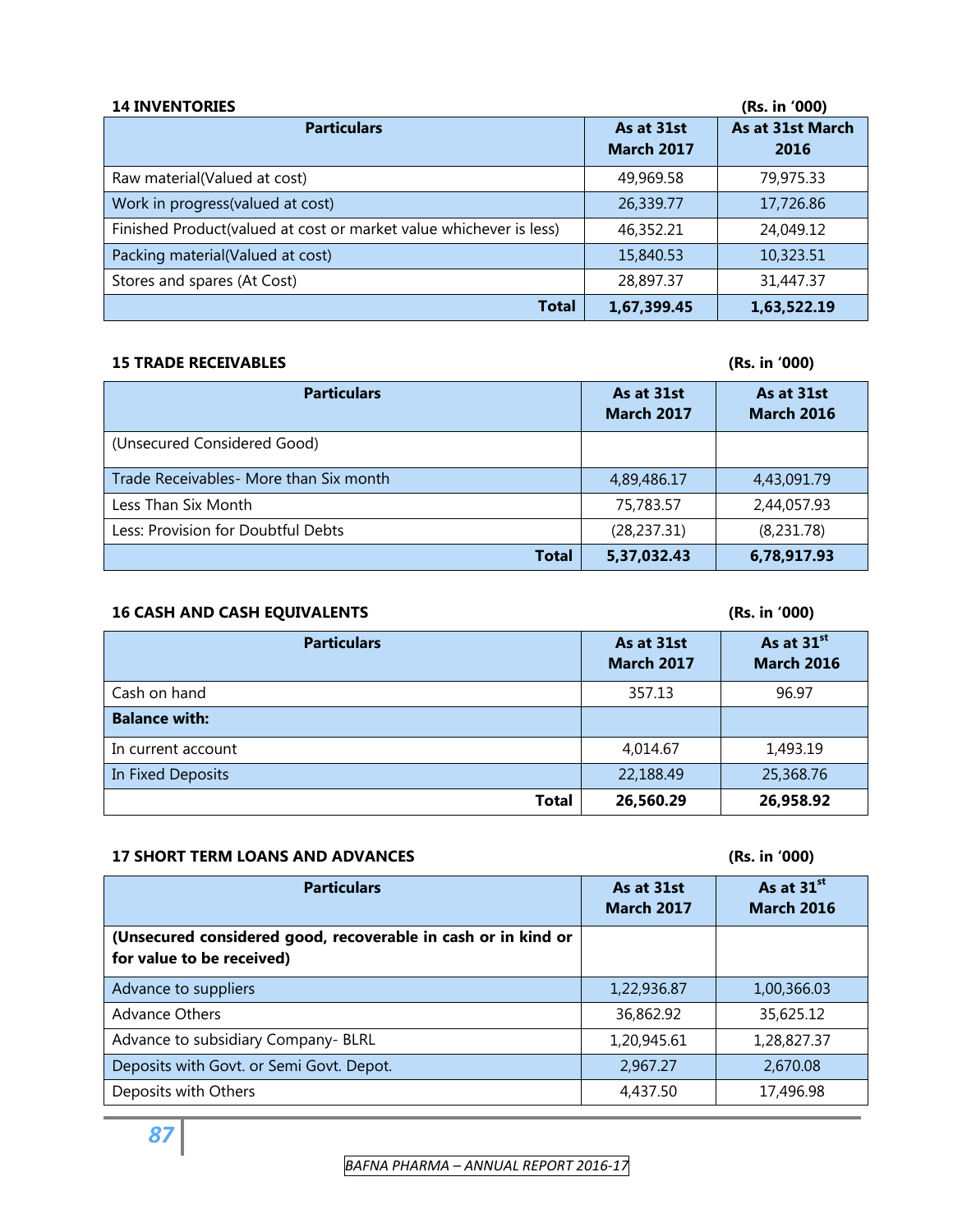| Prepaid expenses                                                                                                                                            | 209.11      | 1,101.64    |  |  |  |
|-------------------------------------------------------------------------------------------------------------------------------------------------------------|-------------|-------------|--|--|--|
| Cenvat Credit & PLA Account                                                                                                                                 | 19,031.00   | 20,272.53   |  |  |  |
| Sales Tax Refund account                                                                                                                                    | 8,548.11    | 11,057.78   |  |  |  |
| <b>TDS Receivable</b>                                                                                                                                       | 1,145.99    | 976.49      |  |  |  |
| License On hand*                                                                                                                                            | 1,143.04    | 1,143.04    |  |  |  |
| Total                                                                                                                                                       | 3,18,227.42 | 3,19,537.05 |  |  |  |
| Note: The License on hand was a part of export incentive taken in earlier years but the appropriate authority is yet to<br>approve the claim of the company |             |             |  |  |  |

# **18 REVENUE FROM OPERATIONS**

|                                   |                                 | (Rs. in '000)                   |
|-----------------------------------|---------------------------------|---------------------------------|
| <b>Particulars</b>                | As at 31st<br><b>March 2017</b> | As at 31st<br><b>March 2016</b> |
| Sales (Domestic)                  | 4,26,732.62                     | 5,45,181.72                     |
| Less: Excise Duty on local sales  | (12, 466.51)                    | (9, 188.61)                     |
|                                   | 4,14,266.10                     | 5,35,993.11                     |
| Sales(Export)                     | 2,36,155.84                     | 3,17,521.18                     |
| Less: Excise Duty on Export Sales | (1,086.75)                      | (1,674.86)                      |
|                                   | 2,35,069.09                     | 3,15,846.32                     |
| FR & D Income                     | 279.99                          | 1,344.74                        |
| <b>Revenue from operations</b>    | 6,49,615.19                     | 8,53,184.17                     |

Note: Sale of goods to EOU (Exporter) has been made to the tune of Rs.159,33 .586 ('000) (Previous year 307,43.46 ('000) and has been included in the Export Sales. Domestic sales include sales of Traded goods to the tune of Rs.376, 938.637('000') during the Current Year and Rs.504334.10('000) in the previous year.

# **19 OTHER INCOME (Rs. in '000)**

| <b>Particulars</b>              | As at 31st<br><b>March 2017</b> | As at 31st<br><b>March 2016</b> |
|---------------------------------|---------------------------------|---------------------------------|
| <b>Interest Received Bank</b>   | 405.84                          | 340.15                          |
| Interest Received Others        | 1,451.20                        | 3,541.30                        |
| <b>Export Incentive</b>         | 1,455.99                        | 2,134.14                        |
| <b>Sundry Balance Recovered</b> |                                 | 1,569.17                        |
| Insurance Claim                 |                                 | 3,069.88                        |
| Foreign Exchange Fluctuation    | 3,995.95                        | 1,702.35                        |
| <b>Rent Received</b>            | 52.75                           | 55.20                           |
| <b>Analytical Charges</b>       | 4,039.84                        |                                 |
| <b>Total other income</b>       | 11,401.56                       | 12,412.19                       |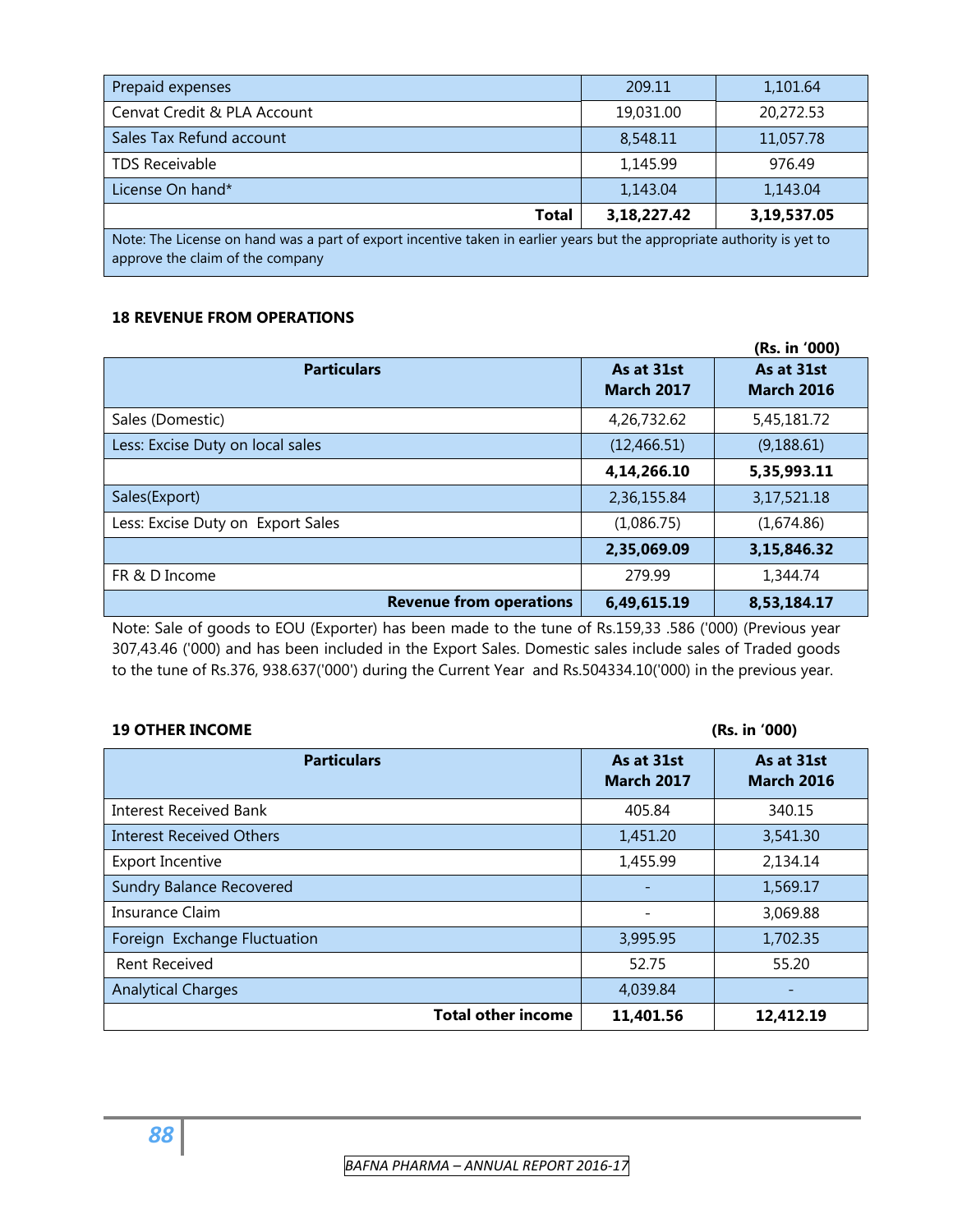# **20 COST OF RAW MATERIAL CONSUMED (Rs. in '000)**

| <b>Particulars</b>                     | As at 31st<br><b>March 2017</b> | As at 31st<br><b>March 2016</b> |
|----------------------------------------|---------------------------------|---------------------------------|
| Opening stock                          | 79,975.33                       | 83,459.17                       |
| Add: Purchase                          | 94,054.73                       | 1,24,148.87                     |
|                                        | 1,74,030.06                     | 2,07,608.04                     |
| Less: Closing stock                    | 49,969.58                       | 79,975.33                       |
| <b>Raw Material Consumption</b><br>(A) | 1,24,060.48                     | 1,27,632.71                     |

# **20.1 COST OF PACKING MATERIAL CONSUMED**

|                                            |                | (Rs. in '000)     |
|--------------------------------------------|----------------|-------------------|
| <b>Particulars</b>                         | As at 31st Mar | As at 31st        |
|                                            | 2017           | <b>March 2016</b> |
|                                            |                |                   |
| Opening stock                              | 10,323.51      | 11,248.49         |
| Add: Purchase                              | 29,528.76      | 29,839.55         |
|                                            | 39,852.27      | 41,088.04         |
| Less: Closing stock                        | 15,840.53      | 10,323.51         |
| <b>Packing material consumption</b><br>(B) | 24,011.75      | 30,764.53         |

# **20.2 MANUFACTURING EXPENSES (Rs. in '000)**

| <b>Particulars</b>                         | As at 31 st Mar   | As at 31st        |
|--------------------------------------------|-------------------|-------------------|
|                                            | '2017             | <b>March 2016</b> |
|                                            |                   |                   |
| Consumable Stores                          | 3,255.68          | 2,415.49          |
| <b>Analytical Expenses</b>                 | 232.84            | 867.96            |
| Power & Fuel                               | 20,114.91         | 23,757.01         |
| <b>Machinery Maintenance</b>               | 12,709.33         | 8,510.90          |
| <b>Factory Maintenance</b>                 | 3,586.66          | 2,238.26          |
| <b>Chemical Purchase</b>                   | 3,164.41          | 4,520.22          |
| Security Charges                           | 1,377.71          | 1,789.41          |
| Repairs & Maintenance                      | 1,853.52          | 1,707.84          |
| Other Manufacturing                        | 7,980.25          | 18,682.69         |
| Total (C)                                  | 54,275.30         | 64,489.77         |
| 20.3 FREIGHT                               |                   | (Rs. in '000)     |
| <b>Particulars</b>                         | As at 31st        | As at 31st        |
|                                            | <b>March 2017</b> | <b>March 2016</b> |
| <b>Freight Charges</b><br>(D)              | 714.27            | 1,334.99          |
| <b>COST OF MATERIAL CONSUMED (A+B+C+D)</b> | 2,03,061.79       | 2,24,222.01       |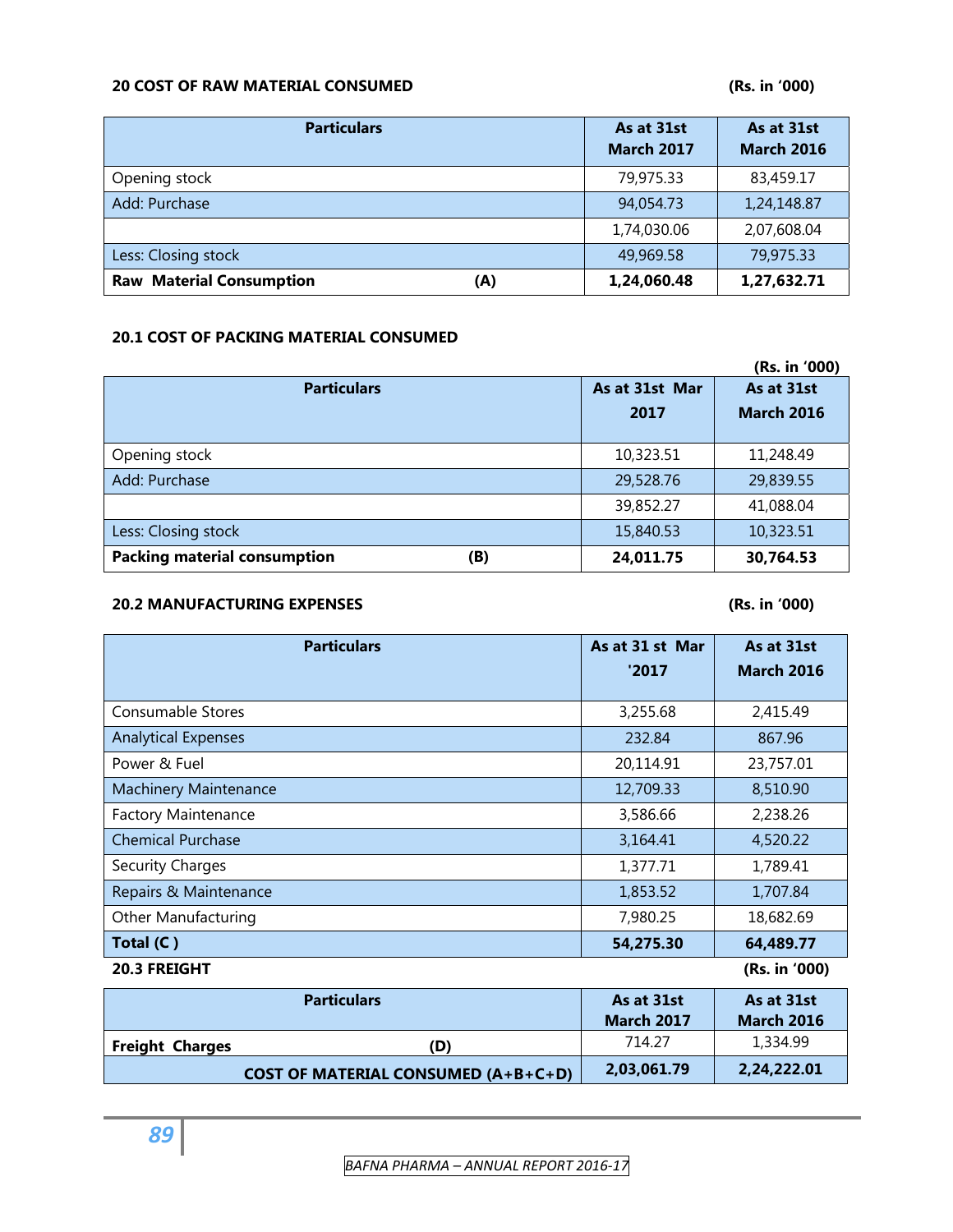# **21 PURCHASE OF STOCK IN TRADE**

|                            |                   | (Rs. in '000)     |
|----------------------------|-------------------|-------------------|
| <b>Particulars</b>         | As at 31st        | As at 31st        |
|                            | <b>March 2017</b> | <b>March 2016</b> |
| Purchase of stock in Trade | 4,02,005.79       | 5,01,514.65       |
| <b>Total</b>               | 4,02,005.79       | 5,01,514.65       |

# **22 CHANGES IN INVENTORIES OF FINISHED GOODS, STOCK IN PROCESS AND STOCK IN TRADE**

|                             |                   | (Rs. in '000)     |
|-----------------------------|-------------------|-------------------|
| <b>Particulars</b>          | As at 31st        | As at 31st        |
|                             | <b>March 2017</b> | <b>March 2016</b> |
| <b>Closing Inventories:</b> |                   |                   |
| <b>Finished Goods</b>       | 46,352.21         | 24,049.12         |
| Work in progress            | 26,339.77         | 17,726.86         |
|                             | 72,691.98         | 41,775.98         |
| <b>Opening Inventories:</b> |                   |                   |
| <b>Finished Goods</b>       | 24,049.12         | 11,900.08         |
| Work in progress            | 17,726.86         | 16,702.00         |
|                             | 41,775.98         | 28,602.08         |
| <b>Change in Inventory</b>  | (30, 916.00)      | (13, 173.90)      |

# **23 EMPLOYEE BENEFIT EXPENSES (Rs. in '000)**

| <b>Particulars</b>                | As at 31st<br><b>March 2017</b> | As at 31st<br><b>March 2016</b> |
|-----------------------------------|---------------------------------|---------------------------------|
| <b>Salaries</b>                   | 56,222.45                       | 56,882.05                       |
| <b>Bonus</b>                      | 3,008.23                        | 2,747.15                        |
| PF Companies contribution         | 4,288.32                        | 3,762.59                        |
| <b>ESI Companies Contribution</b> | 795.99                          | 828.55                          |
| Staff welfare                     | 1,911.02                        | 175.71                          |
| <b>Total</b>                      | 66,226.01                       | 64,396.05                       |

# **24 FINANCIAL EXPENSES (Rs. in '000)**

| <b>Particulars</b>  | As at 31st<br><b>March 2017</b> | As at 31st<br><b>March 2016</b> |
|---------------------|---------------------------------|---------------------------------|
| Interest to bank    | 56,462.10                       | 73,293.80                       |
| <b>Bank charges</b> | 4,249.24                        | 16,668.54                       |
| Interest others     | 52,656.85                       | 34,778.34                       |
| <b>Total</b>        | 1,13,368.19                     | 1,24,740.68                     |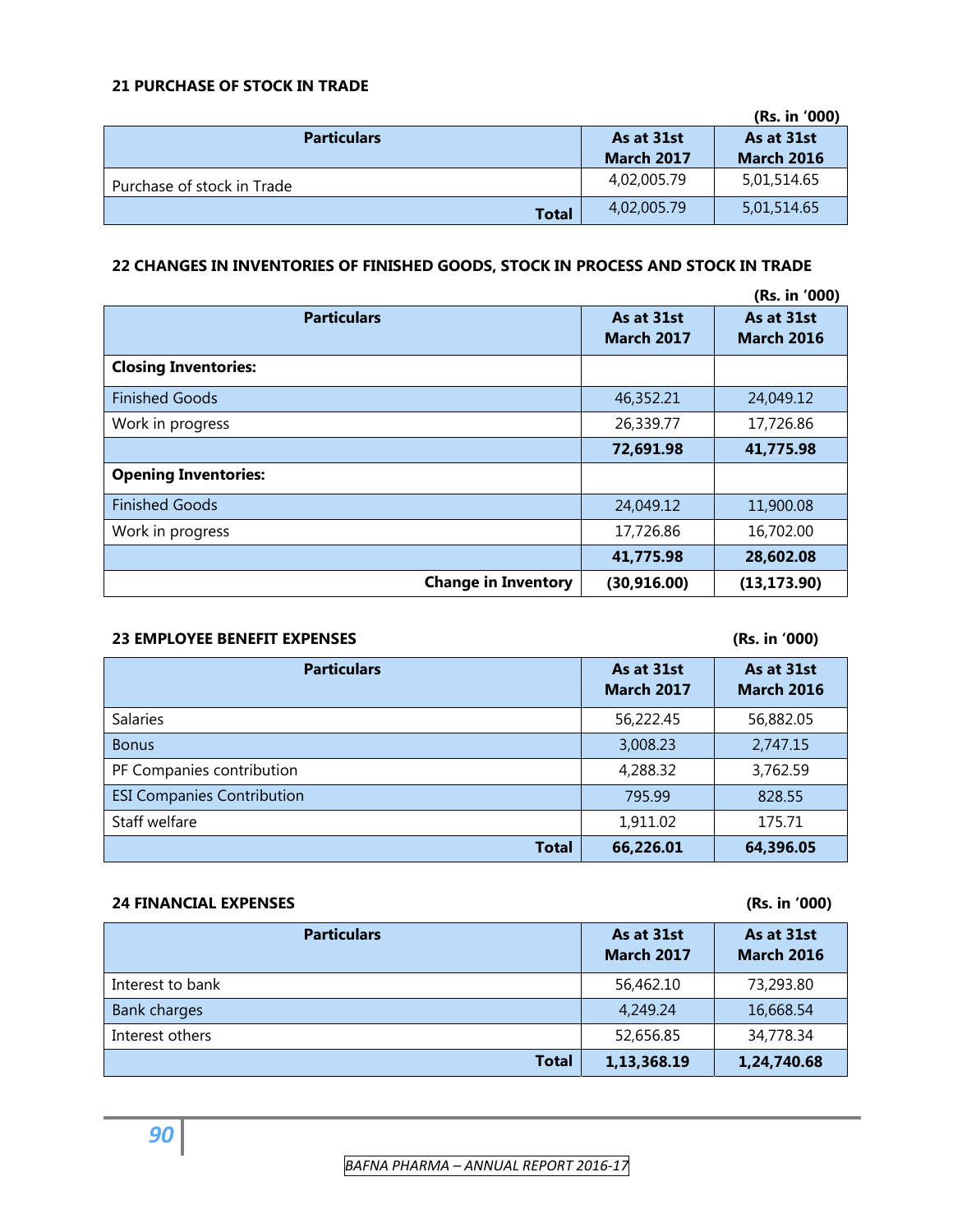# **25 DEPRECIATION AND AMORTISATION EXPENSES (Rs. in '000)**

| <b>Particulars</b>                     | As at 31st<br><b>March 2017</b> | As at 31st<br><b>March 2016</b> |
|----------------------------------------|---------------------------------|---------------------------------|
| Depreciation and Amortization expenses | 38,913.03                       | 41,121.33                       |
| <b>Total</b>                           | 38,913.03                       | 41,121.33                       |
| <b>26 OTHER EXPENSES</b>               |                                 | (Rs. in '000)                   |

| <b>Particulars</b>                  | As at 31st<br><b>March 2017</b> | As at 31st<br><b>March 2016</b> |
|-------------------------------------|---------------------------------|---------------------------------|
| Rent                                | 2,412.92                        | 2,336.92                        |
| Postage and Telegram                | 699.16                          | 731.72                          |
| Insurance                           | 1,096.85                        | 43.23                           |
| Conveyance                          | 1,075.08                        | 1,208.21                        |
| Donation                            | 11.00                           | 12.00                           |
| Travelling expenses                 | 1,360.64                        | 1,131.44                        |
| Printing and stationary             | 1,161.38                        | 1,665.51                        |
| Fees                                | 408.03                          | 1,570.76                        |
| Office Maintenance                  | 64.02                           | 45.84                           |
| Miscellaneous Expenses              | 4,741.58                        | 588.74                          |
| Sundry Balances Written Off         | 1,908.40                        | 1,782.30                        |
| <b>Professional Charges</b>         | 5,001.85                        | 2,787.34                        |
| Computer Maintenance                | 878.87                          | 1,215.62                        |
| Freight and Transportation          | 4,363.72                        | 7,609.11                        |
| Sales promotion                     | 938.19                          | 592.12                          |
| Loss on Expired Goods               |                                 | 7,467.72                        |
| Commission/Liasioning charges       | 6,793.36                        | 3,306.62                        |
| Payment to Auditors                 | 689.50                          | 567.36                          |
| Telephone                           | 719.16                          | 751.61                          |
| Subscription & Membership           | 44.83                           | 78.47                           |
| Vehicle Maintenance                 | 317.78                          | 475.96                          |
| <b>Service Tax</b>                  | 1,249.06                        | 1,581.76                        |
| <b>Discount Allowed</b>             | 24.46                           | 324.97                          |
| <b>Packing Charges</b>              |                                 | 32.19                           |
| Exchange Difference                 |                                 | 3,930.61                        |
| Advertisement                       | 206.47                          | 199.27                          |
| <b>MHRA Audit Fees</b>              | 2,280.25                        | 3,363.35                        |
| Liquidative Damages                 |                                 |                                 |
| <b>Directors Salary</b>             | 2,760.00                        | 2,460.00                        |
| <b>Directors Sitting Fees</b>       | 200.00                          | 190.00                          |
| <b>Provision for Doubtful Debts</b> | 20,005.53                       |                                 |
| <b>Total</b>                        | 61,412.05                       | 48,050.72                       |

*91*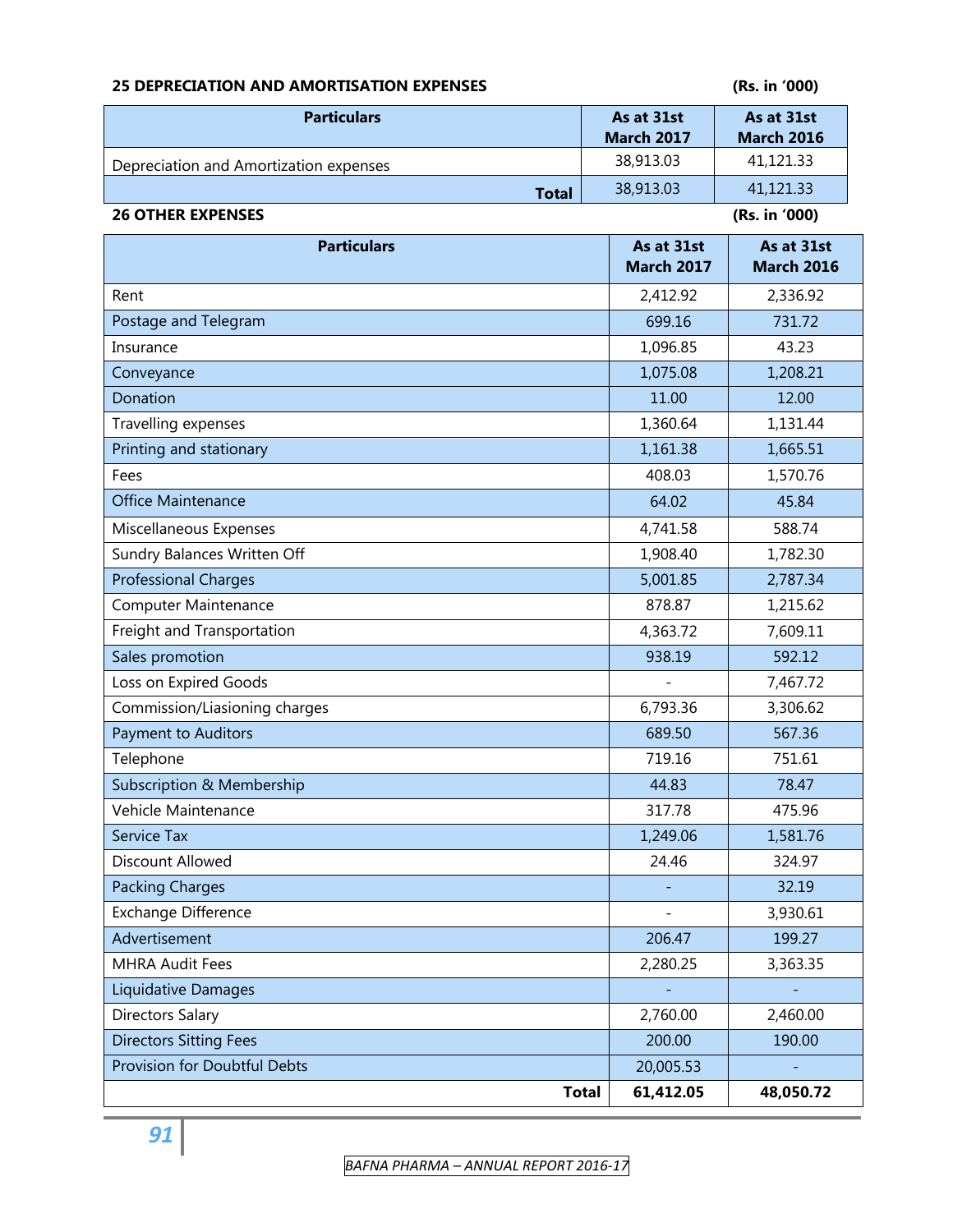# **26.1 PAYMENT TO AUDITORS AS (Rs. in '000)**

| <b>Particulars</b>          | As at 31st<br><b>March 2017</b> | As at 31st March<br>2016 |
|-----------------------------|---------------------------------|--------------------------|
| <b>Statutory Audit Fees</b> | 350.00                          | 350.00                   |
| <b>Tax Audit Fees</b>       | 50.00                           | 50.00                    |
| <b>Certification Fees</b>   | 50.00                           | 50.00                    |
| <b>IT Matters</b>           | 15.00                           | 10.00                    |
| <b>Service Tax</b>          | 100.00                          | 100.00                   |
| <b>Other Services</b>       | 84.75                           | 81.20                    |
| Total                       | 649.75                          | 641.20                   |

# **26.2 DIRECTORS REMUNERATION (Rs. in '000)**

|              | <b>Particulars</b> | <b>Bafna Mahaveer Chand</b>                                        |          | <b>Paras Bafna</b>              |                                 |
|--------------|--------------------|--------------------------------------------------------------------|----------|---------------------------------|---------------------------------|
|              |                    | As at 31st<br>As at 31st<br><b>March 2017</b><br><b>March 2016</b> |          | As at 31st<br><b>March 2017</b> | As at 31st<br><b>March 2016</b> |
| a)           | Salary             | 1,380.00                                                           | 1,380.00 | 1,080.00                        | 1,080.00                        |
|              | Conveyance         | 180.00                                                             | 180.00   | 120.00                          | 120.00                          |
| $\mathbf{b}$ | Contribution to PF | 21.60                                                              | 21.60    | 21.60                           | 21.60                           |
| C)           | Lease Rent for Car |                                                                    |          |                                 |                                 |
|              | <b>Total</b>       | 1,581.60                                                           | 1,581.60 | 1,221.60                        | 1,221.60                        |

# **26.3 FOREIGN CURRENCY TRANSACTIONS**

a) Income of foreign currency Transaction is recorded at the rate of exchange prevailing on the date, when the relevant transaction has taken place. Realized gains or losses on the exchange are recognized in the Profit and loss account.

# **26.4 EXPENDITURE IN FOREIGN CURRENCY (in '000)**

| <b>Particulars</b>   |             | As on 31st March 2017 |                            |        | As on 31st March 2016      |
|----------------------|-------------|-----------------------|----------------------------|--------|----------------------------|
|                      |             |                       | <b>Amount</b><br>(Rs.'000) |        | <b>Amount</b><br>(Rs. 000) |
| RAW MATERIAL         | <b>USD</b>  | 174.33                | 12,007.75                  | 409.58 | 27,706.08                  |
|                      | <b>EURO</b> | <b>NIL</b>            | <b>NIL</b>                 | 10.35  | 199.29                     |
|                      | <b>GBP</b>  | 102.70                | 9,391.59                   |        | ٠                          |
| <b>CAPITAL GOODS</b> | <b>USD</b>  |                       |                            | 14.50  | 995.86                     |
|                      | <b>EURO</b> |                       |                            | 3.12   | 230.52                     |

# **26.5 EARNINGS IN FOREIGN CURRENCY (in '000)**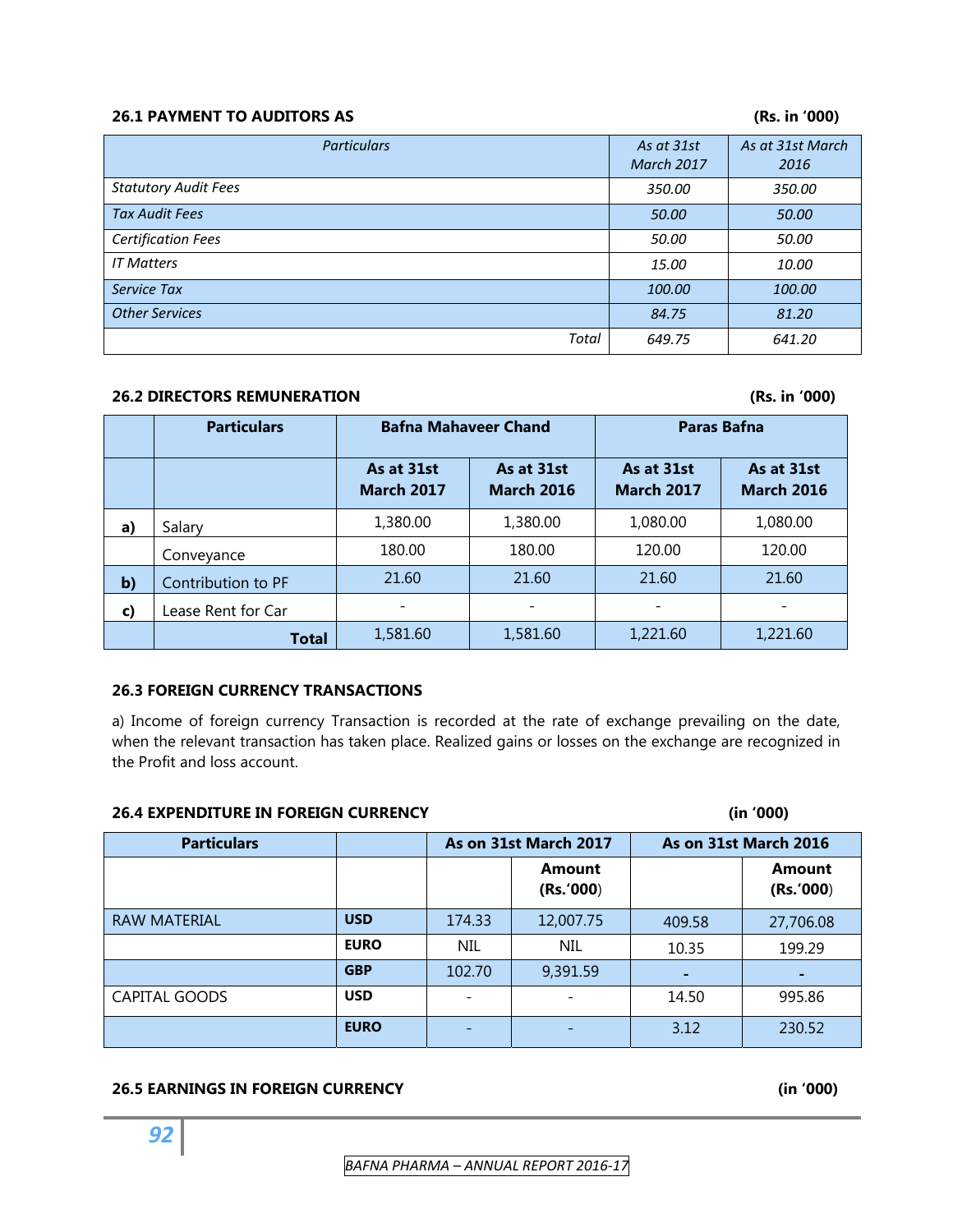| <b>Particulars</b>  |            | As at 31st<br><b>March 2017</b> | As at 31st<br><b>March 2016</b> |
|---------------------|------------|---------------------------------|---------------------------------|
| <b>EXPORT SALES</b> | <b>USD</b> | 2,418.30                        | 3,599.85                        |
|                     | <b>INR</b> | 1,60,352.01                     | 2,33,622.43                     |
|                     | <b>GBP</b> | 499.20                          | 550.97                          |
|                     | <b>INR</b> | 41,726.61                       | 53,155.29                       |
|                     | <b>INR</b> | 32990.508                       |                                 |

Note: Sale of goods to EOU (Exporter) has been made to the tune of Rs.15933.586 ('000) (Previous year 30743.46 ('000) and has been included in the Export Sales

# **26.6 RESEARCH AND DEVELOPMENT EXPENDITURE (in '000)**

| <b>Particulars</b>  | As at 31st<br><b>March 2017</b> | As at 31st<br><b>March 2016</b> |
|---------------------|---------------------------------|---------------------------------|
| Capital Expenditure |                                 | 374.00                          |
| Revenue Expenditure | 7,447.62                        | 8,169.18                        |
|                     | 7,447.62                        | 8,543.18                        |

# *Standalone - Related party disclosures – FORM AOC- 2*

# **29 RELATED PARTY DISCLOSURES**

As per Accounting Standard 18, the disclosures of transactions with the related Parties are given below:

List of Related Parties where control exists and related Parties with whom transactions have taken place and relationship. The necessary approvals were obtained in the respective Board meetings of the Company. The terms of contracts or arrangements or transactions were at arm's length basis.

# **29.1 Name of the related Party**

a) Mr. BAFNA MAHAVEER CHAND b) Mr. PARAS BAFNA c) Mrs. CHETNA BAFNA d) Mr. NAVEEN BAFNA

# **29.2 Directors interest**

a) BAFNA LIFESTYLES REMEDIES LIMITED b) BHANSILAL & CO (HUF)

**29.3** The Directors of the Subsidiary Company Ms. Hemalatha and Ms. Sabitha are the employee of the Company **(Rs. in '000)** 

|                | Company            |                                         |                   |                    | 113. HI VVVI |            |
|----------------|--------------------|-----------------------------------------|-------------------|--------------------|--------------|------------|
| SI.            | <b>Particulars</b> | <b>Associates</b>                       | <b>Key</b>        | <b>Relative of</b> | As on        | As on      |
| <b>No</b>      |                    |                                         | <b>Management</b> | <b>KMP</b>         | 31.03.2017   | 31.03.2016 |
|                |                    |                                         | <b>Personnel</b>  |                    |              |            |
|                | Purchase of goods  | Bafna Lifestyles<br>Remedies Ltd        |                   |                    |              |            |
| $\overline{2}$ | Sale of goods      | Bafna Lifestyles<br><b>Remedies Ltd</b> |                   |                    |              |            |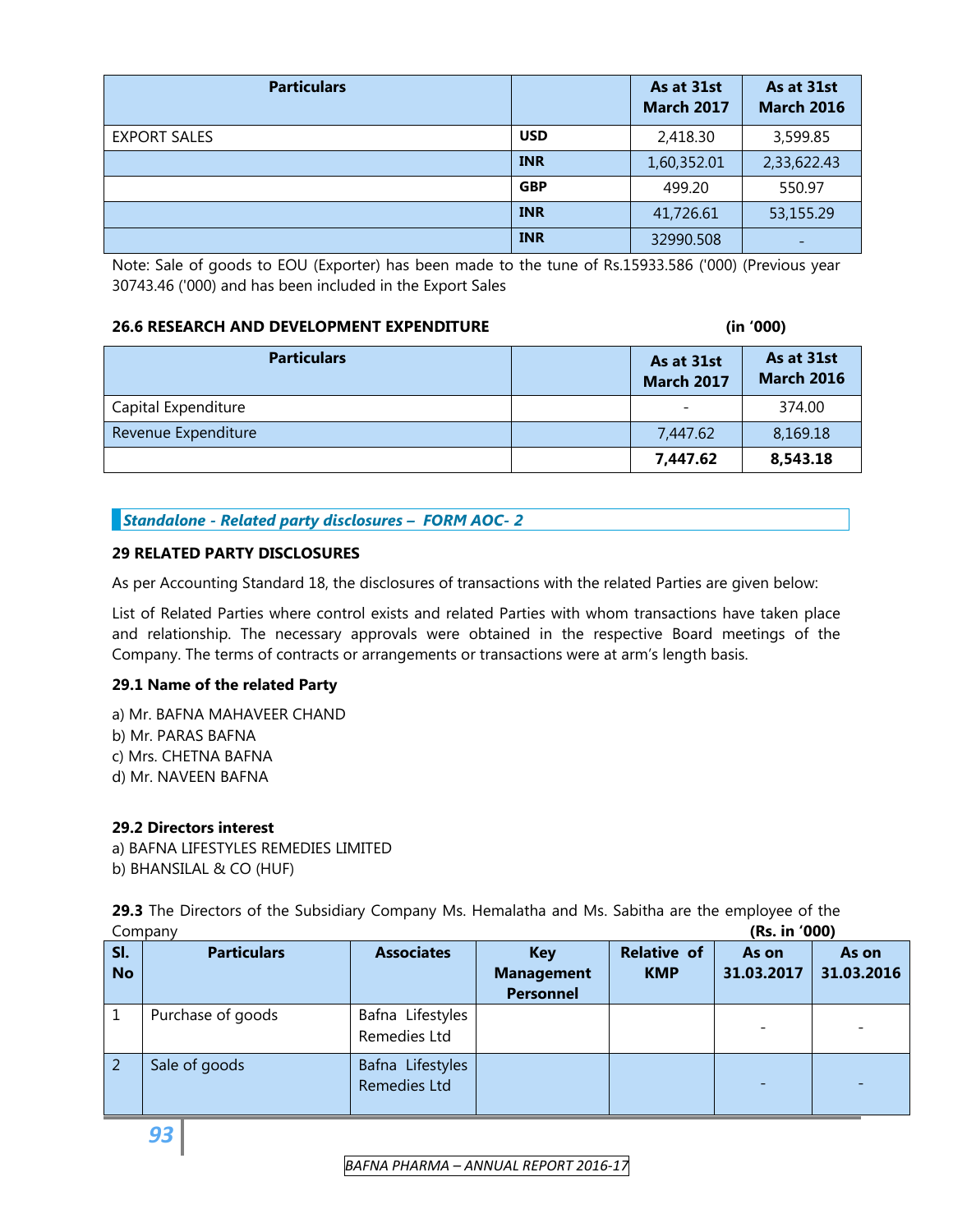| 3              | Sale of Fixed Assets                                         |                                         |                                                              |                                 |             |           |
|----------------|--------------------------------------------------------------|-----------------------------------------|--------------------------------------------------------------|---------------------------------|-------------|-----------|
| $\overline{4}$ | <b>Rendering Services</b>                                    | Bafna Lifestyles<br><b>Remedies Ltd</b> | Bafna Mahaveer<br>Chand, Paras<br>Bafna, and<br>Naveen Bafna |                                 | 3,240.00    | 10,314.21 |
| 5              | Agency agreements                                            |                                         |                                                              |                                 |             |           |
| 6              | Leasing or Hire Purchase                                     | Bafna Lifestyles<br><b>Remedies Ltd</b> |                                                              | <b>Bhansilal</b><br>Bafna (HUF) | 2,925.00    | 2,925.00  |
| $\overline{7}$ | Transfer of R&D                                              |                                         |                                                              |                                 |             |           |
| 8              | License Agreements                                           |                                         |                                                              |                                 |             |           |
| 9              | Finance loans and Equity in<br>Cash or Kind                  | Bafna Lifestyles<br>Remedies Ltd        | Bafna Mahaveer<br>and Paras Bafna                            |                                 | 1,57,667.65 | 14,300.00 |
| 10             | <b>Guarantee and Collaterals</b>                             | Bafna Lifestyles<br><b>Remedies Ltd</b> |                                                              |                                 |             |           |
| 11             | Manage Contracts<br>including for Deputation of<br>Employees |                                         |                                                              |                                 |             |           |
| 12             | Rent                                                         |                                         | Bafna Mahaveer<br>Chand                                      | <b>Bhansilal</b><br>Bafna (HUF) | 2,250.00    | 2,241.00  |

# **27 CONTINGENT LIABILITIES NOT PROVIDED FOR**

|              |                                                                                                                                         |                                 | (Rs. in '000)                   |
|--------------|-----------------------------------------------------------------------------------------------------------------------------------------|---------------------------------|---------------------------------|
|              | <b>Particulars</b>                                                                                                                      | As at 31st<br><b>March 2017</b> | As at 31st<br><b>March 2016</b> |
| a)           | In respect of Letter of Credit and Bank Guarantee                                                                                       | 2,925.29                        | 28,624.70                       |
| $\mathbf{b}$ | Bonds have been executed in favour of Customs Authorities for<br>the purchase of materials and capital goods without payment of<br>duty |                                 |                                 |

# **28 SECONDARY SEGMENT / GEOGRAPHICAL SEGMENT**

# **The Company has indentified manufacture of Medicine and drugs as the only primary reportable Segment (Rs. in '000)**

| segment                   |                                 |                                 |               |           |              | (113. HI VVV) |
|---------------------------|---------------------------------|---------------------------------|---------------|-----------|--------------|---------------|
|                           | As at 31st<br><b>March 2017</b> | As at 31st<br><b>March 2016</b> |               |           |              |               |
|                           | <b>INDIA</b>                    | <b>ASIA</b>                     | <b>AFRICA</b> | <b>UK</b> | <b>Total</b> | <b>Total</b>  |
| <b>Sales</b>              | 4,14,266.1<br>0                 | 1,41,508.8<br>5                 | 14,949.58     | 78,890.69 | 6,49,615.22  | 853,184.17    |
| <b>Operating Expenses</b> | 3,66,142.1<br>9                 | 1,25,070.2<br>3                 | 13,212.94     | 69,726.22 | 5,74,151.58  | 712,562.76    |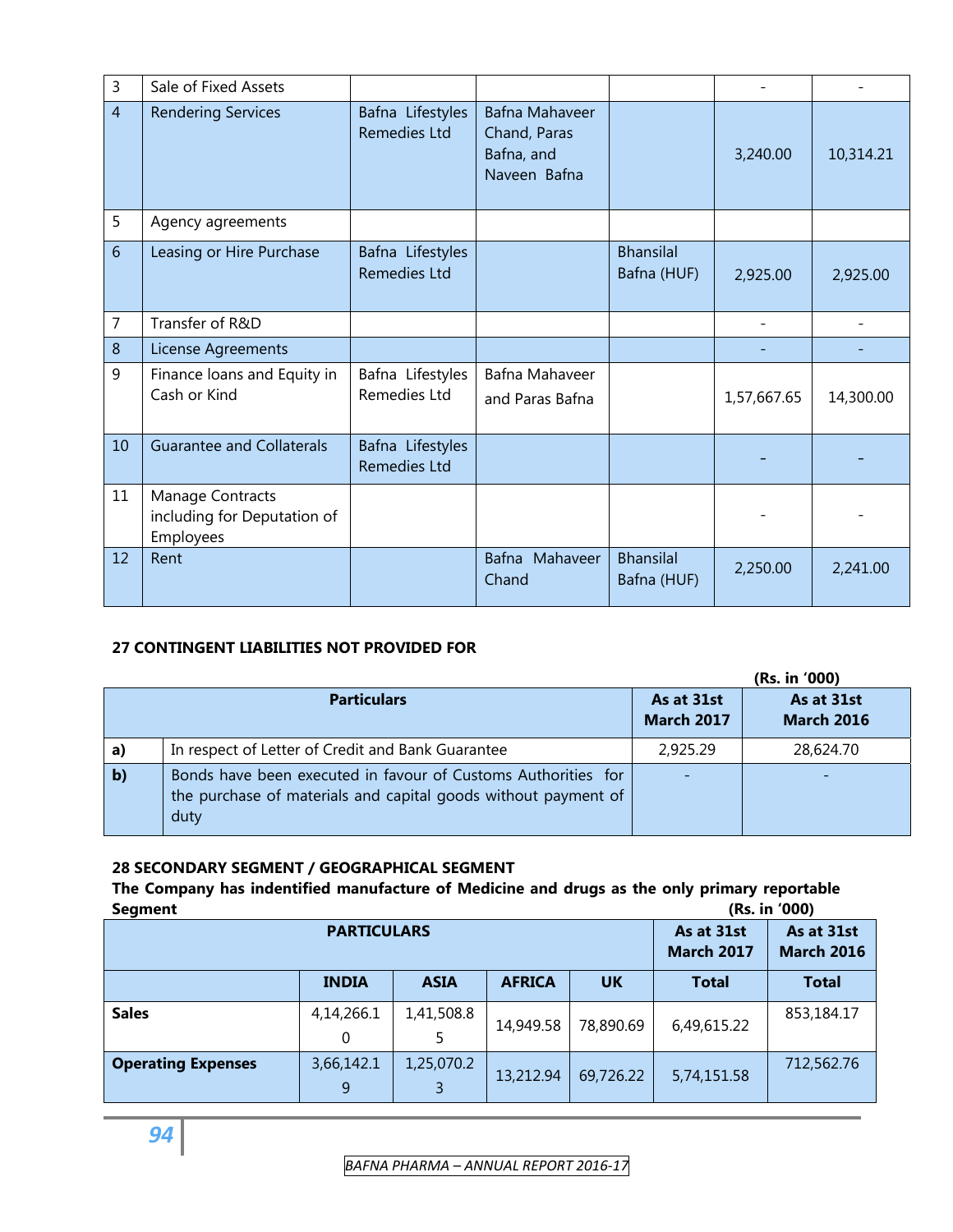| <b>Operating Income / Loss</b>               | 48,123.91 | 16,438.61 | 1,736.64 | 9,164.47 | 75,463.64     | 140,621.41    |
|----------------------------------------------|-----------|-----------|----------|----------|---------------|---------------|
| <b>Un-allocated Income</b>                   |           |           |          |          | 11,401.56     | 12,412.79     |
| <b>Total Income</b>                          |           |           |          |          | 86,865.20     | 153,033.60    |
| <b>Un-allocated Expenses</b>                 |           |           |          |          | (2,79,919.29) | (278, 308.78) |
| Net profit before Tax                        |           |           |          |          | (1,93,054.09) | (125, 275.19) |
| <b>Income Tax and</b><br><b>Deferred tax</b> |           |           |          |          | 8,352.03      | 3,430.83      |
| <b>Net profit after Tax</b>                  |           |           |          |          | (1,84,702.06) | (121, 844.36) |

# **29 CENVAT**

Cenvat Credit is reckoned for the material, Capital Goods, stores and consumables purchased and entered into the factory Premises.

# **30 GENERAL**

**a)** The details of Statutory dues pending as at 31<sup>st</sup> March 2017 are given below

| Name of the<br><b>Statue</b> | Nature of<br><b>Dues</b> | <b>Amount</b> | <b>Payment to</b><br>which the<br>amount Relates | <b>Due Date</b>                       | Date of<br><b>Payment</b> |
|------------------------------|--------------------------|---------------|--------------------------------------------------|---------------------------------------|---------------------------|
| EPF & MP Act<br>1952         | <b>PF Contribution</b>   | 88,63,363     | Jan 2016 To March<br>2017                        | 15th Day of<br>the Following<br>Month | Not Paid                  |
| <b>ESI Act 1948</b>          | ESI<br>Contribution      | 9,23,931      | June 2016 to<br><b>March 2017</b>                | 21st Day of<br>the Following<br>Month | Not Paid                  |
| Service Tax                  | Service Tax              | 15,88,149     | June 2016 to<br><b>March 2017</b>                | 5th Day of the<br>Following<br>Month  | Not Paid                  |
| Income Tax Act<br>1961       | <b>TDS</b>               | 66,60,065     | July 2016 to March<br>2017                       | 7th Day of the<br>Following<br>Month  | Not Paid                  |
| Income Tax Act<br>1961       | Income Tax<br>Dues       | 5,81,41,814   | Asst Year 2015-<br>2016                          | 31st March<br>2015                    | Not Paid                  |

**b)** Balances under Trade Payables, debtors, loans and advances remain unconfirmed.

**c)** Advances given to suppliers for supply of materials and others remain unconfirmed. It was explained that supply will be made in the ensuing year

**d)** Loans and advances include outstanding balances of deposits with Corporate bodies is given below

|                                                            |                                 | (Rs. In '000)                   |
|------------------------------------------------------------|---------------------------------|---------------------------------|
| Name of the Body Corporate                                 | <b>As at 31st March</b><br>2017 | As at 31st<br><b>March 2016</b> |
| TAMILNADU STEEL TUBES LIMITED (Including Interest thereon) | 1,012.50                        | 14,146.98                       |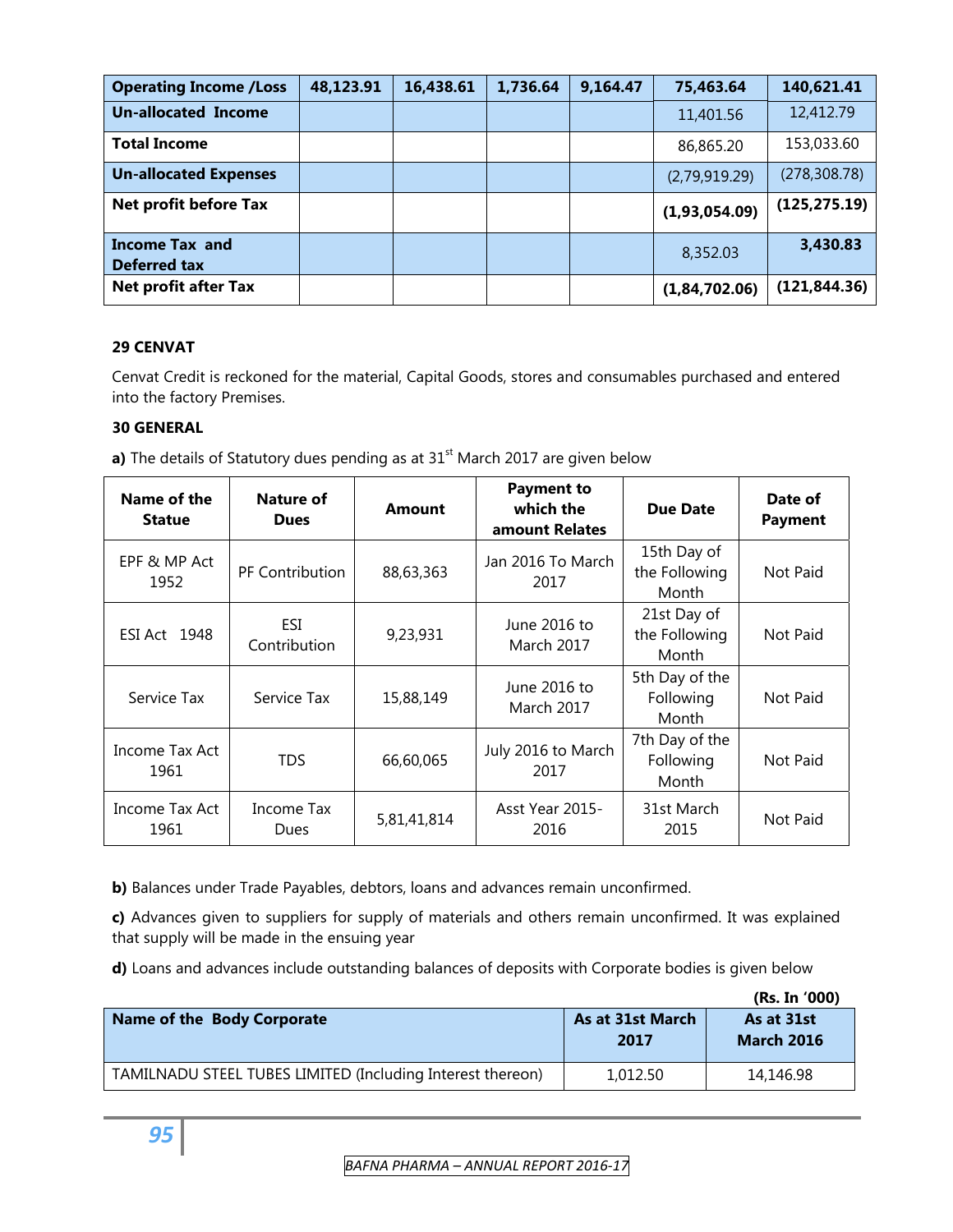- **e)** The company has granted loan to its subsidiary M/s. BAFNA LIFESTYLES REMEDIES LIMITED for Rs. 12,09,45,610/-which is outstanding as at March 2017.BLRL has difficulties in repaying its debts.
- **f)** The Fixed deposit of sum of Rs. 22188.49 ('000) (Previous Year Rs25368.76 ('000) ) lying with State bank of India are under lien against Bank Gaurantee Margin, LC Margin Money and Loan against Deposit.

**g)** The New schedule III of the Companies Act 2013 become applicable during the year 2014-15 to the Company and hence Previous Years figures have been reclassified, regrouped and re-arranged wherever necessary.

# **SIGNATURE TO NOTE ON FINANCIAL STATEMENT No.1 TO No.30**

### **As per our report of even date**

**For Abhay Jain & Co On behalf of Board Chartered Accountants FRN No.000008S** 

**A.K. Jain Bafna Mahaveer Chand Paras Bafna** 

**(Partner) (Managing Director) (Whole Time Director)** 

**Place: Chennai Sapna Jain** Sapna Jain

**Date: 27.05.2017 (Company Secretary)**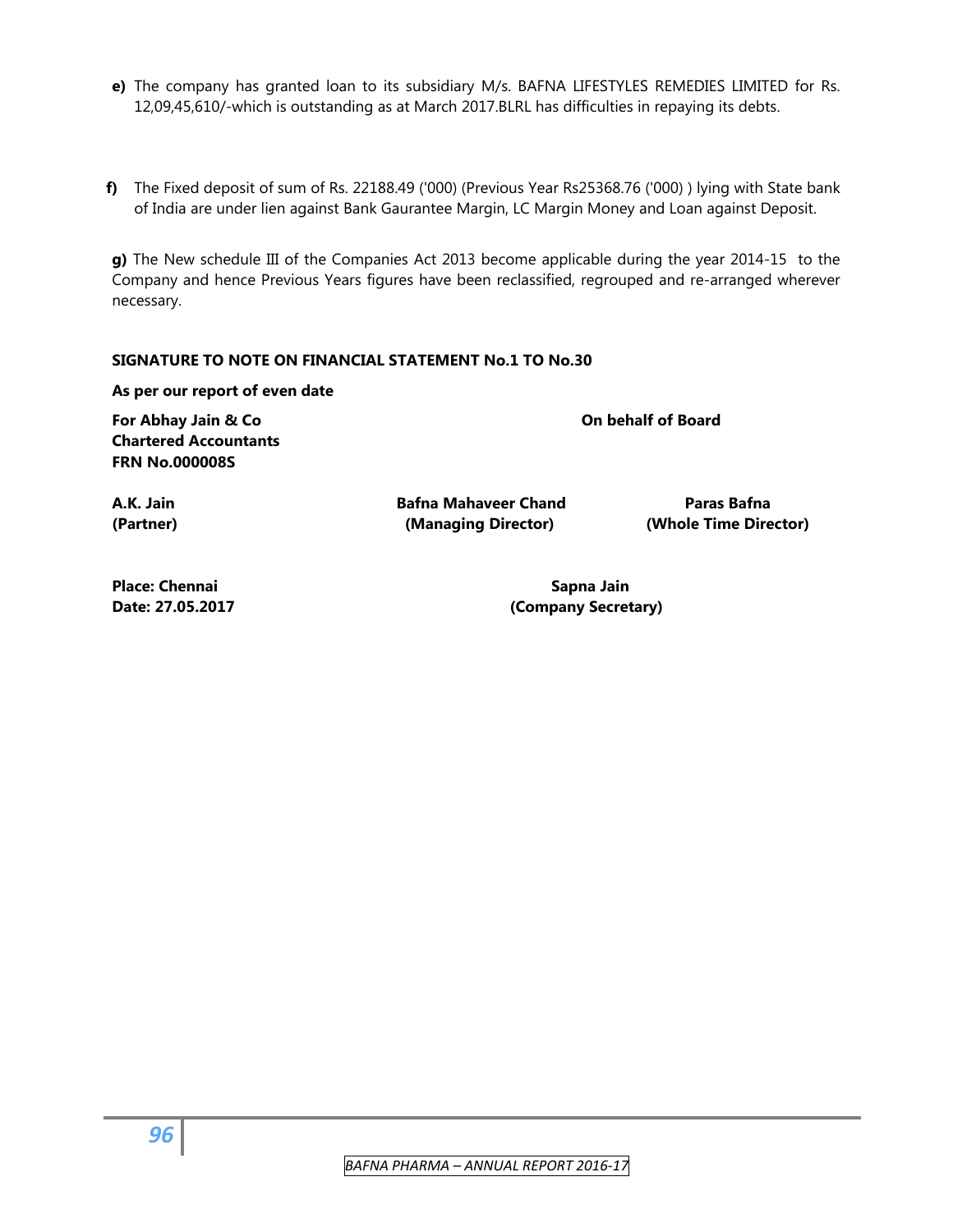**Consolidated Financial Statements as at 31st March, 2017** 

# *Consolidated Financial*

# *Statements*

 *BAFNA PHARMA – ANNUAL REPORT 2016‐17*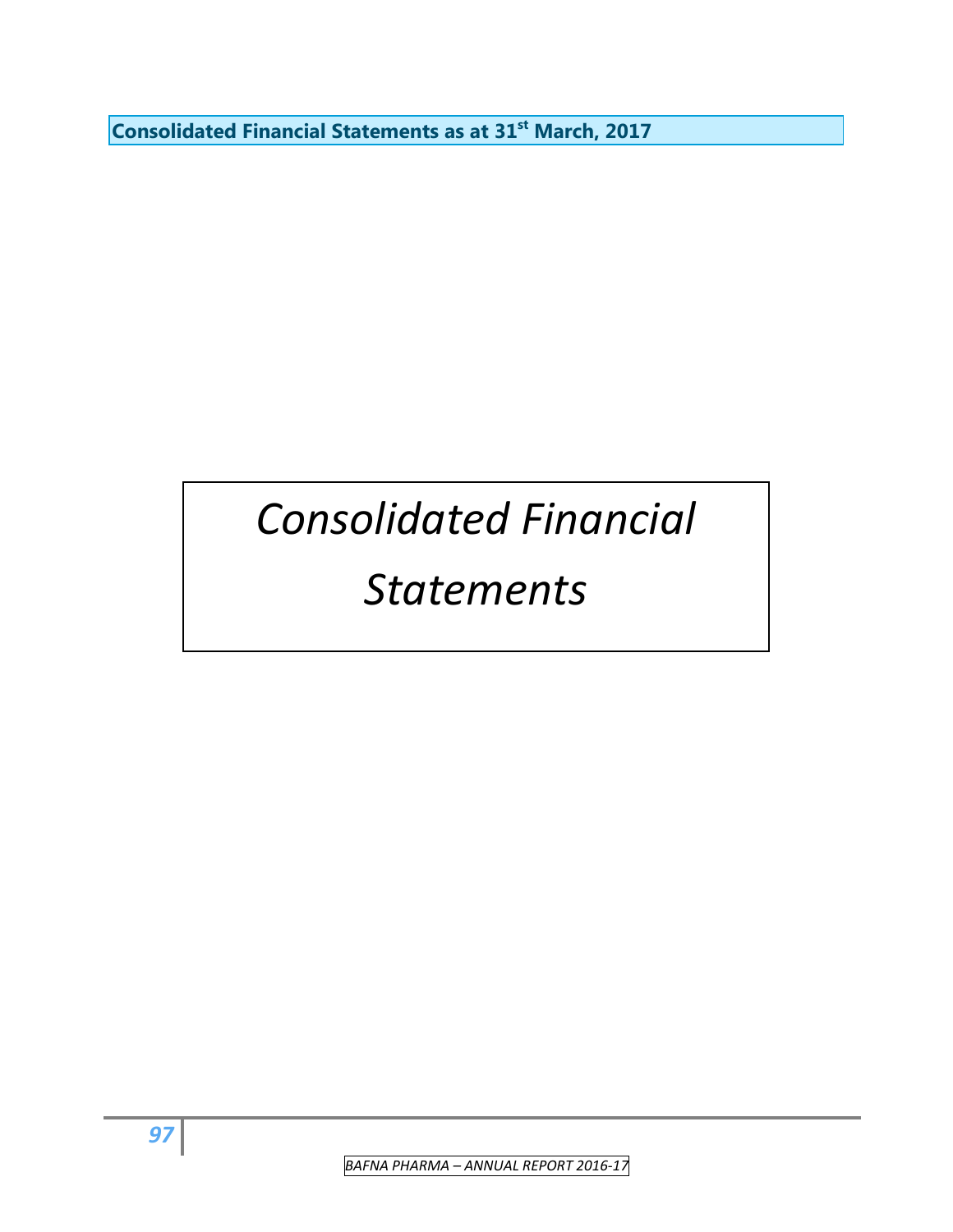# **INDEPENDENT AUDITORS' REPORT**

# **TO THE MEMBERS OF BAFNA PHARMACEUTICALS LIMITED**

### **Report on the Consolidated Financial Statements**

We have audited the accompanying consolidated financial statements of BAFNA PHARMACEUTICALS LIMITED (hereinafter referred to as the "Holding Company") and its subsidiary (the holding company and its subsidiary together referred to as the ("Group") comprising of the Consolidated Balance Sheet as at 31March, 2017,the Consolidated statement of Profit and Loss and the Consolidated Cash Flow Statement for the year then ended , and a summary of the significant accounting policies and other explanatory information (hereinafter referred to as the ("consolidated financial statement")

### **Management's Responsibility for the Consolidated Financial Statements**

The Holding Company's Board of Directors is responsible for the preparation of these consolidated financial statements in terms of the requirements of the Companies Act, 2013 (hereinafter referred to as the "Act" ) that give a true and fair view of the consolidated financial position ,consolidated financial performance and consolidated cash flows of the group in accordance with the accounting principles generally accepted in India, including the Accounting Standards specified under Section 133 of the Act, read with Rule 7 of the Companies (Accounts) Rules , 2014.The respective Board of Directors of the companies included in the group are responsible for maintainence of adequate accounting records in accordance with the provision of the Act for safeguarding the assets of the Group and for preventing and detecting frauds and other irregularities ; the selection and application of appropriate accounting policies; making judgments and estimates that are reasonable and prudent ;and the design, implementation and maintenance of adequate internal financial controls, that were operating effectively for ensuring the accuracy and completeness of the accounting records, relevant to the preparation and presentation of the financial statements that give a true and fair view and are free from material misstatement, whether due to fraud or error , which have been used for the purpose of preparation of the consolidated financial statements by the Directors of the Holding Company, as aforesaid.

### **Auditor's Responsibility**

Our responsibility is to express an opinion on these consolidated financial statements based on our audit. While conducting the audit, we have taken into account the provisions of the Act, the accounting and auditing standards and matters which are required to be included in the auditor report under the provisions of the Act and the Rules made thereunder.

We conducted our audit in accordance with the Standards on Auditing specified under Section 143(10) of the Act. Those Standards require that we comply with ethical requirements and plan and perform the audit to obtain reasonable assurance about whether the consolidated financial statements are free from material misstatement.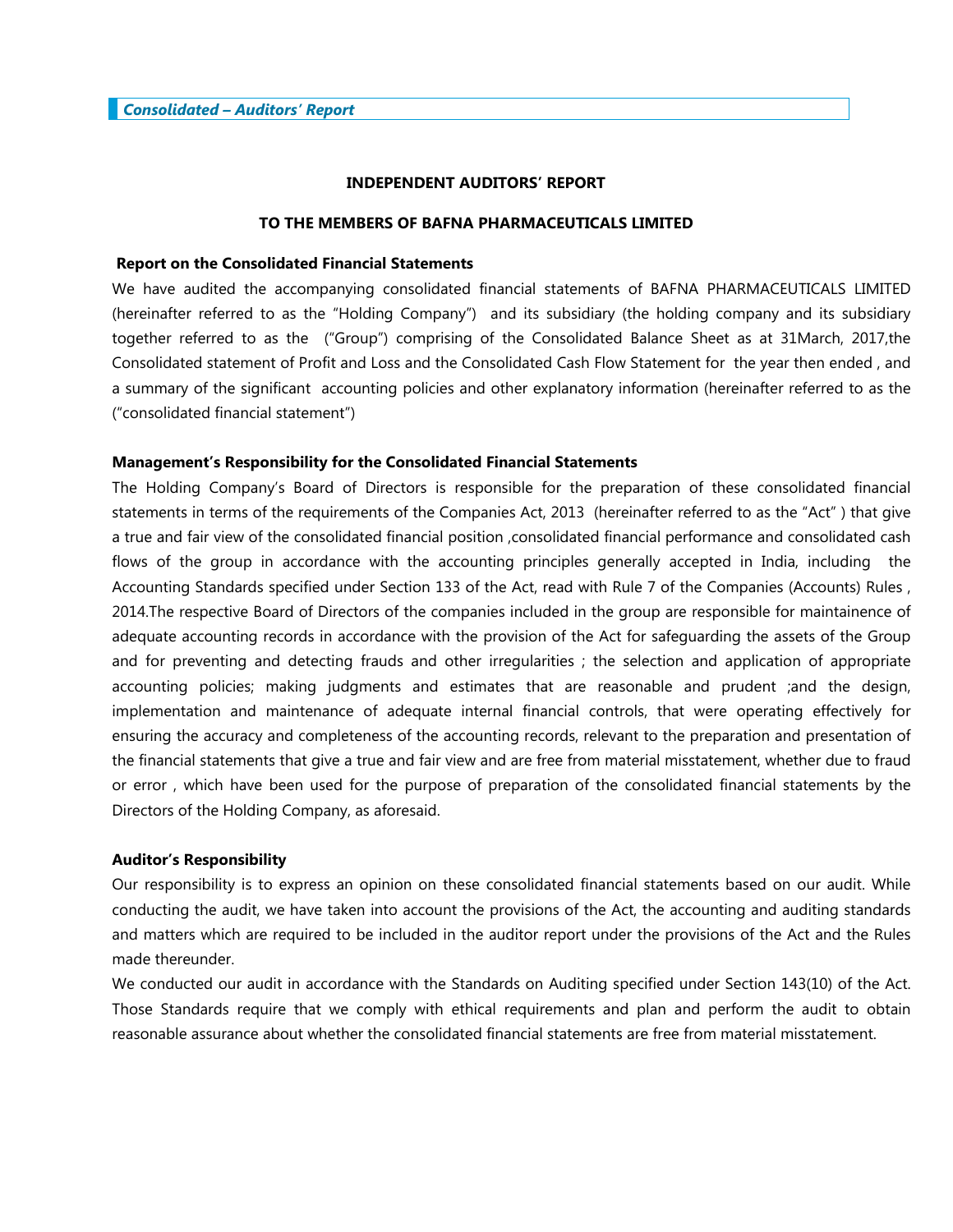An audit involves performing procedures to obtain audit evidence about the amounts and the disclosures in the consolidated financial statements .The procedures selected depend on the auditor's judgment ,including the assessment of the risks of material misstatement of consolidated financial statements, whether due to fraud or error .In making those risk assessments, the auditor considers internal financial control relevant to the Holding Company's preparation of the consolidated financial statements that give a true and fair view in order to design audit procedures that are appropriate in the circumstances but not for the purpose of expressing an opinion on whether the Holding Company has an adequate internal financial controls system over financial reporting in place and the operating effectiveness of such controls. An audit also includes evaluating the appropriateness of the accounting policies used and the reasonableness of the accounting estimates made by the Holding Company's Board of Directors, as well as evaluating the overall presentation of the consolidated financial statements.

We believe that the audit evidence obtained by us is sufficient and appropriate to provide a basis for our audit opinion on the consolidated financial statement.

# **Opinion**

In our opinion and to the best of our information and according to the explanations given to us, the aforesaid consolidated financial statements give the information required by the Act in the manner so required and give a true and fair view in conformity with the accounting principles generally accepted in India, of the consolidated state of affairs of the Group as at 31 March, 2017, and their consolidated profits and their consolidated cash flows for the year ended on that date.

# **Other Matter**

We audited the financial statements of subsidiary, whose financial statements reflect total assets (net) of 1254.88 lacs as at 31 March, 2017, total revenue of Rs.NIL and net cash out flows amounting to of Rs.1.61 lacs for the year ended on that date, as considered in consolidated financial statements.

# **Report on the Other Legal and Regulatory Requirements**

1) As required by the Companies (Auditor's Report) Order, 2015 (the "Order") issued by the Central Government of India in terms of sub-section (11) of Section 143 of the Act, based on the comments in the auditor's report of the Holding Company and its subsidiary Company, we give in the Annexure a statement on the matters specified in paragraphs 3 and 4 of the Order, to the extent applicable.

2) As required by Section 143(3) of the Act, we report to the extent applicable, that:

a) We have sought and obtained all the information and explanations which to the best of our knowledge and belief were necessary for the purpose of our audit of the aforesaid consolidated financial statements.

b) In our opinion, proper books of account as required by law relating to preparation of the aforesaid consolidated financial statements have been kept so far as it appears from our examination of those books.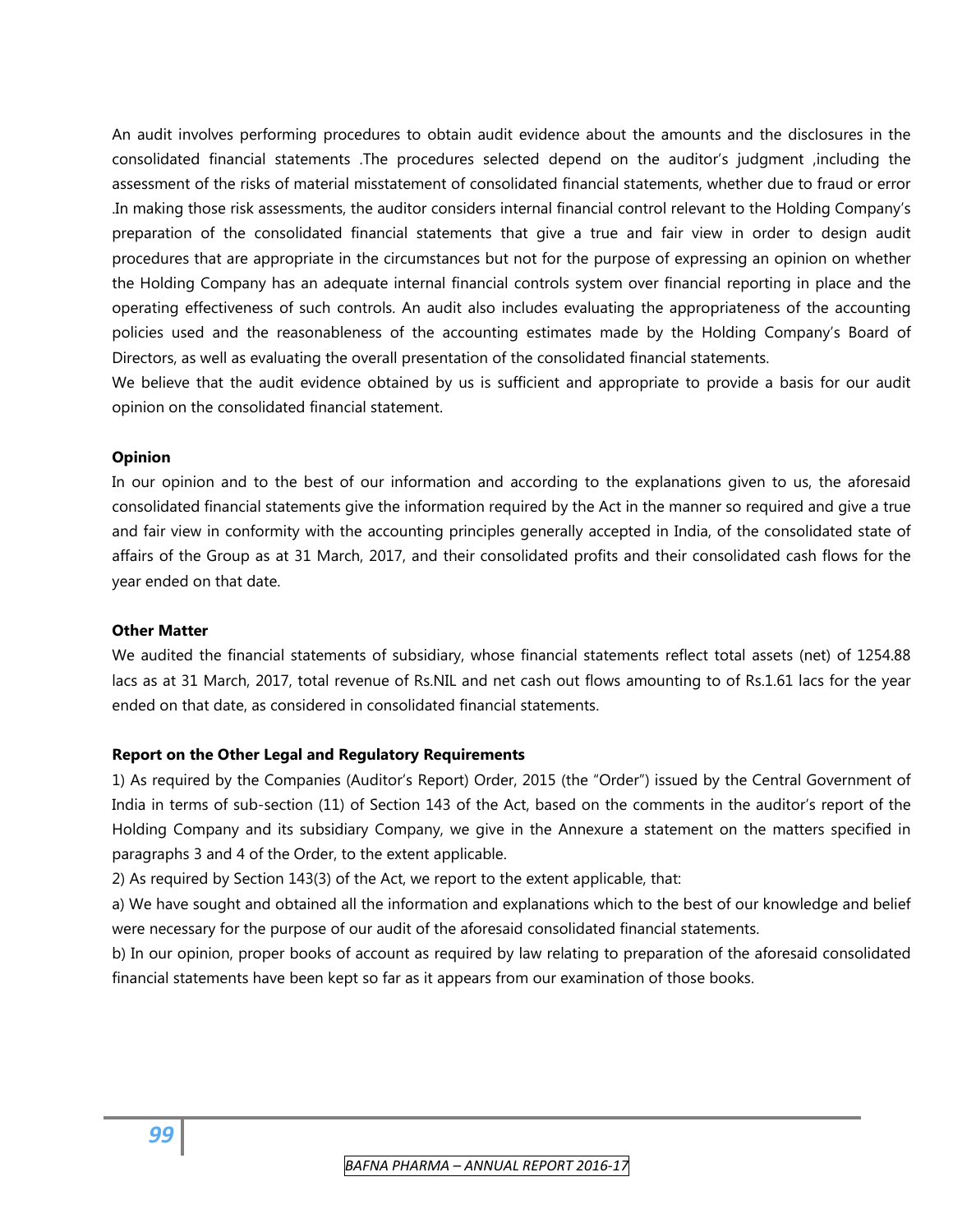c) The Consolidated Balance Sheet, the Consolidated Statement of Profit and Loss, and the Consolidated Cash Flow Statement dealt with by this Report are in agreement with the relevant books of account maintained for the purpose of preparation of the consolidated financial statements.

d) In our opinion, the aforesaid consolidated financial statements comply with the Accounting Standards specified under Section 133 of the Act, read with Rule 7 of the Companies (Accounts) Rules, 2014.

e) On the basis of written representations received from the directors of the Holding Company as on 31 March, 2017 taken on record by the Board of Directors of the Holding Company and the reports of the statutory auditors of its subsidiary company, none of the directors of the Group Companies, is disqualified as on 31 March, 2017 from being appointed as a director in terms of Section 164(2) of the Act.

f) With respect to the other matters to be included in the Auditor's Report in accordance with Rule 11 of the Companies (Audit and Auditor's) Rules,2014,in our opinion and to the best of our information and according to the explanations given to us:

i. The consolidated financial statements disclose the impact of pending litigations on the consolidated financial position of the Group.

ii. The Group did not have any material foreseeable losses on long –term contracts including derivative contracts.

iii. There were no amounts which were required to be transferred to the Investor Education and Protection Fund by the Holding Company and its subsidiary company.

> **For ABHAY JAIN & Co. Chartered Accountants FRN:000008S**

**Place: Chennai Date: 27.05.2017** 

> **A K JAIN (Partner) M No.070224**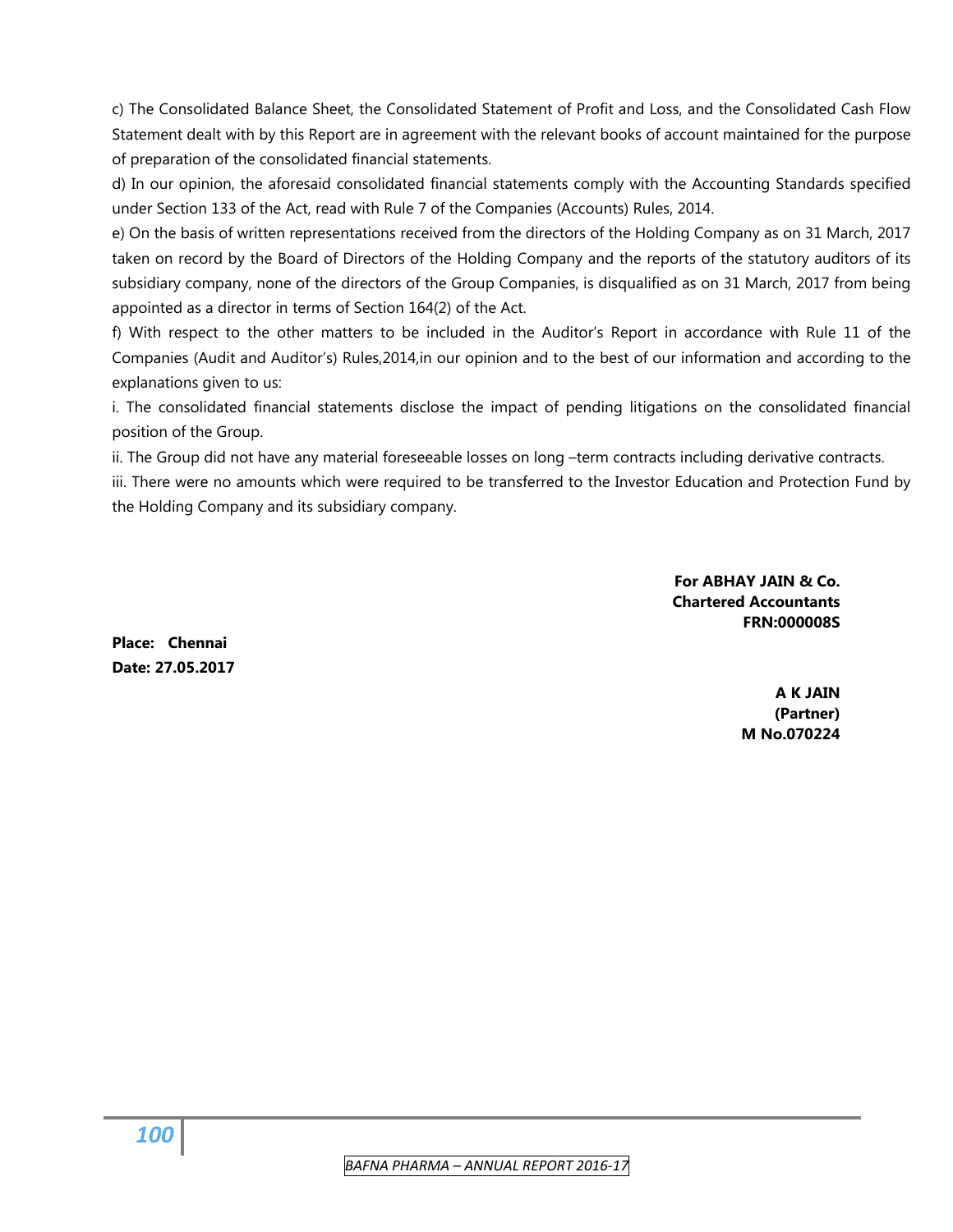# *Consolidated – Balance Sheet*

# CONSOLIDATED BALANCE SHEET AS AT 31<sup>ST</sup> MARCH, 2017 **(Rs. in '000)**

| <b>PARTICULARS</b>                                  | <b>NOTE</b>    |            | March 31, 2017 | March 31, 2016 |              |
|-----------------------------------------------------|----------------|------------|----------------|----------------|--------------|
| <b>EQUITY AND LIABILITES</b>                        |                |            |                |                |              |
| (1) SHAREHOLDERS' FUNDS                             |                |            |                |                |              |
| (a) Share Capital                                   | 3              | 186,563.35 |                | 186,563.35     |              |
| (b) Reserves & Surplus                              | $\overline{4}$ | 200,088.62 |                | 390,956.46     |              |
| (c) Money Received against Share<br><b>Warrants</b> | 5              | 40,000.00  |                |                |              |
|                                                     |                |            | 426,651.97     |                | 577,519.81   |
| (2) NON-CURRENT LIABILITES                          |                |            |                |                |              |
| (a) Long Term Borrowings                            | 6              | 390,109.60 |                | 351,713.43     |              |
| (b) Deferred Tax Liabilities (Net)                  | $\overline{7}$ | 29,186.25  |                | 38,216.18      |              |
| (c) Other Long Term Liabilities                     | 7.1            | 127,949.36 |                | 9,152.50       |              |
| (d) Long Term Provisions                            |                |            | 547,245.21     |                | 399,082.12   |
| (3) CURRENT LIABILITES                              |                |            |                |                |              |
| (a) Short Term Borrowings                           | 8              | 433,729.17 |                | 453,078.60     |              |
| (b) Trade Payables                                  | 9              | 239,042.85 |                | 377,008.21     |              |
| (c) Other Current Liabilities                       | 10             | 141,944.86 |                | 120,363.49     |              |
| (d) Short Term Provisions                           |                |            | 814,716.88     |                | 950,450.30   |
| <b>TOTAL</b>                                        |                |            | 1,788,614.06   |                | 1,927,052.23 |
| <b>ASSETS</b>                                       |                |            |                |                |              |
| (1) NON CURRENT ASSETS                              |                |            |                |                |              |
| (a) FIXED ASSETS                                    |                |            |                |                |              |
| <b>Tangible Assets</b><br>(i)                       | 11             | 485,749.74 |                | 525,708.52     |              |
| Intangible Assets<br>(ii)                           |                |            |                |                |              |
| Good will<br>(iii)                                  | 11.1           | 358.03     |                | 358.03         |              |
| Capital Work-in-Progress<br>(iv)                    |                |            |                |                |              |
| Intangible<br>Assets<br>under<br>(v)<br>Development |                |            | 486,107.77     |                | 526,066.55   |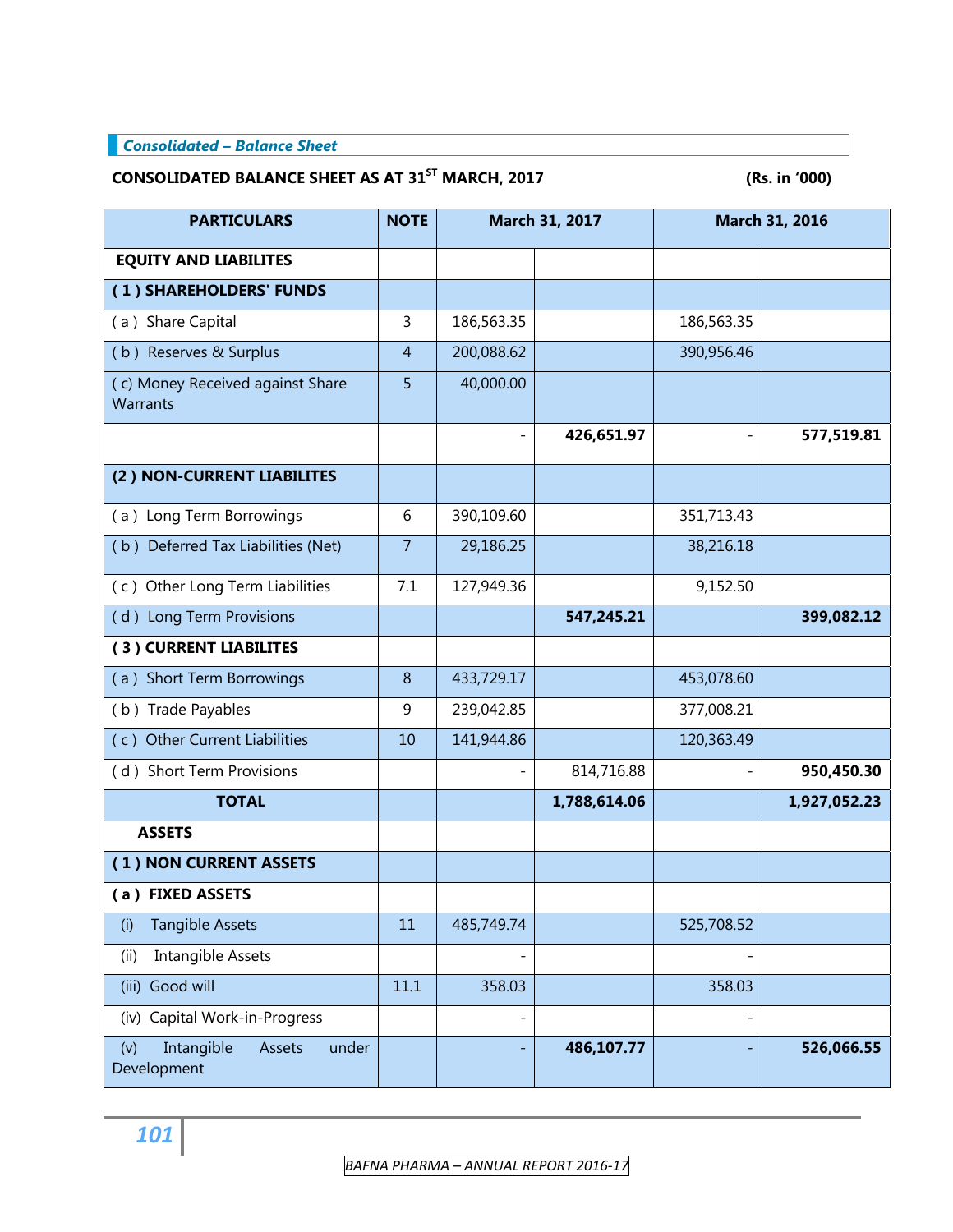| <b>TOTAL</b>                      |    |            | 1,788,614.06 |            | 1,927,052.23 |
|-----------------------------------|----|------------|--------------|------------|--------------|
| (3) MINORITY INTEREST             | 17 | 5,534.99   | 5.534.99     | 1,805.46   | 1,805.46     |
| (e) Short Term Loans and Advances | 16 | 390,451.80 | 1,122,188.86 | 352,431.32 | 1,223,012.53 |
| (d) Cash and cash Equivalents     | 15 | 26,579.15  |              | 27,138.37  |              |
| (c) Trade Receivables             | 14 | 537,758.45 |              | 679,643.95 |              |
| (b) Inventories                   | 13 | 167,399.45 |              | 163,798.89 |              |
| (a) Current Investments           |    |            |              |            |              |
| (2) CURRENT ASSETS                |    |            |              |            |              |
| (e) Other Non Current Assets      | 12 | 5,782.44   | 174,782.44   | 7,167.66   | 176,167.66   |
| (d) Long Term Loans and Advances  |    |            |              |            |              |
| (c) Deferred Tax Assets (Net)     |    |            |              |            |              |
| (b) Non Current Assets-Investment |    | 169,000.00 |              | 169,000.00 |              |

**Significant Accounting policies, Notes on Financial Statements 1 to 32 As per report of our even date attached** 

For Abhay Jain & Co **Construction Construction Construction Construction Construction Construction Construction Construction Construction Construction Construction Construction Construction Construction Construction Constr Chartered Accountants FRN No.000008S** 

**A.K. Jain Bafna Mahaveer Chand Paras Bafna (Partner) (Managing Director) (Whole Time Director)** 

**Place: Chennai Sapna Jain** Sapna Jain **Sapna Jain Date: 27.05.2017 (Company Secretary**)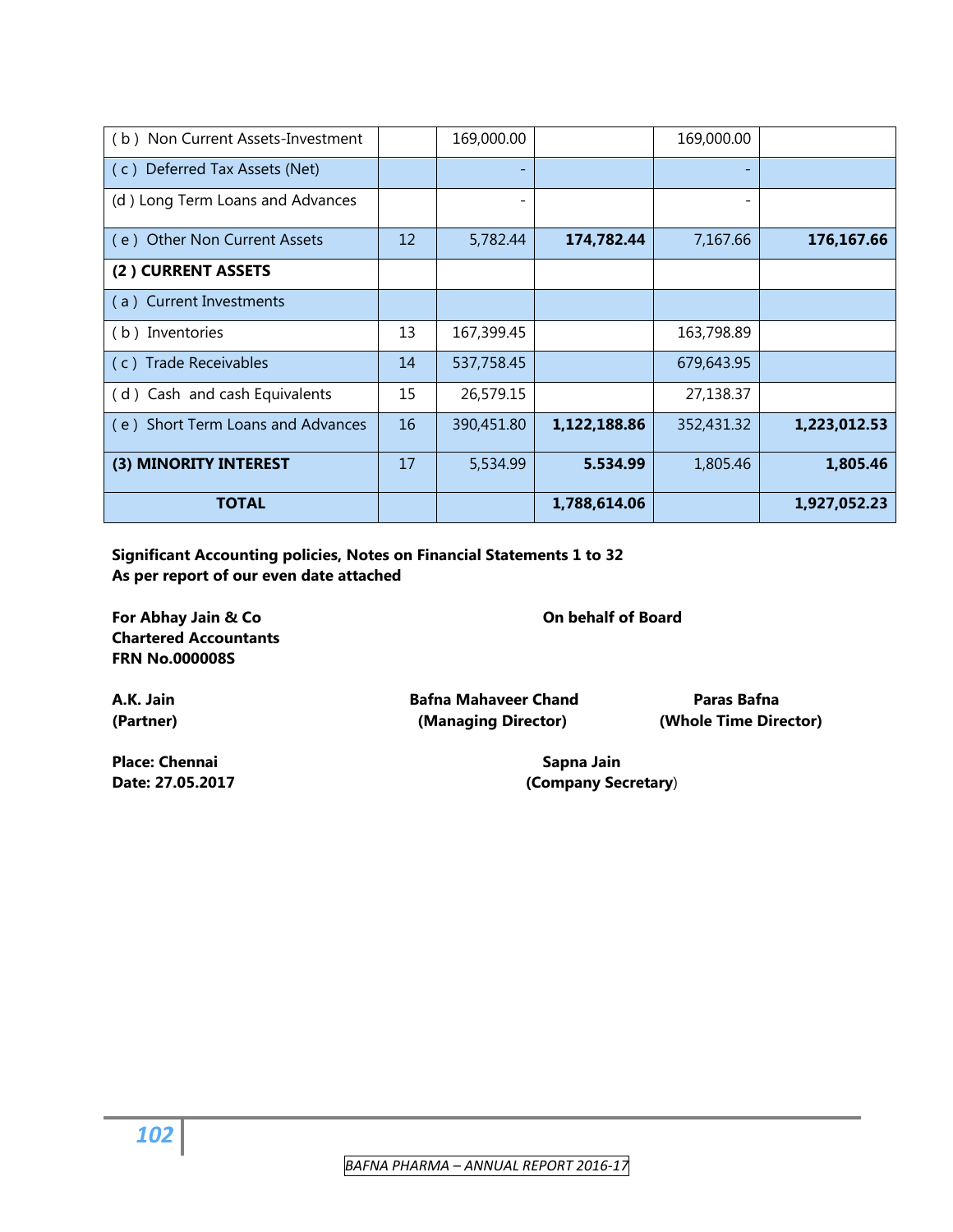# *Consolidated – Statement of Profit & Loss*

# CONSOLIDATED STATEMENT OF PROFIT & LOSS AS AT 31<sup>ST</sup> MARCH, 2017 (Rs. in '000)

| <b>PARTICULARS</b>                             | <b>NOTE</b> | March 31<br>2017 | March 31<br>2016 |
|------------------------------------------------|-------------|------------------|------------------|
| <b>Revenue from Operations</b>                 | 18          | 649,615.19       | 853,184.17       |
| Other Income                                   | 19          | 11,401.56        | 19,786.39        |
| <b>Total Revenue</b>                           |             | 661,016.75       | 872,970.56       |
| <b>EXPENSES</b>                                |             |                  |                  |
| <b>Cost of Material Consumed</b>               | 20          | 206,645.85       | 226,800.76       |
| Purchase of Stock- in-Trade                    | 21          | 402,005.79       | 508,888.86       |
| Changes in Inventories of Finished Goods       | 22          | (30, 916.00)     | (6, 519.24)      |
| <b>Employee Benefit Expenses</b>               | 23          | 68,062.65        | 69,852.01        |
| <b>Financial Costs</b>                         | 24          | 114,736.94       | 129,558.53       |
| Depreciation and Amortization Expenses         | 25          | 42,194.98        | 48,586.04        |
| <b>Other Expenses</b>                          | 26          | 61,913.83        | 48,995.32        |
| <b>Total Expenses</b>                          |             | 864,644.04       | 1,026,162.29     |
| <b>Profit before Exceptional Items and Tax</b> |             | (203, 627.29)    | (153, 191.73)    |
| <b>Exceptional Items</b>                       |             |                  |                  |
| <b>Profit before Extraordinary items</b>       |             | (203, 627.29)    | (153, 191.73)    |
| Extraordinary items                            |             |                  |                  |
| <b>Profit before Tax</b>                       |             | (203, 627.29)    | (153, 191.73)    |
| <b>Current Tax</b>                             |             |                  |                  |
| <b>Deferred Tax</b>                            |             | 9,029.93         | 1,777.59         |
| <b>Tax for Earlier Years</b>                   |             |                  |                  |
| <b>Profit of Minority Interest</b>             |             | 3,729.53         | 11,144.85        |
| Profit (Loss) for the period                   |             | (190,867.84      | (140, 269.29)    |
| <b>Earnings per Equity Share</b>               |             |                  |                  |
| $(1)$ Basic                                    |             | (11.98)          | (8.80)           |
| (2) Diluted                                    |             | (11.98)          | (8.80)           |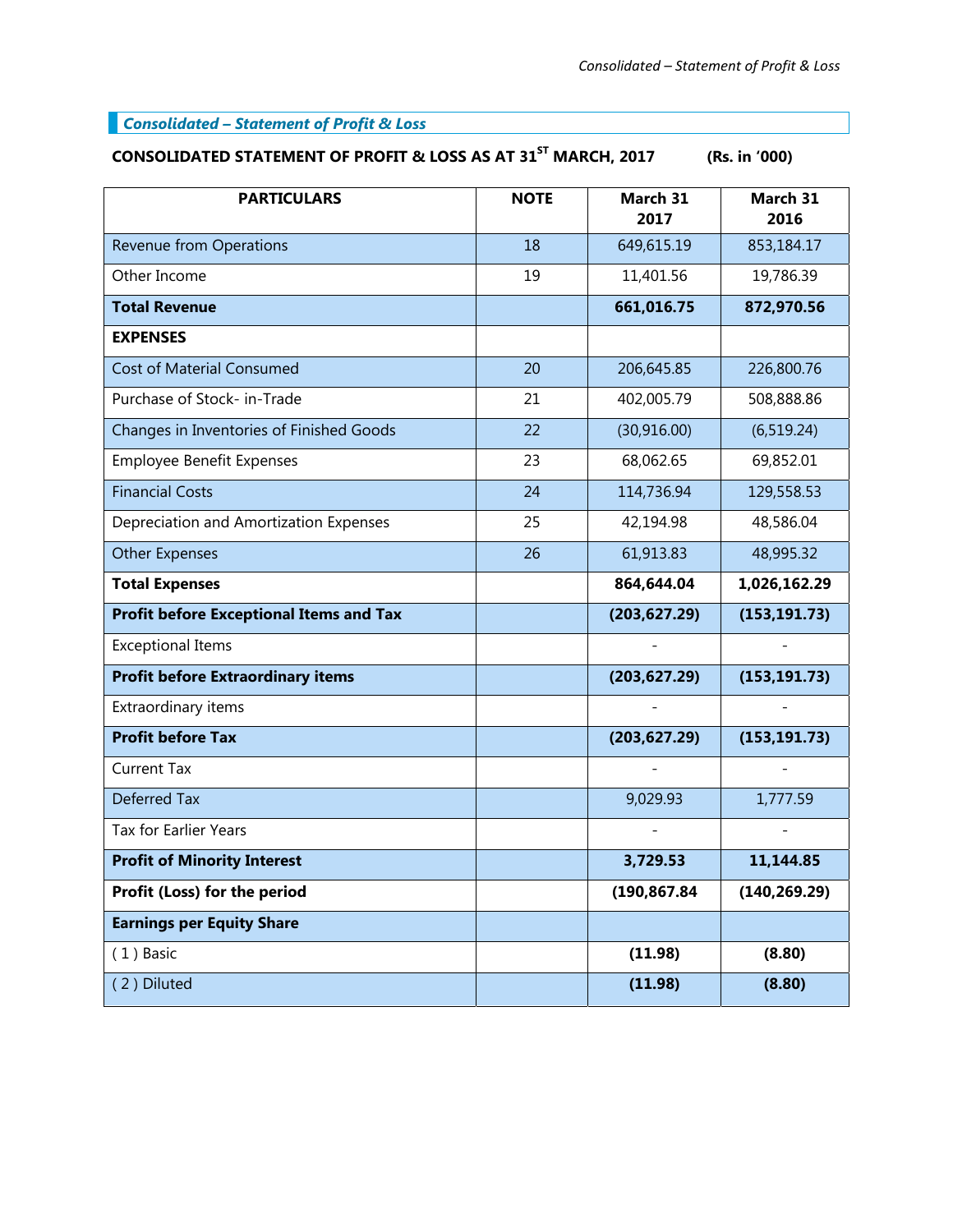**Significant Accounting policies, Notes on Financial Statements 1 to 32 As per report of our even date attached** 

For Abhay Jain & Co **Construction Construction Construction Construction Construction Construction Construction Construction Construction Construction Construction Construction Construction Construction Construction Constr Chartered Accountants FRN No.000008S** 

**A.K. Jain Bafna Mahaveer Chand Paras Bafna (Partner) (Managing Director) (Whole Time Director)** 

Place: Chennai **Sapna Jain** Sapna Jain **Sapna Jain** 

**Date: 27.05.2017 (Company Secretary)**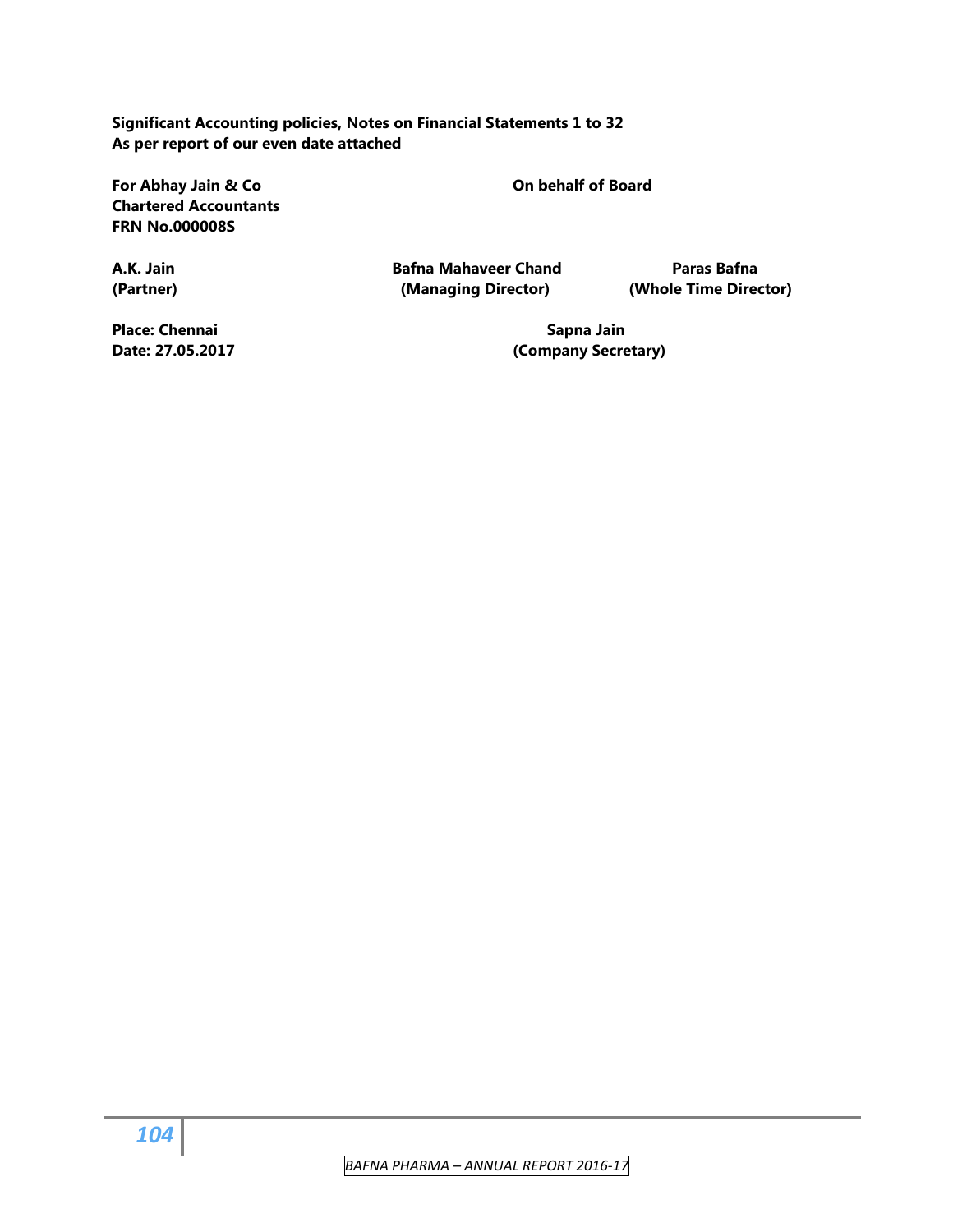# *Consolidated – Cash Flow Statement*

| CONSOLIDATED CASH FLOW STATEMENT FOR THE YEAR ENDED 31 <sup>ST</sup> MARCH, 2017<br>(Rs. in '000) |                        |              |                        |            |  |
|---------------------------------------------------------------------------------------------------|------------------------|--------------|------------------------|------------|--|
| <b>PARTICULARS</b>                                                                                | AS AT 31 ST MARCH 2017 |              | AS AT 31 ST MARCH 2016 |            |  |
| <b>CASH FLOW FROM OPERATING</b><br><b>ACTIVITIES</b>                                              |                        |              |                        |            |  |
| Net Profit Before Tax                                                                             | (203, 627.29)          |              | (153, 191.73)          |            |  |
| Add: Depreciation and Amortization<br>Expenses                                                    | 42,194.98              |              | 48,586.04              |            |  |
| <b>Add Interest Paid</b>                                                                          | 114,736.94             |              | 129,558.53             |            |  |
| Less: Interest Received                                                                           | (1,857.04)             |              | (3,881.45)             |            |  |
| Less: Other Income                                                                                | (9,544.52)             |              | (15,904.95)            |            |  |
| <b>Operating Profit before change of</b><br><b>Working Capital</b>                                | 58,096.53              |              | 5,166.45               |            |  |
| <b>Adjustment for Change in Working</b><br><b>Capital</b>                                         |                        |              |                        |            |  |
| Change of Inventories                                                                             | (3,600.56)             |              | (2,571.03)             |            |  |
| Change in Debtors                                                                                 | 141,885.50             |              | 78,380.27              |            |  |
| Change in Other Current Assets                                                                    | (38,020.48)            |              | (28, 507.94)           |            |  |
| Change in Current Liabilities                                                                     | (116, 383.99)          |              | (43,358.17)            |            |  |
| <b>Cash generated from Operation</b>                                                              | (74, 216.47)           |              | 9,109.56               |            |  |
| Less: Tax Paid                                                                                    |                        |              |                        |            |  |
| <b>Net Cash From Operating Activity</b>                                                           |                        | (74, 216.47) |                        | 9,109.56   |  |
| <b>Cash Flow from Investing Activities:</b>                                                       |                        |              |                        |            |  |
| Sale of Fixed Investment                                                                          |                        |              |                        |            |  |
| Purchase of Fixed Assets                                                                          | (790.59)               |              | (23,069.48)            |            |  |
| Repayment of Long Term Loans                                                                      |                        |              |                        |            |  |
| Other Income                                                                                      | 9,544.52               |              | 15,904.95              |            |  |
| <b>Interest Received</b>                                                                          | 1,857.04               |              | 3,881.45               |            |  |
| Profit on Sale of Intangible Asset                                                                |                        |              |                        |            |  |
| Change in other Non-Current Assets                                                                | (60.39)                |              | (336.41)               |            |  |
| <b>Net Cash used in Investing</b><br><b>Activities</b>                                            |                        | 10,550.58    |                        | (3,619.49) |  |
|                                                                                                   |                        |              |                        |            |  |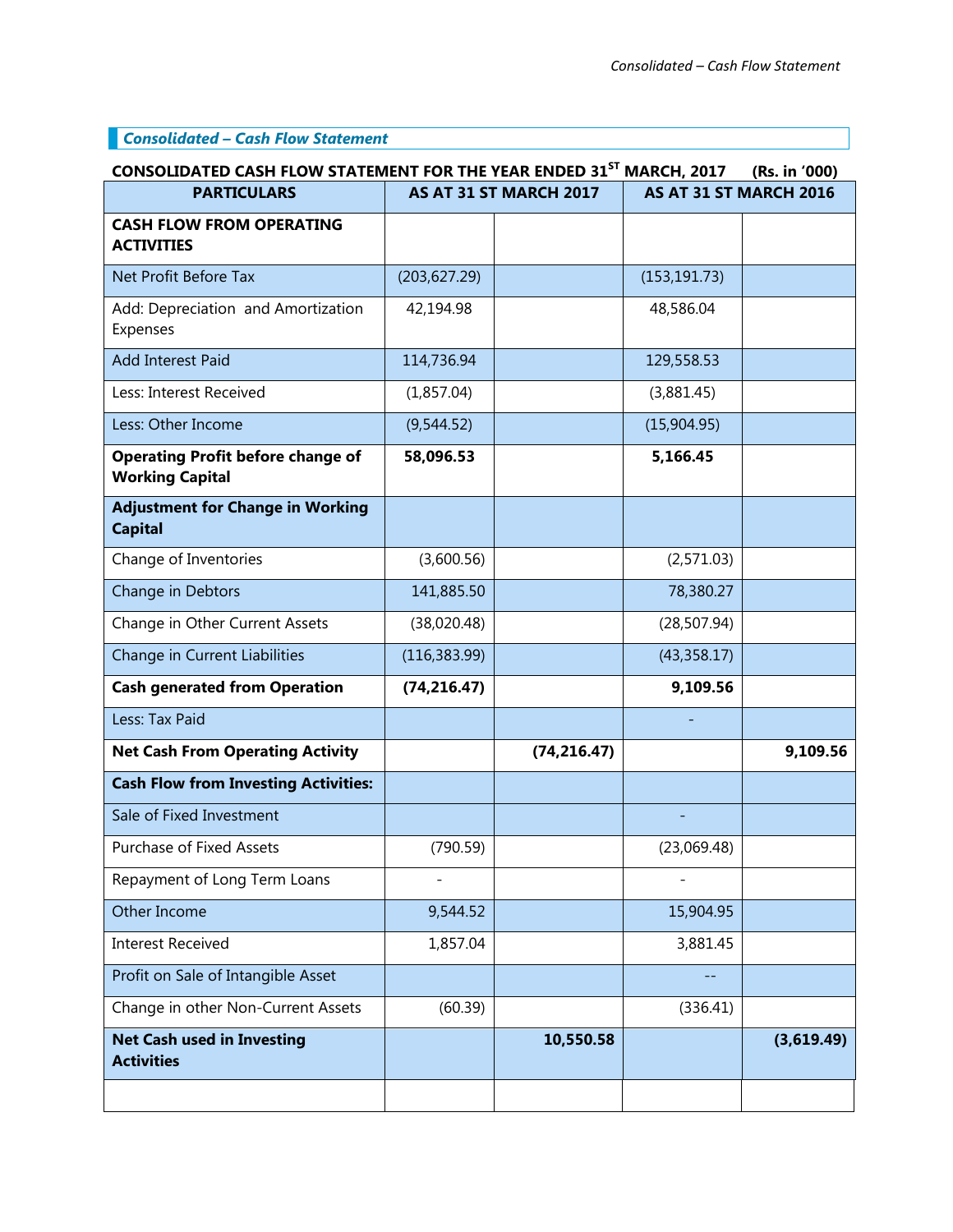| <b>Cash Flow from Financing Activities</b>    |               |           | <b>Cash Flow</b><br>from<br><b>Financing</b><br><b>Activities</b> |            |
|-----------------------------------------------|---------------|-----------|-------------------------------------------------------------------|------------|
| Issue of Shares & Application<br>Activities:  | 40,000.00     |           |                                                                   |            |
| Proceeds of Long Term Loans                   | 38,396.17     |           | 240,557.19                                                        |            |
| Repayment of Long Terms Loans                 | 118,796.86    |           |                                                                   |            |
| Repayment of Short Term Loans                 | (19,349.43)   |           | (117,052.80)                                                      |            |
| <b>Interest Paid</b>                          | (114, 736.94) |           | (129, 558.53)                                                     |            |
| Dividend and Tax expenses                     |               |           |                                                                   |            |
| <b>Net Cash from Financing Activities</b>     |               | 63,106.65 |                                                                   | (6,054.14) |
| Net Increase/ (Decrease)                      |               | (559.22)  |                                                                   | (564.08)   |
| In Cash or Cash Equivalents                   |               | (559.22)  |                                                                   | (564.08)   |
| Opening Balance of Cash & Cash<br>Equivalents |               | 27,138.37 |                                                                   | 27,702.45  |
| Closing Balance of Cash & Cash<br>Equivalents |               | 26,579.15 |                                                                   | 27,138.37  |

# **Significant Accounting policies, Notes on Financial Statements 1 to 32 As per report of our even date attached**

For Abhay Jain & Co **Constanting the Constanting Constanting Constanting Constanting Constanting Constanting Constanting Constanting Constanting Constanting Constanting Constanting Constanting Constanting Constanting Const Chartered Accountants FRN No.000008S** 

**A.K. Jain Bafna Mahaveer Chand Paras Bafna** 

**(Partner) (Managing Director) (Whole Time Director)** 

**Place: Chennai Sapna Jain** Sapna Jain **Sapna Jain** 

**M.No: 70224** 

Date: 27.05.2017 **Date: 27.05.2017 Company Secretary**)

 *BAFNA PHARMA – ANNUAL REPORT 2016‐17*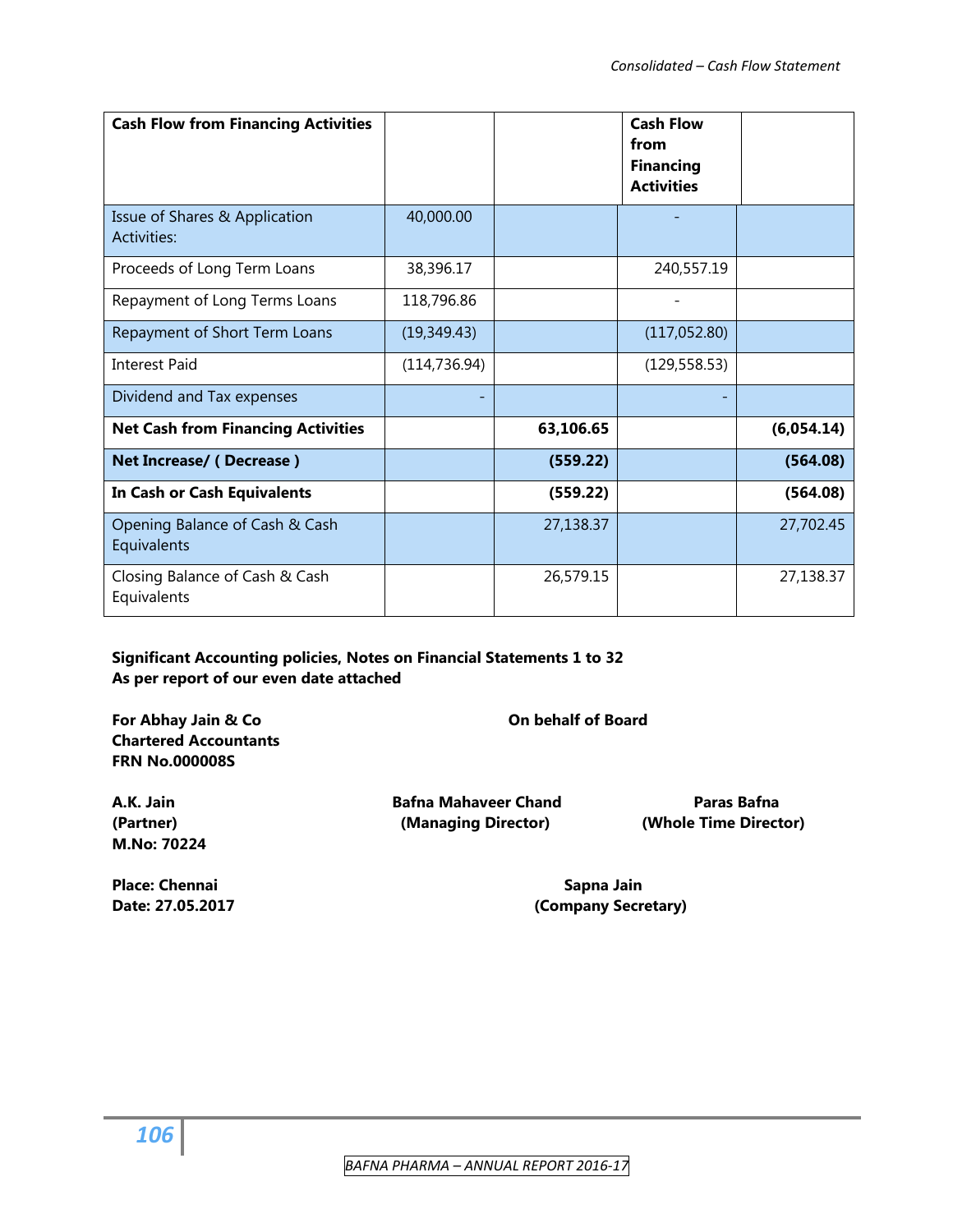### *Consolidated – Notes*

### **SIGNIFICANT ACCOUNTING POLICIES ON CONSOLIDATED ACCOUNTS**

### **1. Corporate Information**

Bafna Pharmaceuticals Limited (The Company) is a Public Limited Company domiciled in India and incorporated under the provisions of the Companies Act, 1956. Its Shares are listed in Bombay Stock Exchange and National Stock Exchange in India. The Company is engaged in the manufacture of drugs and medicines The Company has also got an excellent Research and Development Facility for life saving drugs. The Company caters to both domestic and international markets.

Bafna Lifestyles Remedies Limited (The Company) is a Public Company domiciled in India and incorporated under the Provisions of the Companies Act, 1956.The Company is engaged in the manufacture of drugs and Medicines. The Company caters to the domestic Market and is planning for exports in the future.

### *2***. Summary of Significant Accounting Policies**

The consolidated financial statement relate to Bafna Pharmaceuticals Ltd ('the company) and its subsidiary. The consolidated financial statement has been prepared on the following basis:

- 1. The financial statement of the company and its subsidiary company are combined on a line by line basis by adding together the book value of like items of assets, liabilities, income and expenses. After fully eliminating intra-group balances and intra-group transactions in accordance with accounting standard (AS) 21-"Consolidated financial statements").
- 2. The difference between the costs of investment in the subsidiary over the net asset at the time of acquisition of shares in the subsidiary his recognized in the financial statements as Goodwill or Capital Reserve as the case may be.
- 3. Minority interests shares of net profit of consolidated of subsidiary for the year is identified and adjusted against the income of the group in order to arrive at net income attribute to share holders of the company.
- *4.* Minority interests shares of net Asset has been computed and disclosed in the Consolidated Balance sheet of the Company*.*
- 5. As for as possible the consolidate of financial statement are prepared using uniform accounting policies for like transactions and other event in similar circumstances and are presented in the same manner as the companies separate financial statements.

### **Other significant accounting policies**

These are set out under "Significant Accounting Policies" as given in the Companies Separate financial statement".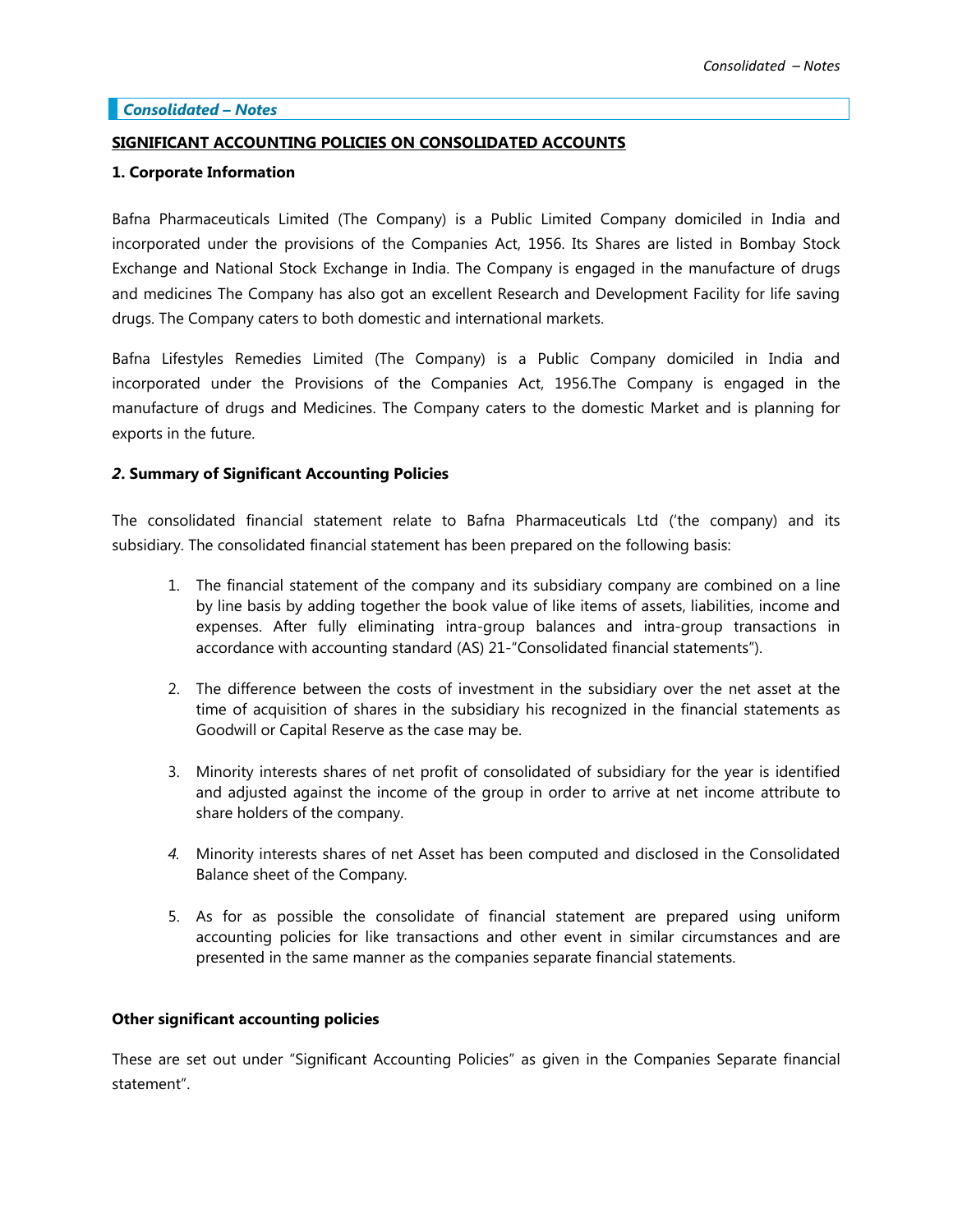# **NOTES TO CONSOLIDATED ACCOUNTS FOR THE YEAR ENDED 31ST MARCH, 2017**

# **3 SHARE CAPITALS**

|                                                       |                                            | (Rs. in '000)                       |
|-------------------------------------------------------|--------------------------------------------|-------------------------------------|
| <b>PARTICULARS</b>                                    | <b>AS AT 31 ST</b><br><b>MARCH</b><br>2017 | AS AT 31 ST<br><b>MARCH</b><br>2016 |
| <b>Authorized Share capital</b>                       |                                            |                                     |
| 40,000,000 Equity shares of Rs 10 each                | 400,000.00                                 | 400,000.00                          |
| <b>Total</b>                                          | 400,000.00                                 | 400,000.00                          |
| Issued subscribed & Paid up capital                   |                                            |                                     |
| 18,656,335 Equity shares of Rs 10 each fully paid up. | 186,563.35                                 | 186,563.35                          |
| <b>Total</b>                                          | 186,563.35                                 | 186,563.35                          |

# **3.1 The detail of Shareholding more than 5% shares**

|                             |                                 | (Rs. in '000)                   |
|-----------------------------|---------------------------------|---------------------------------|
| Name of the shareholders    | As at 31st<br><b>March 2017</b> | As at 31st<br><b>March 2016</b> |
| <b>Bafna Mahaveer Chand</b> |                                 |                                 |
| No. of Shares               | 1,643,343                       | 2,303,221                       |
| Percentage of Holding       | 8.81                            | 12.35                           |
| Sasikala Bafna              |                                 |                                 |
| No. of Shares               | 627,572                         | 1,292,941                       |
| Percentage of Holding       | 3.36                            | 6.93                            |
| <b>Chetna Bafna</b>         |                                 |                                 |
| No. of Shares               | 2,132,805                       | 1,132,805                       |
| Percentage of Holding       | 11.43                           | 6.07                            |

# **3.2 The reconciliation of number of shares outstanding is set out below**

| <b>Particulars</b>                          | As at 31st<br><b>March 2017</b> | As at 31st March<br>2016 |
|---------------------------------------------|---------------------------------|--------------------------|
| Equity Shares at the beginning of the year  | 186,563.35                      | 186,563.35               |
|                                             |                                 |                          |
| <b>Equity Shares at the end of the year</b> | 186,563.35                      | 186,563.35               |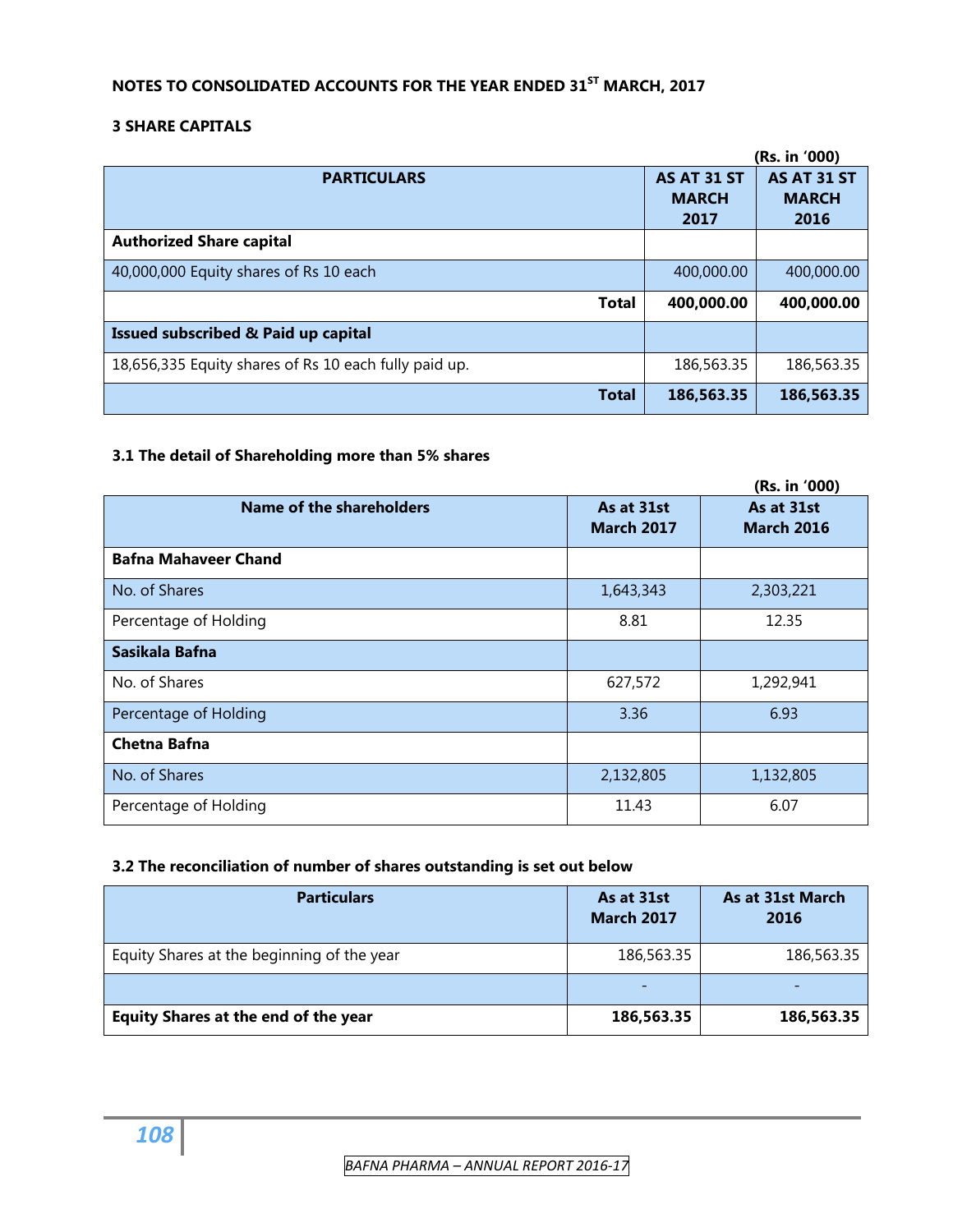#### **4 RESERVES & SURPLUS**

|                                                       |     |                                 | (Rs. in '000)            |
|-------------------------------------------------------|-----|---------------------------------|--------------------------|
| <b>Particulars</b>                                    |     | As at 31st<br><b>March 2017</b> | As at 31st March<br>2016 |
| <b>Capital Reserve</b>                                |     |                                 |                          |
| <b>Balance Brought Forward</b>                        |     | 56,906.91                       | 56,906.91                |
| <b>Share Forfeiture Account</b>                       |     |                                 |                          |
|                                                       | (A) | 56,906.91                       | 56,906.91                |
| <b>Share Premium Account</b>                          |     |                                 |                          |
| <b>Balance Brought Forward</b>                        |     | 303,113.68                      | 303,113.68               |
| Add: Amount received from Preferential allotment      |     |                                 |                          |
|                                                       | (B) | 303,113.68                      | 303,113.68               |
| <b>Profit and Loss Account</b>                        |     |                                 |                          |
| <b>Balance Brought Forward</b>                        |     | 12,412.98                       | 152,682.27               |
| Add: Profit for the year                              |     | (190, 867.84)                   | (140, 269.29)            |
|                                                       |     | (178, 454.85)                   | 12,412.98                |
| Less: Appropriation:                                  |     |                                 |                          |
| <b>Transfer to General reserve</b>                    |     |                                 |                          |
| <b>TOTAL</b><br>(C)                                   |     | (178, 454.85)                   | 12,412.98                |
| <b>General reserve.</b>                               |     |                                 |                          |
| Balance Brought Forward                               |     | 18,522.89                       | 18,522.89                |
| Add: Transfer from Profit & Loss Account for the year |     |                                 |                          |
| ADD: Capital profit on Consolidation                  |     | $\blacksquare$                  |                          |
| <b>General reserve (net)</b><br>(D)                   |     | 18,522.89                       | 18,522.89                |
| Total Reserve and Surplus for the year $(A+B+C+D)$    |     | 200,088.62                      | 390,956.46               |

# **5 EQUITY SHARE WARRANTS**

| <b>Particulars</b>                               | As at 31st<br><b>March 2017</b> | As at 31st<br><b>March 2016</b> |
|--------------------------------------------------|---------------------------------|---------------------------------|
| 8000000 LAKHS WARRANTS ISSUED AT Rs.32 per share | 40,000.00                       |                                 |
|                                                  | 40,000.00                       |                                 |

1. The company issued share warrants to the extent 80,00,000 @Rs. 32 Per Share warrant out of which only 50,00,000 share warrants were subscribed and allotted on 18.03.2017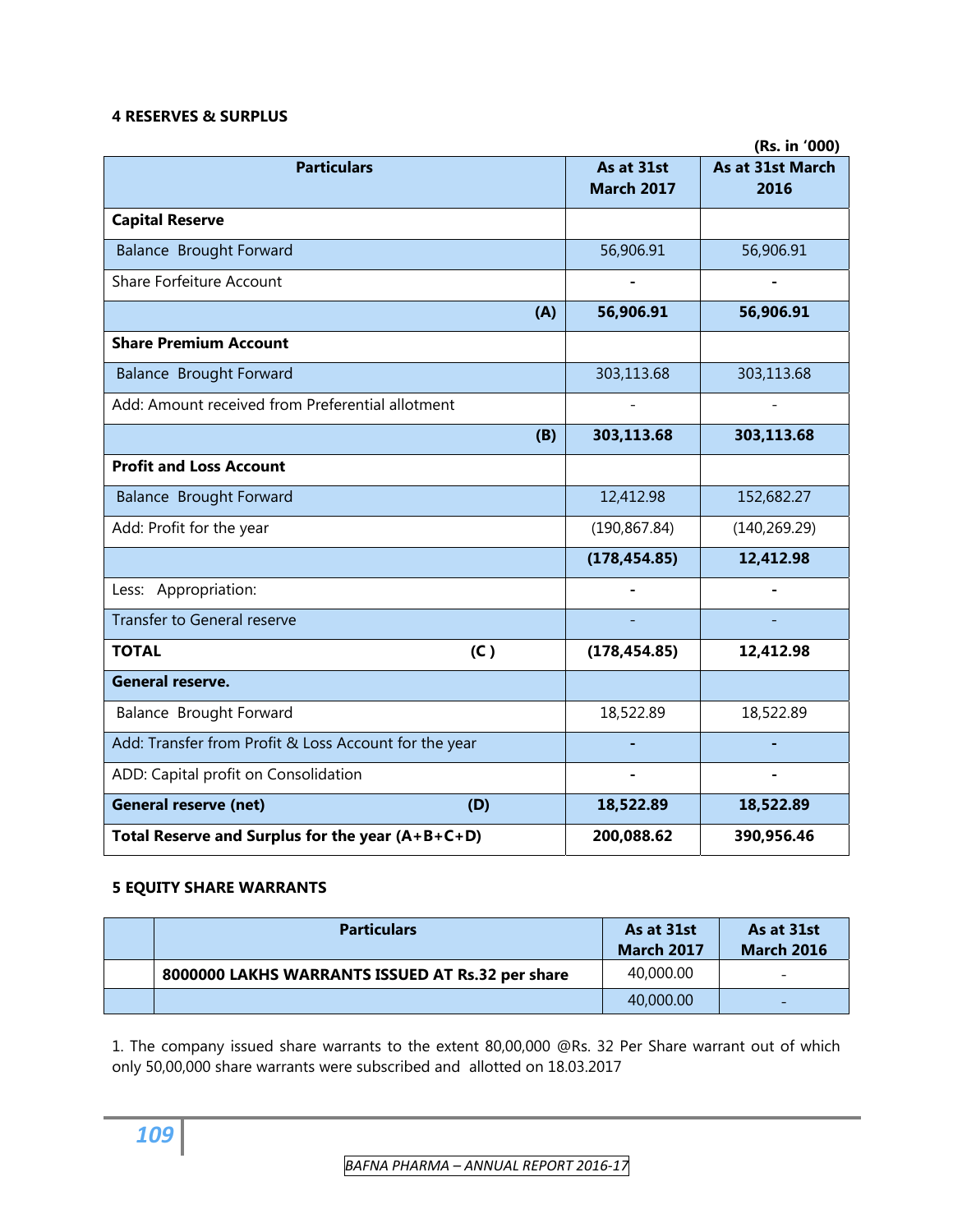2. The company has received upfront money of Rs 8/- (25% on Rs.32 per warrant ) for 50,00,000 share warrants and the balance 75% shall be received on or before 17.09.2018

| <b>6 LONGTERM BORROWING</b>  |                                 | (Rs. in '000)                   |
|------------------------------|---------------------------------|---------------------------------|
| <b>Particulars</b>           | As at 31st<br><b>March 2017</b> | As at 31st<br><b>March 2016</b> |
| <b>Secured</b>               |                                 |                                 |
| ADITYA BIRLA FINANCE LIMITED | 367,687.57                      | 351,713.43                      |
| <b>Unsecured</b>             |                                 |                                 |
| From Directors               | 22,422.04                       | ۰                               |
| <b>Total</b>                 | 390,109.60                      | 351,713.43                      |

| 7 DEFERRED TAX LIABILITIES (NET) |                                 | (Rs. in '000)            |
|----------------------------------|---------------------------------|--------------------------|
| <b>Particulars</b>               | As at 31st<br><b>March 2017</b> | As at 31st March<br>2016 |
| <b>Related to Fixed Assets</b>   | 29,186.25                       | 38,216.18                |
| <b>Total</b>                     | 29,186.25                       | 38,216.18                |

#### **7 .1 OTHER LONG TERM LIABILITIES (Rs. in '000)**

| <b>Particulars</b>                | As at 31st<br><b>March 2017</b> | As at 31st<br><b>March 2016</b> |
|-----------------------------------|---------------------------------|---------------------------------|
| Trade Deposit                     | 700.00                          | 700.00                          |
| Lease Deposit (BLRL)              | 2,250.00                        | 2,250.00                        |
| M.R. Impex                        | 6,303.75                        | 6,202.50                        |
| Bafna Lifestyles Remedies Limited | 118,695.61                      |                                 |
| <b>Total</b>                      | 127,949.36                      | 9,152.50                        |

#### **SECURITIES OFFERED**

#### **STATE BANK OF INDIA**

**7.1** Secured by first charge on Current Assets and Fixed Assets acquired out of term loan from State Bank of India**.**

**7.2** Second pari passu Charge on the entire Fixed Assets with Development Credit Bank, Development Bank of Singapore and Bank of Ceylon except Fixed Assets acquired out of Term Loan Sanctioned By State Bank of India.

**7.3** Personal guarantee of Promoter Directors - Mr. Bafna Mahaveer Chand - Chairman and Managing Director and Mr. Paras Bafna- Whole Time Director.

#### **ADITYA BIRLA FINANCE LTD**

**7.4** Secured by the Personal Property of the Promoter Shri Bafna Mahaveer Chand situated No 299, Thambu Chetty Street, Chennai 600001.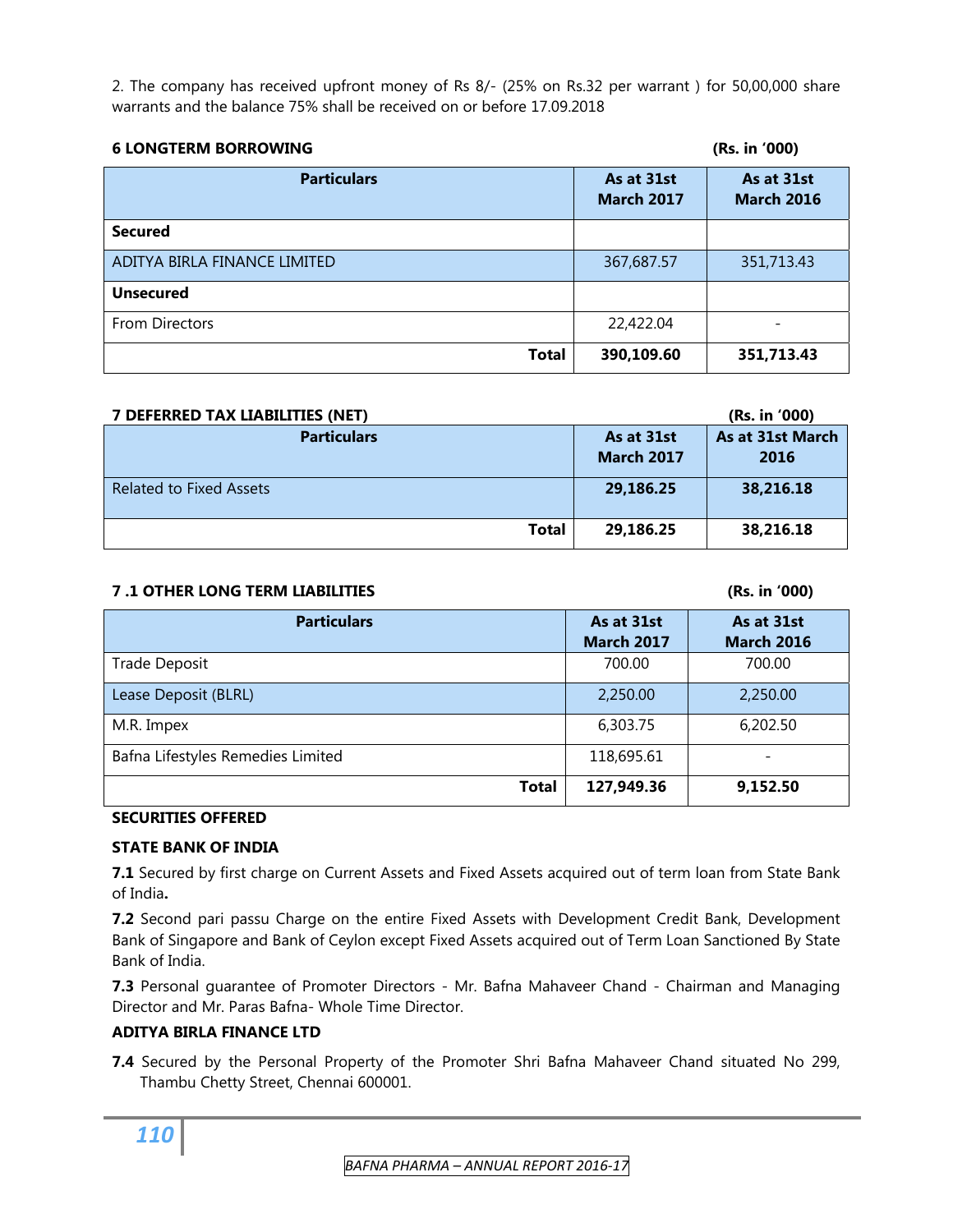- **7.5** Secured by the Pledge of 8,45,000 Shares held in Strides Health Care Limited by Bafna Pharmaceuticals Limited.
- **7.6** Secured by the Factory premises of M/s BAFNA LIFESTYLES REMEDIES LTD Subsidiary of Bafna Pharmaceuticals Limited.

| <b>8 SHORT TERM BORROWINGS</b>                     | (Rs. in '000)                   |                                 |  |  |  |
|----------------------------------------------------|---------------------------------|---------------------------------|--|--|--|
| <b>Particulars</b>                                 | As at 31st<br><b>March 2017</b> | As at 31st<br><b>March 2016</b> |  |  |  |
| <b>SECURED</b>                                     |                                 |                                 |  |  |  |
| <b>I .STATE BANK OF INDIA</b>                      |                                 |                                 |  |  |  |
| <b>Cash Credit Account</b><br>a.                   | 178,508.97                      | 165,191.06                      |  |  |  |
| b. Collection (Export Bills)                       |                                 |                                 |  |  |  |
| Loans installments Repayable within one year<br>I. | 10,109.39                       | 18,526.77                       |  |  |  |
| <b>III.INDUSTRIAL DEVELOPMENT BANK OF INDIA</b>    |                                 |                                 |  |  |  |
| Cash credit Account                                | 92,529.59                       | 105,340.06                      |  |  |  |
| Current Account                                    |                                 | 63.54                           |  |  |  |
| <b>Packing Credit</b>                              | 8,844.61                        |                                 |  |  |  |
| <b>IV.DBS BANK</b>                                 |                                 |                                 |  |  |  |
| <b>Cash Credit Account</b>                         | 10,118.33                       | 14,951.08                       |  |  |  |
| Packing Credit Foreign Bills                       | 12,093.51                       | 18,641.34                       |  |  |  |
| <b>Bill Discounting</b>                            |                                 | 11,507.68                       |  |  |  |
| <b>V.BANK OF CEYLON</b>                            |                                 |                                 |  |  |  |
| Cash Credit Account                                | 30,608.59                       | 32,484.53                       |  |  |  |
|                                                    |                                 |                                 |  |  |  |
| <b>VI.DEVELOPMENT CREDIT BANK</b>                  |                                 |                                 |  |  |  |
| <b>Cash Credit Account</b>                         | 90,916.17                       | 86,372.53                       |  |  |  |
|                                                    |                                 |                                 |  |  |  |
| <b>Total</b>                                       | 433,729.17                      | 453,078.60                      |  |  |  |

#### **SECURITIES OFFERED**

#### **STATE BANK OF INDIA**

**8.1.1** First Charge on the entire current assets on pari passu basis with all the MBA Banks.

**8.1.2** Second pari passu Charge on the entire Fixed Assets with IDBI, Development Credit Bank , Development Bank of Singapore and Bank of Ceylon, except Fixed Assets acquired out of Term Loan Sanctioned By State Bank of India.

8.1.3 Personal guarantee of Promoter Directors - Mr. Bafna Mahaveer Chand - Chairman and Managing Director and Mr. Paras Bafna- Whole Time Director.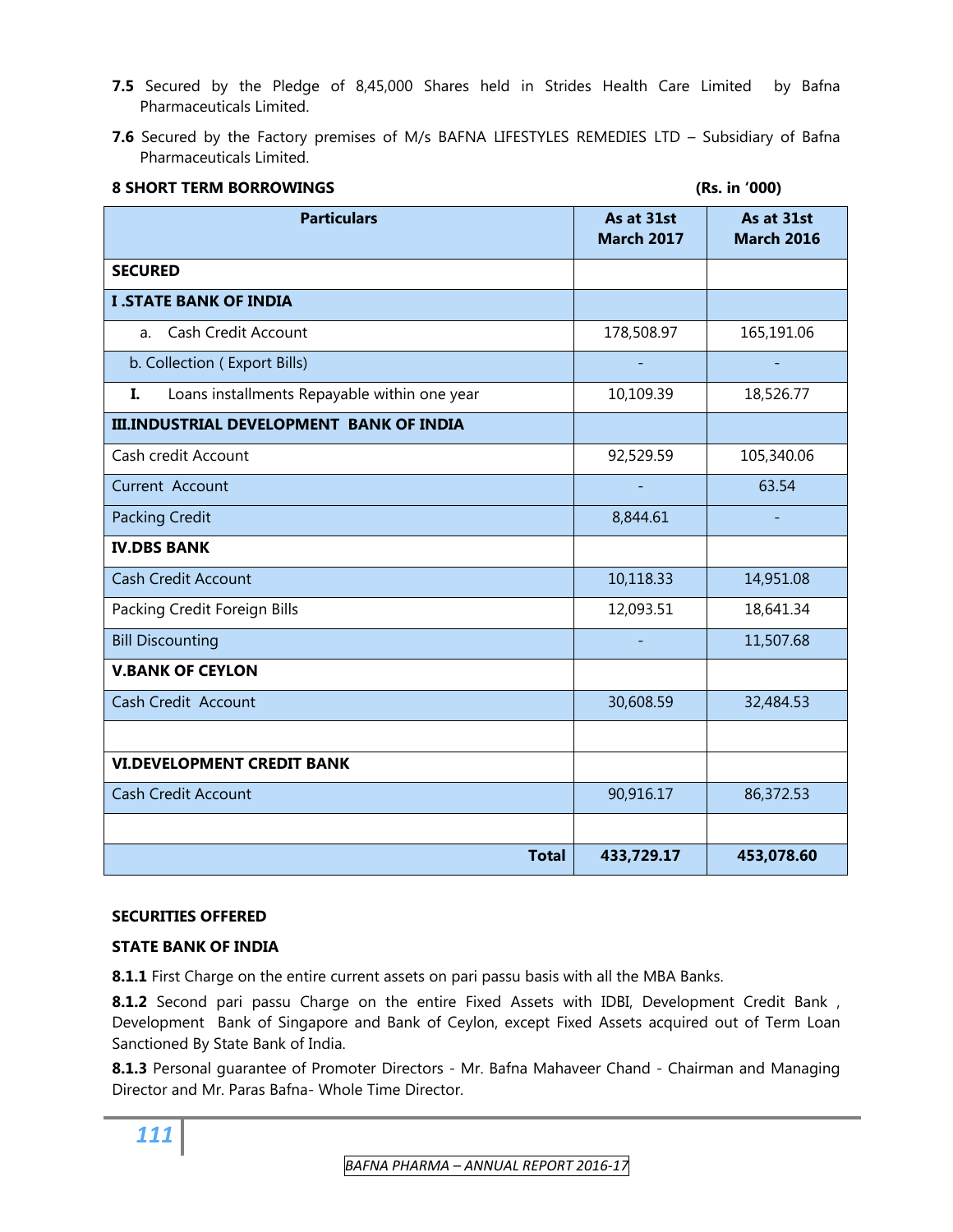#### **INDUSTRIAL DEVELOPMENT BANK OF INDIA**

**8.1.4** First Pari Passu Charge on the entire current assets along with other MBA Banks

8.1.5 Second pari passu Charge on the entire fixed assets except Fixed Assets acquired out of Term Loan Sanctioned By State Bank of India.

**8.1.6** Personal guarantee of Promoter Directors - Mr. Bafna Mahaveer Chand - Chairman and Managing Director and Mr. Paras Bafna- Whole Time Director.

#### **DEVELOPMENT BANK OF SINGAPORE**

**8.1.7** First Pari Passu Charge on the entire current assets along with other MBA Banks

8.1.8 Second pari passu Charge on the entire fixed assets except Fixed Assets acquired out of Term Loan Sanctioned By State Bank of India.

#### **DEVELOPMENT CREDIT BANK**

**8.1.9** First Pari Passu Charge on the entire current assets along with other MBA Banks

8.1.10 Second pari passu Charge on the entire fixed assets except Fixed Assets acquired out of Term Loan Sanctioned By State Bank of India personal property of Mr. Bafna Mahaveer Chand and Mr. Paras Bafna

#### **BANK OF CEYLON**

**8.1.11** First Pari Passu Charge on the entire current assets along with other MBA Banks

8.1.12 Second pari passu Charge on the entire fixed assets except Fixed Assets acquired out of Term Loan Sanctioned By State Bank of India.

#### **9. TRADE PAYABLES (Rs. in '000)**

| <b>Particulars</b>           | As at 31st<br><b>March 2017</b> | As at 31st<br><b>March 2016</b> |
|------------------------------|---------------------------------|---------------------------------|
| Unsecured                    |                                 |                                 |
| <b>Sundry Creditors BPL</b>  | 233,978.23                      | 299,400.19                      |
| <b>Sundry Creditors BLRL</b> | 5,064.63                        | 77,608.02                       |
| <b>Total</b>                 | 239,042.85                      | 377,008.21                      |

#### **10 OTHER CURRENT LIABILITES (Rs. in '000)**

| <b>Particulars</b>           | As at 31st<br><b>March 2017</b> | As at 31st<br><b>March 2016</b> |
|------------------------------|---------------------------------|---------------------------------|
| Outstanding expenses         | 25,366.92                       | 14,650.65                       |
| Sales Tax                    |                                 | 1.12                            |
| TDS payable                  | 6,978.41                        | 4,383.74                        |
| <b>Advance from Customer</b> | 90,634.00                       | 81,358.93                       |
| Income Tax                   | 18,965.53                       | 19,969.06                       |
| <b>Total</b>                 | 141,944.86                      | 120,363.49                      |
|                              |                                 |                                 |
|                              |                                 |                                 |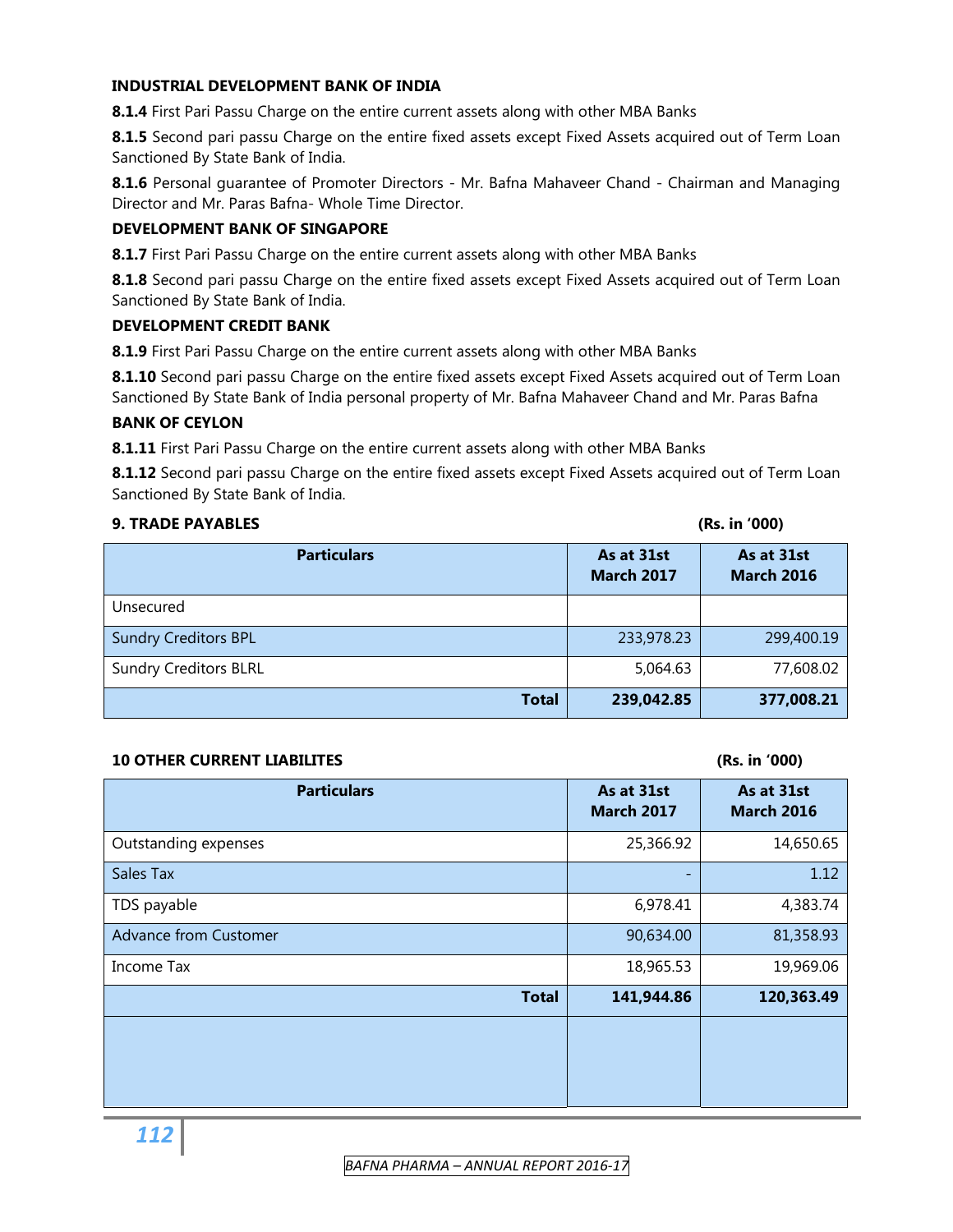# *Consolidated – Fixed Assets*

# **11 FIXED ASSETS**

|                                                                        |                         | <b>GROSS BLOCK</b><br><b>NET BLOCK</b> |                                                  |                                      |                         |                          |                                                          |                                                            |                         |                         |
|------------------------------------------------------------------------|-------------------------|----------------------------------------|--------------------------------------------------|--------------------------------------|-------------------------|--------------------------|----------------------------------------------------------|------------------------------------------------------------|-------------------------|-------------------------|
| <b>DESCRIPTI</b><br>ON                                                 | As on<br>01.04.<br>2016 | <b>Addition</b><br>$\mathbf{s}$        | <b>Deducti</b><br>ons/<br><b>Adjust</b><br>ments | As on<br>31.03.201<br>$\overline{7}$ | As on<br>01.04.201<br>6 | For the<br>year          | <b>Dedu</b><br>ctions<br>T<br><b>Adjus</b><br>tmen<br>ts | <b>Total</b><br><b>Depreciati</b><br>on Upto<br>31.03.2017 | As on<br>31.03.<br>2017 | As on<br>31.03.<br>2016 |
| Land                                                                   | 10,492.43               | $\sim$                                 | ä,                                               | 10,492.43                            | L.                      | $\sim$                   | $\sim$                                                   | ä,                                                         | 10,492.43               | 10,492.43               |
| <b>Good Will</b>                                                       | 1,000.00                | ä,                                     | ä,                                               | 1,000.00                             | 1,000.00                | $\equiv$                 | ÷,                                                       | 1,000.00                                                   |                         |                         |
| Factory<br><b>Building</b>                                             | 250,156.0<br>4          | $\overline{a}$                         | $\overline{a}$                                   | 250,156.04                           | 57,106.69               | 8,716.09                 | $\overline{a}$                                           | 65,822.78                                                  | 184,333.2<br>6          | 193,049.35              |
| Light<br><b>Ceiling</b>                                                | 812.40                  | ٠                                      | ÷                                                | 812.40                               | 770.52                  | ٠                        | ٠                                                        | 770,52                                                     | 41.88                   | 41.88                   |
| <b>Aluminum</b><br><b>Partion</b>                                      | 232.12                  | $\overline{\phantom{a}}$               | ä,                                               | 232.12                               | 220.15                  | $\overline{\phantom{a}}$ | ä,                                                       | 220.15                                                     | 11.96                   | 11.96                   |
| Plant &<br><b>Machinery</b>                                            | 248,014.<br>49          | 304.86                                 |                                                  | 248,319.35                           | 69051.81                | 11,316.6<br>$\mathbf{1}$ |                                                          | 80,368.42                                                  | 167,950.9<br>3          | 178,962.68              |
| Lab<br><b>Equipment</b><br>s                                           | 79,099.12               | 184.98                                 | ÷,                                               | 79,284.11                            | 44,664.02               | 7,266.43                 | ÷,                                                       | 51,930.45                                                  | 27,353.65               | 34,435.10               |
| <b>Factory</b><br><b>Equipment</b><br>$\mathbf{s}$                     | 7,939.11                |                                        |                                                  | 7,939.11                             | 6,499.04                | 1,042.80                 |                                                          | 7,541.84                                                   | 397.27                  | 1,440.07                |
| <b>Pollution</b><br>Control<br><b>Devices</b>                          | 1,943.96                | $\overline{a}$                         | $\overline{a}$                                   | 1,943.96                             | 961.36                  | 91.76                    | ÷                                                        | 1,053.12                                                   | 890.84                  | 982.60                  |
| <b>Power</b><br><b>Factor</b><br><b>Controller</b>                     | 66.95                   | ٠                                      | ٠                                                | 66.95                                | 63.37                   | 0.23                     | ÷,                                                       | 63.60                                                      | 3.35                    | 3.58                    |
| <b>Bottle</b><br>Washing &<br><b>Filling</b><br><b>Machinery</b>       | 1,971.06                | ÷,                                     | $\overline{\phantom{m}}$                         | 1,971.06                             | 1,786.30                | 25.70                    | $\overline{\phantom{a}}$                                 | 1,812.00                                                   | 159.05                  | 184.75                  |
| <b>Electrical</b><br><b>Equipment</b><br>&<br><b>Installatio</b><br>ns | 32,703.48               |                                        |                                                  | 32,703.48                            | 24,319.10               | 3,066.07                 |                                                          | 27,385.17                                                  | 5,318.32                | 8,384.39                |
| <b>Electrical</b><br>Fixtures &<br><b>Fittings</b>                     | 5,898.85                |                                        | $\qquad \qquad \blacksquare$                     | 5,898.85                             | 2,160.58                | 522.81                   | $\overline{\phantom{a}}$                                 | 2683.38                                                    | 3215.47                 | 3,738.27                |
| Generator                                                              | 5,997.75                | $\overline{\phantom{a}}$               | $\blacksquare$                                   | 5,997.75                             | 4,064.31                | 166.26                   | $\overline{\phantom{a}}$                                 | 4,230.57                                                   | 1,767.19                | 1,933.45                |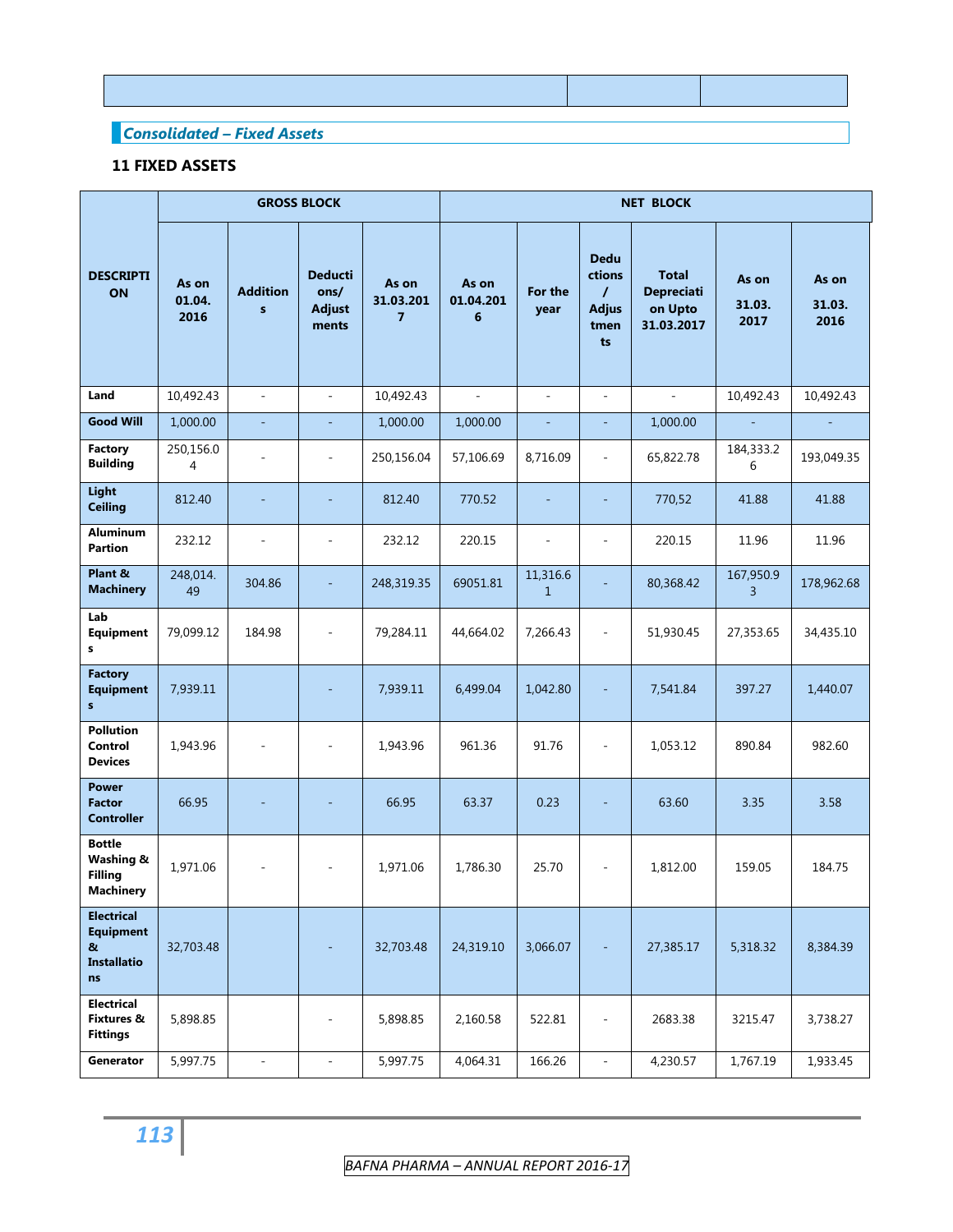| Air<br>Floating &<br><b>Circulating</b><br><b>System</b> | 47,442.53      |        | 47,442.53  | 19,668.29  | 1,958.70      | $\overline{a}$           | ä,                       | 21,626.99  | 25,815.53      | 27,774.24  |
|----------------------------------------------------------|----------------|--------|------------|------------|---------------|--------------------------|--------------------------|------------|----------------|------------|
| <b>Boiler</b>                                            | 811.03         |        | 811.03     | 346.22     | 35.62         | ÷,                       |                          | 381.84     | 429.18         | 464.80     |
| Camera                                                   | 4,461.42       |        | 4,461.42   | 2,668.69   | 428.86        | $\overline{\phantom{a}}$ | L.                       | 3,097.54   | 1,363.88       | 1,792.73   |
| Air<br><b>Conditione</b><br>r                            | 1,310.17       |        | 1,310.17   | 1,107.76   | 51.13         |                          |                          | 1,158.89   | 151.28         | 202.41     |
| U.P.S                                                    | 6,148.75       |        | 6,148.75   | 4,240.23   | 477.07        | $\overline{\phantom{a}}$ | $\bar{a}$                | 4,717.30   | 1,431.44       | 1,908.51   |
| <b>Office</b><br><b>Equipment</b><br>${\bf s}$           | 1,633.51       |        | 1,633.51   | 1,531.12   | 10.03         |                          |                          | 1541.14    | 92.37          | 102.39     |
| <b>Cell Phone</b>                                        | 307.04         | 17.00  | 324.04     | 262.73     | 25.07         | $\blacksquare$           | ä,                       | 287.80     | 36.24          | 44.31      |
| Dies &<br><b>Punches</b>                                 | 7,771.03       | 266,15 | 8037.18    | 2,150.42   | 445.82        |                          |                          | 2,596.24   | 5,440.94       | 5,620.61   |
| Computer                                                 | 10,028.16      | 17.60  | 10,045.76  | 9,581.63   | 266.05        | $\overline{a}$           |                          | 9,847.68   | 198.08         | 446.54     |
| <b>Furniture</b><br>& Fittings                           | 19,004.14      |        | 19,004.14  | 9,288.82   | 2359.45       | $\overline{\phantom{a}}$ |                          | 11,648.27  | 7,355.86       | 9,715.31   |
| Vehicle                                                  | 1,781.63       |        | 1,781.63   | 1,613.07   | 52,64         | $\overline{\phantom{a}}$ | $\overline{\phantom{a}}$ | 1665,71    | 115.92         | 168.56     |
| <b>Accessorie</b><br>s                                   | 683.68         |        | 683.68     | 198.36     | 32.74         |                          | ٠                        | 231.09     | 452.59         | 485.33     |
| <b>Chiller</b><br><b>Systems</b>                         | 3,017.74       |        | 3,017.74   | 580.03     | 143.34        |                          |                          | 723.37     | 2,294.37       | 2,437.71   |
| Bio-<br><b>Equipment</b>                                 | 1,446.73       |        | 1,446.73   | 481.05     | 68.72         |                          |                          | 549.77     | 896.96         | 965.68     |
| Water<br><b>Systems</b>                                  | 7,546.19       |        | 7,546.19   | 2,226.89   | 367.38        | $\overline{\phantom{a}}$ |                          | 2,594.27   | 4,951.92       | 5,319.30   |
| <b>ETP Plant</b>                                         | 459.00         |        | 459.00     | 215.69     | 33.85         | $\blacksquare$           | ÷,                       | 249.53     | 209.47         | 243.31     |
| <b>Shrink Pak</b><br><b>Machine</b>                      | 175.10         |        | 175.10     | 47.72      | 8,32          | $\overline{\phantom{m}}$ |                          | 56.03      | 119.07         | 127.38     |
| <b>HAVC</b><br><b>Systems</b>                            | 35,961.95      |        | 35,961.95  | 1,733.08   | 1769.82       |                          |                          | 3,502.90   | 32,459.05      | 34,228.87  |
| <b>TOTAL</b>                                             | 796,317.<br>55 | 790.59 | 797,108.14 | 270,609.02 | 40,749.3<br>7 |                          |                          | 311,358.40 | 485,749.7<br>4 | 525,708.52 |
| <b>Intangible</b><br><b>Asset</b>                        |                |        |            |            |               |                          |                          |            |                |            |
| Good will<br>on<br>Consolidati<br>on                     | 358.03         |        | 358.03     |            |               |                          |                          |            | 358.03         | 358.03     |
|                                                          | 358.03         |        | 358.03     |            |               |                          |                          |            | 358.03         | 358.03     |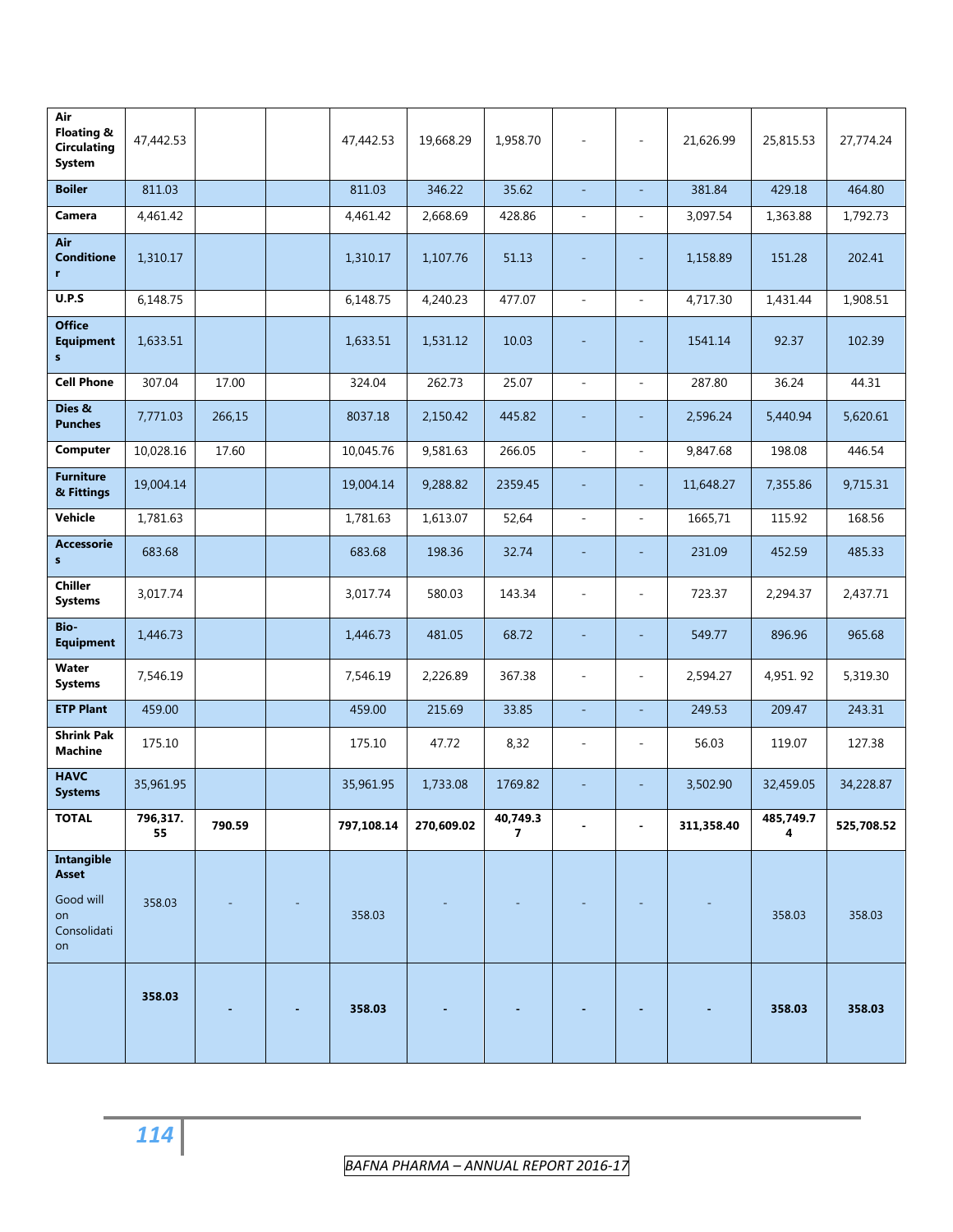# **12 OTHER NON CURRENT ASSETS**

|                                           |                                 | (Rs. in '000)                               |
|-------------------------------------------|---------------------------------|---------------------------------------------|
| <b>Particulars</b>                        | As at 31st<br><b>March 2017</b> | As at 31 <sup>st</sup><br><b>March 2016</b> |
| <b>Product Registration</b>               | 7,167.66                        | 13,087.21                                   |
| Product Launch Expenditure                | 60.39                           | 48.14                                       |
|                                           | 7,228.05                        | 13,135.36                                   |
| Less: Amortization charged to P&L Account | (1,445.61)                      | (5,967.69)                                  |
| <b>Total</b>                              | 5,782.44                        | 7,167.66                                    |

#### **13 INVENTORIES**

|                                                                       |                                 | (Rs. in '000)                               |
|-----------------------------------------------------------------------|---------------------------------|---------------------------------------------|
| <b>Particulars</b>                                                    | As at 31st<br><b>March 2017</b> | As at 31 <sup>st</sup><br><b>March 2016</b> |
| Raw material(Valued at cost)                                          | 49,969.58                       | 79,975.33                                   |
| Work in progress (valued at cost)                                     | 26,339.77                       | 17,726.86                                   |
| Finished Product(valued at cost or market value whichever is<br>less) | 46,352.21                       | 24,049.12                                   |
| Packing material(Valued at cost)                                      | 15,840.53                       | 10,323.51                                   |
| Stores and spares (At Cost)                                           | 28,897.37                       | 31,724.07                                   |
| <b>Total</b>                                                          | 167,399.45                      | 163,798.89                                  |

| <b>14 TRADE RECEIVABLES</b>            |                                 | (Rs. in '000)                   |
|----------------------------------------|---------------------------------|---------------------------------|
| <b>Particulars</b>                     | As at 31st<br><b>March 2017</b> | As at 31st<br><b>March 2016</b> |
| (Unsecured Considered Good)            |                                 |                                 |
| Trade Receivables- More than Six month | 489,486.17                      | 443,871.80                      |
| Others                                 | 76,509.59                       | 244,057.93                      |
| Less: Provision for Doubtful Debts     | (28, 237.31)                    | (8,231.78)                      |
| Total                                  | 537,758.45                      | 679,643.95                      |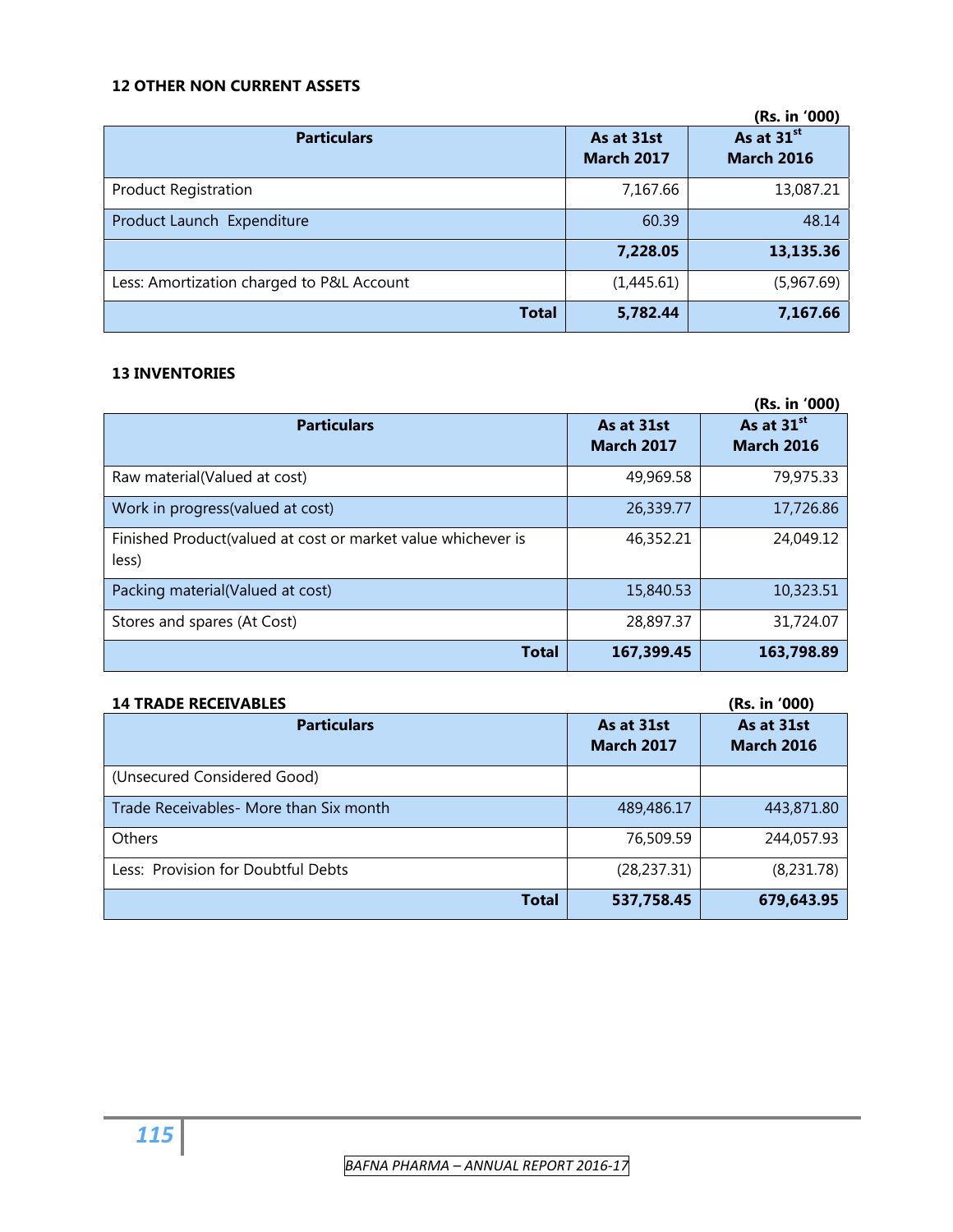# **15 CASH AND CASH EQIUVALENTS (Rs. in '000)**

| <b>Particulars</b>   | As at 31st<br><b>March 2017</b> | As at 31st<br><b>March 2016</b> |
|----------------------|---------------------------------|---------------------------------|
| Cash on hand         | 359.15                          | 269.58                          |
| <b>Balance with:</b> |                                 |                                 |
| In current account   | 4,031.51                        | 1,500.03                        |
| In Fixed Deposits    | 22,188.49                       | 25,368.76                       |
| <b>Total</b>         | 26,579.15                       | 27,138.37                       |

| <b>16 SHORT TERM LOANS AND ADVANCES</b>                                                    |                                 | (Rs. in '000)                   |
|--------------------------------------------------------------------------------------------|---------------------------------|---------------------------------|
| <b>Particulars</b>                                                                         | As at 31st<br><b>March 2017</b> | As at 31st<br><b>March 2016</b> |
| (Unsecured considered good, recoverable in cash or in kind or for<br>value to be received) |                                 |                                 |
| Advance to suppliers                                                                       | 190,109.50                      | 128,212.48                      |
| <b>Advance Others</b>                                                                      | 39,289.47                       | 38,051.67                       |
| Advance to Subsdiary Company- BLRL                                                         | 120,945.61                      | 2,832.28                        |
| Deposits with Govt. or Semi Govt. Depot.                                                   | 3,129.46                        | 2,832.28                        |
| Deposits with Others                                                                       | 4,437.50                        | 17,496.98                       |
| Prepaid expenses                                                                           | 726.48                          | 1,614.12                        |
| Cenvat Credit & PLA Account                                                                | 19,112.27                       | 20,353.79                       |
| Sales Tax Refund account                                                                   | 8,578.82                        | 11,089.44                       |
| <b>TDS Receivable</b>                                                                      | 2,979.64                        | 2,810.15                        |
| License On hand                                                                            | 1,143.04                        | 1,143.04                        |
| Total                                                                                      | 309,451.80                      | 223,603.95                      |

# **17 MINORITY INTEREST (Rs. in '000)**

| <b>Particulars</b>    | As at 31st<br><b>March 2017</b> | As at 31st<br><b>March 2016</b> |
|-----------------------|---------------------------------|---------------------------------|
| <b>Share Capital</b>  | (1,805.46)                      | 9,339.40                        |
| <b>Revenue Profit</b> | (3,729.53)                      | (11, 144.86)                    |
| <b>Total</b>          | (5,534.98)                      | (1,805.46)                      |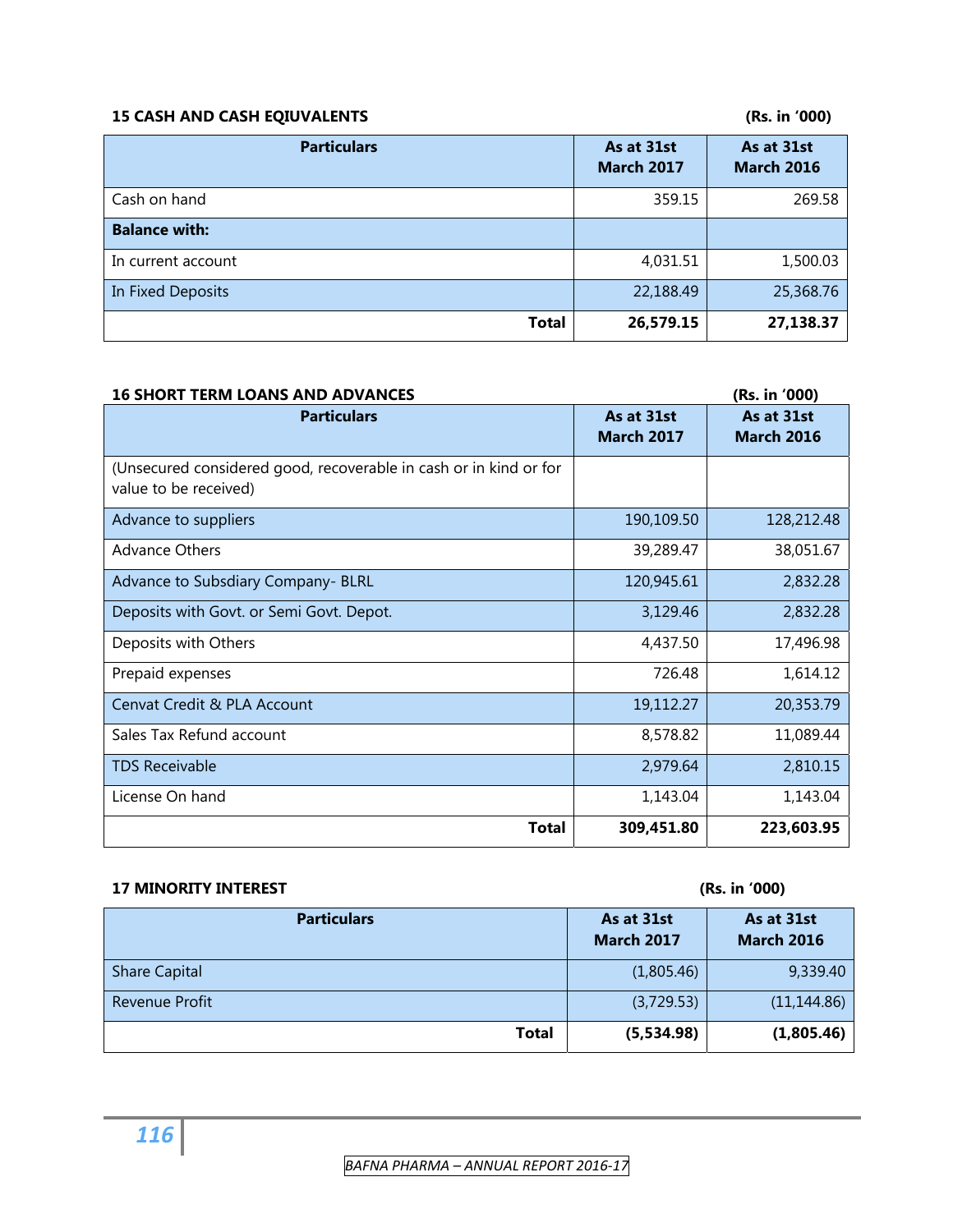#### **18 REVENUE FROM OPERATIONS (Rs. in '000)**

| <b>Particulars</b>                | As at 31st March<br>2017 | As at 31st March<br>2016 |
|-----------------------------------|--------------------------|--------------------------|
| Sales:                            |                          |                          |
| Sales (Domestic)                  | 426,732.62               | 545,005.59               |
| Less: Excise Duty on local sales  | (12, 466.51)             | (9,012.48)               |
|                                   | 414,266.11               | 535,993.11               |
| Sales(Export)                     | 236,155.84               | 317,521.18               |
| Less: Excise Duty on Export Sales | (1,086.75)               | (1,674.86)               |
|                                   | 235,069.09               | 315,846.32               |
| Less: Sales of BLRL to BPL        |                          |                          |
| <b>Revenue from operations</b>    | 649,335.20               | 851,839.43               |
| <b>FR &amp;D INCOME</b>           | 279.99                   | 1,344.74                 |
| <b>Grand Total</b>                | 649,615.19               | 853,184.17               |

Note: Sale of goods to EOU (Exporter) has been made to the tune of Rs.15933.59 ('000) (Previous year 30743.46 ('000) and has been included in the Export Sales. Domestic Sales of Traded goods to the tune of Rs 376938.637 ('000) during the current year and Rs 504334.10 ('000) in the previous year.

#### **19 .OTHER INCOME (Rs. in '000)**

| <b>Particulars</b>              | As at 31st<br><b>March 2017</b> | As at 31st<br><b>March 2016</b> |
|---------------------------------|---------------------------------|---------------------------------|
| <b>Interest Received Bank</b>   | 405.84                          | 340.15                          |
| <b>Interest Received Others</b> | 1,451.20                        | 3,541.30                        |
| Gain or Loss on Exchange        | 3,995.95                        | 1702.35                         |
| <b>Export Incentive</b>         | 1,455.99                        | 2134.14                         |
| Insurance Claim Received        |                                 | 3,069.88                        |
| <b>Rent Received</b>            | 52.75                           | 55.20                           |
| Non-Competent Fees              |                                 |                                 |
| Sundry Balances Written Off     |                                 | 1,569.17                        |
| Miscellaneous Receipt           |                                 |                                 |
| <b>Analytical Charges</b>       | 4,039.84                        |                                 |
| Job Work Income                 |                                 | 7,374.21                        |
| <b>Total other income</b>       | 11,401.56                       | 19,786.39                       |

 *BAFNA PHARMA – ANNUAL REPORT 2016‐17*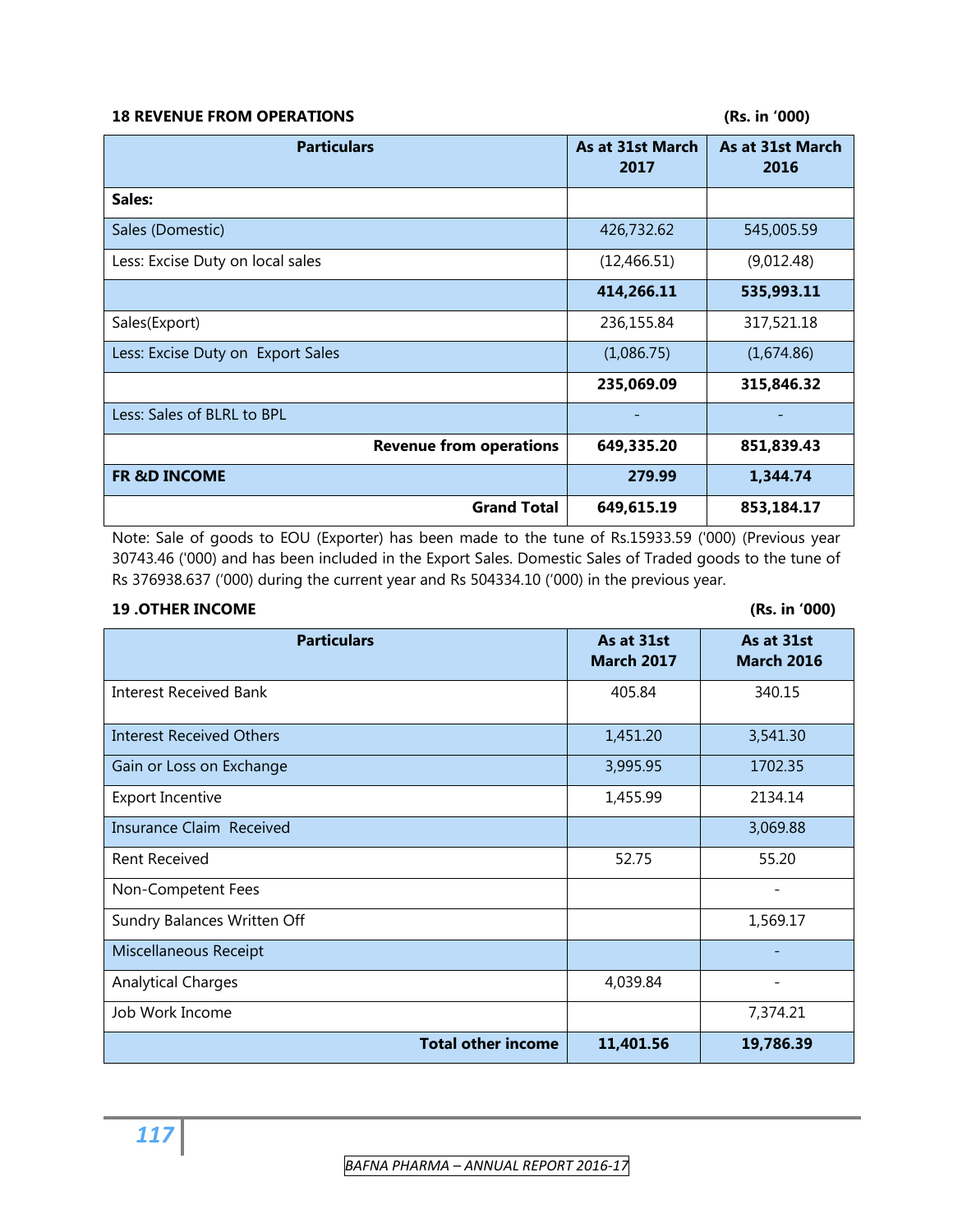# **20 COST OF RAW MATERIAL CONSUMED (Rs. in '000)**

| <b>Particulars</b>                  | As at 31st<br><b>March 2017</b> | As at 31st<br><b>March 2016</b> |
|-------------------------------------|---------------------------------|---------------------------------|
| Opening stock                       | 79,975.33                       | 83,459.17                       |
| Add: Purchase                       | 94,054.73                       | 124,148.87                      |
|                                     | 174,030.06                      | 207,608.04                      |
| Less: Closing stock                 | 49,969.58                       | 79,975.33                       |
| <b>Raw Material Consumed</b><br>(A) | 124,060.48                      | 127,632.71                      |

#### **20.1 COST OF PACKING MATERIAL CONSUMED (Rs. in '000)**

| <b>Particulars</b>                      | As at 31st<br><b>March 2017</b> | As at 31st<br><b>March 2016</b> |
|-----------------------------------------|---------------------------------|---------------------------------|
| Opening stock                           | 10,323.51                       | 11,248.49                       |
| Add: Purchase                           | 29,528.76                       | 29,839.55                       |
|                                         | 39,852.27                       | 41,088.04                       |
| Less: Closing stock                     | 15,840.53                       | 10,323.51                       |
| <b>Packing Material Consumption (B)</b> | 24,011.75                       | 30,764.53                       |

| <b>20.2 MANUFACTURING EXPENSES</b> |                                 | (Rs. in '000)                   |
|------------------------------------|---------------------------------|---------------------------------|
| <b>Particulars</b>                 | As at 31st<br><b>March 2017</b> | As at 31st<br><b>March 2016</b> |
| <b>Consumable Stores</b>           | 3,540.35                        | 3,613.85                        |
| <b>Analytical Expenses</b>         | 244.03                          | 905.66                          |
| Power & Fuel                       | 20,515.85                       | 25,425.70                       |
| <b>Machinery Maintenance</b>       | 13,361.13                       | 8,852.57                        |
| <b>Factory Maintenance</b>         | 3,623.33                        | 2,622.51                        |
| <b>Chemical Purchase</b>           | 3,173.87                        | 4,570.44                        |
| <b>Security Charges</b>            | 1,763.00                        | 2,316.27                        |
| Repairs & Maintenance              | 1,856.02                        | 3,637.66                        |
| <b>Other Manufacturing</b>         | 9,555.14                        | 15,003.70                       |
| Lab Maintenance                    | 134.58                          | 70.32                           |
| <b>Total</b><br>(C)                | 57,767.31                       | 67,018.67                       |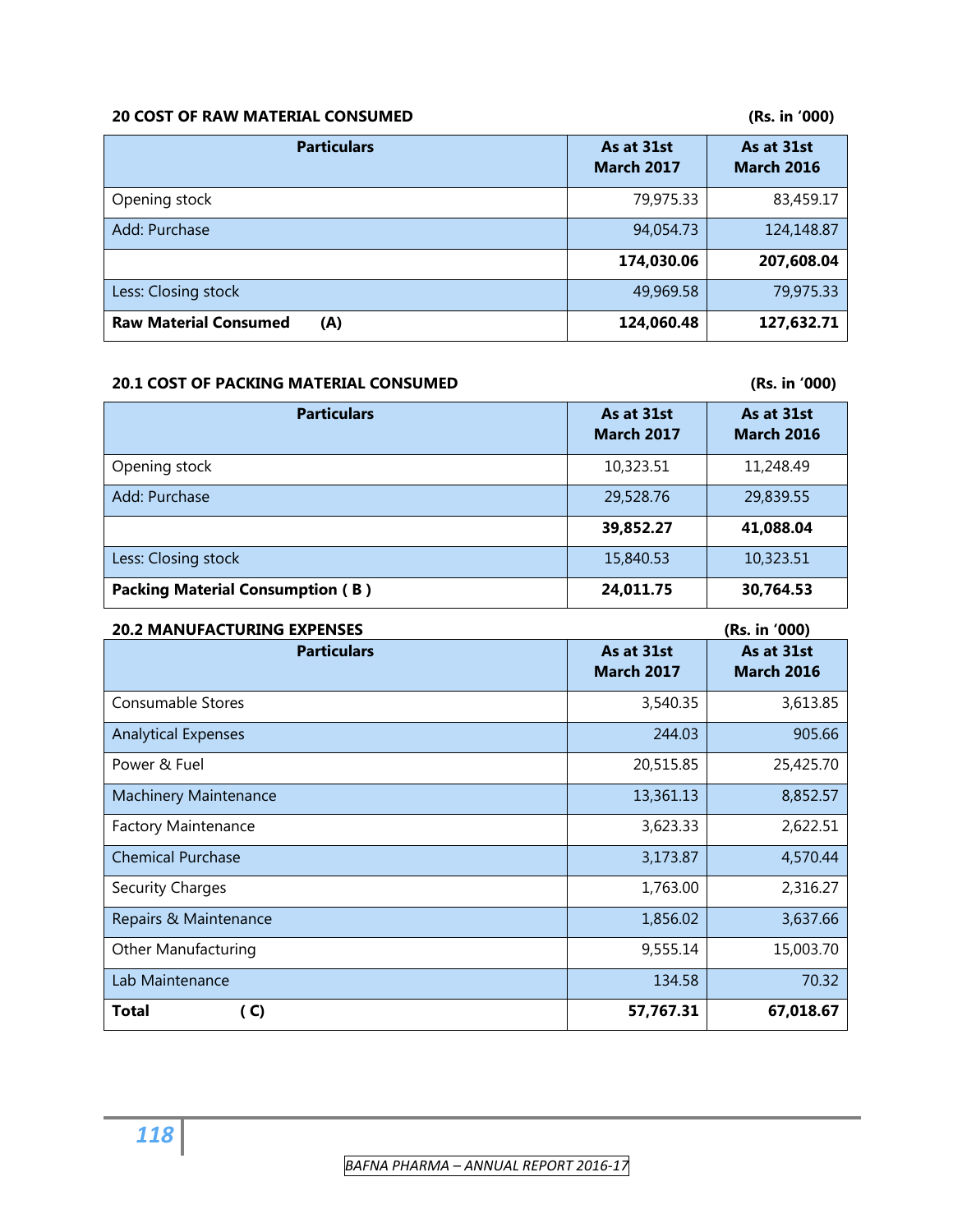#### **20.3 FREIGHT**

|                                            |                                 | (Rs. in '000)                   |
|--------------------------------------------|---------------------------------|---------------------------------|
| <b>Particulars</b>                         | As at 31st<br><b>March 2017</b> | As at 31st<br><b>March 2016</b> |
| Freight Charges                            | 806.32                          | 1,384.86                        |
| <b>Total</b><br>(D)                        | 806.32                          | 1,384.86                        |
| <b>COST OF MATERIAL CONSUMED (A+B+C+D)</b> | 206,645.85                      | 226,800.76                      |

#### **21 PURCHASE OF STOCK IN TRADE**

|                            |                                 | (Rs. in '000)                   |
|----------------------------|---------------------------------|---------------------------------|
| <b>Particulars</b>         | As at 31st<br><b>March 2017</b> | As at 31st<br><b>March 2016</b> |
| Purchase of stock in Trade | 402,005.79                      | 508,888.86                      |
| Total                      | 402,005.79                      | 508,888.86                      |

#### **22 CHANGES IN INVENTORIES OF FINISHED GOODS, STOCK IN PROCESS AND STOCK IN TRADE**

|                             |                                 | (Rs. in '000)                   |
|-----------------------------|---------------------------------|---------------------------------|
| <b>Particulars</b>          | As at 31st<br><b>March 2017</b> | As at 31st<br><b>March 2016</b> |
| <b>Closing Inventories:</b> |                                 |                                 |
| <b>Finished Goods</b>       | 46,352.21                       | 24,049.12                       |
| Work in progress            | 26,339.77                       | 17,726.86                       |
|                             | 72,691.98                       | 41,775.98                       |
| <b>Opening Inventories:</b> |                                 |                                 |
| <b>Finished Goods</b>       | 24,049.12                       | 18,554.74                       |
| Work in progress            | 17,726.86                       | 16,702.00                       |
|                             | 41,775.98                       | 35,256.74                       |
| <b>Change in inventory</b>  | (30, 916.00)                    | (6, 519.24)                     |

#### **23 EMPLOYEE BENEFIT EXPENSES**

|                           |                                 | (Rs. in '000)                   |
|---------------------------|---------------------------------|---------------------------------|
| <b>Particulars</b>        | As at 31st<br><b>March 2017</b> | As at 31st<br><b>March 2016</b> |
| <b>Salaries</b>           | 57,864.51                       | 60,533.65                       |
| <b>Bonus</b>              | 3,008.23                        | 3,051.33                        |
| PF Companies contribution | 4,418.63                        | 5,050.12                        |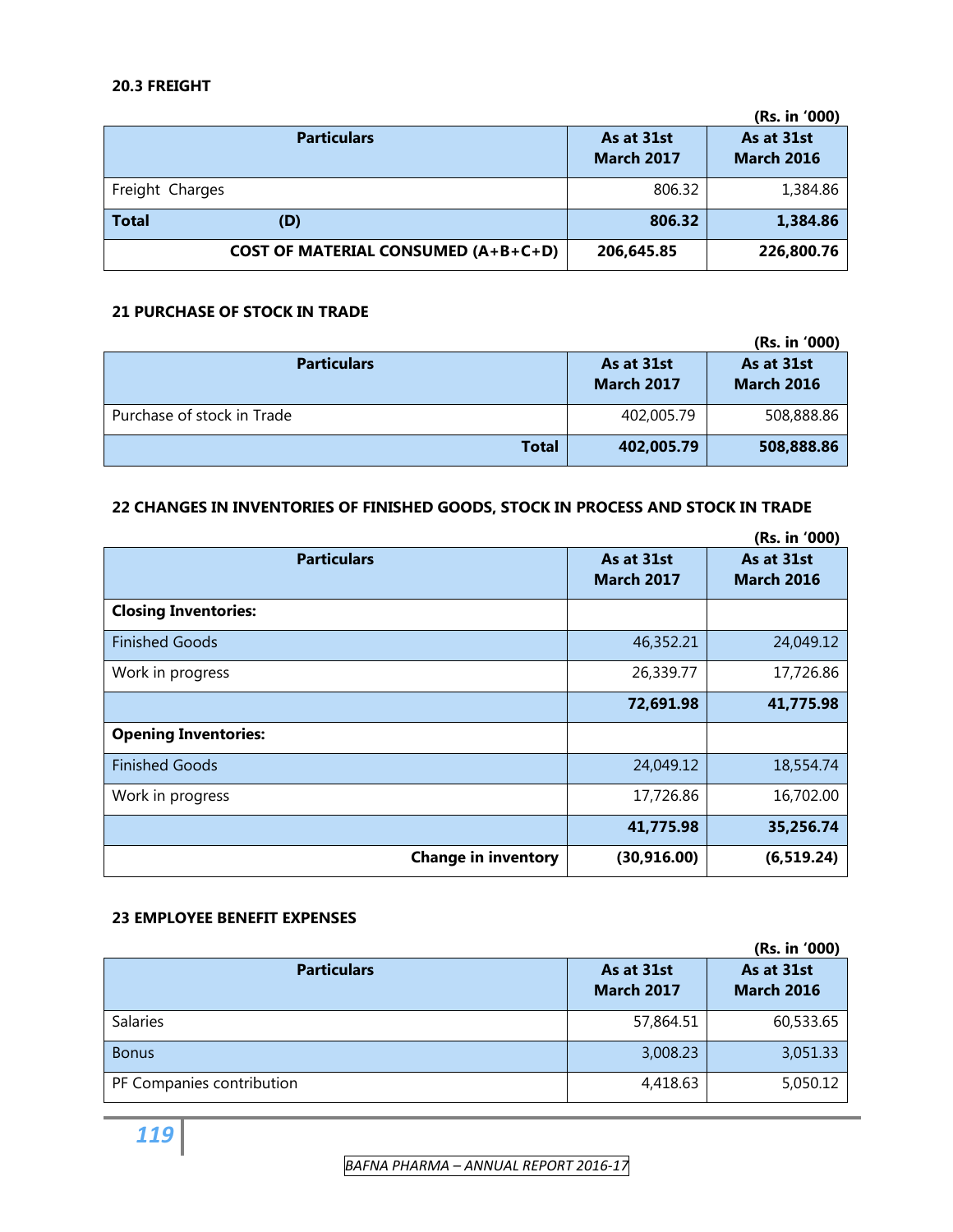| <b>ESI Companies Contribution</b> | 803.28    | 869.87    |
|-----------------------------------|-----------|-----------|
| Staff welfare                     | 1,968.01  | 347.03    |
| <b>Total</b>                      | 68.062.65 | 69,852.01 |

## **24 FINANCIAL COSTS**

|                     |                                 | (Rs. in '000)                   |
|---------------------|---------------------------------|---------------------------------|
| <b>Particulars</b>  | As at 31st<br><b>March 2017</b> | As at 31st<br><b>March 2016</b> |
| Interest to bank    | 56,462.10                       | 76,690.06                       |
| <b>Bank charges</b> | 4,249.24                        | 16,669.85                       |
| Interest others     | 54,025.60                       | 36,198.62                       |
| <b>Total</b>        | 114,736.94                      | 129,558.53                      |

# **25 DEPRECIATION AND AMORTISATION CHARGES (Rs. in '000)**

| <b>Particulars</b>                     | As at 31st<br><b>March 2017</b> | As at 31st<br><b>March 2016</b> |
|----------------------------------------|---------------------------------|---------------------------------|
| Depreciation and Amortization expenses | 42,194.98                       | 48,586.04                       |
| Total                                  | 42,194.98                       | 48,586.04                       |

# **26 OTHER EXPENSES (Rs. in '000)**

| <b>Particulars</b>         | As at 31st<br><b>March 2017</b> | As at 31st<br><b>March 2016</b> |
|----------------------------|---------------------------------|---------------------------------|
| Rent                       | 2,443.42                        | 2,405.92                        |
| Postage & Telegram         | 699.16                          | 733.70                          |
| Telephone                  | 727.27                          | 766.74                          |
| Insurance                  | 1,099.85                        | 43.23                           |
| Conveyance                 | 1,078.04                        | 1,228.50                        |
| <b>Travelling Expenses</b> | 1,360.64                        | 1,131.44                        |
| Donation                   | 11.00                           | 12.00                           |
| Printing & Stationery      | 1,165.49                        | 1,709.95                        |
| Subscription & Membership  | 44.83                           | 78.47                           |
| Fees                       | 444.91                          | 1,658.83                        |
| <b>Office Maintenance</b>  | 64.02                           | 45.84                           |
| Vehicle Maintenance        | 317.78                          | 475.96                          |
| Miscellaneous Expenses     | 4,759.93                        | 591.83                          |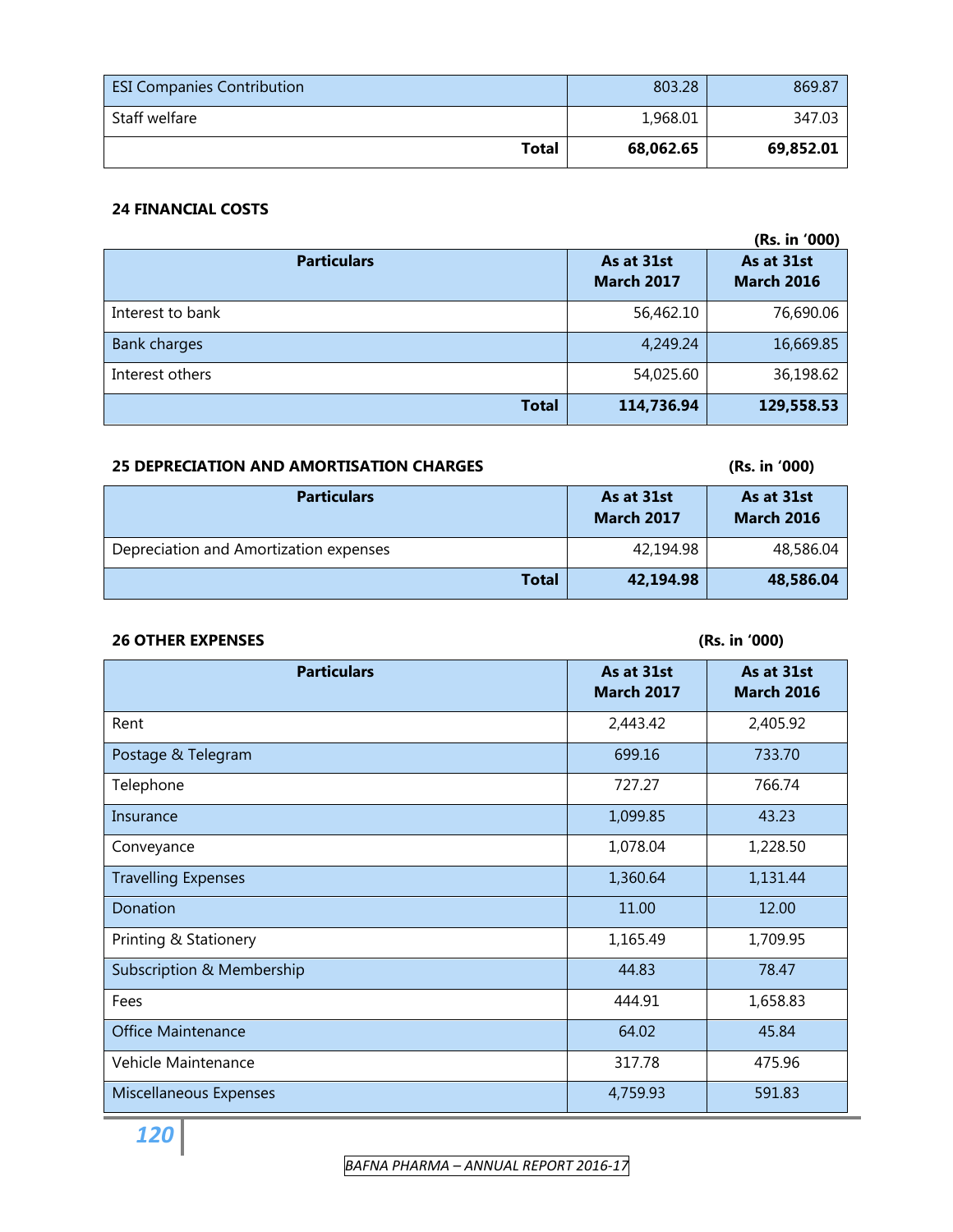| Sundry Balances Written Off          | 1,908.40                 | 1,782.30  |
|--------------------------------------|--------------------------|-----------|
| <b>Professional Charges</b>          | 5,042.27                 | 2,810.84  |
| <b>Computer Maintenance</b>          | 920.24                   | 1,254.68  |
| Service Tax                          | 1,486.42                 | 2,098.86  |
| <b>Discount Allowed</b>              | 24.46                    | 324.97    |
| Packing Charges                      | $\overline{\phantom{a}}$ | 32.19     |
| <b>Exchange Difference</b>           |                          | 3,930.61  |
| Freight & Transportation             | 4,363.72                 | 7,664.81  |
| Advertisement                        | 206.47                   | 199.27    |
| Sales Promotion                      | 938.19                   | 592.12    |
| Loss of Expired Goods                |                          | 7,467.72  |
| <b>Commission/ Liasoning Charges</b> | 6,793.36                 | 3,306.62  |
| Liquidative Damages                  | 2,280.25                 | 3,363.35  |
| Payment to Auditor                   | 758.20                   | 624.61    |
| <b>Directors Salary</b>              | 2760.00                  | 2,460.00  |
| <b>Directors Sitting Fees</b>        | 210.00                   | 200.00    |
| <b>Provision for Doubtful Debts</b>  | 20,005.53                |           |
| <b>Total</b>                         | 61,913.83                | 48,995.32 |

# **26.1 PAYMENT TO AUDITORS AS**

|                             |                                 | (Rs. in '000)                   |
|-----------------------------|---------------------------------|---------------------------------|
| <b>Particulars</b>          | As at 31st<br><b>March 2017</b> | As at 31st<br><b>March 2016</b> |
| <b>Statutory Audit Fees</b> | 385.00                          | 385.00                          |
| Tax Audit Fees              | 65.00                           | 65.00                           |
| Certification fees          | 100.00                          | 100.00                          |
| Service Tax                 | 82.50                           | 79.75                           |
| <b>Total</b>                | 632.50                          | 629.75                          |

### **26.2 DIRECTORS REMUNERATION**

|    |                    |                                 |                                 |                                 | (Rs. in '000)                               |
|----|--------------------|---------------------------------|---------------------------------|---------------------------------|---------------------------------------------|
|    | <b>Particulars</b> | <b>Bafna Mahaveer Chand</b>     |                                 |                                 | <b>Paras Bafna</b>                          |
|    |                    | As at 31st<br><b>March 2017</b> | As at 31st<br><b>March 2016</b> | As at 31st<br><b>March 2017</b> | As at 31 <sup>st</sup><br><b>March 2016</b> |
| a) | Salary             | 1,380.00                        | 1,380.00                        | 1,080.00                        | 1,080.00                                    |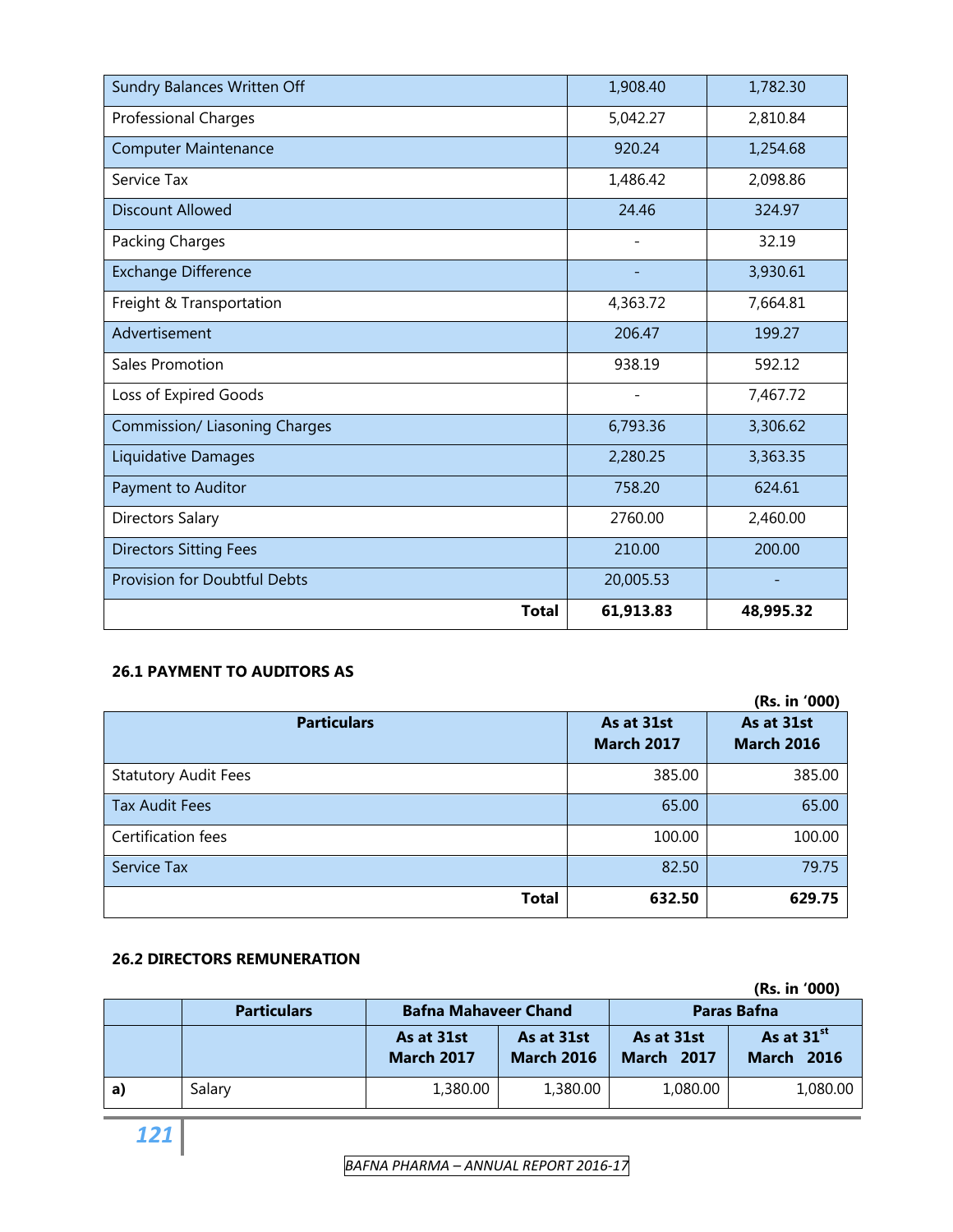| $\vert \mathbf{b} \rangle$ | Conveyance         | 180.00   | 180.00   | 120.00   | 120.00   |
|----------------------------|--------------------|----------|----------|----------|----------|
| C)                         | Contribution to PF | 21.60    | 21.60    | 21.60    | 21.60    |
| $\mathbf{d}$               | Lease Rent for Car | 60.00    | 60.00    | 60.00    | 60.00    |
|                            | <b>Total</b>       | 1,641.60 | 1,641.60 | 1,281.60 | 1,281.60 |

#### **27 FOREIGN CURRENCY TRANSACTIONS**

a) Income of foreign currency Transaction is recorded at the rate of exchange prevailing on the date, when the relevant transaction has taken place. Realized gains or losses on the exchange are recognized in the Profit and loss account.

#### **b) EXPENDITURE IN FOREIGN CURRENCY** (in '000)

| <b>Particulars</b>   |             |                     | As on 31st March 2017 | As on 31st March 2016 |            |
|----------------------|-------------|---------------------|-----------------------|-----------------------|------------|
| RAW MATERIAL         | <b>USD</b>  | 12,007.75<br>174.33 |                       | 409.58                | 27,706.08  |
|                      | <b>EURO</b> | <b>NIL</b>          | <b>NIL</b>            |                       | 199.29     |
|                      | GBP         | 102.70              | 9,391.59              | <b>NIL</b>            | <b>NIL</b> |
| <b>CAPITAL GOODS</b> | USD         | <b>NIL</b>          | <b>NIL</b>            | 14.50                 | 995.86     |
|                      | <b>EURO</b> | NIL<br><b>NIL</b>   |                       | 3.12                  | 230.52     |

#### **c) EARNINGS IN FOREIGN CURRENCY ( in '000)**

| <b>Particulars</b>  |            | As at 31st<br><b>March 2017</b> | As at 31st<br><b>March 2016</b> |
|---------------------|------------|---------------------------------|---------------------------------|
| <b>EXPORT SALES</b> | <b>USD</b> | 2,418.30                        | 3,599.85                        |
|                     | <b>INR</b> | 160,352.01                      | 233,622.43                      |
|                     | GBP        | 499.20                          | 550.97                          |
|                     | <b>INR</b> | 41,726.61                       | 53,155.29                       |
|                     | <b>INR</b> | 32,990.51                       |                                 |

**Note: Sale of goods to EOU (Exporter) has been made to the tune of Rs 15.933.59 ('000) (Previous year 30,743.46 ('000) and has been included in the Export Sales** 

| RESEARCH AND DEVELOPMENT EXPENDITURE<br>q) |  |                   | (in '000)         |
|--------------------------------------------|--|-------------------|-------------------|
| <b>Particulars</b>                         |  | As at 31st        | As at 31st        |
|                                            |  | <b>March 2017</b> | <b>March 2016</b> |
| Capital Expenditure                        |  |                   | 374.00            |
| Revenue Expenditure                        |  | 7,185.03          | 8,169.18          |
|                                            |  | 7,185.03          | 8,543.18          |
|                                            |  |                   |                   |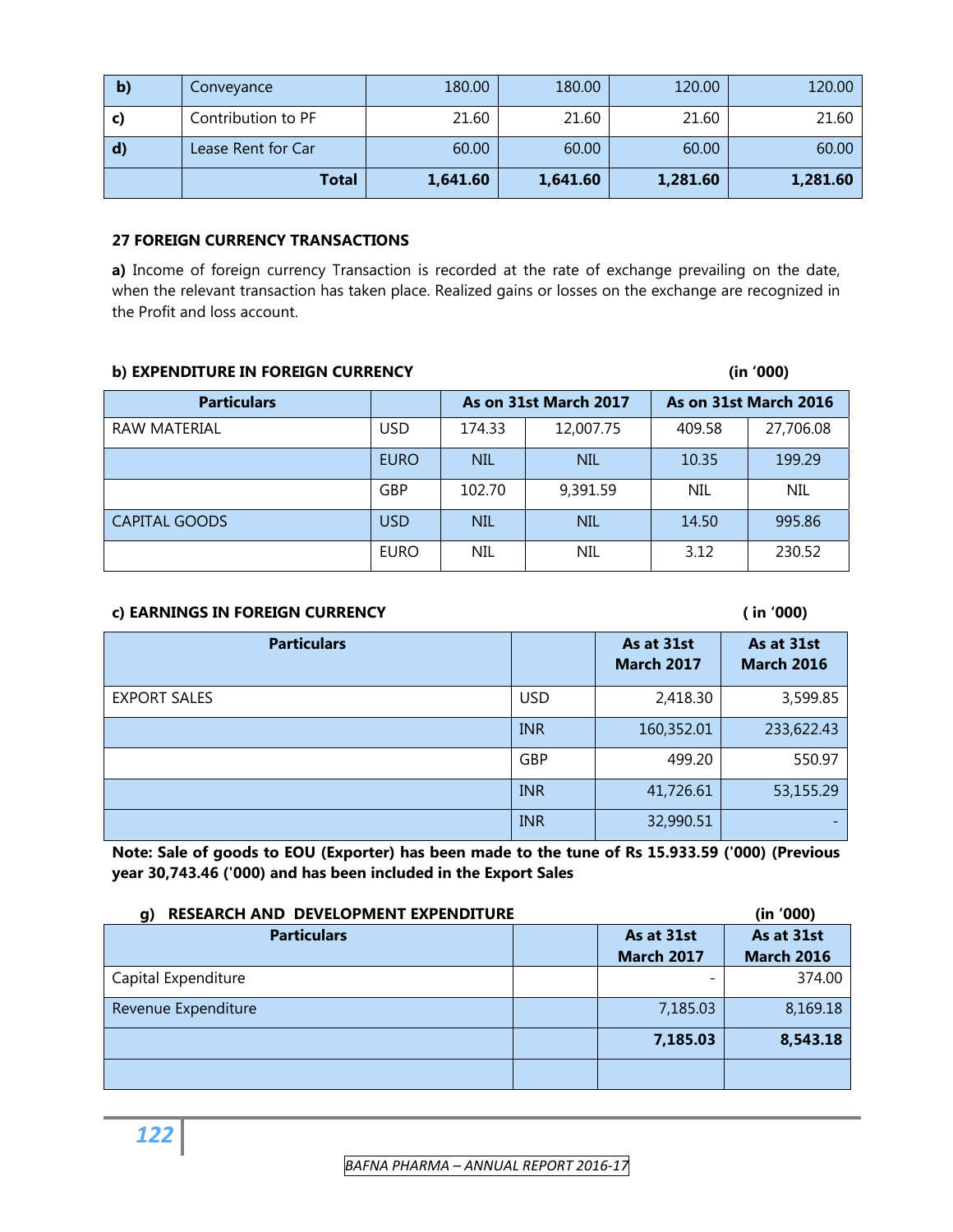#### *Consolidated – Related party disclosures*

#### **28 RELATED PARTY DISCLOSURES**

As per Accounting Standard 18, the disclosures of transactions with the related Parties are given below:

List of Related Parties where control exists and related Parties with whom transactions have taken place and Relationship

#### **28.1 Name of the related Party**

**a)** Mr. BAFNA MAHAVEER CHAND

**b)** Mrs. CHETNA BAFNA

**c)** Mr. NAVEEN BAFNA

#### **28.2 Directors' Interest**

**a)** BAFNA LIFESTYLES REMEDIES LIMITED

**b)** BHANSILAL & CO (HUF)

**28.3** The Directors of the Subsidiary Company Ms. Hemalatha and Ms. Sabitha are the employee of the Company

| SI. NO         | <b>Particulars</b>          | <b>Associates</b>                                 | <b>Key</b><br><b>Management</b><br><b>Personnel</b>                 | <b>Relative of</b><br><b>KMP</b> | <b>Total as on</b><br>31.03.2017 | As on<br>31.03.2016 |
|----------------|-----------------------------|---------------------------------------------------|---------------------------------------------------------------------|----------------------------------|----------------------------------|---------------------|
| $\mathbf{1}$   | Purchase of goods           | Bafna<br>Lifestyles<br>Remedies Ltd               |                                                                     |                                  |                                  |                     |
| $\overline{2}$ | Sale of goods               | <b>Bafna</b><br>Lifestyles<br><b>Remedies Ltd</b> |                                                                     |                                  |                                  |                     |
| 3              | Sale of Fixed Assets        |                                                   |                                                                     |                                  | ۰                                |                     |
| $\overline{4}$ | <b>Rendering Services</b>   | <b>Bafna</b><br>Lifestyles<br><b>Remedies Ltd</b> | <b>Bafna Mahaveer</b><br>Chand, Paras<br>Bafna, and<br>Naveen Bafna |                                  | 2,760.00                         | 10,314.21           |
| 5              | Agency agreements           |                                                   |                                                                     |                                  |                                  |                     |
| 6              | Leasing or Hire<br>Purchase | <b>Bafna</b><br>Lifestyles<br><b>Remedies Ltd</b> |                                                                     | <b>Bhansilal</b><br>Bafna (HUF)  | 2,925.00                         | 2,925.00            |
| $\overline{7}$ | Transfer of R&D             |                                                   |                                                                     |                                  |                                  |                     |
| $\,8\,$        | License Agreements          |                                                   |                                                                     |                                  |                                  |                     |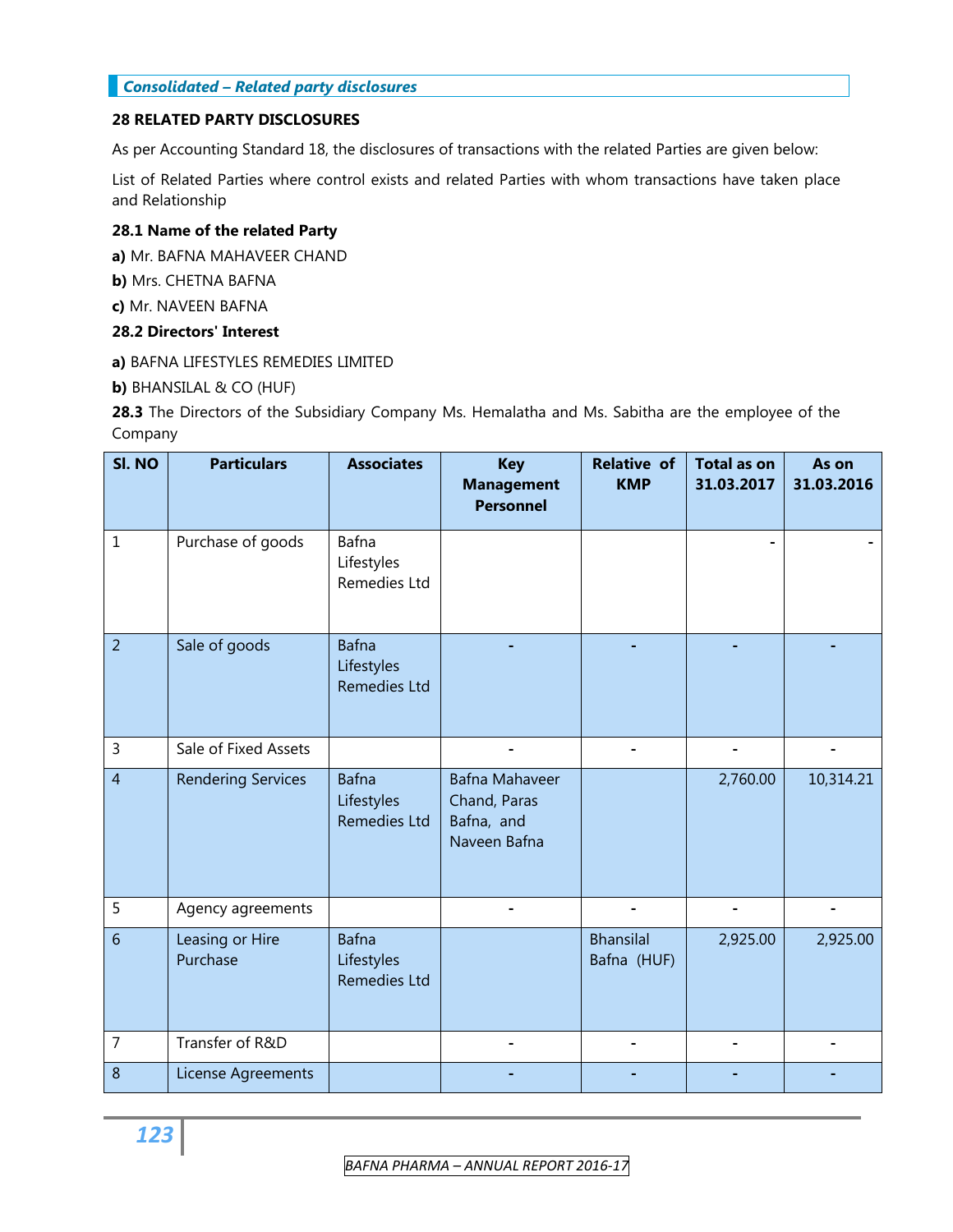| 9  | Finance loans and<br>Equity in Cash or<br>Kind                  | Bafna<br>Lifestyles<br>Remedies Ltd        |                                |                                 | 157,667.65 |          |
|----|-----------------------------------------------------------------|--------------------------------------------|--------------------------------|---------------------------------|------------|----------|
| 10 | Guarantee and<br>Collaterals                                    | <b>Bafna</b><br>Lifestyles<br>Remedies Ltd |                                |                                 |            |          |
| 11 | Manage Contracts<br>including for<br>Deputation of<br>Employees |                                            |                                |                                 |            |          |
| 12 | Rent                                                            |                                            | <b>Bafna Mahaveer</b><br>Chand | <b>Bhansilal</b><br>Bafna (HUF) | 2,250.00   | 2,241.00 |

### **28.4 CONTINGENT LIABILITIES NOT PROVIDED FOR**

|    |                                                                                                                                         |                                 | (Rs. in '000)                   |
|----|-----------------------------------------------------------------------------------------------------------------------------------------|---------------------------------|---------------------------------|
|    | <b>Particulars</b>                                                                                                                      | As at 31st<br><b>March 2017</b> | As at 31st<br><b>March 2016</b> |
| a) | In respect of Letter of Credit and Bank Guarantee                                                                                       | 2,925.29                        | 16,380.32                       |
| b) | Bonds have been executed in favour of Customs Authorities for<br>the purchase of materials and capital goods without payment of<br>duty |                                 |                                 |

#### **28.5 SECONDARY SEGMENT/ GEOGRAPHICAL SEGMENT**

### **The Company has indentified manufacture of Medicine and drugs as the only primary reportable Segment**

|                               |              |             |               |           | (Rs. in '000)                   |                                 |
|-------------------------------|--------------|-------------|---------------|-----------|---------------------------------|---------------------------------|
|                               |              |             |               |           | As at 31st<br><b>March 2017</b> | As at 31st<br><b>March 2016</b> |
| <b>PARTICULARS</b>            | <b>INDIA</b> | <b>ASIA</b> | <b>AFRICA</b> | <b>UK</b> | <b>Total</b>                    | <b>Total</b>                    |
| <b>Sales</b>                  | 414,266.10   | 141,508.85  | 14,949.58     | 78,890.69 | 649,615.22                      | 853,184.17                      |
| <b>Operating Expenses</b>     | 366,142.19   | 125,070.23  | 13,212.94     | 69,726.22 | 574,151.58                      | 712,562.76                      |
| <b>Operating Income/ Loss</b> | 48,123.91    | 16,438.62   | 1,736.64      | 9,164.47  | 75,463.64                       | 140,621.41                      |
| Un allocable Income           |              |             |               |           | 11,401.56                       | 12,412.19                       |
| <b>Total Income</b>           |              |             |               |           | 86,865.20                       | 153,033.60                      |
| Un allocable Expenses         |              |             |               |           | (279, 919.29)                   | (278, 308.78)                   |
| Net profit before Tax         |              |             |               |           | (193, 054.09)                   | (125, 275.19)                   |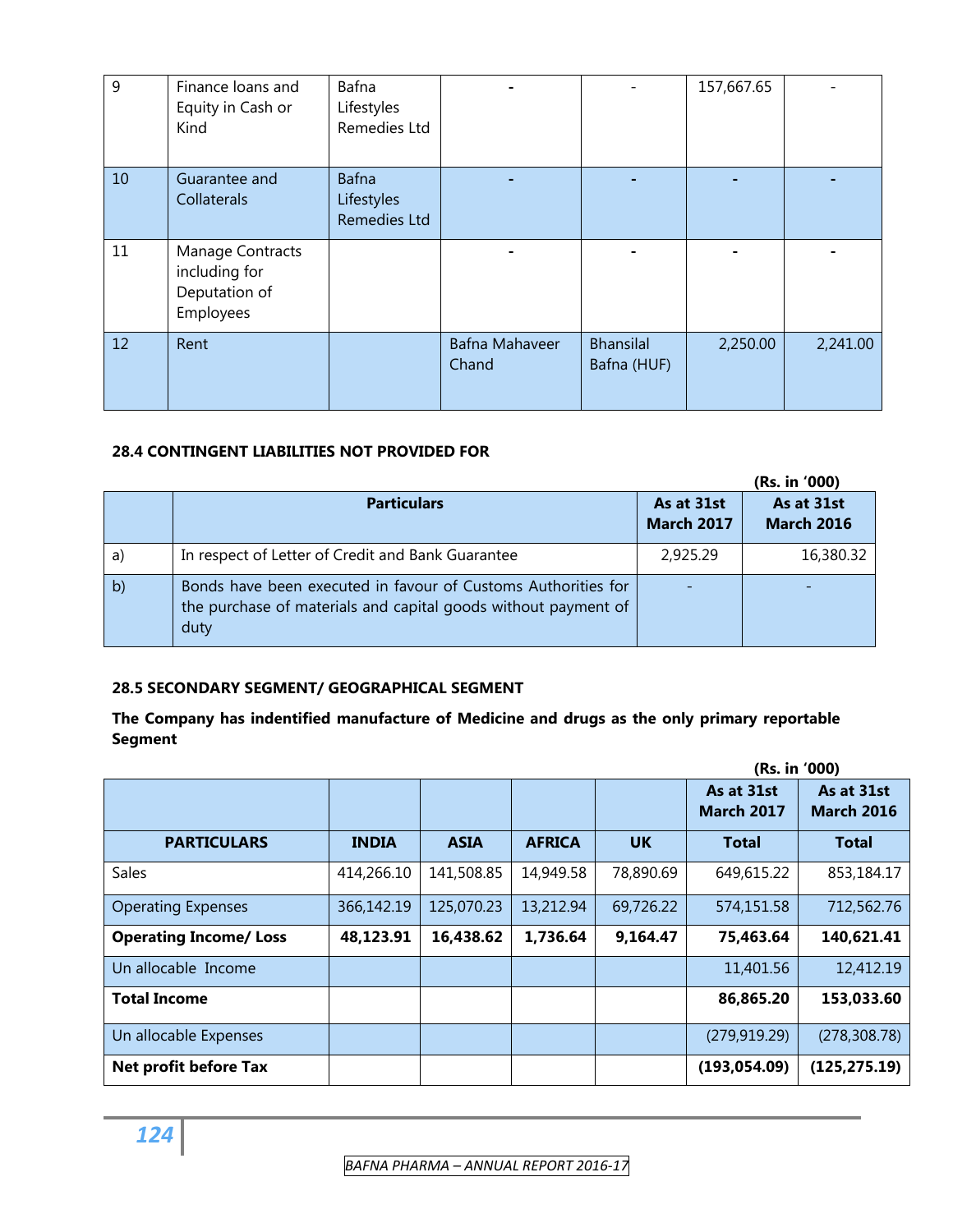| Income Tax and Deferred tax |  |  | 8.352.03 | 3,430.83                        |
|-----------------------------|--|--|----------|---------------------------------|
| Net profit after Tax        |  |  |          | $(184, 702.06)$ $(121, 844.36)$ |

#### **29. CENVAT**

Cenvat Credit is reckoned for the material, Capital Goods, stores and consumables purchased and entered into the factory Premises

#### **30. GENERAL**

**a)** The details of Statutory dues pending as at 31 st march 2017 are given below

| Name of the Statue  | Nature of<br><b>Dues</b>   | Amount     | Payment to<br>which the<br>amount Relates | Due Date                                  | Date of<br>Payment |
|---------------------|----------------------------|------------|-------------------------------------------|-------------------------------------------|--------------------|
| EPF & MP Act 1952   | PF<br>Contribution         | 9,016,441  | Jan 2016 To<br><b>March 2017</b>          | 15th Day of the<br><b>Following Month</b> | Not Paid           |
| ESI Act 1948        | <b>ESI</b><br>Contribution | 923,931    | June 2016 to<br><b>March 2017</b>         | 21st Day of the<br><b>Following Month</b> | Not Paid           |
| Service Tax         | Service Tax                | 1.588.149  | June 2016 to<br>March 2017                | 5th Day of the<br><b>Following Month</b>  | Not Paid           |
| Income Tax Act 1961 | <b>TDS</b>                 | 6,973,908  | July 2016 to<br><b>March 2017</b>         | 7th Day of the<br><b>Following Month</b>  | Not Paid           |
| Income Tax Act 1961 | Income Tax<br>Dues         | 58,141,814 | Asst Year 2015-<br>2016                   | 31st March 2015                           | Not Paid           |

**b)** Balances under Trade Payables, debtors, loans and advances are subject to confirmation.

**c)** Advances given to suppliers for supply of materials and others remain unconfirmed. It was explained that supply will be made in the ensuing year.

**d)** Loans and advances include outstanding balances of deposits with Corporate bodies is given below

|                                                           |                                             | (Rs. in '000)                               |
|-----------------------------------------------------------|---------------------------------------------|---------------------------------------------|
| Name of the Body Corporate                                | As at 31 <sup>st</sup><br><b>March 2017</b> | As at 31 <sup>st</sup><br><b>March 2016</b> |
| TAMILNADU STEEL TUBES LIMITED (includes interest thereon) | 1,012.50                                    | 14,441.09                                   |

**e)** The Fixed deposit of sum of Rs.22, 188.49 (in '000) (previous year Rs.25,368.76 (in '000) lying with State bank of India are under lien against Bank Guarantee Margin LC Margin Money and Loan against deposit.

**f)** Previous Year Figures have regrouped, re-arranged and re-classified wherever necessary.

#### **SIGNATURE TO NOTE ON FINANCIAL STATEMENT No.1 TO No: 30**

# **As per our report of even date**

| For Abhay Jain & Co          | <b>On behalf of Board</b>   |                       |  |  |  |
|------------------------------|-----------------------------|-----------------------|--|--|--|
| <b>Chartered Accountants</b> |                             |                       |  |  |  |
| <b>FRN No.000008S</b>        |                             |                       |  |  |  |
| A.K. Jain                    | <b>Bafna Mahaveer Chand</b> | Paras Bafna           |  |  |  |
| (Partner)                    | (Managing Director)         | (Whole Time Director) |  |  |  |
| <b>Place: Chennai</b>        | Sapna Jain                  |                       |  |  |  |
| Date: 27.05.2017             | (Company Secretary)         |                       |  |  |  |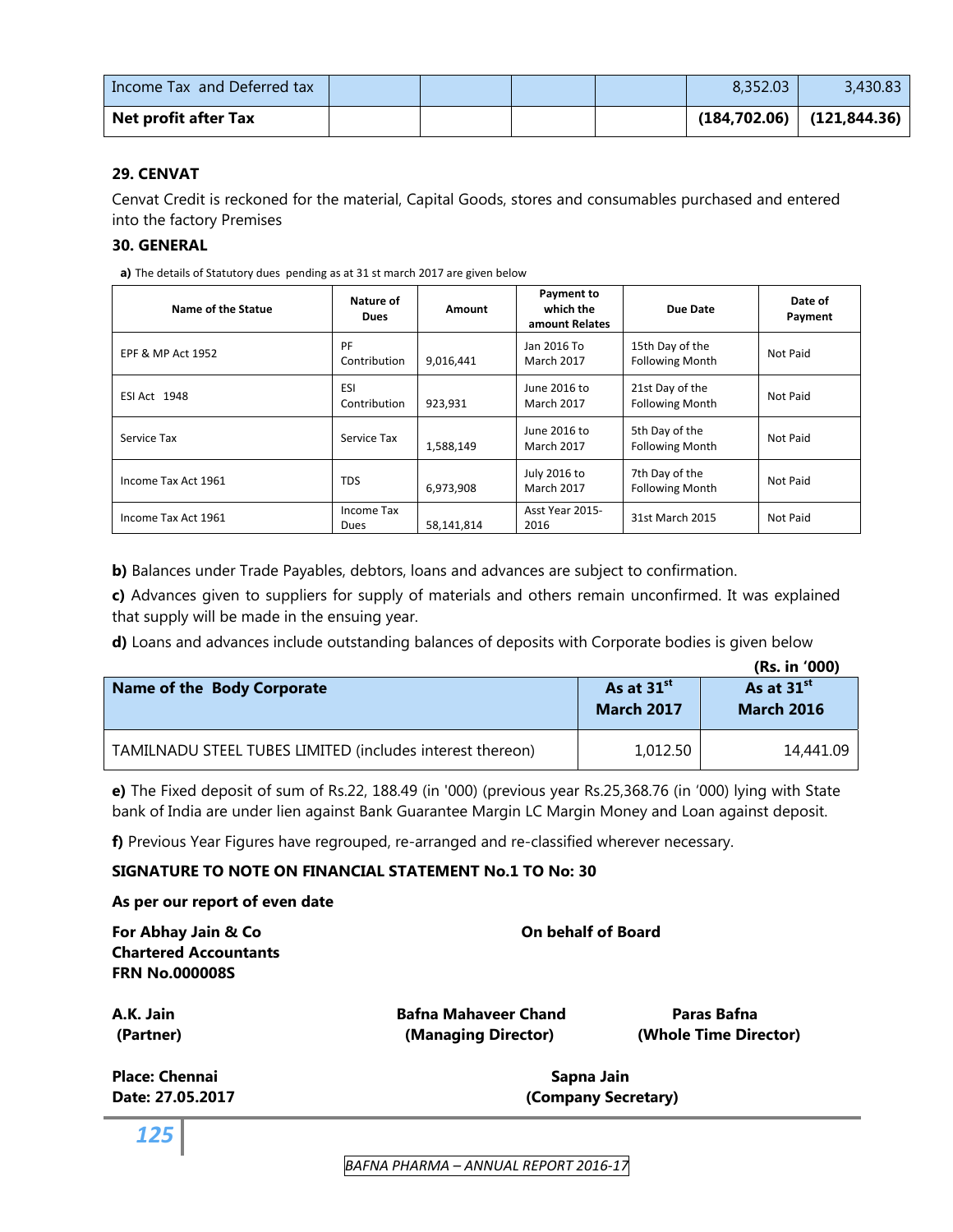# *Notice*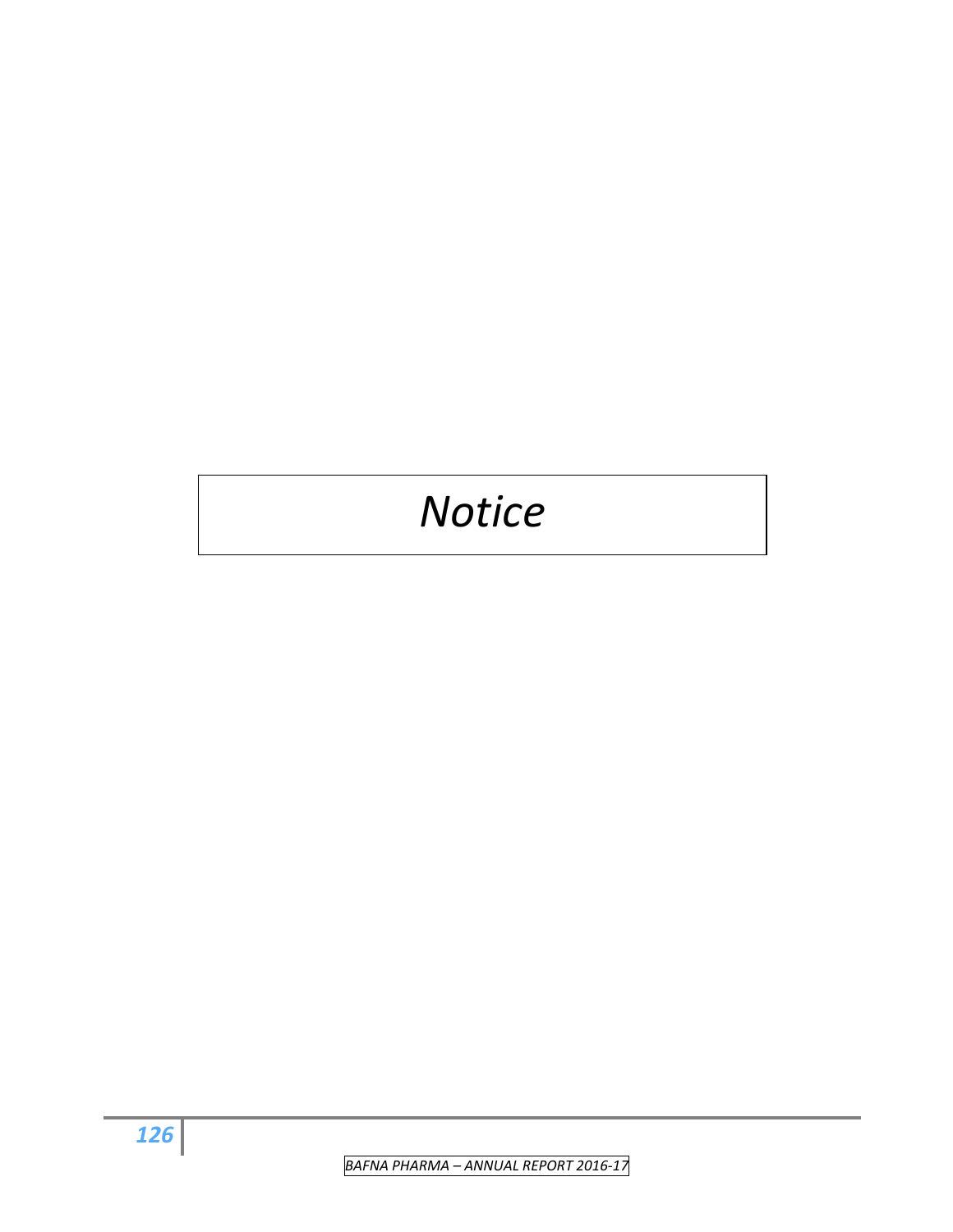#### **NOTICE**

**Notice is hereby given that the 22nd Annual General Meeting of the Members of Bafna Pharmaceuticals Limited will be held on Saturday, the 30th day of September 2017, at 2.00 PM, at our factory at 147, Madhavaram Red Hills High Road, Grantlyon Village, Chennai - 600052 to transact the following business:** 

#### **ORDINARY BUSINESS:**

#### **Adoption of Financial Statements***:*

**Item No1:** To receive, consider and adopt the Audited Balance Sheet as at March 31, 2017, Statement of Profit and Loss Account & Cash Flow Statement for the year ended on that date together with the Reports of Directors and Auditor's thereon*.* 

#### **Adoption of Consolidated Financial Statements***:*

**Item No 2:** To receive, consider and adopt the Consolidated Audited Balance Sheet as at March 31, 2017 and Statement of Profit and Loss for the year ended on that date, the Reports of Directors and Auditor's thereon*.* 

#### **Appointment of Director:**

**Item No 3:** To appoint a Director in place of Shri Bafna Mahaveer Chand having directors identification number 01458211, who retires by rotation and being eligible, offers himself for re-appointment as Director.

#### **Appointment of Director:**

**Item No 4:** To appoint a Director in place of Shri Paras Bafna having director's identification Number 01933663, who retires by rotation and being eligible, offers himself for re- appointment as Director.

#### **Appointment of Statutory Auditor:**

#### **Item No 5**:

To appoint **M/s. R Sathyanarayanan & Co.,** Chartered Accountants, Chennai (FRN: 003656S) as Statutory Auditors of the Company, in the place of retiring auditor M/s. Abhay Jain & Co, for a period of five years, from the conclusion of this Meeting till the conclusion of Twenty Seventh Annual General Meeting and fix their remuneration.

#### **SPECIAL BUSINESS:**

#### **To ratify Cost Auditors Appointment and Remuneration**:

**Item No 6:** To consider and if thought fit, to pass with or without modification, the following resolution as an **ORDINARY RESOLUTION**:

"RESOLVED THAT pursuant to the provisions of section 141, 148 and other applicable provisions of the Companies Act, 2013 and the Rules made thereunder (including any statutory modification(s) or re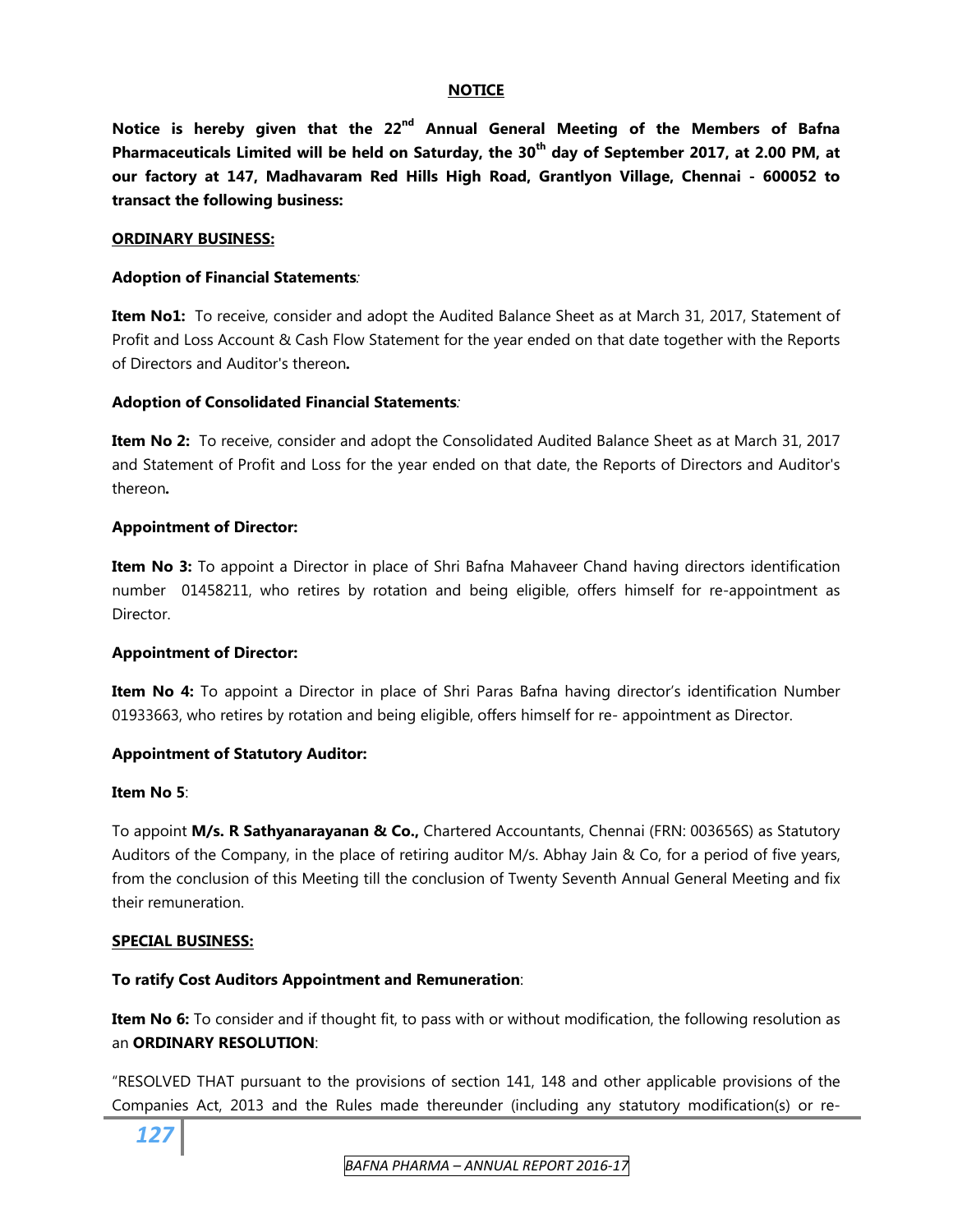enactment thereof for the time being in force) and other applicable provisions and subject to the approval of the Central Government & others, if any, the Cost Auditors, M/s. Thanigaimani & Associates (FRN: 101899) appointed by the Board of Directors of the Company, to conduct the audit of cost records of the Company for the financial year ending  $31<sup>st</sup>$  march 2017 be paid a remuneration of Rs 45,000 (Rupees Forty Five Thousand Only) plus applicable taxes and out of pocket expenses.

RESOLVED FURTHER THAT, the Board of Directors of the Company be and are hereby severally authorized to do all acts and take all such steps as may be necessary, proper or expedient to give effect to this resolution."

# **Item No. 7: To consider and if thought fit, to pass with or without modification, the following resolution as ORDINARY RESOLUTION**

"RESOLVED THAT subject to the provisions of Sections 196,197& 198 and other applicable provisions, if any, of the Companies Act, 2013 and the laws prevailing for the time being and subject to Schedule V to the Act, with such alterations and modifications, if any, that may be effected by the Central Government, pursuant to any change in policies or laws, guidelines, rules and regulations relating to the managerial remuneration, consent of the members of the company be and is hereby accorded to re-appoint Shri Bafna Mahaveer Chand as Chairman and Managing Director of the Company, for a period of Three years from 01.10.2017 on following revised remuneration:

**Salary scale:** Rs. 1,50,000/- per month subject to the maximum as may be determined by the Board and Schedule V of the Companies Act, 2013 and any modification thereof.

**Perquisites:** Gratuity, Contribution to Provident Fund, Superannuation Fund, Encashment of Leave and Annuity fund as per the rules of the Company.

RESOLVED FURTHER THAT in the case of loss or inadequacy of profits in any financial year of the company, during his tenure, the remuneration payable to Shri Bafna Mahaveer Chand shall be subject to the provisions of Section II of Part II of Schedule V to the Companies Act, 2013.

RESOLVED FURTHER THAT in the event of any statutory requirement, modification, and / or relaxation by the Central Government to the Schedule V or to any of the Sections of the Companies Act, 2013, the Board of Directors be and are hereby authorized to vary or increase the remuneration within such prescribed limit and the aforesaid resolution be suitably amended to give effect to such amendments, modifications, relaxations and / or variations without any further reference to the company in General Meeting.

"RESOLVED FURTHER THAT Shri Bafna Mahaveer Chand, Chairman and Managing Director, shall be liable to retire by rotation during his tenure as a Managing Director of the Company".

RESOLVED FURTHER THAT for the purpose of giving effect to this resolution, the Directors of the Company be and are hereby severally authorised to do all acts, deeds, matters and things as they may in their absolute discretion deem necessary, proper or desirable and to settle any question, difficulty or doubt that may arise in this regard and to sign and execute all necessary documents, applications, returns and writings as may be necessary, proper, desirable or expedient without being required to seek any further clarification, consent or approval of the members or otherwise to the end and intent that the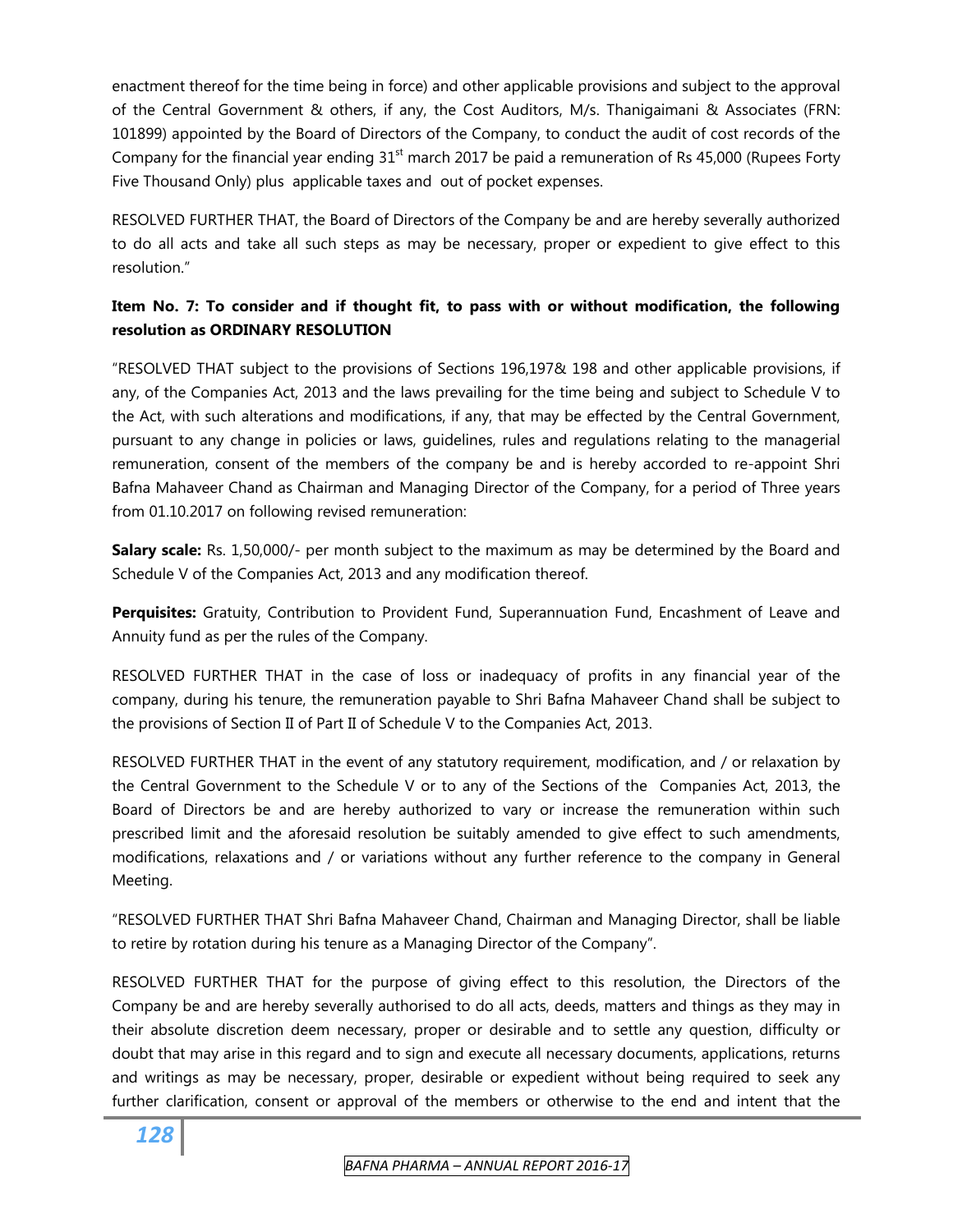members shall be deemed to have given their approval thereto expressly by the authority of this resolution in the best interest of the company."

# **Item No.8: To consider and if thought fit, to pass with or without modification, the following resolution as ORDINARY RESOLUTION:**

 "RESOLVED THAT subject to the provisions of Sections 196, 197, & 198 and other applicable provisions, if any, of the Companies Act, 2013 and the laws prevailing for the time being and subject to Schedule V to the Act, with such alterations and modifications, if any, that may be effected by the Central Government, pursuant to any change in policies or laws, guidelines, rules and regulations relating to the managerial remuneration, consent of the members of the Company be and is hereby accorded to re-appoint Shri Paras Bafna as Whole Time Director of the Company for a period of Three years with effect from 01.10.2017, on following revised remuneration:

**Salary Scale:** Rs.1,20,000/- per month subject to the maximum as may be determined by the Board and Schedule V of the Companies Act, 2013 and any modification thereof.

**Perquisites:** Gratuity, Contribution to Provident Fund, Superannuation Fund, Encashment of leave & Annuity fund as per the rules of the company.

 RESOLVED FURTHER THAT in the case of loss or inadequacy of profits in any financial year of the company, during his tenure, the remuneration payable to Shri Paras Bafna shall be subject to the provisions of Section II of Part II of Schedule V to the Companies Act, 2013.

RESOLVED FURTHER THAT in the event of any statutory amendment, modification, and / or relaxation by the Central Government to the Schedule V or to any of the Section of the Companies Act, 2013, the Board of Directors be and are hereby authorised to vary or increase the remuneration within such prescribed limit and the aforesaid resolution be suitably amended to give effect to such amendments, modifications, relaxations and / or variations without any further reference to the Company in General Meeting.

"RESOLVED FURTHER THAT Shri Paras Bafna, Whole Time Director, shall be liable to retire by rotation during his tenure as a Whole Time Director of the Company".

RESOLVED FURTHER THAT for the purpose of giving effect to this resolution, the Directors of the Company be and are hereby severally authorised to do all acts, deeds, matters and things as they may in their absolute discretion deem necessary, proper or desirable and to settle any question, difficulty or doubt that may arise in this regard and to sign and execute all necessary documents, applications, returns and writings as may be necessary, proper, desirable or expedient without being required to seek any further clarification, consent or approval of the members or otherwise to the end and intent that the members shall be deemed to have given their approval thereto expressly by the authority of this resolution in the best interest of the company."

> By Order of the Board of Directors For Bafna Pharmaceuticals Limited CIN: L24294TN1995PLC030698

Place: Chennai Date: 08.08.2017 Sd/-

*129*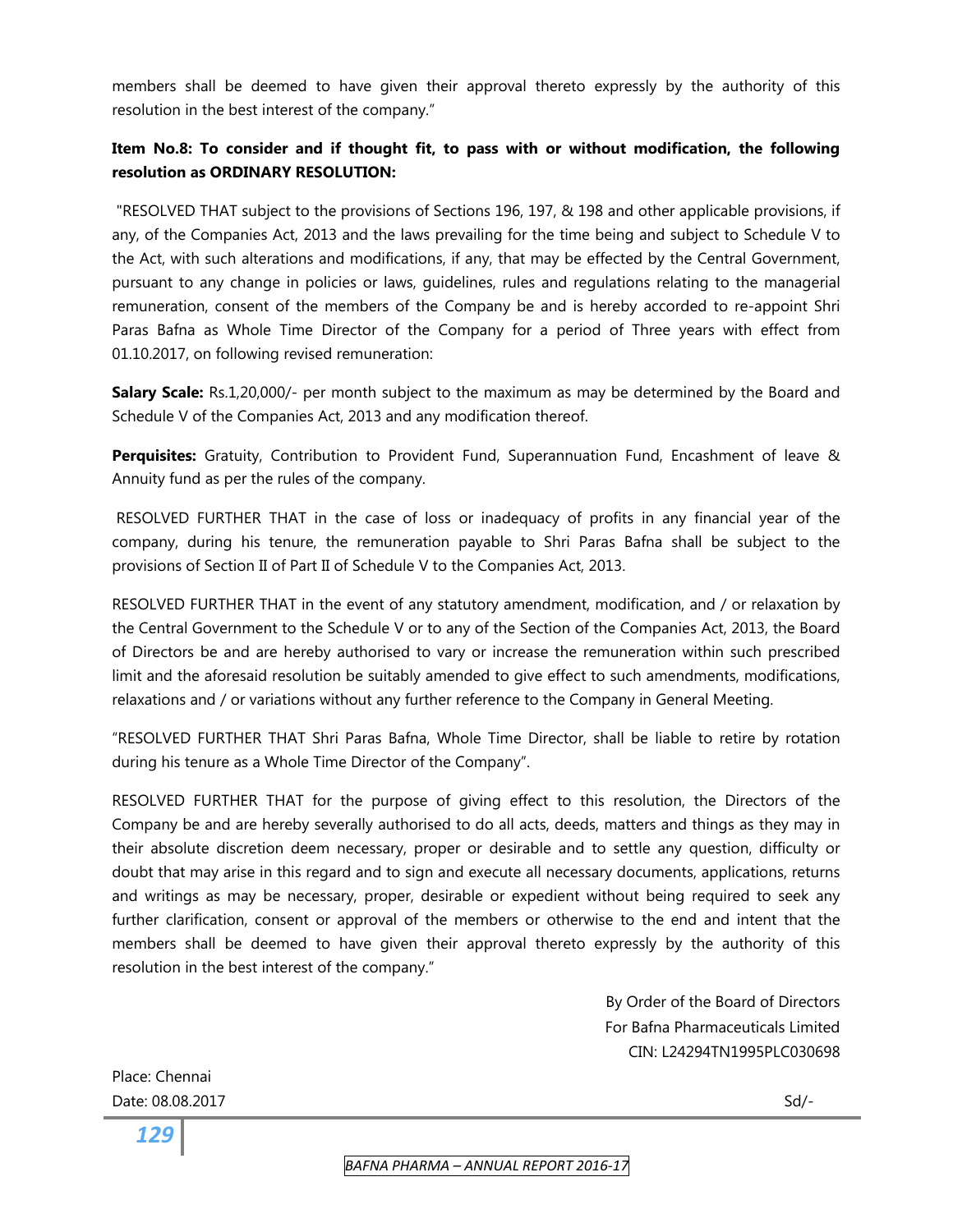### **NOTES:**

1. A MEMBER ENTITLED TO ATTEND AND VOTE AT THE MEETING IS ENTITLED TO APPOINT A PROXY TO ATTEND AND VOTE INSTEAD OF HIM SELF / HER SELF AND A PROXY NEED NOT BE A MEMBER OF THE COMPANY. The instrument of Proxy in order to be effective, should be deposited at the Registered Office of the Company, duly completed and signed, not less than 48 hours before the commencement of the meeting. Proxies submitted on behalf of the companies / bodies corporate etc., must be supported by an appropriate resolution/ authority, as applicable.

2. As per Section 105 of the Companies Act, 2013 and relevant rules made there under, a person can act as proxy on behalf of members not exceeding fifty (50) and holding in the aggregate not more than ten percent (10%) of the total share capital of the company carrying voting rights. Further, a member holding more than ten percent (10%) of the total share capital of the Company carrying voting rights may appoint a single person as proxy and such person shall not act as proxy for any other person or shareholder.

3. During the period beginning 24 hours before the time fixed for the commencement of the meeting and ending with the conclusion of the meeting, a member would be entitled to inspect the proxies lodged at any time during the business hours of the Company, provided that not less than three days of notice in writing is given to the Company.

4. Additional information pursuant to Regulation 36(3) of the SEBI (Listing Obligation and Disclosure Requirements), Regulations 2015) the notes on Directors seeking appointment / re-appointment at the Annual General Meeting are furnished and forms part of this Notice. The said Directors have furnished necessary consents/ declarations for their appointment/re-appointment.

5. The explanatory statement pursuant to Section 102 of the Companies Act, 2013 in respect of item nos. 6,7 & 8 of the accompanying notice is annexed hereto.

6. Copies of all documents referred to in the notice are available for inspection at the registered office of the Company during normal business hours on all working days from 10.00 AM to 12.00 Noon upto and including the date of the annual general meeting of the Company.

7. The Register of Members and the Share Transfer Books of the Company will remain closed from 24.09.2016 to 30.09.2016 (both dates inclusive).

8. Members seeking any information with regard to accounts are requested to write to the Company at least ten days in advance of the annual general meeting, to enable the Company to keep the information ready.

9. Members are requested to: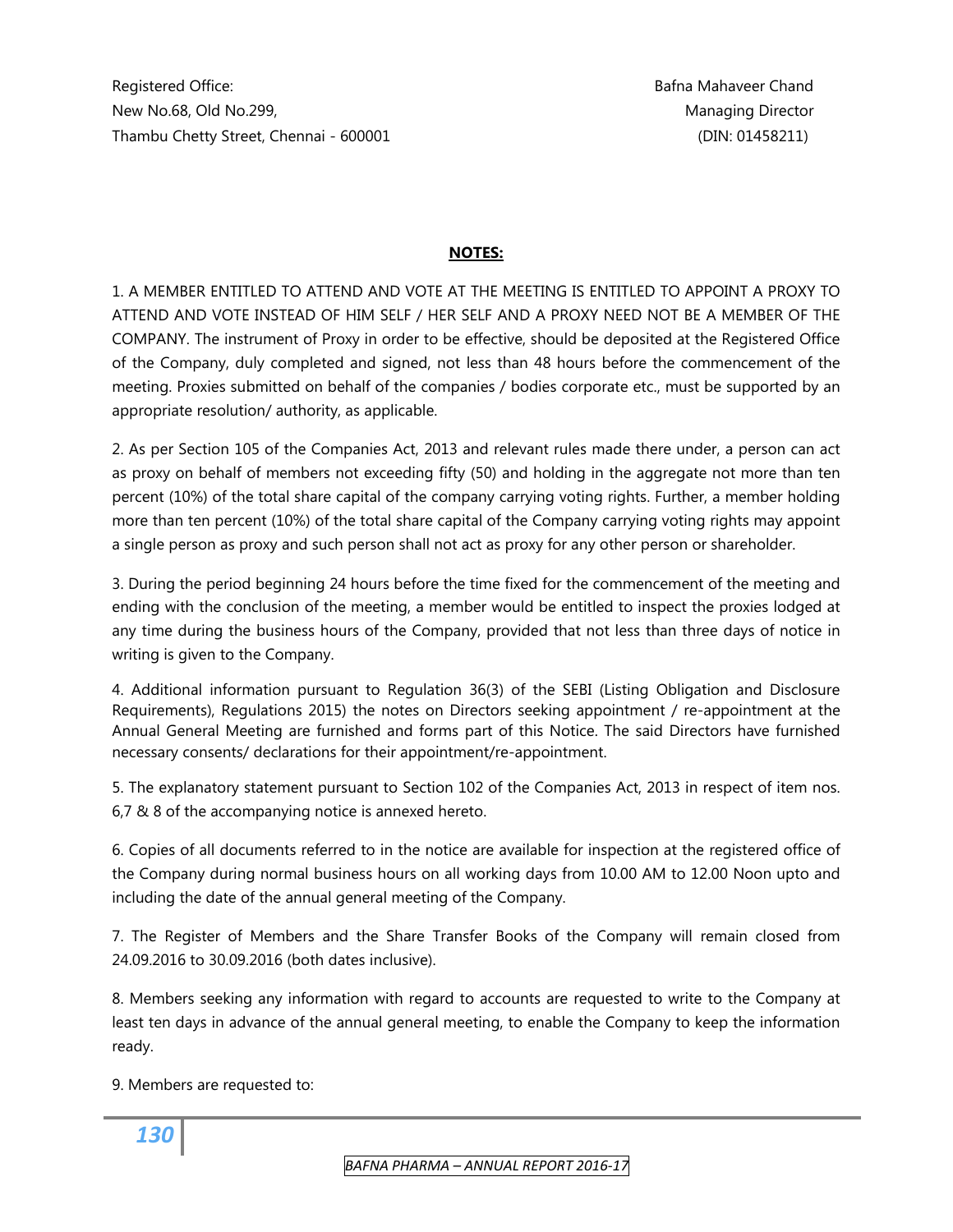a. Bring their copy of the annual report for the meeting.

b. Send to their depository participant/ registrar the ECS bank mandate form, to ensure safe and prompt receipt of dividend, if any. This is to avoid fraudulent encashment of dividend warrants.

c. Note that all correspondence relating to share transfers should be addressed to registrar and transfer agents of the Company, viz. M/s. Cameo Corporate Services Limited, No.1, Club House Road, Chennai – 600002

d. Quote their DP ID No. /Client ID No. or folio number in all their correspondence.

10**.** The annual report for 2016-17 along with the notice of annual general meeting, attendance slip and proxy form is being sent by electronic mode to all the shareholders who have registered their email ids with the depository participants/ registrar and share transfer agent unless where any member has requested for the physical copy. Members who have not registered their email ids, physical copies of the annual report 2016-17 along with the notice of annual general meeting, attendance slip and proxy form are being sent by the permitted mode. Members may further note that the said documents will also be available on the Company's website [www.bafnapharma.com](http://www.bafnapharma.com/) for download. Physical copies of the aforesaid documents will also be available at the Company's registered office for inspection during normal business hours on working days. For any communication, the shareholders may also send requests to the Company's investor email id viz. [investor@cameoindia.com](mailto:investor@cameoindia.com).

11. Pursuant to Section 101 of the Companies Act, 2013 and rules made there under, the companies are allowed to send communication to shareholders electronically. We thus, request you to kindly register/update your email ids with your respective depository participant and Company's registrar and share transfer agent (in case of physical shares) and make this initiative a success.

12. Members holding shares in physical form are requested to consider converting their holdings to dematerialized form to eliminate risks associated with physical shares and better management of the securities. Members can write to the Company's registrar and share transfer agent in this regard.

13. Securities and Exchange Board of India (SEBI) vide its circular dated 21<sup>st</sup> March, 2013, has mandated that for making cash payments to the investors, companies whose securities are listed on the stock exchanges shall use any Reserve Bank of India (RBI) approved electronic mode of payment such as ECS, RECS, NECS, NEFT etc. The companies and the registrar and share transfer agents are required to seek relevant bank details of shareholders from depositories for making cash payment/ dividends in electronic mode. It is also mandatory to print the bank details on the physical instrument if the payment is made in physical mode. Accordingly, shareholders are requested to provide or update (as the case may be) their bank details with the respective depository participant for the shares held in demat mode and with the registrar and share transfer agent for physical shares.

Pursuant to the provisions of Sec 124 of the Companies Act, 2013, dividend declared, which remain unclaimed for a period of Seven years will transferred by the Company to the Investor Education and Protection Fund as shown here under.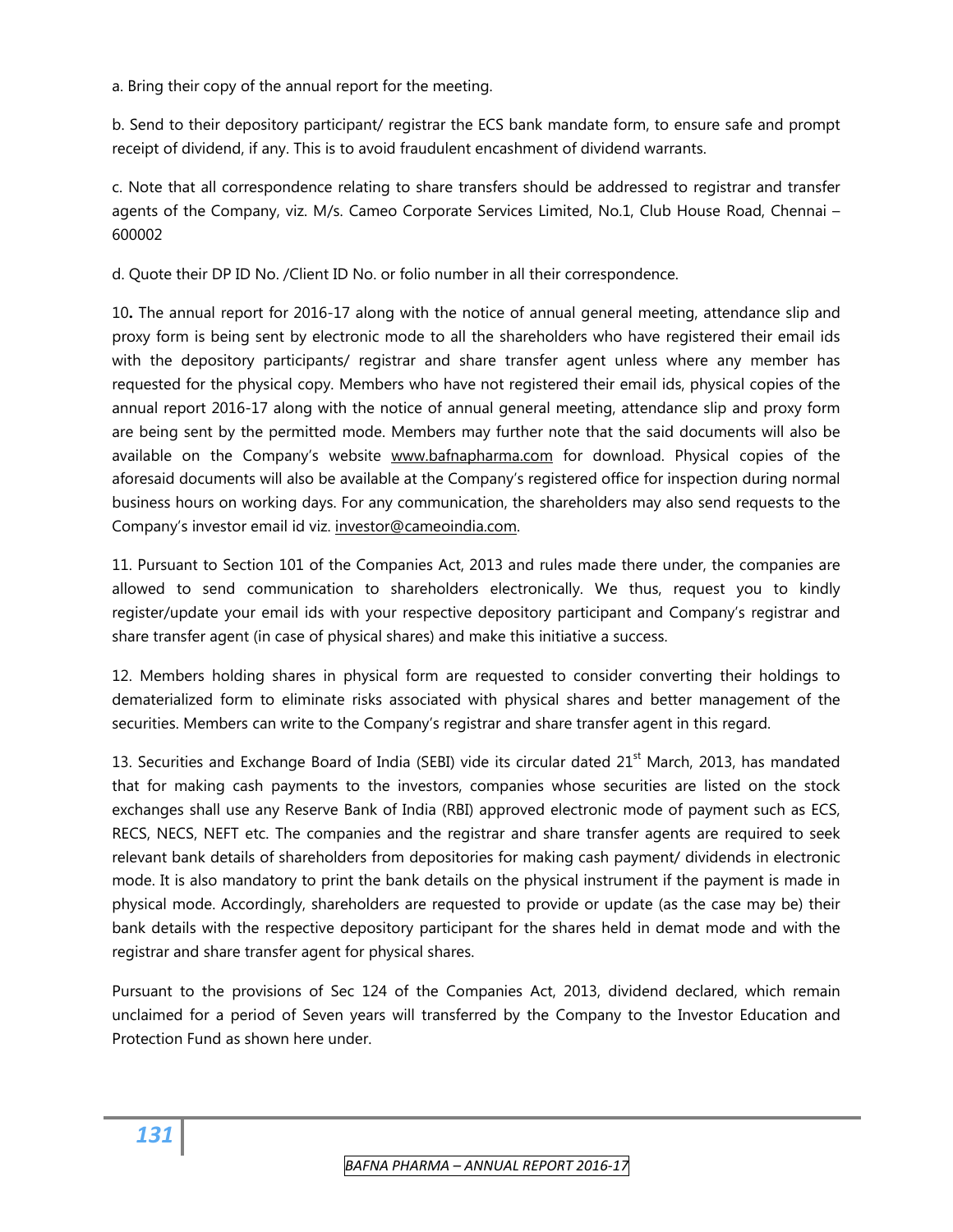| <b>Financial Year</b> | <b>Unpaid/Unclaimed</b><br>Dividend as on<br>31.03.2017 | <b>Date of Declaration</b> | Due Date for Transfer to<br><b>Investor Education and</b><br><b>Protection Fund Account</b> |
|-----------------------|---------------------------------------------------------|----------------------------|---------------------------------------------------------------------------------------------|
| 2012-13               | Rs.1,40,705/-                                           | 12.10.2013                 | 11.10.2020                                                                                  |

### **VOTING THROUGH ELECTRONIC MEANS**

1. Pursuant to Section 108 and corresponding Rules of Companies Act, 2013, the Company will provide evoting facility to the members. All business to be transacted at the annual general meeting can be transacted through the electronic voting system.

2. The notice will be sent to all the Members, whose names appear on the Register of Members and /list of beneficial owners as received from National Securities Depository Limited (NSDL) / Central Depository Services (India) Limited.

3. The shareholders shall have one vote per equity share held by them. The facility of e-voting would be provided once for every folio/ client id, irrespective of the number of joint holders.

4. The company has appointed Shri. Pankaj Metha, Practicing Company Secretary (Membership No: A29407 & COP No: 10598), Partner, A.K.Jain & Associates, Chennai as the Scrutinizer for conducting the evoting process in a fair and transparent manner.

5. The scrutinizer will submit his final report to Chairman of the Company within two working days after the conclusion of e-voting period.

6. The results of annual general meeting shall be declared by the Chairman or his authorized representative or anyone Director of the Company on / or after annual general meeting within the prescribed time limits.

7. The result of the e-voting will also be placed at the website of the Company viz. www.bafnapharma.com and also on www.evotingindia.com.

8. The scrutinizer's decision on the validity of e-voting will be final.

9. The Voting rights for the equity shares are one vote per Equity Share, registered in the name of the member.

10. Kindly note that the Members can opt for only one mode of voting i.e. either by physical attendance or e-voting. If you are opting for e-voting, then do not vote by physical attendance also and vice versa. However, in case a Member has voted both in physical as well as e-voting, then voting done through evoting shall prevail over physical attendance and the voting by physical attendance will be treated as invalid. However, a member voting through e-voting platform may also attend the general meeting.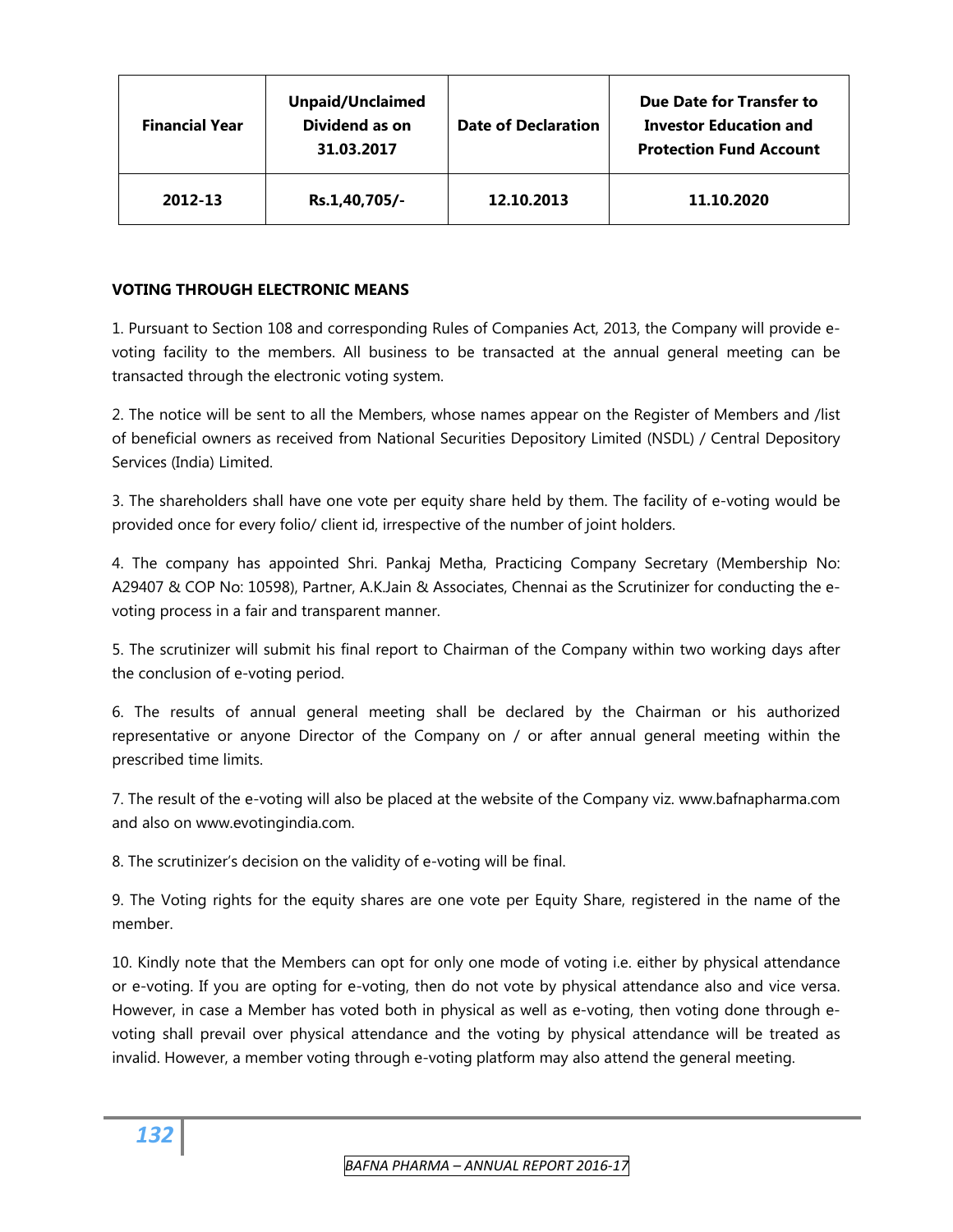11. Electronic copy of the notice inter-alia indicating the process and manner of e-voting is being sent to all the members whose e-mail id are registered with the company / depository participants for the communication purpose unless any member has requested for a hard copy of the same. For members who have not registered their e-mail address, physical copy of the notice inter-alia indicating the process and the manner of e-voting is being sent in the permitted mode.

### **E-VOTING – Instructions**

In compliance with the provisions of Clause - 44 of the Listing Regulations read with section 108 of the Companies Act 2013 ("the Act") and Rule 20 of the Companies (Management and Administration) Rules, 2014, the Company is pleased to provide members the facility to exercise their votes by electronic means for all the resolutions detailed in the Postal Ballot Notice and the business may be transacted through evoting. The Company has engaged the services of CDSL as the authorized agency to provide the e-voting facilities as per instructions below.

Details of persons to be contacted for issues relating to e-voting:

Cameo Corporate Services Limited

No: 1, Club House road, Chennai- 600002

Ph: (044) 28460390, Fax (044) *28460129* 

### [investor@cameoindia.com](mailto:investor@cameoindia.com)

The e-voting module shall be disabled for voting on  $29<sup>th</sup>$  September 2017 at 5.00 PM. Once the vote on a resolution is cast by the shareholder, the shareholder shall not be allowed to change it subsequently. The voting right of shareholders shall be in proportion to their share in the paid up equity share capital of the company as on 23<sup>rd</sup> September 2017 (cut-off / record date for determining the eligibility to vote through postal ballot / electronic mode*).* 

Shri. Pankaj Metha, Practicing Company Secretary (Membership No: A29407 & COP No: 10598), Partner, A.K.Jain & Associates, Chennai, has been appointed as the scrutinizer to ensure that the postal ballot & evoting process is conducted in a fair and transparent manner. The instructions for shareholders voting electronically are as under:

- 1) The voting period begins on 26<sup>th</sup> September 2017 at 9.00 am and ends on 29<sup>th</sup> September 2017 at 5.00pm. During this period shareholders' of the Company, holding shares either in physical form or in dematerialized form, as on the cut-off date/Record Date as of 23<sup>rd</sup> September 2017 may cast their vote electronically. The e-voting module shall be disabled by CDSL for voting thereafter.
- 2) The shareholders should log on to the e-voting website **[www.evotingindia.com.](http://www.evotingindia.com/)**
- 3) Click on Shareholders.
- 4) Now Enter your User ID
	- a. For CDSL: 16 digits beneficiary ID,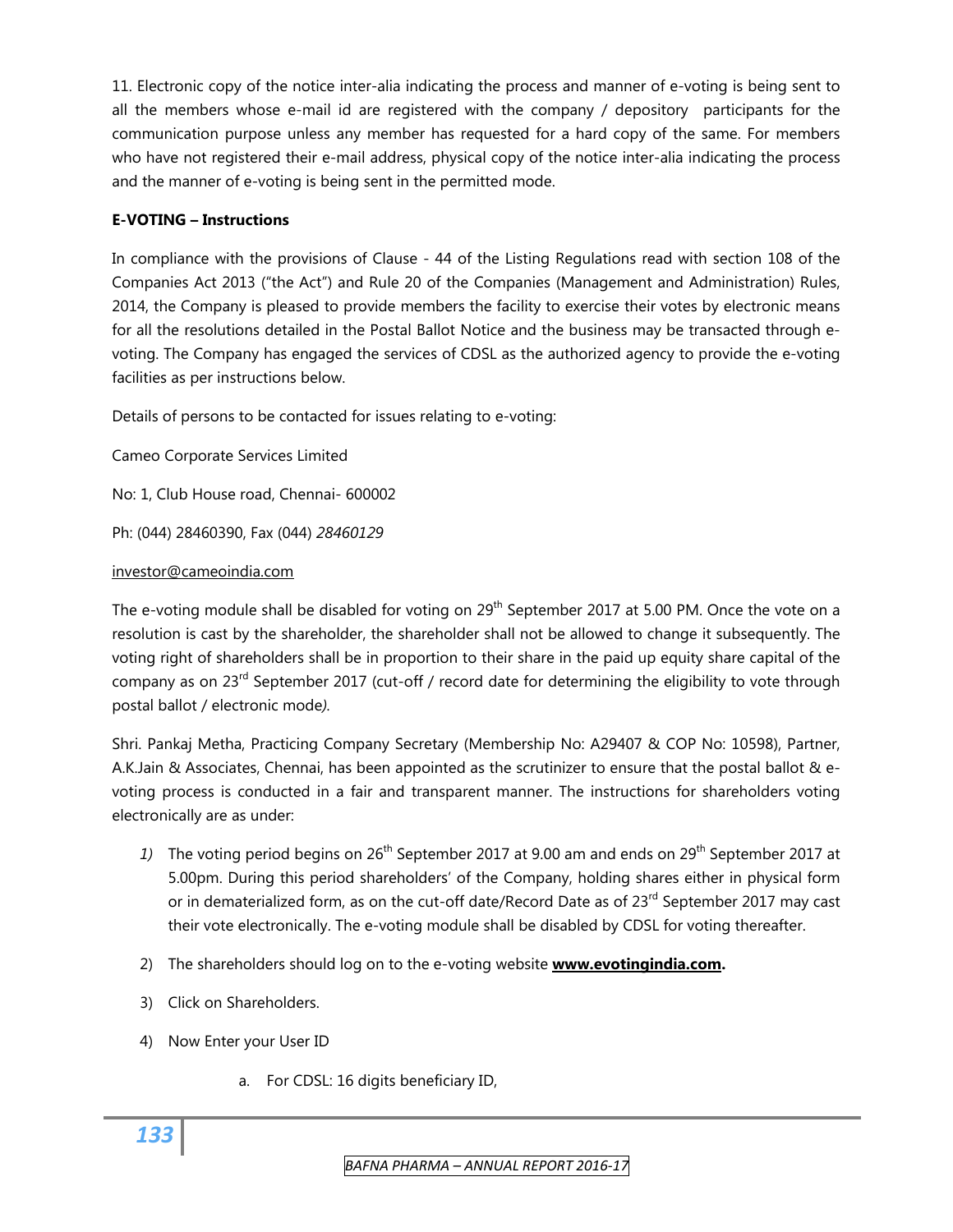- b. For NSDL: 8 Character DP ID followed by 8 Digits Client ID,
- c. Members holding shares in Physical Form should enter Folio Number registered with the Company.
- 5) Next enter the Image Verification as displayed and Click on Login.
- 6) If you are holding shares in demat form and had logged on to **[www.evotingindia.com](http://www.evotingindia.com/)** and voted on an earlier voting of any company, then your existing password is to be used.
- 7) If you are a first time user follow the steps given below:

|                                                             | For Members holding shares in Demat Form and Physical Form                                                                                                                                                                                                                     |
|-------------------------------------------------------------|--------------------------------------------------------------------------------------------------------------------------------------------------------------------------------------------------------------------------------------------------------------------------------|
| <b>PAN</b>                                                  | Enter your 10 digit alpha-numeric PAN issued by Income Tax Department (Applicable for<br>both demat shareholders as well as physical shareholders)                                                                                                                             |
|                                                             | Members who have not updated their PAN with the Company/Depository<br>Participant are requested to use the first two letters of their name and the 8 digits<br>of the sequence number in the PAN Field.                                                                        |
|                                                             | In case the sequence number is less than 8 digits enter the applicable number of<br>O's before the number after the first two characters of the name in CAPITAL letters.<br>Eg. If your name is Ramesh Kumar with sequence number 1 then enter RA00000001<br>in the PAN Field. |
| Dividen<br>Bank<br>d                                        | Enter the Dividend Bank Details or Date of Birth (in dd/mm/yyyy format) as recorded in<br>your demat account or in the company records in order to login.                                                                                                                      |
| Details<br><b>OR</b><br>Date<br>of<br><b>Birth</b><br>(DOB) | If both the details are not recorded with the depository or company please enter<br>the member id / folio number in the Dividend Bank details field as mentioned in<br>instruction (IV).                                                                                       |

- 8) After entering these details appropriately, click on "SUBMIT" tab.
- 9) Members holding shares in physical form will then directly reach the Company selection screen. However, members holding shares in demat form will now reach 'Password Creation' menu wherein they are required to mandatorily enter their login password in the new password field. Kindly note that this password is to be also used by the demat holders for voting for resolutions of any other company on which they are eligible to vote, provided that company opts for e-voting through CDSL platform. It is strongly recommended not to share your password with any other person and take utmost care to keep your password confidential.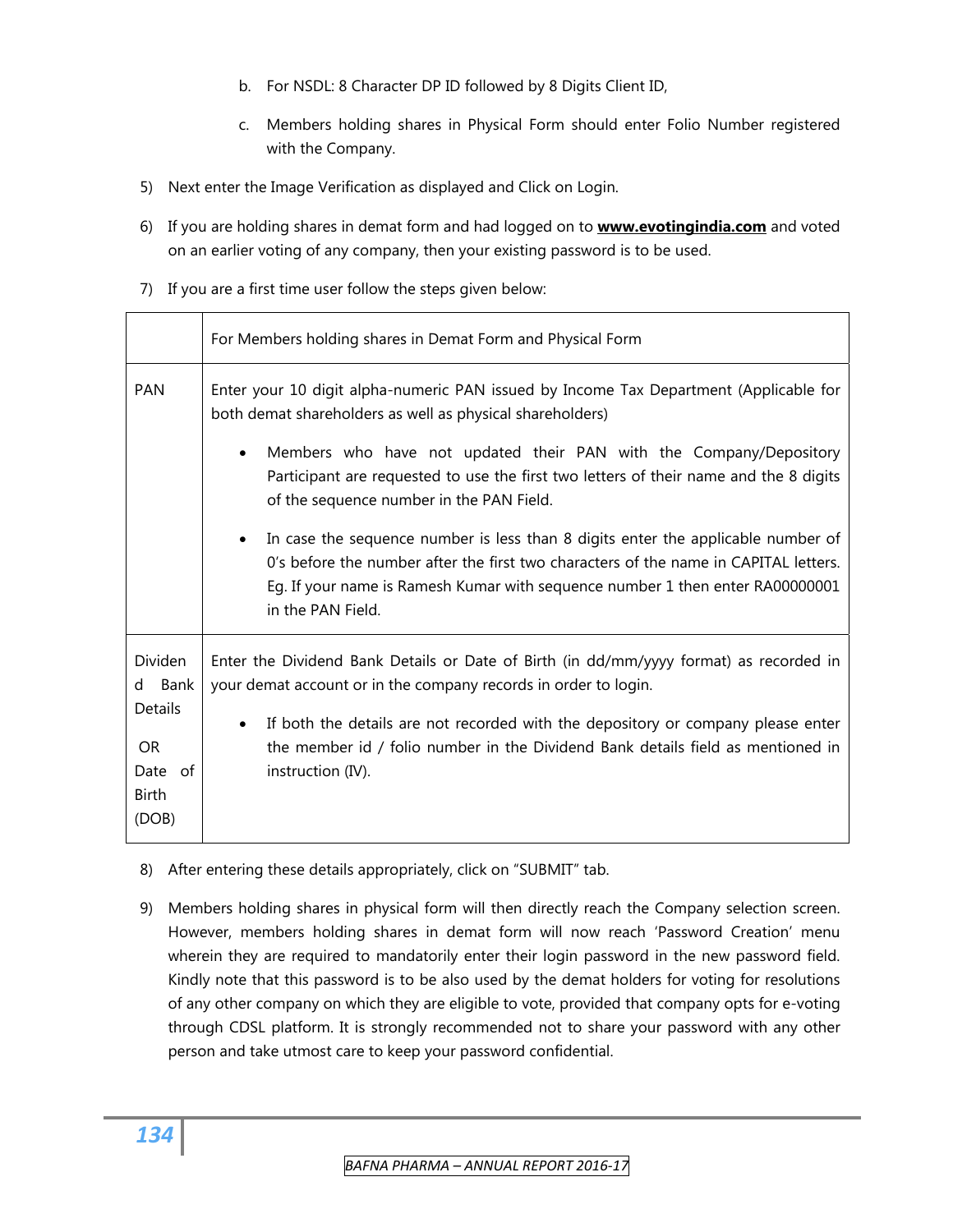- 10) For Members holding shares in physical form, the details can be used only for e-voting on the resolutions contained in this Notice.
- 11) Click on the EVSN for the relevant <Company Name> on which you choose to vote.
- 12) On the voting page, you will see "RESOLUTION DESCRIPTION" and against the same the option "YES/NO" for voting. Select the option YES or NO as desired. The option YES implies that you assent to the Resolution and option NO implies that you dissent to the Resolution.
- 13) Click on the "RESOLUTIONS FILE LINK" if you wish to view the entire Resolution details.
- 14) After selecting the resolution you have decided to vote on, click on "SUBMIT". A confirmation box will be displayed. If you wish to confirm your vote, click on "OK", else to change your vote, click on "CANCEL" and accordingly modify your vote.
- 15) Once you "CONFIRM" your vote on the resolution, you will not be allowed to modify your vote.
- 16) You can also take a print of the votes cast by clicking on "Click here to print" option on the Voting page.
- 17) If a demat account holder has forgotten the login password then Enter the User ID and the image verification code and click on Forgot Password & enter the details as prompted by the system.
- 18) Shareholders can also cast their vote using CDSL's mobile app m-Voting available for android based mobiles. The m-Voting app can be downloaded from Google Play Store. Please follow the instructions as prompted by the mobile app while voting on your mobile.
- 19) Note for Non Individual Shareholders and Custodians
- Non-Individual shareholders (i.e. other than Individuals, HUF, NRI etc.) and Custodian are required to log on to **[www.evotingindia.com](http://www.evotingindia.com/)** and register themselves as Corporates.
- A scanned copy of the Registration Form bearing the stamp and sign of the entity should be emailed to **[helpdesk.evoting@cdslindia.com](mailto:helpdesk.evoting@cdslindia.com).**
- After receiving the login details a Compliance User should be created using the admin login and password. The Compliance User would be able to link the account(s) for which they wish to vote on.
- The list of accounts linked in the login should be mailed to helpdesk.evoting@cdslindia.com and on approval of the accounts they would be able to cast their vote.
- A scanned copy of the Board Resolution and Power of Attorney (POA) which they have issued in favour of the Custodian, if any, should be uploaded in PDF format in the system for the scrutinizer to verify the same.
- 20) In case you have any queries or issues regarding e-voting, you may refer the Frequently Asked Questions ("FAQs") and e-voting manual available at **[www.evotingindia.com,](http://www.evotingindia.com/)** under help section or write an email to **[helpdesk.evoting@cdslindia.com](mailto:helpdesk.evoting@cdslindia.com).**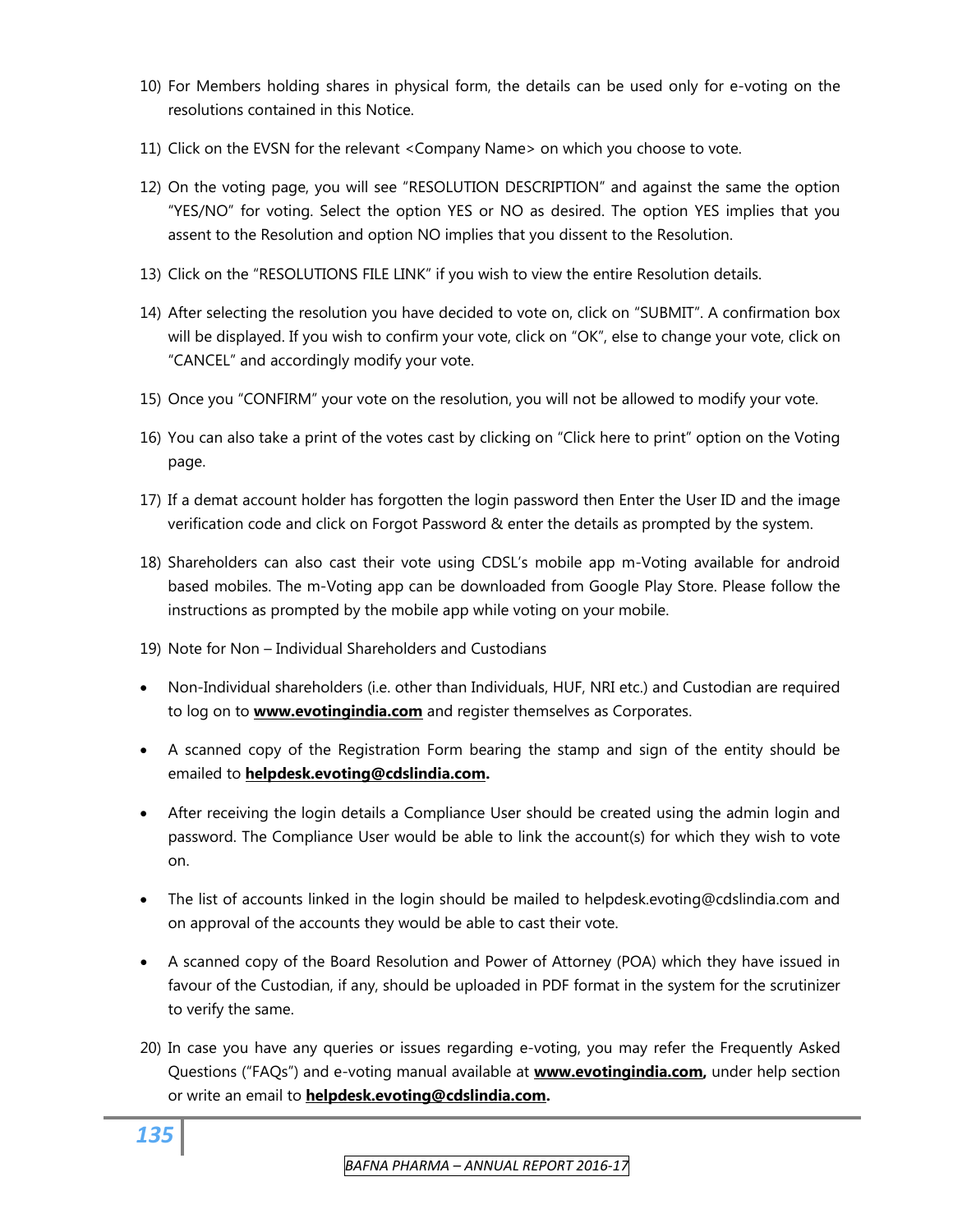#### **Note: Sequence number has been provided as S No. in the address label**

#### **EXPLANATORY STATEMENT PURSUANT TO SECTION 102 OF THE COMPANIES ACT, 2013**

#### **ITEM NO. 6:**

The Board of Directors of the Company at their meeting held on  $28<sup>th</sup>$  July, 2017, has, on recommendation by the Audit Committee, appointed M/s Thanigaimani & Associates (FRN No.101899), Cost Accountants as the Cost Auditors for the Financial year 2016-17 at a remuneration of Rs. 45,000/-( Rupees Forty Five Thousand Only ) plus applicable taxes and out of pocket expenses.

As per Section 148 of Companies Act, 2013 and applicable rules thereunder, the remuneration payable to the Cost Auditor has to be ratified by the members of the Company.

The Board considers the remuneration payable to the cost auditor as fair and recommends the resolution contained in item no.6 of the accompanying notice for approval of the members as an Ordinary Resolution.

No Director, Key Managerial Persons (KMPs) or their relatives, are concerned or interested in the said resolution.

#### **ITEM NO: 7:**

Shri. Bafna Mahaveer Chand (DIN: 01458211) has been Director of the company from 1995.He has served the company for over three decades holding various positions including Managing Director. He was reappointed as Managing Director of the company in the  $20<sup>th</sup>$  Annual general Meeting held on 29.09.2015 for the period of Two years with effect from 01.10.2015. His tenure as Managing Director will expire on 30.09.2017, therefore the Board of Directors at its meeting held on 08.08.2017, based on the recommendation of Nomination & Remuneration committee and subject to approval of Members, reappointed Shri. Bafna Mahaveer Chand (DIN: 01458211) as Managing Director of the company for a period of three years with effect from 01.10.2017. According to section 203 of the Companies Act, 2013, Shri. Bafna Mahaveer Chand, being a Managing Director is also a key Managerial Personnel of the company.

Shri. Bafna Mahaveer Chand (DIN: 01458211) is the main Promoter of the Company and has over three decades of experience in Pharmaceutical industry. He is a Chemistry Graduate from Madras University. He is considered to be a doyen in the industry with in-depth know-how and expertise of all the faculties & operations of the industry. Thanks to his diligence and vision, the company has transformed itself from a proprietary firm to a listed entity, credited with a facility accredited by UK-MHRA. Being an expert in both domestic and international business, his contributions towards developing domestic institutional business and international CRAMS business, setting up the State–of–the art R&D center and the drive to acquire the Marque Brand 'Raricap' have scripted the success story of the company. He has been honored by the National Level Entrepreneurship Excellence award in 2010.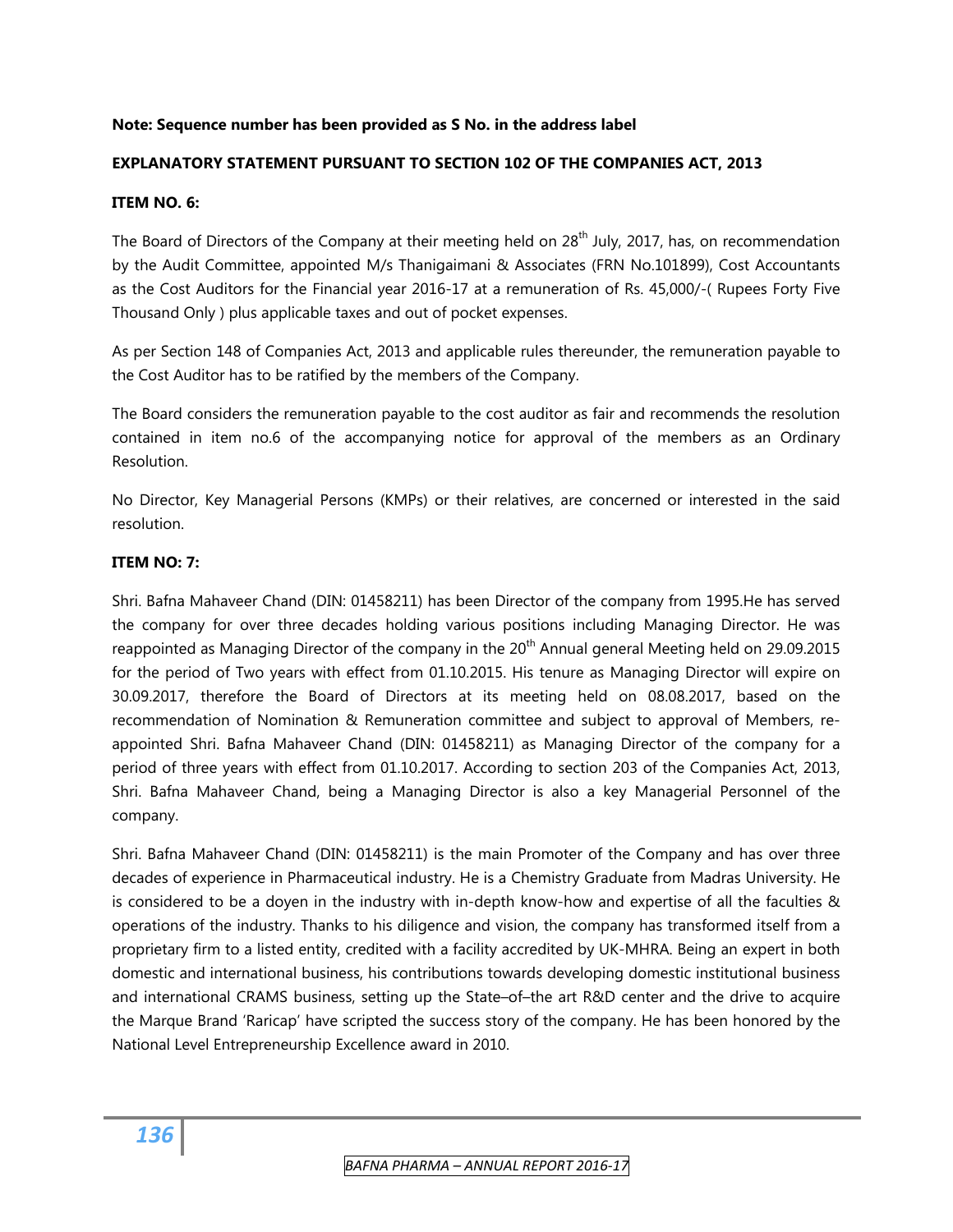Shri. Bafna Mahaveer Chand has given his consent to act as the Director of the Company in the form DIR – 2 pursuant to Rule 8 of Companies (Appointment & Qualification of Directors) Rules 2014 and declaration to the Board to the effect that he is not disqualified under sub-section (2) of Section 164 of the Companies Act, 2013.

The company intends to revise his remuneration for a period of three years effective from **1st October 2017**, as mentioned below;

# **1. Monthly remuneration**

| BASIC:       | $1,30,000/-$ |
|--------------|--------------|
| Conveyance   | $20,000/-$   |
| <b>TOTAL</b> | Rs. 1,50,000 |

With such annual increments / increases as may be decided by the Nomination and Remuneration Committee from time to time.

# **2. Computation of Perquisites**

The following shall not be included the computation of perquisites (i) Company's contribution to provident fund and superannuation fund to the extent they are singly or put together are not taxable under the Income-tax Act, (ii) Gratuity at the rate of half a month's salary for each completed year of service; (iii) Leave with full pay as per the rules of the Company with encashment of un-availed leave being allowed.

### **3. Minimum remuneration**

In the event of loss or inadequacy of profits in any financial year during the tenure of the appointment, the appointee shall, subject to the approval of the Central Government, if required, be paid remuneration by way of salaries and perquisites as set out above, as minimum remuneration, subject to restrictions, if any, set out in Schedule V to the Companies Act, 2013, from time to time.

### **4. Valuation of perquisites**

Perquisites / allowances shall be valued as per Income-tax rules, wherever applicable, and in the absence of any such rules, shall be valued at actual cost.

# **5. Other terms**

The terms and conditions of the said appointment may be altered and varied from time to time by the Board of directors as it may, in its discretion, deem fit within the amount payable to the appointee in accordance with the provisions of the said Act or any amendments made therein or with the approval of the Central Government, if required.

Keeping in view of his experience in the seafood Industry and his contribution to the growth of the company, the Board of Directors of the company recommends the re-appointment of Shri. Bafna Mahaveer Chand as Managing Director of the Company.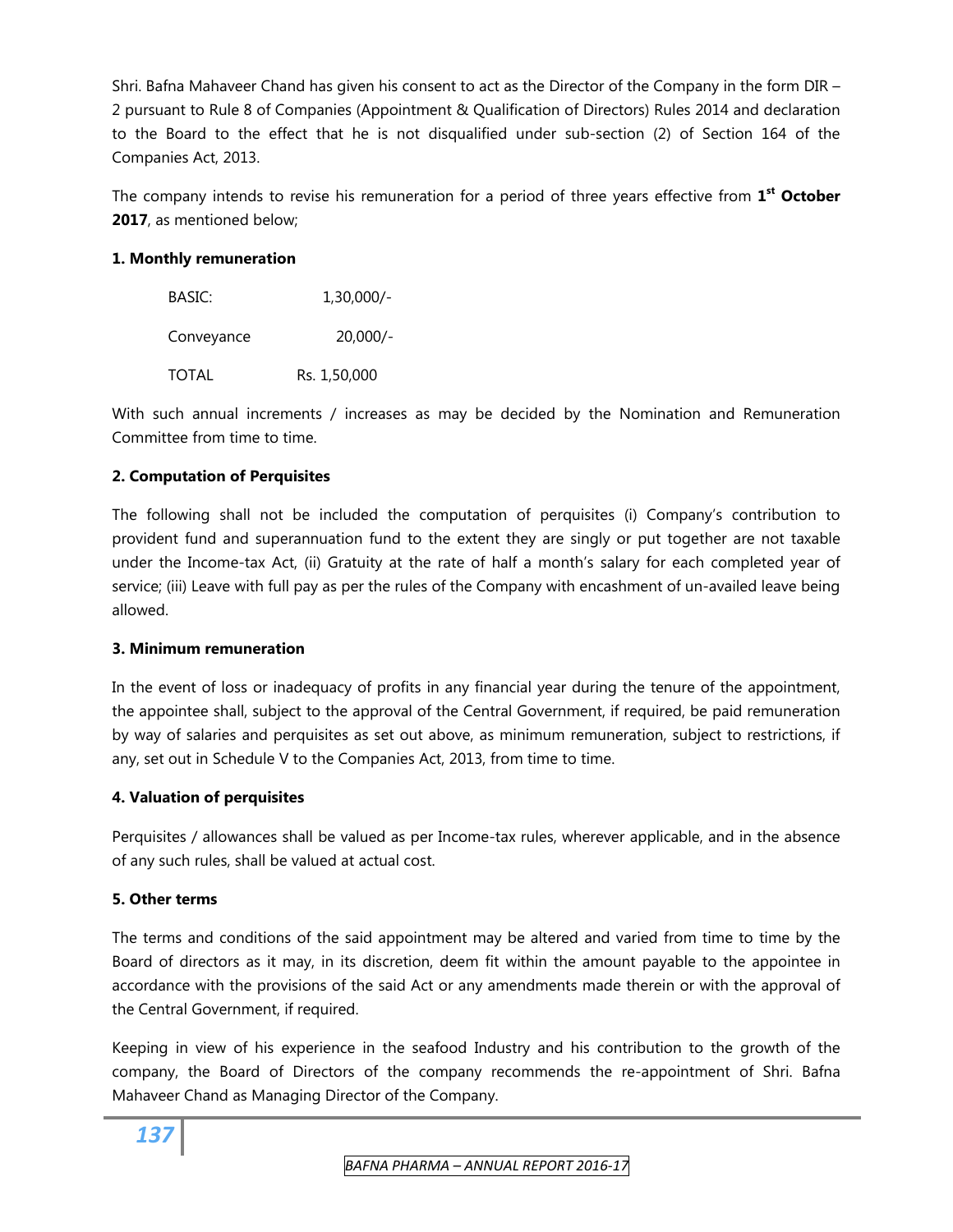Except Shri. Bafna Mahaveer Chand being an appointee, and Shri. Paras Bafna, being a relative, none of the other Directors and Key Managerial Personnel of the Company and their relatives is concerned or interested, in the resolution set out at Item No. 07.

#### **ITEM NO: 8:**

Shri. Paras Bafna (DIN: 01933663) has been Director of the company from 1995.He has served the company for over three decades holding various positions including Whole time director. He was reappointed as Whole time director of the company in the  $20<sup>th</sup>$  Annual general Meeting held on 29.09.2015 for the period of Two years with effect from 01.10.2015. His tenure as Whole time director will expire on 30.09.2017, therefore the Board of Directors at its meeting held on 08.08.2017, based on the recommendation of Nomination & Remuneration committee and subject to approval of Members, reappointed Shri. Paras Bafna (DIN: 01933663) as Whole time director of the company for a period of three years with effect from 01.10.2017.

Shri. Paras Bafna is one of the Promoter - Director of the Company. He is a Commerce Graduate and MBA with 24 years of experience in Planning & Production. His innate understanding of emerging pharmaceutical market trends has helped us to advance technically by innovative methods. His astute thinking and management skills are largely responsible for the smooth functioning of our factories. Shri. Bafna Mahaveer Chand has given his consent to act as the Director of the Company in the form  $DIR - 2$ pursuant to Rule 8 of Companies (Appointment & Qualification of Directors) Rules 2014 and declaration to the Board to the effect that he is not disqualified under sub-section (2) of Section 164 of the Companies Act, 2013.

The company intends to revise his remuneration for a period of three years effective from **1st October 2017**, as mentioned below;

### **1. Monthly remuneration**

| BASIC:     | $1,00,000/-$   |
|------------|----------------|
| Conveyance | $20.000/-$     |
| TOTAL      | Rs. 1,20,000/- |

with such annual increments / increases as may be decided by the Nomination and Remuneration Committee from time to time.

### **2. Computation of Perquisites**

The following shall not be included the computation of perquisites (i) Company's contribution to provident fund and superannuation fund to the extent they are singly or put together are not taxable under the Income-tax Act, (ii) Gratuity at the rate of half a month's salary for each completed year of service; (iii) Leave with full pay as per the rules of the Company with encashment of un-availed leave being allowed.

### **3. Minimum remuneration**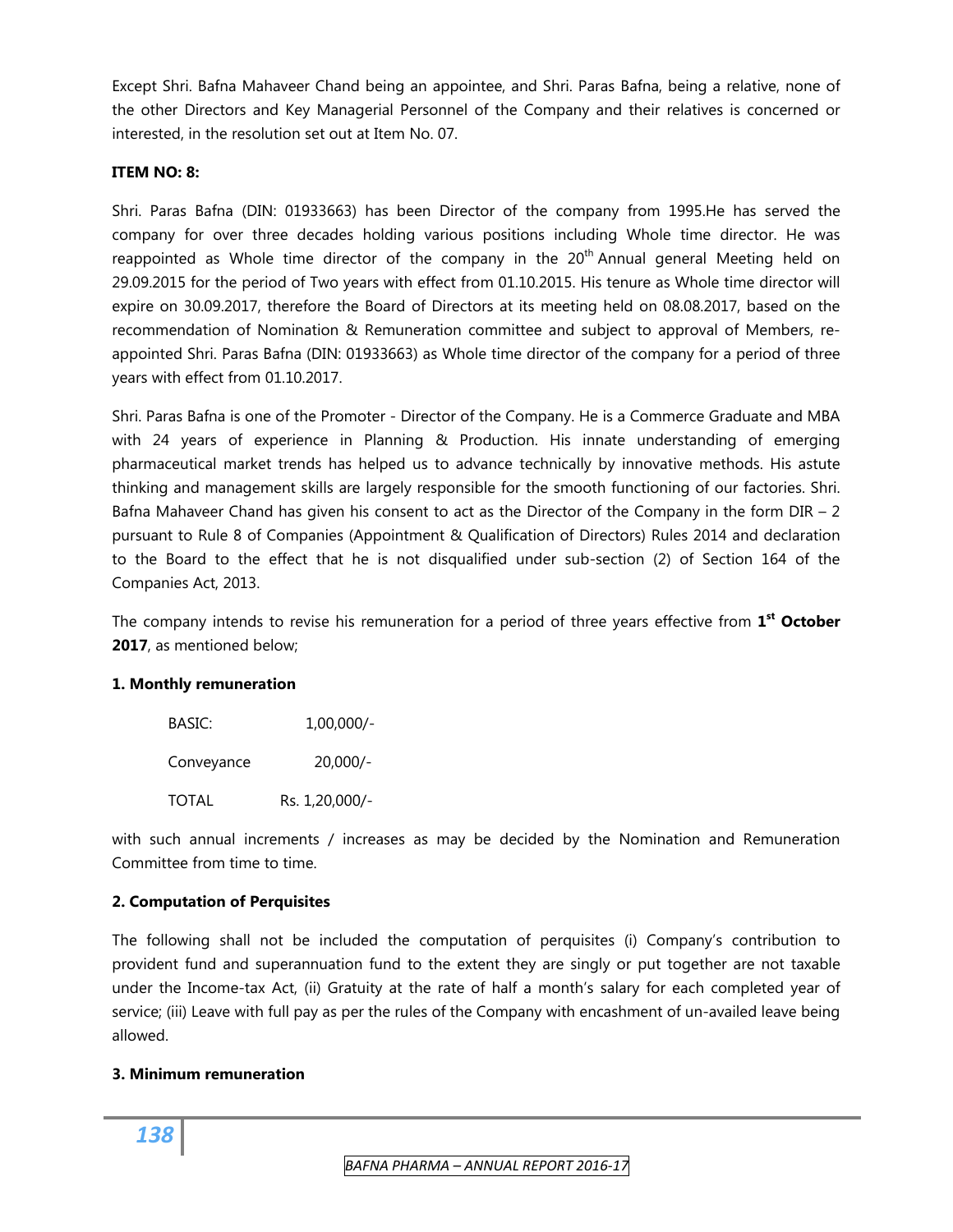In the event of loss or inadequacy of profits in any financial year during the tenure of the appointment, the appointee shall, subject to the approval of the Central Government, if required, be paid remuneration by way of salaries and perquisites as set out above, as minimum remuneration, subject to restrictions, if any, set out in Schedule V to the Companies Act, 2013, from time to time.

# **4. Valuation of perquisites**

Perquisites / allowances shall be valued as per Income-tax rules, wherever applicable, and in the absence of any such rules, shall be valued at actual cost.

# **5. Other terms**

The terms and conditions of the said appointment may be altered and varied from time to time by the Board of directors as it may, in its discretion, deem fit within the amount payable to the appointee in accordance with the provisions of the said Act or any amendments made therein or with the approval of the Central Government, if required.

Keeping in view of his experience in the seafood Industry and his contribution to the growth of the company, the Board of Directors of the company recommends the re-appointment of Shri. Bafna Mahaveer Chand as Managing Director of the Company.

Except Shri. Paras Bafna being an appointee, and Shri. Bafna Mahaveer Chand, being a relative, none of the other Directors and Key Managerial Personnel of the Company and their relatives is concerned or interested, in the resolution set out at Item No. 08.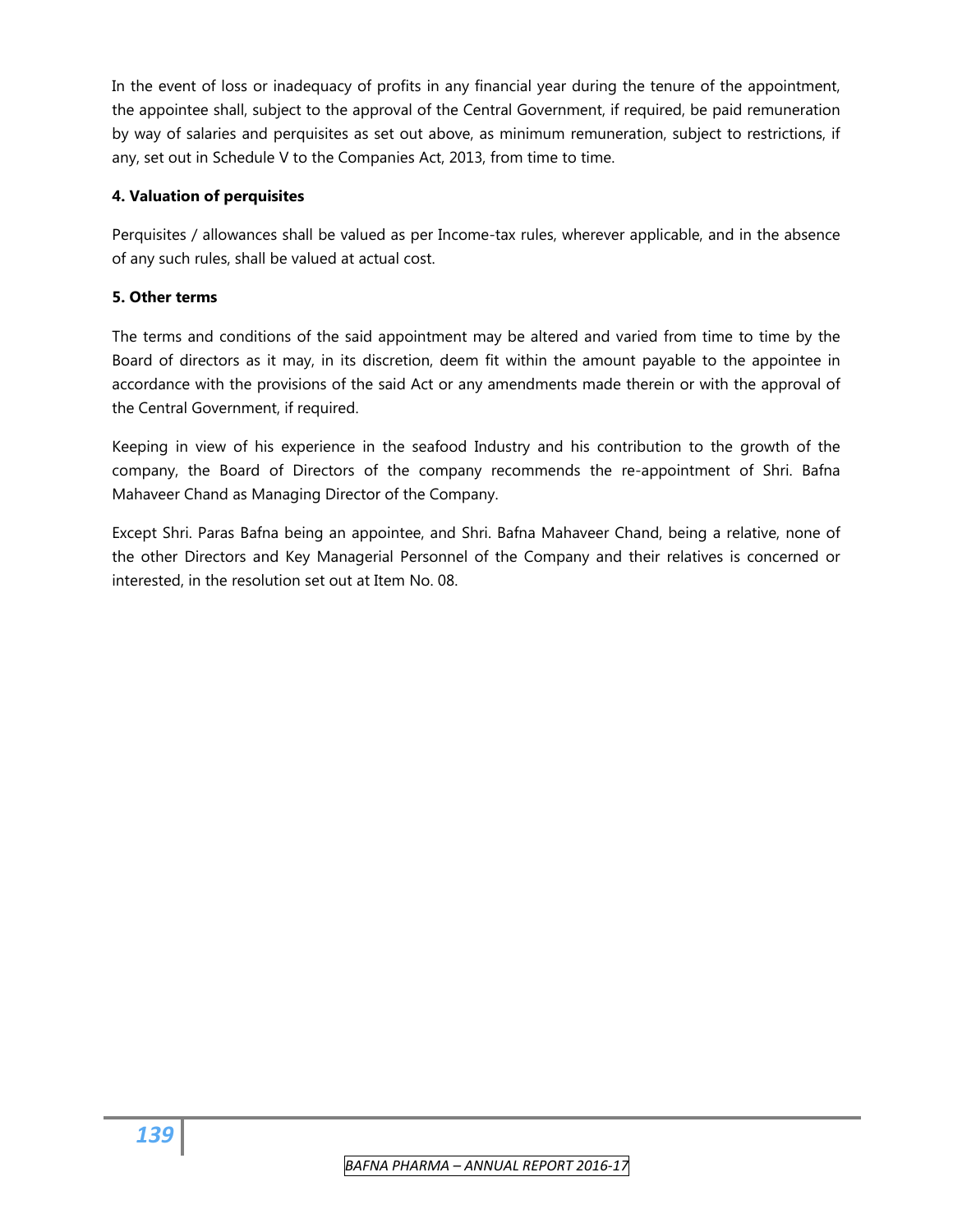### I. General Information

- (1) Nature of the industry: Pharmaceuticals
- (2) Date of commencement of business: 28.03.1995
- (3) Financial Performance:

| Year<br>ended<br>31 <sup>st</sup><br>March | Revenue<br>(Rs Lakhs) | Profit<br>before tax<br>(Rs Lakhs) | Profit<br>after tax<br>(Rs Lakhs) | Net<br>worth<br>(Rs Lakhs) | Fixed<br>Assets-net<br>(Rs Lakhs) | Dividend<br>% | Earnings<br>per share<br>(Rupees) |
|--------------------------------------------|-----------------------|------------------------------------|-----------------------------------|----------------------------|-----------------------------------|---------------|-----------------------------------|
| 2017                                       | 6610.16               | (1930.54)                          | (1847.02)                         | 3954.44                    | 4332.31                           | <b>NIL</b>    | (9.90)                            |
| 2016                                       | 8,655.96              | (1,252.75)                         | (1,218.44)                        | 5,801.47                   | 4,699.07                          | <b>NIL</b>    | (6.53)                            |
| 2015                                       | 14,365.53             | 607.90                             | 610.73                            | 7,019.91                   | 4,862.95                          | <b>NIL</b>    | 3.27                              |
| 2014                                       | 17,894.46             | 222.51                             | 133.61                            | 6,734.69                   | 6,639.78                          | <b>NIL</b>    | 0.72                              |
| 2013                                       | 17,016.64             | 517.94                             | 387.92                            | 6,601.08                   | 6,293.33                          | 6%            | 2.08                              |
| 2012                                       | 12,500.82             | 536.54                             | 207.41                            | 6,245.78                   | 6,982.14                          | <b>NIL</b>    | 1.19                              |

**Notes on Directors seeking appointment / re-appointment at the Annual General Meeting (Pursuant to Regulation 36(3) of the SEBI (Listing Obligation and Disclosure Requirements), Regulations 2015):** 

**(i) Shri. Bafna Mahaveer Chand (DIN: 01458211)** 

| Name of the Director      | Shri Bafna Mahaveer Chand                                                                                                                                                                                                                                         |
|---------------------------|-------------------------------------------------------------------------------------------------------------------------------------------------------------------------------------------------------------------------------------------------------------------|
| Date of Birth             | 01/11/1961                                                                                                                                                                                                                                                        |
| <b>Status</b>             | Executive - Non Independent Director                                                                                                                                                                                                                              |
| Qualification & Expertise | He is the main Promoter of the Company and has<br>over three decades of experience in Pharmaceutical<br>industry. He is a Chemistry Graduate from Madras<br>University. He is considered to be a doyen in the<br>industry with in-depth know-how and expertise of |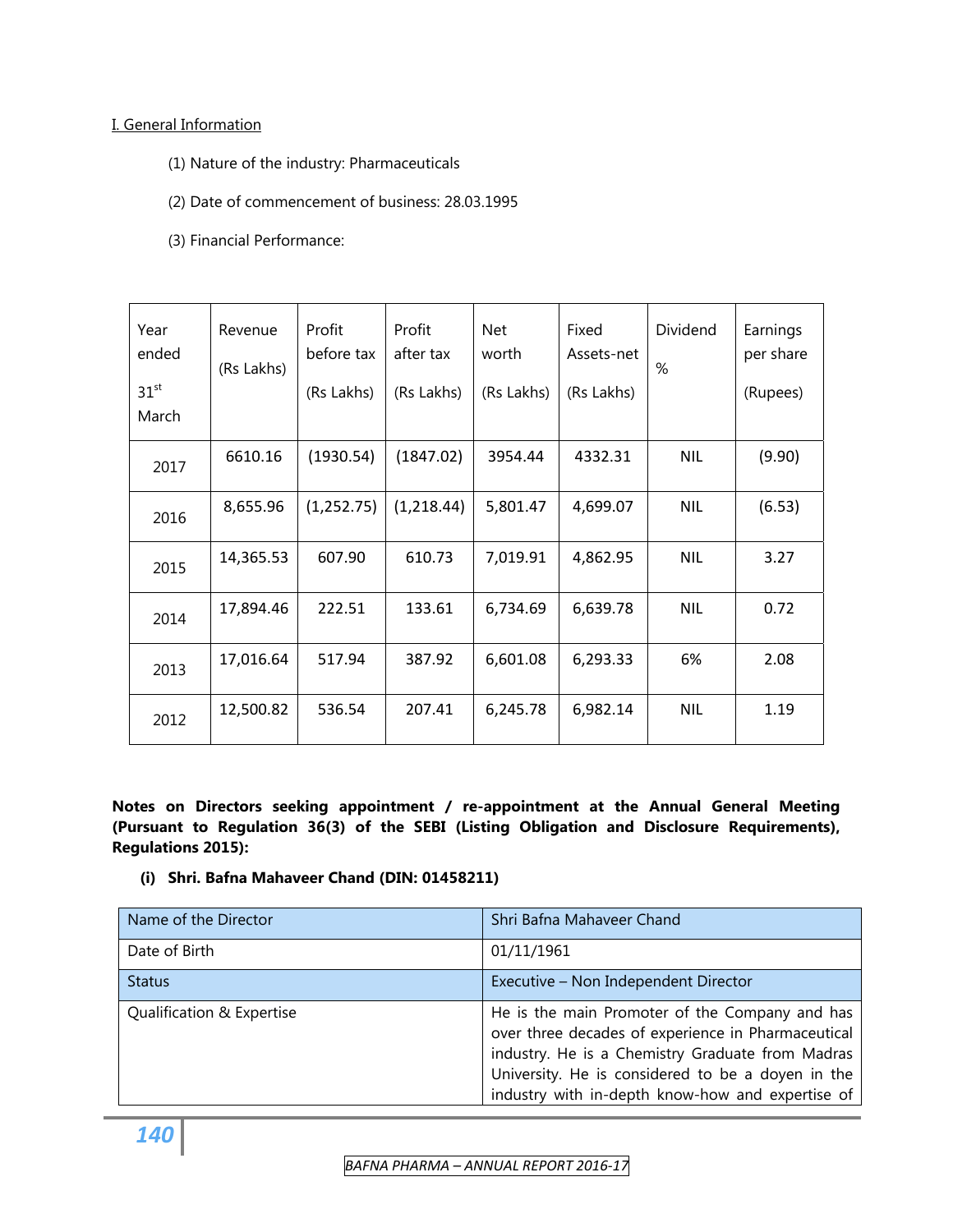|                                                                  | all the faculties & operations of the industry. Thanks<br>to his diligence and vision, the company has<br>transformed itself from a proprietary firm to a listed<br>entity, credited with a facility accredited by UK-<br>MHRA. Being an expert in both domestic and<br>international business, his contributions towards<br>developing domestic institutional business and<br>international CRAMS business, setting up the State-<br>of-the art R&D center and the drive to acquire the<br>Marque Brand 'Raricap' have scripted the success<br>story of the company. He has been honored by the<br>National Level Entrepreneurship Excellence award in<br>2010. |  |  |  |  |
|------------------------------------------------------------------|------------------------------------------------------------------------------------------------------------------------------------------------------------------------------------------------------------------------------------------------------------------------------------------------------------------------------------------------------------------------------------------------------------------------------------------------------------------------------------------------------------------------------------------------------------------------------------------------------------------------------------------------------------------|--|--|--|--|
| Names of other public company(ies) in which<br>directorship held | <b>Nil</b>                                                                                                                                                                                                                                                                                                                                                                                                                                                                                                                                                                                                                                                       |  |  |  |  |
| Total shares held by him in the company                          | 14,85,078                                                                                                                                                                                                                                                                                                                                                                                                                                                                                                                                                                                                                                                        |  |  |  |  |
| Relationship with other directors in the company                 | <b>NA</b>                                                                                                                                                                                                                                                                                                                                                                                                                                                                                                                                                                                                                                                        |  |  |  |  |

# **(ii) Shri. Paras Bafna (DIN: 01933663)**

| Name of the Director                                             | Shri Paras Bafna                                                                                                                                                                                                                                                                                                                                                                                                   |
|------------------------------------------------------------------|--------------------------------------------------------------------------------------------------------------------------------------------------------------------------------------------------------------------------------------------------------------------------------------------------------------------------------------------------------------------------------------------------------------------|
| Date of Birth                                                    | 29/09/1966                                                                                                                                                                                                                                                                                                                                                                                                         |
| <b>Status</b>                                                    | Executive - Non Independent Director                                                                                                                                                                                                                                                                                                                                                                               |
| Qualification & Expertise                                        | He is one of the Promoters - Director of the<br>Company. He is a Commerce Graduate and MBA<br>with 24 years of experience in Planning &<br>Production. His innate understanding of emerging<br>pharmaceutical market trends has helped us to<br>advance technically by innovative methods. His<br>astute thinking and management skills are largely<br>responsible for the smooth functioning of our<br>factories. |
| Names of other public company(ies) in which<br>directorship held | Nil                                                                                                                                                                                                                                                                                                                                                                                                                |
| Total shares held by him in the company                          | 9,11,671                                                                                                                                                                                                                                                                                                                                                                                                           |
| Relationship with other directors in the company                 | <b>NA</b>                                                                                                                                                                                                                                                                                                                                                                                                          |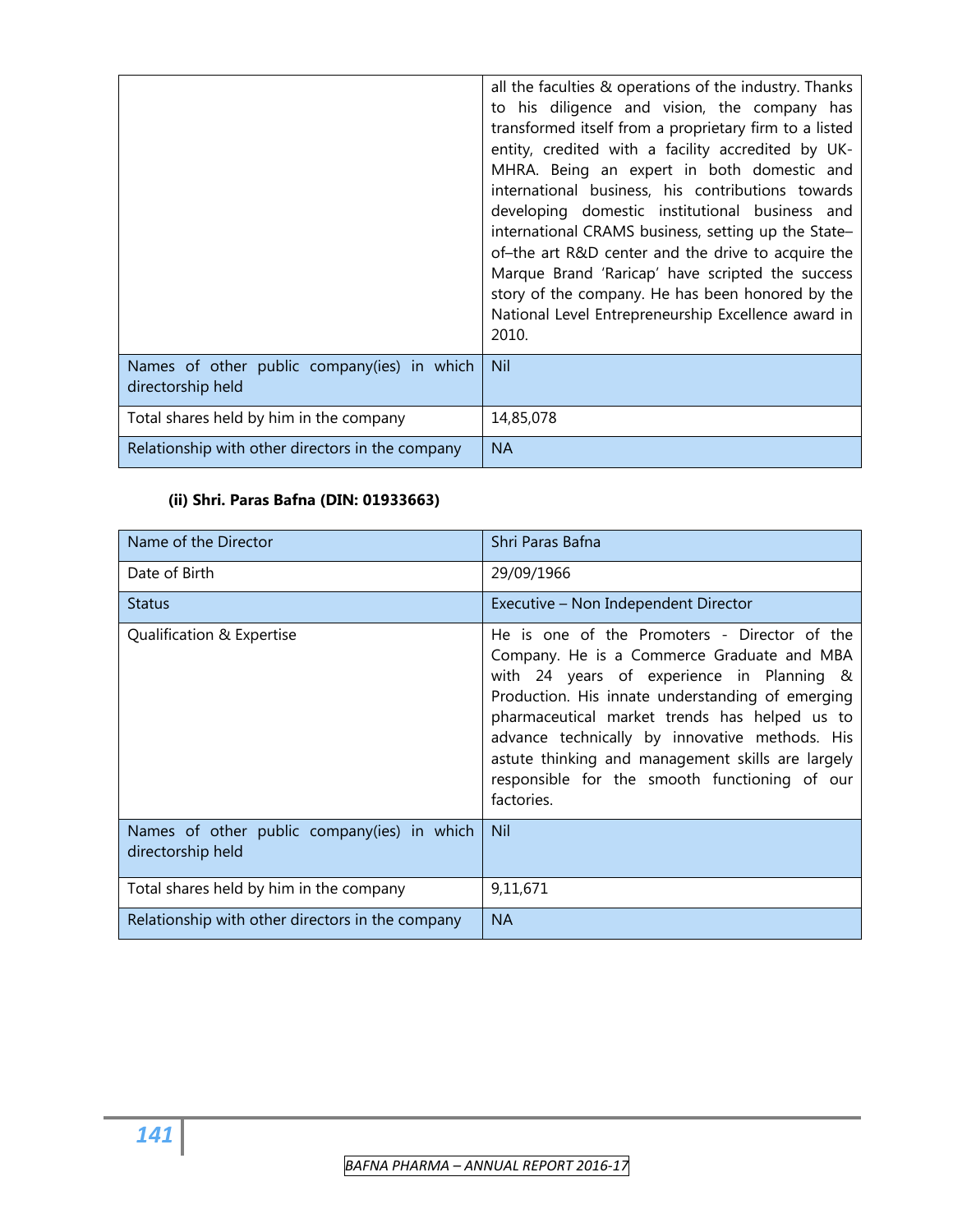#### **BAFNA PHARMACEUTICALS LIMITED**

#### **CIN: L24294TN1995PLC030698**

Regd. Office: New No. 68, Old No. 299, Thambu Chetty Street, Chennai – 600 001

Ph: 044-25267517 / 25270992 Fax: 044-25231264 Email: [info@bafnapharma.com](mailto:info@bafnapharma.com) 

Website: bafnapharma.com

#### **ATTENDANCE SLIP**

**22nd Annual General Meeting** 

**PLEASE COMPLETE THIS ATTENDANCE SLIP AND HAND IT OVER AT THE ENTRANCE OF THE MEETING HALL. ONLY MEMBERS OR THEIR PROXIES ARE ENTITLED TO BE PRESENT AT THE MEETING.** 

DP ID-Client ID/Folio No:

No. of Shares held:

I hereby certify that I am a member / proxy for the member of the company.

I hereby record my presence at the Twenty Second Annual General Meeting held on Saturday, the 30<sup>th</sup> day of September, 2017 at 2.00 PM at 147, Madhavaram Red Hills High Road, Grantlyon Village, Chennai-600052 as Shareholder / Proxy and at any adjournment thereof.

\_\_\_\_\_\_\_\_\_\_\_\_\_\_\_\_\_\_\_\_\_\_\_\_\_\_\_\_\_\_\_ \_\_\_\_\_\_\_\_\_\_\_\_\_\_\_\_\_\_\_\_\_\_\_\_\_\_\_\_\_\_\_\_\_\_

Name of the Shareholder / Proxy Signature of the Shareholder / Proxy

*Note: Members are requested to bring their copies of Annual Report to the Annual General Meeting*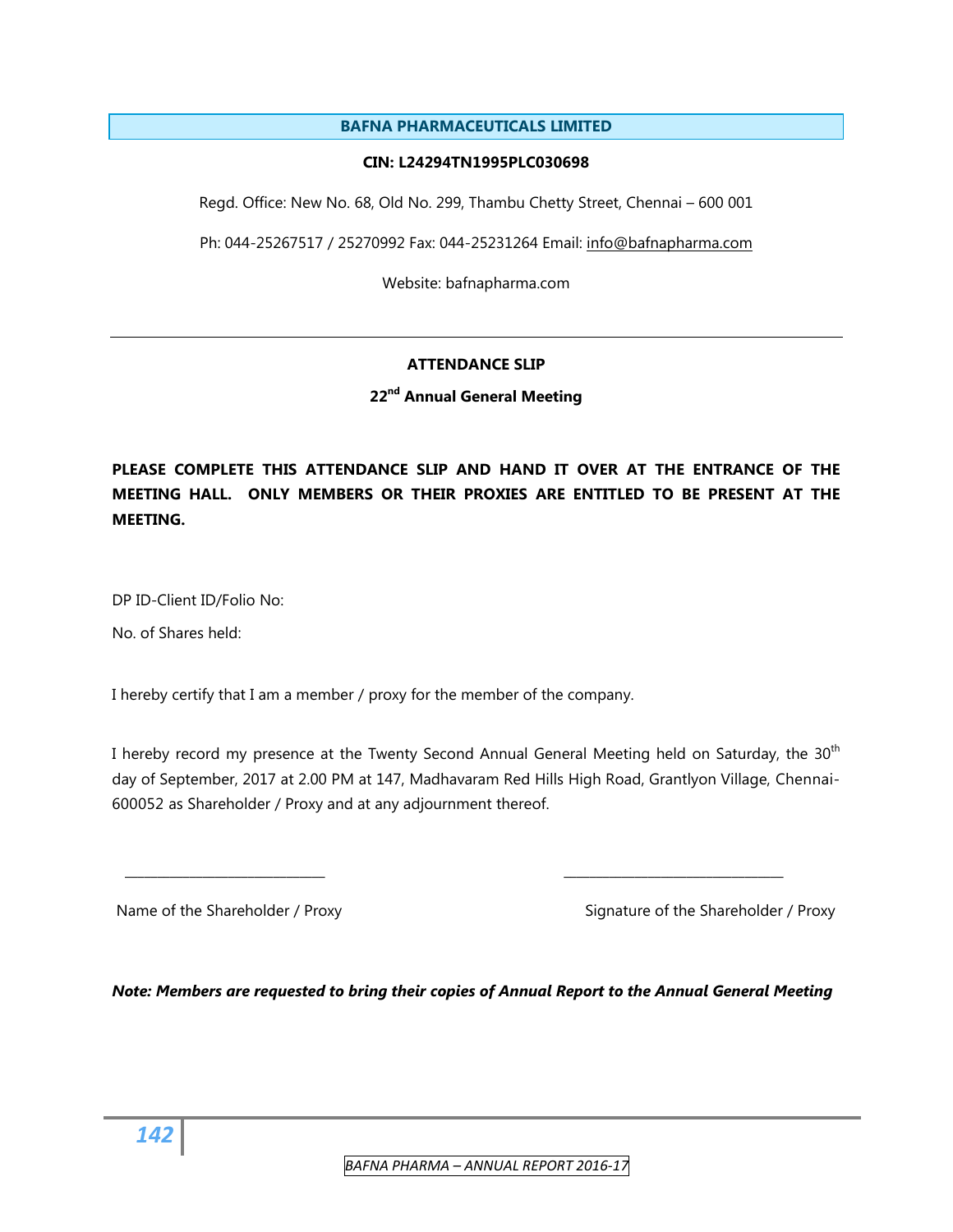#### **BAFNA PHARMACEUTICALS LIMITED**

#### **CIN: L24294TN1995PLC030698**

**Regd. Office: New No. 68, Old No. 299, Thambu Chetty Street, Chennai – 600 001 Ph: 044-25267517 / 25270992 Fax: 044-25231264 Email: [info@bafnapharma.com](mailto:info@bafnapharma.com) Website: bafnapharma.com** 

#### **FORM No: MGT 11 PROXY FORM (Pursuant to Section 105(6) of the Companies Act, 2013 and rule 19(3) of the Companies (Management & Administration) Rules, 2014 22nd Annual General Meeting**

| Name of the member(s) : |                |
|-------------------------|----------------|
| Registered address      | $\sim$ $\sim$  |
| E-mail id               | $\ddot{\cdot}$ |
| Folio No / Client Id    | $\therefore$   |
| DP ID                   | $\bullet$      |

I/We, being the member (s) of …………. shares of the above named company, hereby appoint

Signature: …………………………………………………………..,

as my/our proxy to attend and vote (on a poll) for me/us and on my/our behalf at the  $22^{nd}$  Annual General Meeting of the Company, to be held on Saturday, the 30<sup>th</sup> day of September, 2017 at 2.00 PM at 147, Madhavaram Red Hills High Road, Grantlyon Village, Chennai – 600052 and at any adjournment thereof in respect of such resolutions as are indicated below: